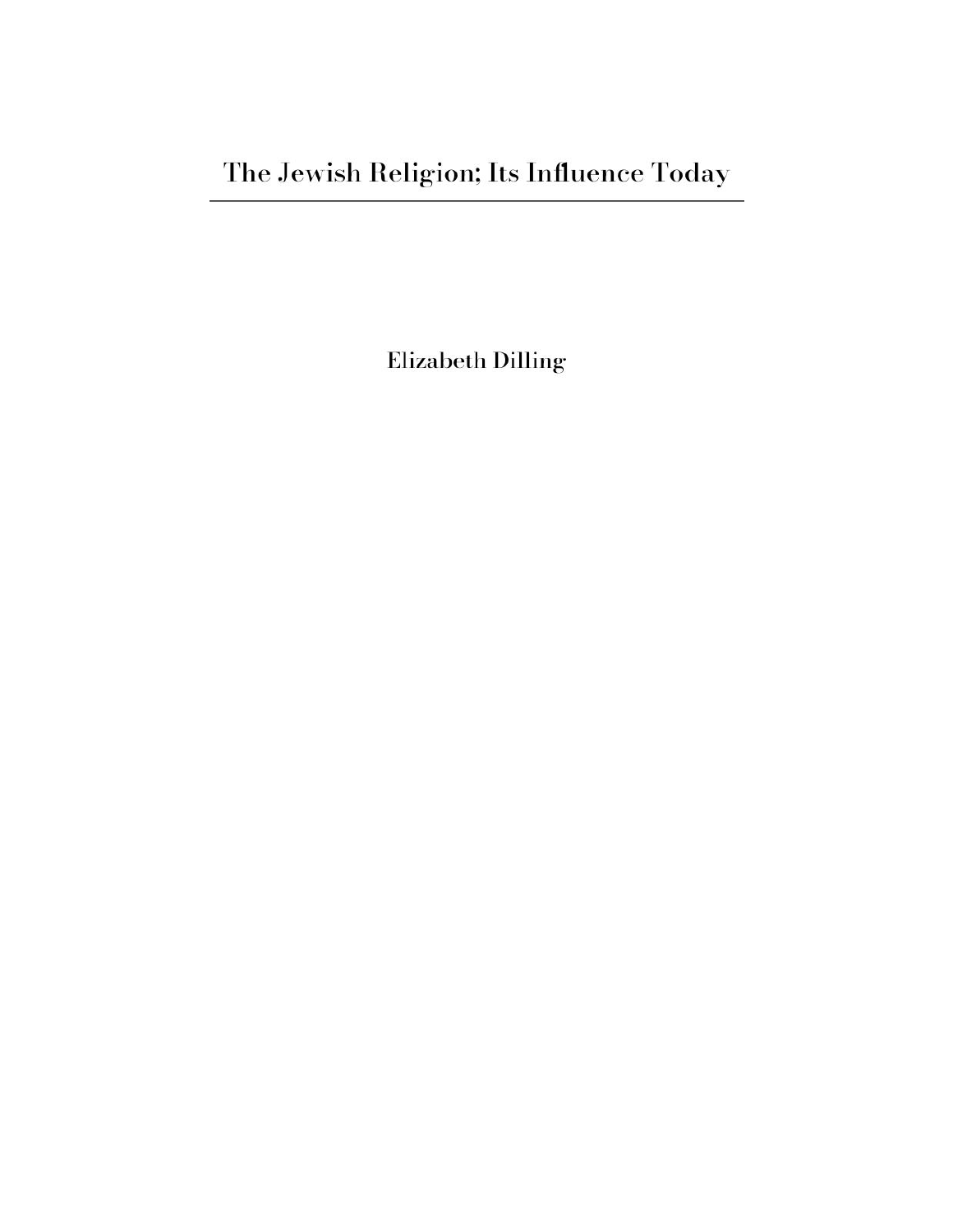# The Jewish Religion; Its Influence Today

Elizabeth Dilling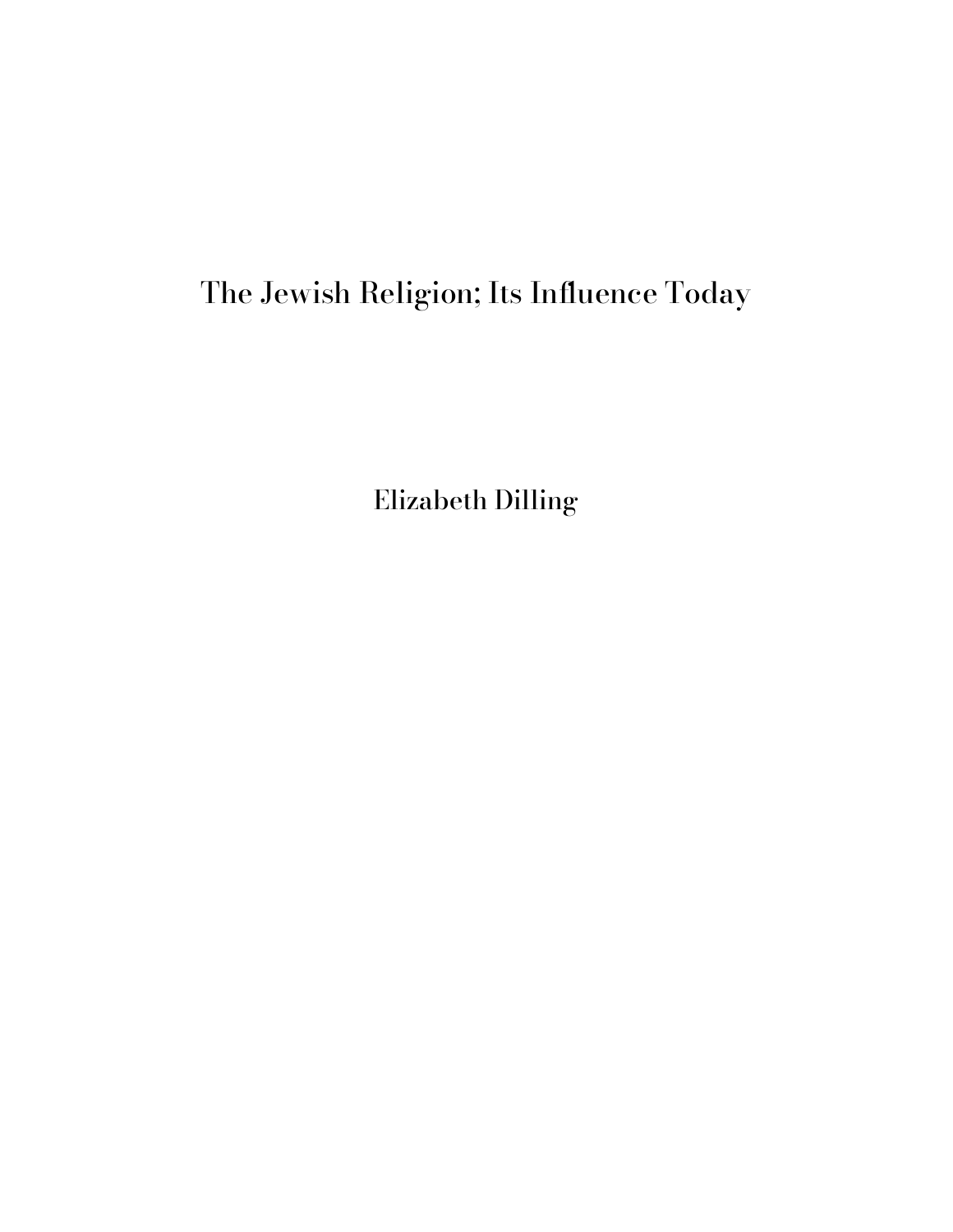# Contents

#### [Foreword](#page-3-0)

- 1. [The Pharisees, the Talmud, and Modern Judaism](#page-9-0)
- 2. [The Talmud Reviled](#page-23-0)
- 3. [The Talmud And Bible Believers](#page-43-0)
- 4. [Judaism Anti-Gentilism and Exploitation of Non-Jews](#page-55-0)
- 5. [Talmudic Immorality, Asininity and Pornography: The Reprobate](#page-72-0) Mind
- 6. [Judaism Not Monotheistic](#page-97-0)
- 7. [Judaism And Paganism](#page-118-0)
- 8. [Demonology Of The Pharisees](#page-141-0)
- 9. [Jews Not A Race](#page-169-0)
- 10. [Jews God's "Chosen"?](#page-180-0)
- 11. [Jews and Marxism Socialism Communism](#page-185-0)
- 12. [The Jews and the Communization of Russia](#page-206-0)
- 13. [Modern Jewish "Anti-Communism"](#page-234-0)
- 14. [Prophecy and the Developing Anti-Christ World Government](#page-238-0)

#### [Index](#page-251-0)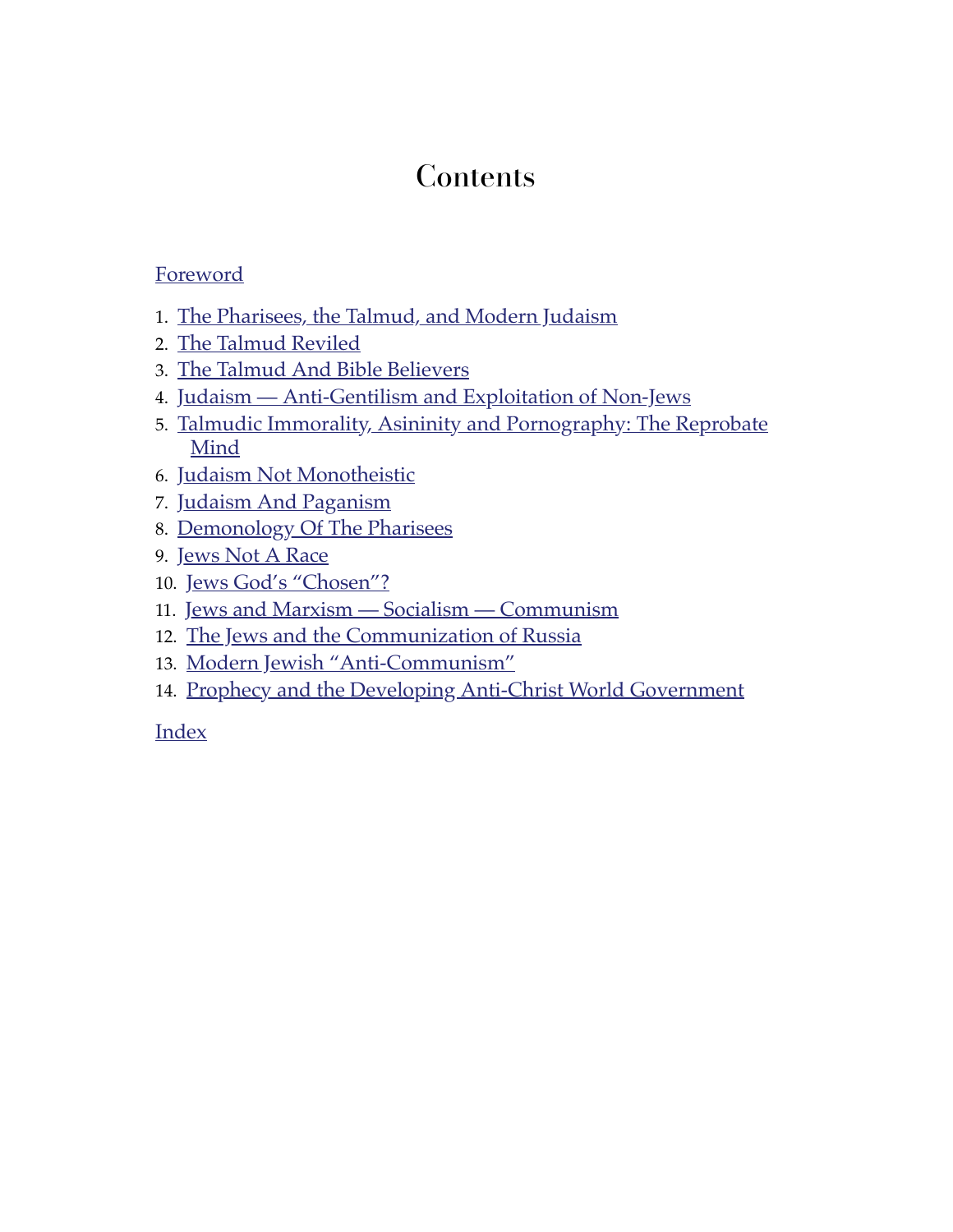# <span id="page-3-0"></span>Foreword

Elizabeth Dilling Stokes was born, raised, and educated in Chicago. After attending the University of Chicago, she married, and for many years devoted her life to her children, social activities on the North Shore of Chicago, and being a concert harpist. After hearing of the great "humanitarian experiment" in Soviet Russia, she traveled there in 1931, and was able to go behind the scenes. She was shocked at the forced labor, the squalid living quarters, and deplorable living conditions, and the atmosphere of fear created by the Soviet dictatorship.

She was most shocked by the virulent anti-Christianity of the atheist Communist regime.

Following her return to the United States she lectured and wrote about what she had seen, realizing from the opposition which immediately arose that a substantial Marxist movement was active in the United States. In 1934 her first book The Red Network was published, an exposé of the persons and organizations furthering Red causes in the United States. In 1936, her second book, The Roosevelt Red Record and Its Background, was published.

Almost immediately after these books were published, she was attacked as "anti-Semitic," although she had actually offered her anti-Communist services to Jewish organizations, and knew nothing of organized Jewish involvement in the Marxist movement. After researching and studying, however, in 1940 she published her third book The Octopus, which dealt with these subjects.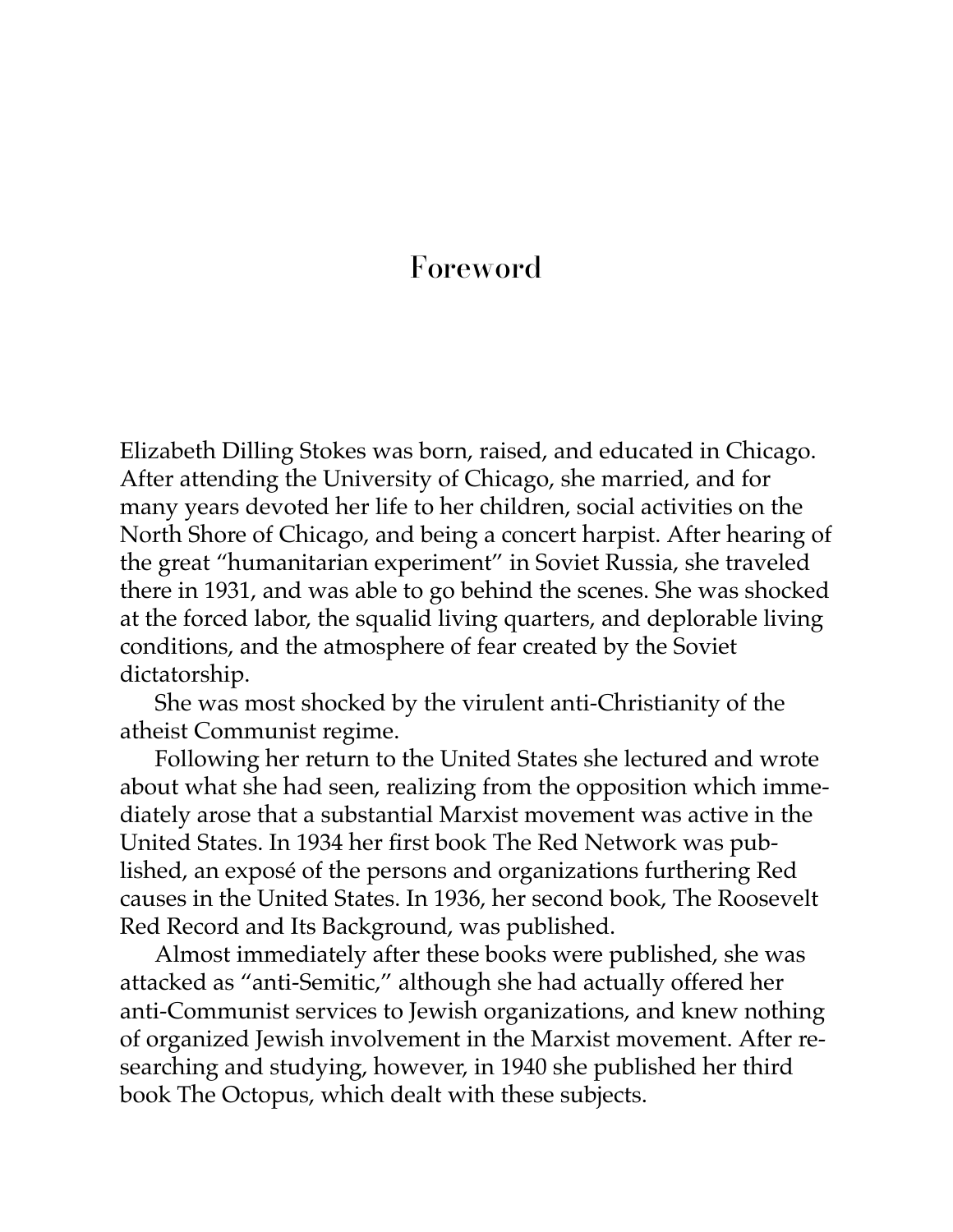After World War II commenced, Mrs. Dilling became convinced that, despite President Roosevelt's protestations that not one American boy would ever again fight on foreign soil, there was a movement afoot to involve the United States, with the result that a substantial part of the world would be communized later. In 1941, she led a Mother's March on Washington to oppose the "Lend Lease" bill, proclaimed to help keep us out of war by its sponsors, but proving the last step for our involvement. The bill passed by only one vote. A few months later, the United States went to war.

In 1944, Mrs. Dilling's views involved her in the now infamous mass "sedition" trial. The case was ultimately dismissed by a Federal Court as "a travesty of justice."

She was later remarried to Jeremiah Stokes, a Christian anti-Communist writer, and she continued to write and lecture on behalf of Christianity and Constitutional Americanism, first publishing this book in 1964.

Mrs. Dilling Stokes died in 1966 at the age of 72.

#### Foreword to the 1964 Edition

The Elizabeth Dilling Foundation Box 659, Chicago 90

#### Who is Elizabeth Dilling?

Our family trip to Red Russia in 1931 started my dedication to anti-Communism. We were taken behind the scenes by friends working for the Soviet Government and saw deplorable conditions, first hand.

We were appalled, not only at the forced labor, the squalid crowded living quarters, the breadline ration card workers' stores, the mothers pushing wheelbarrows and the begging children of the State nurseries besieging us.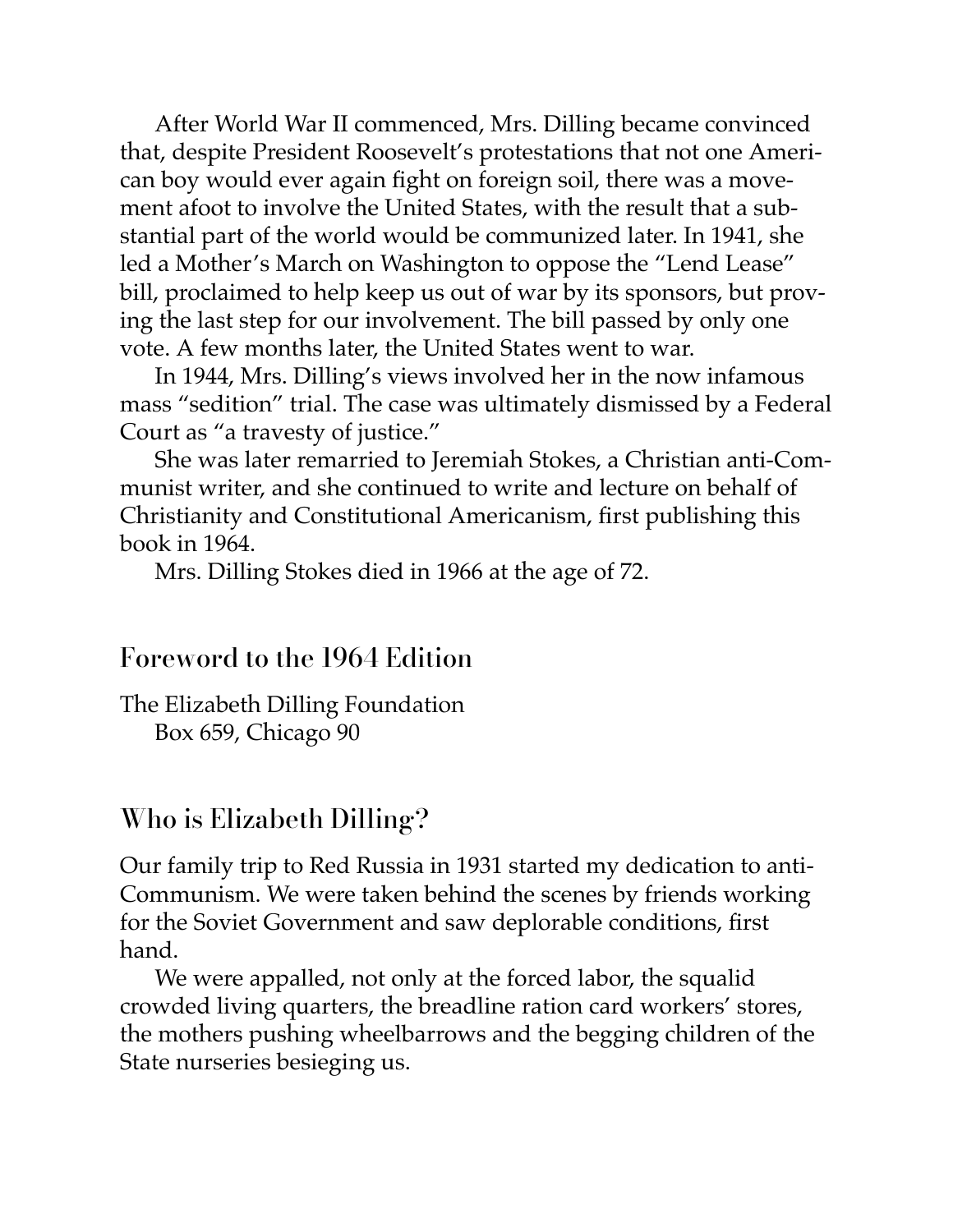The open virulent anti-Christ campaign, everywhere, was a shock. In public places were the tirades by loudspeaker, in Russian (our friends translated). Atheist cartoons representing Christ as a villain, a drunk, the object of a cannibalistic orgy (Holy Communion); as an oppressor of labor; again as trash being dumped from a wheelbarrow by the Soviet "Five-Year-Plan"—these lurid cartoons filled the big bulletin boards in the churches our Soviet guides took us to visit.

In the Museum of the Revolution we were shown a huge world map. As our Guide turned a switch, lights came on indicating the places all over the world where Communist Party headquarters were then functioning. Proudly our Guide announced: "Our world revolution will start with China and end with the UNITED STATES".

"O, NO! Not THAT," was my thought. But, country by country, the boast has been steadily advancing. I took pictures of the anti-Christ posters on the porch of St. Isaac's Cathedral in Leningrad.

#### Russia Changes My Life

We were taken to the beautiful Church of the Redeemer in Moscow which was then, we were told, about to be dynamited to make way for a "Palace of Soviets". There was a display of full-sized mannikins dressed in the robes of the Church carrying on the Good Friday Foot washing ceremony. Our Guide rasped: "This was to show that if the Archbishop could wash the feet of the humble priest the poor should endure their sufferings without complaint! Religion was always for the suppression of the people, to keep them working from dawn to late at night under the lash!"

I thought of our Savior washing the feet of His Disciples as an example, and telling them that he who would be great among you should be the servant of all (John 13:13-15; Matthew 23:11). I glanced up at the exquisite stained-glass window of Christ, about to be demolished, and a little tear trickled down my cheek as I thought: "I can never hate You like that!" (I did not know then that the Pharisee Talmud gives Him FIVE sadistic deaths today.)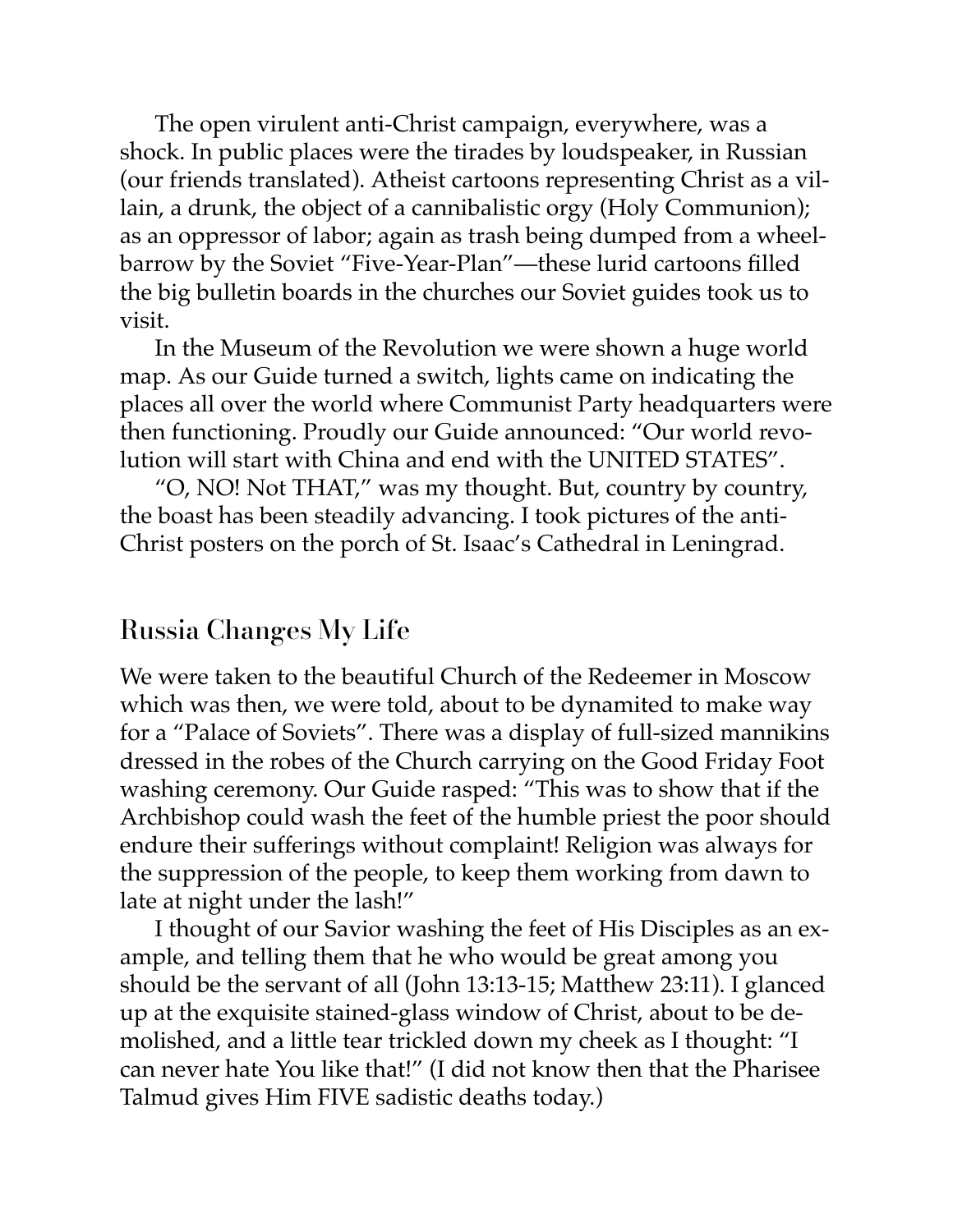Staying at my hotel was the representative of a foreign country. He told me of the police terror; how the last manager of that hotel had been whisked off in the middle of the night by the "Black Mariah"—like millions of others never to be seen again. Some of our party had been taken to the police station; they had laughed in a movie theatre. They were released when they explained that they had laughed at a private joke, not at the picture (which was Soviet made). After this, and more, I returned to the "NICE" North Shore of Chicago where the "intelligentsia" were rendering brainwashed reverence to the "great Soviet Experiment".

### Lecturing

Behind the backs of the careless Guides I had taken movies of the rickety trains, etc., in Russia. By chance I started showing these movies to patriotic audiences, my husband running the projector as I told the story. Articles written for a little local newspaper were reprinted by the DAR and larger and larger groups called for my talks: District meetings of the Legion; the Military Intelligence; churches from coast to coast. I was recommended for all Chambers of Commerce, and spoke for the Minneapolis, Cleveland, Los Angeles, etc., groups. I broadcast over the Moody Bible Institute radio and its head became my closest friend to her death. Dr. Ironside introduced me as the only woman he had ever asked to occupy his pulpit in the Moody Church. I spoke in the great church of Dr. W. B. Riley, organizer of the World Fundamentalist Assn., my defender to his death. I frequently spoke in Detroit churches and on numerous occasions was entertained at the executives' table at the Ford plant. Henry Ford (who never changed his mind about the role of Jewry) had me write (1939) a report on the U. of Michigan (80 pages). He contributed that year \$5,000 to the cost of my office labor which cost \$12,000 that year. The head of the National Sojourners had me airmail my two books to Sen. Royal Copeland to give to Vice Pres. Garner who, I was told, stayed up all night reading them and had his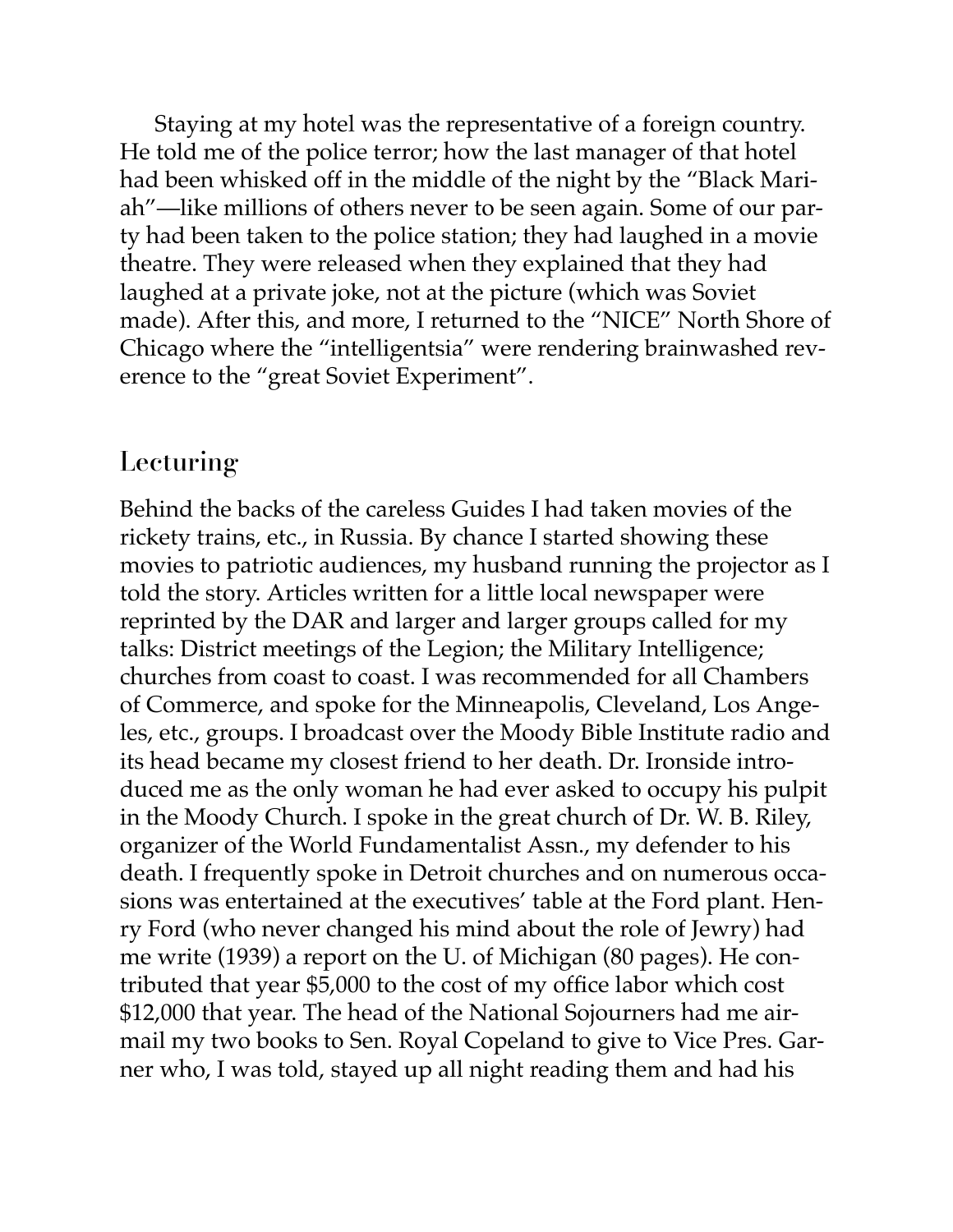friend Cong. Dies of Texas start up the Dies Committee on Un-American Activities (later called the House Com.) as a result.

The hub of world Jewish anti-Christ power, the financial and industrial power best described in Rev. 18:11, is the AMERICAN JEW-ISH COMMITTEE with its B'nai B'rith brotherhood, and its "secret police," smear and ruin arm, the Anti-Defamation League. After having pushed a reluctant USA into World War II—to spread Communism across the earth, and with its first world base, Soviet Russia, as our "ally," it was decided to crush all ANTI-COMMUNISTS by trying them as "Fascists, Nazis". A series of indictments against some 30 anti-Communists, of which I was one, was engineered by the American Jewish Committee in 1942, 1943, 1944. The 1942 indictment never came to trial. The 1943 indictment was dismissed in Washington by Judge Adkins. Only the 1944 indictment went to trial under a stooge judge Eicher. An unbelievable farce was staged without any legality or fact. After the death of judge Eicher, the case was dismissed by Judge Bolitha Laws with the scathing denunciation that it had been a crime to hold those people on trial all that time without a single piece of evidence in accordance with the charge being introduced by the prosecution against ANY defendant. The Communist press had been gloating that the "sedition trial" was part of the "Moscow Purge trials" then in session all over Europe. I reproduced the item on one of my Bulletins, sent to every Congressman.

### Background of E. D.

Travel in more than 60 countries convinced me that the USA had the greatest system of government and was the most fortunate nation on earth. I did not want it Sovietized, collectivized. Careful research and documentation have resulted in the fact that nothing I have ever printed has, to date, been refuted by friend or foe.

BORN in CHICAGO, daughter of Dr. L. Kirkpatrick, physician and surgeon, of Virginian, Scotch-Irish, Presbyterian ancestry. My mother. Elizabeth Harding descended from a long line of Anglican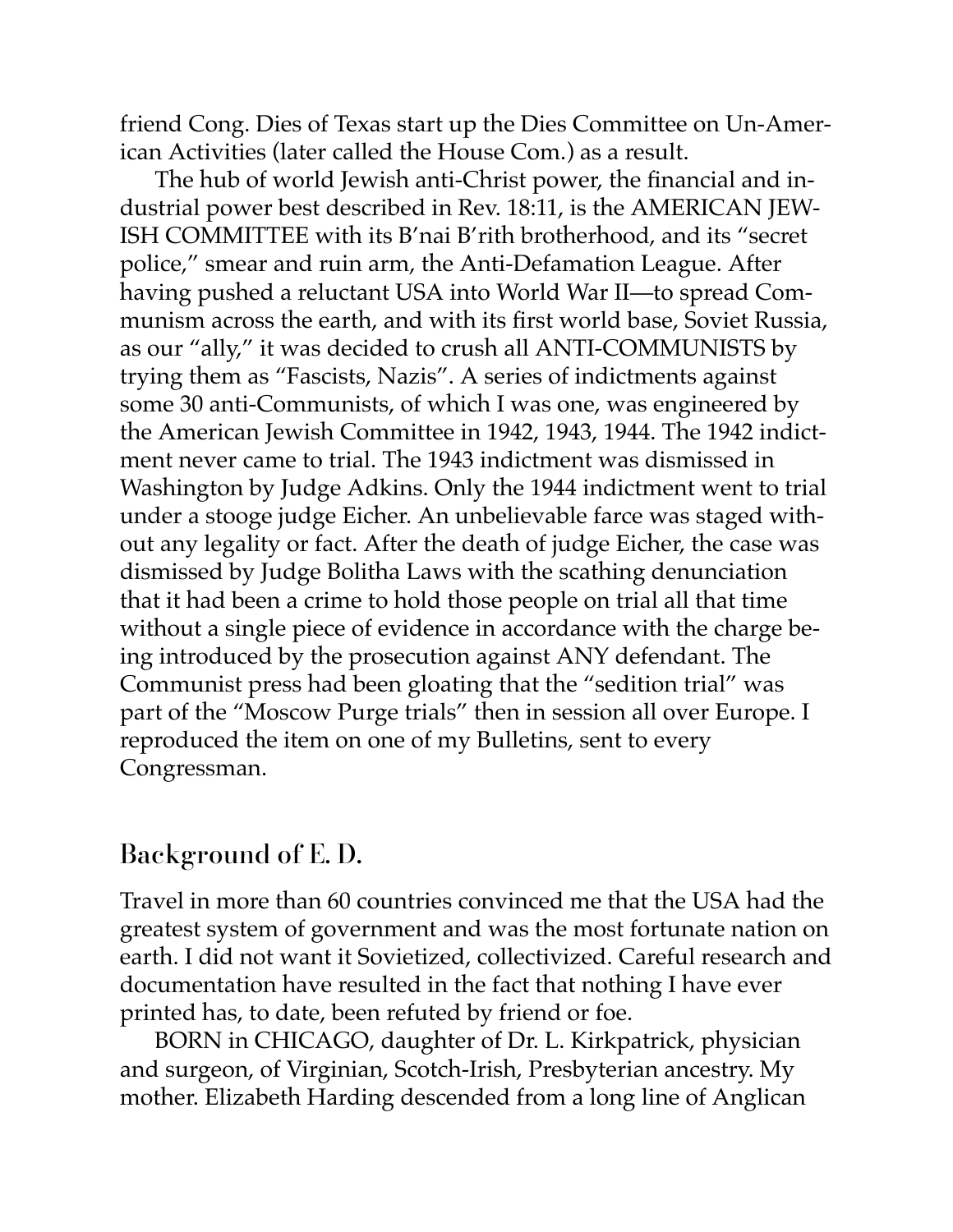bishops thru her father. Her mother, Jane Musquet, was of English-French descent with a Catholic priest uncle in Paris. I married Albert Dilling, of Norwegian Lutheran ancestry. Mother of two children, married and active in the Episcopal Church, of which I am a communicant. Graduate of the Starrett School for Girls, Chicago Normal School; Univ. of Chicago student, before and after marriage; pupil of world's greatest harpist, Alberto Salvi; was concert harpist and pres. of Chicago Harpists' Society. The RUSSIAN trip ended a musical career and a "nice" suburbanite existence.

# Writings

- The famous RED NETWORK A Who's Who and Handbook of Radicalism for Patriots, of which some 100,000 copies have circled the globe, unrefuted factually by friend or foe.
- The Roosevelt Red Record and Its Background a Second Red Network of over 400 pages with two indexes.
- The Octopus on the ramifications of Jewish power.
- The Plot Against Christianity, republished as The Jewish Religion: Its Influence Today — directly addressing the teachings of Judaism and its influence in the affairs of the modern world.
- A Bimonthly Bulletin Service, etc., etc.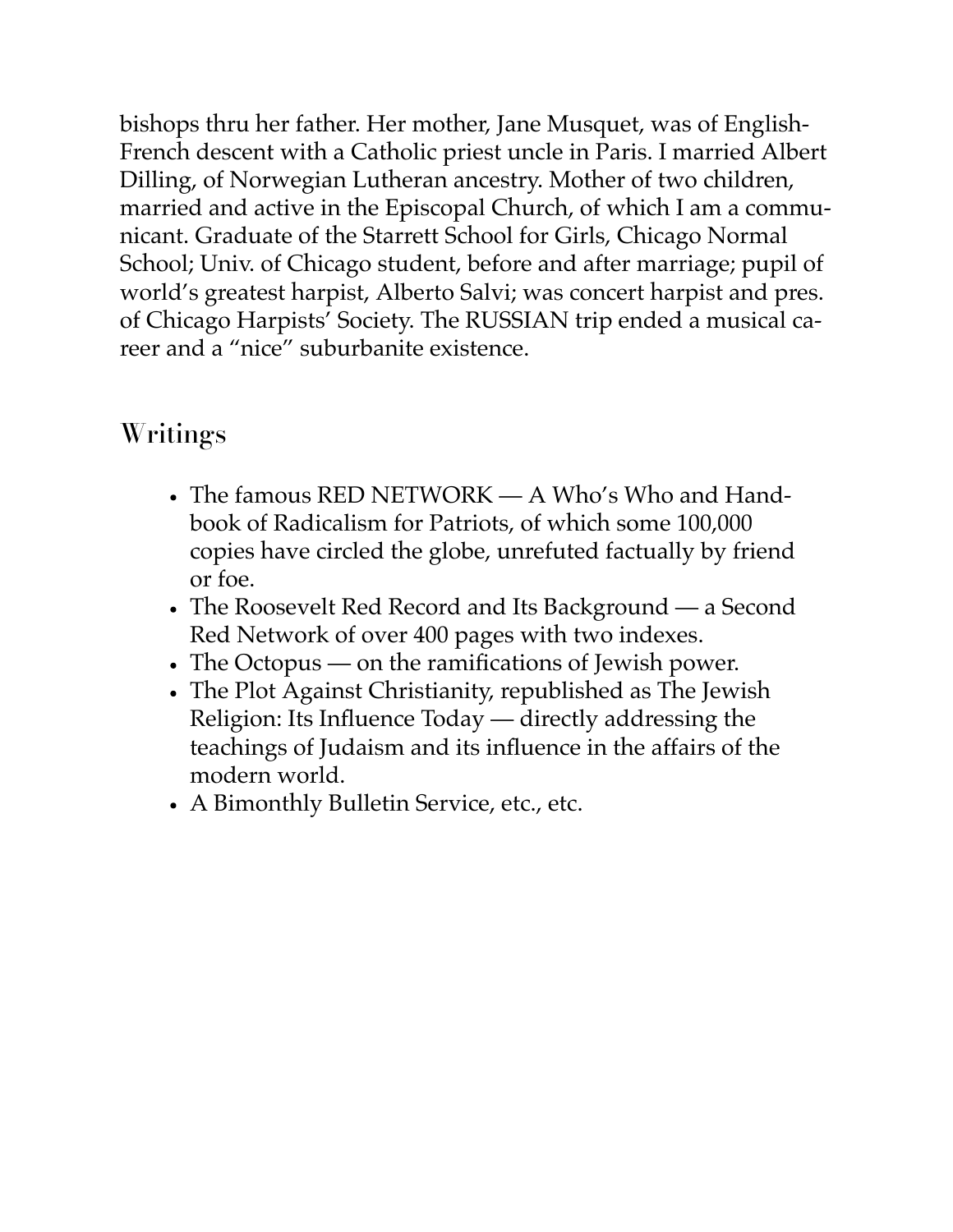# Chapter 1

# <span id="page-9-0"></span>*The Pharisees, the Talmud, and Modern Judaism*

BIBLE SCHOLARS ARE aware that Jesus Christ denounced the Pharisees. He said they nullified all the Commandments of God by their Tradition, "teaching for doctrines the commandments of men" (Mark 7:13; Matthew 15:6-9, etc.). His invective, in truth, cannot be equalled. All of Matthew 23 is like a whiplash. He likened Pharisaism to a whited sepulchre, indeed beautiful outwardly, but "inside full of dead men's bones and of all uncleanness." Christ climaxed one condemnation after another with the expletive, "Hypocrites!" He called the Pharisees children of them that killed the Prophets. He foretold they would go on killing, crucifying and persecuting until the guilt for all the righteous bloodshed from Abel on down would be upon them. "Ye serpents, ye generation of vipers, how can ye escape the damnation of hell?" Christ asked.

Christ is as utterly devastating of Pharisaism in the record of John 8. Although He admitted that His hearers were descendants of Abraham, He said they were, spiritually, of the devil. Christ told them:

"Ye are of your father the devil, and the lusts of your father ye will do. He was a murderer from the beginning, and abode not in the truth, because the truth is not in him. When he speaketh a lie, he speaketh of his own: for he is a liar and the father of it."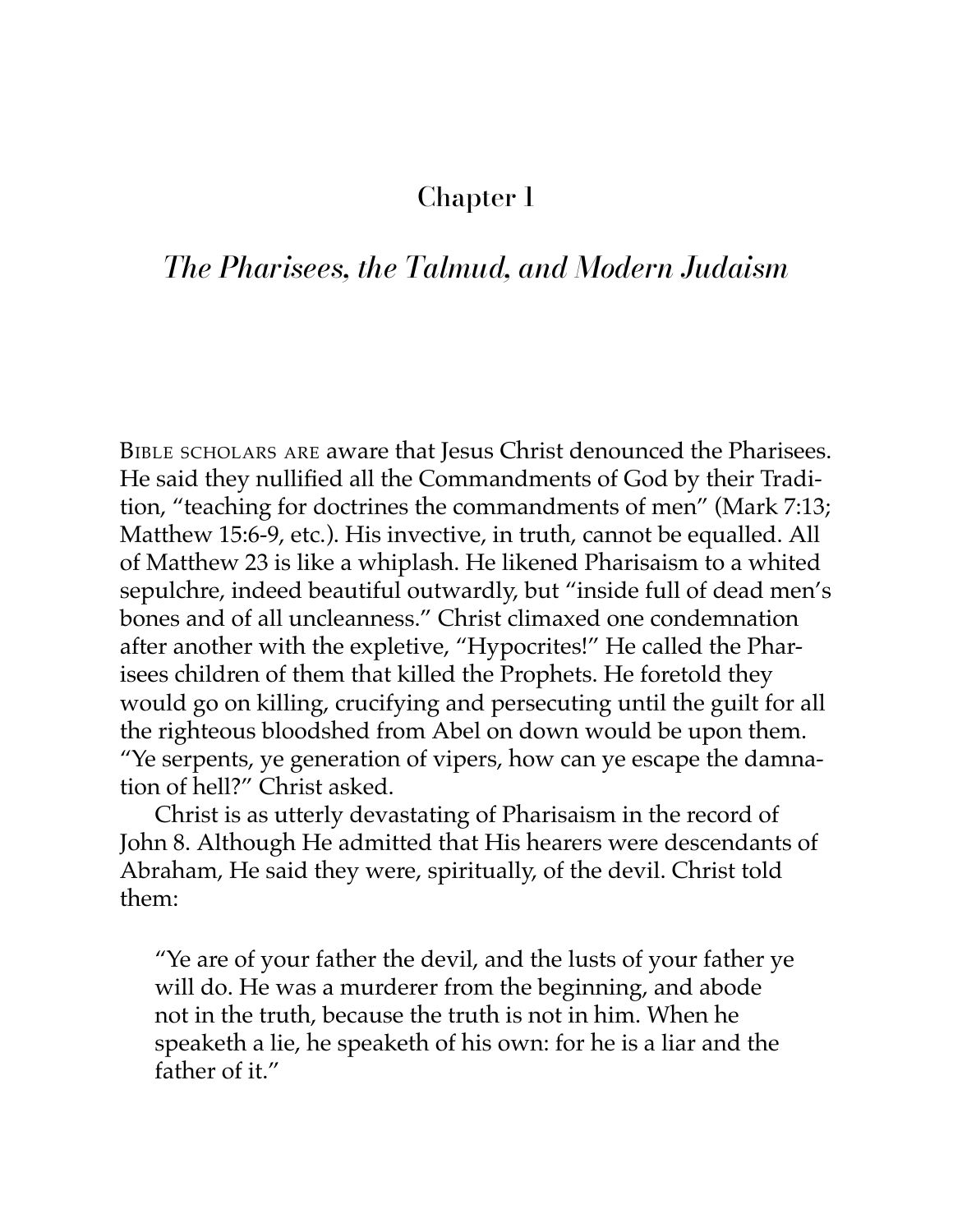# The Missing Link

"But," says the disinterested Christian, "what has that to do with us today? What a group of Pharisees did two thousand years ago is over and done with!"

However, the missing link in Christian understanding on the subject of "Pharisees" is best supplied by the Universal Jewish Encyclopedia (1943):

"The Jewish religion as it is today traces its descent, without a break, through all the centuries, from the Pharisees. Their leading ideas and methods found expression in a literature of enormous extent, of which a very great deal is still in existence. The Talmud is the largest and most important single piece of that literature, and the study of it is essential for any real understanding of Pharisaism."

Concerning the Pharisees, the 1905 Jewish Encyclopedia says:

"With the destruction of the Temple (70 AD) the Sadducees disappeared altogether, leaving the regulation of all Jewish affairs in the hands of the Pharisees. Henceforth, Jewish life was regulated by the Pharisees; the whole history of Judaism was reconstructed from the Pharisaic point of view, and a new aspect was given to the Sanhedrin of the past. A new chain of tradition supplanted the older priestly tradition (Abot 1:1). Pharisaism shaped the character of Judaism and the life and thought of the Jew for all the future." (See Exhibit 264 herein.)

Historically speaking, scripture believers had accepted Christ as the Messiah foretold. They were no longer "Jews," but called themselves "Christians." They were persecuted as such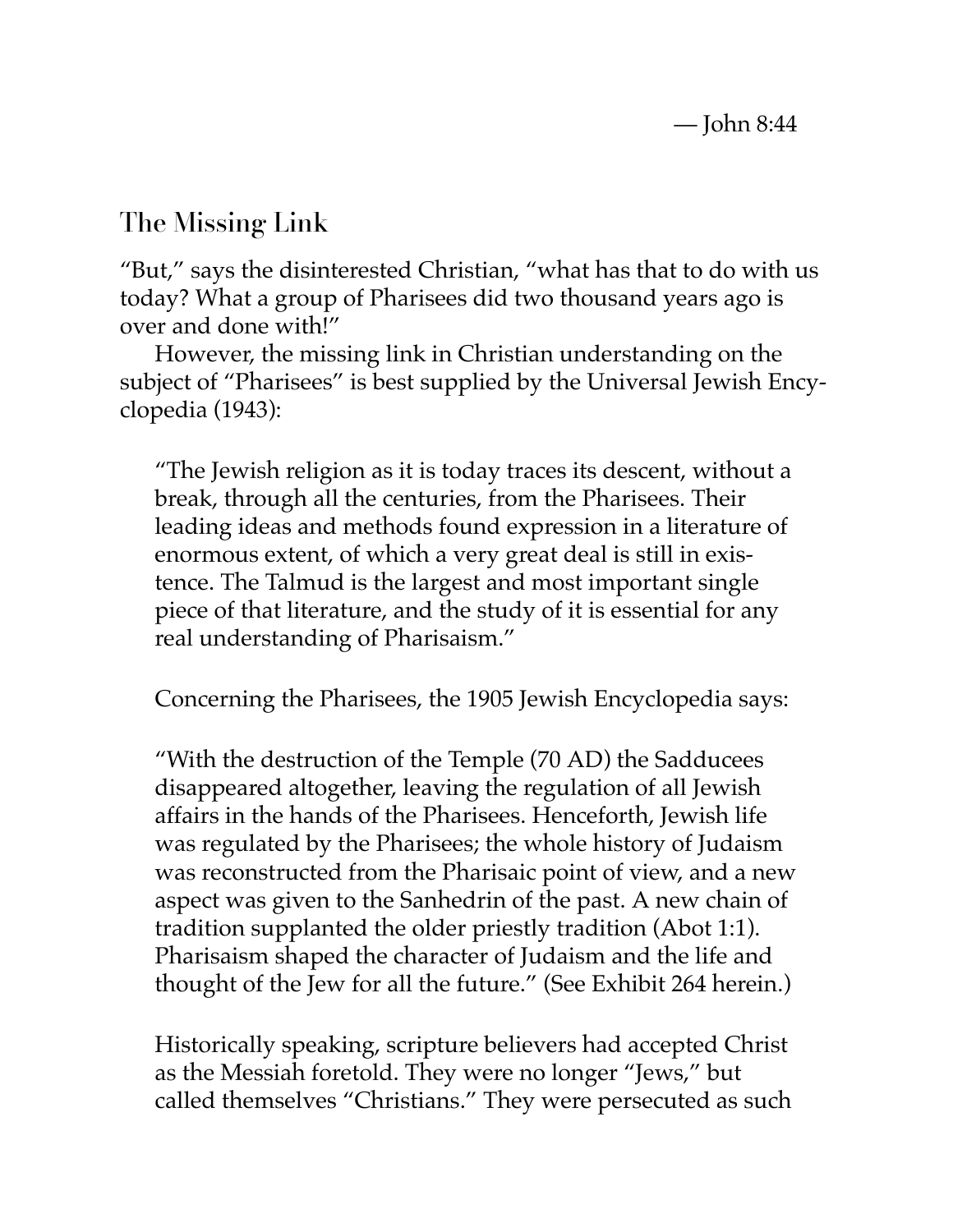by the Pharisees. The word "Pharisee" comes from the word "separated." (See Exhibit 300)

### The Babylonian Talmud, Sole Authority

You may ascertain by turning to top Jewish authorities today that the Babylonian Talmud, the written form of the Tradition of the Pharisees, is the sole authority of the so-called "Jewish" religion, or Judaism.

Rabbi Louis Finkelstein was chosen in 1937 by the Kehillas (Jewish communities) of the World as one of the top 120 Jews best representing "a lamp of Judaism" to the World, together with Maxim Litvinov (Finkelstein), the Communist Commissar and bank robber terrorist; atheist communist Albert Einstein; those indefatigable Marxist reds, Harold Laski and his friend Felix Frankfurter (U. S. Supreme Court Justice) who shared honors with Rabbi Finkelstein and others. Finkelstein has long headed the Jewish Theological Seminary of America, with branches in New York and Los Angeles. In his two-volume work "The Pharisees." Rabbi Finkelstein writes:

"Pharasaism became Talmudism but the spirit of the ancient Pharisee survives unaltered. When the Jew studies the Talmud, he is actually repeating the arguments used in the Palestinian academies. From Palestine to Babylonia; from Babylonia to North Africa, Italy, Spain, France and Germany; from these to Poland. In Russia and Eastern Europe generally, ancient Pharasaism has wandered." (See Exhibit 1, Exhibit 2, and Exhibit 3 herein)

In Rabbi Finkelstein's history of the Jews, he states:

"The Talmud derives its authority from the position held by the ancient academies, (i.e., Pharisee) The teachers of those academies, both of Babylonia and of Palestine, were consid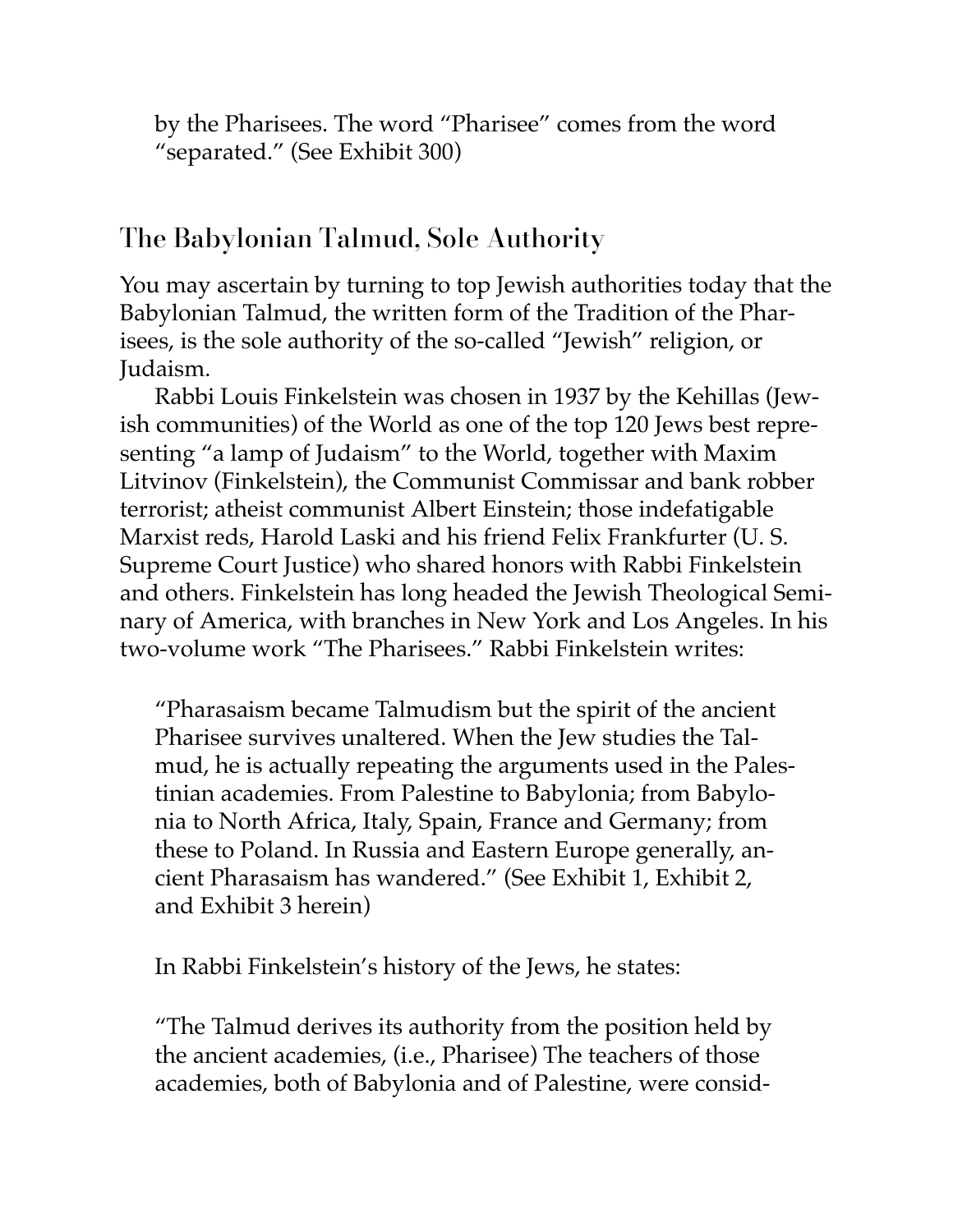ered the rightful successors of the older Sanhedrin. At the present time, the Jewish people have no living central authority comparable in status to the ancient Sanhedrins or the later academies. Therefore, any decision regarding the Jewish religion must be based on the Talmud as the final resume of the teaching of those authorities when they existed." (The Jews — Their History, Culture, and Religion, Vol. 4, p. 1332, Jewish Publication Society of America, 1949)

"The Talmud: Heart's Blood of the Jewish Faith," was the heading of a November 1959, installment of a bestselling book by the Jewish author, Herman Wouk, which ran serially in the *New York Herald-Tribune.*

To quote:

"The Talmud is to this day the circulating heart's blood of the Jewish religion. Whatever laws, customs or ceremonies we observe — whether we are Orthodox, Conservative, Reform or merely spasmodic sentimentalists — we follow the Talmud. It is our common law."

Why Was It So Often Burned?

Why is the Talmud kept so unknown to non-Jews? Why was there no usable English translation of the Talmud until the Soncino Edition, 1934-48? Why, in European history, when the laws of the Talmud became commonly known, was it burned over and over by order of the Popes, excoriated by Martin Luther, denounced everywhere, and its followers exiled from one country after another down through the centuries?

The Talmud's basic law is that only the Pharisee Jew ranks as a man, or human being. All others rank as animals, "the people who are like an ass — slaves who are considered the property of the master." The attitude resulting from such teachings has been resented by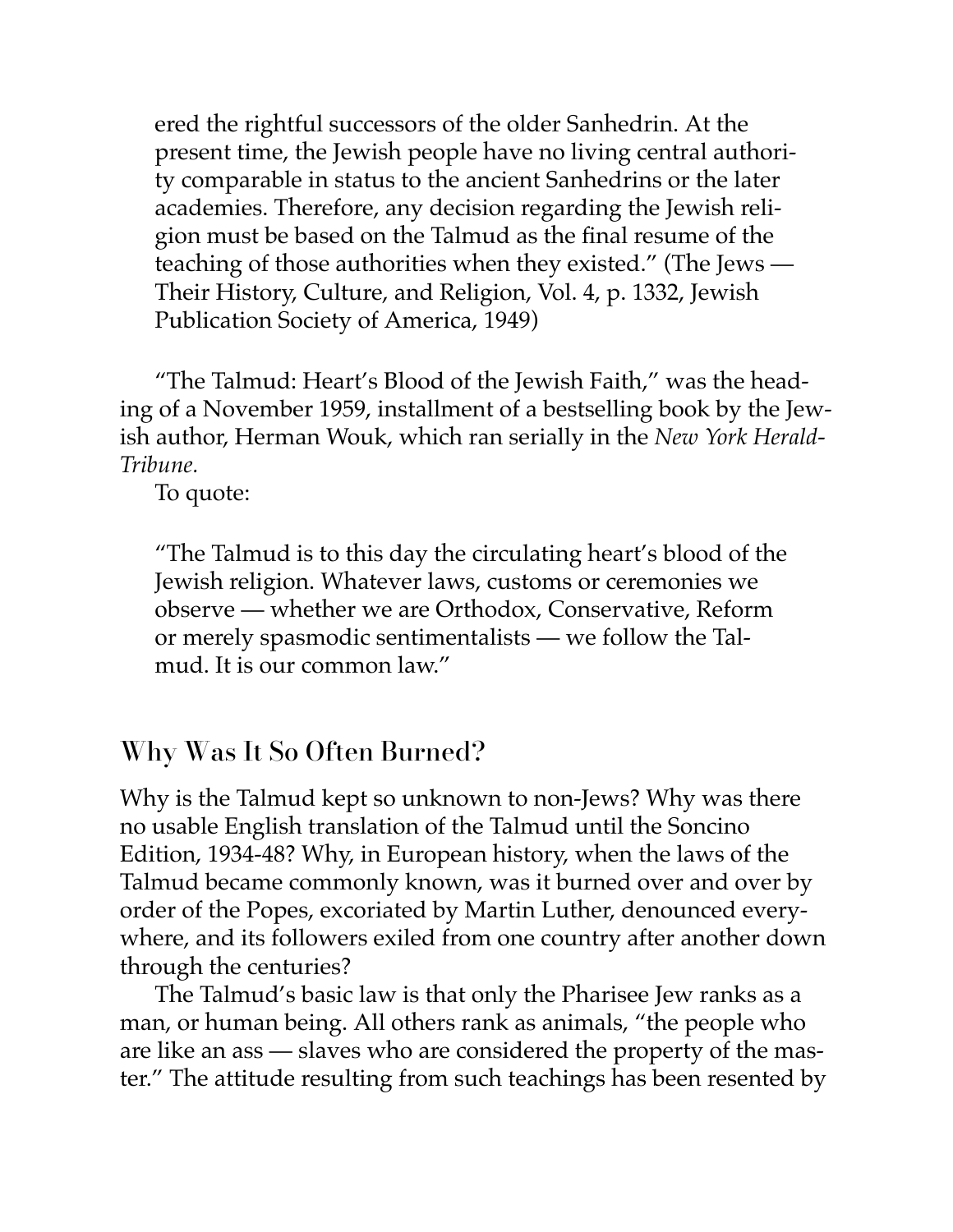non-Jews in all countries and centuries. Such resentment, however, is always portrayed by Jews as "persecution of the Jews."

Moses, on the contrary, was most insistent upon having one law for the stranger and for the "home-born" and in teaching that the stranger must not be oppressed. (Exodus 12:49; Lev. 24:22; Num. 9:14, 15:15-16, 29, etc.) In fact, he ordered: "Love ye therefore the stranger; for ye were strangers in the land of Egypt." (Deu. 10:19) It was only the abominators he warned against.

# Babylonian Talmud — The Law

The Babylonian Talmud is the law for so-called Judaism. However, its pornographic, anti-Gentile and anti-Christian doctrines have often caused hostility against it. It may then be argued by some Jews that there is a Palestinian Talmud which is innocuous. Nevertheless, you may look up the fact that Jewish authorities state it was lost for a thousand years, has missing parts and lacks the Gemara and other essentials, and is only used as a scholar's curiosity. Note the statement of British Chief Rabbi Hertz in his foreword to the Soncino edition of the Babylonian Talmud (Exhibit 33):

"The Palestinian Talmud was for many centuries almost forgotten by Jewry. Its legal decisions were at no time deemed to possess validity, if opposed by the Babylonian Talmud."

#### Was Christ Just to Pharisees?

Without some knowledge of the written form of the "Tradition of the Pharisees," the Babylonian Talmud, one is unable to intelligently judge whether Jesus Christ was fair and just in His acid denunciations of Pharisaism, or not. One needs proof, offered by the irrefutable exhibits from Jewish authorities (set forth elsewhere herein) that the Talmud reverses every one of the Ten Commandments, the teachings of Moses and the Prophets, and enshrines their oppo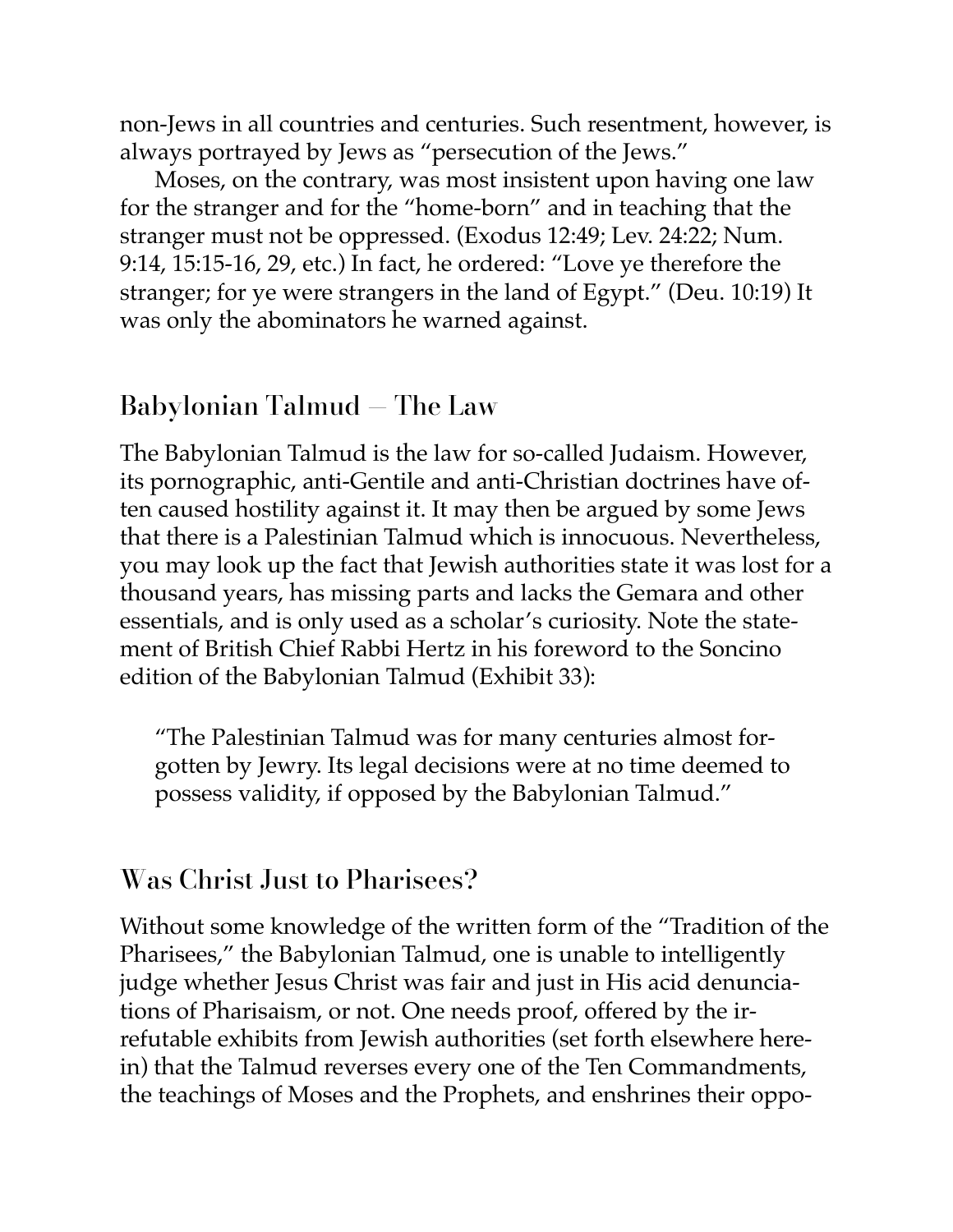sites under a "whited sepulchre" which is a disguise for murder and "all uncleanness," as Christ charged. Murder of non-Pharisees is always permitted; theft, sodomy, incest, rape are all permitted. For example, the righteousness of grown men violating baby girls under three is a favorite topic for discussion in book after book of the Talmud.

Talmudic literature is one long paean of praise for the very name Babylon, and all that it means to Babylonian Talmudism today, whereas it is a term of reproach in the Old and New Testaments.

Note the Foreword to the first English translation of the Babylonian Talmud by the late Chief Rabbi of Great Britain, J. H. Hertz, who, like Rabbi Finkelstein, was one of the 120 Jews chosen in 1937 by the Kehillas of the World as best holding up the "lamp of Judaism.":

"The beginnings of Talmudic literature date back to the time of the Babylonian Exile in the Sixth pre-Christian Century. When a thousand years later, the Babylonian Talmud assumed final codified form in the year 500 after the Christian era, the Roman Western Empire had ceased to be." (See Exhibit 30)

Rabbi Hertz extolls the Babylonian Exile, saying: "The Babylonian Exile is a momentous period. During that Exile Israel found itself. It rediscovered the Torah and made it the rule of life."

What he really means is that it was discovered how the Torah or Bible could be used as a "whited sepulchre" for Babylonian degeneracy, as even a cursory study will reveal.

One Rabbi Akiba was a First Century Talmud "sage," of whom Moses was even supposedly jealous! (See Exhibit 32) Rabbi Hertz lauds Rabbi Akiba (Exhibit 32):

"Akiba was the author of a collection of traditional laws out of which the Mishna actually grew. He was the greatest among the rabbis of his own and of succeeding times. His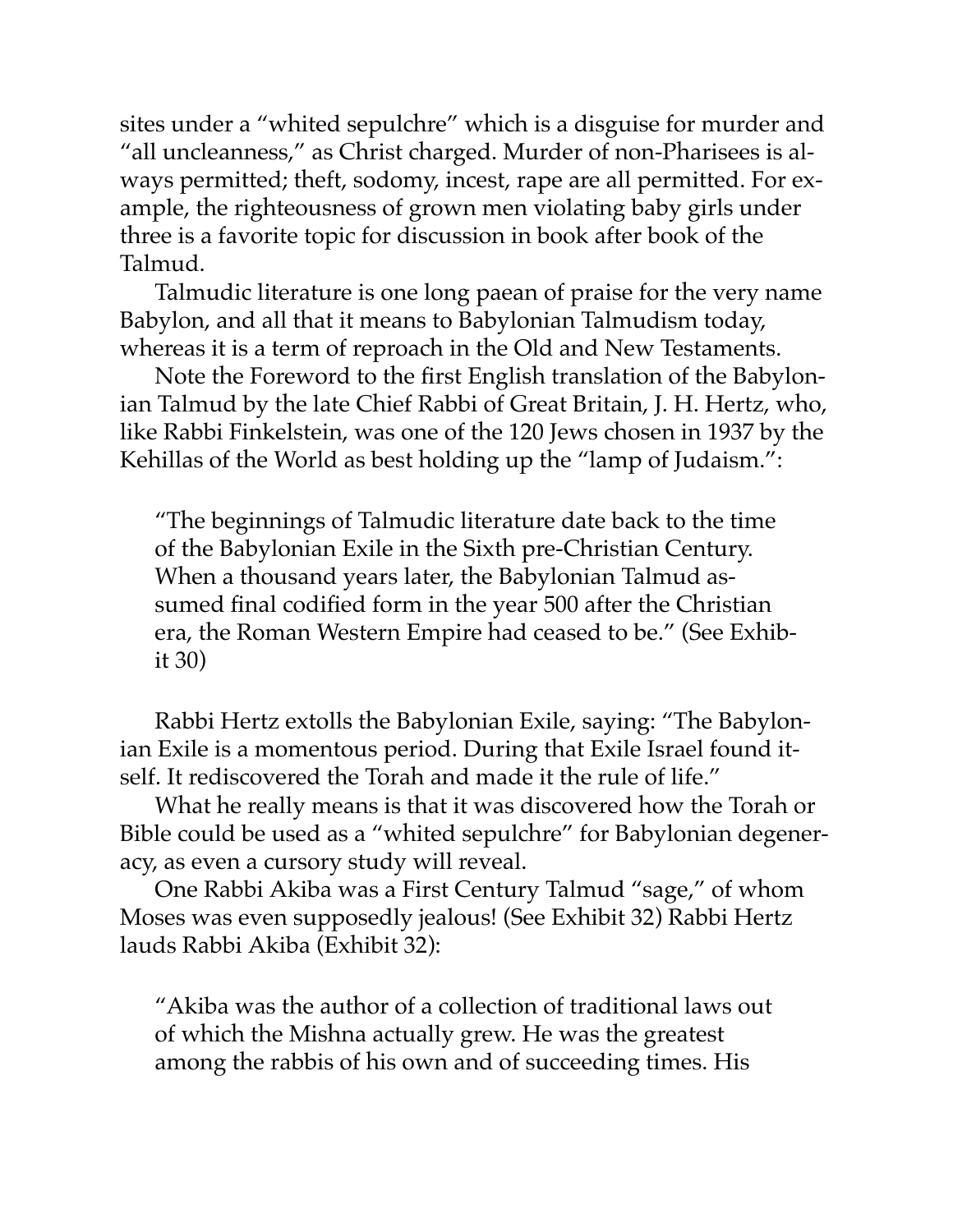keen and penetrating intellect enabled him to find a Biblical basis for every provision of the Oral Law."

Still enthusing over the Babylonian derivation of Pharisaism, Rabbi Hertz continues (See Exhibit 34):

"When we come to the Babylonian Gemara, we are dealing with what most people understand when they speak or write of the Talmud. Its birthplace, Babylonia, was an autonomous Jewish center for a longer period than any other land; namely from soon after 586 before the Christian era to the year 1040 after the Christian Era — 1626 years." (Exhibit 34)

You will note in reproductions of Talmud pages that the word "Gemara" designates the argumentation of the rabbis, the ultimate decision being summarized as the "Mishnah."

### Bible Versus Oral Law (Talmud)

The Bible under Talmudic Judaism is considered to be a collection of simple tales fit only for fools, women and children. The Talmud "sages" thus must find new meanings in it by letter and number tricks which reverse the plain meaning and create out of it the permission to do otherwise forbidden crimes and misdeeds. The words of the Bible are continually misused and misquoted for purposes of blasphemy and reversal.

Stealing for themselves the title of "Israelites," the Talmud "sages" teach that "God made a covenant with Israel only for the sake of that which was transmitted orally." (See Exhibit 60) And the Biblical "basis" of this is given as Exodus 34:27. But that verse states, instead: "And the Lord said unto Moses, Write thou these words: for after the tenor of these words I have made a covenant with thee and with Israel" — the opposite! (Talmud, Gittin 60b, See Exhibit 204)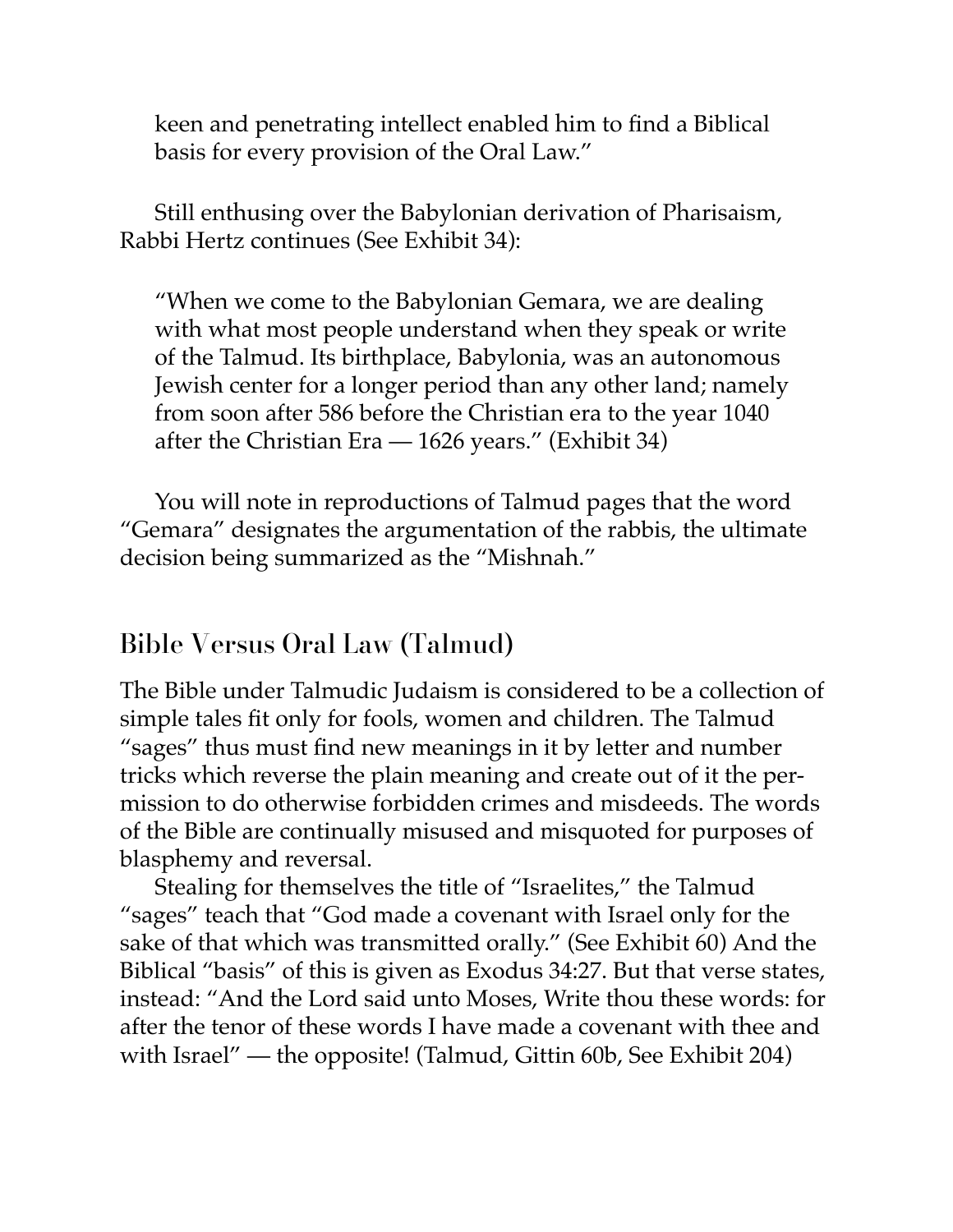The Talmudic reversal of Moses' written words are said to have been transmitted "orally," and through Moses himself — believe it or not!

Bearing in mind that the Scribes were the Pharisee teachers of the Law of Moses, carefully distorted to comprise the Talmud, note: "There is greater stringency in respect to the teachings of the Scribes than in respect to the Torah so that a Biblical law may be transgressed." (Talmud, Sanhedrin 88b, see Exhibit 95)

The Torah in its narrow sense is the Old Testament, and in a still narrower meaning the first five books (Pentateuch) of Moses. In its wider Judaistic use it means the Old Testament as misinterpreted by the Pharisaic Talmud. Always with Judaism the Talmud ranks above the Bible in every way.

Not reproduced here is a Talmud passage from the book of Nedarim (vows) of which Exhibit 170 is the title page. The Soncino edition of the Talmud states (page 107):

"As will be seen on 37a, Scripture was generally regarded as the study of children only, adults usually investigating the deeper meaning. From this we see that it was usual to teach the Bible to girls in spite of the Talmudic deduction that daughters need not be educated (Kid. 30a). The opposition of Rabbi Eliezer to teaching the Torah to one's daughter (Sotah 20a "He who teaches his daughter Torah is as though he taught her lewdness.") was probably directed against the teaching of the Oral Law, and the higher branches of study (V. Maimonides Yad. Talmud Torah) The context shows that the reference is to the higher knowledge of Biblical law."

The Talmud (Sanhedrin 59a, See Exhibit 60) states:

"A heathen who studies the Torah deserves death for it is written, Moses commanded us a law for an inheritance; it is our inheritance, not theirs."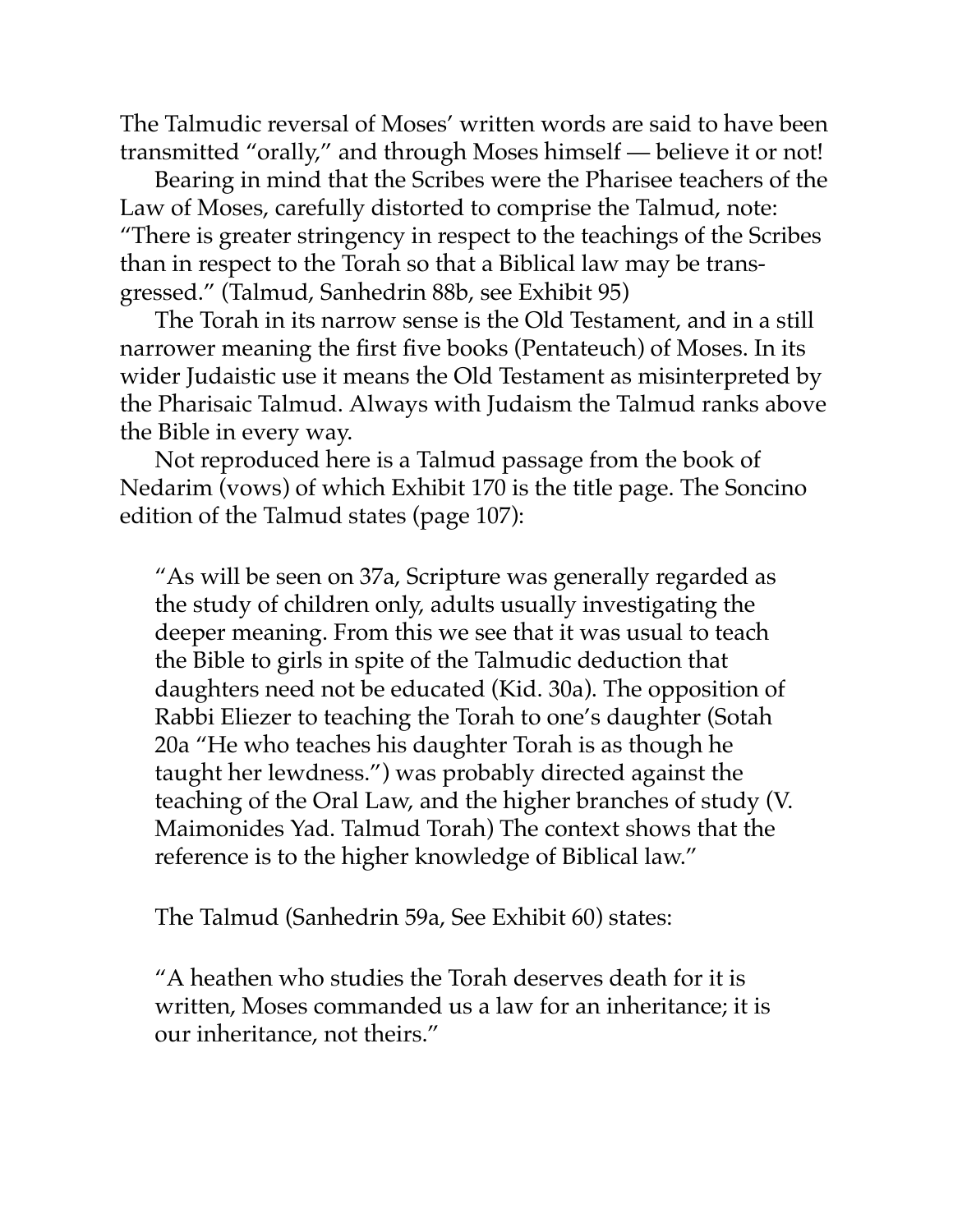Reference is also made to the "Noachian laws" which the non-Jew may study "but not laws which do not pertain to them." Also: "(the) objection was to the studying of the Oral Law. Rabbi Johanan feared the knowledge of Gentiles in matters of Jurisprudence, as they would use it against the Jews in their opponents' courts." Understandably, since all Talmud laws discriminate against the non-Jew and rank him a virtual animal, these were apt observations.

The Jewish Encyclopedia is still more open about what is in Sanhedrin 59a of the Talmud, above, threatening death for revelation of "Torah" laws to Gentiles: "for such knowledge might have operated against the Jews in their opponents' courts." This observation follows a dissertation on the laws on cheating and getting the best of Gentiles in trade and in court. (See Exhibit 271. left column)

### The Babylonian Talmud

The Babylonian Talmud is composed of "Mishnah" (or "Halacha"), or laws formulated by the Pharisees whose teachings comprise the Talmud, and "Gemara," or argumentative teachings about these laws. There are 63 books in the Babylonian Talmud, largely divided without topical organization.

All Talmud books have "Mishnah" (plural "Mishnaim"). Some lack a "Gemara." The "Mishnah" or law of one or another Pharisee may be referred to, for example, as the "Mishnah of Rabbi Akiba," or of "Eliezer ben Jacob."

"The name Mishnah is applied in particular to the collection of Halachoth, or laws, made by Judah Hanasi (generally known as Rabbi) and his colleagues at the beginning of the 3rd Century CE." (Note: "CE" stands for "Common Era," to avoid "AD" or "Year of Our Lord," from the Latin, Anno Domini) (See Jewish Encyclopedia "Mishnah")

Continuing to quote from the Jewish Encyclopedia:

"The Mishnah represents the culmination of a series of attempts to bring order into the vast mass of traditions which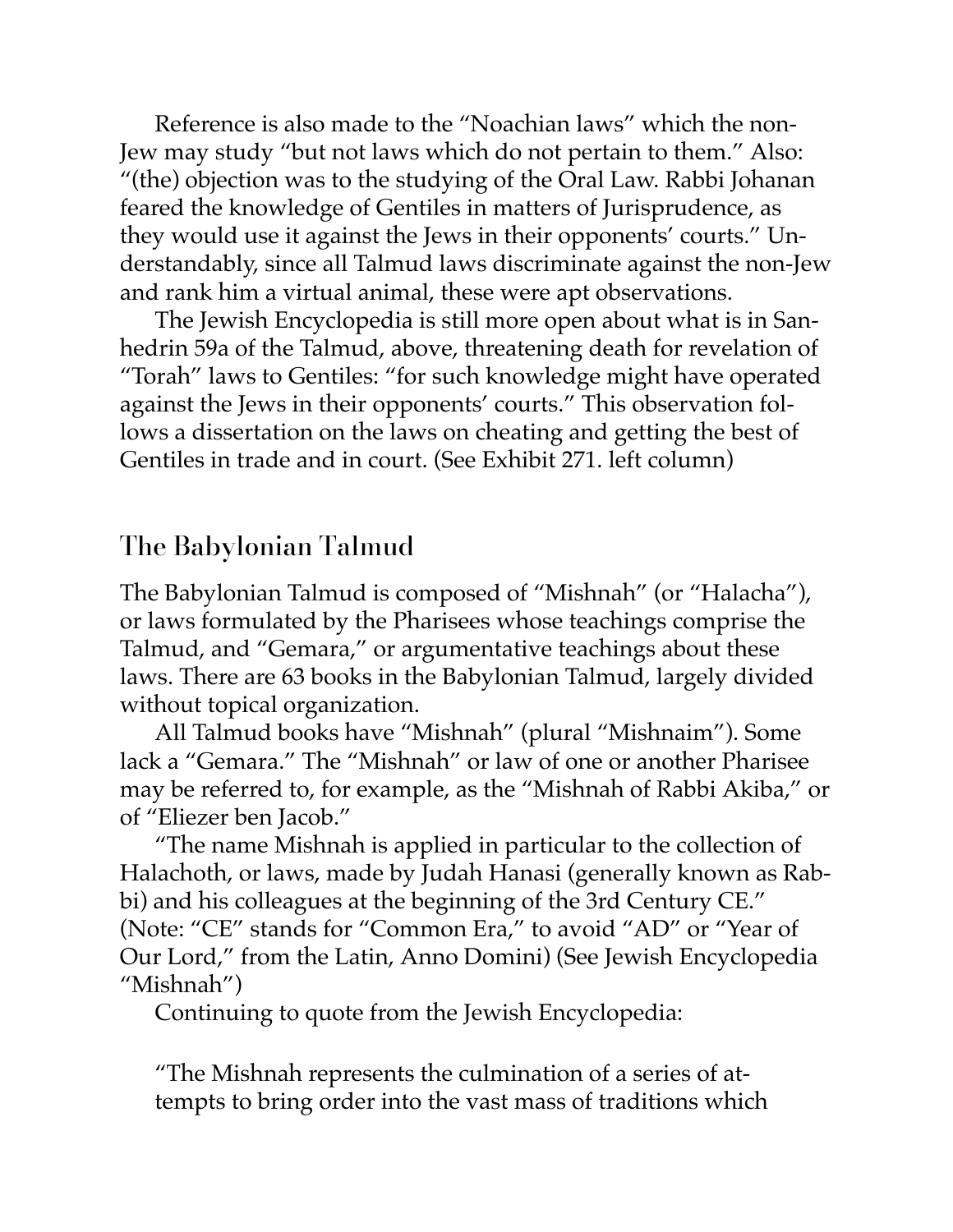had been transmitted orally for many centuries. The compilation of the Mishnah is not, however, the work of one man, or even of the scholars of one age, but rather the result of a long process extending over a period of two centuries."

Also:

"In the Palestine Pharisee Talmudic center at Jabneh (for it was never in Jerusalem but at Jabneh where the Jerusalem Talmud was composed) there was a concerted effort on the part of the sages of Jabeneh (about 90 CE) to assemble and harmonize the Halachah. Akiba (died about 135 CE) arranged the Halachoth in logical order and probably constructed the framework of the present day Mishnah; (4) the collection of the Akiba was enlarged and brought up to date by his disciple Meir [Note: Who, the Talmud says, was a descendant of Nero, a convert to Talmudism.] (5) it became the custom, after the time of Akiba, for every head of an academy to compile his own Mishnah so that the confusion that resulted motivated Judah Hanasi to compile a standard authoritative Mishnah; (6) although it is reported that Judah made use of thirteen different collections of Halachoth in his work, his Mishnah is based largely upon the collection of Meir, and indirectly, therefore, upon that of Akiba." (Universal Jewish Encyclopedia, "Mishnah")

Judah Hanasi, who compiled the Mishnah, was born about AD 135 and died after AD 200 (same authority, "Judah Hanasi"). "Nasi," meaning "prince" of Jewry, was the title given the head of the Sanhedrin court, which meted out life and death under Talmudic law.

Talmud — Six Main Divisions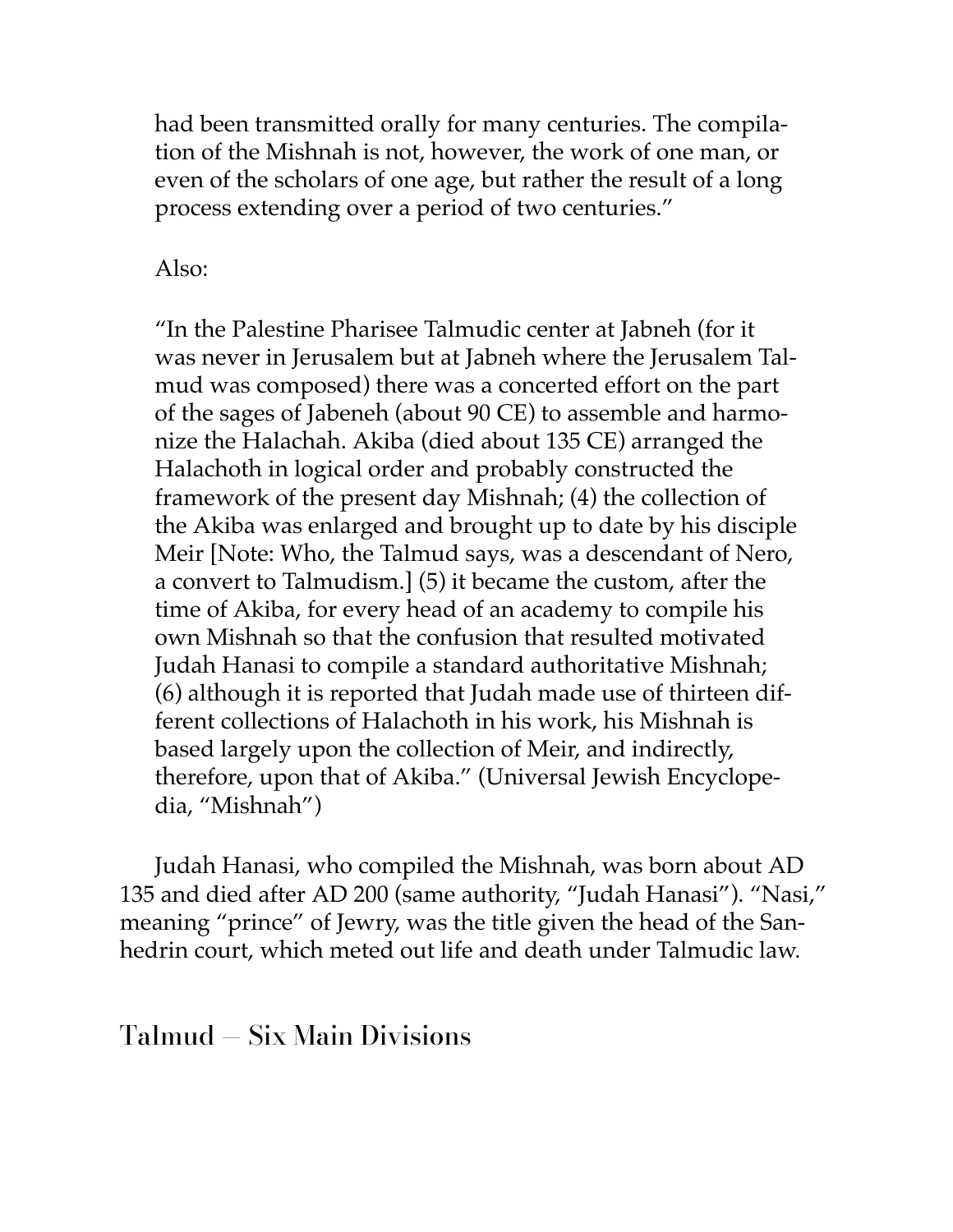The Talmud is divided into six main divisions called "Sedarim" (orders), but each division and each volume is a hodgepodge of every subject imaginable. The main and overall characteristics of the Talmud are: pomp, silliness, obscenity and more obscenity, a setting up of laws seemingly for the purpose of inventing circumventions, and evasions; delight in sadistic cruelty; reversal of all Biblical moral teachings on theft, murder, sodomy, perjury, treatment of children and parents; insane hatred of Christ, Christians and every phase of Christianity.

The Six Divisions of the Babylonian Talmud, called "Seder" (plural *Sedarim*), are:

1. **ZERAIM** (seeds), composed of the following books:

1. *Berakoth* The name of this book supposedly means benedictions, but is as foul a collection of obscenity as one could find, with 405 pages of what is nothing but "privy talk." The following 10 books occupy one 406-page volume in the Soncino edition:

2. *Pe'ah* (comer) 3. *Demai* (doubtful)

4. *Kil'ayim* (mixtures)

5. *Shebi'ith* (seventh)

6. *Termuah* (heave offerings)

7. *Ma'aseroth* (tithes)

8. *Ma'aser Sheni* (second tithe)

9. *Hallah* (dough)

10. '*Orlah*

11. *Bikkurim* (first fruits)

There are 11 books in Zeraim.

2. **SEDER MOED** (festivals):

1. *Sabbath* (laws of; endless silly regulations and their evasions)

- 2. *Erubin* (mingling)
- 3. *Pesahim* (Passover)
- 4. *Shekalin* (shekels)
- 5. *Yoma* (Yom Kippur)
- 6. *Sukkah* (booths)
- 7. *Yom Tob* (feast day)

8. *Rosh Hashanah* (New Year)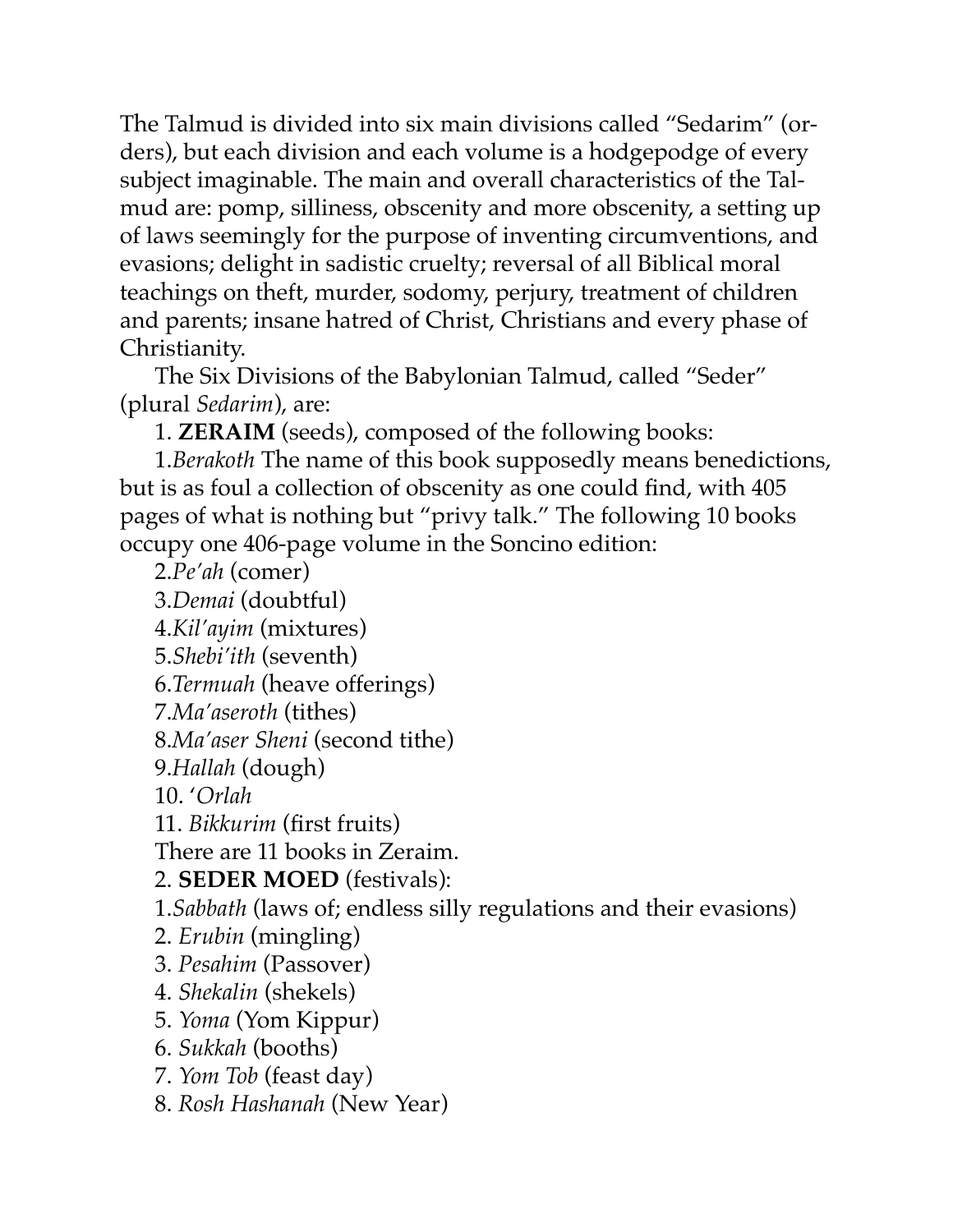9. *Ta'anit* (fasting)

10. *Megillah* (Scroll of Esther, read on Purim)

11. *Moed Katan* (half feasts)

12. *Hagigah* (feasting)

The Megillah is a sadistic celebration of drunkenness and bloodlust, the Talmudic admonition being that it is the duty of the Jew to be so drunk on Purim he doesn't know the difference between "Blessed be Mordechai" and "Cursed be Haman." (See Exhibit 299)

There are 12 books in Moed.

3. **SEDER NASHIM** (women). This section includes a 13-page introduction to the Soncino edition by Rabbi J. H. Hertz. These books are principally distinguished by their sub-sewer filth and obscenity:

1. *Yebamoth* (the dead brother's widow) occupies 2 volumes, 871 pages in the Soncino edition

2. *Kethuboth* (on the sum due a wife who is divorced) occupies 2 volumes and 728 pages of Talmudic sex filth (e.g., a baby girl being fair prey for adult men).

3. *Nedarim* (vows); 282 pages of filth and immorality, illustrative of what Christ denounced when attacking the Pharisees.

4. *Kethuboth* (more vows); 253 pages in the Soncino edition, hairsplitting, immoral twaddle, and including the Koi Nidre.

5. *Sotah* (the suspected woman), 271 pages in the Soncino edition.

6. *Kiddushin* (bethrothal)

7. *Gittin* (on getting the "Get" or divorce) with space allotted for such things as placing Christ and all Christians in Hell, 439 pages in the Soncino edition.

There are 7 books in the Nashim.

4. **SEDER NEZIKIN** (damages):

1. *Baba Kamma* (*the first gate*): 719 pages of Talmudic ramblings, a general law on damages being that hurting Gentile property is permissible; injuring Jewish property is like assaulting the Divine, for only "Jews" are "men" and non-Jews rank as animals. This is "brotherhood" as advocated in the Talmud.

2. *Baba Mezia* (Middle gate): 676 pages in Soncino edition and of similar import.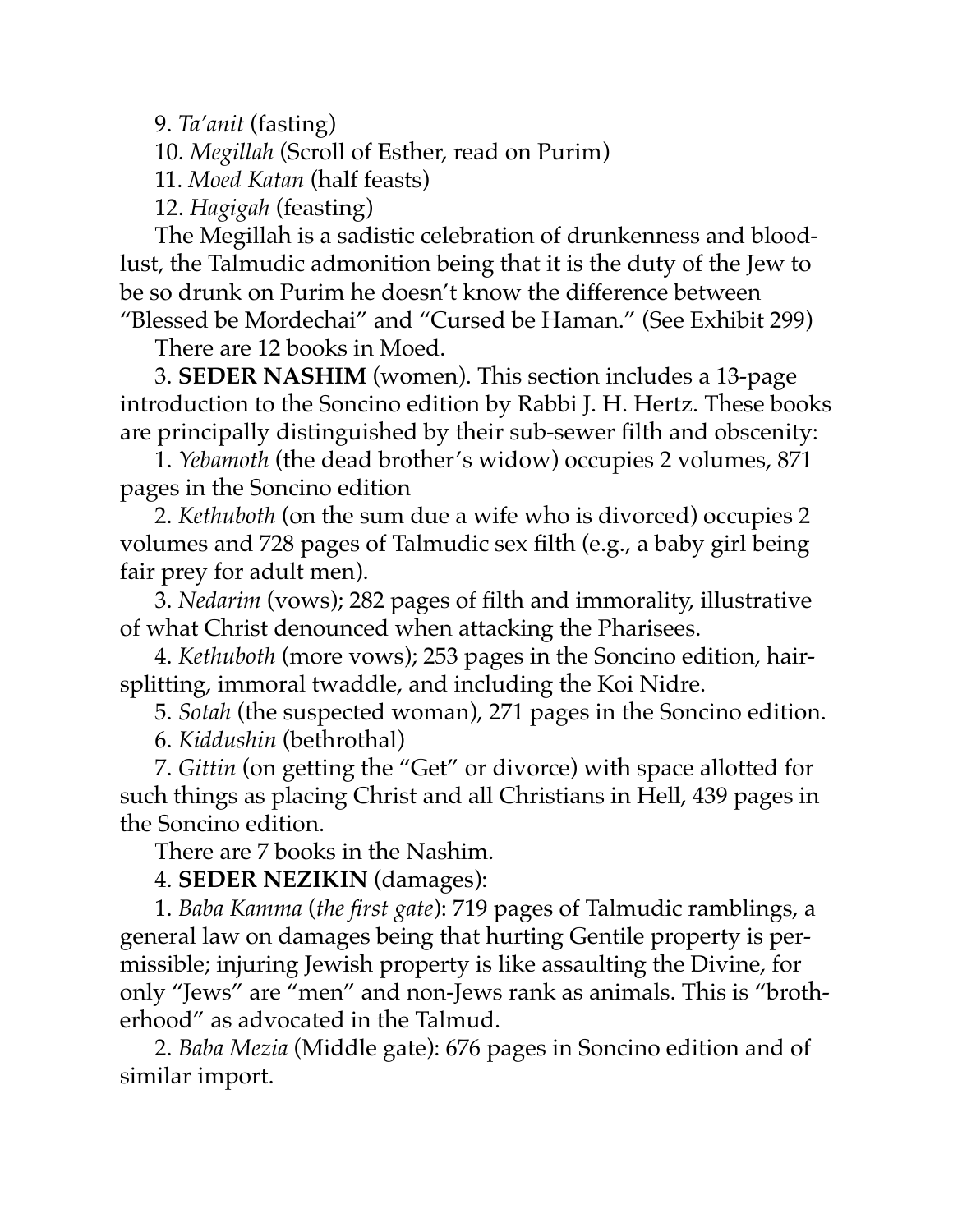3. *Baba Bathra* (last gate): 779 pages in two volumes, and replete with anti-Gentile preachings.

4. *Sanhedrin* (781 pages): States the introduction in the Soncino edition of the Talmud (see Exhibit 43): "It forms, along with Makkoth, the chief repository of the criminal law of the Talmud." This section includes the most virulent calumnies of Jesus, including His imaginary stoning, burning in dung. His decapitation, His strangling in dung, His hanging, or crucifixion for "blaspheming" the Pharisee "sages."

5. *Makkoth* (beatings), 175 pages in the Soncino edition.

6. *Shebuoth* (oaths — more vows), 309 pages.

7. *Eduyyoth* (testimonies)

8. *Abodah Zarah* on treatment of the presumably nonhuman non-Jew, 366 pages. See Exhibit 173

9. *Aboth* (sayings of the fathers of Talmudism)

10. *Horayoth* (rulings)

There are 10 books in Seder Nezikin.

#### 5. **SEDER KODASHIM** (sacrifices):

1. *Zebahim* (bloody sacrifices)

- 2. *Menahot* (meal offering)
- 3. *Hullin* (killing)
- 4. *Bekorot* (firstborn)
- 5. *'Arakin* (estimation)
- 6. *Temurah* (exchange)
- 7. *Keritot* (extermination)
- 8. *Me'ilah* (trespass)

9. *Tamid* (daily offering)

10. *Middot* (measures)

11. *Minnim* (birds' nests)

There are 11 books in Kodashim.

#### 6. **SEDER TOHOROTH** (cleanness):

1. *Niddah* (the menstruant woman) is the prize part in this alleged religious section, devoting 509 pages to discussing smell, color, and examination by the rabbis of menstruation, without apparent medical or any other purpose except wallowing in the repulsive; pomp and asininity also abound.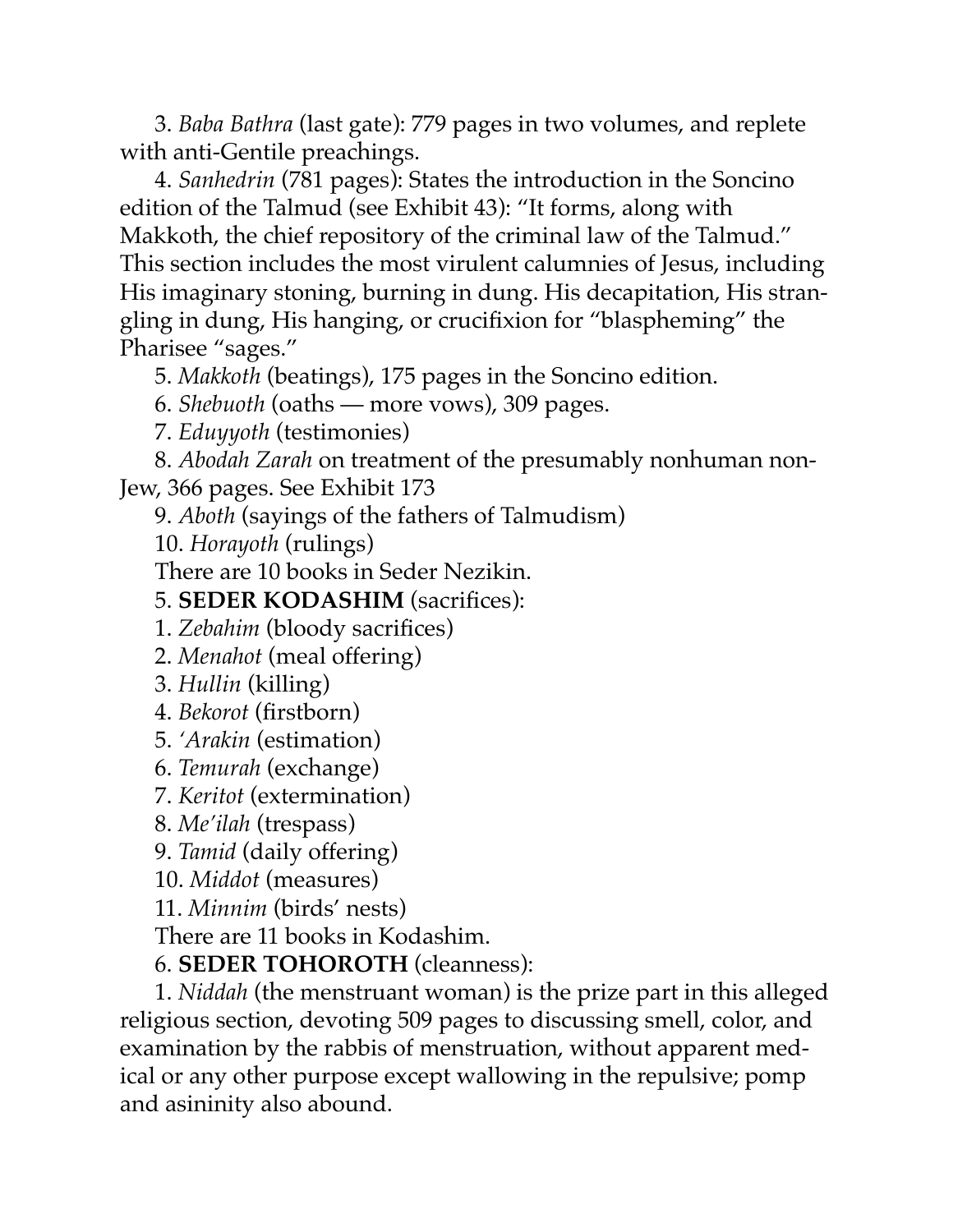2. *Kelim* (vessel, utensil cleanness) illustrates through "nit-picking" rules the "straining at a gnat" cited by Christ (Matthew 23:24); also; "Pharisees make clean the outside of the cup and the platter; but your inward part is full of ravening and wickedness." (Luke 11:39)

3. *Oholoth* (tents)

4. *Neea'im* (plagues)

5. *Parah* (young cow)

6. *Tohoroth* (purification)

7. *Mikawaoth* (ritual bath — such as the menstruant woman should take before having intercourse with her husband, thus ridding her of the evil eye).

8. *Makshirin* (kosher, proper)

9. *Zabim* (flux)

*10. Tebul Yom*

11. *Yadayim* (hands)

12. The last book of Tohoroth is Ukzin (stems).

There are 12 books in Tohoroth.

The last 11 of these (excepting Niddah) occupy one 589-page volume in the Soncino edition. The 1,098 pages on "cleanness," filled with the foulest obscenities of thought, once again justify Christ's disdain for this hypocrisy and serve to illustrate the justification for his attitude toward the Talmudic Pharisee.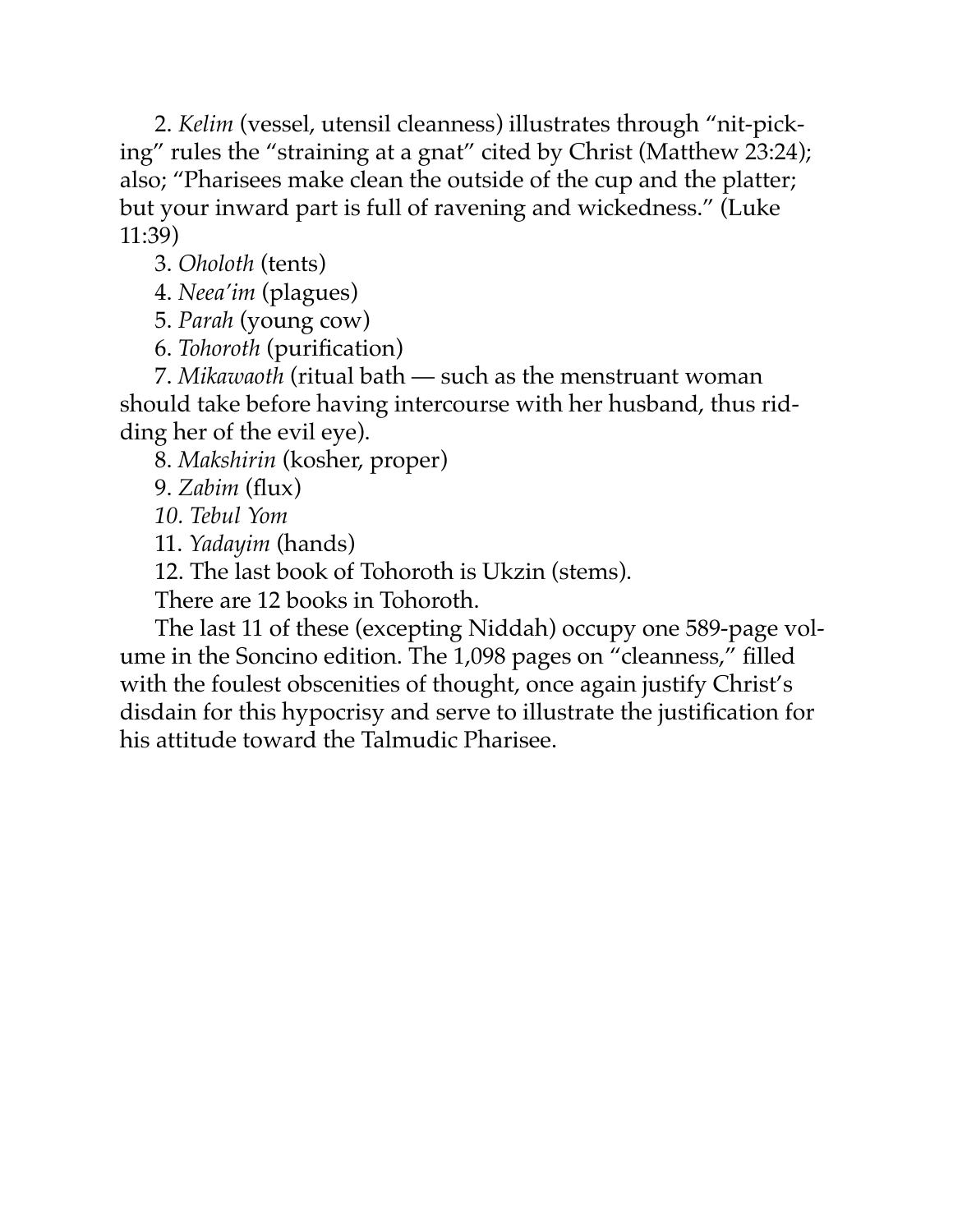# Chapter 2

# <span id="page-23-0"></span>*The Talmud Reviled*

THE CHRISTIAN of today is bombarded from all sides with reference to our "Judaeo-Christian Heritage," our "Judaeo-Christian Civilization," and the "brotherhood" which should prevail, presumably, between Christian and Talmudic Judaism. Such propaganda could only succeed if one is in ignorance as to the nature of the Talmud and the total antagonism between present-day Judaism and Christianity which necessarily must exist.

Over the centuries and right up to the present century, there was not such ignorance of Talmudic precepts. The truth as it was repeatedly revealed, caused it and its adherents to be reviled, and justly so.

It is indeed strange that the Bulls of the Popes over the many centuries, warning against the Jews, should be seemingly unknown to the Catholic clergy today, and that the writings of Luther, which generally are like almost a second gospel to Protestants of the Lutheran fold, should be equally unknown on this subject today!

The first English translation of the Babylonian Talmud was in 1903 by Rodkinson (real name — M. Levi Frumkin), and was edited by Rabbi Isaac M. Wise, "Father" of so-called "Reform Judaism." Rodkinson deleted much of the filth which is in the unexpurgated Talmud, and used no identifying folio numbers, as were in the original, but nevertheless, even this abridged translation proved very revealing. The Introduction states: (See Exhibit 9):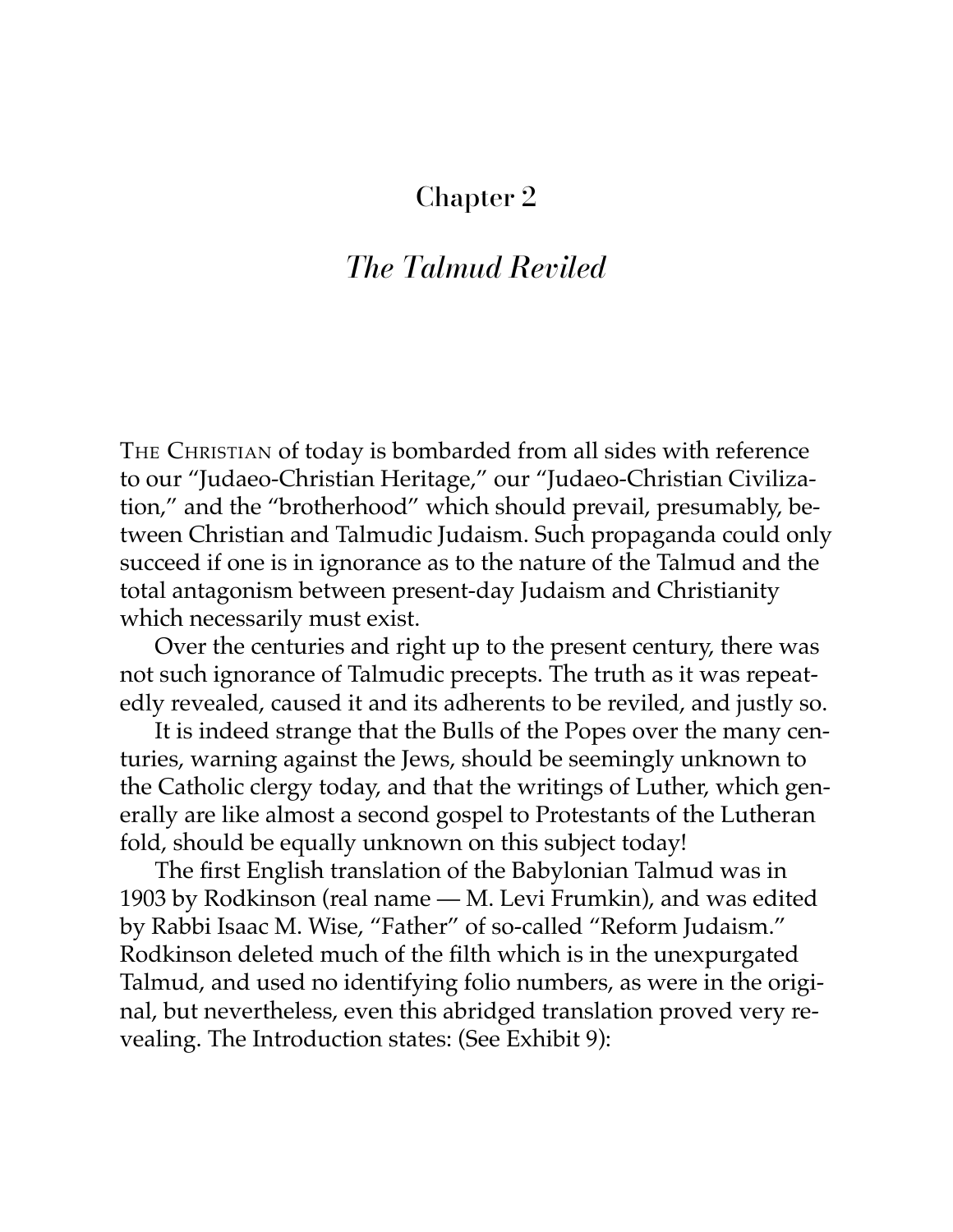"The persecutors of the Talmud, during the period ranging from the First Century BC, have varied in their character, objects, and actions. In one respect, however, they all agreed, namely, in their general wish to destroy its existence. Careful consideration of its many vicissitudes certainly justifies the assertion that the Talmud is one of the wonders of the world. During the twenty centuries of its existence is not one of them has passed without great and powerful enemies vying with each other and exhausting every effort to destroy it; still it survived in its entirety, and not only has the power of its foes failed to destroy even a single line, but it has not even been able materially to weaken its influence for any length of time. It still dominates the minds of a whole people, who venerate its contents as divine truth, and countless numbers have sacrificed their lives and their possessions to save it from perishing." (Emphasis supplied)

### Emperor Hadrian and the Talmud

Hadrian was Emperor of the Roman World empire from 117 AD to his death, 138 AD In 132 AD the Jews began a revolt, and for four years carried on a bloody war. Otherwise Hadrian's reign was peaceful.

The reason for this Pharisee revolt is told by Rodkinson in his '*History of the Talmud.'*

"One of the causes of the great revolt against the Romans at this time was the prohibition by the Roman government of the study of the Torah [Talmud] they rebelled, led by Bar Kochba. Rabbi Aqiba (Akiba) was the first to become his adherent, who journeyed from town to town, inciting the Israelites to rebel It is not surprising, therefore, that Hadrian was not contented barely with the massacre of the sages of the Talmud, but was intent also on the destruction of the Talmud itself he decreed that if any of the old rabbis should qualify a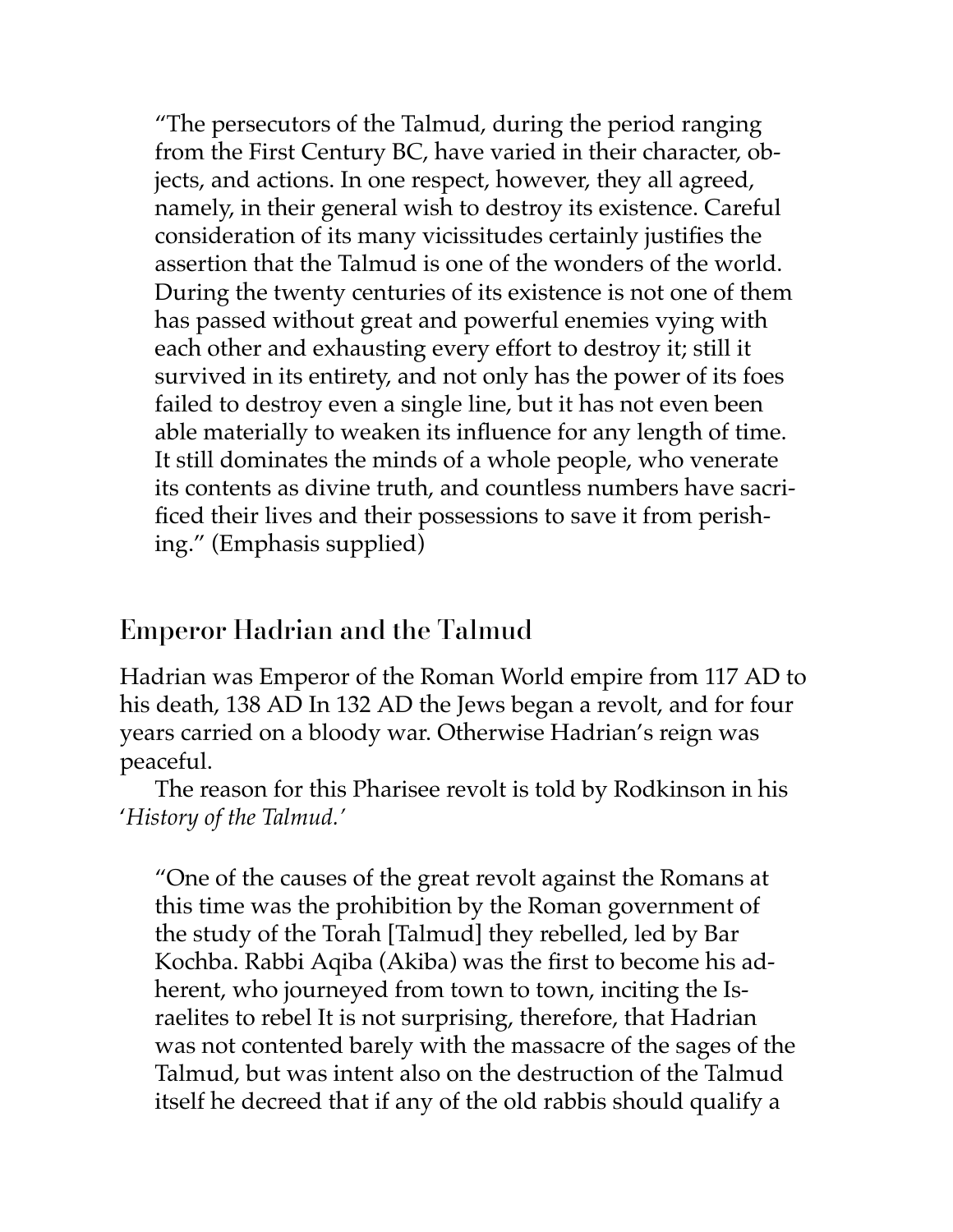young rabbi both should be put to death believing that with the death of the elder generation the Talmud would be forgotten and Israel would blend with the nations and its memory be obliterated; because he very well knew that as long as the Talmud existed there was little hope for the assimilation of the Jews with other nations. This decree, however, was not executed the efforts of Hadrian met with no success. He saw the Talmud still existing uniting Israel into one people, and establishing it still more firmly as a national and religious whole the Talmud regained its former power and influence." (Emphasis supplied)

And the pupil of one of the contemporary rabbis "Rabbi Jehudah the Nasi" (the "prince") became "the compiler of the Mishnah" (or laws of the Talmud). (See Exhibit 14 and Exhibit 15) In 553 AD Emperor Justinian forbade the spread of the Talmudic books throughout the Roman Empire. (Corp. Juris, can, VII Decretal, lib V, Tit. IV, cap. 1)

### The Popes and the Talmud

Writing of the battles of the Talmud and its followers, authored by the Pharisees (see Exhibit 10). We further read of events following the Sadducees, Samaritans, the followers of Jesus and the early Roman Emperors (Exhibit 9):

"The Rabbis next encountered the Popes. From the time of Pope Innocent III, the Talmud was burned at the stake in nearly every century from the 11th to the 18th in Italy, France, Germany, Spain, and many other countries."

Rodkinson speaks of the disputations which the Popes and Kings held in which the accusers of the Talmud were answered by its defenders. The results were always that when the criminality of the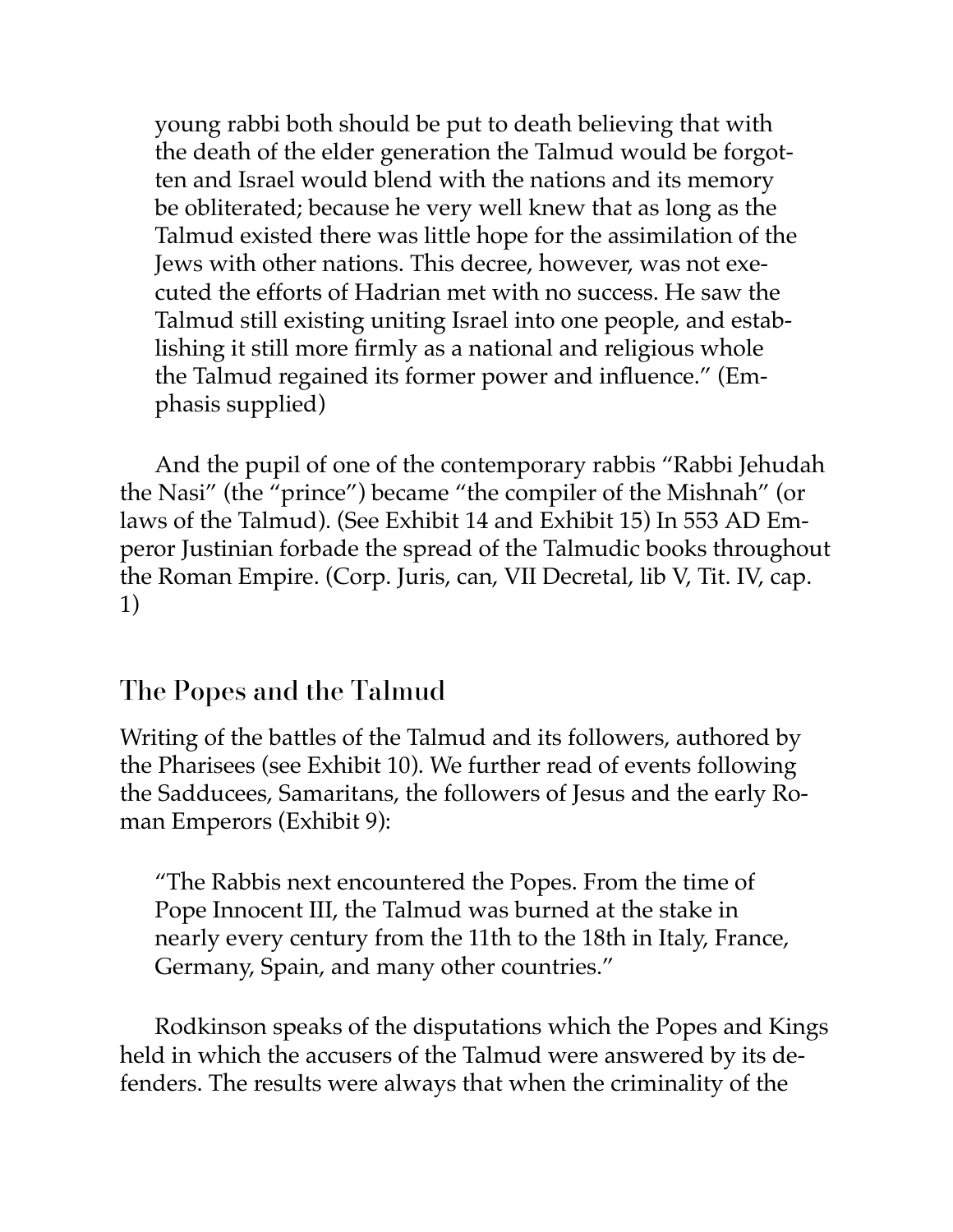Talmud was revealed in all its horror, the Talmud was ordered burned, expunged, or censored.

The same thing always started over again later. Rodkinson continues:

"Still, what has been the result? The Talmud exists today and not one letter in it is missing."

Rodkinson then lists a partial chart of the burning of the Talmud at the hands of Kings and Popes (See Exhibit 22 and Exhibit 23):

#### ◆◆◆

|—————————————————|

|—————————————————|

### The Talmud at the Stake

**| Time | Place | Persecutor** |—————————————————|

| 1244 | Paris | King Louis IX |—————————————————|

| 1244 | Rome | Innocent IV

| 1248 | Paris | Cardinal Legate Odo

|—————————————————|

| 1299 | Paris | Philip the Fair |—————————————————|

| 1309 | Paris | Philip the Fair

| 1319 | Toulouse | Louis |—————————————————|

◆◆◆

**| Time | Place |Persecutor** |———|———|——————————|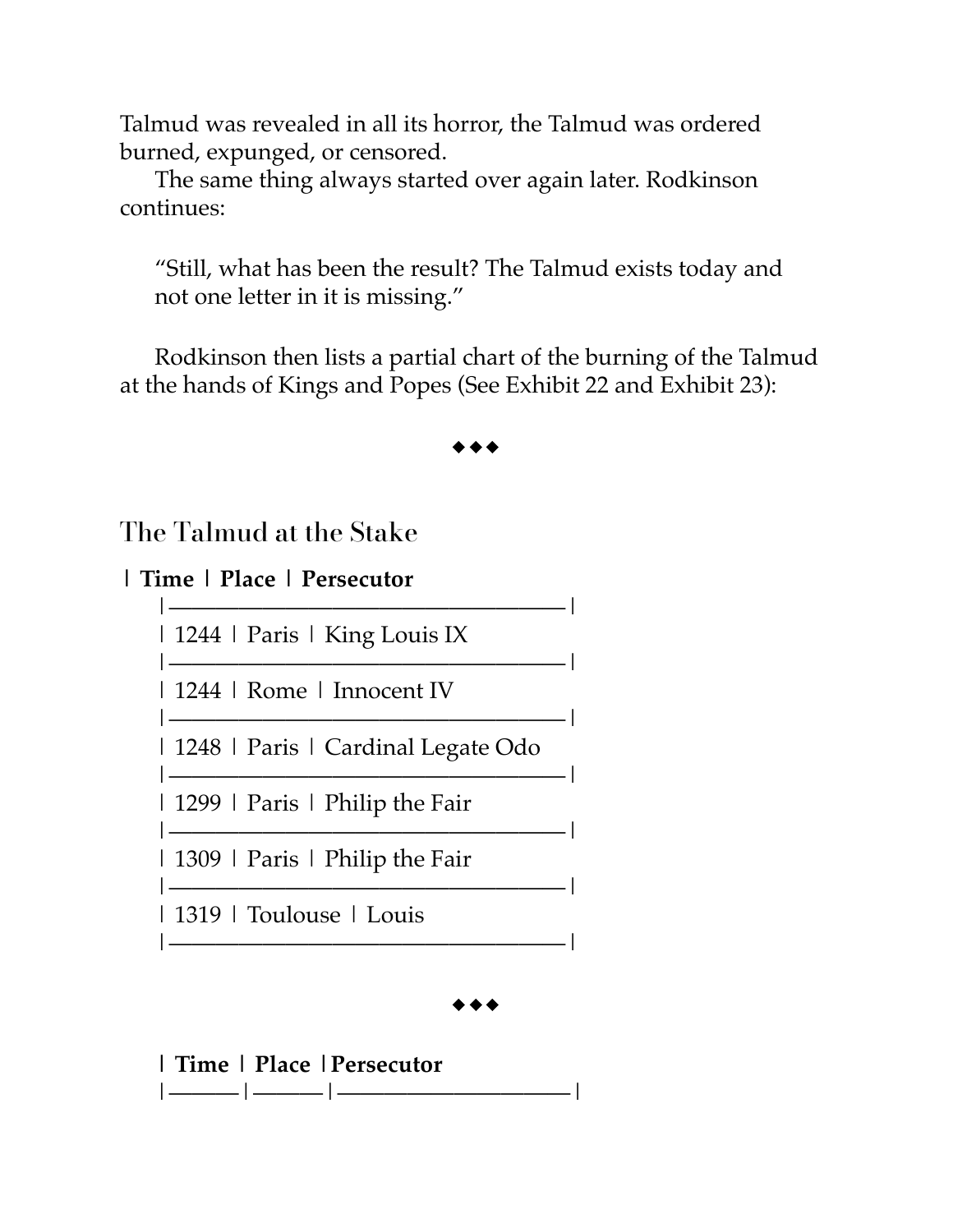| 1322 | Rome | Burned by order of Pope John XXII, and accompanied by robbery and murder of the Jews by the mob.

| 1553 | Rome | Pope Julius III - Similar burnings by the same order took place in Barcelona, Venice, Romagna, Urbino and Pesar. "Here three wagons full of books were burned: but first they were carried through the streets of the city, while royal officers proclaimed publicly that their condemnation was due to insults to Christianity which they contained."

| 1554 | Ancona, Ferrara, Mantua, Padua, Candia, and Ravenna | Burned by hundreds and thousands.

| 1557 | Poland | Talmud burned because of the charge made against the Jews that they used the blood of Christian children in their ceremonies. This occurred during the Frankist disturbances.

| 1558 | Rome | Cardinal Chislieri

|—————————————————|

|—————————————————|

|—————————————————|

|—————————————————|

|—————————————————|

|—————————————————|

| 1559 | Rome | Sextus Sinensis

#### ◆◆◆

Jewish encyclopedias give credit, however, to various Popes for stopping violence against Jews; for seeking to convert them, and securing certain rights for them in territories over which they exercised temporal power.

Although the Bishops were issuing restrictive laws against Jewish aggressions long before this, the reign of Gregory the Great (590- 604) is taken as the starting point of consistent relations between the Jews and the Popes. He condemned the holding of Christian slaves by Jews.

Pope Leo VII wrote the Archbishop of Mayence a reply telling him he might offer his Jews the choice between conversion or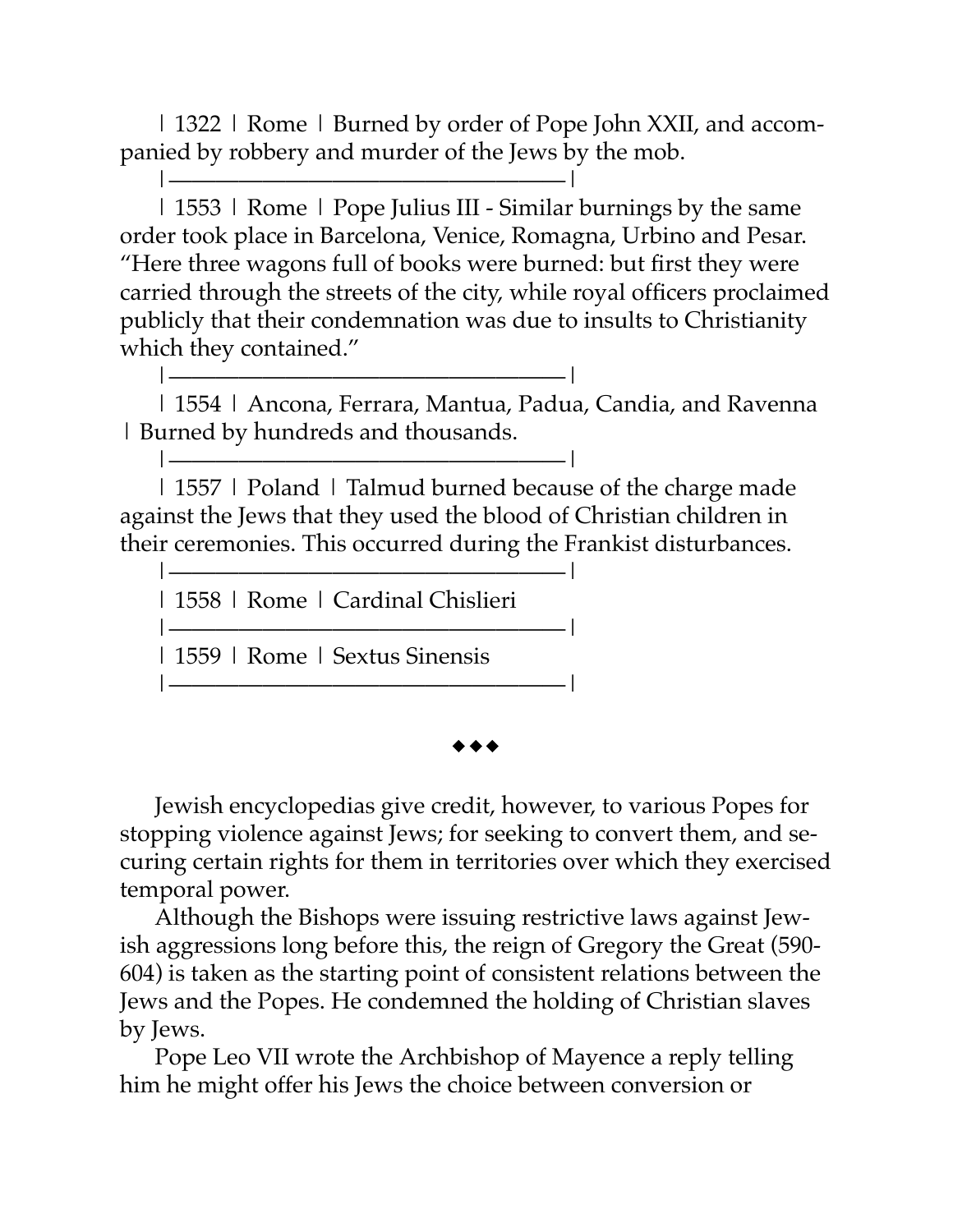emigrating.

Anacletus II (antipope) was a Jew and his claim to the papacy always contested.

Benedictus VIII had a number of Jews put to death for blasphemy against Jesus.

Gregory VII charged the German emperor, Henry IV, with favoritism towards the Jews, and "in 1078 he renewed the canonical laws which prohibited giving Jews power over Christians. Jews might not be employed as tax-farmers or mint-masters."

Pope Calixtus II (1119-24) and Pope Alexander III are cited for pro-Jewish acts.

Innocent III is the most hated of the Popes in Jewish literature. In 1215, the Fourth Lateral Council, which he convened, "renewed the old canonical prohibitions against trusting the Jews with public offices and introduced the law demanding that Jews should wear a distinctive sign on their garments. Nevertheless, he protected them against the fury of the French Crusaders."

Pope Innocent III in a long decree stated that:

"Jews are not to be killed by anyone [but], they are to us dangerous as the insect in the apple, as the serpent in the breast. Since, therefore, they have already begun to gnaw like the rat, and to stink like the serpent, it is to our shame that the fire in our breast which is being eaten by them, does not consume them. Although Christian piety tolerates the Jews and allows them to continue with us, although the Moors will not tolerate them, they must not be allowed to remain ungrateful to us in such a way as to repay us with contumely, for favors, and contempt for our familiarity. They are admitted to our familiarity only through our mercy."

Under this same Pope, Canons 67-70 were adopted by the Fourth Lateran Council, which included protective measures against Jewish usury; their wearing of a distinguishing badge (to warn Christians); forbidding intercourse with Christians, as employees, in marriage,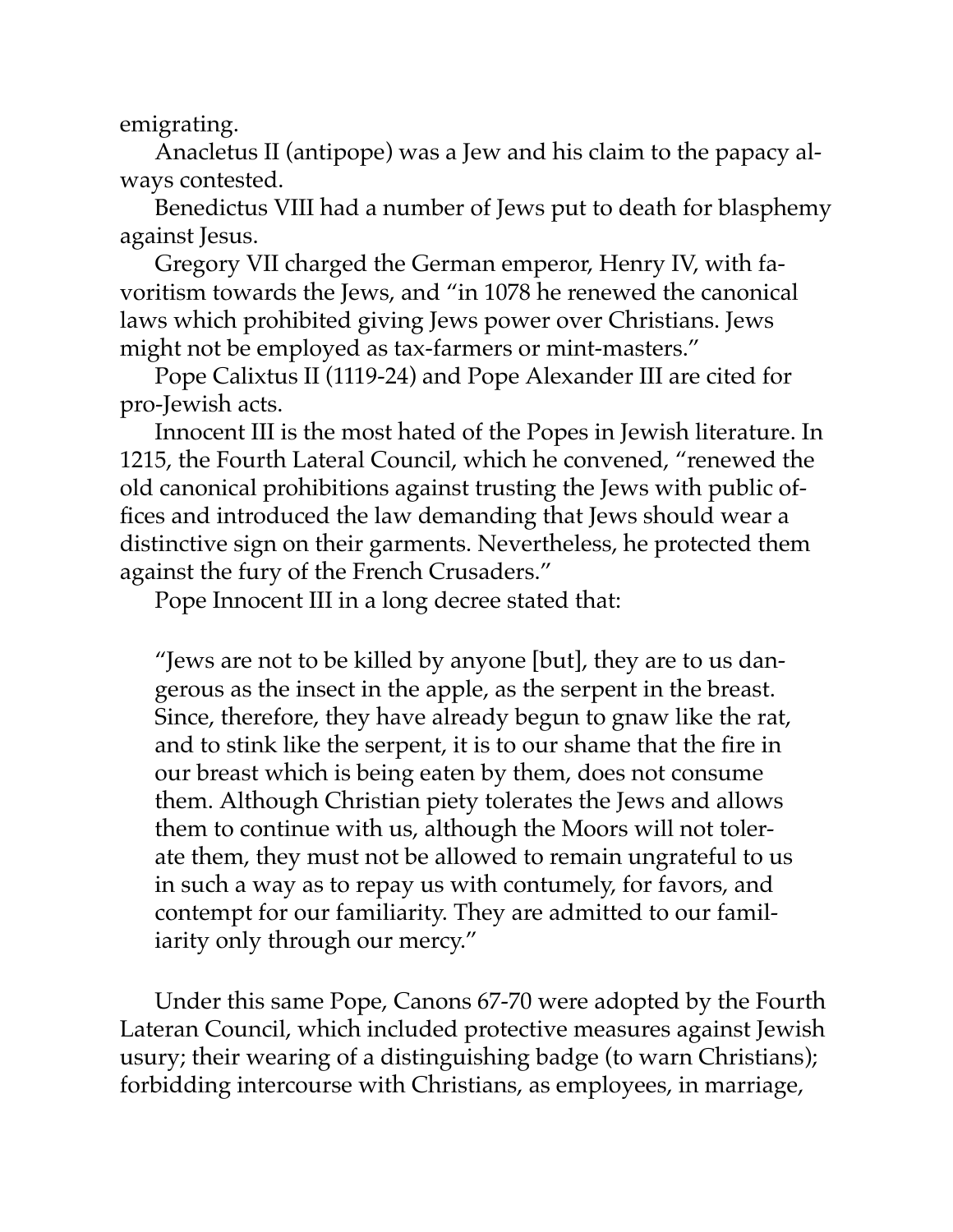arid barring their testimony as witnesses in legal matters (their license for perjury under the "Koi Nidre" then being well known).

"Gregory IX, in various official documents insisted on the strict execution of the canonical laws against the Jews his successor," (to continue quoting) "Innocent IV, ordered the burning of the Talmud in Paris (1244)."

Through Emperor Sigismund, "who was heavily indebted to them, they [the Jews] obtained from Pope Martin V (1417-31) various bulls (1418 and 1422)" (favorable to them). "In the last years of his pontificate, however, he repealed several of his ordinances, charging that they had been obtained under false pretenses."

Popes Eugene IV and Nicholas V are cited for moderation.

Sixtus IV sanctioned the Spanish Inquisition, which was aimed at the "Marranos," namely 300,000 Jews who had entered the Church, but retained their Talmudism, and secured power over all phases of Spanish life.

One who reads the Jewish press today will see congratulations to Israel from Spanish "Catholics" who identify themselves as Talmudic Jews descended from those who have practiced their Talmudism secretly ever since 1492, when their "Marrano" coreligionists were expelled from Spain.

If nothing else, the term "convert," as applied to Jews, must be viewed cautiously, in view of the concealed Judaism of the "Marranos," which continued for centuries.

One must learn, also, from Jewish authorities that Torquemada himself, leading the Inquisition, was a Jew, and that the Inquisition was only aimed at the Marranos who under the pretense of conversion had threatened to end Christianity by their inside machinations. (For further reference to the "Marranos," see the book, *A History of the Marranos,* by Cecil Roth, published by the Jewish Publication Society of America, Philadelphia.)

The Jewish Encyclopedia continues:

"Alexander VI (Borgia), known in history as the most profligate of the Popes, was rather favorably inclined toward the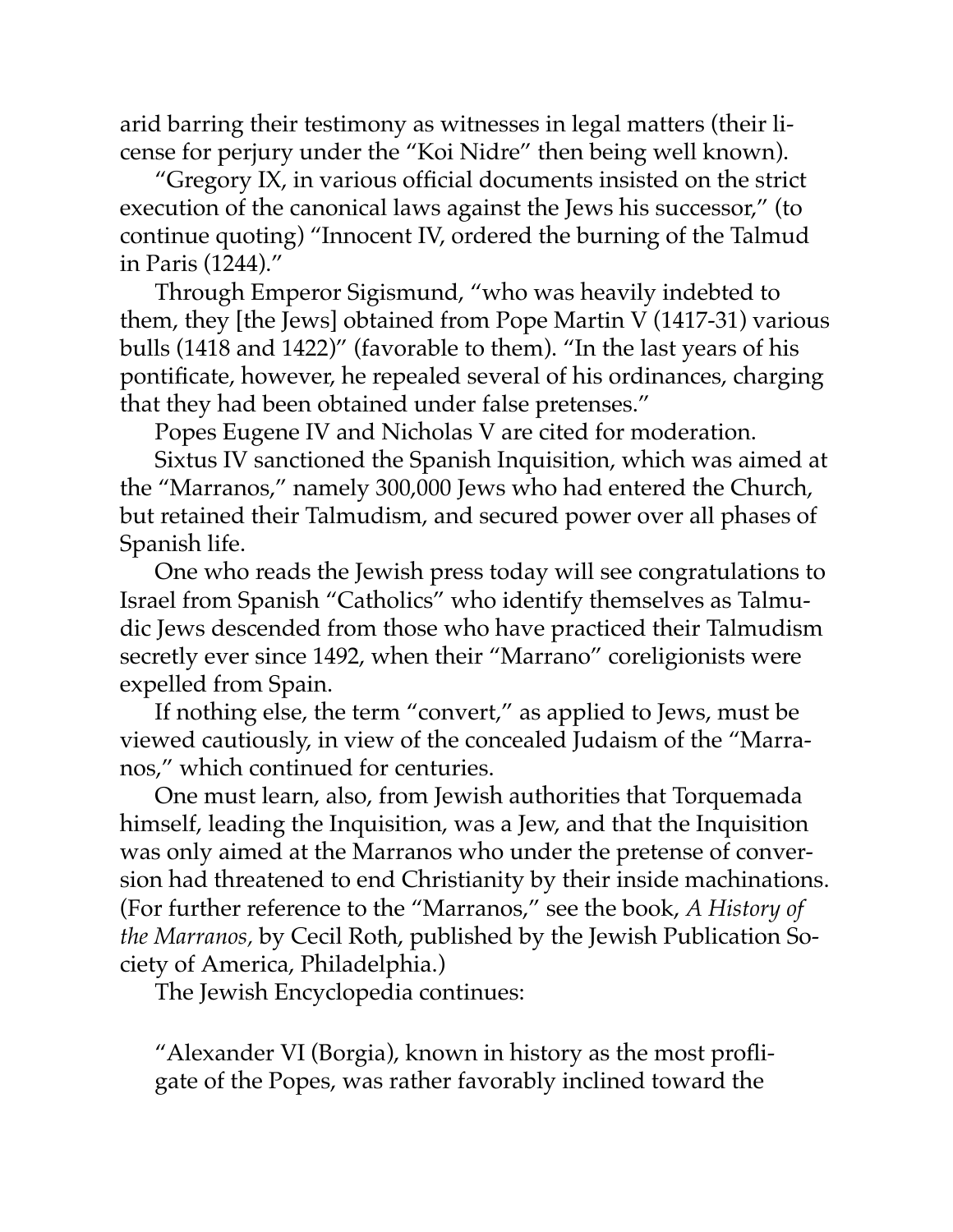Jews."

Leo X, one of the Medicis who fanned the Reformation by sponsoring a great renaissance of paganism and filled the Platonic Academy and salons of Rome and Florence with Jews, expounding Talmud and occult Cabalism, is called

"the humanist favorably inclined toward the Jews, whom he employed not only as physicians, but also as artists and in other positions at his court. The beginning of the Reformation influenced his action in the controversy between Reuchlin and Pfeferkom which he settled in such a way as not to give any encouragement to those who demanded reforms in the Church."

The story of the sincerely converted Jew, Pfefferkorn, who aired the infamies of the Talmud, as opposed by the Catholic renegade, Reuchlin, dupe of the head of the Jewish community of Rome, and the pro-Jewish Medici Pope, ended with Pfefferkorn being silenced, Reuchlin not being tried for heresy, as he was scheduled to be and indeed should have been, and with two hostile camps in nearly every German town taking sides for or against the Talmud.

One may ask: "How could anyone reading what the Talmud says [see reproductions elsewhere herein] argue about its contents?" In this regard, however, it must be remembered that only with the relatively unexpurgated Soncino translation of the Talmud in this century, in the contemporary language, English, has it become possible for the non-Jew to receive the full impact of what the Talmud says. In other trials arguments could rage as to what a Yiddish or Hebrew text of the Talmud really meant, if translated. Nevertheless, the Jews always ultimately lost such arguments, as witness the condemnation of the Talmud by non-Jews through the centuries.

Even the Soncino English translation of the Talmud is not readily available except in major libraries, to be read there and not taken out.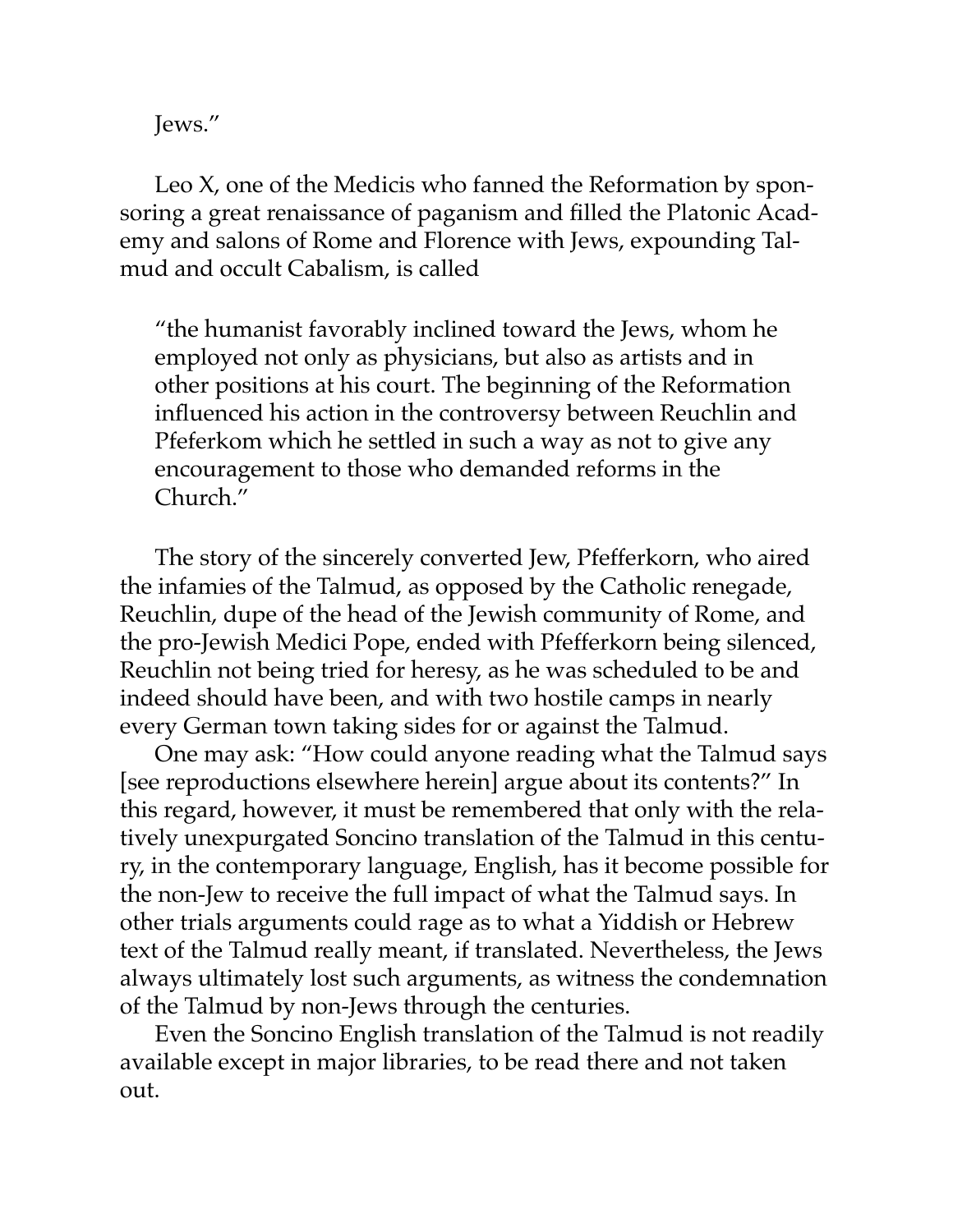Clement VII (another Medici servant of Jewry) was the bastard son of Guilio, brother of Lorenzo the Magnificent, who founded a pagan salon, the Platonic Academy. The Platonic Academy attempted the old Talmudic strategy of "harmonizing" pagan philosophy with Christianity, as Maimonides had tried to do with Biblical Judaism. Lorenzo had his son Giovanni (Leo X) made a Cardinal, through his influence with Innocent VIII, at 13, having also been made an Archbishop at 7. Ready to ascend the throne, Giovanni promptly made five of his relatives Cardinals, including his bastard cousin, Giulio. Leo X (Giovanni), made Pope on March 11, 1513, was ordained a priest on the 15th and made a Bishop on the 19th of the same month, and he reigned until December 1, 1521, nine years.

It was this Pope, Leo X, who launched the selling of indulgences in 1517, the immediate cause of Luther's break with the Church, and of Europe's arousal. Every effort was made to corrupt and Talmudize the Church from the inside, while Jewry worked to wreck it from the outside. The hotheads among Jews, says Jewish historian Cecil Roth, expected to end Christianity and supplant it with Talmudism.

But when Luther nailed his theses on the Wittenberg Cathedral door, he nailed the Jews back into the ghetto, and Popes eager for Christian faith and morals were elected in place of the pro-Talmudic "humanist" Medici popes. Luther, in turn, found the same forces polluting his own following and ended his life beseeching the Protestant princes to expel or put at hard labor all Talmudists, after burning synagogues and Talmuds first of all. Read his words — if you can now find them other than here in any library!

There is only praise for the Medici Popes in Jewish literature and only disappointment about the condition of Jewry during the Reformation and afterwards, for the succeeding Popes drove the Talmudists out of Vatican circles and back into the ghetto.

Bewailing this, the Jewish Encyclopedia reports how the Talmud was burned by Pope Julius III in 1553 and Christians prohibited from printing it. "The worst was yet to come."

Paul IV (1555-1559) in his bull "Cum Nimis Absurdum" not only renewed all the canonical restrictions on Jews, but restricted their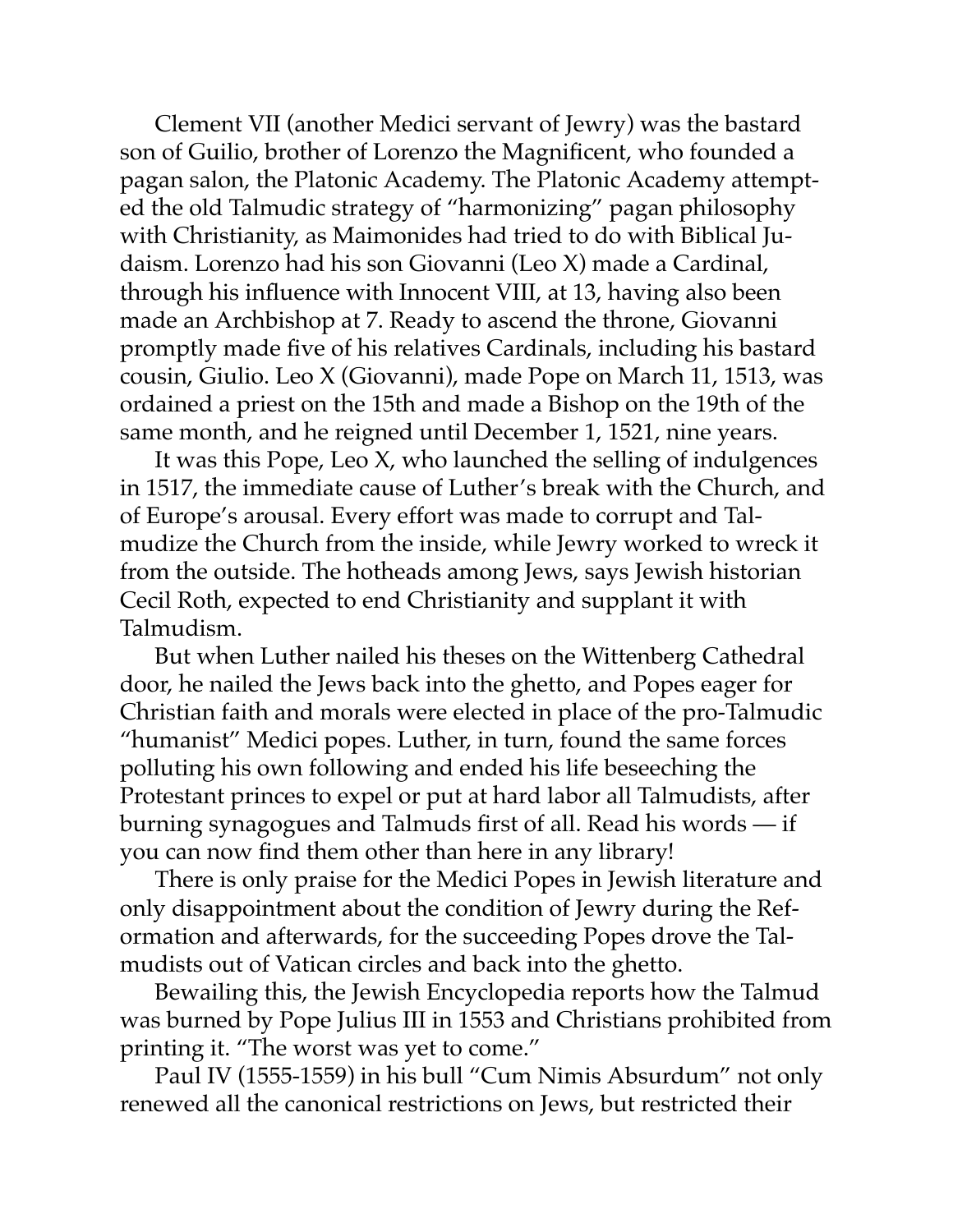commercial activities and made them wear a yellow hat and live in their own territory — the ghetto.

Concerning this period, the Jews and the Medici, Jewish historian Cecil Roth states in his *Jews of Italy* (Jewish Publication Society of America, 1946):

"Girolamo Savonarola was successful in 1494 the great Dominican drove out the Medici. Thereafter, their position in the city (Florence) was a sort of barometer of its political state: when the Medici returned in 1512, they (the Jews) came too, and when the Medici were driven out in 1527 they accompanied them. It was only when the ruling house was at last securely established, from 1530 onwards, that the interruptions end and the continuous history of Florentine Jewry begins." (Page 190)

Also:

"When Martin Luther nailed up his famous Theses on the cathedral door of Wittenberg, thereby setting the machinery of the Reformation in motion, the fate of the eager Jewries of Renaissance Italy were sealed. Threatened by this dangerous movement of secession, the Catholic Church began to set its house in order, more systematically and more comprehensively than ever before, in the process known as the Counter-Reformation. No longer were the Popes to be pre-eminently enlightened patrons of literature, science and the arts, with worldly inclinations and interests. Henceforth, they were chosen among those in whose eyes the requirements of the Church, spiritual and temporal, were paramount who regarded the Jews as a leaven of disbelief which positively endangered Christianity and Christendom — at least until they were segregated from intercourse with other men, as the Lateran Councils had prescribed three and a half centuries before. Whereas the Talmud had been printed under Leo X, a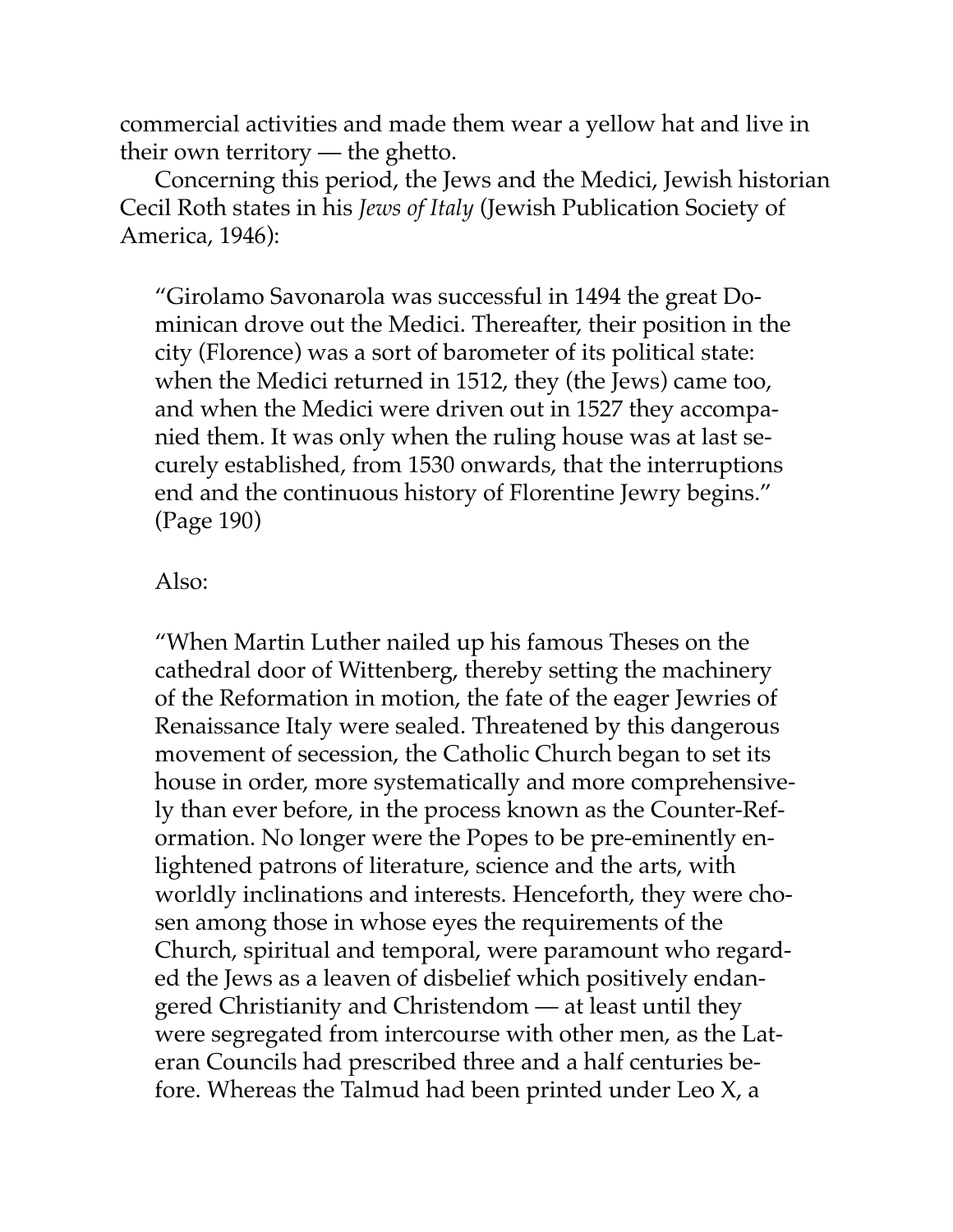Medici, in 1553, the Pope denounced the Talmud, and the other restrictions were set up." (History of the Jews of Italy, pages 190 and following)

Pope Pius IV gave "a brief period of respite" (1566-72), then his successor Pius V (1566-72) "not only repealed all the concessions of his predecessor, and not only renewed the laws of Paul IV, but added some new restrictions." In 1569, he expelled the Jews from his territory.

Gregory XIII (1572-85) allowed the Jews to return but "introduced a large number of severe restrictions, and they were obliged to send every week at least 150 of their number" to listen to conversionist sermons.

Sixtus V (1585-90) "was more favorable to the Jews," and permitted the printing of the Talmud after it was censored (1586). Clement VIII (1592-1604) ordered the Jews expelled and prohibited printing of the Talmud.

Under Clement X (1670-76) the Portugal Inquisition (against Jewry) was halted, but he refused to help the expelled Jews of Vienna (1670). "The worst feature under papal dominion was the closing of the gates of the Roman ghetto nights. Severe penalties awaited a Jew leaving the ghetto after dark, or a Christian entering it."

Pius VI (1775-1800) "renewed all the restrictions enacted from the 13th Century. The censorship of books was strictly enforced and their attendance at conversionist sermons was enforced," and Leo XII (1826) reinforced these rules with extreme rigor.

Pius IX (1846-78) started with a liberal attitude but, as stated in other Jewish literature, after he had been expelled from Rome at the hands of a Jewish movement which revealed its Talmudic anti-Christian face, he changed. To quote the Jewish Encyclopedia ("Popes"):

"Pius IX during the first two years of his pontificate, was evidently inclined to adopt a liberal attitude, but after his return from exile he condemned as abominable laws all measures which gave political freedom to them showed his approval of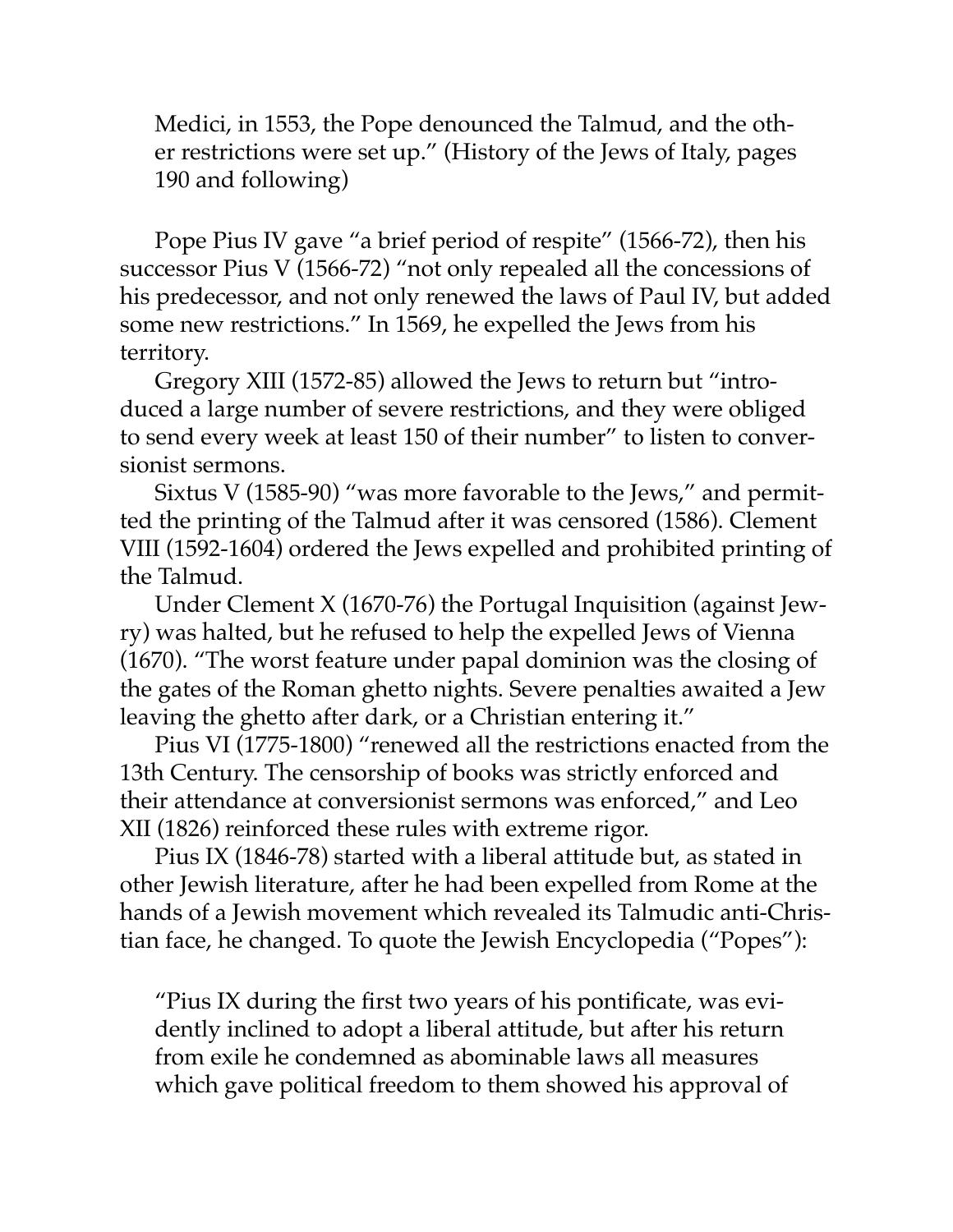the medieval laws as enacted by Innocent III. He maintained the ghetto in Rome until it was abolished by the Italian occupation of Rome (1870)."

"His successor, Leo XIII (1878-1903), was the first Pope who exercised no territorial jurisdiction over the Jews. His influence, nevertheless, was prejudicial to them. He encouraged anti-Semitism by bestowing distinctions on leading anti-Semitic politicians and authors, as Lueger and Drumont. [Note: Eduard Drumont's book, La France Juive traces the attempted Talmudization of French Christian life in every phase. A Judaized France was the result he deplored and sought to avoid]. He refused to interfere on behalf of Captain Dreyfus, or to issue a statement against the blood accusation. [Note that human blood is used in Talmudic black magic rituals.] In an official document, he denounced Jews, Freemasons, and anarchists as the enemies of the Church."

The Index Expurgatrius issued by Leo XIII in 1887 stated concerning "The Talmud and other Jewish books":

"Although in the Index issued by Pope Pius IV, the Jewish Talmud with all its glossaries, annotations, interpretations and expositions were prohibited: but if published without the name Talmud and without its vile calumnies against the Christian religion they could be tolerated; however, Our Holy Lord Pope Clement VIII in his constitution against impious writings and Jewish books, published in Rome in the year of Our Lord 1592 proscribed and condemned them: it was not his intention thereby to permit or tolerate them even under the above conditions; for he expressly and specifically stated and willed, that the impious Talmudic Cabalistic and other nefarious books of the Jews be entirely condemned and that they must remain always condemned and prohibited, and that his Constitution about these books must be perpetually and inviolably observed."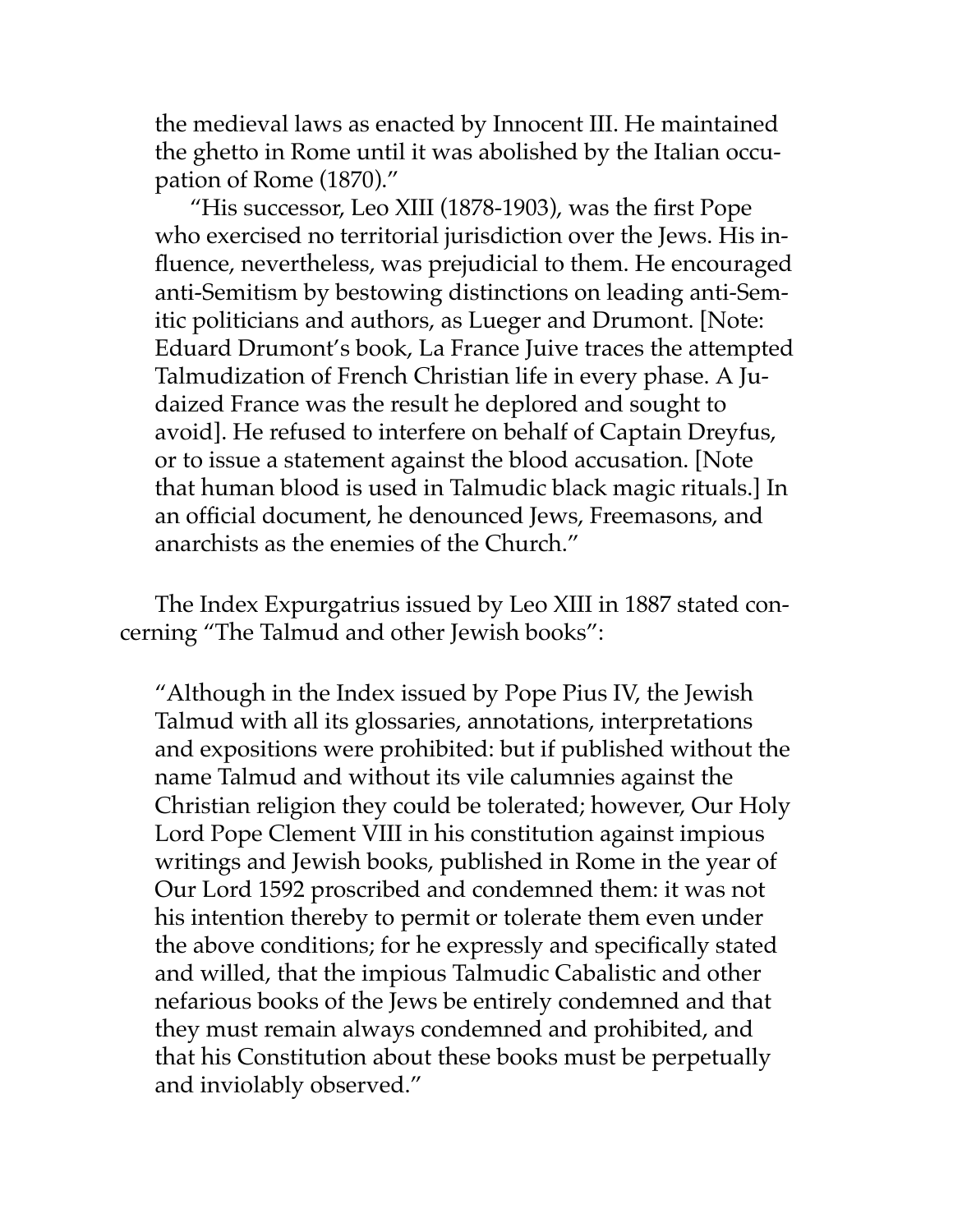The 1905 Jewish Encyclopedia states:

"Pius X (elected 1903) is not sufficiently known to permit a judgment, but in his diocese of Mantua, before he became Pope, he had prohibited the celebration of a solemn mass on the King's birthday because the city council which asked for it had attended a celebration in the synagogue." [Note: The quote is from the 1905 Jewish Encyclopedia, hence the incomplete reference.]

The Vatican's semi-official organ, *L'Osservatore Romano,* of August 13, 1938, in an article headed "The Jews and the Vatican Council" (1870), after speaking of the Protective measures for the Jews by the Catholic Church, stated:

"But — in order to set things straight — by this it was not intended that Jews should be allowed to abuse the hospitality of Christian countries. Along with these protective ordinances, there existed restrictive and precautionary decrees with regard to them. The civil power was in accord with the Church in this, since, as Delassus says, "They both had the same interest in preventing the nations from being invaded by the Jewish element and thereby losing control of society." But if Christians woe forbidden to force Jews to embrace the Catholic religion, to disturb their synagogues, their Sabbaths and their festivals, the Jews, on the other hand, were forbidden to hold public office, civil or military; this prohibition extended even to the children of converted Jews. The precautionary decrees concerned the professions, education, and business positions."

The Talmud and Martin Luther, the Father of Protestantism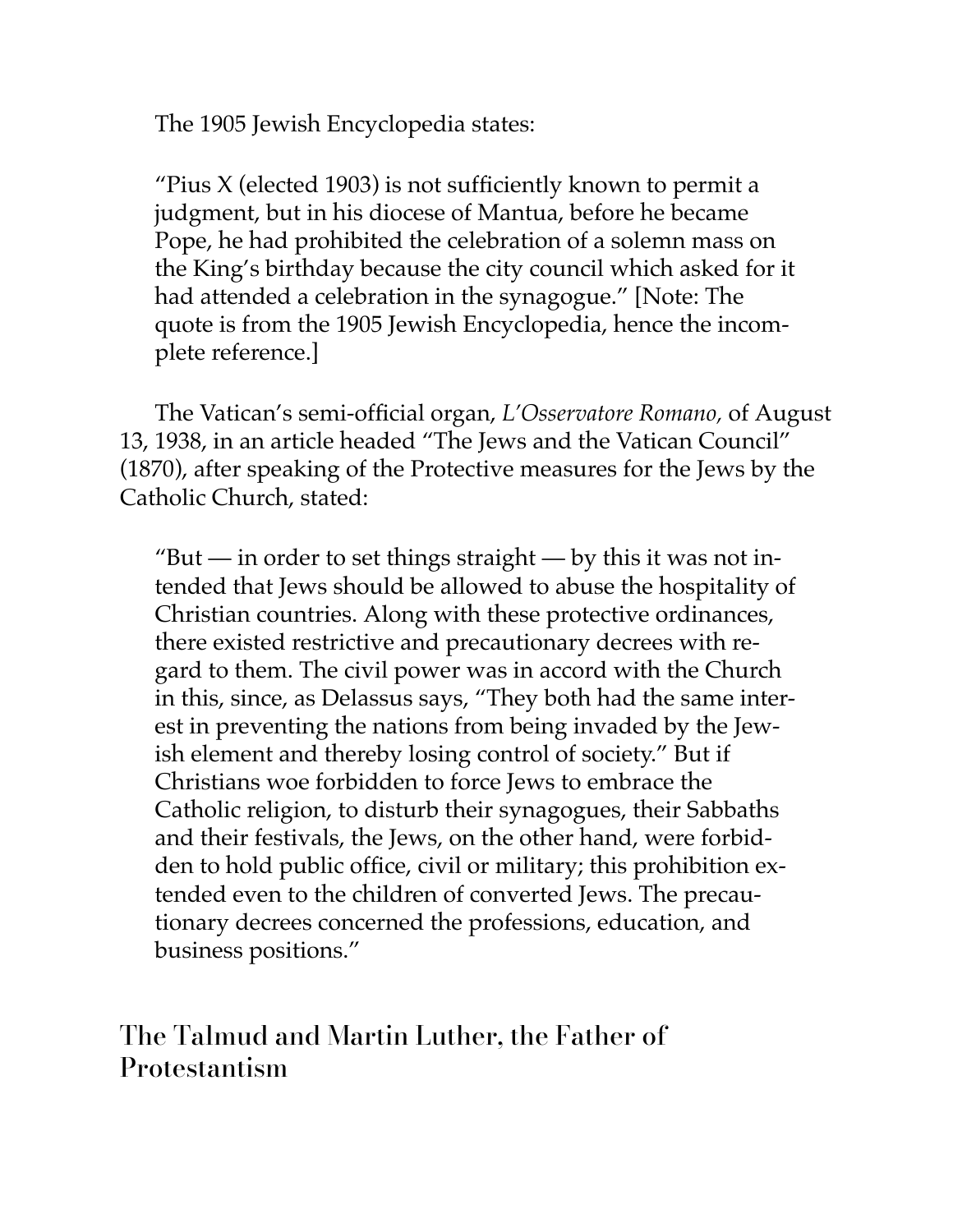When Pope Leo X started selling indulgences in 1517, this helped precipitate Luther's break with the Church, and the nailing of his theses on the door of the Wittenberg Cathedral. Almost immediately, Jews flocked to the new Protestant banner. Luther was sought after by 4 Jews. He in turn wrote a laudatory publication, "Jesus Christ Was Born a Jew," filled with sympathy for their long unbelief, which Luther laid to the unsympathetic attitude of the Catholic Popes and hierarchy, and on his part welcoming the Jews to his heart.

Present-day Catholic and Protestant sources are largely ignorant, however, of the fact that, later, Luther found that Jews who had encouraged him to break with the Church were attempting to Judaize his followers. He then read the Talmud, as introduced to him by a truly converted Jew. Afterwards, he wrote "The Jews and Their Lies," with such denunciatory philippics that they make parallel utterances of the Popes almost pale by comparison — this only after he became aware of the truth.

Luther wrote, in "The Jews and Their Lies":

"They exalt themselves and praise God for separating them from the heathen In order that their raving, frantic and foolish nonsense might be perfect, they praise and thank God, first, that they are human beings and not animals; secondly, that they are Israelites and not Goyim (heathen); thirdly, that they were created as Men and not as Women. Such foolishness they do not have from Israel, but from Goyim. For thus the historians write that the Greek Plato daily gave such praise and thanks to God, if such blasphemy and haughtiness could be called the praise of God. For that man [Plato] also praised his gods for these three things, that he was a man and not an animal, a man and not a woman, a Greek and not a non-Greek or barbarian. Such is the praying of a fool and the praise of a blasphemous barbarian; just as the Mais imagine that they alone are human beings and all the rest of the world nothing but inhuman beings, ducks, or mice."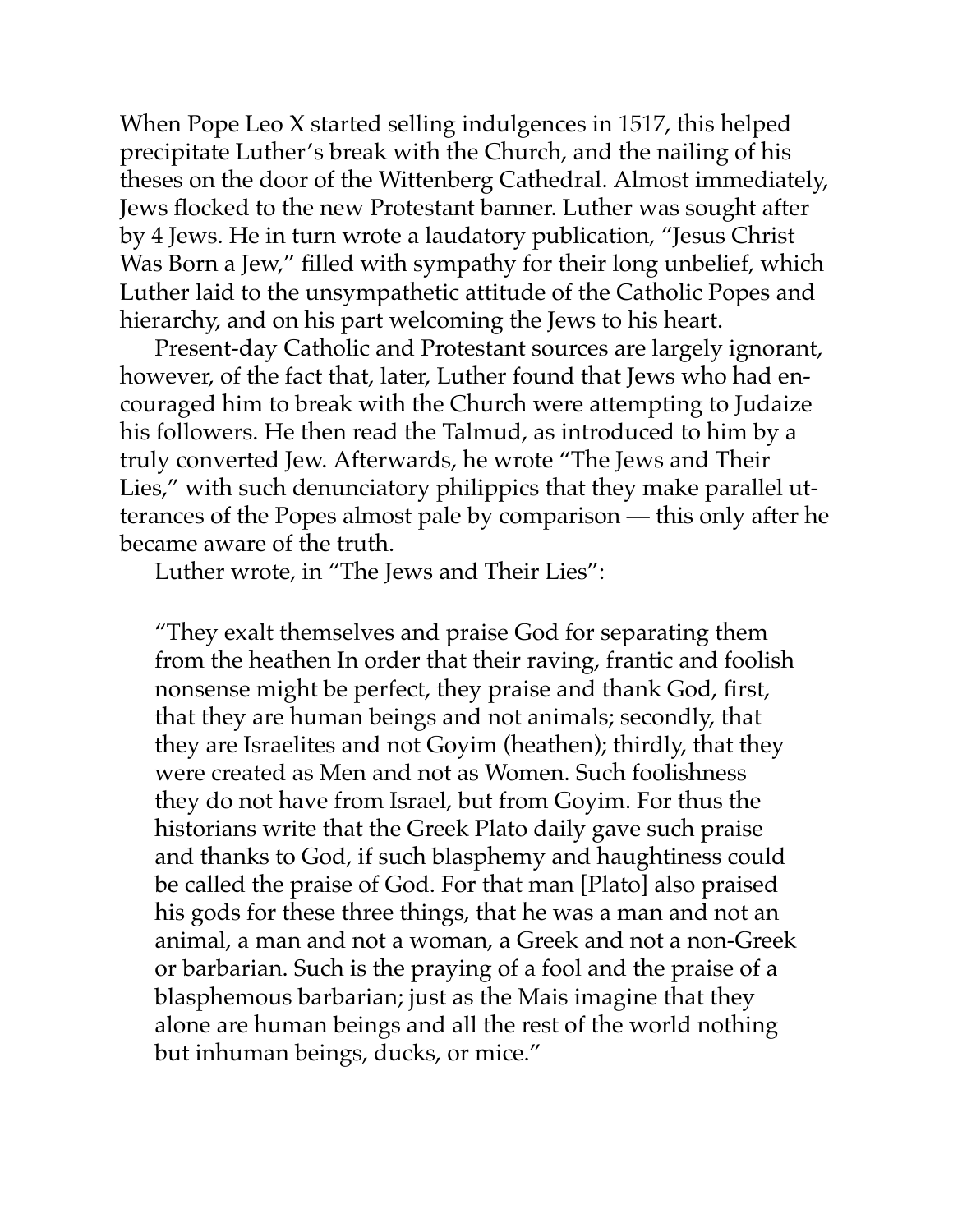As to these matters, note the Jewish Encyclopedia, Exhibit 273 (last of right column, "Gentiles"): "Judah ben Ilai recommends the daily recital of the benediction, 'Blessed be thou who hast not made me a goy.'" This also has: "who hast not made me a *woman,"* and also "who hast made me an *Israelite* who hast not made me a slave." This is a "benediction" prescribed by the Talmud. (See "Benedictions:" Jewish Encyclopedia)

Luther also quoted John 8:39 and verse 44 wherein Christ told the Pharisees: "Ye are of your father the Devil," and warns Christians to "be on their guard against these hardened condemned people — who accuse God of lying and proudly despise the whole world. They are boastful, proud fools" He goes on to call them "Liars and Bloodhounds." Luther then cites the book of Esther. Catholic and Protestant theologians in all centuries have protested Esther as being unhistorical, irreligious (the name of God does not once appear in it) and out of place in the Bible.

#### Luther states:

"They are the real liars and bloodhounds, who have perverted and falsified the entire Scriptures from beginning to end without ceasing, with their interpretations. O, how they love that book of Esther, which so nicely agrees with their revengeful people — they who imagine themselves to be the people of God, who desire to think they must murder and crush the heathen. As they at first demonstrated against us Christians and would like to do so now, if only they could."

Without any modern-day Jewish Encyclopedias or Soncino translations of the Babylonian Talmud, one sees that Luther nevertheless understood perfectly the way the Talmud blasphemes and hangs obscene charges on Christ through double-talk and words (the Balaam passages of the Talmud are an example of this, but Luther names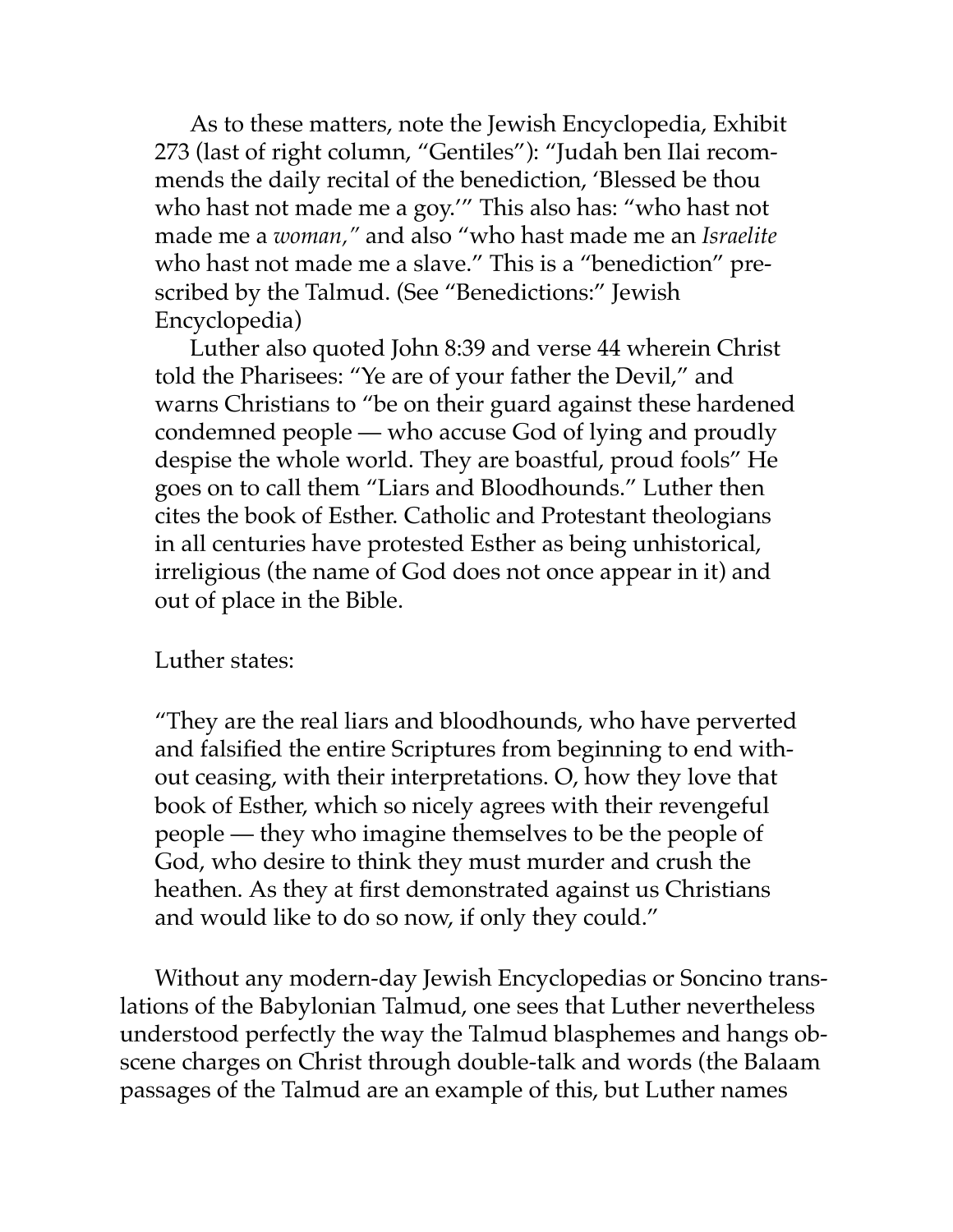others). Luther recognized that any Messiah expected by Jewry was only supposed to lead them in slaughter to power, stating:

"The Jews desire no more from their Messiah than that he should be a Kochba (leader of the Pharisee revolt against Rome in 135 AD, in which according to historian Gibbon, about a million non-Jews were sadistically slaughtered) and a worldly king, who would slay the Christians, divide the world among the Jews and make them rich lords."

Luther reflected upon that passage in II Peter 2 about those who "speak great swelling words of vanity," promise liberty, but "they themselves are the servants of corruption. For it had been better for them not to have known the way of righteousness, than, after they had known it, to turn from the holy commandment delivered unto them according to the true proverb, The dog is turned to his own vomit again; the sow that was washed to its wallowing in the mire." Luther also wrote:

"How much better it would be if they did not have God's Commandment or did not know it. For if they did not have it, they would be uncondemned. They are condemned because they have God's Commandment and do not keep it, but act against it without ceasing. In like manner murderers and whores, thieves and scoundrels and all evil men could boast they are God's holy and chosen people, because they have His Word and know that they should fear and obey him."

By then Luther knew the Talmud, and he continued:

"The heathen philosophers write much more honorably. They write that man by nature is obligated to serve others, also to keep his word to his enemies. Yea, I maintain that in three fables of Aesop there is more wisdom to be found than in all the books of Talmudists and Rabbis and more than ever could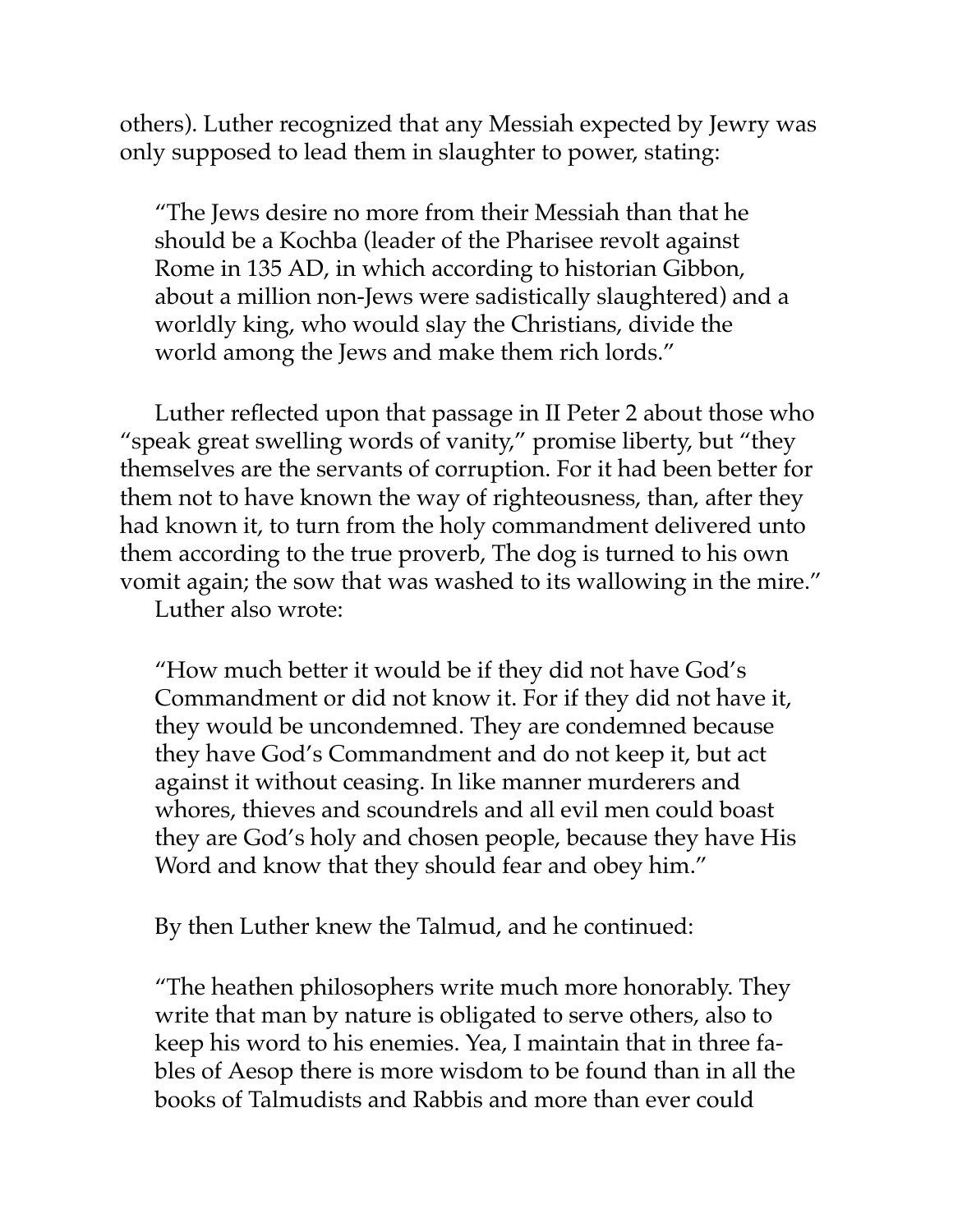come into the hearts of the Jews. Should someone think I am saying too much — I am not saying too much, but much too little! For I see in their writings how they curse us Goyim and wish us all evil in their schools and prayers. They rob us of our money through usury they play us all manner of mean tricks; what is worst of all, they teach that such should be done. No Heathen has done such things and none would do so except the Devil himself, and those whom he possesses like he possesses the Jews."

Luther continued as to the Talmud:

"Thus, they call Him [Jesus] the child of a whore and His mother, Mary, a whore, whom she had in adultery. Reluctantly, I must speak so coarsely in opposing the Devil. We do not call our wives whores as they call Maria, the Mother of Jesus; we do not call them bastards, as they call our Lord Christ. We do not curse them, but wish them all manner of bodily and spiritual good; permit them to lodge with us. We don't steal and mutilate their children; do not poison their water; do not thirst after their blood."

"Now behold what a nice, thick, fat lie it is when they complain about being captives among us. Jerusalem was destroyed more than 1400 years ago and during that time we Christians have been tortured and persecuted by Jews in all the world. For nearly 300 years, we might well complain that during that time they captured and killed the Christians, which is the clear truth. On top of that, we do not know to this day what Devil brought them into our country. We did not fetch them from Jerusalem. On top of that, no one is holding them now. Land and highways are open to them. They are a heavy burden to us in our country, like a plague, pestilence, and nothing but misfortune. Should the Devil not laugh and dance, when in this manner he can have his paradise among us Christians, and to thank us blasphemes and curses God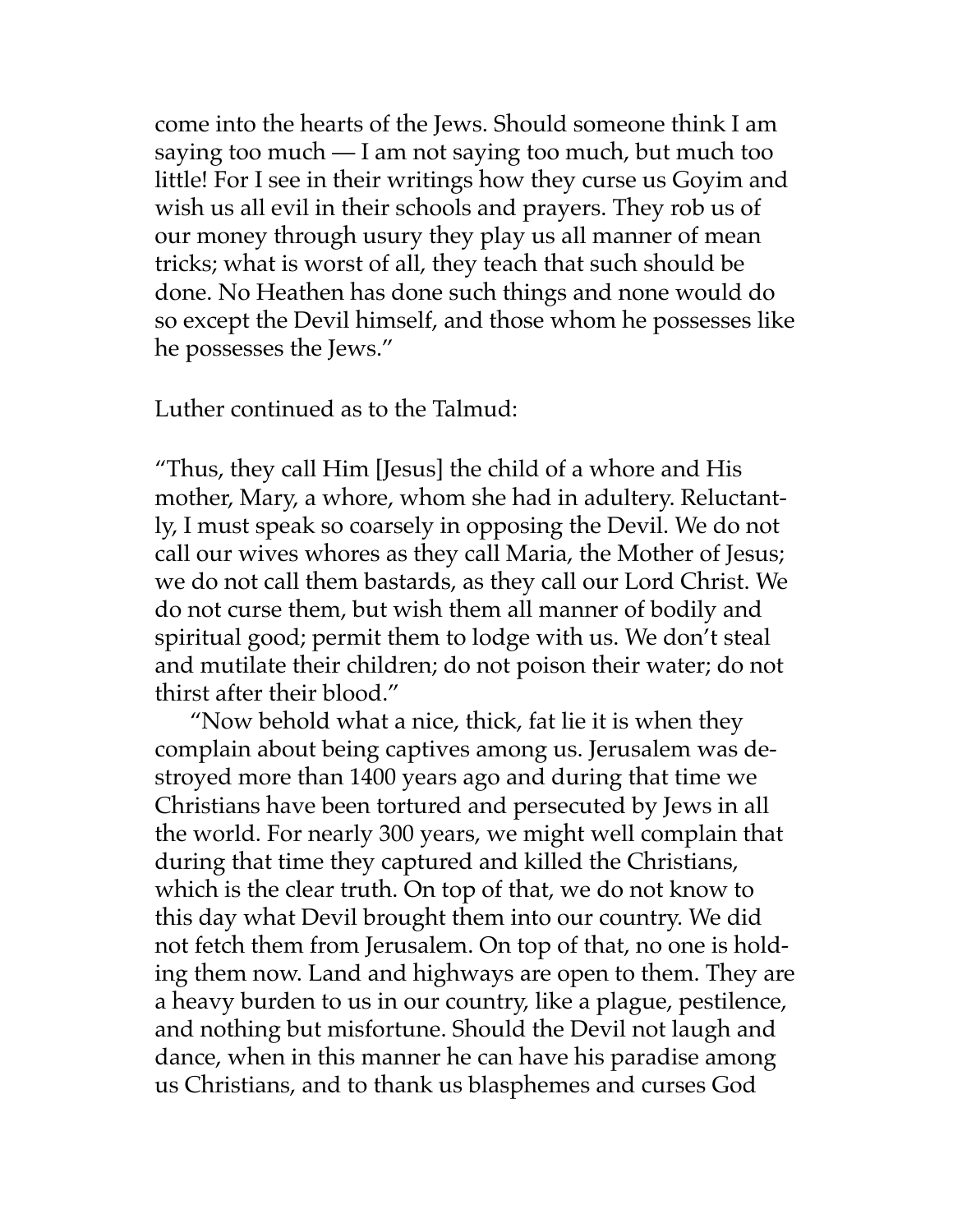and man! Now what are we going to do with these rejected, condemned Jewish people?"

After Luther became conversant with the Talmud and the ritual cursings of so-called "Judaism," his counsel exactly matched that of the ever-reinforced edicts of the beleaguered Popes. A person who condones such blasphemies, he said, partakes of them. He said they should be forced to leave the country:

"We should not suffer it, after they are among us, and we knew about such lying, blaspheming and cursing among them, lest we become partakers of their lies, cursing and blaspheming. We are not permitted to take revenge. Revenge is around their necks a thousand times greater than we could wish them. I will give you my true counsel: First, that we avoid their synagogues and schools and warn people against them that God may see that we are Christians and have not knowingly tolerated such lying, cursing and blaspheming of His Son and His Christians. For what we have so far tolerated in ignorance (I myself did not know it), God will forgive us. Moses writes in Deuteronomy that where a city practiced idolatry, it should be entirely destroyed with fire and nothing left. If he were living today, he would be the first to put fire to the Jew schools and houses [which Luther follows with Scriptural support]. Secondly: That all of their books be taken away; prayer books, Talmuds, and not one page of it be left. For they use all that only to blaspheme the son of God; that is God Himself, and will never use it in any other way."

Spiritually, Luther connects the Jews with those who betrayed Moses: "Of such are the remaining dregs of the Jews, of whom Moses knows nothing; they also know nothing of him, for they do not keep one passage in Moses."

This reminds one of the constantly recurring charge of Christ that the Pharisees violated and nullified the laws of Moses, such as: "The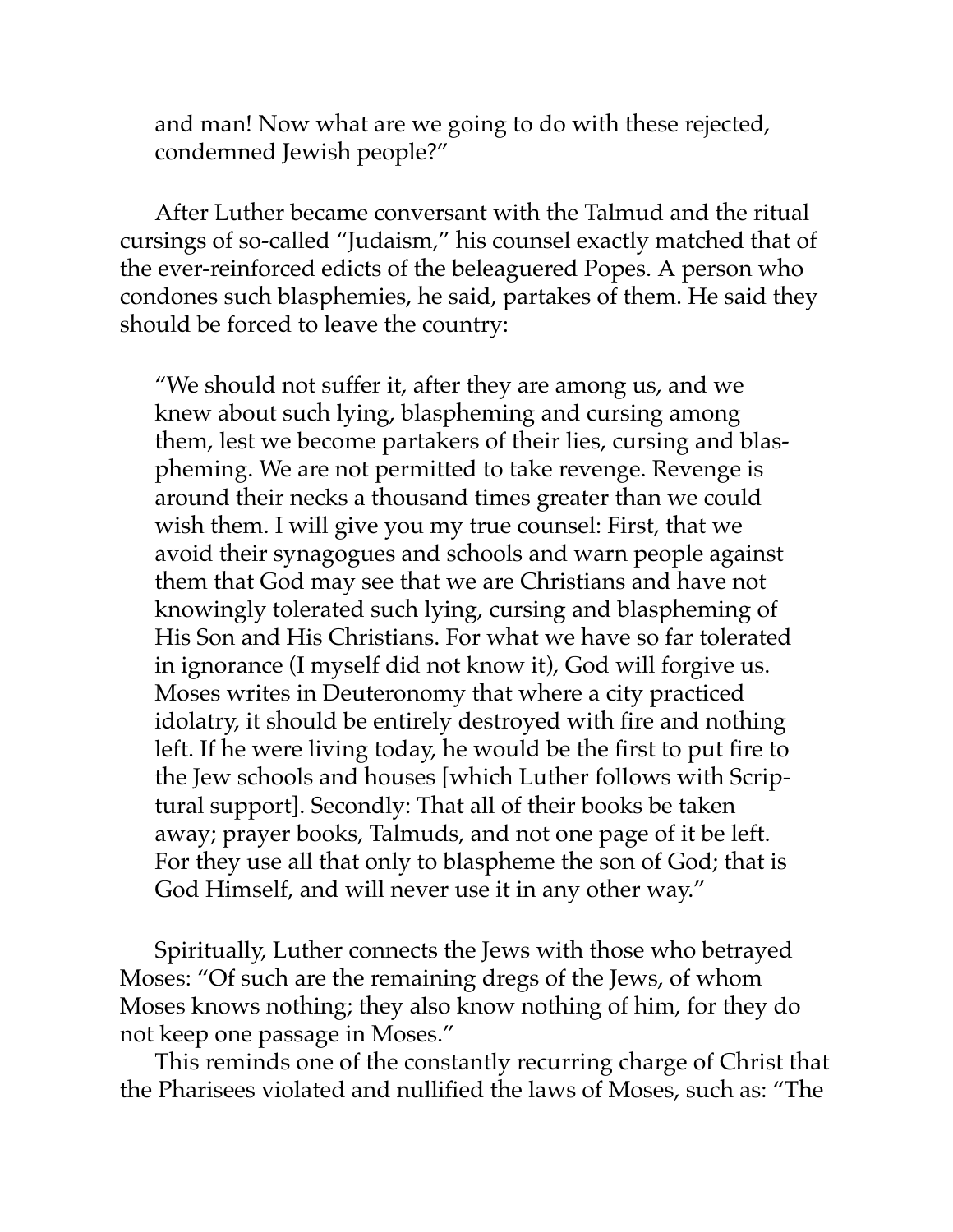Scribes and the Pharisees sit in Moses seat." (Matthew 23:2) In other words, they occupy his throne giving forth as Mosaic Law, their own foul permissions which they attribute to "Oral" laws Moses handed down to their group, unknown to the rest of the world.

In 1543 Luther replied to the Talmudic charge that Jesus did His miracles by magic with the Tetragrammaton, or Shem Hamphorash, the consonants of the word Jehovah (by which Rabbis supposedly summon demons).

"Even with no further evidence than the Old Testament, I would maintain that the Jews, as they are today, are veritably a mixture of all the depraved and malevolent knaves of the whole world over to afflict the different Nations with their usury, to spy upon others, and to betray, to poison wells, to deceive and to kidnap children — in short, to practice all kinds of dishonesty and injury."

Digressing from Luther's "The Jews and Their Lies," we see in Luther's "Table Talk" his view of the "converted" Jew:

"If a Jew, not converted at heart, were to ask baptism at my hands, I would take him on to the bridge, tie a stone round his neck, and hurl him into the river; for these wretches are wont to make a jest of our religion." (CCLVI)

It is evident that Luther became familiar with the custom, wherever it did not endanger Jews, of spitting in the synagogue when reference to Christianity is sung in the Alenu, for he advised:

"Whenever you see or think about a Jew, say to yourself as follows: Behold, the mouth which I see there has every Saturday cursed, execrated, and spit upon my dear Lord, Jesus Christ, who has redeemed me with His precious blood; and also prayed and cursed before God that I, my wife and children, and all Christians, should be stabbed and perish in the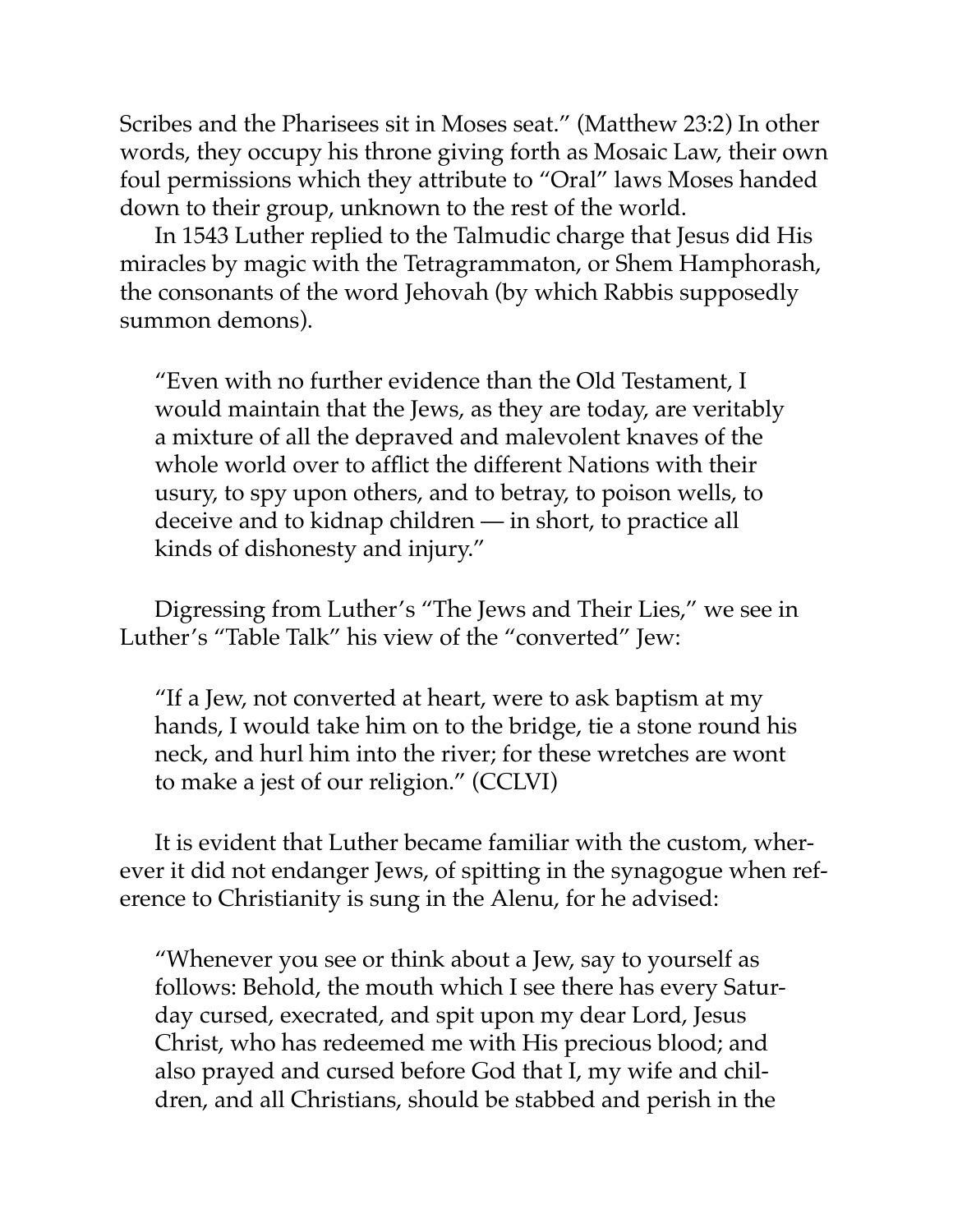most miserable manner — and would like to do so himself if he could, that he might come into possession of our goods. Should I eat, drink with, or speak to such a Devilish mouth? I would partake of all the Devils who live in that Jew, and would spit upon the precious blood of Christ — God keep me from doing that."

### Luther ' s Last Sermon

Repeatedly, Luther warns the clergy against participation in the blasphemies of Judaism, by aiding or enduring these in any way. His last sermon included this:

"You, Milords and men of authority, should not tolerate but expel them. They are our public enemies and incessantly blaspheme our Lord Jesus Christ; they call our blessed Virgin Mary a harlot and Her Son a bastard. If they could kill us all, they would gladly do so in fact, many of them murder Christians, especially those professing to be surgeons and doctors. They know how to deal with medicaments in the manner of the Italians — the Borgias and Medicis — who gave people poison which brought about their death in one hour or a month. As a good patriot, I wanted to give you this warning for the very last time to deter you from participating in alien sins. You must know I only desire the best for you all, rulers and subjects."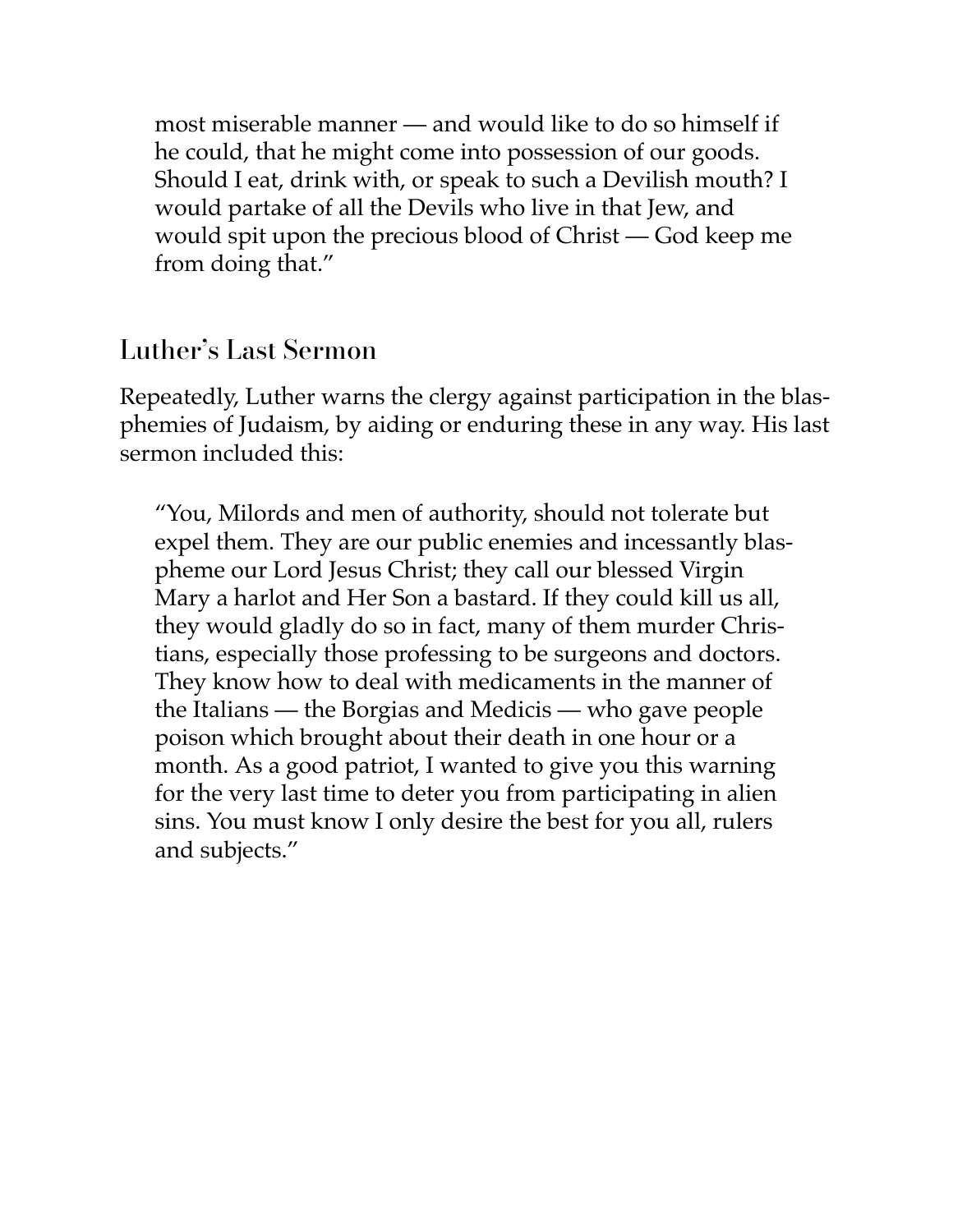# Chapter 3

### *The Talmud And Bible Believers*

THE SUPREME HATRED of Talmudic Judaism is reserved for and directed against the hated "adheres to the text" of Scripture who are, thus, accused of spurning the words of the Pharisee "Sages," as enshrined in the Babylonian Talmud. These "adherers" to the Bible are classified as the primary enemies of Judaism. They are all "idolaters," "heathen," "goy." They rank not only as animals — like the rest of the non-Jewish human race, but as the lowest and most despised form of life. The Talmud frequently refers to Bible adherents scathingly as "Samaritans" and "Cutheans," phraseology similarly used to excoriate Christians.

The *Sadducees* were the first of these enemies. They were the constant opponents of the Pharisees and their imported Babylonian paganism, misrepresented by the Pharisees as the Tradition of the Elders, the "Oral Law" ostensibly transmitted privately to Moses and on down, superseding anything written in the Bible.

In the six years of civil war between the Pharisees and Alexander Jannaeus, King and High Priest of Jerusalem, 50,000 were killed on both sides before this Sadducean ruler succumbed, and his widow Salome turned affairs over to the Pharisees in 79 BC Her brother, Simon ben Shetah, had been waiting for such an opportunity. The continued civil war resulted in the sons of Alexander Jannaeus, Hyrcanus and Aristobulus, in 63 BC, going hat in hand to Pompey, Caesar's Roman General in Syria, asking him to invade Palestine and slaughter their respective opponents. This is how Rome happened to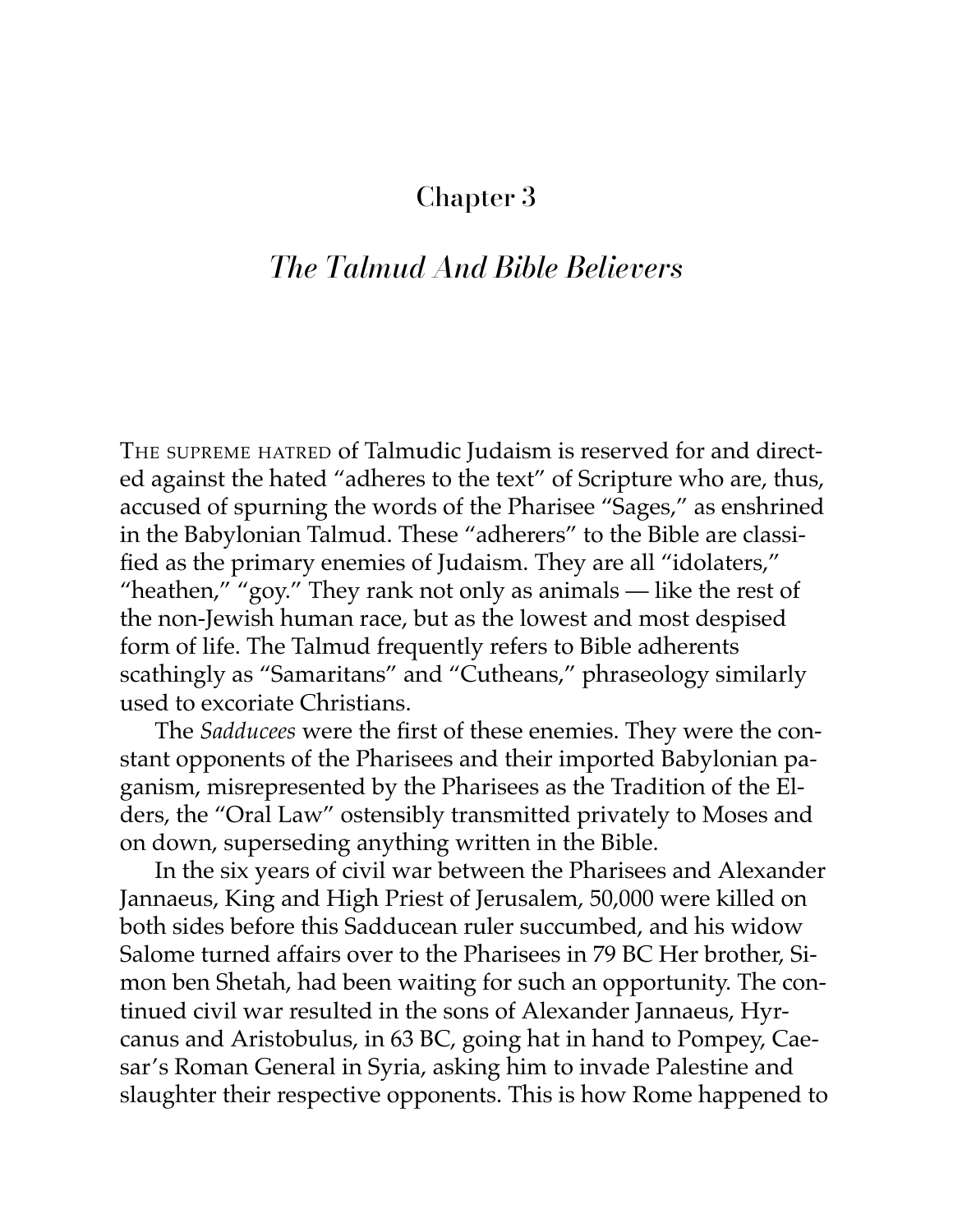be in power when Christ was born. Only after Christ's Ascension did the Pharisees triumph.

Other enemies have been the *Samaritans,* whom Our Lord seemed to favor. They had been brought in from Cutha and other far places in the World Assyrian Empire, to take the place of the ten Israel tribes deported in 721 BC They had adopted Biblical Judaism and opposed the return from Babylon in 536 BC of the Pharisee-run population.

Each year a handful of Samaritans celebrate Passover on the site of their former temple at Mt. Gerizim, an event contemptuously referred to by American Jewish writers.

The *Karaites* arose in the 8th century in Babylonia under Anan to plague the Pharisee top element by scorning the Talmud and holding up the Bible as supreme authority. A molten stream of hatred, therefore, was turned on them. With true Talmudic "Brotherhood" and "tolerance," Anan was expelled from Babylonia, and founded the Karaite sect in Jerusalem. Later, when the few remaining thousands of Karaites were favored by the Czar of Russia, although classed as "untouchables" by Talmudists, the latter offered to join the Karaites to get immunity from Czarist displeasure — but the Karaites turned them down as hypocrites.

The supreme curses the Karaites have shared with Christians are due to the adherence of the Karaites to the Bible, instead of the "sages," or Jewish Talmud. They are likened to the Sadducees and Samaritans in this. (See Exhibit 16, Exhibit 24, Exhibit 25, and Exhibit 26)

#### Talmudic Anti-Christianity

The ultimate object of hatred in Talmudic Judaism is Christ, and the targets of Talmudic hatred are not just Gentile non-Jews, "the people who are like an ass — slaves who are considered the property of the master." (Talmud, Kethuboth 111a) Of these non-Jews, the Christians are most insanely hated and loathed because their doctrines are the opposite of every Talmudic doctrine. They rank not just as animals,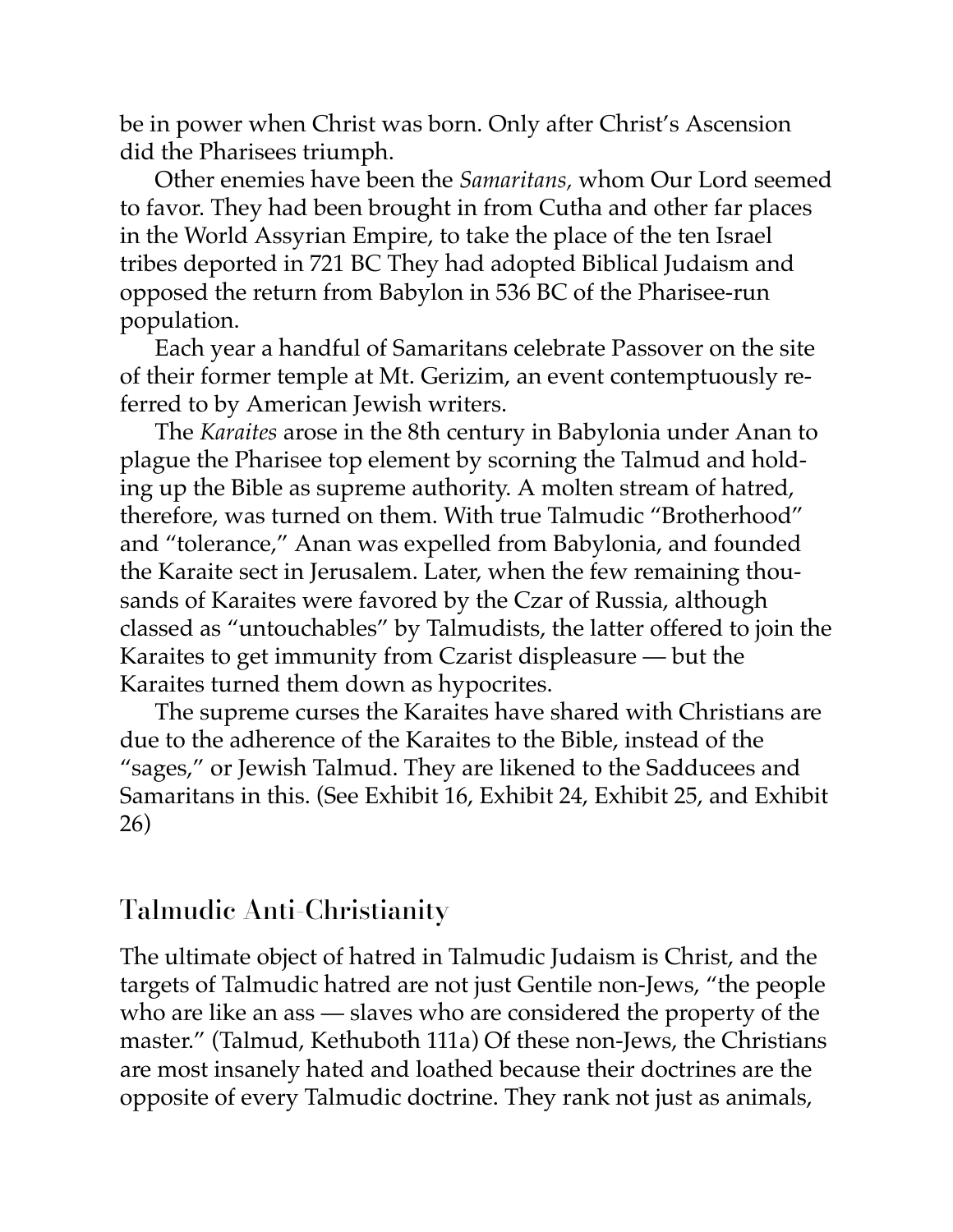like the rest of non-Talmudic humanity, but almost as vermin, to be eradicated. Language in the Talmud is virtually exhausted to find foul and hated names for Christians.

Min (plural Minim) is used throughout the Talmud as a term to designate Christians. In the "Shemoneh Esreh," or 18 Benedictions, the word has been changed from time to time as wary non-Jews become aware of its meaning. Note at the left column of Exhibit 284 that "Zaddukim" was substituted, and "Apikoresim."

In the right column of Exhibit 284 we see "Epicureans" substituted by Maimonides (a Talmudic pillar). Reference is made to uncensored Talmud editions of Berechoth 28b (left column, same Exhibit), Sanhedrin 27a, Horayoth Ila, and Gittin 45a. The Berechoth statement reads: "The benediction relating to the minim was instituted in Jabneh [Palestine] after the rest." The harangue goes on to decree vengeance against anyone leaving out the benediction against the minim, "because we suspect him of being min."

"The censored [i.e. editions] have mumuar," says this exhibit from the Jewish Encyclopedia, instead of minim. And, in Sanhedrin 27a. mumar is used to denounce as wholly disqualified one who eats meat which is not slaughtered in kosher manner, thus showing "his contempt for the law" (of the Talmud).

The Talmud Gittin 45b reference states that "a scroll of the Law which has been written by a min should be burnt." Distilled hate is the theme. [See Sabbath 116a]

The Horayoth Ila citation from the Talmud (page 79 of the Soncino edition, not reproduced here), is another tirade against those who rank below "common people" — the minim. It cites those who drink wine dedicated to an idol, referring to Holy Communion. Christ is always the "idol" denounced by the Talmud, while real idolatry in regard to spirits, planets, child burning to Molech, Baal filth, are permitted in Judaism.

Present day Jews keep up a continual propaganda that burning anti-Christian, immoral or subversive books is the depth of bigotry, bias and intolerance. But the teaching in Sabbath 116a of the Talmud is even cited in the Jewish Encyclopedia (under Gentiles), which holds that Christian books should be burned "without regard to the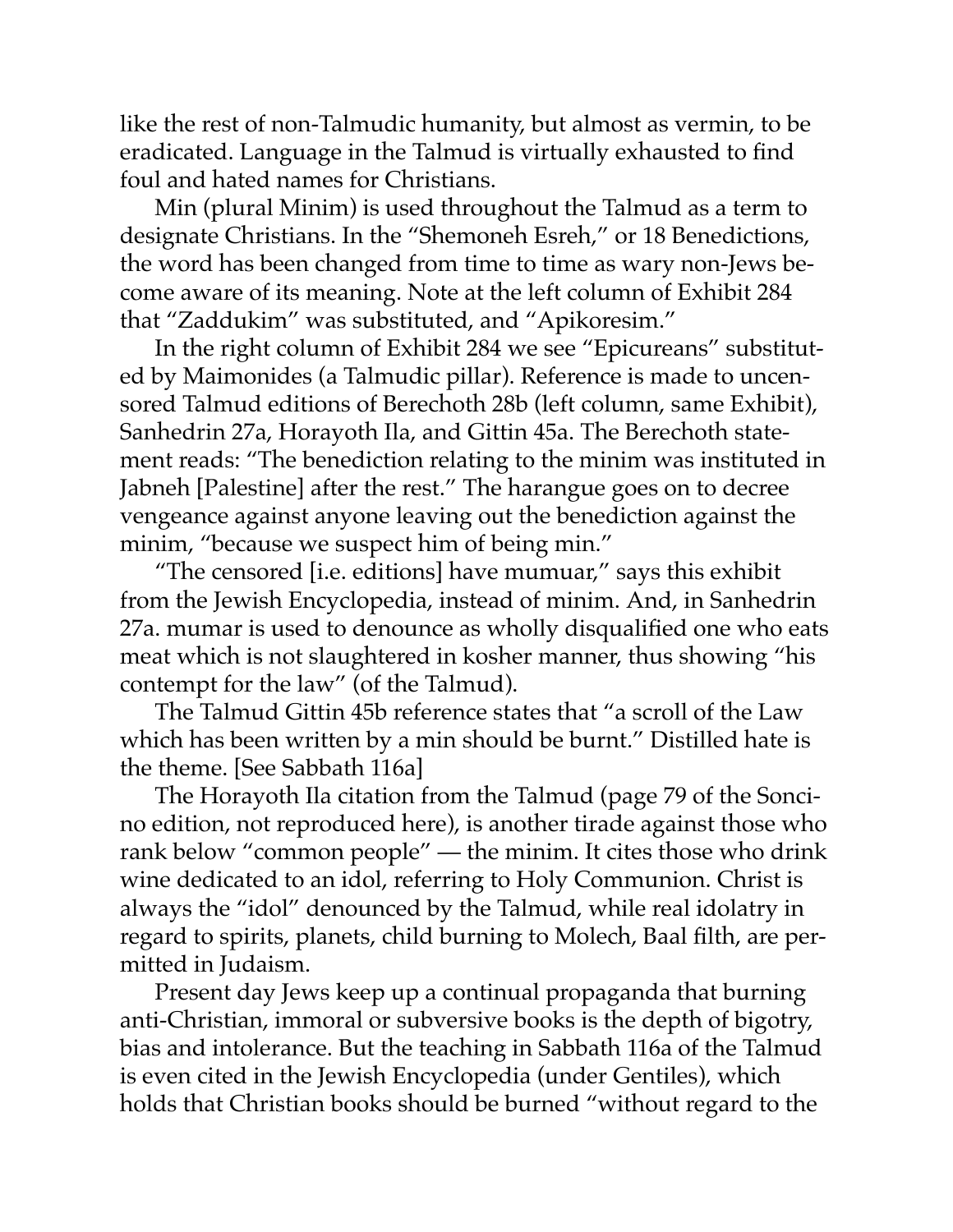name of God appearing therein. (See Exhibit 273, right hand column.)

Characteristic of charging as a crime against others what Talmudists themselves are doing, a Sanhedrin passage denounces Christ as a sorcerer (Talmud, Exhibit 76). It was to refute this Talmudic teaching of hate against Christ, that Martin Luther wrote his "Shemhamphoras" on the charge that Christ did His miracles by sorcery, using the Tetragrammaton, which, in some Talmud passages, He is said to have stolen and hidden in His flesh!

Christ was amazingly correct in designating the Talmudic Pharisees as children of the Father of Lies. (John 8:44)

### Christianity Calls from Hell

Christianity is likened in the Talmud to one of two daughters of a horse-leech calling from hell, "Bring, bring!" One is the government — "Which constantly imposes fresh taxes and duties" and the other "Minuth" (Christianity) — "Which continually lures the unwary to its erroneous teaching" — a Biblical verse is then misused as a curse "applied to those converted to idolatry" (Christianity). Then another says the voice of hell is calling to bring these two "daughters," "who cry and call in this world," back to hell. (See Exhibit 179)

## Incest Preferable to Christianity

The Talmud speaks of a woman who confessed that her younger son was the offspring of her older son and that incest was her lightest sin, and wanted to die in peace but could not, for if incest was her lightest sin "it may be assumed that she had also adopted minuth [Christianity] that is why she did not die. Since she said of her guilt that it is one of the lightest, it may be assumed that she was guilty of idolatry [Christianity] also."

A tale follows about a Rabbi who visited every harlot in the world, crossing seven rivers to get at the last one. He is allowed to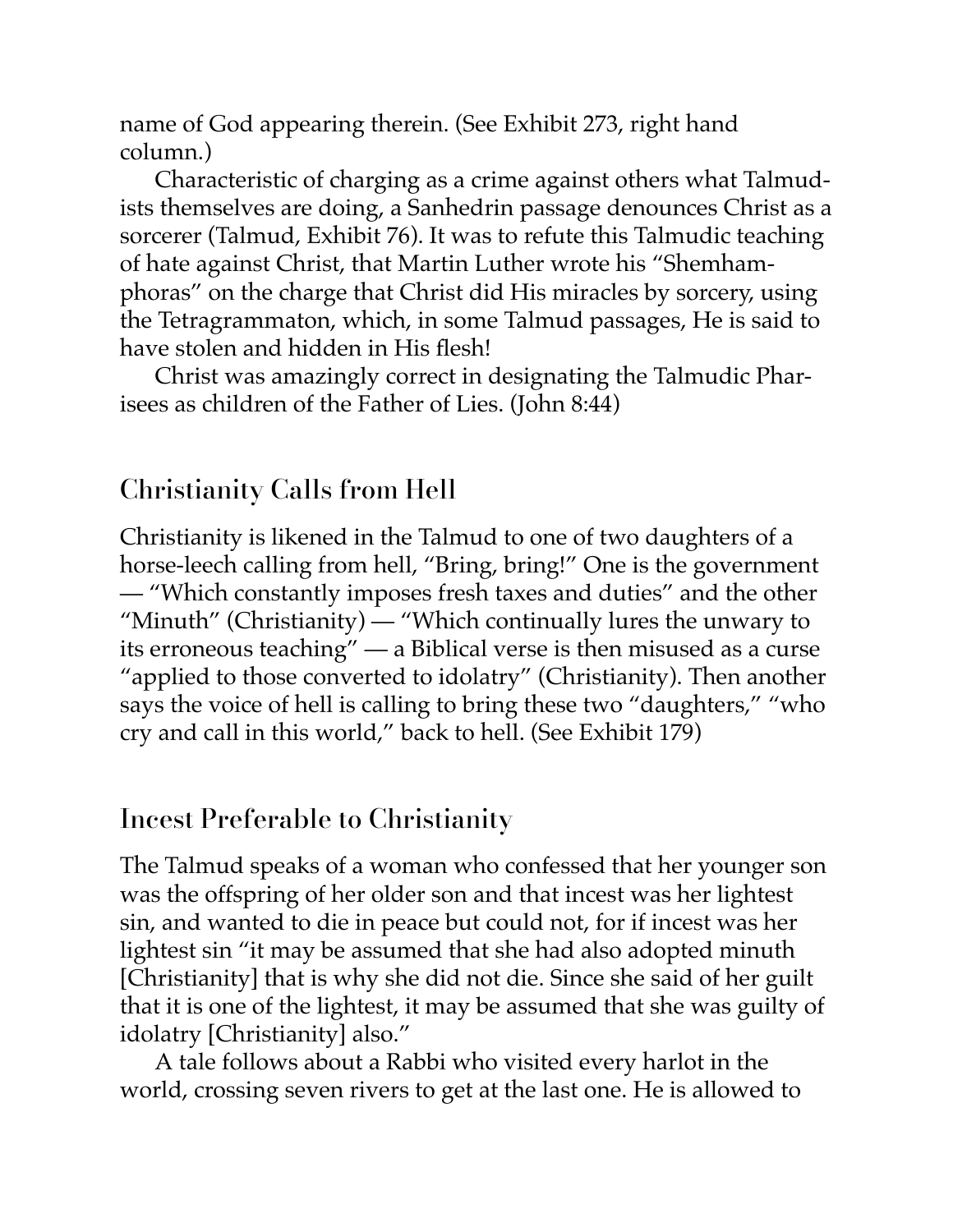die in peace because he had not committed the unforgivable minuth (Christianity). (Talmud, Abodah Zarah 17a, Exhibit 180)

## Death from Snakebite Preferable

The Talmud says that Rabbi Ishmael (sage) has a nephew who is bitten by a snake and wants to let Jacob, a Disciple of Jesus, heal him, but dies in the middle of the sentence. The Rabbi thereupon exclaims: "Happy art thou Ben Dama for thou wert pure in body and thy soul likewise left thee in purity." His joy was because, of course, it was preferable to die of snakebite than to be healed by a Christian. (Talmud, Abodah Zarah 27b, see Exhibit 187)

# Jesus and the High Priest' s Privy

The Talmud tale is told that, because of talking to a Christian Disciple of Jesus, a Rabbi is suspected of being pro-Christian, which makes him deeply ashamed. He tells the lie that Jesus taught that the hire of a harlot may be used to build a privy for the high priest. (Abodah Zarah 16b-17a) This last pleased the rabbi very much, he says. (Exhibit 178)

This filthy and false story to defame Christ is used in a typical Pharisee lie by Rabbi Louis Finkelstein in his publication "The Pharisees" (See pages xv-xvi of the Foreword. Exhibit 1, Exhibit 2, and Exhibit 3 herein are from same publication.) Any epithets directed at Pharisaism by Christians in the early centuries Finkelstein ascribes to conflict between Christians and "their former comrades, who continued loyal to unaltered Pharisaism. Nevertheless, the Pharisee and the Christian remained sufficiently close to regard one another with respect." Then the above Rabbi Eliezer lie is used as a compliment!: "Rabbi Eliezer ben Hyrcanus, one of the most orthodox of the sages, offered high praise to an interpretation of Scripture given by an early Christian" (Aboda Zara 17a). This is the self-same libel on Christ!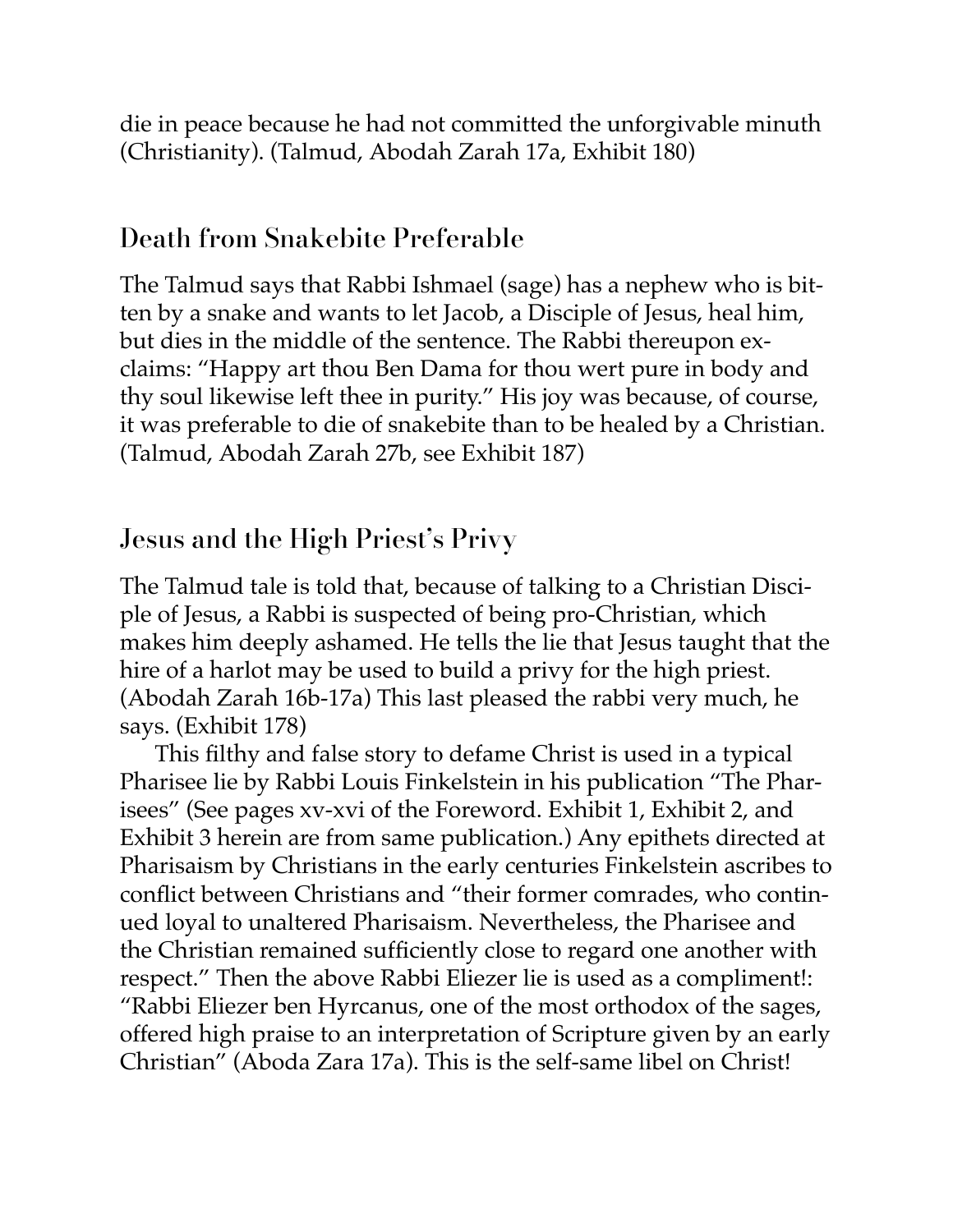#### More Lies to Fool Us

At the time the Jewish Encyclopedia was published in 1905 there was no English translation of the Talmud with identifying folio numbers. The first, by Rodkinson in 1903, was not only abridged, but also without folio numbers. Only with the relatively recent Soncino English translation of the Talmud do we have folio numbers and overt, unmistakable references which require no argument or interpretation for non-Jews. However, in 1905, lies concerning the Talmud were quite safe from prying non-Jewish eyes.

The 1905 Jewish Encyclopedia states: "During the first century of Christianity the Rabbis lived on friendly terms with the minim" (Christians).

Anyone familiar with the liquid fire turned on Pharisaism by Christ in the New Testament is not fooled by this. However, to buttress this lie, the above false privy tale attributed to Jesus is told as though it indicated friendliness — Abodah Zarah 16b-17a. Concerning the above anti-Christian "snakebite" story from the Talmud, the Encyclopedia then states (Exhibit 267 herein):

"Ben Dama, a nephew of Rabbi Ishmael, having been bitten by a snake, allowed himself to be cured by means of an exorcism uttered by the min Jacob, a Judaeo-Christian."

Does not this one series of circumstances once again illustrate how amazingly correct Christ was in designating the Pharisees as children of the Father of Lies (John 8:44)?

#### Jesus Knew The Talmud

Rodkinson (M. Levi Frumkin), who made the first English translation of the Babylonian Talmud, asks, in the section on the History of the Talmud:

"Is the literature that Jesus was familiar within his early years yet in existence in the world? Is it possible for us to get at it? To such inquiries the learned class of Jewish rabbis answer by holding up the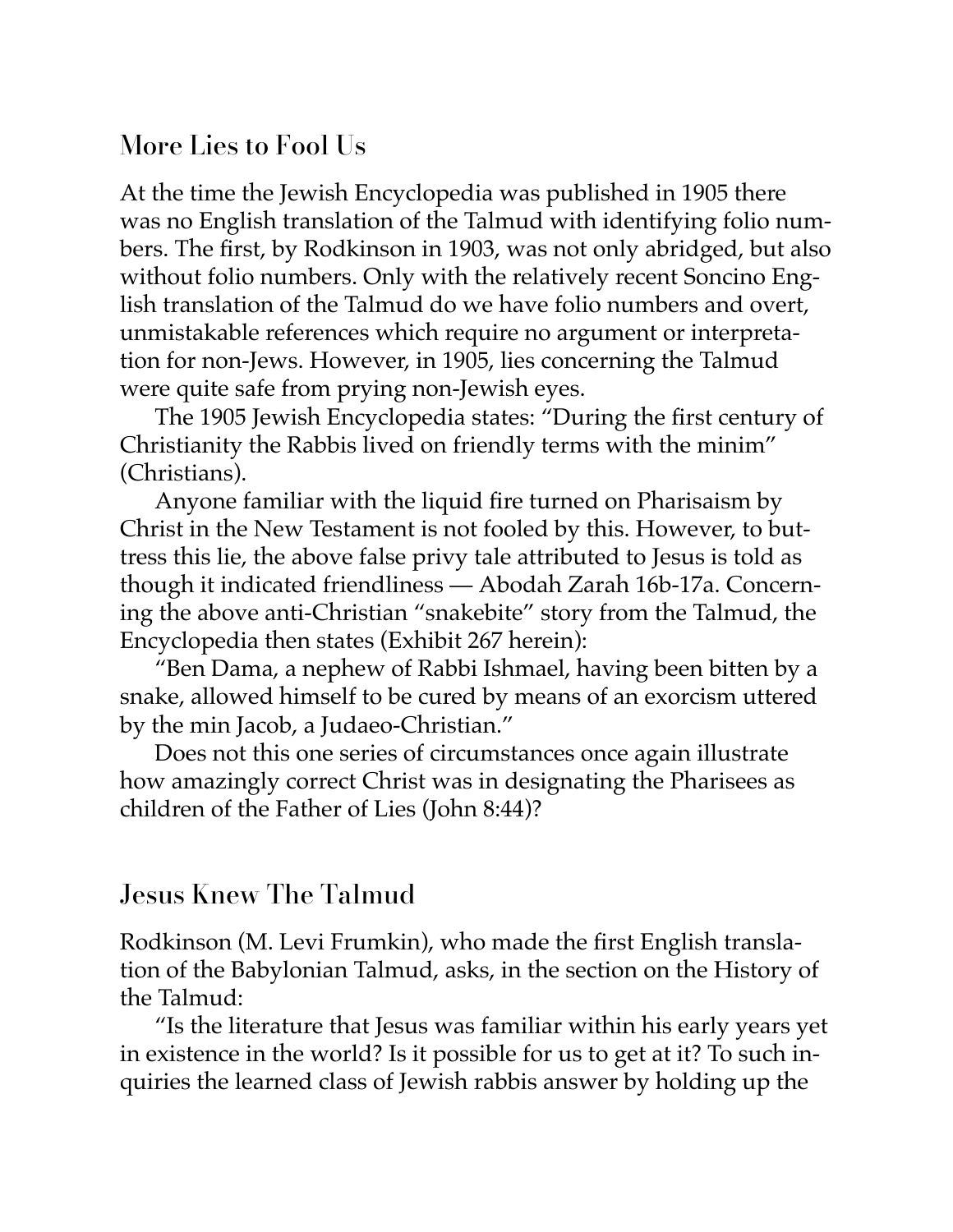Talmud. The Talmud then, is the written form of that which, in the time of Jesus, was called the Traditions of the Elders, and to which he makes frequent allusions. "(See Exhibit 27)

# The Talmud and Mary, Mother of Jesus

She is called "Miriam, a dresser of women's hair." She "committed adultery." (Exhibit 75)

"She played the harlot with carpenters." (Exhibit 114)

All rabbinical sources ascribe to Jesus, "illegitimate birth the seducer was a soldier by the name of Panthera [also called Pandira. and Stada]." "Pappus [husband of Mary] has nothing to do with the story of Jesus, and was only connected with it because his wife happened to be called 'Miriam' [Maryl and was known to be an adulteress]."

All the Life of Jesus (Toledot Yeshu) "editions contain a similar story of a dispute which Jesus carried on with the scribes who on the ground of that dispute declared him to be a bastard." (Jewish Encyclopedia, "Jesus," Exhibit 277)

# Christ as "Balaam "

Under the name of "Balaam" the most lewd Talmud passages concerning Jesus appear. Proof that Jesus is called *"Balaam"* is found in the Jewish Encyclopedia (under "Balaam") which, after enumerating His alleged loathsome qualities, states: "Hence the pseudonym 'Balaam' given to Jesus in Sanhedrin 106b and Gittin 57a." (See Exhibit 111, Exhibit 112, Exhibit 113, Exhibit 114, Exhibit 115, Exhibit 274, Exhibit 275, Exhibit 278, and Exhibit 279)

In the same article, we are told that the Talmud likens the Gospel Christians and Christ to Baal sex-worshippers because of whose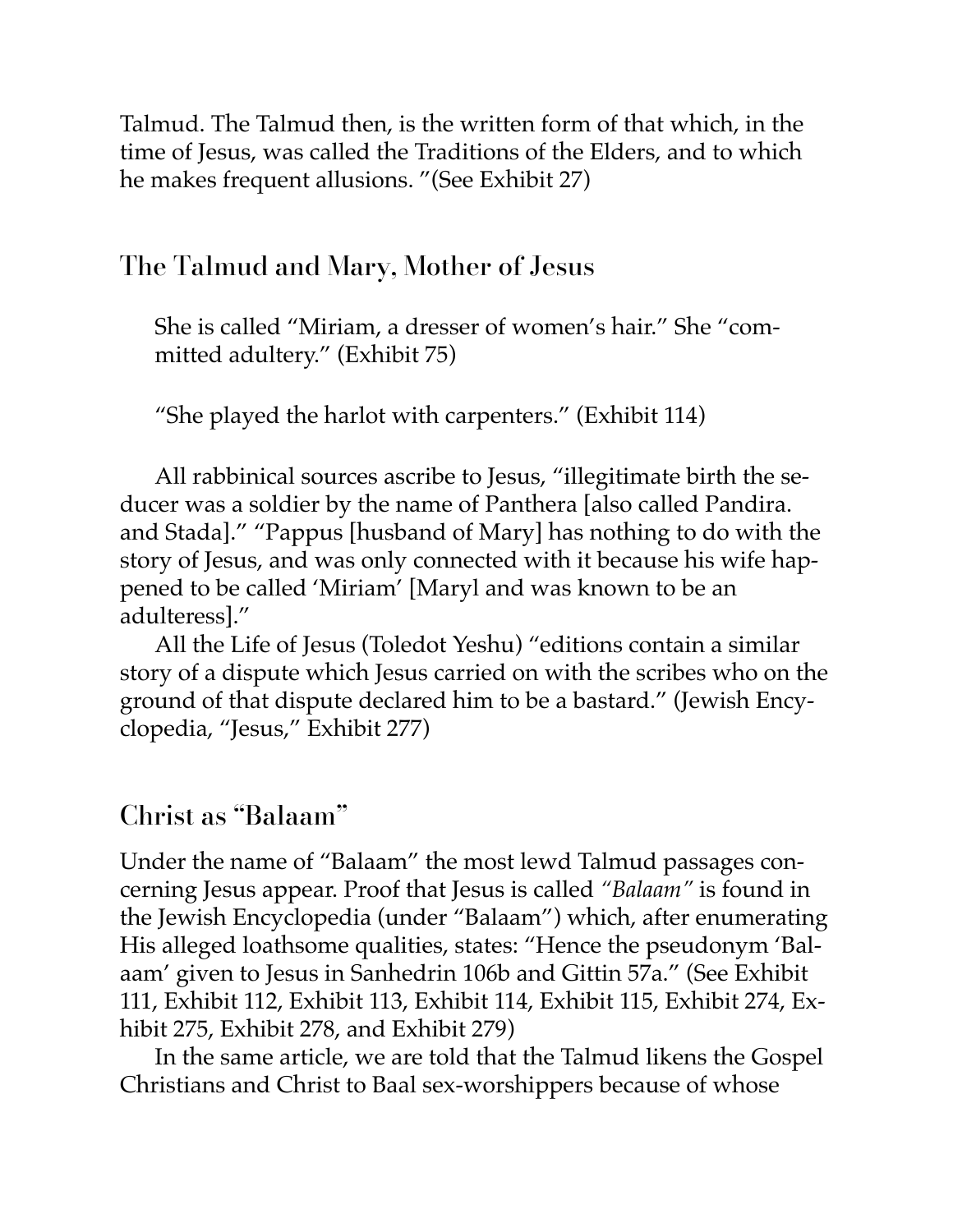abominations 24,000 Israelites died of plague at the time of Balaam. (Numbers 25:1-9)

Because Balaam had been asked to curse the Israelites but instead did not and foretold the coming Messiah (Numbers 24:17). The flimsy pretext is made that Jesus was a curse like Balaam. "He is pictured as blind of one eye and lame in one foot and his disciples distinguished by three morally corrupt qualities. "He is called" one that ruined a people," and His churches are likened to nudist Baal worship.

And, "this hostility against his memory finds its climax in the dictum that whenever one discovers a feature of wickedness or disgrace in his life, one should preach about it." (Sanhedrin 106b)

Turning to Exhibit 114, which is Sanhedrin 106a-106b of the Talmud, mentioned above, we see the likening of Jesus to the supposed act of Balaam in causing 24,000 Israelites to go whoring and die of plague (some 1450 years before Christ was born). He is due for his "reward" for this infamy. His mother, Mary, is "She who played the harlot with carpenters. They subjected him to four deaths, stoning, burning, decapitation and strangulation he was thirty-three or thirty-four years old." Another says: "I have seen Balaam's Chronicle in which it stated, 'Balaam the lame was thirty years old when Phinehas the Robber killed him.'"

The footnote explains:

"Balaam is frequently used in the Talmud as a type for Jesus." The mother of Jesus is identified, the four deaths enumerated, "and all the Balaam passages are anti-Christian in tendency, Balaam being used as an alias for Jesus, Phinehas the Robber is thus taken to represent Pontius Pilate, and the Chronicle of Balaam probably to denote a Gospel."

Verifying the Jewish Encyclopedia account above on Balaam being Jesus in the Talmud we see: "in the case of the wicked Balaam: whatever you find written about him, lecture upon it to his disadvantage." (Exhibit 115) Christian churches are likened to tents for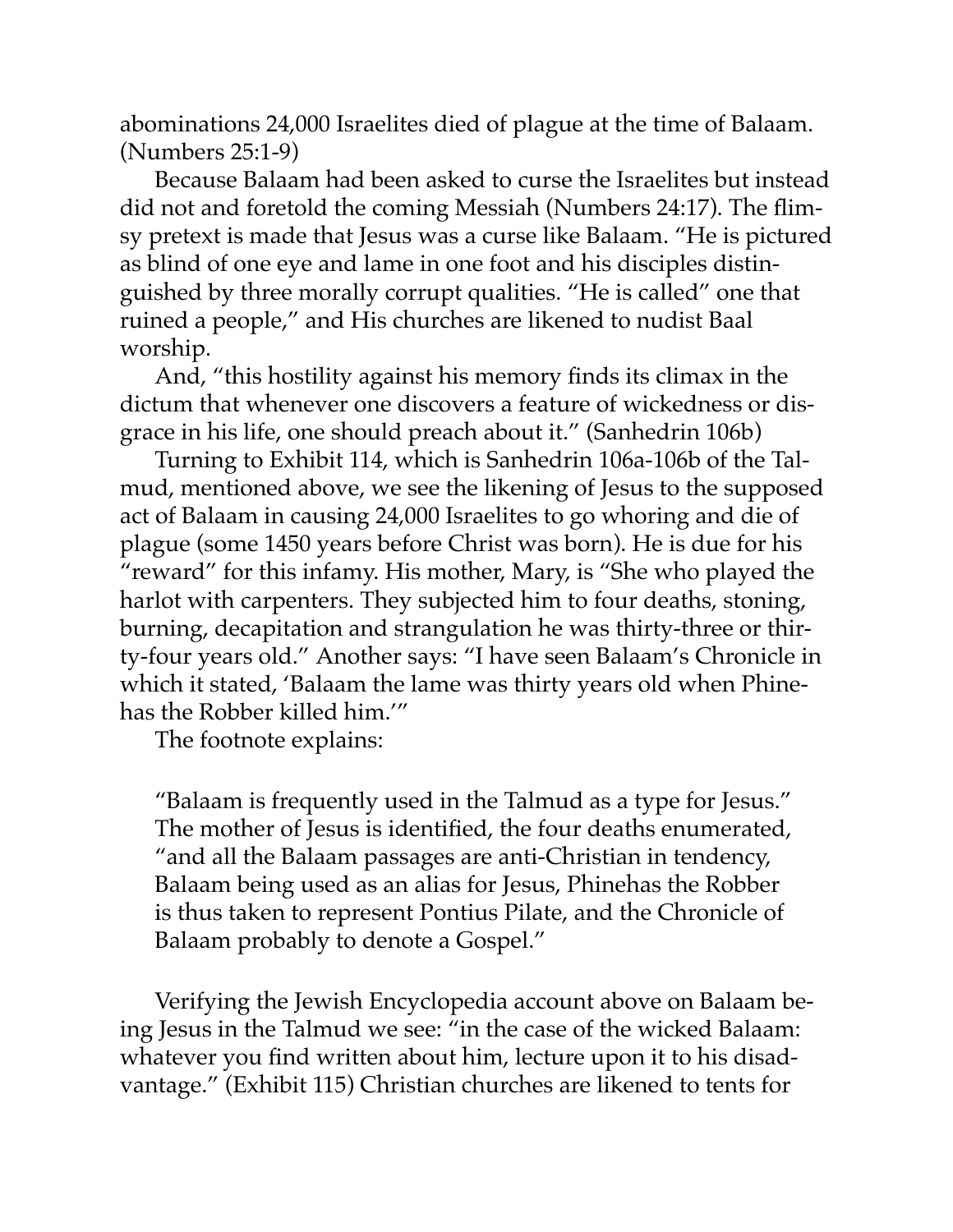Baal prostitution, with old women outside, young ones inside to get customers drunk and disrobe and worship the "idol," Jesus, in Baal manner, by prostitution. (Exhibit 112)

Hanging a calumny on the brief mention in the Bible that Balaam was slain (Numbers 32:8), the above passage in Sanhedrin is cited by the Jewish Encyclopedia thus: "In the process of killing Balaam [Num, xxxi.8], all four legal methods of execution — stoning, decapitating, and strangling — were employed" [Sanh. 1.c]. (See Exhibit 274) "He met his death at the age of thirty-three (*Ibid*) and it is stated that he had no portion in the world to come." (Sanh. x. 2; 90a)

Sanhedrin 90a of the Talmud, denying "Balaam" a place in the world to come, begins with Exhibit 96 herein. There it is stated that the resurrection being denied by Sadducees and Samaritans, "It was to oppose these that the doctrine was emphatically asserted in the second of the Eighteen Benedictions." The "sin" of pronouncing the Tetragrammaton is cited against Christ and Christians. (Exhibit 97)

The curse of Christians, as those who pronounce the "Name" as "spelt" (Tetragrammaton) and read "uncanonical books," begins with a Mishnah (starting with Exhibit 97). Vague meanderings to throw off a possible Christian reader appear in the footnotes (Exhibit 97) with a hint that the "uncanonical books" may mean this or that, but: "There are indications, however, that something more is meant."

But the footnote to "uncanonical books," still being discussed 68 pages later (See Exhibit 102) overtly reveals that the reference is to the New Testament, and that the word "Sadducees" is used to indicate "Gentiles."

#### The 18 Benedictions

The "religious" Orthodox Jew recites the "Eighteen Benedictions," or "Shemoneh Esreh," three times on weekdays, four times on holidays and Sabbaths, the 7th and 12th of which curse the Christians and non-Jews to hell and perdition. Thus, the "good Orthodox Jew" gives us Christians 6 cursings on ordinary days, 8 on "specials." Note all the varieties of double-talk which have been utilized down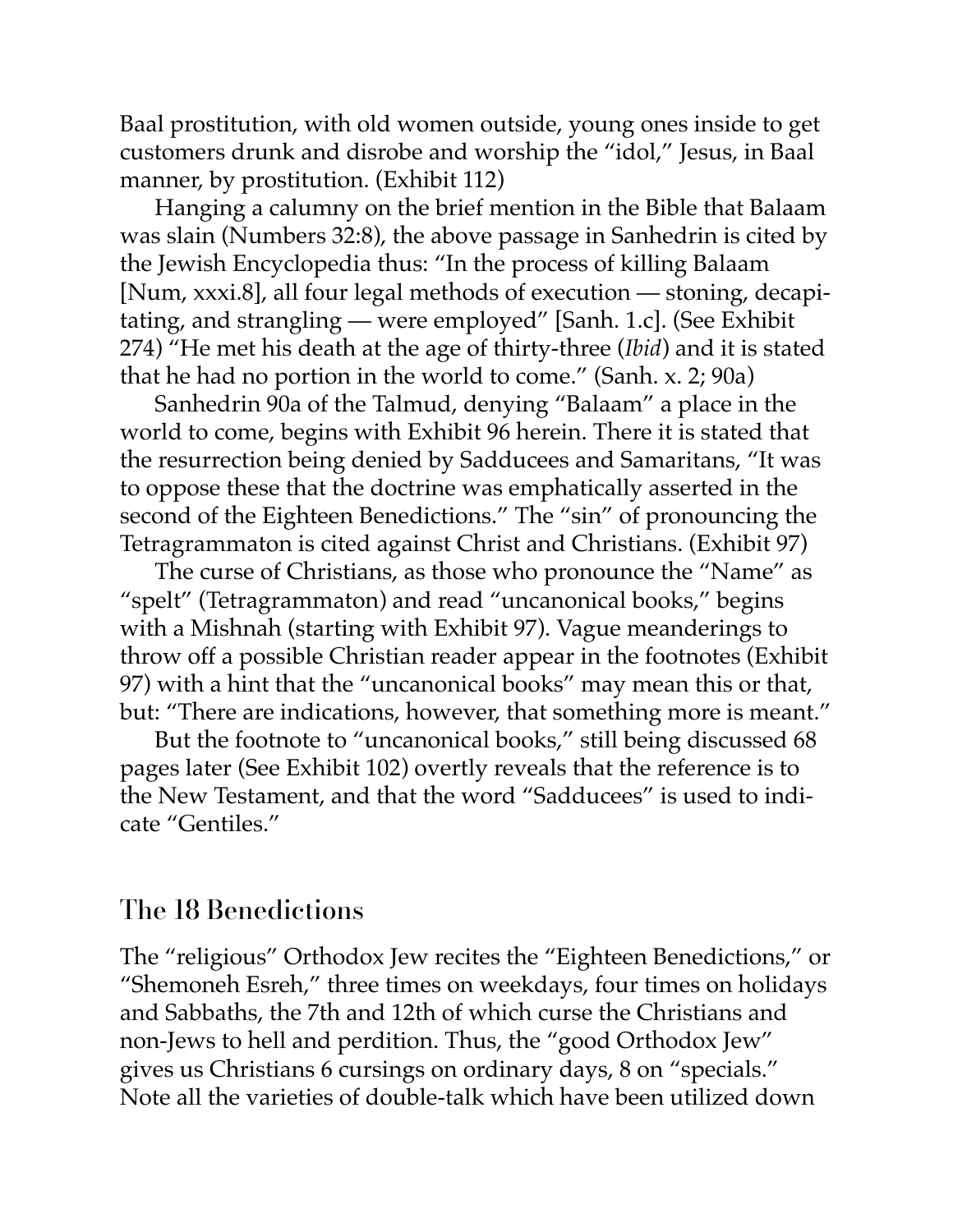the centuries to keep the truth about the "Shemoneh Esreh" from the non-Jews, who might not be friendly to those who recite this "Brotherhood" litany religiously 6 to 8 times daily! Note: "In order to obviate hostile misconstructions, the text was modified" and one change after another to fool the non-Jew is enumerated. (See Exhibit 284)

The 12th benediction, the "Birkat ha-Minim" (curse against Christians, etc.) "furnished the traducers of Judaism and the Jews a ready weapon of attack." (See Exhibit 284) This "Petition Against Enemies" (non-Jews) is called an "imprecatory appeal." "Imprecatory" means, of course, "invoking evil, a curse" (Webster). It is further stated by the cautious Jewish Encyclopedia (same Exhibit). "The seventh benediction looks like a duplication and is superfluous."

The Jewish Encyclopedia also cites a recommendation by the "sages" for daily recitation of the "benediction": "Blessed be thou who hast not made me a goy." (See Exhibit 273)

In the Talmud, the Christian is also planted in Hell for eternity under a deluge of "boiling excrement" if opposing "Judaism":

"Whoever mocks the words of the Sages is punished with boiling hot excrement." (Talmud, Gittin 57a; Exhibit 202)

On this same page, where the ordinary Christian gets this eternal fate, Christ is similarly punished forever in hell with "boiling semen."

#### The Talmud — Five Deaths to Jesus

Jesus, as stated in both the Talmud and Jewish Encyclopedia, gets "four legal methods of execution" and is crucified as well, as a blasphemer of Pharisee Judaism.

Jesus stoned, then "hanged" or crucified, Sanhedrin 43a-45b (Exhibit 46 and Exhibit 48); Sanhedrin 67a (Exhibit 75). Where under another phony name (Ben Stada) Jesus is identified as "Jesus of Nazareth." See Jewish Encyclopedia, Exhibit 277 and Exhibit 8.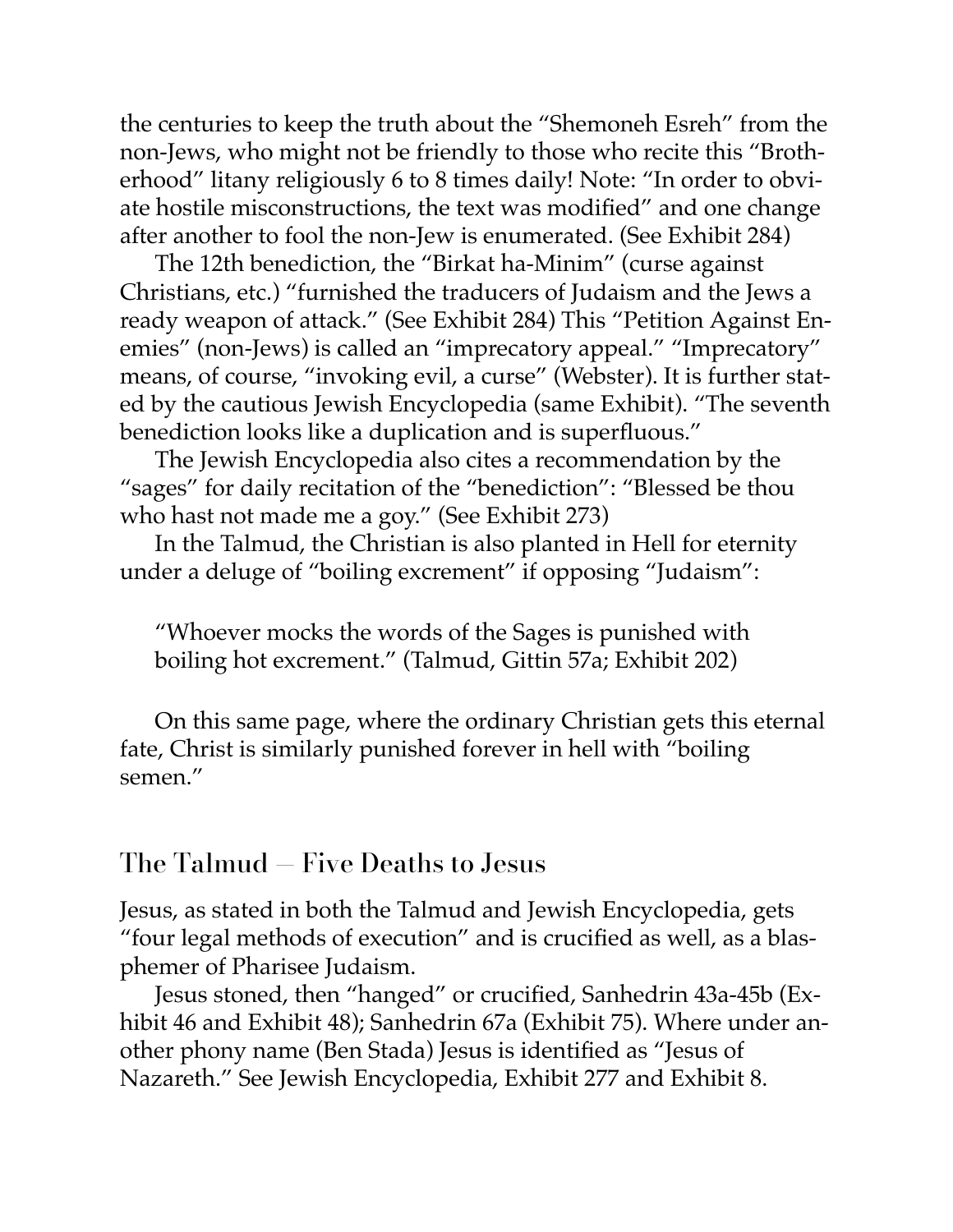As to Judas, we are told (Exhibit 279) that: "when Judas found he could not touch Jesus in any way, in aerial battle, he defiled him" (the "privy concept," once again, which runs through the Talmud).

Jesus' apostles all killed, Sanhedrin 43a, b (Exhibit 47). Their names are decoded by Jewish Encyclopedia (see Exhibit 278, right column).

Jesus crucified as a "blasphemer," Sanhedrin 46a (Exhibit 51), Jewish Encyclopedia (Exhibit 276).

Jesus burned, Sanhedrin 52a (Exhibit 52): manner of burning, Yebamoth 6b (Exhibit 151), verified by Jewish Encyclopedia under "Balaam" (Exhibit 274). He is "lowered into dung up to his armpits then a hard cloth was placed within a soft one, wound round his neck and the two loose ends pulled in opposite directions forcing him to open his mouth. A wick was then lit, and thrown into his mouth so that it descended into his body and burnt his bowels his mouth was forced open with pinchers against his wishes (Exhibit 52) And: "The death penalty of 'burning' was executed by pouring molten lead through the condemned man's mouth into his body, burning his internal organs. (Exhibit 152)

Jesus strangled: "He was lowered into dung up to his armpits then a hard cloth was placed within a soft one, wound round his neck, and the two ends pulled in opposite directions until he was dead." (Talmud, Sanhedrin 52a, Exhibit 53)

This is repeated (Sanhedrin 106b; Exhibit 114) and verified by the Jewish Encyclopedia (Exhibit 274).

Jesus in hell where His punishment is "boiling in hot semen." (Talmud, Gittin 57a; Exhibit 202) The subject is identified as Jesus in a footnote, also in the Jewish Encyclopedia under "Balaam." (Exhibit 275)

Christians in hell (in the above passage) are punished by "boiling hot excrement" which is the punishment for all who mock "at the words of the sages" (i.e., the Talmud).

Jesus "committed bestiality," "corrupted the people," is "turned into hell." (Talmud Sanhedrin 105a; Exhibit 106 and Exhibit 107)

Jesus "limped on one foot" and "was blind in one eye," "he practiced enchantment by means of his membrum," "he committed bes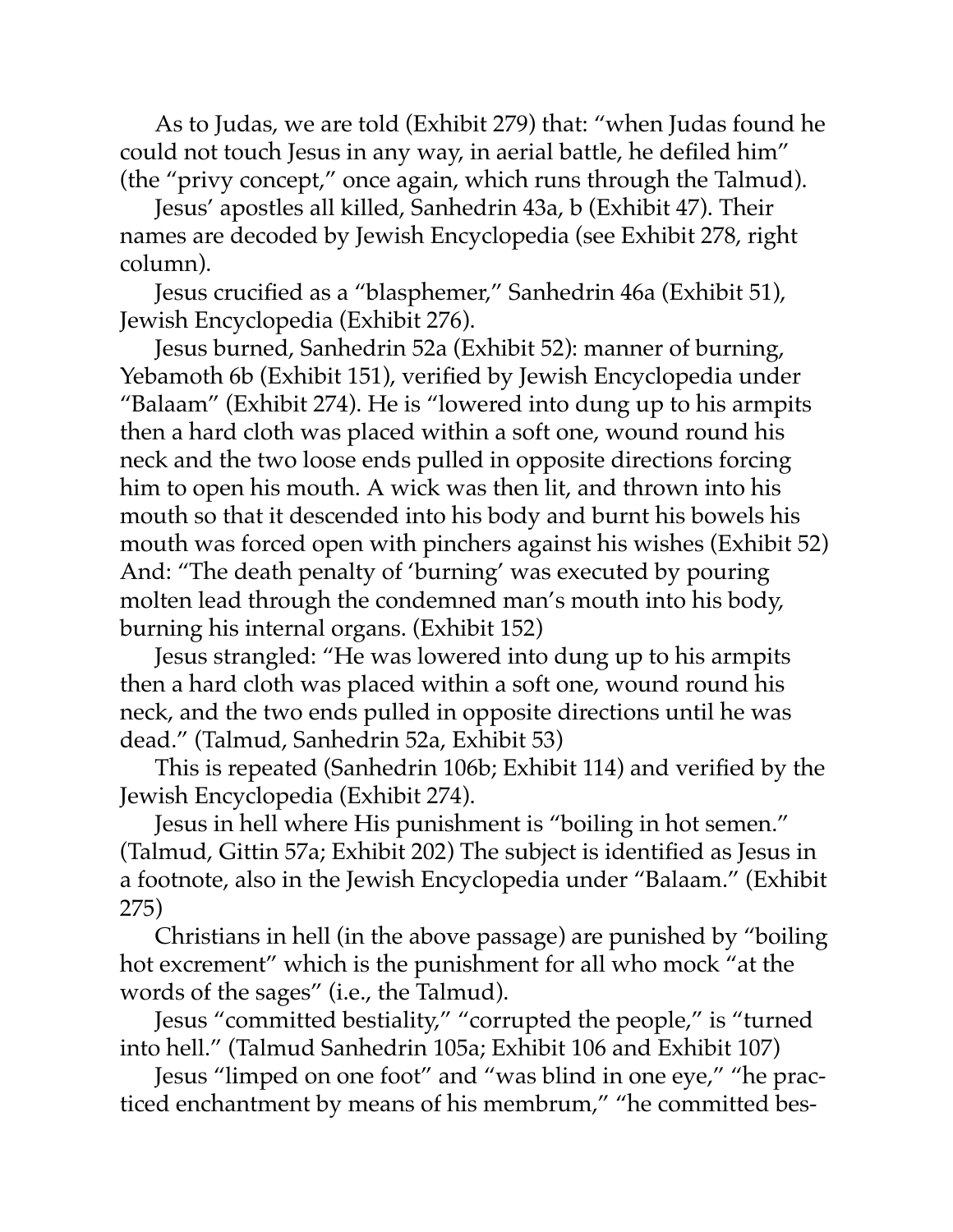tiality with his ass," he was a fool who "did not even know his beast's mind." (Talmud, Sanhedrin 105a-105b; Exhibit 108 and 109) The ridiculous and foul misuse of Judges 5:27 about Sisera's dying convulsions meaning sexual intercourse is here applied to Jesus, with a footnote "explanation" of Judges 5:27: "This is taken to mean sexual intercourse"

Jesus attempts to seduce women, is excommunicated by a rabbi and then worships a brick, was a seducer of Israel, and practiced magic. (Talmud, Sanhedrin 107b; Exhibit 117), also the Jewish Encyclopedia. (See Exhibit 277)

Jesus is cited in the index of the Sanhedrin portion of the Talmud, "chief repository of the criminal law of the Talmud" (See Exhibit 43) which shows the page numbers where He is denounced. (Exhibit 118)

Jesus' resurrection is cursed: "Woe unto him who maketh himself alive by the name of God." (Talmud, Sanhedrin 106a; Exhibit 111)

The trial of Jesus: "It was by the action of the priests that Jesus was sent before Pontius Pilate." The Sanhedrin priests "had most reason to be offended with Jesus' action in cleansing the Temple," the probable place of His trial, according to the Talmud. His cry: "My God, my God, why hast thou forsaken me?" was in all its implications itself a disproof of the exaggerated claims made for him. The very form of his punishment would disprove these claims in Jewish eyes. No Messiah that Jews could recognize could suffer such a death; for "He that is hanged is accursed of God" (Deuteronomy xxi. 23). This refers to an "evil son" and Talmudist Rashi adds "an insult to God." The foregoing is from the Jewish Encyclopedia under "Jesus." (See Exhibit 276)

Other foul charges against Jesus and His mother, His being a "bastard," and the like, follow. (Exhibit 277 from the same Encyclopedia)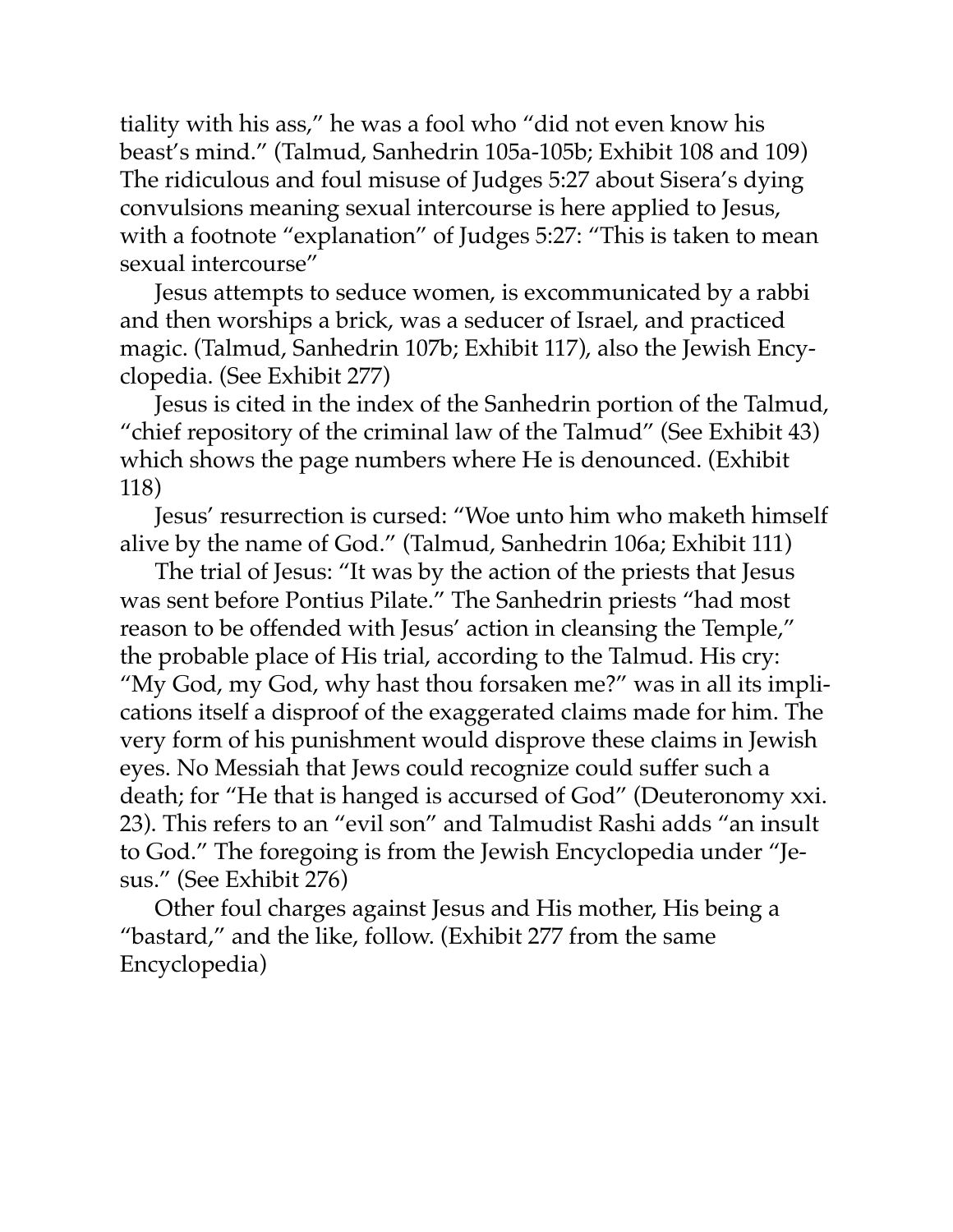## Chapter 4

# *Judaism — Anti-Gentilism and Exploitation of Non-Jews*

THE BASIC TALMUDIC doctrine includes more than a "super-race" complex. It is an "only" race concept. The non-Jew thus ranks as an animal, has no property rights and no legal rights under any code whatever. If lies, bribes or kicks are necessary to get non-Jews under control — that is legitimate. There is only one "sin," and that is anything which will frighten non-Jews and thus make it harder for the Jewish "humans" to get them under control. "Milk the Gentile" is the Talmudic rule, but don't get caught in such a way as to jeopardize Jewish interests. Summarized, Talmudism is the quintessence of distilled hatred and discrimination — without cause, against non-Jews.

This is perhaps an apt place to expound upon the amazing fact that those people who really believe in the Book of Books, the Bible, and accept the Holy One of Israel, Christ, and the Israel prophets who foretold Him, meekly accept the designation "Gentiles," a term which in the Bible refers to pagan sex-worshippers, demon invokers and the like (I Thes. 4:5; I Cor. 10:20, etc). Metatron-venerating, demon-invoking Talmudists who revile every teaching, every respected character in the Old Testament, we give these the name of "Israelites," and "Jews."

Nevertheless, for the sake of usage only, we refer herein to non-Talmudists as "Gentiles."

Under "Gentiles" the Jewish Encyclopedia sums up the Pharisee Talmudist attitude: "The Pharisees held that only Israelites are men.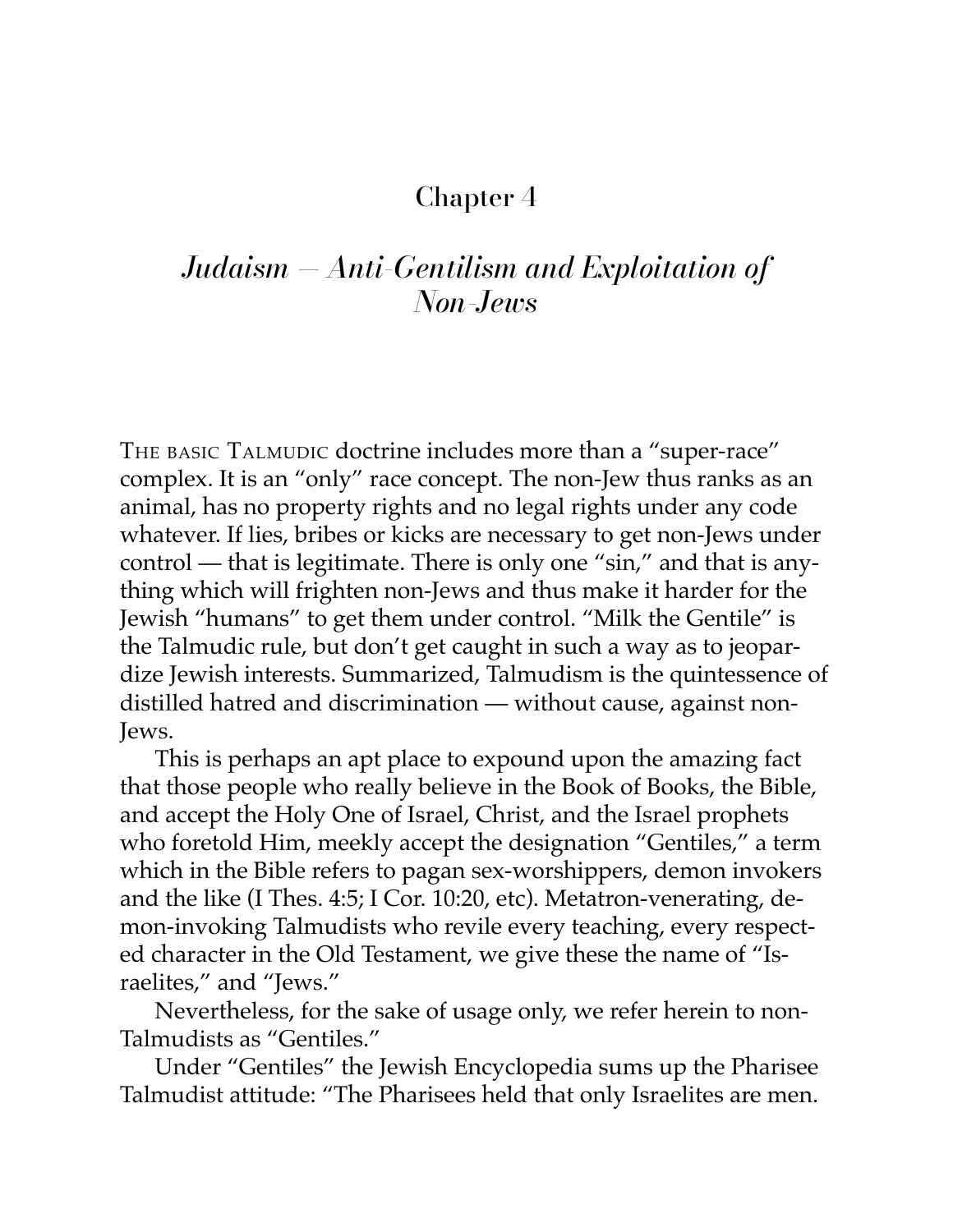Gentiles classed not as men but as barbarians." (See Exhibit 268)

Further on, and misusing Scripture shamelessly and characteristically, the Scriptural lines about God shining are misinterpreted to mean that God shined His laws to Moses on all the nations, but since only the Israelites accepted them: "He withdrew His 'shining' legal protection from them and transferred their property rights to Israel." (Exhibit 269, upper left column)

Then, "It follows that the Gentiles were excepted from the general civil laws of Moses." Talmud law from the book of Baba Kamma, on ox-goring, is then cited.

Here Moses is flouted. He taught again and again that the stranger is to be treated the same as the "home born," or the Israelites: "The stranger that dwelleth with you shall be unto you as one born among you, and thou shalt love him as thyself; for ye were strangers in the land of Egypt. Ye shall do no unrighteousness in judgment, in meteyard in weight, or in measure." (Lev. 19:34-35) "Love ye therefore the stranger." (Deut. 10:19)

Numbers 9:14; 15:29; "One law and one manner shall be for you, and for the stranger that sojourneth with you." (Num. 15: 15-16, 29)

Bear in mind that the oral law, or the Traditions of the Pharisees, as recorded in the Talmud, completely reverses each teaching of Moses, who time and again taught that the non-Israelite, the "stranger," must be treated, be loved, as one's self! No wonder Christ said, "The Pharisees sit in Moses' seat, and by their Tradition make the commandments of God of none effect." (Matthew 15:3, 6; Mark 7:13)

The Jewish Encyclopedia reference noted above (Exhibit 268) states that, "The Pharisees held that only Israelites are men Gentiles they classed not as men but as barbarians." After the word men in the above passage, you will note in the original: "quoting the prophet, 'Ye my flock, the flock of my pasture are men,'" with Ezekiel 34:31 given as the Biblical, and Baba Mezia 108b [see: Bava Mezia 114b] as the Talmudic basis, for this abhorrent doctrine.

The Ezekiel verse ends the 34th chapter, a parable about good and bad cattle, promised justice and a Redeemer, being addressed as a "flock" "And I will judge between cattle and cattle. And I will set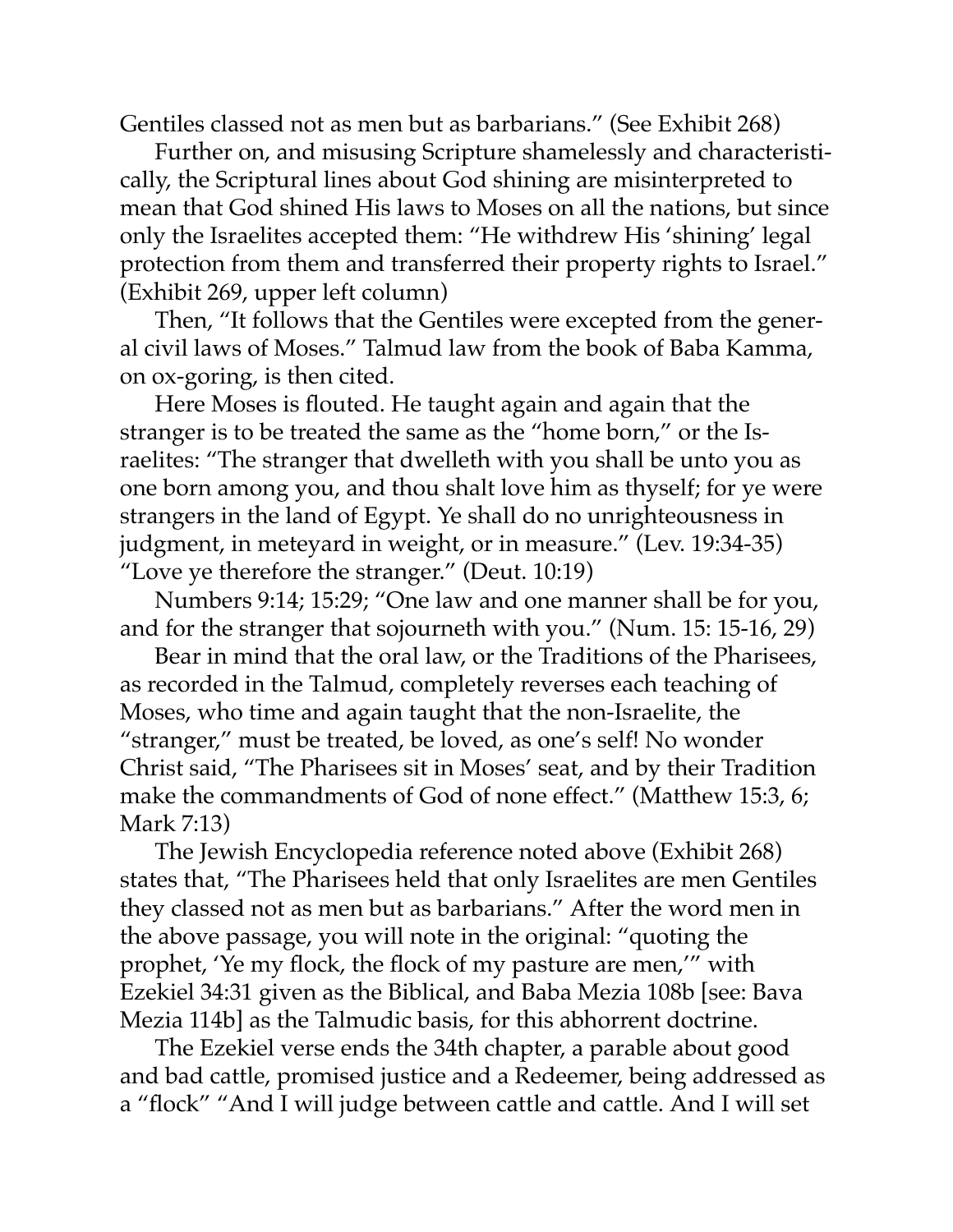up one shepherd over them, even my servant David" (Christ) — the whole ending with the explanation of the parable: "And ye my flock are men and I am your God, saith the Lord God."

However, the Talmud invents and adds to the above words in a Baba Mezia 108b [see: Baba Mezia 114b1 passage (not reproduced here): "Only ye are designated as 'men.'" This Ezekiel verse is a popular quotation in the Talmud, always misused to infer that Talmudists are men but non-Talmudists are on the level of mere beasts or cattle.

The Baba Mezia passage is about the graves of Gentiles which rank like the graves of animals. "The graves of Gentiles do not defile," is the edict based upon this same Ezekiel verse: "Ye my flock are men," and reference is made to Numbers 19:14 which lays out the rule that when a man has died in his tent, those who come into the tent are suspect for seven days — as they may have perhaps caught a communicable disease, which killed the deceased. But that rule does not apply to Gentiles. They do not rank as human carcasses. The "Sage" who mouths this last choice thought is the above mentioned Rabbi Simeon ben Yohai (Talmud, Page 651, Soncino edition, book of Baba Mezia. 114a-114b. not reproduced here).

#### Articles Lost By Gentiles

According to the Talmud book of Baba Kamma, a lost article need not be restored to a heathen (non-Jew). (See Exhibit 40)

The Talmud always quotes the Bible in order to reverse it. Here Moses' admonition about returning lost articles, whether or not one knew the "brother" who had lost them, is cited once again to justify the reverse.

Elsewhere in the Talmud (see Exhibit 84) returning a lost article to a non-Jew is stated to be a "sin."

#### Wine Touched by Gentiles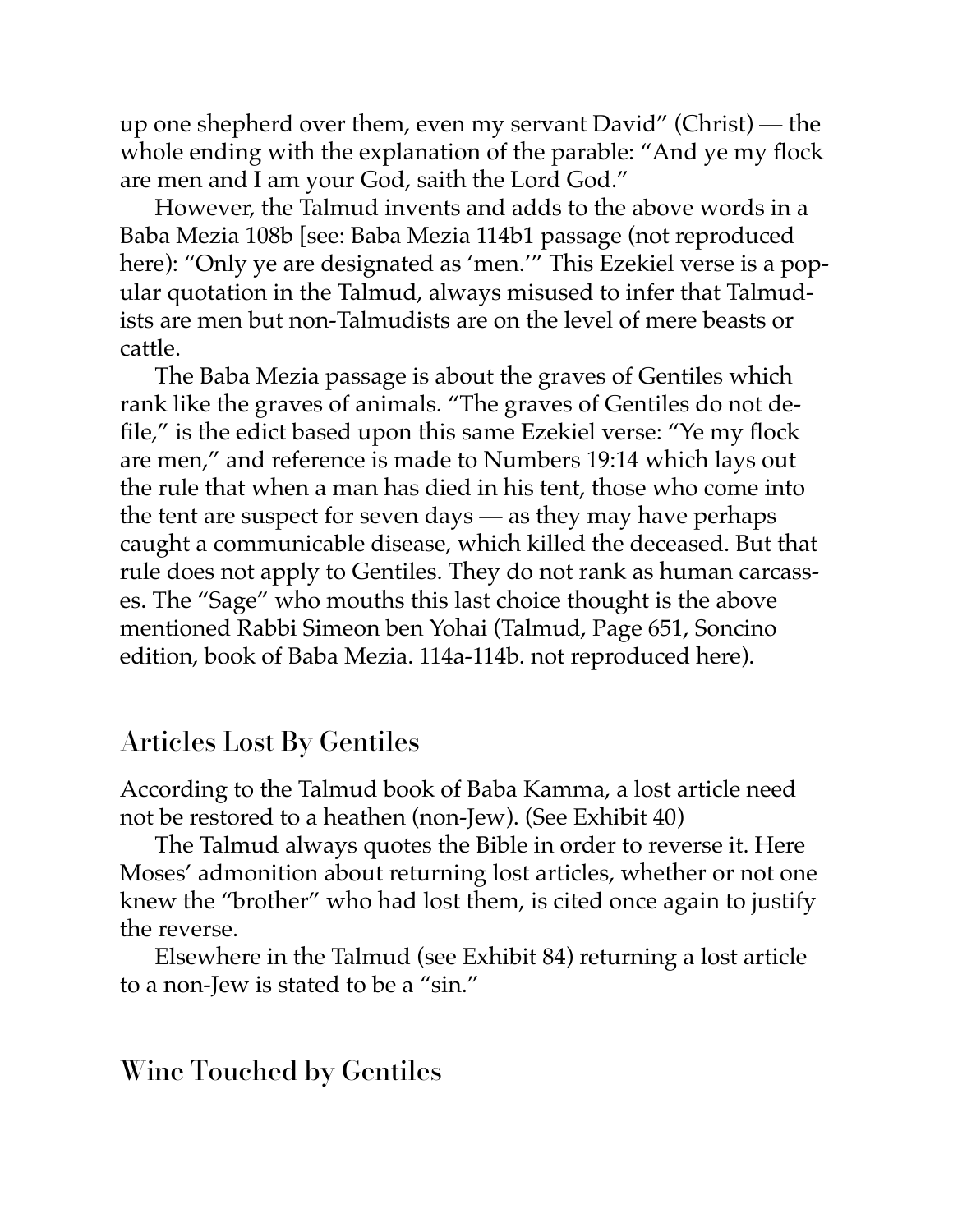Wine touched by a non-Jew would be poisoned and unfit to drink, from the contact alone. So, in the first Talmud English translation (Rodkinson) we see that the matter of using the wine after thieves had broken into a house, and who might have touched it, is taken up with the Rabbi "who allowed the wine [to be used] on the ground that the majority of thieves in that city are Jews." In a similar case that occurred in Nehardea, Samuel (a top "sage"), "too, allowed the wine." Both of these Babylonian towns of Pumbeditha and Nehardea were Talmud-Cabala centers for centuries. (See Exhibit 8)

## Gentiles Cast in a Pit

The Talmudic "Sages" even provide reasons for letting a Gentile die in a pit. In general, according to the Talmud book of Abodah Zara. non-Jews are not to be thrown down a pit to die — that would make bad feelings against Jews — except in the case of "minim" (Christians), "apostates" (from Talmudism) and "informers" (about the Jewish religion) — these "may be cast in and need not be brought up." (See Exhibit 186)

However, the same Talmud reference notes that, for payment "one is obliged to bring them up on account of ill feeling." But another "Sage," Abaye, is referred to as urging:

"He could offer such excuses as, 'I have to run to my boy who is standing on the roof,' or, 'I have to keep my appointment at the court.'" Then, presumably, the Gentile should be happy to die in the pit and no blame could be attached to the Jew.

In a footnote, reference is made to the Talmud, Abodah Zarah 13b (not reproduced), where it is reiterated — "As to idolaters even throw them in" (that is, if they are Christians or minim). [Exact wording found in Abodah Zarah 26b. cited in Exhibit 186.]

Reference is also made to the Talmud, Sanhedrin 57a [see: Sanhedrin 57b, where, ridiculously, sentencing non-Jews to death with only one witness, even a relative, is permitted. Don't try to use your intelligence at this point. Genesis 9:5 is cited. There, God is ordering men not to eat living animals: "Surely your blood of your lives will I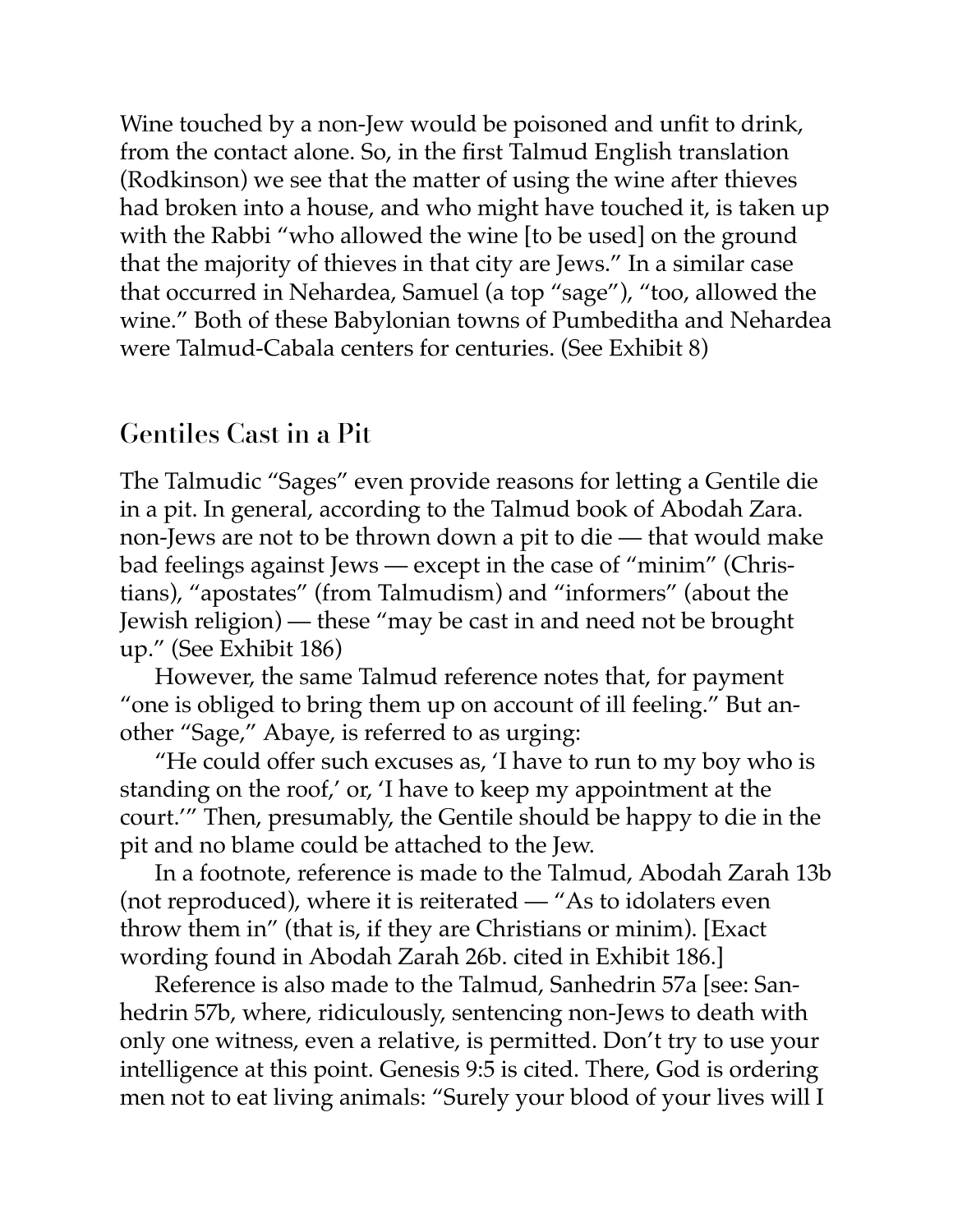require." However, according to the Talmud, the "reason" why only one witness need testify against a non-Jew to cause him to be put to death is twisted thus:

"The interpretation is based on the use of the singular, 'I will require.'" Thus, God not being "plural," witnesses need not be plural.

In Talmudism the Bible is used as a "grab-bag" to justify the "whited sepulchre" of Pharasaism referred to by Christ.

#### Non-Jews — The People Who are Like an Ass

The utterly mad way in which the Bible is tossed about to make a "whited sepulchre" for Talmudic Babylonian filth and criminality is illustrated by the Talmud, Kethuboth Illa. A reach here, and a grab there, and the Pharisee "Sages" make their own Satanic meaning out of unrelated scriptural verses, plays on words, and other childish devices. We thus see in Exhibit 148: "It is written, 'Unto the people upon it,' and elsewhere it is written, 'abide ye here with the ass' which may be rendered 'people that are like an ass — slaves who are considered the property of the master.'"

This is linked to Isaiah 42:5 in a footnote. Isaiah 42:5 in actuality refers to God as: "He that spread forth the earth he that giveth breath unto the people upon it," and which has nothing to do with what is in the Talmud. The reference is to the Gentile Canaanite, the "Canaanite bondwoman." The source given by the Talmud for the phrase, "Abide ye here with the ass," is Genesis 22:5, which actually concerns Abraham going off to pray: "And Abraham said unto his young men, Abide ye here with the ass; and I and the lad will go yonder and worship, and come again unto you." Which once again has nothing whatsoever to do with the anti-Gentile doctrine above.

Sly little verses are put in as a code in the above such as "Now according to Eliezer — Who based his view on Ezekiel 26:20." This Bible verse actually refers to the fall of Tyre, with a fate such as the Talmudists wish to inflict on Gentiles: "I shall bring thee down with them that descend into the pit in the lower parts of the earth."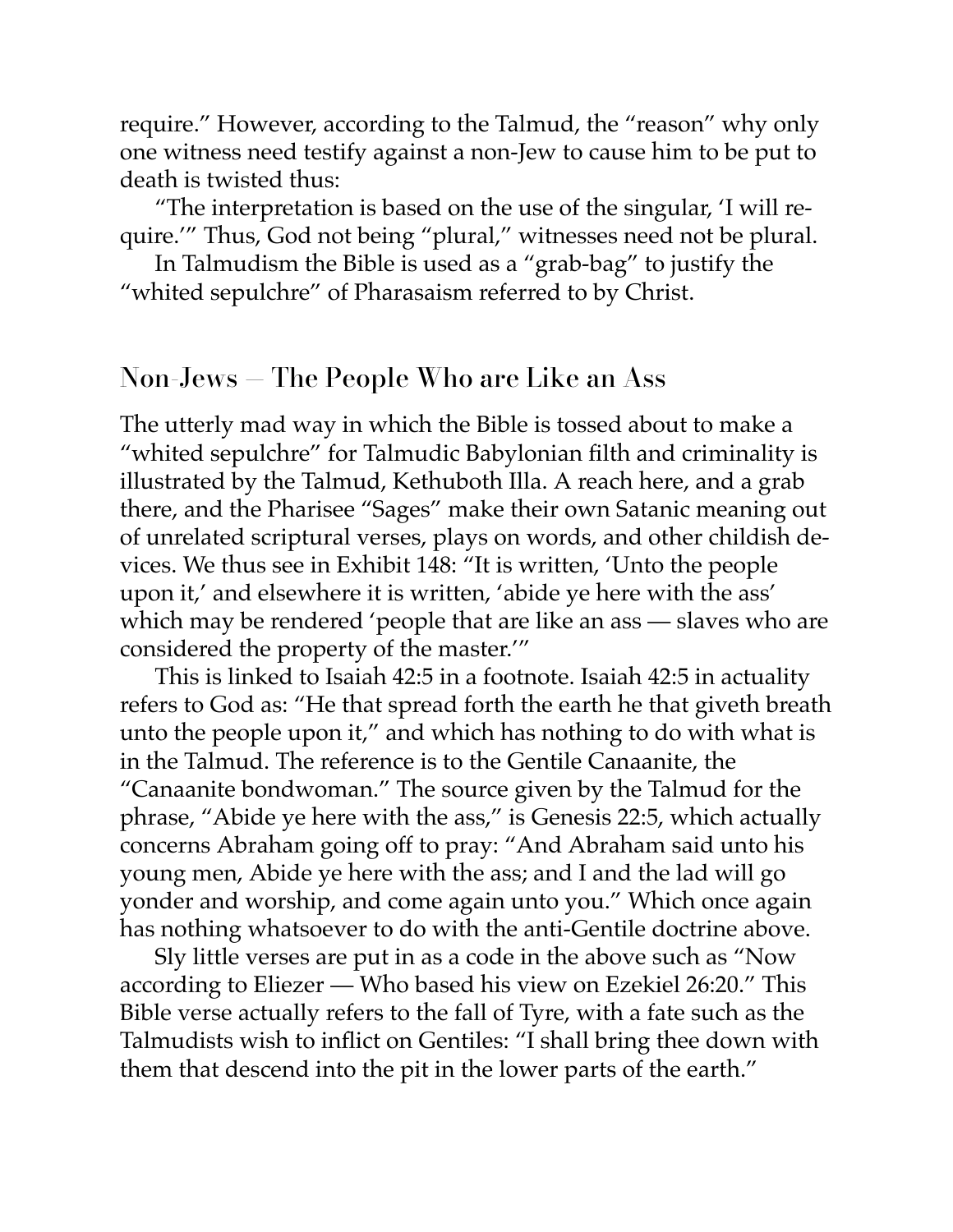# Always Make Money

The Talmud book of Abodah Zara, which concerns relations with the non-Jew, is a series of Contortions aimed to keep the "human" Jew separate from the "non-human" Gentile, while still making money off the Gentile. Christians in particular are designated as "idolaters," with Jesus as the "idol." A Mishnah of Abodah Zara 1b-12a (see Exhibit 174 and Exhibit 175) attempts to circumvent the question of how to go to an "idolatrous festival" and do business without technically being there at all. A long-winded exposition about the road leading to it is ludicrous:

#### "IF THE ROAD LEADS SOLELY TO THAT PLACE, IT IS FORBIDDEN, BUT IF ONE CAN GO BY IT TO ANY OTHER PLACE, IT IS PERMITTED."

Of course, a road which went only one place would only be outside of one place. Every road goes past one place after another or it is not a road at all.

But the essence of it all is this: "The Sages should not mind the possibility of receiving money of an idolater." A footnote follows to confuse the non-Jewish reader.

# Gentiles Are "Beasts "

"The Torah [Talmud] outlawed the issue of a Gentile as that of a beast," Ezekiel 23:20 being given as the basis. (See Exhibit 270) This Bible chapter actually likens the whoring Judah and Israel kingdoms to two sisters, Aholah and Aholibah, both prostitutes, the grossness of whose paramours is likened to that of asses and their illegitimate offspring to the "issue of horses." Public mass sex-perversions, sadism, and child burning voodoo practices of these sex-worshippers, in which offspring were spawned, was the subject of Ezekiel's lambasting. He promised the Judaites the same fate their "sister"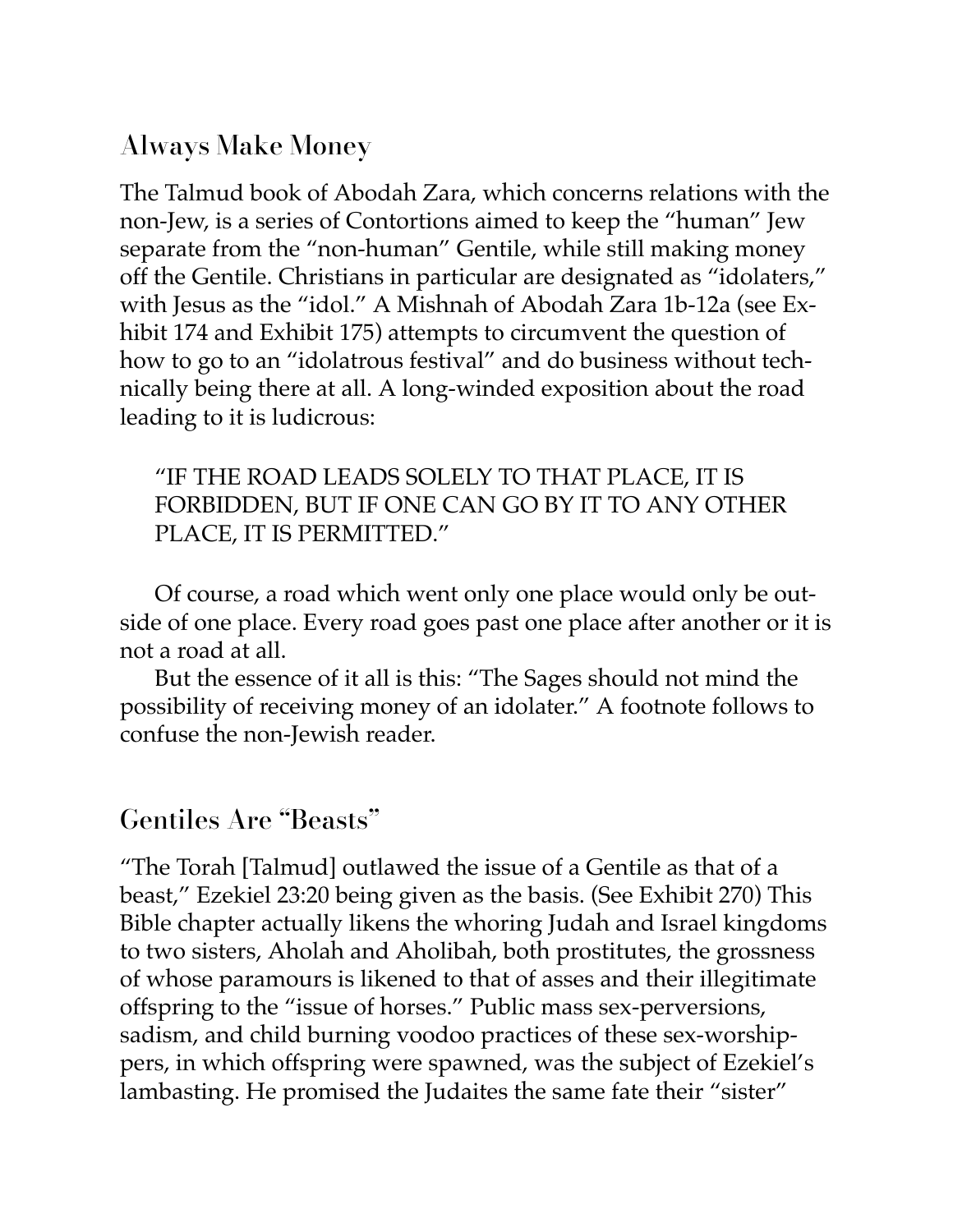whore, the Israel kingdom, had experienced at the hand of God for the same crimes, the Assyrians having killed and deported the tentribe kingdom in 721 BC.

The amazing hypocrisy of Talmudic Judaism is that while condoning or endorsing such execrable practices as the burning of children to Molech, sodomy, rape, incest, murder or perjury, sins condemned by the Bible, Biblical condemnation for the perpetrators voiced by Ezekiel and other Prophets (as in Isaiah 57:3, 5 and elsewhere) is distorted by Talmudists and turned instead against the anti-Talmudists who condemn such sins. Small wonder Christ so excoriated and denounced Pharisaism.

### Non-Jews — No Property Rights

The Talmud teaches that non-Jews have no property rights. Their possessions are "like unclaimed land in the desert." (See Jewish Encyclopedia, Exhibit 270) The illustration is given of the 4th Century notable Rabbi Ashi who, knowing this, acted accordingly and gave "an adroit and evasive answer" when questioned by the Gentile owner of a vineyard who overheard Ashi tell his slave to go into his vineyard and get him some grapes if the vineyard belonged to a Gentile, but not to take any if the owner be a Jew. "Is it permitted to take from a Gentile?" the owner asked. Ashi's evasive answer is given with the explanation that: "In truth Ashi coincided with the opinion of the authority stated above: namely, that Gentile property is considered public property, like unclaimed land in the desert." (See Exhibit 270)

The Talmudic authority which holds that Gentile property is like unclaimed land in the desert is the Talmud Book of Baba Bathra, Folio 54b, there cited. The passage actually appears on page 222 of the Soncino edition: "Rab Judah said in the name of Samuel: The property of a heathen is on the same footing as desert land; whoever first occupies it acquires ownership."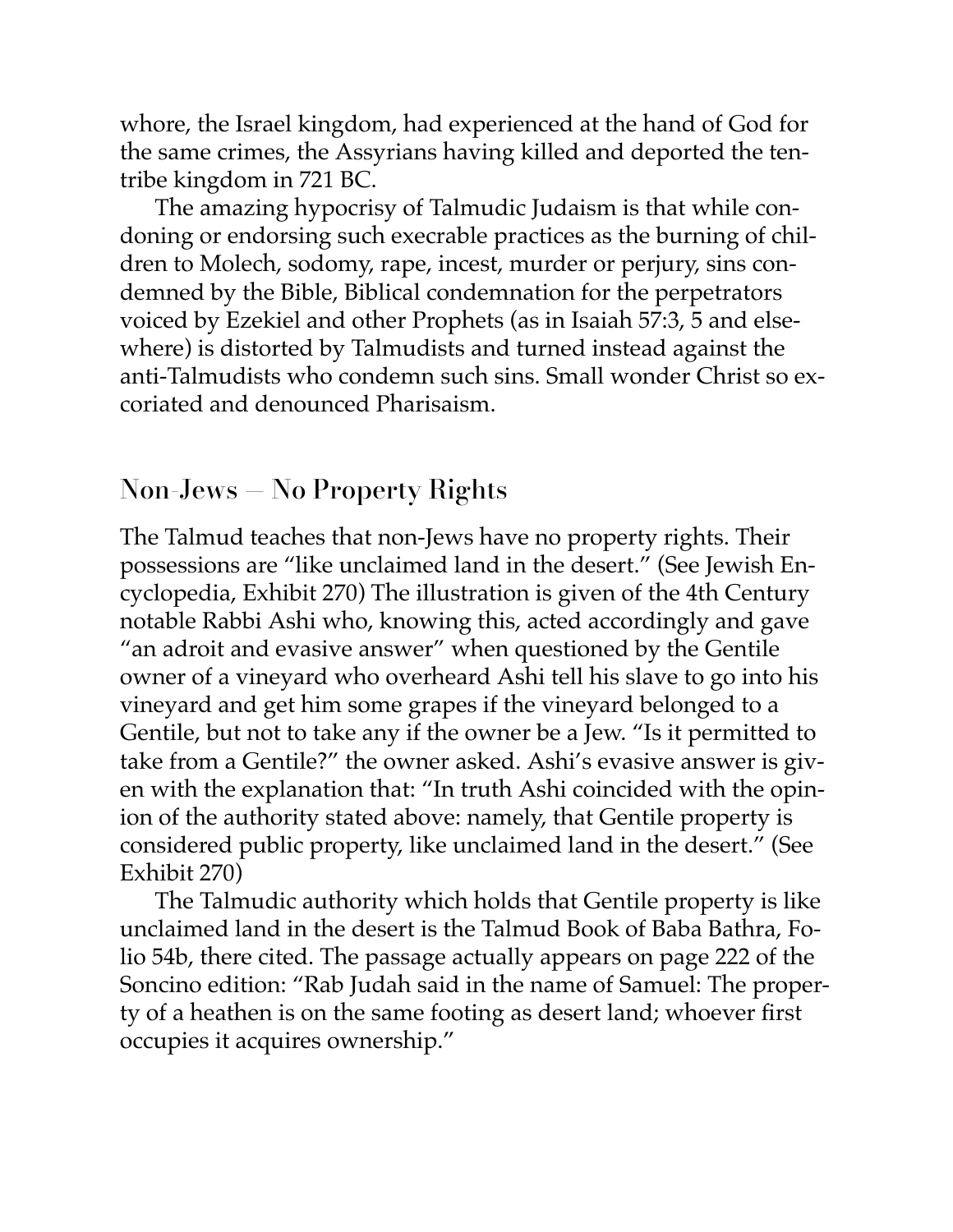## Gentiles Must Not Rest, Even on Mondays

There are no labor union laws for Gentiles under Talmudic "religious" doctrine.

The Jewish Encyclopedia states, quoting the Talmud, Sanhedrin 58b:

"A Gentile observing the Sabbath deserves death not even on Mondays is the Gentile allowed to rest — probably to discourage general idleness." (See Exhibit 272)

Another passage (not reproduced, page 399 of the Talmud. Soncino edition) states:

"A heathen who keeps a day of rest, deserves death. Their prohibition is their death sentence."

One wonders how these so-called "People of the Book" could ring the Bible in on that. However, after the word "death" in the above quotation from the Talmud is this: "For it is written, And a day and a night they shall not rest" (Genesis 8:22).

But here is the actual Genesis verse:

"While the earth remaineth, seedtime and harvest, and cold and heat, and summer and winter, and day and night shall not cease."

No bearing whatsoever!

The above Talmudic "precepts" are certainly at variance with the fourth of the Ten Commandments, concerning the Sabbath day, in which this appears: "Thou shalt not do any work, thou, nor thy son, nor thy daughter, thy manservant, nor thy maidservant, nor thy cattle, nor thy stranger that is within thy gates." (Ex. 20:10) Obviously a "stranger" would be a human being, and even cattle get to rest on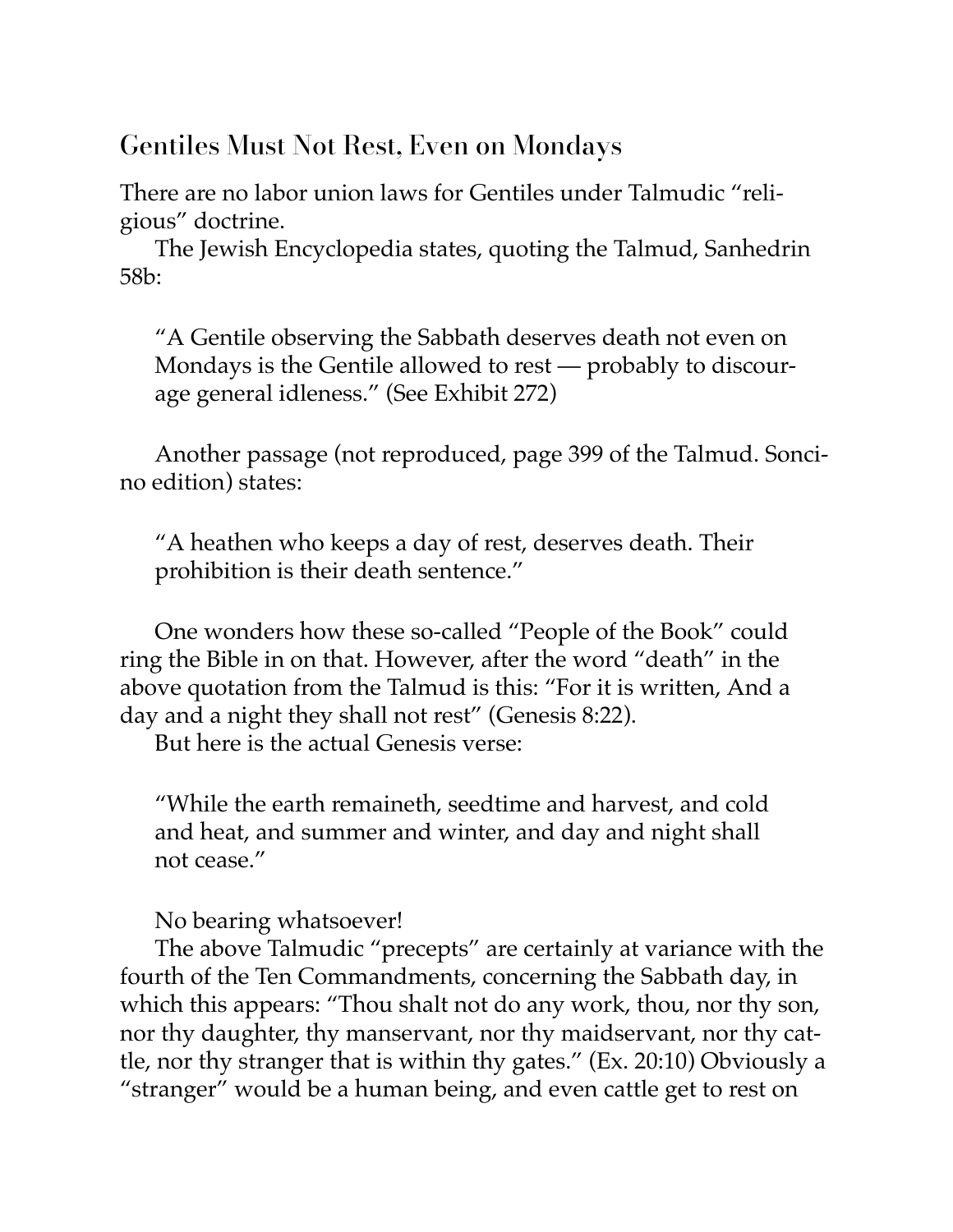the Sabbath, under the Commandment. However, under Judaism, Gentiles rank even lower than cattle. And, this twisting of the Bible by the Pharasaical Judaists once again illustrates how they "follow Moses," in reverse.

# Goring One ' s Ox

The Jewish Encyclopedia (See Exhibit 269, left column) makes reference to the laws of Moses, Exodus xxi 35-36 Hebrews, providing for payment of damages if a man's ox gores and kills a neighbors ox, but states:

"Here the Gentile is excepted as he is not a neighbor."

Perhaps the saying about right and wrong depending upon "whose ox is gored" originates with the Talmud, Baba Kamma 37b, which in any event aptly summarizes the doctrine of all Talmudism in terms of injury done by oxen.

Thus, if a Canaanite's (Gentile's) ox gores another Canaanite's ox or an Israelite's ox gores that of another Israelite, damages must be paid. But, if an Israelite's ox gores the ox of a non-Jew, or Canaanite, "There is no liability!" It makes no difference whether the animal was or was not fierce or a menace which should have been kept shut up. Injury done to the property of a "non-human Canaanite" by the property of a human is held to be perfectly legitimate. After all, one does not reimburse "non-humans" for their loss of property. (See Exhibit 39)

## In Law Suits, Cheat the Gentile

The Jewish Encyclopedia states (See Exhibit 269): "The Mishnah declares that if a Gentile sued an Israelite, the verdict is for the defendant [the Jew]; If the Israelite is the plaintiff, he obtains full damages."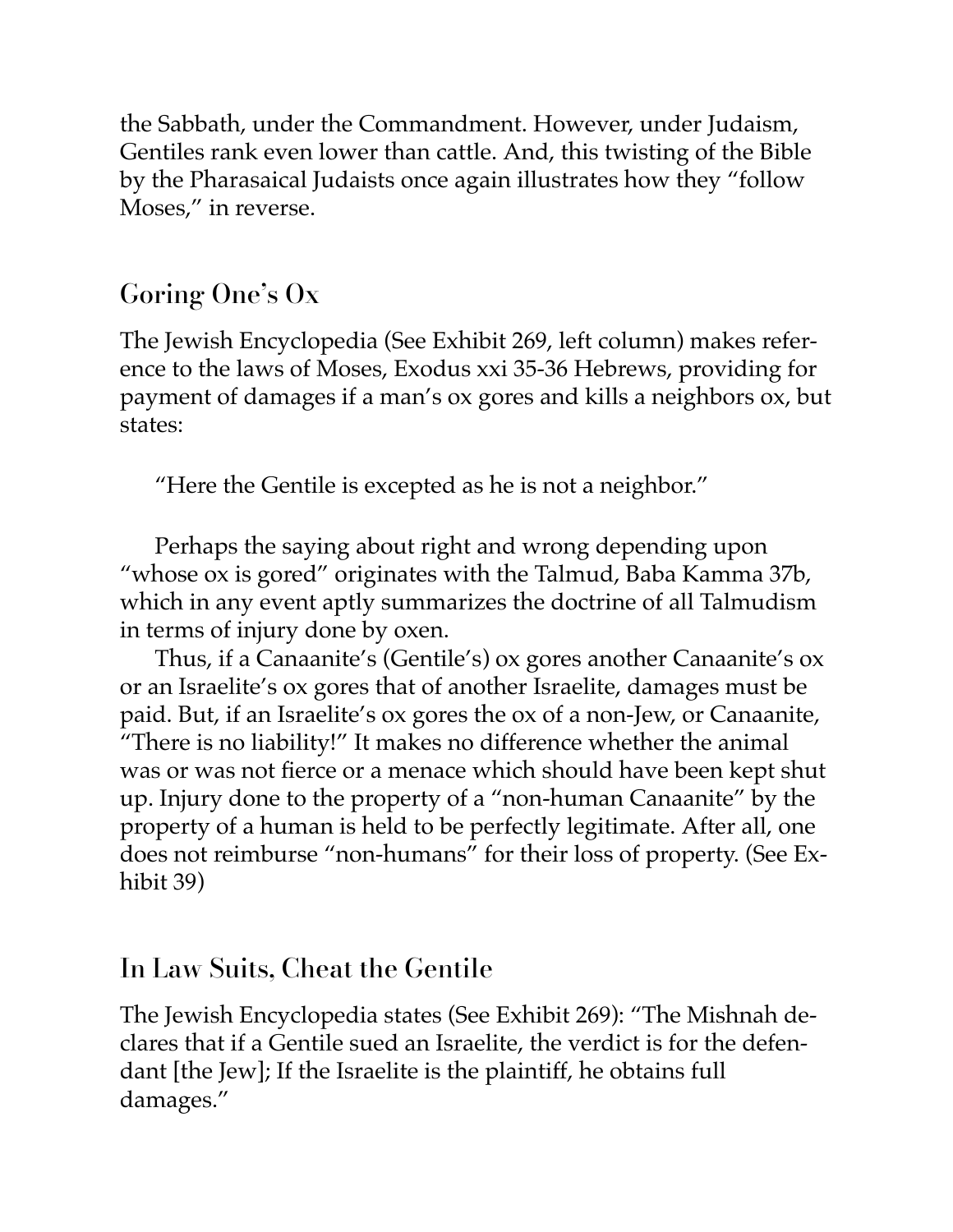The Talmud, Book of Baba Kamma, 4th chapter and 3rd Mishnah, is then cited, which deals with ox-goring being acceptable if the ox belongs to a Jew and gores the ox of a non-Jew. (See Exhibit 39)

And in Baba Kamma, Folio 113b (not reproduced, page 664 of Soncino edition) is this:

"Where a suit arises between an Israelite and a heathen, if you can justify the former according to the laws of Israel, justify him and say: 'This is our law;' so also if you can justify him by the laws of the heathens, justify him and say to the other party: 'This is your law;' but if this cannot be done, we use subterfuges to circumvent him."

Rabbi Akiba warns, however, against these subterfuges when there is a danger of exposing the true nature of Talmudic law, it being called a danger to the "sanctification of the Name" (of the Jewish god and religion). The same Talmud reference continues:

"Now, according to Rabbi Akiba the whole reason appears to be because of the sanctification of the Name, but were there no infringement of the sanctification of the Name we could circumvent him!" (Baba Kamma 113b)

A Gentile must not be taught the Torah (i.e., Talmudic precepts), because to "reveal their laws to Gentiles" might have operated against the Jews "in their opponents' Courts," states the Jewish Encyclopedia (see Exhibit 272). Furthermore, notes the same authority, a Jew who teaches a Gentile the Torah "deserves death."

#### Gentiles Must Suffer to Make Jews the Messiah

Although some Jews look for a War Lord type of individual to help place Jewry on the throne of the World, the actual view of Judaism is that the Jewish people themselves comprise the Messiah, and their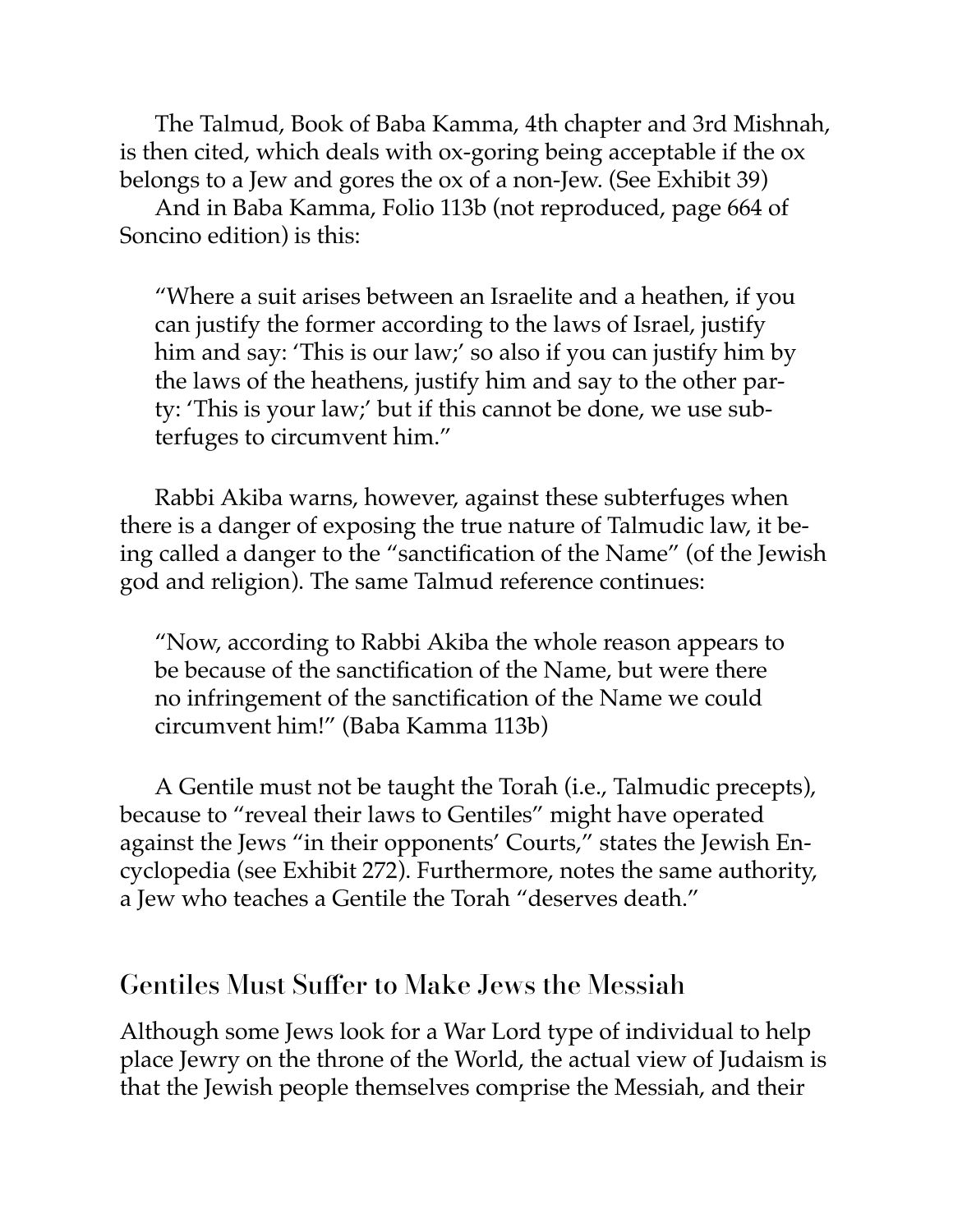reign is the Messianic reign (actually foretold for Christ in the Bible). The tribulation foretold to precede the reign of Christ, in which Satanism strives to subdue the world, is scoffed at by the Talmud and called "fictitious." Babylonian power will not fall, says Judaism. The tribulation will be but "the throes of mother Zion which is in labor to bring forth the Messiah — without metaphor, the Jewish people." (See Exhibit 147, from the Talmud, Kethuboth Illa) In other words, to call the Jewish people the Messiah is no metaphor; they are literally just that; they are the "Messiah," says the Talmud.

A passage in the Talmud, Sanhedrin 98b (See Exhibit 100) records the exulting words of the Pharisee rabbis: "The Jews are destined to eat their fill in the days of messiah." Above these words is this: "When the ox runs and falls, the horse is put into his stall," which is explained thus: "It will be difficult to remove the Gentiles from their position without inflicting much suffering." And then: "The years of plenty which the Messiah will usher in will be enjoyed by the Israelites."

Bear in mind, once again, that the pagan Babylonian Talmudists have always stolen the Biblical names which should designate the followers of the Holy One of Israel (Christ), and who believe in Him and in the Israel prophets who foretold Him. Biblically and as previously noted, they are the sex-worshipping "Gentiles" and we are spiritually "Israel." But for better understanding of matters discussed herein, let them reverse these terms.

Of course, as more fully set out elsewhere in this book, the "Congregation of Israel" was never a racial entity, any more than is Catholicism or Protestantism. The Bible testifies to that.

A Talmud passage reads: "A Min [Christian] said to Rabbi Abbahu, 'When will the Messiah come?' He replied, 'When darkness covers those people' — Alluding to the questioner and his companions — 'You curse me,' he exclaimed." Concerning the "darkness" it is also stated: "The cock said to the bat, 'I look forward to the light, because I have sight; but of what use is the light to thee?'" And all this is explained in a footnote: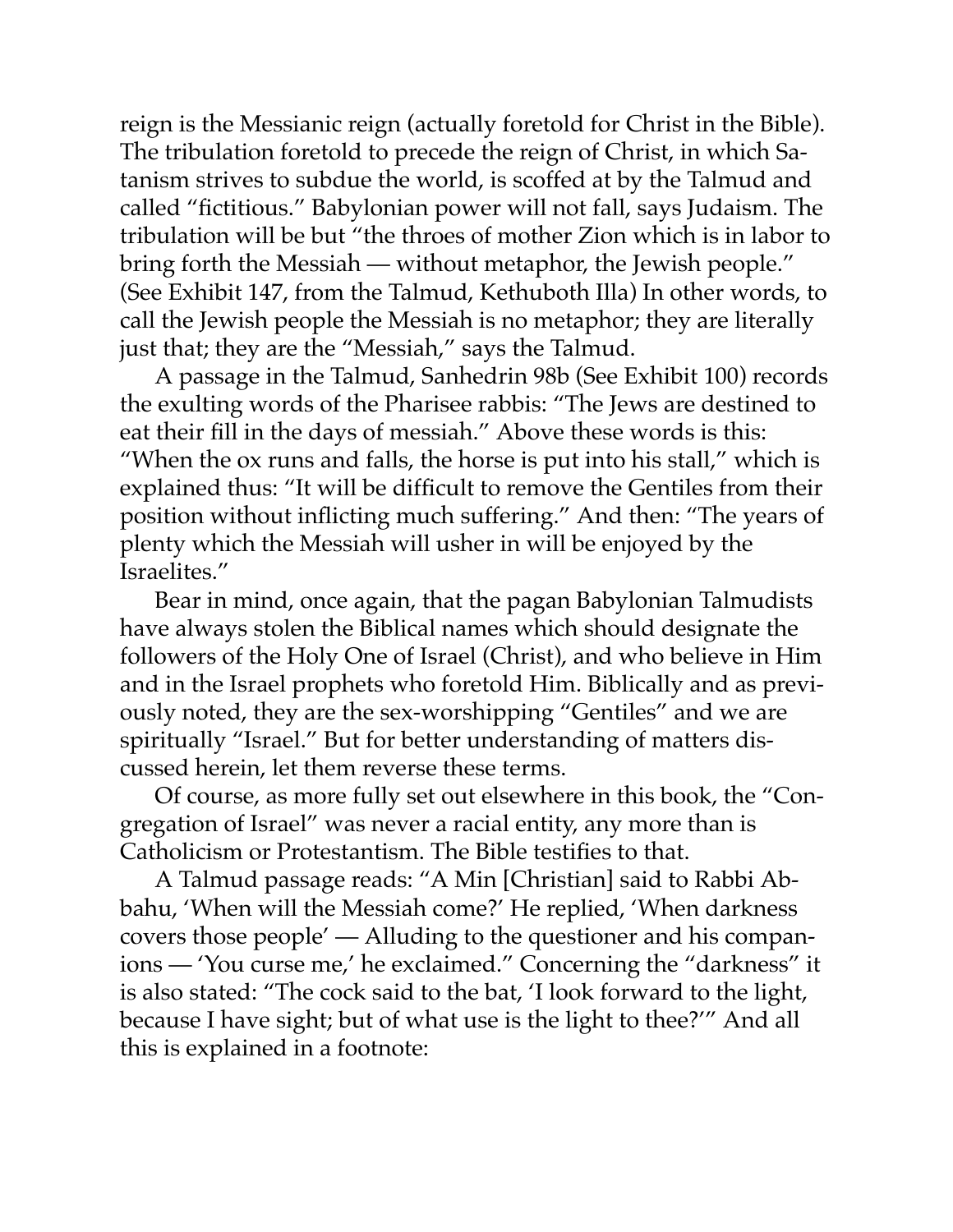"Thus Israel should hope for the redemption, because it will be a day of light to them, but why should the Gentiles, seeing that for them it will be a day of darkness?" (See Exhibit 101)

# Gentile Babies Defile

Sodomy is an accepted privilege in Judaistic Talmudism, and we learn from the Talmud, Abodah Zara, 36b, 37a, (see Exhibit 188 and Exhibit 189) that the exception may be if the subject is a Gentile baby, and then only on the ground of alleged defilement. The "Sages" decree that a heathen child causes "defilement by seminal emission, so that an Israelite child should not become accustomed to commit pederasty [i.e. sodomy] with him." Then a harangue commences as to the age when a heathen child starts defiling by discharges (which, in fact, are only possible after adolescence).

The standard idiotic Talmud doctrine is then repeated that a male is "capable of the sexual act" at "nine years and one day" and a female from the age of "three years and one day." From those ages on they can "defile" the Jew, goes the argument in this passage.

## Swearing Falsely — the Koi Nidre

The Bible teaches:

"And ye shall not swear by name falsely neither lie one to another. I am the Lord" Leviticus 19:11, 12, etc.

One of the handiest devices provided by the Talmudic "Sages" to offset Moses' laws against swearing falsely, is found in the Talmud book of Nedarim (Vows), and is put into practice yearly in every synagogue across the world as the "Koi Nidre" (all vows). (See Exhibit 171)

The text of the Koi Nidre may be found in the Jewish Encyclopedia [Exhibit 3031. Three times the Cantor, to a tune that sounds like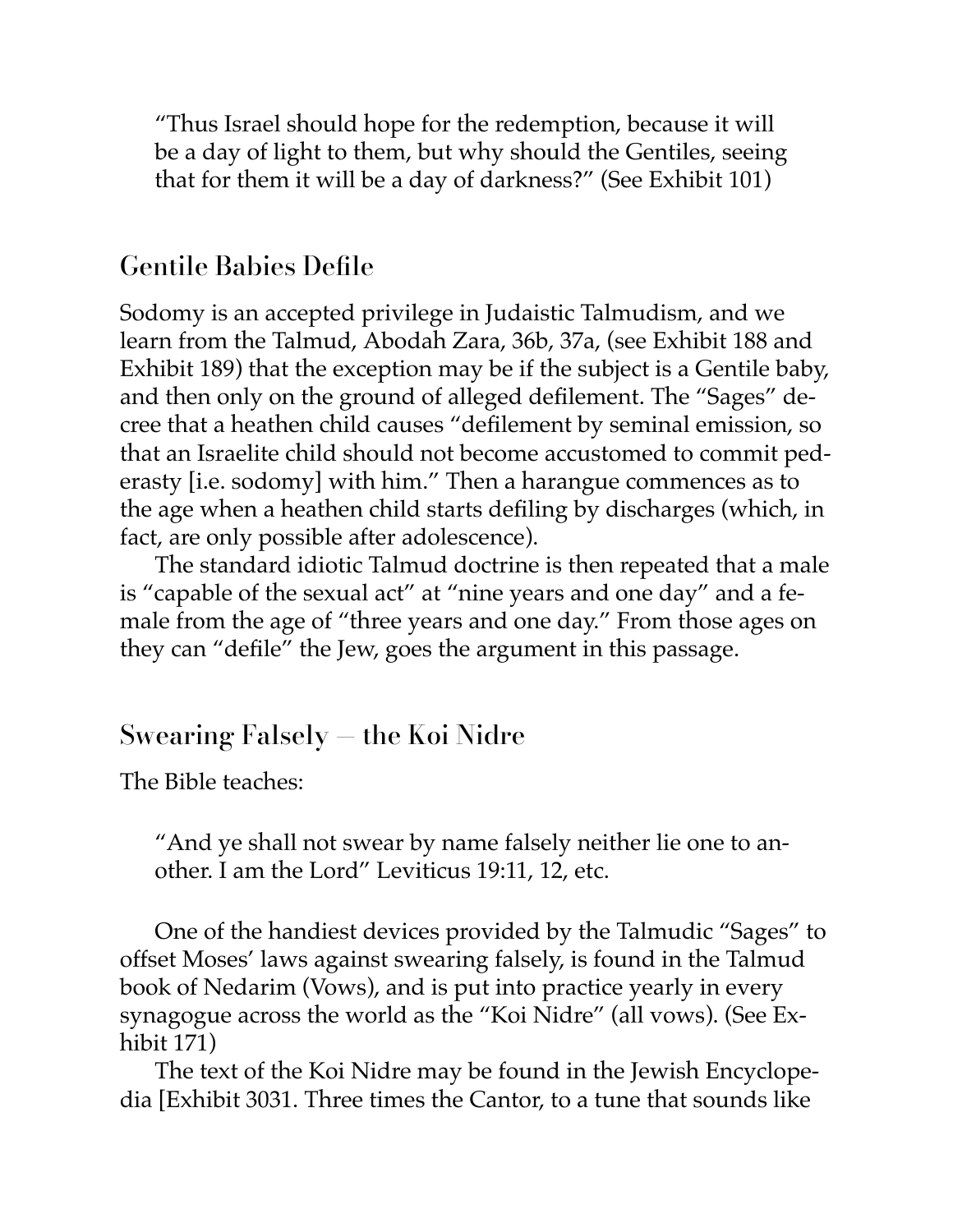the melodious grief of all ages, pompously intones the words: "All vows, obligations, oaths whether called 'konam,' 'konas,' or by any other name, which we may vow or swear, or pledge, or whereby we may be bound, from this Day of Atonement until the next (whose happy coming we await), we do repent. May they be deemed absolved, forgiven, annulled, and void and made of no effect. The vows shall not be reckoned vows; the obligations shall not be obligatory; nor the oaths be oaths."

The confirming reply of the Congregation is typical of blasphemous Judaistic misuse of the Bible. Three times a verse from Numbers is chanted. It actually concerns the duty of a congregation which has violated the laws of God, in ignorance, to repent, and states:

"And it shall be forgiven, all the congregation of Israel, and the stranger that sojourneth among them; seeing all the people were in ignorance."

— Numbers 15:26

Here is a typical Talmudic situation: Knowingly, in advance, every shred of truth is to be cast away, with religious support. A Scriptural verse of no relevance whatsoever is used as justification.

With the Jewish Koi Nidre, not only is there no repentance involved, as in the Bible itself, but forthright, blatant disavowal and annulment of solemn oaths an entire year in advance.

The text of the Koi Nidre also appears in the Talmud, Book of Nedarim, 23a. (See Exhibit 171 and Exhibit 172)

The Talmud Mishna states: "EVERY VOW WHICH I MAY MAKE IN THE FUTURE SHALL BE NULL. HIS VOWS ARE THEN IN-VALID PROVIDING THAT HE REMEMBERS THIS AT THE TIME OF THE VOW." The Kol Nidre is repeated on the following page. Discounting the irrelevant "filler" about a man eating with his friend, we see in a footnote (Exhibit 172):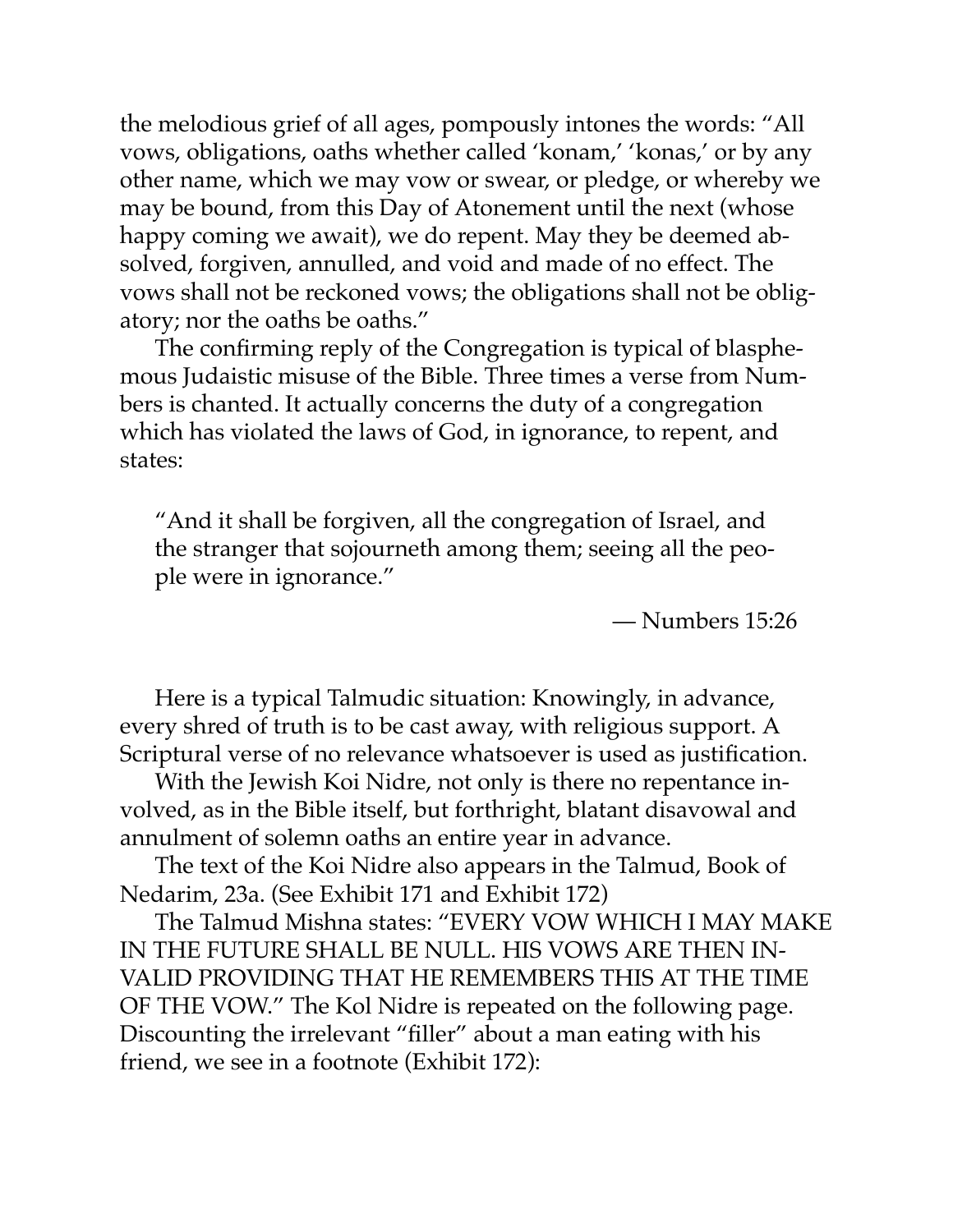"This may have provided support for the custom of reciting Koi Nidre (a formula for dispensation of vows) prior to the Evening Service of the Day of Atonement. But Koi Nidre as part of the ritual is later than the Talmud [as] the law of revocation in advance was not made public."

However, this advance disavowal of oaths, and sanction of perjury, did become known at various times. The Jewish Encyclopedia account [Exhibit 3031] concerning Koi Nidre relates how this practice of revoking all vows to be made, a year in advance, was used in European countries to bar the oath of a Jew as of no value. Contemporaneously, however, as we have been in ignorance of the Koi Nidre and what it means, such oaths, no matter how valueless, are foolishly accepted in our Courts.

#### Robbery, Stealing, Murder — Approved Against Gentiles

The "chief repository of the criminal law of the Talmud" (together with Makkoth or "beatings") is the book of Sanhedrin (See Exhibit 43). The non-human status of the non-Jew so far as legal or human rights are concerned is reiterated in Sanhedrin 57a. (See Exhibit 57)

A footnote explains that the Talmudist censor inserted the word "Cuthean" in the text for the word goy or Gentile, thus deceiving a possible non-Jewish reader as to the real meaning.

To quote: (Exhibit 57):

"With respect to robbery — if one stole or robbed [Footnote: 'by secret stealing or by open violence'] or seized a beautiful woman, or committed similar offenses, if these were perpetrated by one Cuthean against another, the theft, etc., must not be kept, and likewise the theft of an Israelite by a Cuthean, but that of a Cuthean by an Israelite may be retained."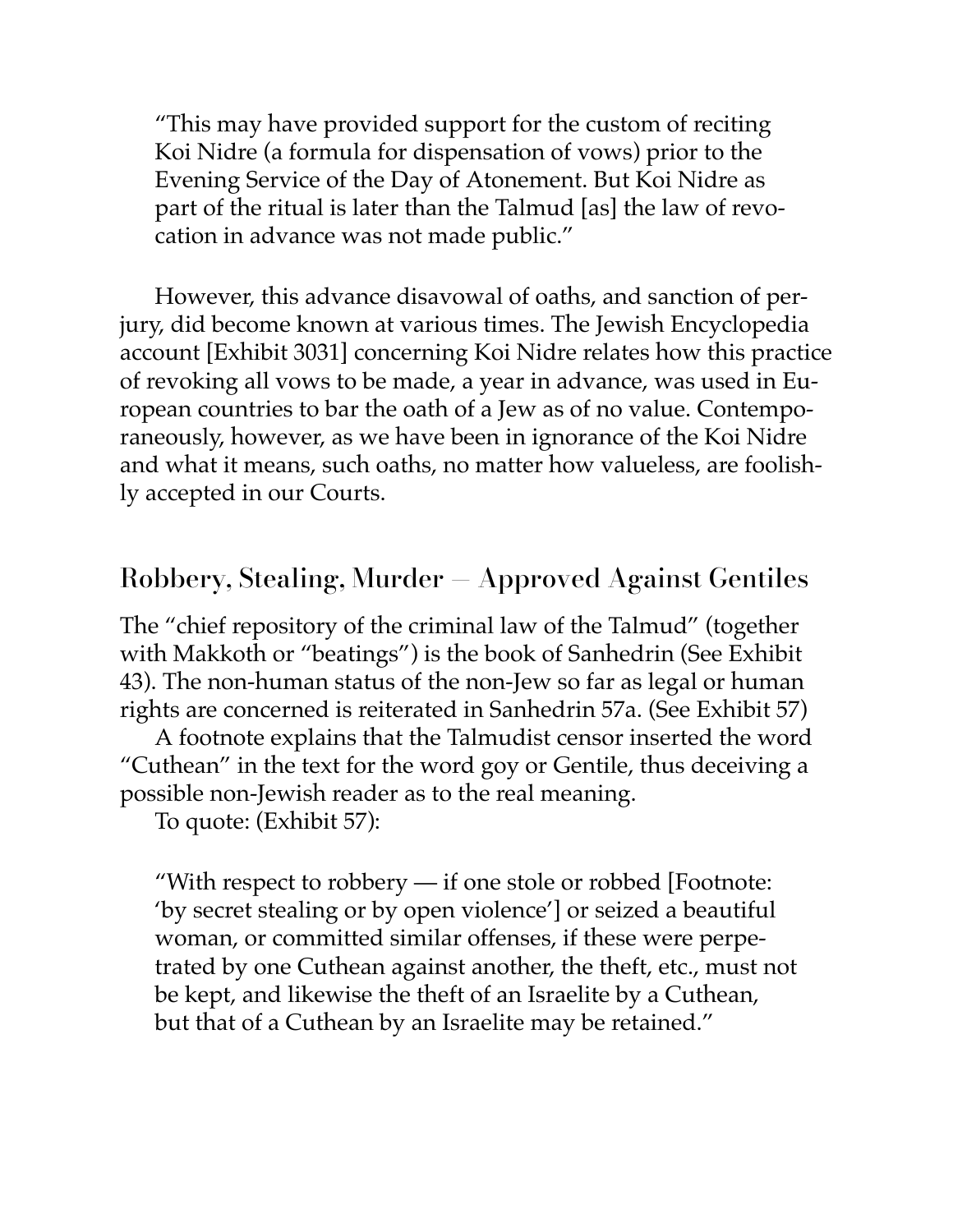Sufficient filler is then inserted in the footnotes to confuse the "goy" reader, with a reference to the footnote concerning Baba Kamma 37b (See Exhibit 39). There, the false supposition that non-Jews have no "laws of social justice" is said to justify an inhuman standard of immorality taught by the "ox-goring" Talmud reference previously mentioned herein, a standard repeated elsewhere throughout the whole Talmud.

On murder of Gentiles (Exhibit 57):

"For murder, whether of a Cuthean by a Cuthean or of an Israelite by a Cuthean, punishment is incurred: but of a Cuthean by an Israelite, there is no death penalty."

The same doctrine abides throughout the whole Talmud. Glancing at the Jewish Encyclopedia section on "Gentiles" we see that Rabbi Simon ben Yohai's edict is: "The best among the Gentiles deserves to be killed."

Elsewhere, three and a half large pages are devoted to this Rabbi, whose black magic voodoo is venerated by the Cabalists in Talmudism. (See Jewish Encyclopedia under "Simeon ben Yohai.")

### Cheating A Gentile Out Of Wages

Exhibit 58 reproduces other Talmudic "religious" teachings about Gentiles. Applying it to "withholding of a laborer's wage. One Cuthean from another, or a Cuthean from an Israelite is forbidden, but an Israelite from a Cuthean is permitted," says the Talmud text.

Illustrating the twisted and tortured thinking of the Talmud "sages" a footnote states:

"This only borders on a robbery, for actual robbery means depriving a person of what he already possesses."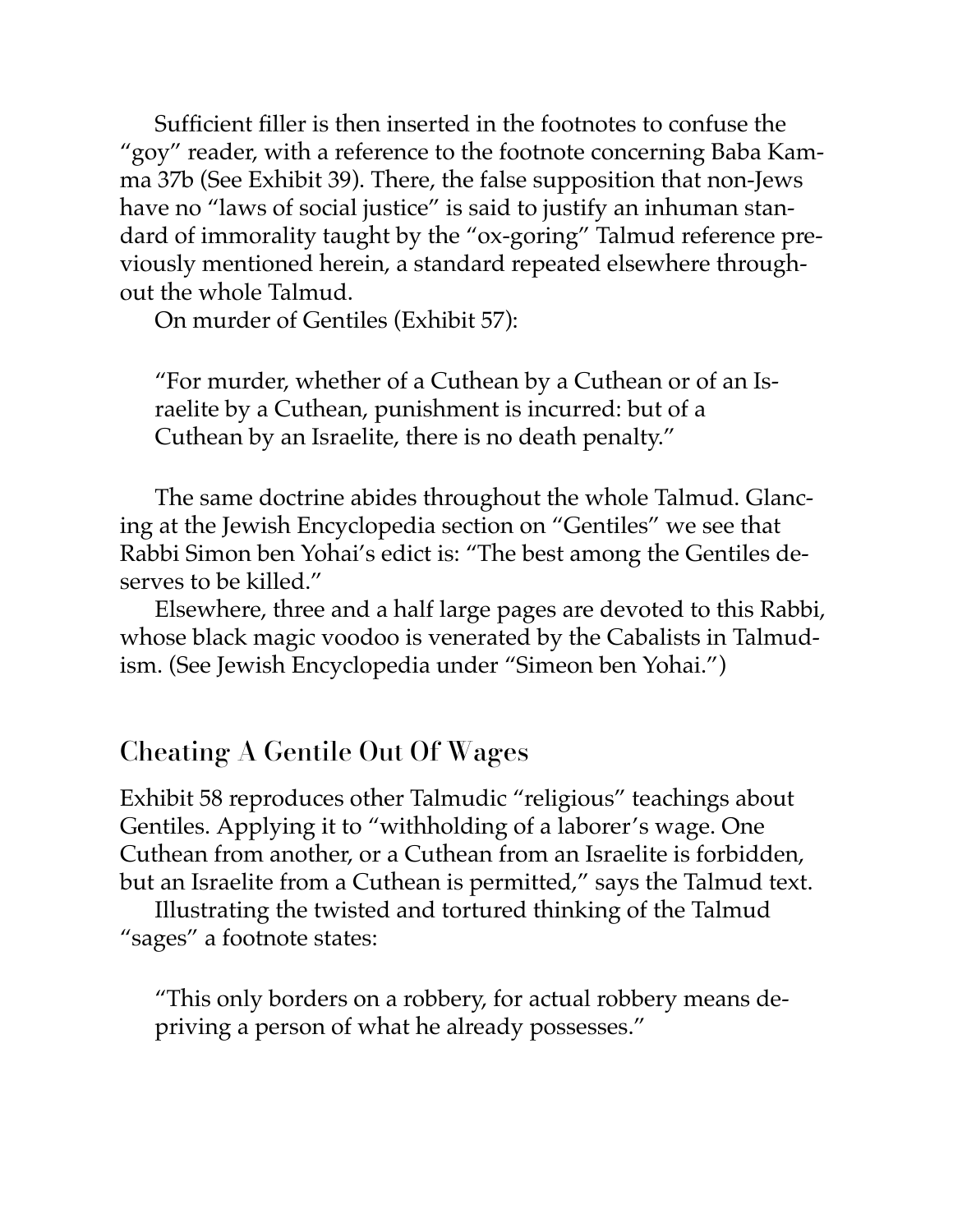So, if a laborer never gets his wages, he cannot be robbed of what he never received! The "shyster mind" at work!

### Sodomy and Killing a Gentile

Sanhedrin 58b of the Talmud (Exhibit 59) states that sodomy or: "Unnatural connection is permitted to a Jew" and permits sodomy with a "neighbor's wife."

It also teaches that "If a heathen smites a Jew he is worthy of death." Then follows: "Rabbi Hanina also said: 'He who smites an Israelite on the jaw, is as though he had thus assaulted the Divine Presence.'"

By turning one word into another, and without rhyme or reason picking out a verse in Proverbs 20:25 ("It is a snare to the man who devoureth that which is holy"), the precept is somehow then evolved that "One who smiteth man — that is an Israelite — attacketh the Holy One."

Throughout the Talmud it is basic Pharisee teaching that only Pharisee Jews are "men."

#### Kill the Gentile Who Studies the Torah

"A heathen who studies the Torah deserves death. It is our inheritance, not theirs he is as guilty as one who violates a betrothed maiden." (See Exhibit 60) This is sound Talmudic thinking, since knowledge of the anti-human criminality of the Talmud Torah must inevitably put non-Jews on their guard. The footnote explains (Exhibit 60):

"This seems a very strong expression it is suggested that Rabbi Johanan feared the knowledge of Gentiles in matters of Jurisprudence, as they would use it against the Jews in their opponents' courts the Talmud places R. Johanan's dictum imme-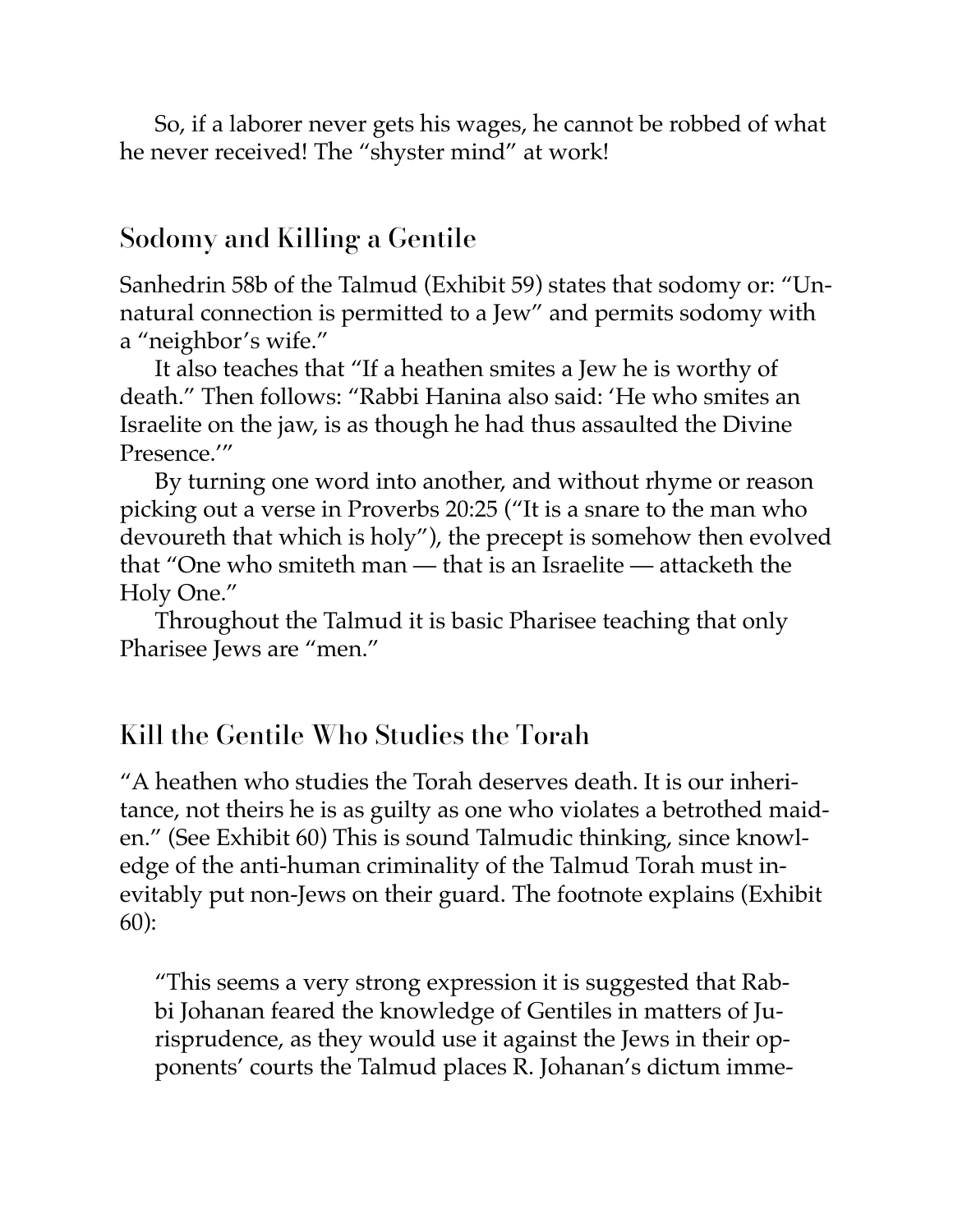diately after the passage dealing with the setting up of law courts by Gentiles."

It is further explained that study of the Oral Law (Talmud) is what is feared and that the same R. Johanan said "God's covenant with Israel was only for the sake of the Oral Law [ie. Talmud]."

## Accidental Killing of Jews

The overall Talmudic philosophy is that killing Gentiles is no more serious than merely killing wild animals.

Suppose, however, a Jew intends killing a Gentile, and accidentally kills a Jew? Is he criminally liable? By Talmud standards the attempt to kill a Gentile so "sanctifies" a Jew that if he kills another "human," or Jew, in the attempt, the sin is washed away and there is no penalty.

The core of a long harangue in Sanhedrin, 78b-79a, is that if a Jew "intended killing a heathen and he killed an Israelite he is not liable." (See the Mishnah, Exhibit 90) After typical twaddle, this is repeated in the Gemara. (See Exhibit 91)

However (same Exhibit), if he intended killing one Israelite and killed another, he is liable.

On the next page of Sanhedrin (Exhibit 91) and weighing the "purity" of the killer's heart, it states if a Jew "threw a stone into a company of Israelites and heathens. Shall we say the company consisted of nine heathens and one Israelite his non-liability can be inferred from the fact that the majority were heathens even if half and half. Since we do not know whether he aimed at an Israelite or a heathen he is not liable."

A footnote confirms that this "verse under discussion teaches that the murderer is not liable."

The American public has been drenched with propaganda concerning "brotherhood" between Christians and Jews, and Jew and non-Jew. Such propaganda could never be effective if the true nature of Talmudic Judaism were known.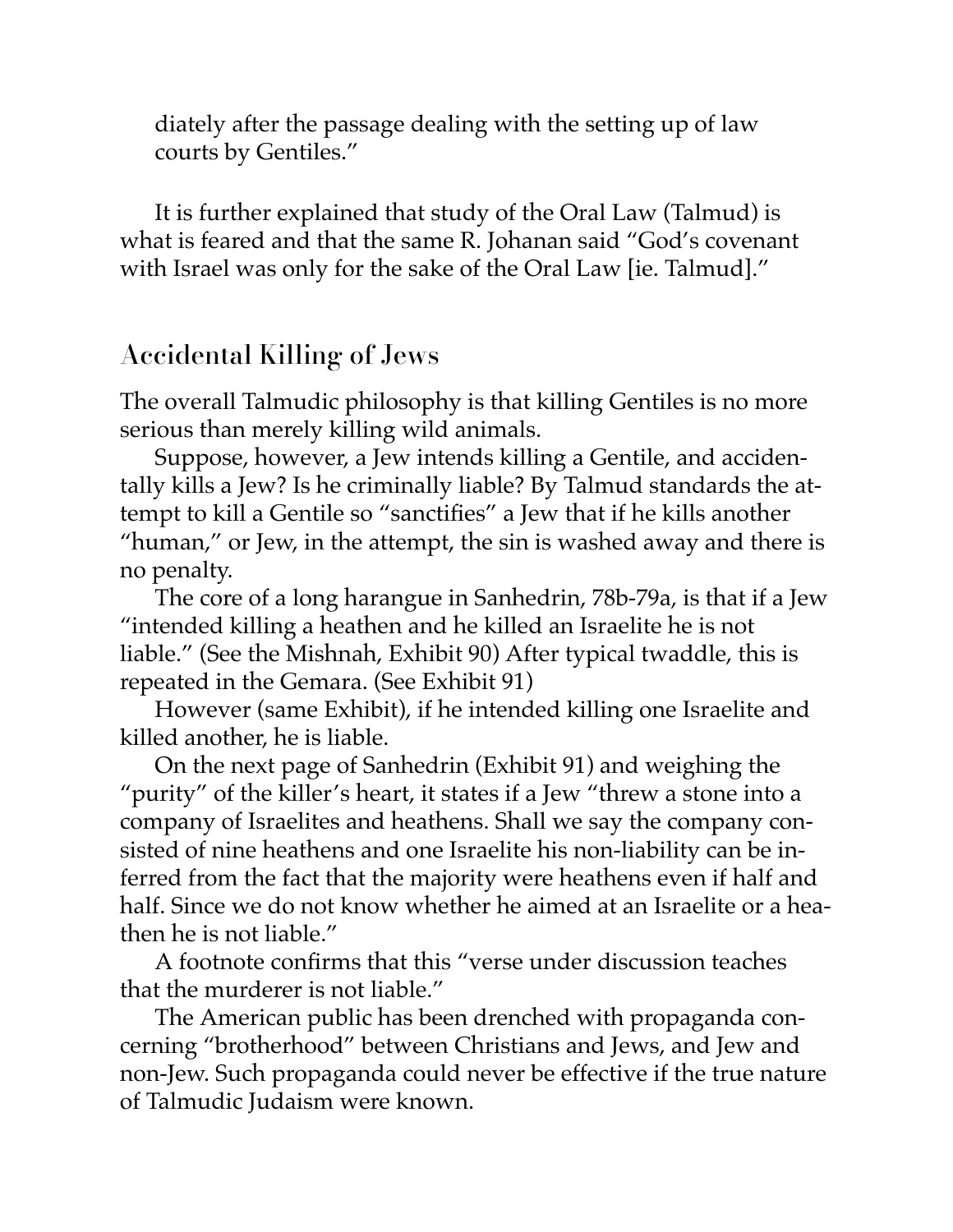# Chapter 5

# *Talmudic Immorality, Asininity and Pornography: The Reprobate Mind*

ST. Paul, who had been a Pharisee, often bores Christians who do not know what he was arguing about, in his discourses haranguing Pharisees. But one familiar with the Talmud can appreciate his diatribe against the "uncleanness" of those, "Who changed the truth of God into a lie" and: "Professing themselves to be wise, they became fools," until "God gave them over to a reprobate mind. Being filled with all unrighteousness, fornication, wickedness." (Romans 1:22, 25, 28)

Of the "sacred" Talmudic teachings of the "Sages," preserved since 500 AD and taught more widely today than ever before in Talmud-Torah schools in the USA, perhaps nothing better illustrates "fools" with "reprobate minds" than the teaching in the Talmud book of Yebamoth (Exhibit 155) that spittle on the top of the bed curtain proves that a wife has been guilty of adultery, as only lying down face upwards could she have spit up on it. Spitting several feet straight up! The Talmud states: "When a peddler leaves a house and the woman within is fastening her sinnar [breech-cloth]. If spittle is found on the upper part of the curtained bed she must, said Rabbi, go." Footnote: "Even if there were no witnesses that misconduct took place." Further footnote: "Only the woman lying face upwards could have spat on the spot. Intercourse may, therefore, be suspected."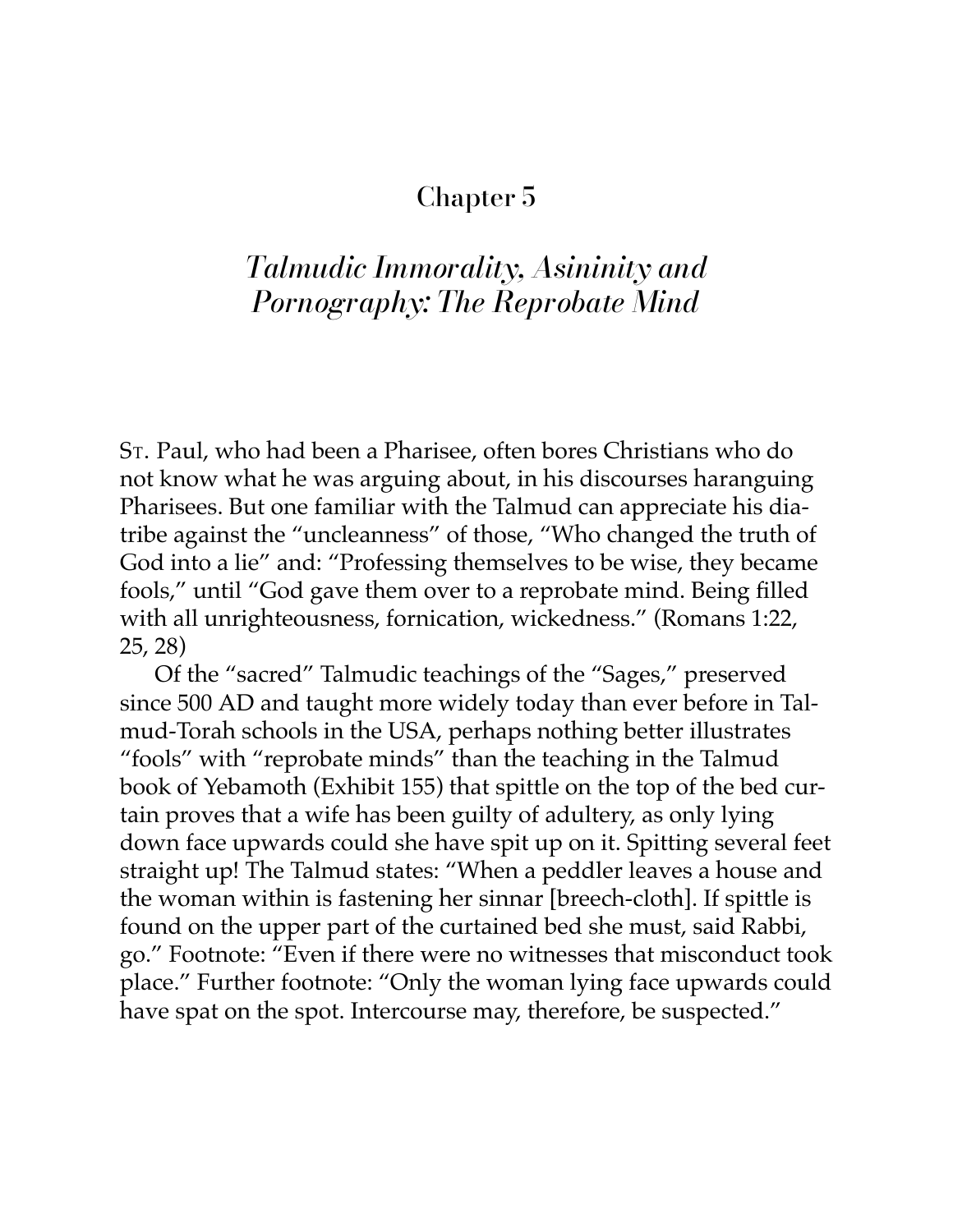# From a Roof

The Talmud book of Yebamoth also concerns the duty to marry a brother's widow who is childless. Two volumes of junk and obscenity for its own sake carry the title, Yebamoth. Another illustration of the "reprobate mind" is the teaching that [Yebamoth 54a] if a man falls from a roof "and his fall resulted in accidental insertion," as [Ybamoth 54a footnote] "When in a state of erection the levir fell from a raised bench upon his sister-in-law who happened to be below." Here the great Talmudic "saint" Rashi is cited as authority. "His commentary on the Talmud is a consummate masterpiece, a remarkable and gigantic work," says the 1943 Universal Jewish Encyclopedia. Rashi was born in Troyes, France, 1040, and died there in 1105.

The above Talmud passage is not reproduced here. It is in Yebamoth 53b-54a (page 356 of the Soncino edition) and continues the above with the responsibility of a "levir" or brother-in-law "when, for instance, his intention was intercourse with his wife and his sister-in-law seized him and he cohabited with her." [Yebamoth 54a] The passage is merely an excuse to indulge the "reprobate mind" in uncleanness. (Romans 1:28) Is it any wonder that Christ likened Pharisees to "unseen graves" (Luke 11) and "whited sepulchres" (Matthew 23)?

# **Bestiality**

Although Moses commanded that if a woman has intercourse with a beast, both should be killed (Leviticus 20:16), and that a priest must not marry a harlot or woman who is profane (Lev. 21:7). The Talmud teaches that "unnatural intercourse does not cause a woman to be forbidden to marry a High Priest," since then "you will find no woman eligible." (See Exhibit 157. from the Talmud book of Yebamoth, Folios 59a-59b)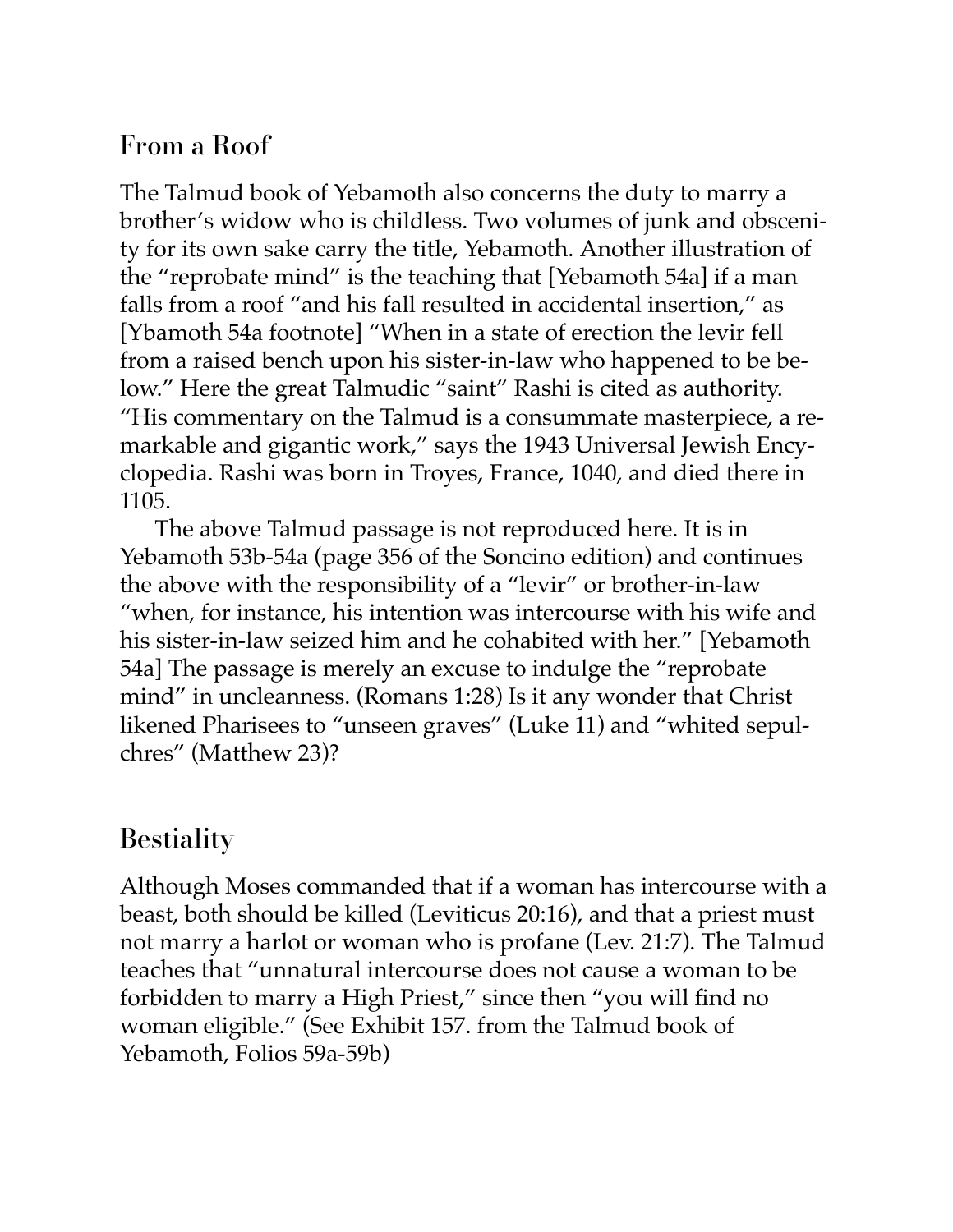Rulings of the "sages" follow: "A woman who had intercourse with a beast is eligible to marry a priest — even a High Priest." Unless specifically warned in advance and the act seen by two witnesses, she is acceptable also. If she had intercourse with a dog while sweeping the floor, she is likewise reckoned to be pure, and suitable. For, "The result of such intercourse being regarded as a mere wound, and the opinion that does not regard an accidentally injured hymen as a disqualification does not regard such as intercourse either." (See Exhibit 158)

This alone gives a fair idea of the systematic deformation of Scripture by the Pharisees and the truthfulness of Christ's denunciations about their making God's commandments of none effect by their Tradition. (Matthew 15:6)

#### Babies

Baby boys may always be used as subjects for sodomy by grown men, according to the Talmud. (See Exhibit 54) The Pharisaic subterfuge here is that until a child reaches sexual maturity, capable of sexual intercourse, he or she does not rank as a person, hence Biblical laws against sodomy (pederasty) do not apply. Throughout the Talmud "nine years and one day" is the fictitious age of male maturity.

Likewise, under "nine years and one day," the "first stage of intercourse" of a boy with the mother, or any grown woman, is harmless, Talmudically. Shammai, to seem more "strict," lowers the age to eight years in some cases. (See Exhibit 82 from Sanhedrin 69b of the Talmud)

A long harangue about the amount of the Kethubah (payment if divorced) a woman gets if her virginity was removed by a young boy, fills Kethuboth 1 lb of the Talmud. (See Exhibit 136 and Exhibit 137) And here, the foul mother may be reckoned "pure," depending on the age of the child. Such degrading use of children was typical of paganism throughout the ancient world.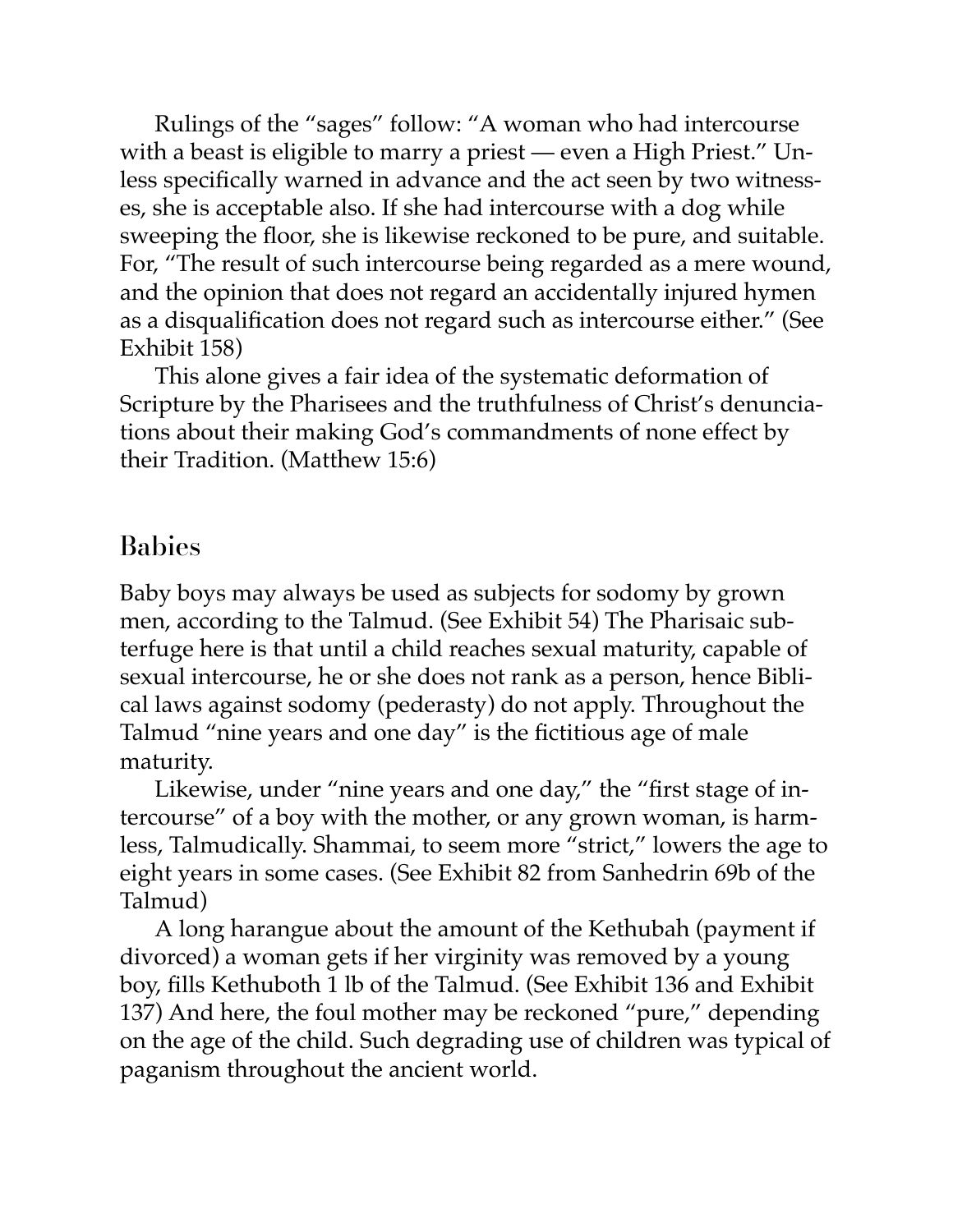"When a grown up man has intercourse with a little girl it is nothing, for when the girl is less than this — that is, less than three years old — it is as if one puts the finger into the  $eye$  tears come to the eye again and again, so does virginity come back to the little girl under three years." (See Exhibit 136. Kethuboth 1 lb of the Talmud)

This is the standard doctrine of the whole Talmud on baby girls. Sodomy and intercourse with babies is the prerogative of the adult Talmudic man, in contrast to Christ's beautiful teachings concerning little children.

The following is also typical concerning the fictitious age of sexual maturity of baby girls set by the Pharisee "sages": "A maiden aged three years and one day may be acquired in marriage by coition" See Exhibit 55 (Sanhedrin 55b), Exhibit 81 (Sanhedrin 69a-69b), Exhibit 156 (Yebamoth 57b), and Exhibit 159 (Yebamoth 60b); also Niddah 44b.

Baby girls of three can invoke sadistic punishments on those who have intercourse with them when they are "Niddahs" (menstruating), a physical impossibility, of course. (Talmud, Sanhedrin 55b - Exhibit 55: Sanhedrin 69a - Exhibit 81)

And, at three, a baby girl is always rated as "one who is fit for cohabitation — that is one who has attained the age of three years and one day." (Talmud, Yebamoth 60b, Exhibit 159) But, in the case of a baby girl who is not Jewish-born, or a so-called "proselyte," she may be "married" thus by a grown priest: "A proselyte who is under the age of three years and one day is permitted to marry a priest;" although "one who is fit for cohabitation," as stated on the same page, is "one who has attained the age of three years and one day." (See Exhibit 159)

This Talmud Yebamoth passage continues with the ruling in the case of a baby under three married to a grown man priest, and declared eligible to continue as his wife. (See Exhibit 160) The baby girl was a "proselyte," of course, so age did not matter. But "under eleven years and one day" a little girl "carries on her marital inter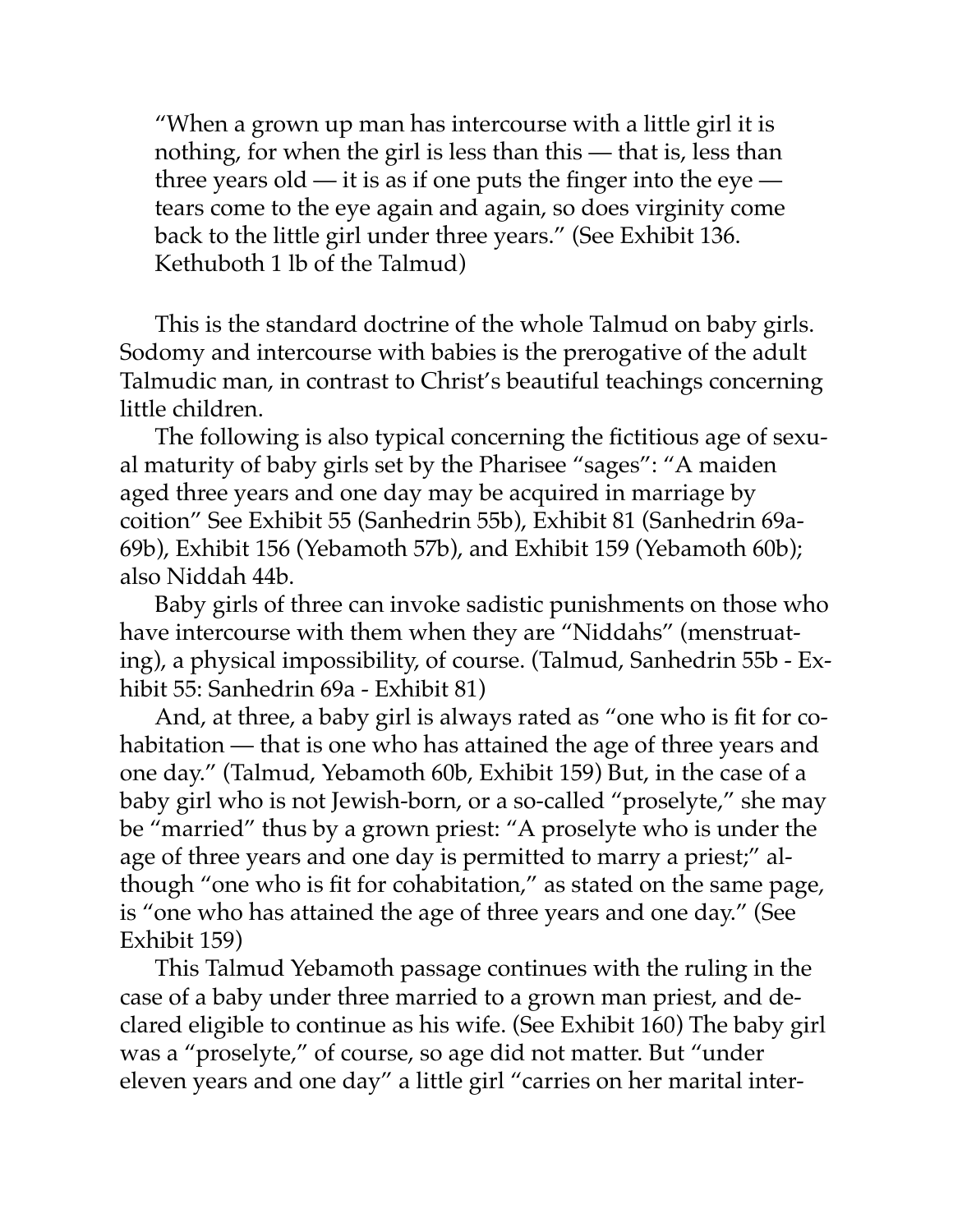course in the usual manner." (See Exhibit 152, Yebamoth 12b of the Talmud)

Adultery is permitted with the wife of a minor, and wife of a non-Jew. (See Exhibit 53) The pretense is that a minor not being a "man" yet, and the non-Jew having non-human status, Talmudically, the Biblical law does not apply.

Thus, once again do the Pharisees make the commandments of God of "none effect" as Christ said. (Matthew 15:6, Mark 7:13)

#### Incest

Moses ordered the priests that: "They shall not take a wife that is a whore, or profane for he is holy unto his God." (Leviticus 21:7) The laws against incest are most vehement: "The nakedness of thy mother, shalt thou not uncover: she is thy mother." (Leviticus 18:7) And in the Talmud the Pharisee "sages" reverse these Biblical injunctions:

"If a woman sported lewdly with her young son, a minor and he committed the first stage of cohabitation with her — Beth Shammai says, he thereby renders her unfit to the Priesthood." Here a footnote explains that she could not marry a priest, if this made her profane and the above Leviticus 21:7 is cited precisely. (See Exhibit 82)

We then learn that the dispute concerns only the age of the son, not the lewdness of the foul mother: "All agree that the connection of a boy aged nine years and one day is a real connection whilst that of one less than eight years is not [Footnote: So that if he was nine years and a day or more, Beth Hillel agree that she is invalidated from the priesthood, whilst if he was less than eight, Beth Shamnmai agree that she is not.]" Here silliness reigns supreme, and one understands why Christ called the Pharisees "fools and blind": "Beth Shammai maintaining, we must base our ruling on the earlier generations" [Footnote states: "When a boy of that age could cause conception"] "but Hillel holds that we do not."

The supposition that boys became fathers at eight is the silly excuse for the Shammai school to argue that the boy must be under eight to leave the mother pure. The standard throughout the Jewish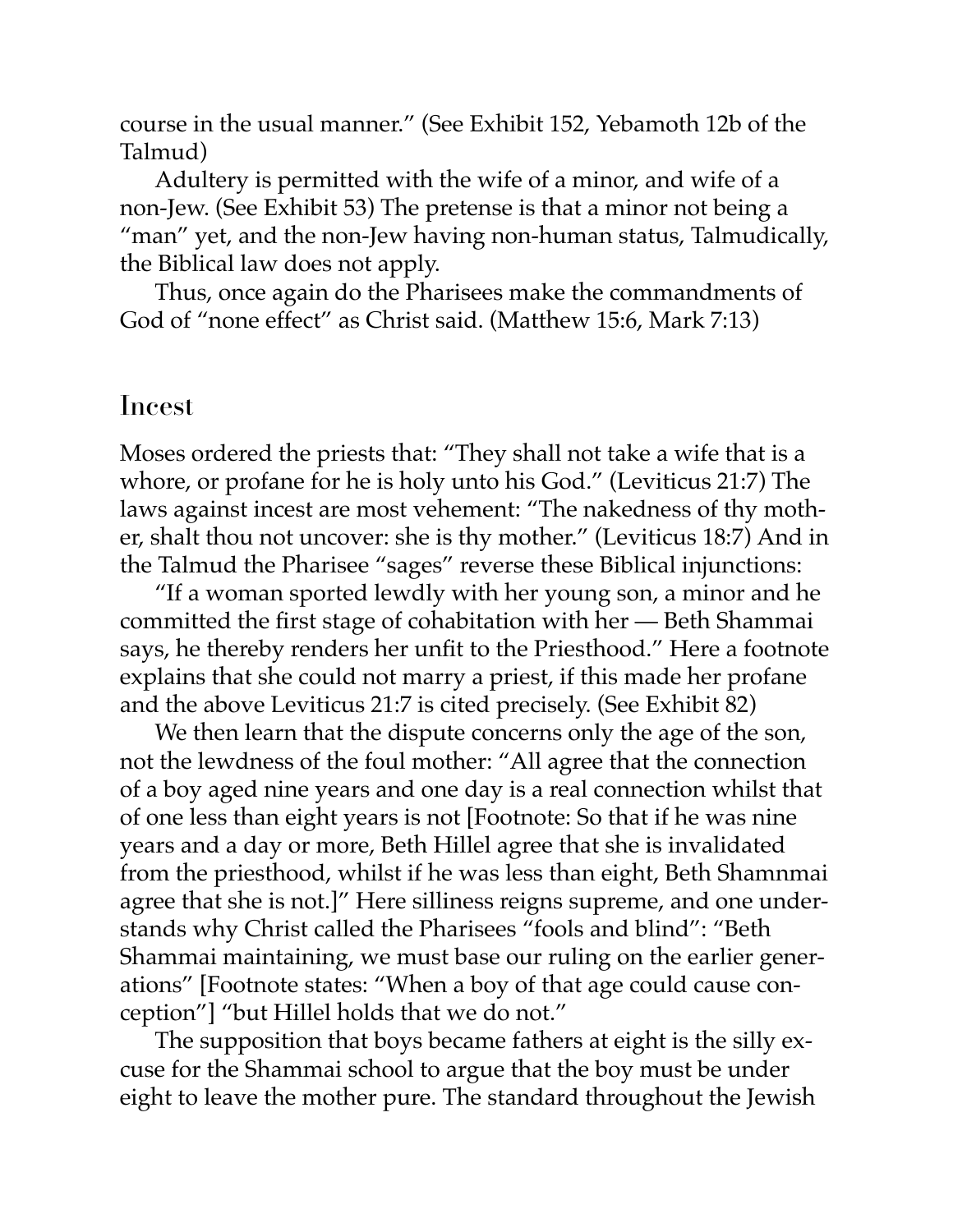Talmud is that a little boy becomes a person, "sexually mature," at nine years and one day, — another asininity. The whole argument strains at the "gnat" of age and "swallows the camel" of incest between mother and son. (Matthew 23:24)

#### Incest with Lot

The Bible tells us that after the destruction of Sodom with all of its inhabitants, except Lot and his two daughters who took refuge in a cave: "The firstborn said unto the younger, our father is old, and there is not a man in the earth to come in unto us. Come, let us make our father drink wine, and we will lie with him, that we may preserve the seed of our father. And they made their father drink wine that night: and the firstborn went in, and lay with her father; and he perceived not when she lay down, nor when she arose." The next night the same events took place for the younger: "Thus were both the daughters of Lot with child by their father." (Genesis 19:31) The abominating tribes of Moabiteg and Ammonites were the products of these two sons, at first spared, then demolished by the fourth king of Judah, Jehosaphat. (11 Chron. 20)

But the Talmudic "Sages" take anything but a critical view of this incest:

"A man should always be as alert as possible to perform a precept, for as a reward for anticipating the younger by one night, the elder daughter of Lot was privileged to appear in the genealogical record of the royal household of Israel four generations earlier." (See Exhibit 166, Nazir 23b-24a of the Talmud)

#### **Nieces**

The Jewish press in 1954 reported attempts to alter state laws so as to legalize marriages between uncle and niece, which is common in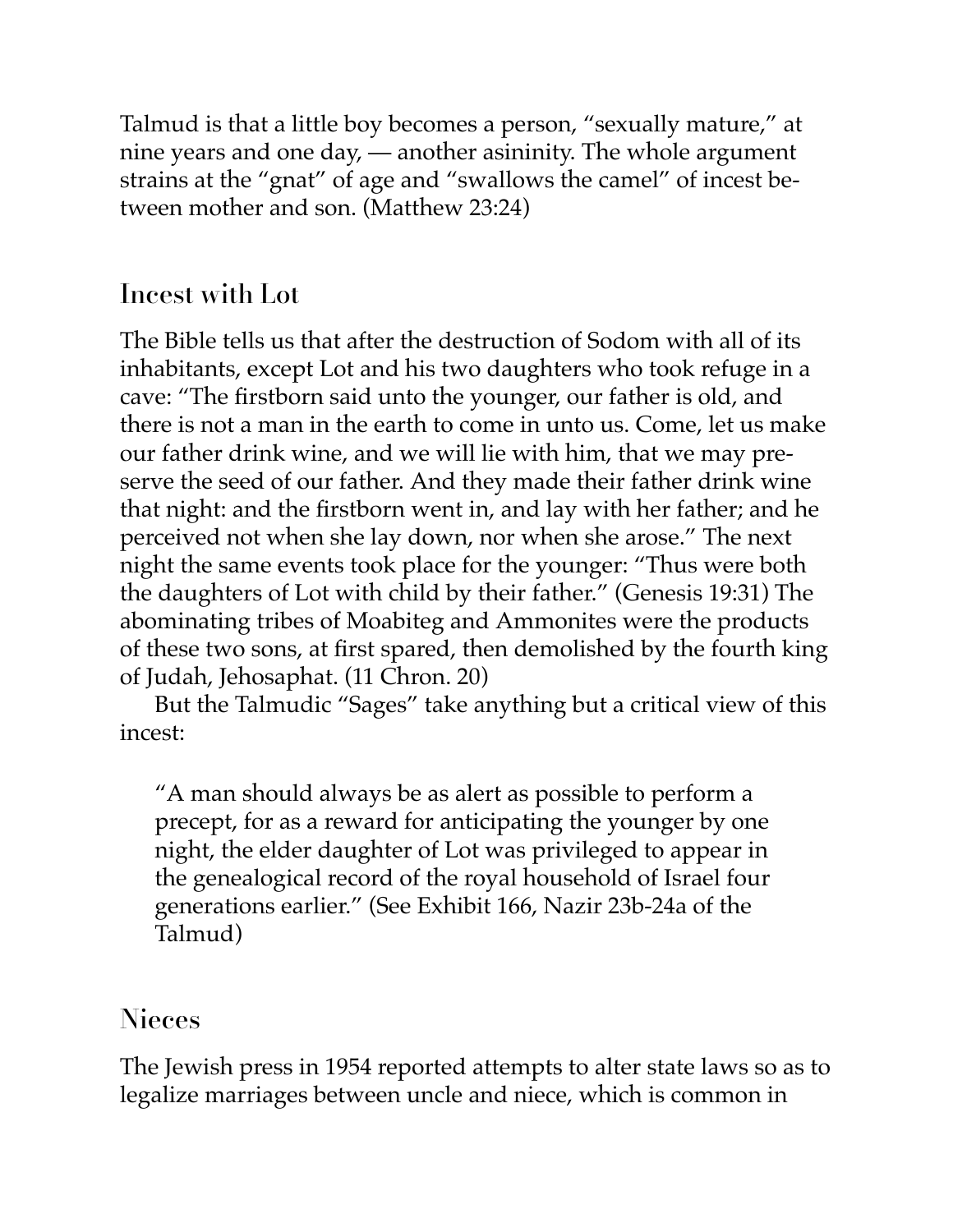rabbinical circles. The Bible prohibits marriages between uncles and aunts, and with nieces and nephews, as incest. (Lev. 18:13, 14)

Under "Talmudic Eugenics" in Baron's *A Social and Religious History of the Jews* (Jewish Publication Society, 1952), is this on incest: "In Egypt the Ptolemaic rulers themselves, for the most part, married their own sisters. In Parthia-Persia, marriages between parents and children were valid, and those among brothers and sisters were quite customary. The Parsee religion encouraged such marriages as the fittest means of preserving family purity [cf. 'Yasna' 12, 9] Artaxerxes 11 had married his two daughters, and Mithraidates I had married his mother. Ardea Viraz is said to have married his seven sisters." (page 229, Volume 11) This was not harmful, we are told!

"On one point, particularly, Roman law differed from Jewish: marriages between an uncle and a niece. We recall that both Rabbi Eliezer and Abba married nieces, as did Rabbi Jose the Galilean. Rabbi Ishmael made a special effort to overrule his vow [not to marry his own niece] and to make the niece more attractive to him by improving her teeth." (page 230, same)

Moses commanded in God's name, that a woman should not marry her uncle, or a man his aunt. (Lev. 18:14) Nevertheless, today these "People of the Book" are striving to modify American state laws against such marriages, and have actually been successful in some states, on the ground that their "religion" requires such latitude.

#### Harlots and Dogs

The creative powers were worshipped in all ancient pagan countries as the procreative powers of male and female, with sex rites to match. Men who became priests to the female goddess Venus, Mylitta, Astarte, or by whatever name, in a wild orgy of drugged frenzy would castrate themselves with "sacred swords" and then contribute part of their earnings as sodomists to the upkeep of the pagan cult and temple, and would train, sell and rent dogs for immoral purposes. Girls who became priestesses to the pagan temples earned their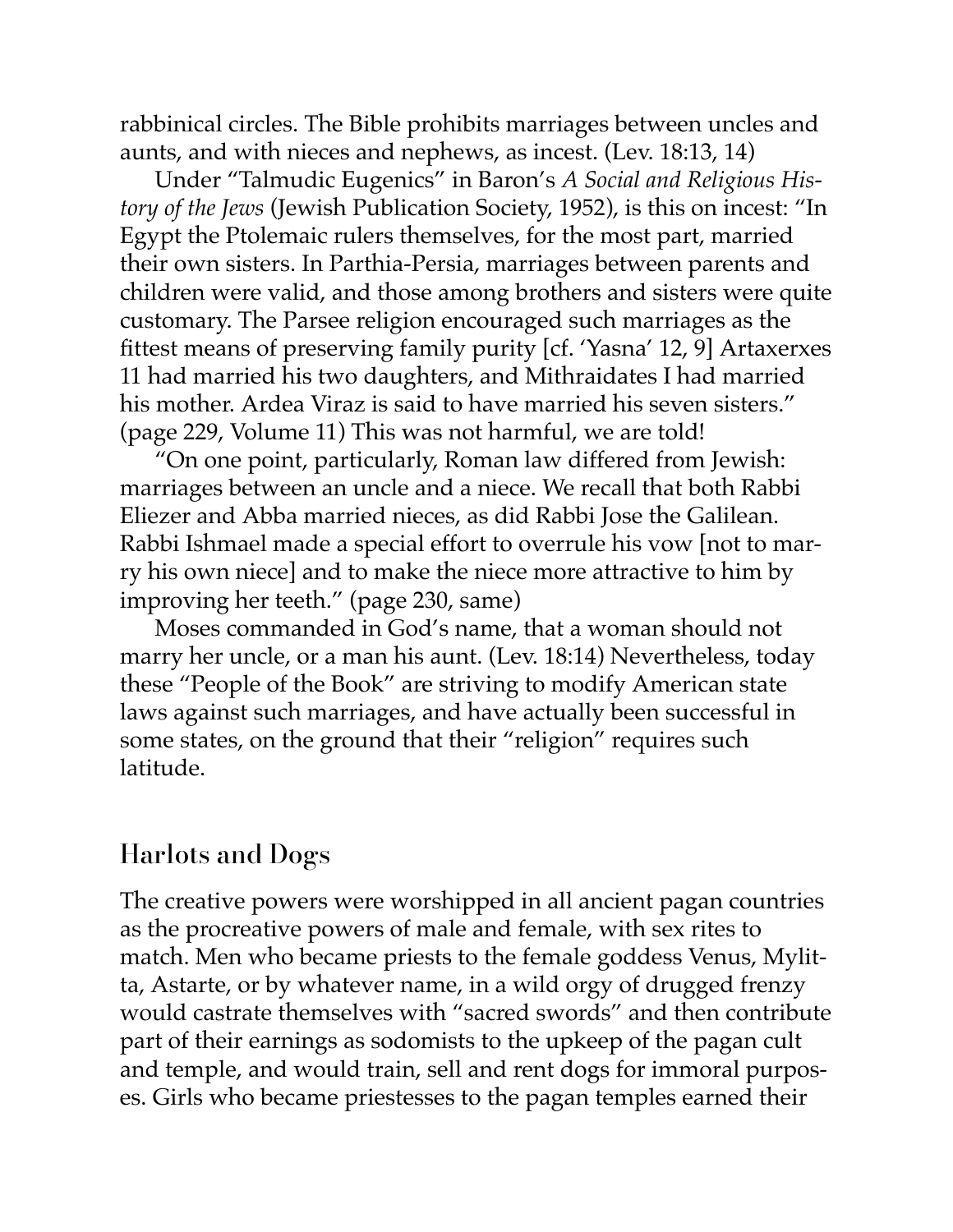keep and contributed to a cult's upkeep through their earnings as "sacred prostitutes."

But Moses taught that the worship of God was not to be maintained on such earnings. "Thou shalt not bring the hire of a whore, or the price of a dog, into the house of the Lord thy God for any vow: for even both of these are abomination unto the Lord thy God." (Deuteronomy 23:18)

The Talmud, citing Deuteronomy 23:19. makes this out of the ruling: "There is not adultery in connection with an animal, because it is written, 'Thou shalt not bring the hire of a harlot or the wages of a dog,' etc., and it has been taught: 'The hire of a dog and the wages of a harlot' are permissible, as it is said, 'Even both of these are an abomination unto the Lord' — the two specified in the text are abominations but not four." Then the permission is given to use for the temple: "Money given by a man to a harlot to associate with his dog. Such an association is not legal adultery. If a man had a female slave who was a harlot and he exchanged her for an animal, it could be offered." (Sotah 26b Talmud, Exhibit 168)

Abodah Zarah of the Talmud takes up this same matter of a harlot's hire which is permitted — To be devoted to the Temple, in spite of the Law of Deut. 18. The man is permitted to do this: "If he gave her it [the money] and subsequently had intercourse with her, or had intercourse with her and subsequently gave it to her, the hire is permitted. The two matters are regarded as separate and what she received is legally a gift." This argument goes on for two pages. (See Exhibit 190 and Exhibit 191)

No wonder that Christ charged that the Pharisees nullified the commandments of God by their Tradition, which now, in written form, has become the Talmud.

#### Permissible Adultery and Intercourse with the Dead

"None of you shall approach to any that is near of kin to him, to uncover their nakedness: I am the Lord," says the Book (Lev. 18:6). Scripture references are also cited which denounce a married woman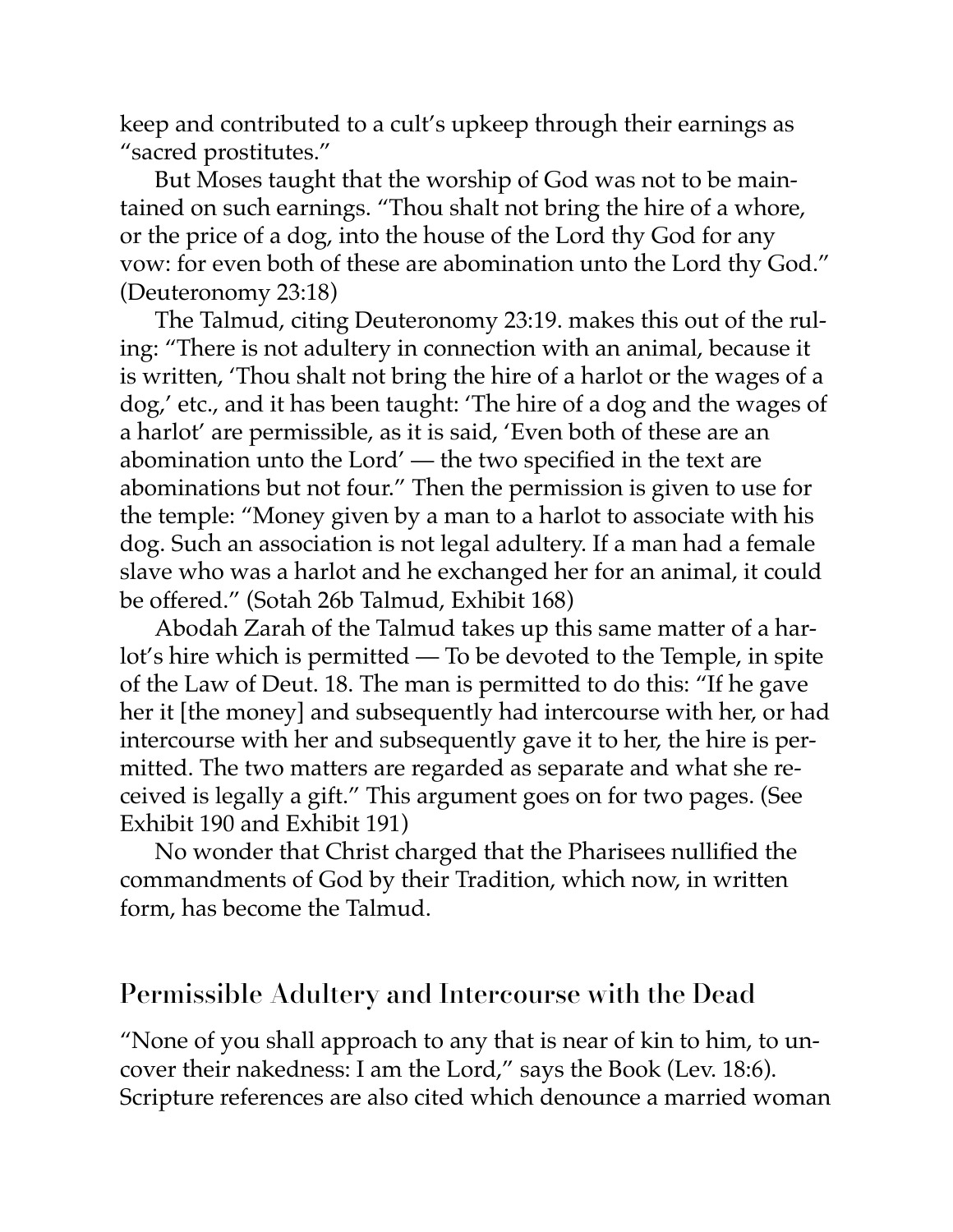who lies "carnally" with a man not her husband. But say the sages: "That in connection with a married woman excludes intercourse with a relaxed membrum since no fertilization can possibly result. This is a satisfactory interpretation in accordance with the view of him who maintains that if one cohabited with forbidden relatives with relaxed membrum he is exonerated." And other Talmud sources are cited. "The exclusion is rather that of intercourse with a dead woman [Footnote 15] even though she died as a married woman." Thus one is "exonerated" for, or permitted, intercourse with dead relatives or with relatives, married or single, "with a relaxed membrum," because "no fertilization can possibly result." (Talmud, Yebamoth 55b, See Exhibit 163)

Intercourse with dead bodies was an old pagan practice. The above is echoed with some variation in "the chief repository of the criminal law of the Talmud," the book of Sanhedrin. (See Exhibit 89)

There the act of sodomy with one suffering with an incurable disease, hence regarded as already dead, or a "terefah," is held to be merely "as one who abuses a dead person, and hence exempt." The explanation, which continues on the next page (not reproduced) is: "Punishment is generally imposed because of the forbidden pleasure derived — [footnote] Whereas there is no sexual gratification in abusing the dead."

How apt it was when Christ called the Talmudic Pharisees "whited sepulchres full of all uncleanness." (Matthew 23) Yet some of His followers call these abominators of every decency "God's Chosen People" and "People of the Book"!

#### **Polygamy**

There is nothing now, as formerly, in Talmudic doctrine, against polygamy. It is practiced by Jews in countries where it is allowed.

A 1952 book by Salo Wittmayer Baron, Professor of Jewish History, Literature and Institutions of the Miller Foundation, Columbia University, is entitled, A Social and Religious History of the Jews and is published by the American Jewish Committee's Jewish Publication Society of America. The chapter, "The World of the Talmud," cites the harem of King Solomon (which finished him morally and otherwise), saying its "memory kindled the imagination of polyga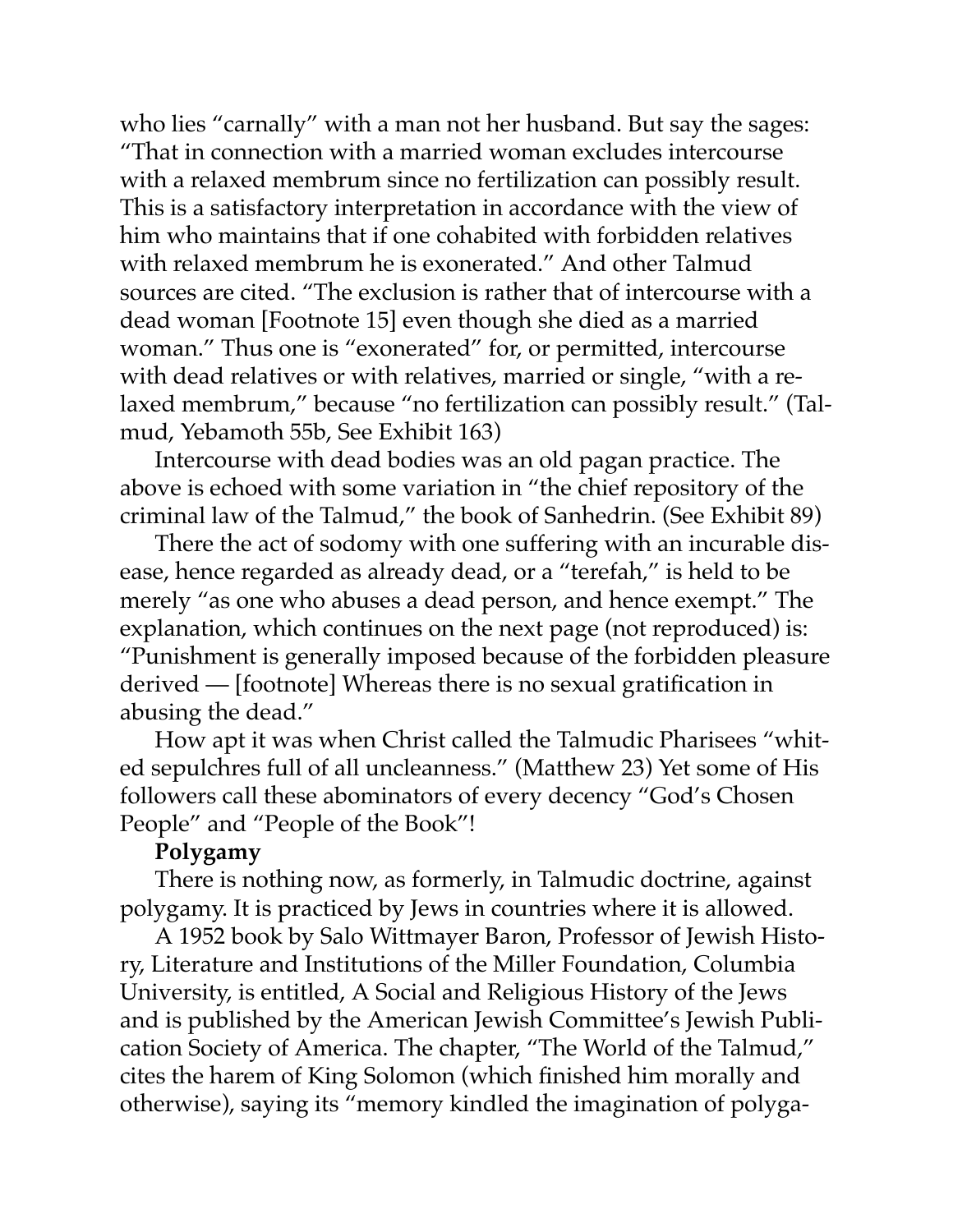mous Jews in subsequent ages." Although we are told that there was no real difference between Palestinian and Babylonian Jewries fundamentally, the book states "there are indications that Babylonian Jewish society had more polygamous features than did that of Palestine."

And: "Anecdotes like those current in regard to Rab and Rabbi Nahman [who] after arriving in a foreign city they used to advertise for women ready to marry them for the time of their sojourn ('man havya le-yoma'). In law, too, the Babylonian emphasis lay upon the Jew's right to 'marry as many wives as he is able to support.'"

It was Rabbi Gershon Ben Judah (born Metz, 960; died Mayence, France 1040), whose edicts were accepted by European Jewry as final for all time, who commanded Jews in Christian countries to stop getting into trouble with the law by polygamy.

Israel first proposed extra allowances for plural wives but now seems to be screening polygamy from Christian eyes.

After the period of the patriarchs, Abraham, Isaac and Jacob, and before this, in the case of Adam and Noah, monogamy ruled. The Prophets were monogamists. Moses commanded regarding a man of God that: "Neither shall he multiply wives to himself, that his heart turn not away." (Deuteronomy 17:17) And, admittedly, the polygamy of David and his son Solomon ended the Israel twelvetribe united Kingdom. Their hordes of pagan wives, and foul, pagan altars broke down any Godly spirit which had formerly united them. However, reversing the Bible once again, Pharisee "Sages" embroider upon the above words of Moses against polygamy, their permission to have 18, 24, or 48 wives. (Talmud, Sanhedrin 20b-21a) The Mishna asks: "Why then is it written, neither shall he multiply wives to himself. Rabbi Simeon said: He must not marry even one who may turn away his heart — From which it might be inferred that he may marry a lesser number even if they should corrupt him."

The Jewish Talmud and Legally: Murdering Your Neighbor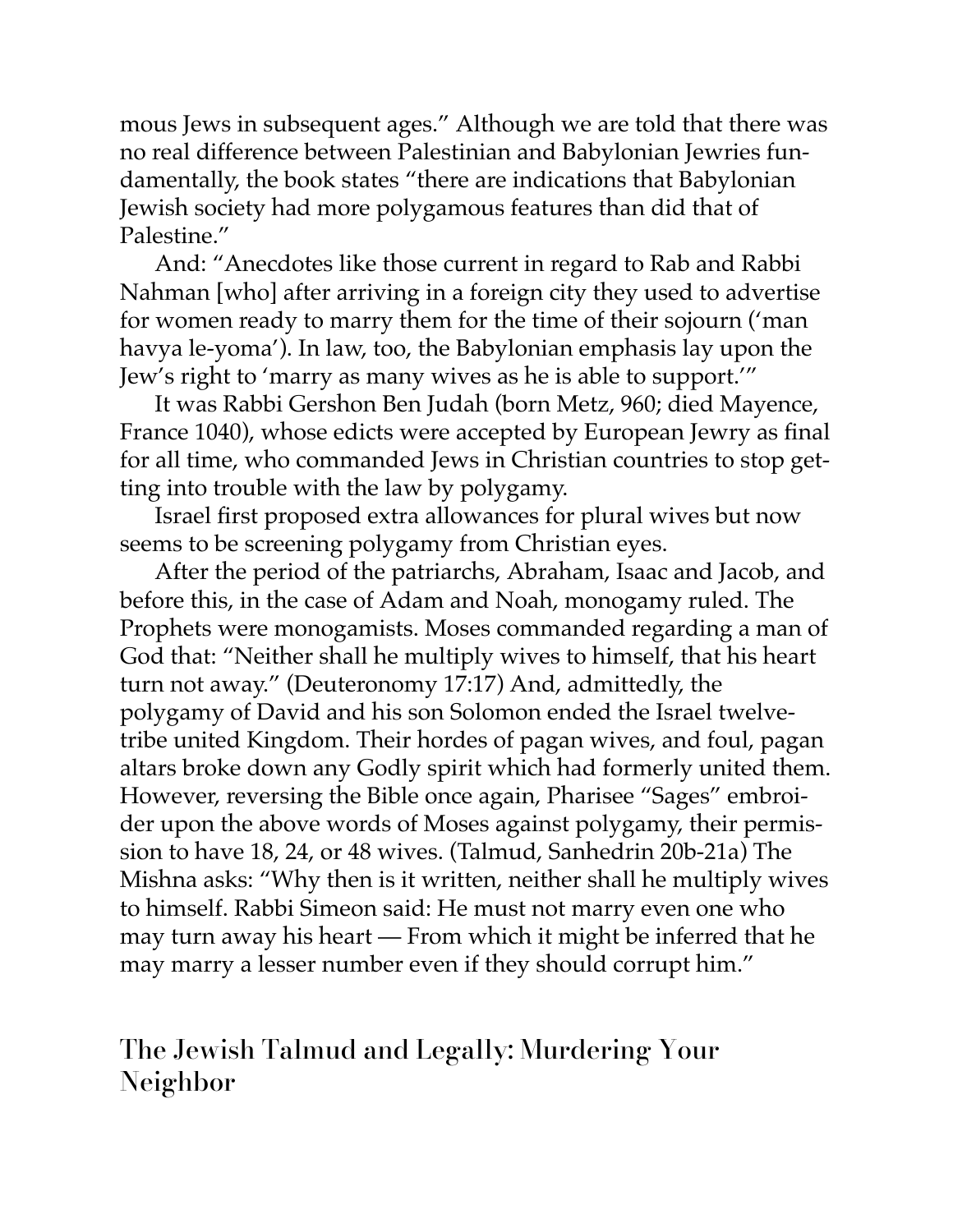As noted elsewhere, regarding murder of the non-Jew, it is good and meritorious, providing you do not get caught and thus get the Talmudic religion exposed for what it is.

However, permissible murder in Judaism embraces more than just killing Gentiles. Murder by suffocation is permissible. Here shyster hairsplitting is inserted in the Talmud, it being permissible to seal up a neighbor in an airtight "alabaster chamber," providing one does not put in a lighted candle to help eat up the oxygen, but merely allowing the victim to expire by breathing the oxygen up himself unaided, this is acceptable. (See Exhibit 86 from Sanhedrin 77a-77b of the Talmud)

Under Talmudic "law" other forms of murder are also permissible:

- Binding up your neighbor so that he dies of starvation. Just bind up the neighbor before it is hot or cold enough to kill him and all is well — you are guiltless of what follows. (See Exhibit 85)
- Binding up your neighbor so that he dies of sunstroke. (See Exhibit 85)
- Binding up your neighbor so that he dies of cold. (See Exhibit 85)
- Binding up your neighbor so that a lion may kill him. (See Exhibit 85) He could not have fought the lion anyway, so, it is acceptable, says the Talmud.
- Letting mosquitoes bite your neighbor to death. As for the mosquitoes, they come and go, so, since the ones which bit him when you tied the victim go away and others end his life, you are pure and blameless. (See Exhibit 85)
- Throwing your neighbor into a pit and leaving him to die there. (See Exhibit 86)
- Killing your neighbor with arrow wounds. (See Exhibit 86) Shooting the neighbor with an arrow is acceptable, since if there is balsam for sale somewhere, he presumably could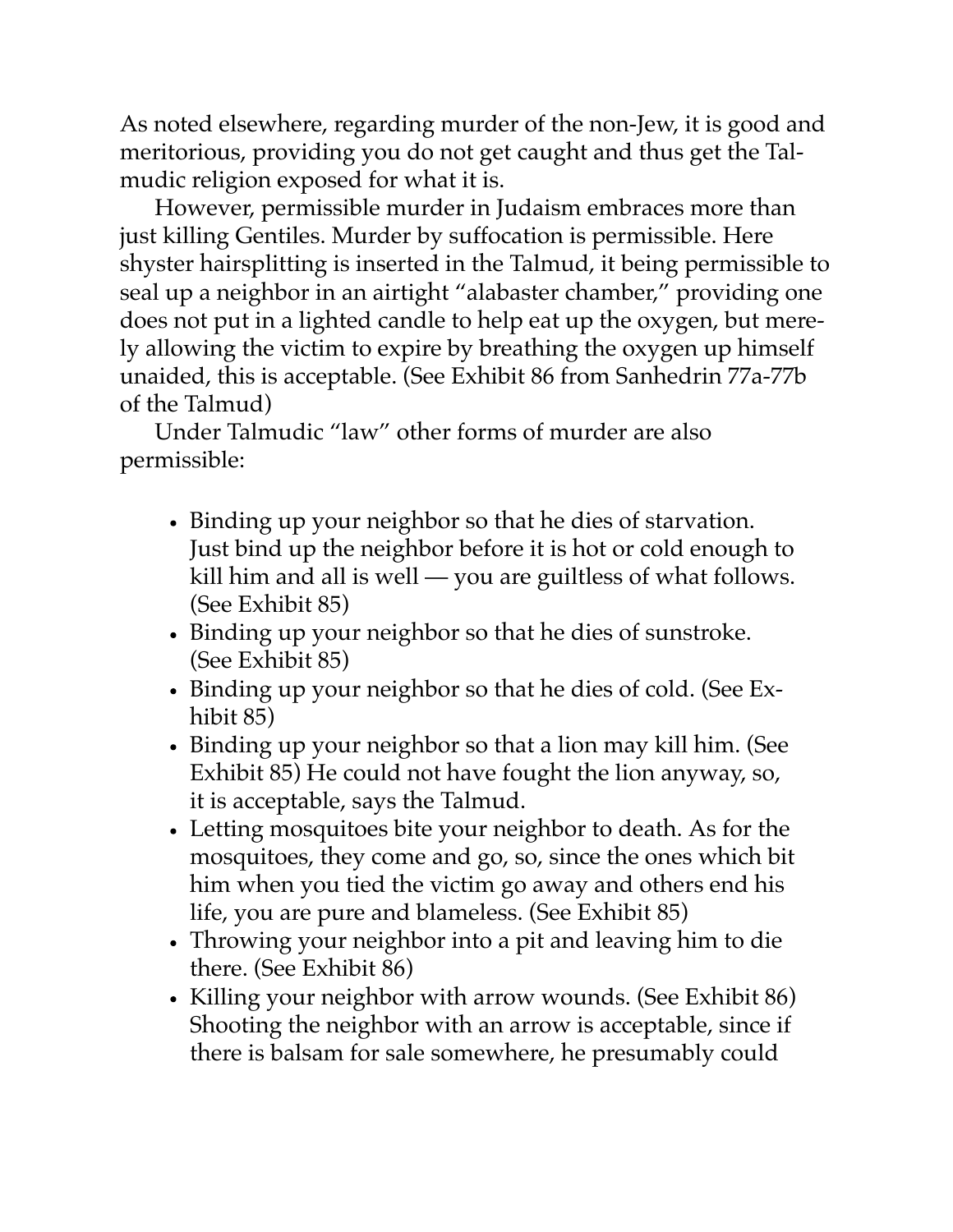have sent for some and thus have been cured instead of dying. (See Exhibit 86)

You can also drown your neighbor and yet be "guiltless" of his death! Remember to follow Talmudic law, however, and cause the water to travel a little distance before it drowns the neighbor — then you are guiltless of his death! (See Exhibit 87)

# Ten "Innocent" Murderers

It is granted in the Talmud that the Bible forbids taking a man's life — but that merely means taking his life all by yourself. In other words, you must not take the whole of his life all alone, which permits you, nevertheless, to help nine other men to take a life.

Thus, it is stated in the Talmud: "If ten men smote a man with ten staves whether simultaneously or successively, and he died, they are exempt." Answering the Rabbi who suggests that killing whatever is left of a man's life might be wrong, we are also told: "If ten men assailed him successively, he was already nearly dead when the last smote him: therefore the last, too, is exempt." (See Exhibit 88)

# "Mercy " Killings Approved

Elaborate pains were taken, rather recently, by Rabbis to deny that "mercy" killings are permitted in Judaism — because they are. The public discussion was on whether or not a hopelessly sick person should be put out of his misery. The Rabbis denied that would be proper, necessarily knowing that the Talmud states otherwise. The Talmud, Sanhedrin 77b-78a, contains these rabbinical edicts:

"Both agree that if he killed a Terefah [explained in a footnote as 'a person suffering from some fatal organic disease, recovery from which is impossible'] — he is exempt." And: "If one kills a Terefah, he is exempt; whilst if a Terefah committed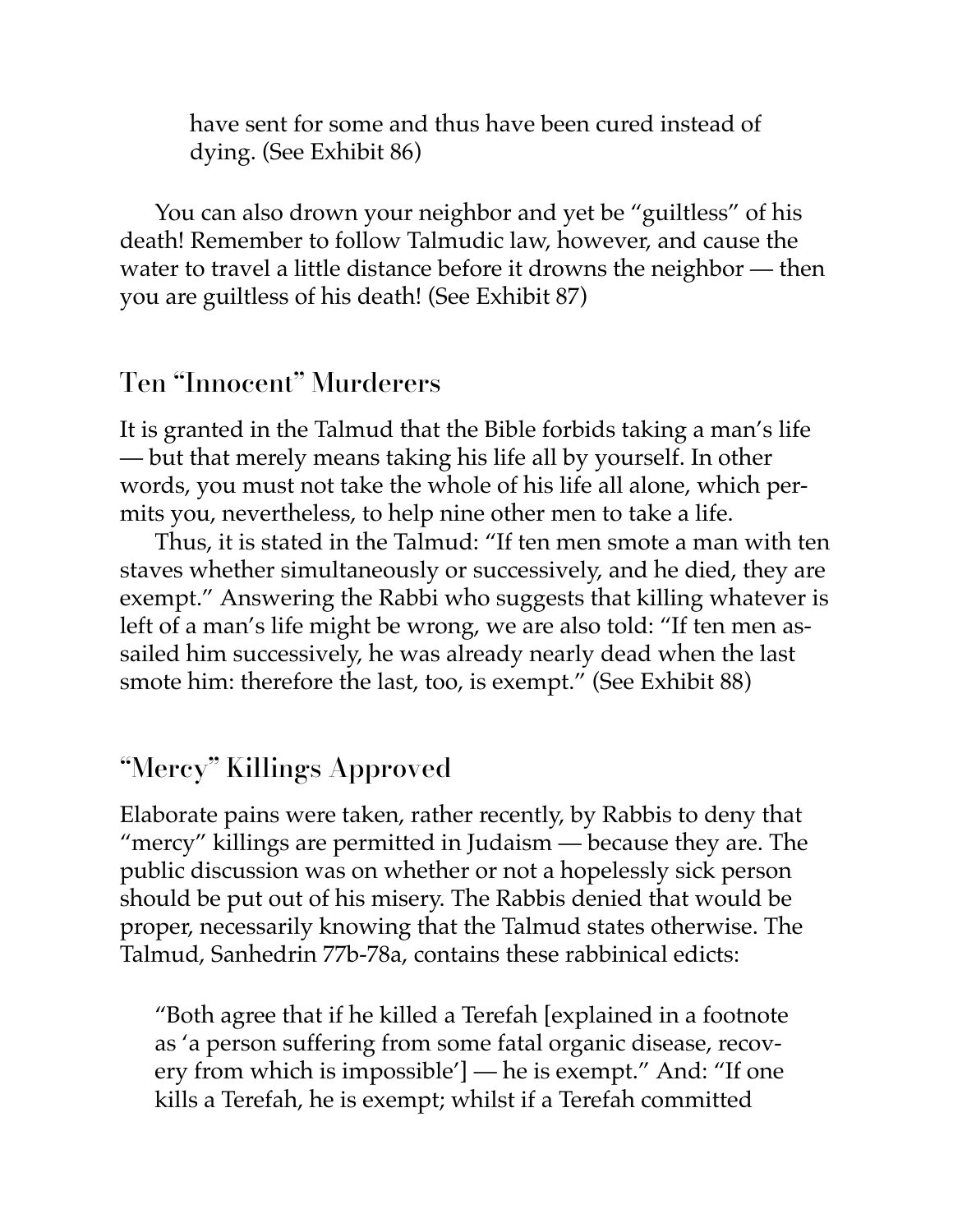murder: if in the presence of a Beth Din [i.e. a Talmudic law court] he is liable; otherwise he is exempt." (See Exhibit 88 and Exhibit 89)

# Cursing and Striking Parents

"Honor thy Father and thy Mother." So states the Commandment.

The Bible, through Moses, teaches that anyone who strikes or curses his parents is worthy of death.

But the Pharisee "Sages" have nullified that. One may strike parents without wounding them, while they are alive, but there are no limitations upon striking them after death! (See Exhibit 94)

Jews may curse their parents providing they use any term meaning God. (See Exhibit 74) Excepted are the Y-H-W-H consonants of the word Jehovah, called the Tetragrammaton, and which is reserved for use in summoning demons.

As for the "sacredness" of the Tetragrammaton word for Jehovah, the word God is frequently written "G-d." The Tetragrammaton written in full is reserved for the use of Rabbinical potentates, the Hassidist Baal (Master) Shem (of the Name of God), who by using 14, 42, 72 letter combinations of the name is supposedly able to invoke spirits. At the beginning of the century, according to authorities, about half of Jewry was Hassidist.

The word "God" is not supposed to be written or spoken even today, and the *California Jewish Voice*, for example, carries articles in which the word is spelled "G-D" throughout. Not piety but sheer superstition governs this.

One of Christ's major "crimes" was that He pronounced the Name as spelled. (See Exhibit 56, from Sanhedrin 55b-56a of the Talmud) It is there explained in a footnote that "Bless" is used in the text instead of the right term "Curse," typifying Talmudic doubletalk.

Moses said that anyone who cursed or struck mother or father should be put to death. (Exodus 21:15, 17; Leviticus 20:9; Deuteronomy 27:16)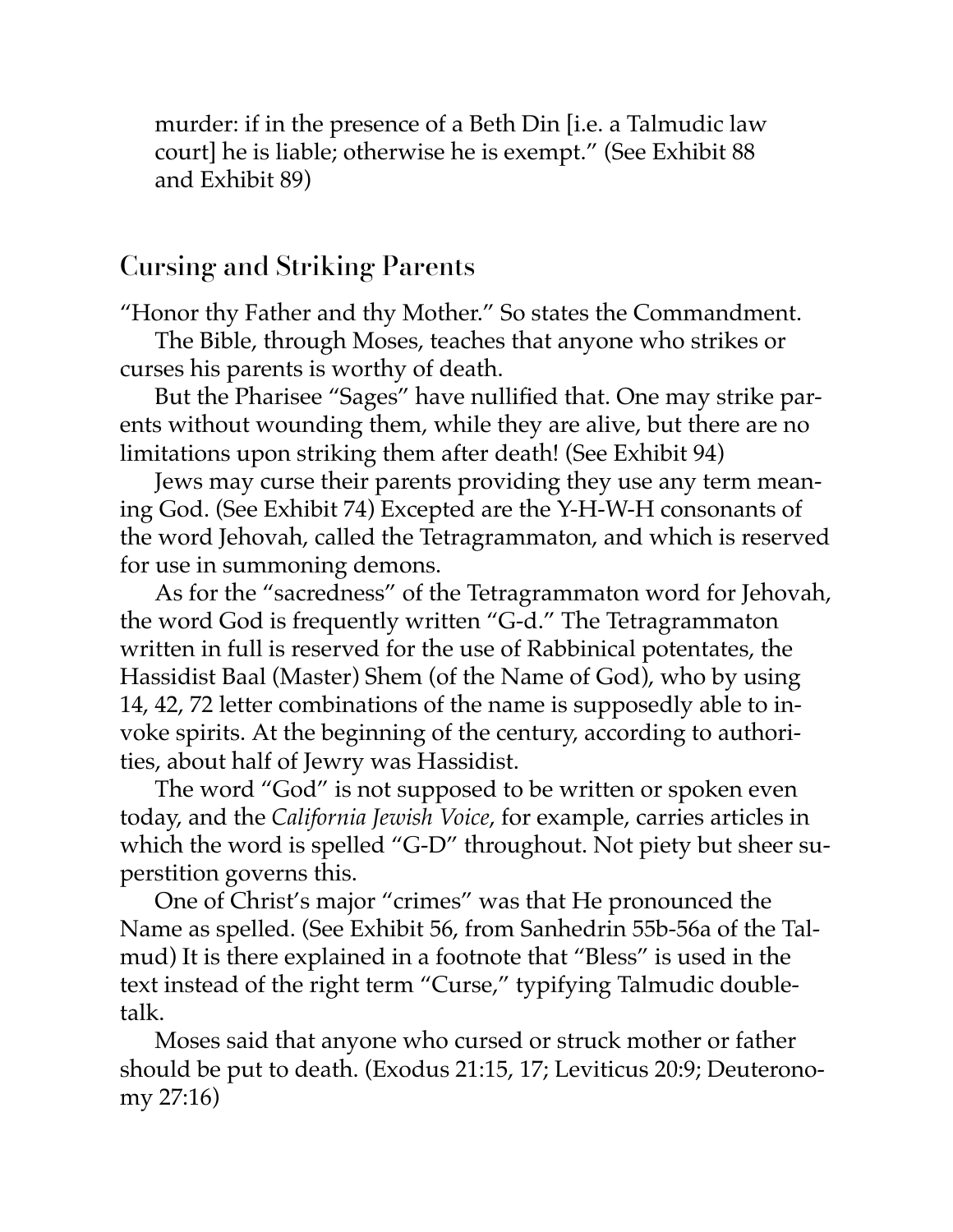"But ye say, If a man shall say to his father or mother, It is Corban, that is to say a gift (Or I have dedicated to God that which would relieve your need) ye suffer him no more to do ought for his father or his mother: making the word of God of none effect through your tradition, which ye have delivered, and many such like things ye do." (Mark 7:1-13) Matthew 15 contains like denunciations.

In Matthew 13 and Mark 7, Christ asked the Pharisees: "Why do ye also transgress the commandment of God by your tradition? For God commanded, saying, Honor thy father and thy mother and, He that curseth father or mother, let him die the death."

Then Christ reminded them of the Pharisee custom of dedicating their goods to the Temple, then telling their needy parents that what they might have given them is now the property of God and they must do without, although they themselves went on using the proceeds of their wealth for themselves.

Christ was hated by the pagan Pharisees for such teachings as:

"Think not that I am come to destroy the law, or the prophets: I am not come to destroy, but to fulfill Whosoever therefore shall break one of these least commandments, and shall teach men so, he shall be called the least in the kingdom of heaven: but whosoever shall do and teach them, the same shall be called great in the kingdom of heaven except your righteousness shall exceed the righteousness of the scribes and Pharisees, ye shall in no case enter into the kingdom of heaven"

— Matthew 5:17-20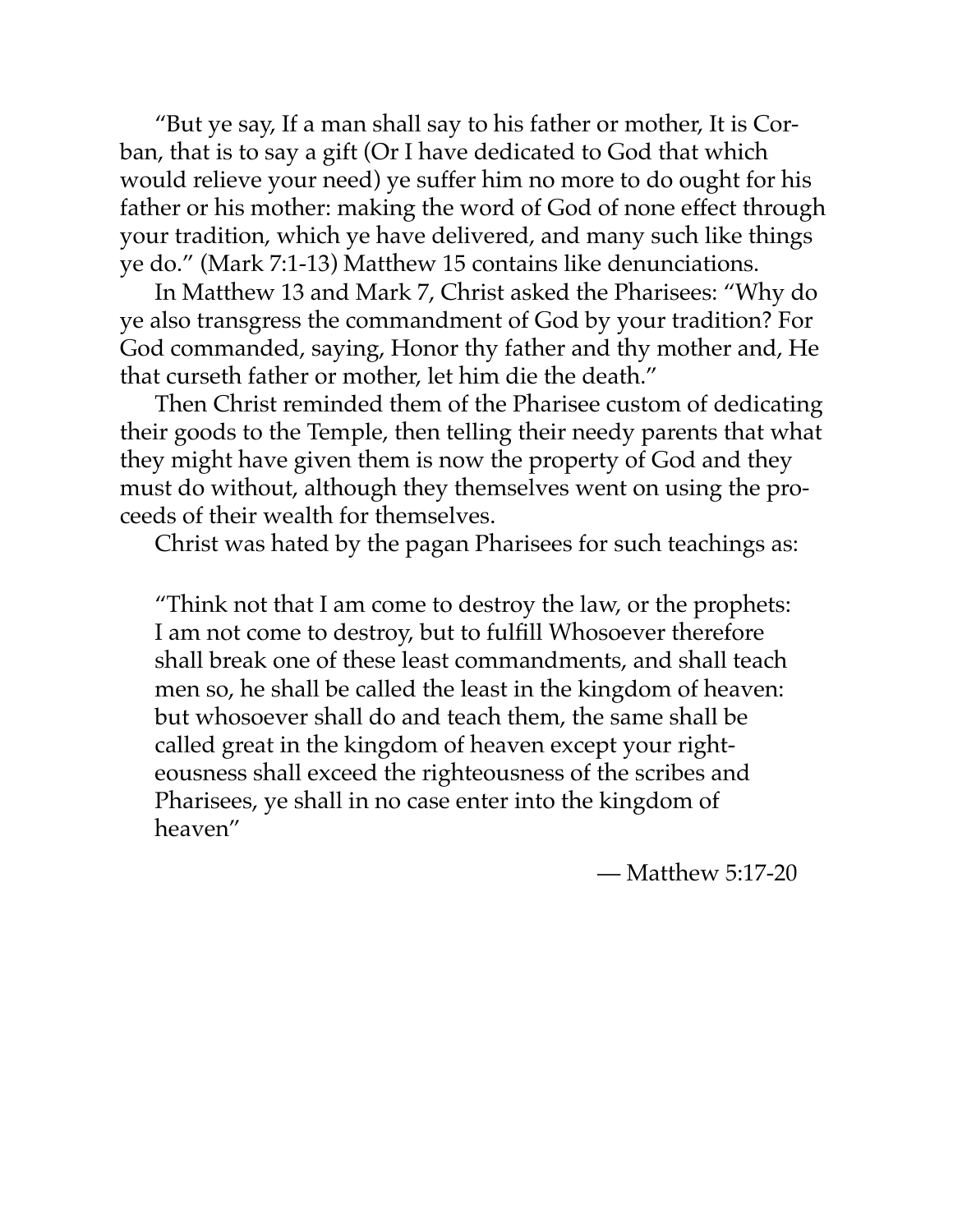### The Talmud Book of Gittin And Some Health Remedies

This Talmud book is about divorce. Reproduced herein are the title page (Exhibit 199) and part of the introduction (Exhibit 200). The book also deals with the fate of Christians in Hell. (See, for example, Exhibit 201 and Exhibit 202.) Following are also various dog and dung health remedies. Exhibit 205, Exhibit 206, Exhibit 207, Exhibit 208, and Exhibit 209 are reproductions from Gittin, Folios 69a-70b, devoted to these dung and dog remedies almost too fantastic to believe. The privy, demons and privates are mingled in insane array.

The funny thing about the horrendous and silly "remedies" of the Talmud book of Gittin, is not the asininity of the remedies themselves so much as the commentary, in English, by a British doctor with a string of alleged degrees, which appears in the Appendix to the Soncino edition of this Talmud book. He actually attempts to justify and praise these nutty things! The wrong people, it is often said, are in asylums.

The "Appendix" (not reproduced) is entitled: "Notes On The Various Remedies Recommended in Folios 68b-70b," by W. M. Feldman, MD, FRCP, Lond., FRAS, FRS.

For the "Charms, Amulets, Incantations, Astrological associations," he finds the benefits of "suggestion" with "profound effect," and for whatever he cannot evolve a "rational physical basis," he invents imagined benefits. He points out that "animal excrements as remedial agents" are ancient and we "shall not lightly dismiss the ancient folk remedies — however absurd they may appear." He extolls the incantations and lauds these Rabbis' "knowledge of all parts of theoretical and practical medicine, in which they surpassed their contemporaries." He refers to several works to study the glories of "Talmudic Medicine" in five pages of whitewash, professing to look down upon "the probable sneers of the sophisticated, but untutored reader," which should include just about everyone except a Talmudist zealot.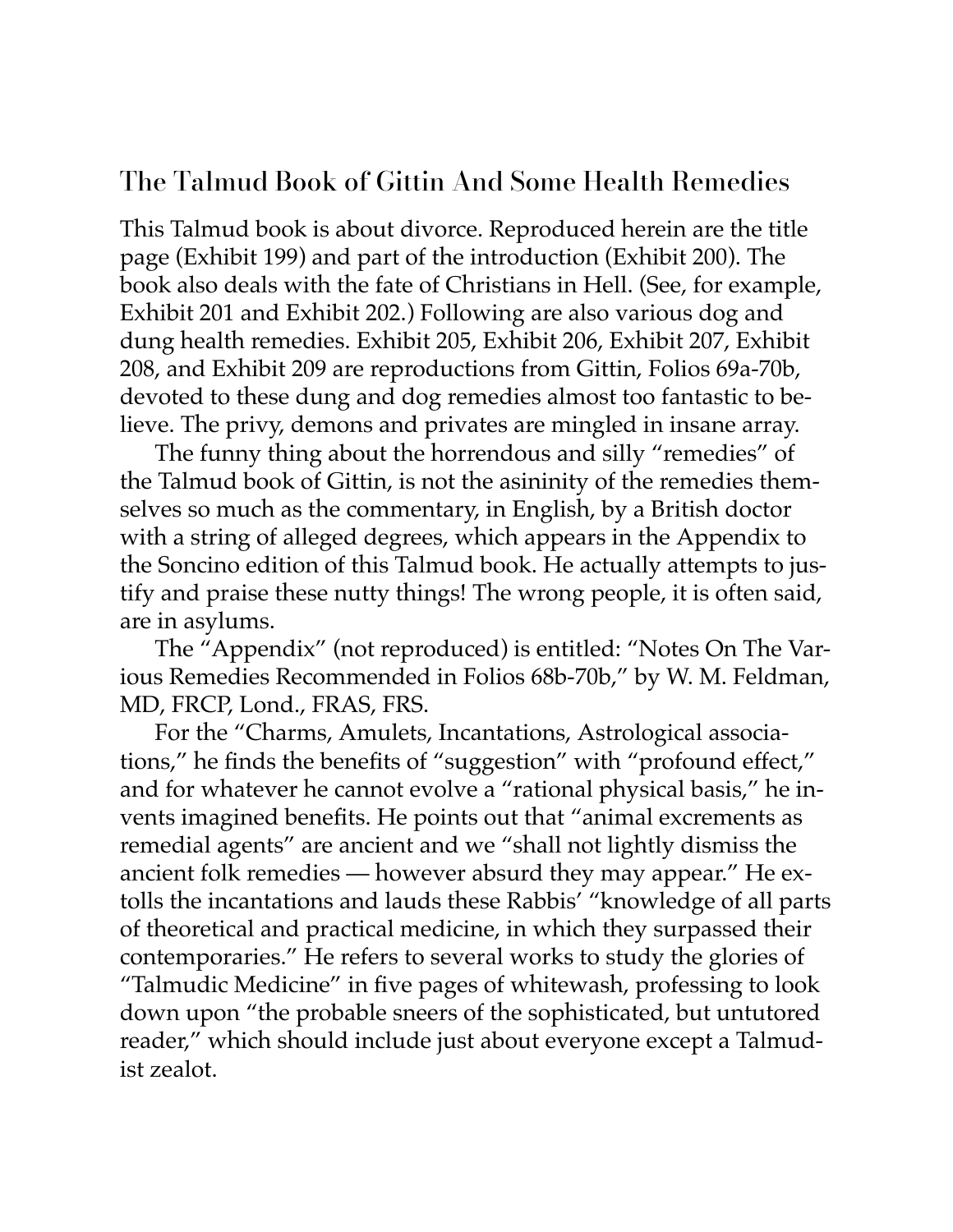# Use of the Bible for Asininity and Obscenity

One is enlightened as to Christ's denunciations of the Pharisees as "fools and blind" (Matthew 23, etc.) by the following so-called "wisdom of the sages":

Adam's words about Eve are cited in the Bible: "And Adam said, This is now bone of my bones and flesh of my flesh" a statement Christ used in His teachings about marriage. (Matthew 19:3-6) But the Jewish Talmud teaches:

What is meant by the Scriptural text, "This is now bone of my bones, and flesh of my flesh?" (Genesis 2:23) This teaches that Adam had intercourse with every beast and animal but found no satisfaction until he cohabited with Eve. (See Exhibit 161, Yebamoth 63a, of the Talmud)

David's 6th psalm is a plea by David for forgiveness: "Return, 0, Lord, deliver my soul: oh save me for thy mercies sake in the grave who shall give thee thanks?"

"I am weary with my groaning; all the night make I my bed to swim; I water my couch with my tears." Citing the above verse, Psalm 6:7, the Talmud "sages" make this to be the meaning: "Even during David's illness he fulfilled the conjugal rights of his eighteen wives, as it is written, 'I am weary with my groaning: all the night make I my bed to swim; I water my couch with my tears.'" (See Exhibit 116. from Sanhedrin 107a of the Talmud)

Women who are "unclean" (menstruating) are to remain separate, said Moses, "all the days of her issue," and this verse (Leviticus 15:26) is cited in the Jewish Talmud, which states, "that a woman is not regarded as a 'zabah' [one with a discharge] except during the daytime because it is written, 'all the days of her issue.'" (See Exhibit 194. from Horayoth 4a of the Talmud)

Typical of the Talmud misuse of the Bible for purposes of inventing obscenity and then giving it a Biblical coating, is the Biblical account about Sisera, head of the Canaanite army, who fights all day and is the only man left alive. He flees to the tent of a supposed friend of the Canaanites, Heber the Kenite. Jael, Heber's wife, wel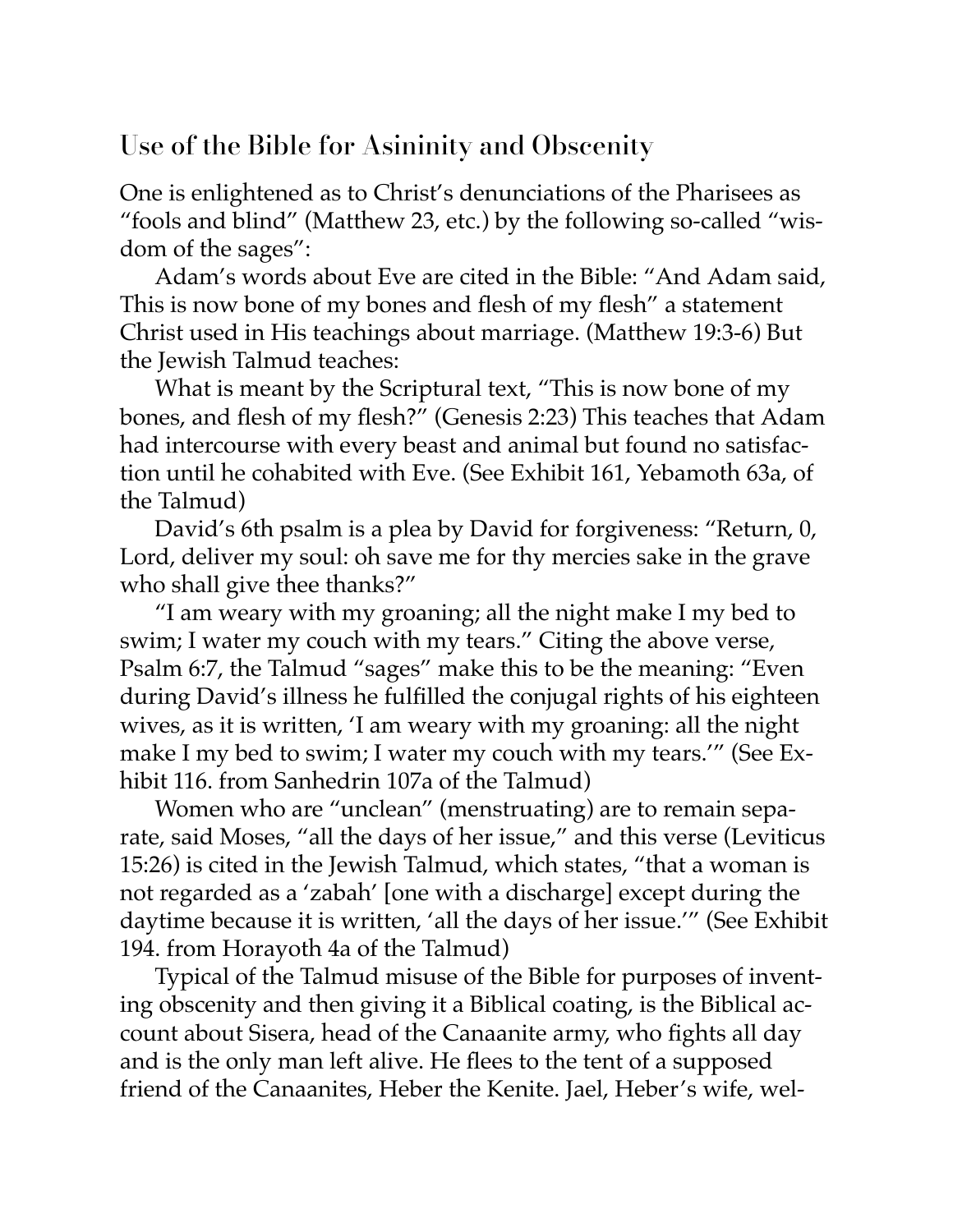comes him in but as soon as he falls into exhausted sleep drives a tent nail through his temple and he dies. She boasts of this to his pursuing captors. Next, Deborah makes up a song of rejoicing in which she embroiders on Sisera's actual death in his sleep (Judges 4:21) and with poetic license sings: "When she had stricken through his temples — at her feet he bowed, he fell, he lay down: at her feet he bowed, he fell, where he bowed, there he fell down dead." (Judges 5:27) The verbs "bowed" and "fell" are used three times each, and "lay" is used once. This makes seven verbs used in this verse.

The standard Talmud use of this verse is to indicate it as meaning "seven sexual connections." The same Biblical verse is used thus about Christ. The words: "at her feet he bowed, he fell" are explained as: "Judges 5:27. This is taken to refer to sexual intercourse." (See Exhibit 108. Sanhedrin 105a-b of the Talmud)

This is rehashed in Yebarnoth 103a-103b of the Jewish Talmud: "That profligate — Sisera — had seven sexual connections on that day for it is said, 'Between her feet he sunk, he fell, he lay: at her feet he sunk, he fell; where he sunk, there he fell down dead,'" with the footnote giving the Talmudic reasoning: "Each of the expressions 'he sunk,' and 'he fell,' occurs three times, and 'he lay' occurs once." (See Exhibit 162)

The Talmud book of Nazir reiterates the same Biblical misuse for no reason whatever: "That wicked wretch, Sisera, had sevenfold intercourse with Jael at that time, as it says, 'At her feet he sunk, he fell, he lay,' etc. — The words 'he sunk,' 'he fell' occur three times, and the words 'he lay,' once. Judges 5:27." (Exhibit 165. from Nazir 23b, of the Talmud)

The Talmud book of Horayoth repeats the same obscenity. (See Exhibit 195)

#### Farming Inferior for Jews

In the course of a terrible prophecy against Tyre, the New York of the ancient world, and reprobate with sodomy, lesbianism, child-burn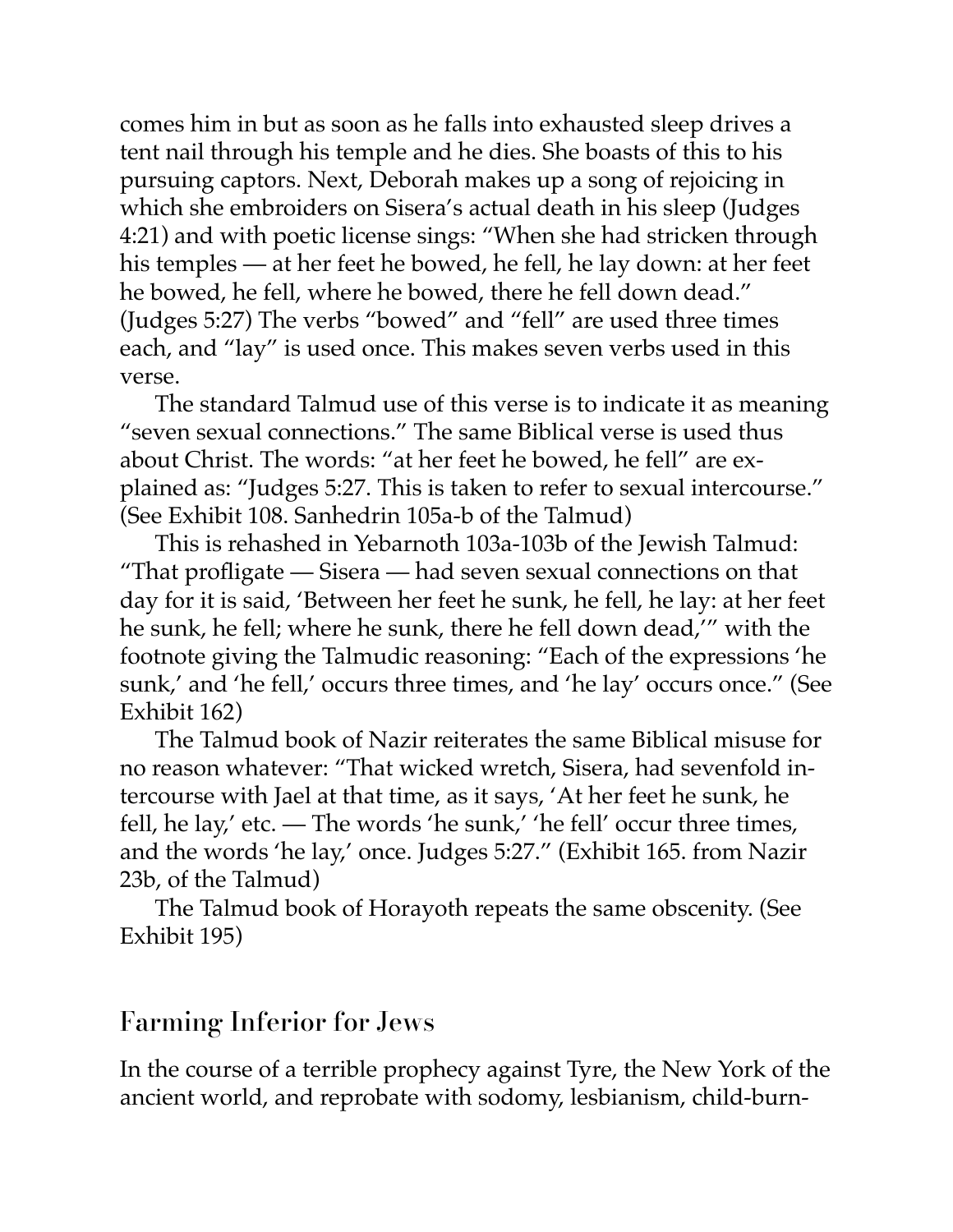ing, and other abominations, is a Bible verse foretelling that "all that handle the oar, the mariners, and all the pilots of the sea, shall come down from their ships; they shall stand upon the land." (Ezekiel 27:29) The prophecy, including all the details of the preceding chapter were literally fulfilled by Nebuchadnezzar and Alexander the Great. Nebuchadnezzar pounded down the walls of Tyre and Alexander made a causeway of the rocks, killing or selling into slavery the inhabitants, who had taken refuge on an island off shore.

However, the Talmud nullifies and twists these Biblical words, and out of the words foretelling the end of the seagoing trading power, coming "down from their ships they shall stand upon the land," the Pharisee Talmud "sages" state: "No occupation is inferior to that of agricultural labor, for it is said, 'they shall come down.'" (From Yebarnoth 63a of the Talmud - See Exhibit 161)

#### Talmud Instructions for the Sabbath

No Talmud book illustrates Christ's depictions of Pharisaism better than the book of Sabbath. He said: "Ye blind guides, which strain at a gnat and swallow a camel." (Matthew 23:24)

One way to go raving crazy is to study the Talmud book of Sabbath with its rules on what is or what is not permissible on the Sabbath.

Concerning the Sabbath, even the digested laws, or Talmud Mishna in the Schulhan Aruch, take up 82 pages of Volume 2 (pages 63-145). The sum and substance of all of them is a game of subversion. A rule is set up. "How many ways are there to get around it and nullify it?" That is the problem, leading to almost endless trivia and discussion.

### Moving a Door Key

One gem concerns the weighty problem of the door key which the "shabbos goy," or a Sabbath gentile, is carrying home for you so that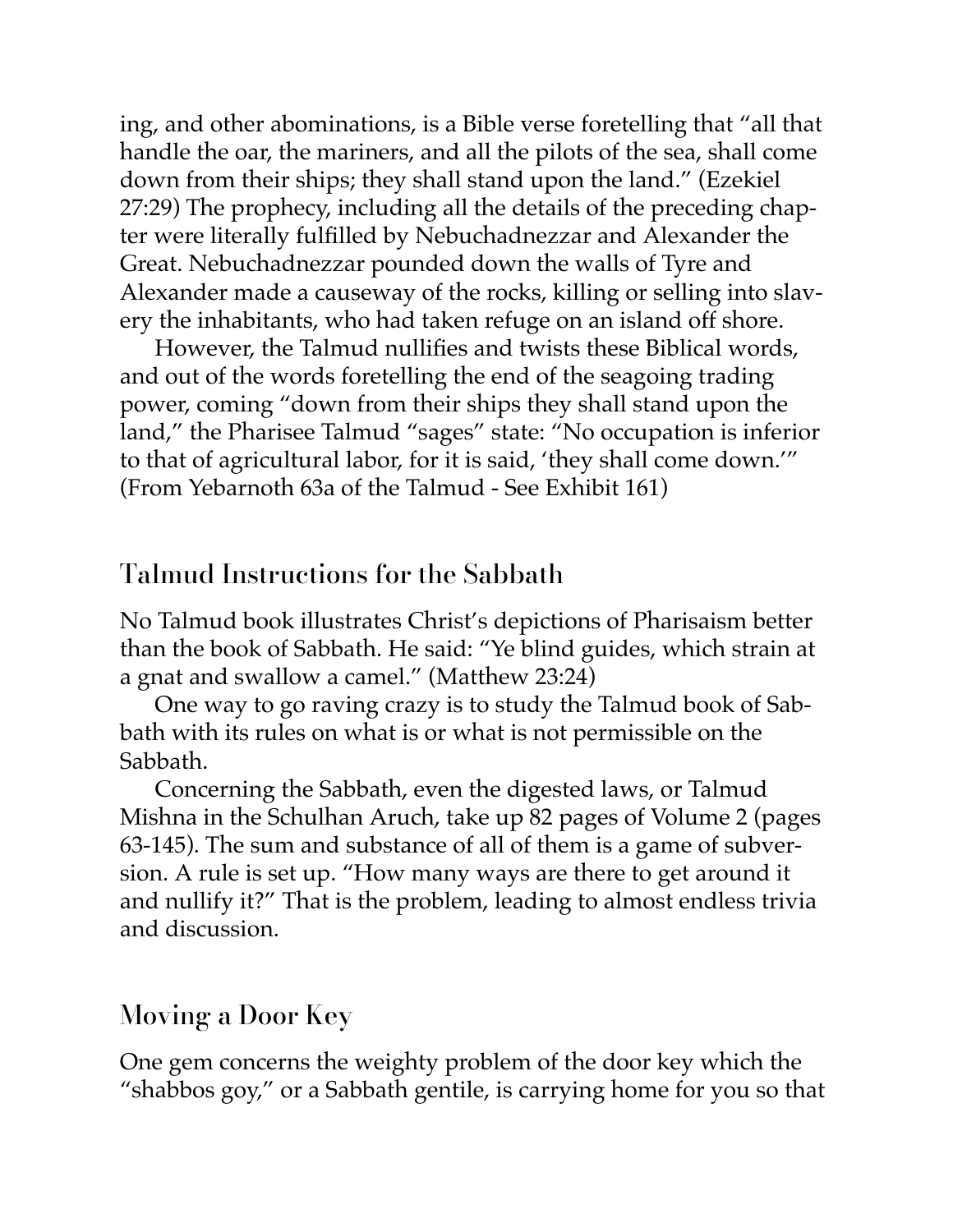the Jew is spared that "labor."

The Talmud rule is that you cannot move goods from one category of property to another; from private to public property or from what is neither public or private, on the Sabbath. Your doorstep is neither public nor private. The street or sidewalk outside the doorstep is public; your house inside is private. Therefore, says the Talmud, you must have the "goy" not only insert your key in the lock, but push the door in as, otherwise, if you pushed the door in with the key in it, you would be moving the key from property neither public nor private (the sill) to the inside of the house (private property).

#### The Sabbath Louse-Hunt

"One who searches his garments and finds a louse shall not crack it, but simply rub it with his fingers and throw it away on the Sabbath." (See Exhibit 6) Throwing away lice is not "labor." Cracking a louse is to be avoided at all costs, however.

# Sabbath Intercourse

The bloody, the sadistic, and the obscene are the darlings of the Talmudic "synagogue of Satan" mentality, the appetite for which is seemingly never sated. To illustrate, eight running pages have been reproduced here on the popular Talmud subjects of blood and intercourse. This discourse concerns whether or not the first intercourse on the Sabbath would constitute Sabbath "labor." "Is it performed to see if she was a virgin?", is discussed at length, for example. But the rule which governs is the dominant Talmud rule of the Sabbath on the subject of labor, namely that an act of injury never ranks as "labor." So, if the intent is to injure the wife the act is permissible. (See Exhibit 122. Talmud book of Kethuboth 5b-6a)

The eighth page ends with the thought that intercourse is permitted anyway. Then a new line of needless, senseless "religious" discussions about women and blood starts in. These long-winded, silly pages of Pharisee "wisdom" are but a sample of the bent of the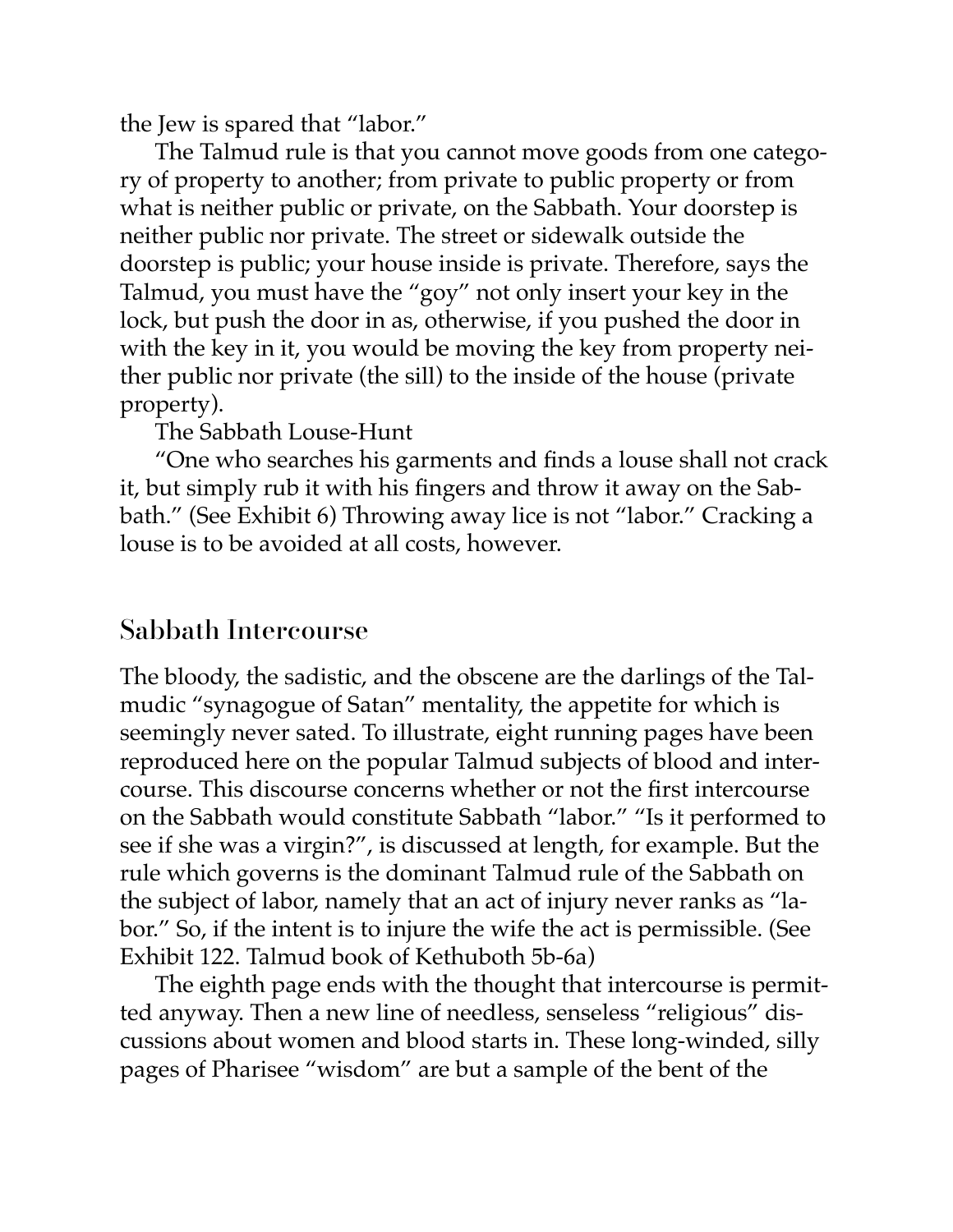whole Talmud. (See Exhibit 121, 122, 123, 124, 125, 126, 127, 128, 129, 130, 131, 132, 133, 134, 135, 136, 137, 138, 139, 140, and 141)

#### Vows

In Matthew 5:34-6, and in Matthew 23:16-22 are recorded the lambastings Christ gave the Pharisees for vowings: "ye blind guides which say, whosoever shall swear by the temple, it is nothing; but whosoever sweareth by the gift that is upon it he is guilty. Ye fools and blind: for which is greater the gift or the altar that sanctified the gift?" Christ goes on to illustrate Pharisee silliness. Do not swear by anything, is the gist of the Matthew 5:34 passage, not by your head for you cannot "make one hair white or black."

One can only appreciate His words after reading hundreds of pages of drivel about vows in the Talmud books of Nazir and Nedarim. (Title pages, Exhibit 164 and Exhibit 170)

The Talmud Mishna on the Heifer and the Door is illustrative (not reproduced). The Mishna opens with the Door saying if the man doesn't open it, and the heifer saying if the man does not make it stand up, he must be a "Nazir." (A Nazirite [to vow] was one who had vowed not to cut his hair or drink or eat any product of the grape for a certain time.) Three pages of haranguing "Gemara" following the Talmud. "Mishna" discusses the fact that the heifer then got up of its own volition. The door is quiet, apparently, for nothing more is said by it. The Jewish school of Shammai holds that since the man did not of his own power force the heifer up, he must be a "Nazir," but the Hillel Jews say that the essence of the vow is the upping of the heifer which was "recumbent" and is now standing up, so the man does not have to be a "Nazir." The schools of the Hillel and Shammai were in full flower in the Holy Land when Christ lived and, no doubt, this and other nonsense presently preserved for the Jewish religion, existed then.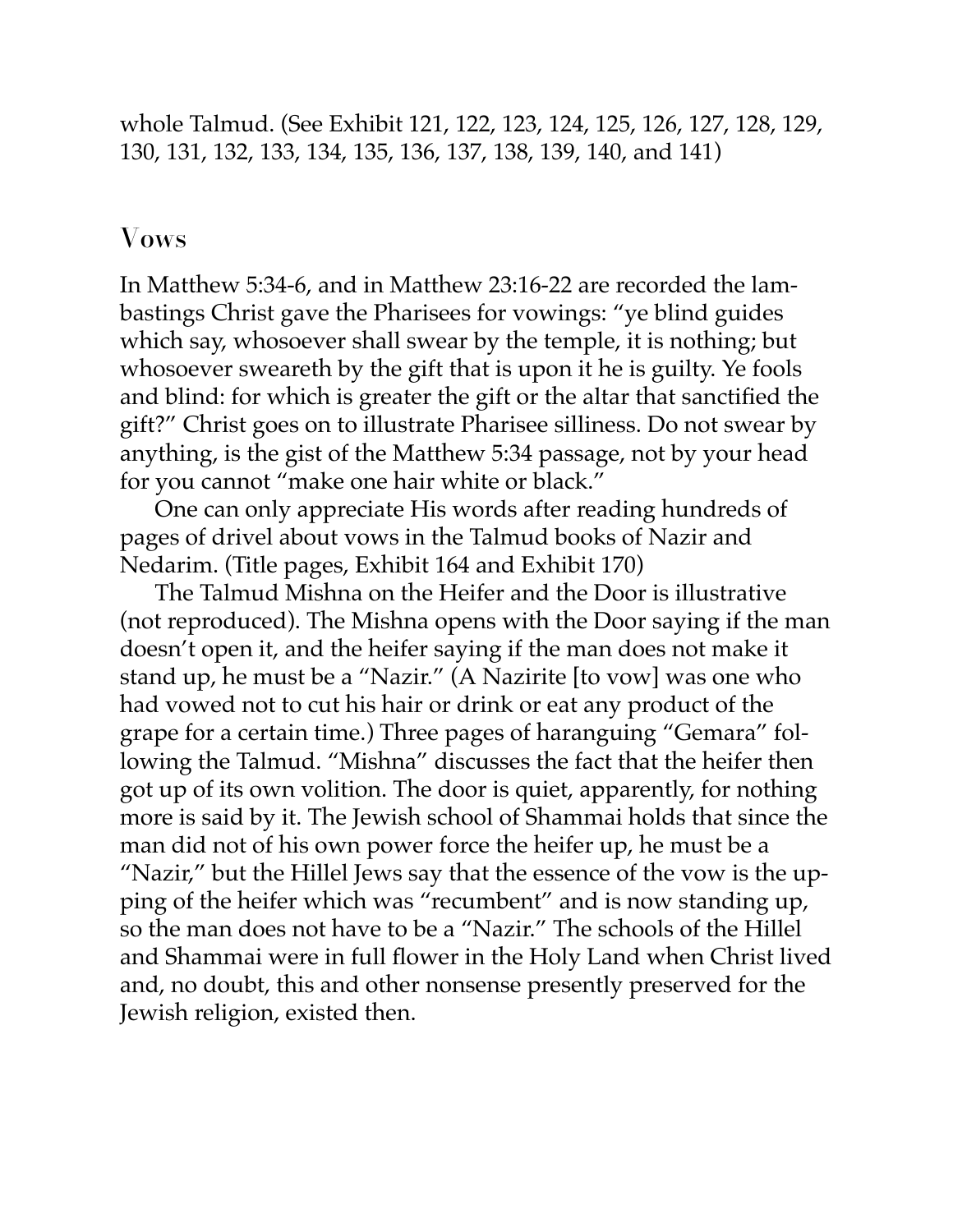# Talmud — Juvenile Birth Control and the "Two Hairs " Test for Puberty

The Talmud, Yebamoth 12b, harangues about the ages when female birth control may be exercised, namely from "the age of eleven years and one day until the age of twelve years and one day," with a child "under or over" these ages to "carry on her marital intercourse in the usual manner." The recommended birth control is to be followed because otherwise the pregnant female might have a "second conception" which would make her fetus a "sandal" or "flat fish." Read the nonsense, followed by the "two hairs" test. (See Exhibit 152)

Read the asinine harangue in the Talmud, Yebamoth 12b 13a (See Exhibit 153), about two hairs proving puberty, or not proving it, as the child may have lost the two hairs through childbirth, also, the calling for an examination by the Rabbis. In the Soncino edition of the Talmud, reference is made to three similar messes of muck in Kethuboth 36a, Baba Bathra 156a and Niddah 52a of the Talmud.

To be unable to tell whether a little girl is as yet adolescent, or has borne a child or not, by counting two pubic hairs, is too idiotic to credit to anything except the Talmudic love of sub-sewer subjects — "the reprobate mind," as Paul called it, "who changed the truth of God into a lie." (Romans 1:25, 28)

To deal in unnatural filth and sex matters is the core of Talmudic "scholarship."

# More Talmudic "Wisdom "

Pretensions of "wisdom" by Talmudic Pharisee "sages" are perhaps the most incredible. No pompous dissertation seems complete without mention of a privy. Sons of "sages" and scholars, we read may "enter and sit down before their father, with their backs to the people."

When, however, they do not possess the capability of understanding the discourses, "they enter and sit down before their father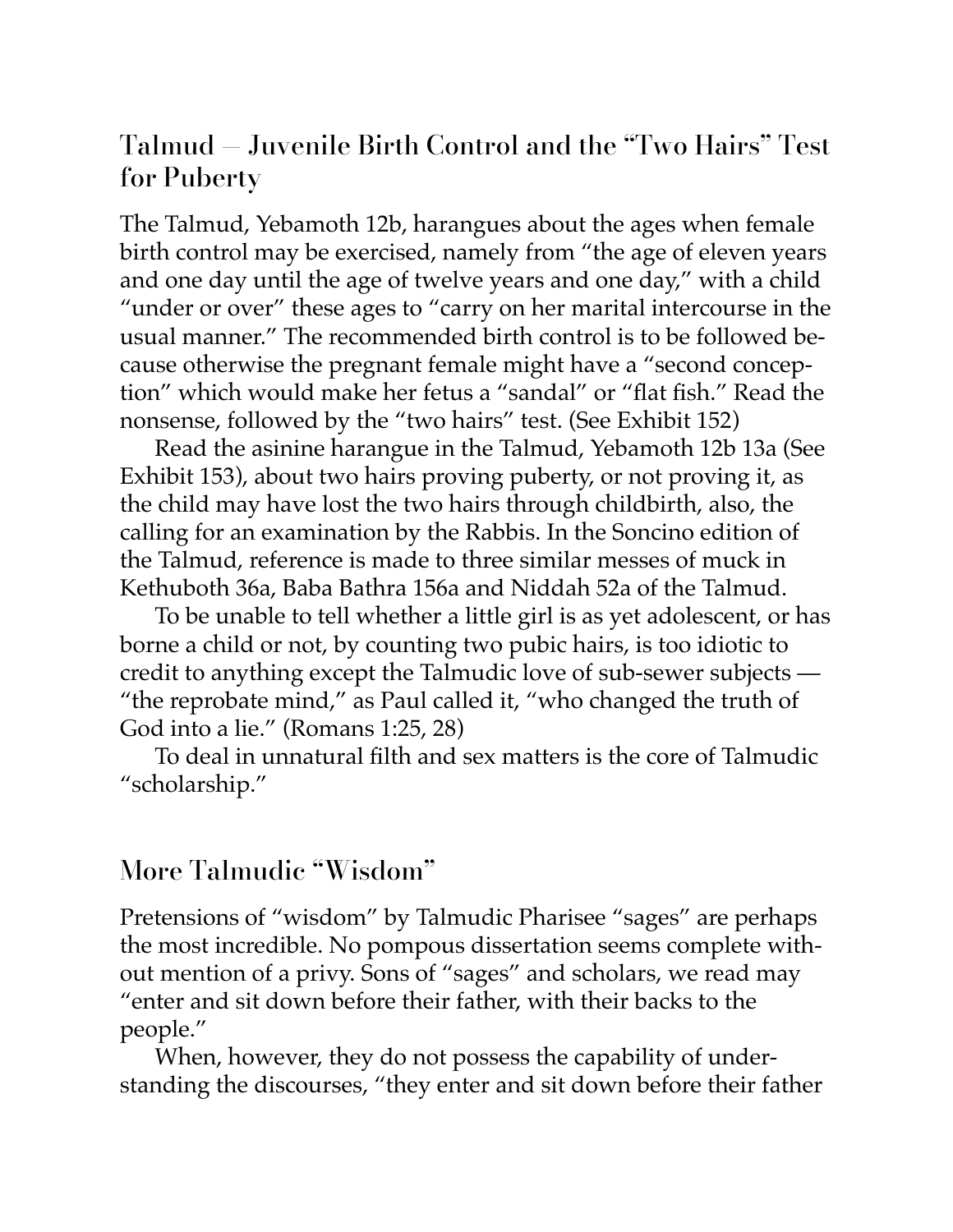with their faces toward the public if he went out to ease himself he may re-enter and sit down in this place. This applies only to the minor functions of the body but not to the major functions since he should have examined himself before. A man should always make a habit of easing himself early in the morning and late in the evening in order that there be no need for him to go far." (See Exhibit 197 and Exhibit 198)

Jewish Talmud "remedies" are foolish to say the least. The above passage from Horayoth 13a-b of the Talmud is replete with learning such as: "As the olive causes one to forget seventy years of study, so does olive oil restore seventy years of study. Wine and spices have made me wise." (Exhibit 96)

The Talmud "sages" then dispute whether dipping one or two fingers in salt makes one wise; whether passing under the bit of a camel, or under the camel itself, interferes most with mentality. The text then returns to the required protocol for the "Nasi, head of the Sanhedrin, and the head of a Talmud school, the Ab-Beth Din," and how many rows have to rise in honor when each one enters. (Exhibit 197)

The Talmud also has "wisdom about eating dates." "They remove three things: evil thoughts, stress of the bowels, and abdominal trouble." This leads to a play on words, door, ladder and bed, where "one is fruitful and multiplies on it" — back to the old subjects. This is from Kethuboth 10b-11a of the Talmud.

On this same page is the Mishnah (law) that a baby girl under three years and one day old is always reckoned as a virgin: "If they had intercourse before they were three years and one day old the hymen would grow."

Do not just the few illustrations above from the Pharisee Talmud show the justness of Christ's excoriations of the Pharisees as: "Full of all uncleanness"; their love of the "uppermost rooms at feasts all their works they do for to be seen of men" — "full of hypocrisy and iniquity?" (Matthew 23:5-6, 27-8, etc.)

And, illustrating their hairsplitting paraded as "wisdom," He called them "fools and blind." (Matthew 23:17-19)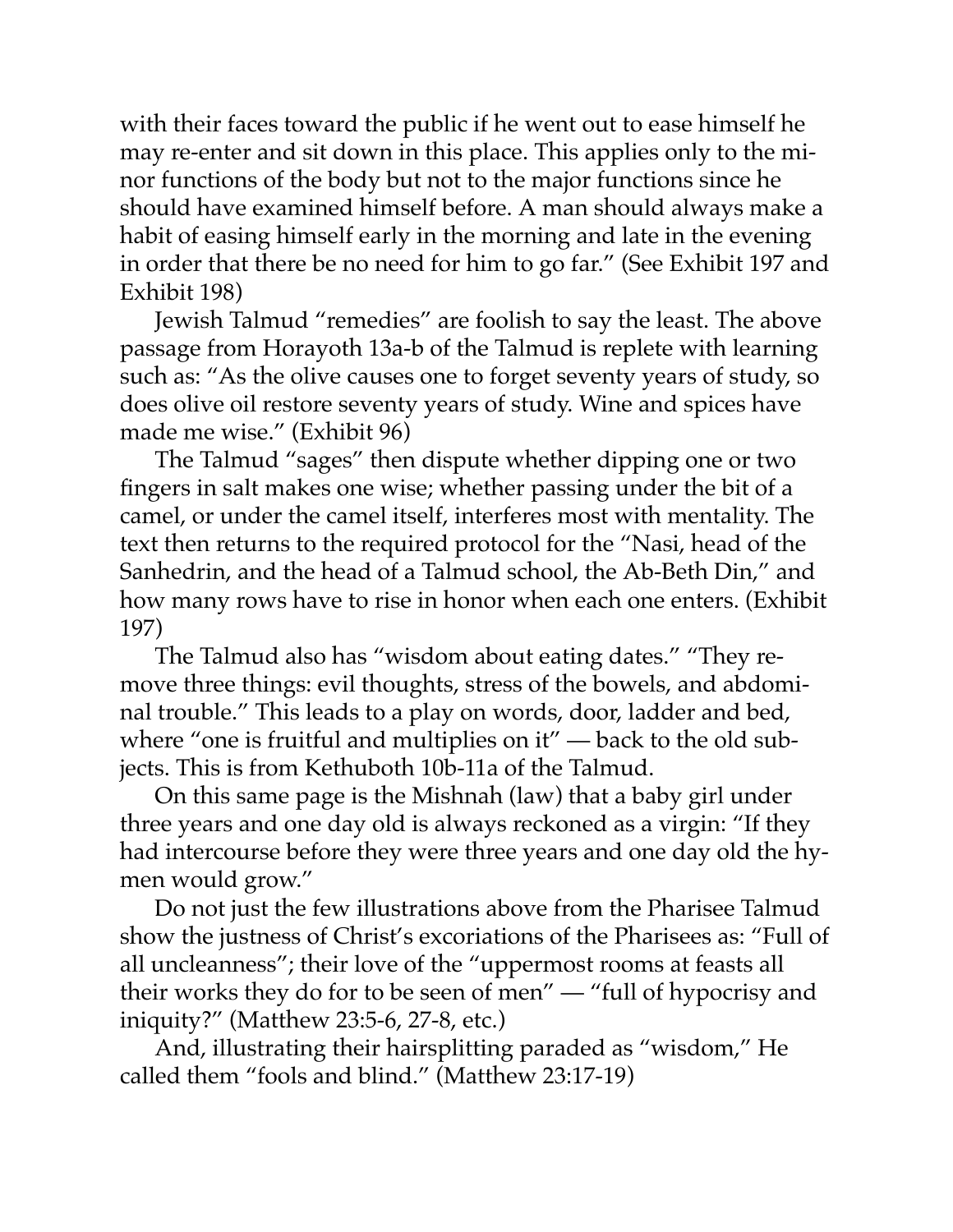# Virginity on a Monetary Scale

The Kethuboth book of the Babylonian Talmud (See Exhibit 119 for title page) is supposed to set down rules relating to married life.

The Kethubah is a contract promising to pay a wife a certain sum of money if the husband divorces her, which he can do at will, according to Talmudic doctrine. Perhaps urged on by the growing Christian propaganda against divorce, the Hill elite Jewish school stressed the husband's freedom to divorce his wife even for some culinary deficiency, or, as Rabbi Aquiba taught, because he had found a better looking woman.

The Kethubah need not be paid if the wife can be proven not to have been a virgin when married. Hence the Jewish custom of the groomsmen waiting outside the bridal chamber door for the bloody sheet to be witnessed, proving the wife's virginity. Elaborate cuts of these Kethuboth appear in the 1943 Universal Jewish Encyclopedia.

Chicago physician and hospital owner, Dr. A. A. Whamond, used to relate to a member of my family about the money he made by putting in false cat-gut hymens for Jewish girls who were not virgins before they were to be married.

The Talmud price for getting rid of a wife who had been a virgin, is "200 zuz," given by the Universal Jewish Encyclopedia as being 200 denarii or about \$30.00.

"If the wife refuses sexual intercourse, she can be threatened with a reduction of her claims in the Kethubah, and this threat can be carried out." (Same Encyclopedia) If the husband can contend that the wife had not been a virgin, she gets only "a maneh," or the smallest coin, says the Talmud.

All of this talk about blood and virginity is a favorite Talmudic subject, and seemingly endless. Note, for example, Exhibit 121, Exhibit 122, Exhibit 123, Exhibit 124, Exhibit 125, Exhibit 126, Exhibit 127, Exhibit 128, Exhibit 129, Exhibit 130, Exhibit 131, Exhibit 132, Exhibit 133, Exhibit 134, Exhibit 135, Exhibit 136, Exhibit 137, Exhibit 138, Exhibit 139, Exhibit 140, Exhibit 141, Exhibit 142, Exhibit 143, Exhibit 144 and Exhibit 145 herein, all from the book of Kethuboth.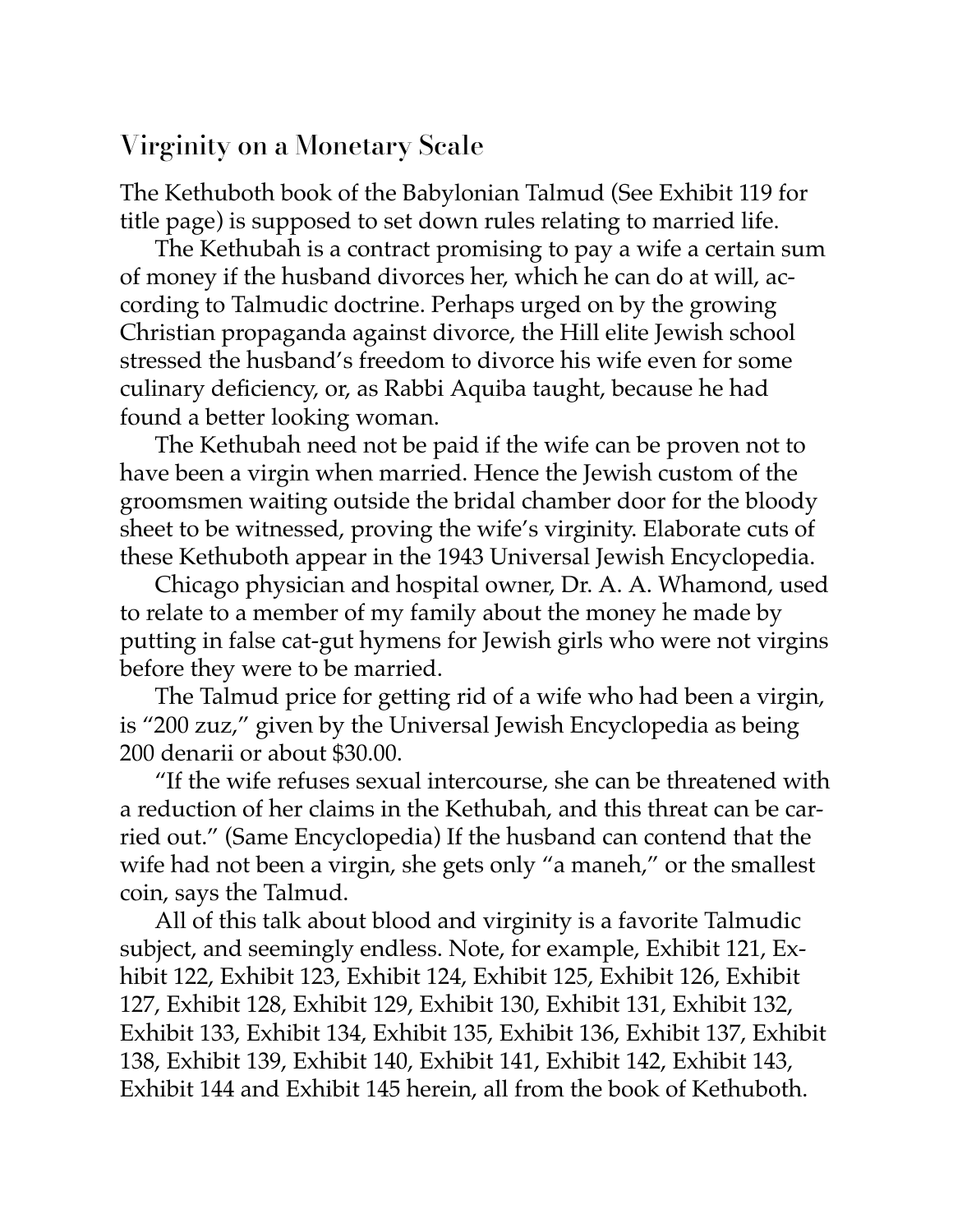And, as always in the Talmud, in the book of Kethuboth, asininity is combined with filth. For example, the controlling "Mishnah" or overall rule in Folio 61b (See Exhibit 145) doles out by trades the proper number of relations between husband and wife as: "men of independence, every day; for laborers twice a week; for ass-drivers, once a week; for camel-drivers, once in thirty days; for sailors, once in six months."

# Sodomy Approved

Despite the thunderings and prohibitions of the Bible, sodomy in general, and specifically with little children, dead bodies, neighbors' wives and one's own wife is permitted by the Talmud.

The argument for this last is in Nedarim 20b of the Talmud (page 58 of Soncino translation): "Our Sages said a man may do whatever he pleases with his wife at intercourse: Meat which comes from the abbatoir [stockyards] may be eaten salted, roasted, cooked or seethed; so with fish from the fishmonger. A woman came before Rab and complained [of her husband's sodomy with her]," "Rabi replied: 'Wherein does it differ from fish?'"

All of this is made Jewish religious doctrine with full Luciferian knowledge of the Bible's laws against it.

"Thou shalt not lie with mankind" and the Biblical verse, Leviticus 18:22, is actually cited in the same Talmud section where sodomy with boys under nine or baby girls under three is permitted. (See Exhibit 54) The full text of this verse states: "Thou shalt not lie with mankind as with womankind: it is abomination."

Small wonder that Christ denounced the Pharisees as nullifying the word of God and violating every concept of human decency.

# The Talmud Today

After reciting the denunciations and condemnation of the Talmud down throught the centuries, Rodkinson, in his introduction to the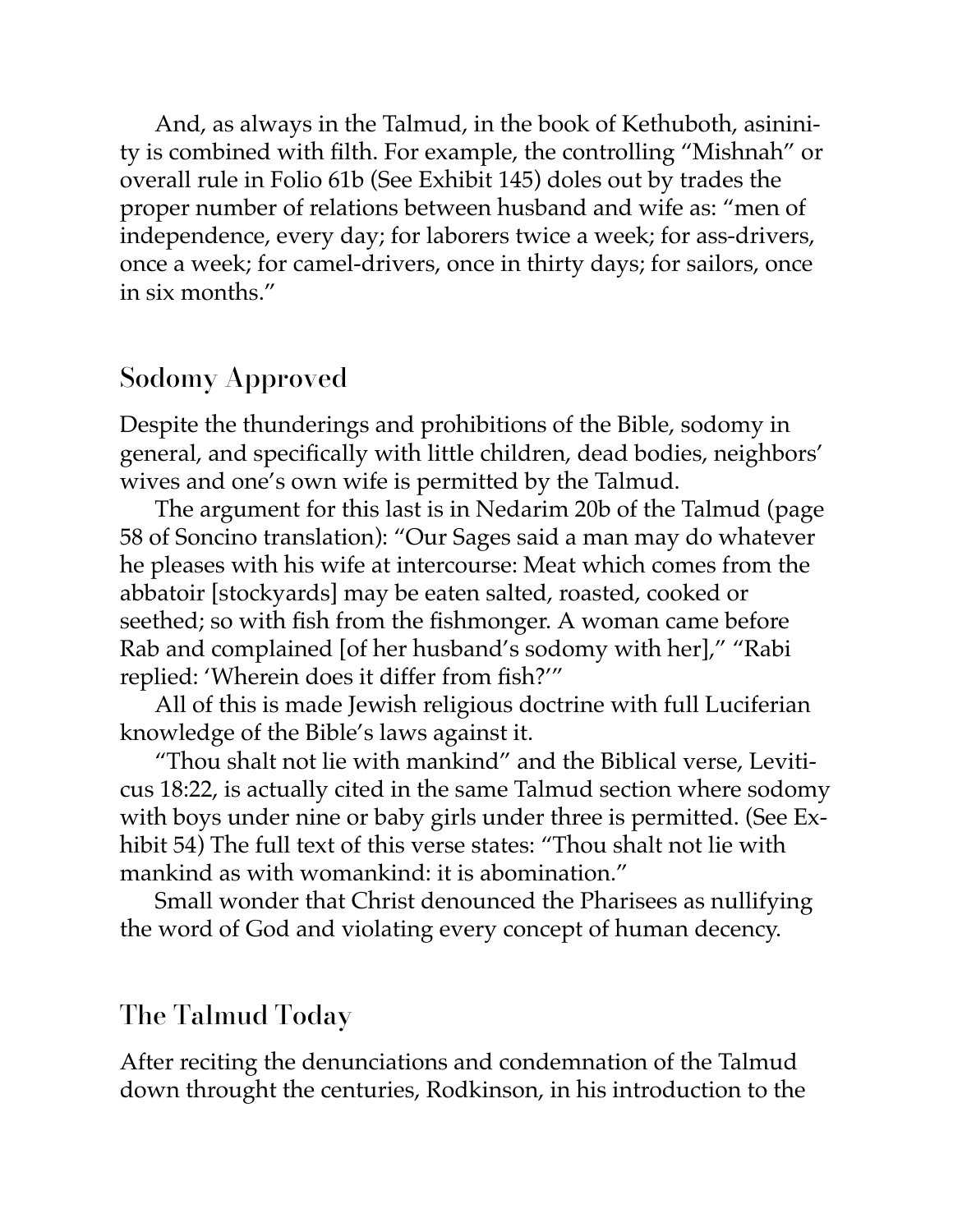Talmud, states:

"Such was the past of the Talmud which we hope will never be repeated. Now a glance at the end of the last century and the beginning of this one."

"The colleges for the study of the Talmud are increasing almost in every place where Israel dwells, especially in this country where millions are gathered for the funds of the two great colleges, the Hebrew Union College of Cincinnati and the Jewish Theological Seminary of America in New York, in which the chief study is the Talmud and its post-Talmudical literature."

This was written early in the present century. Is what Rodkinson wrote true today?

The answer is "yes." Not only are Hebrew Union College of Cincinnati and the Jewish Theological Seminary of America more active than ever, but a network of schools to teach the Talmud to young Jews now exists from coast to coast.

For example, in the Chicago area, the Associated Talmud Torahs of Chicago oversees some 57 schools where the Talmud is taught to young Jews, commencing with their tender years.

If you are told by anyone that the Jewish Talmud is merely ancient history concerning Judaism, don't be fooled. The Talmud is present-day Judaism and without it so-called Judaism would not exist.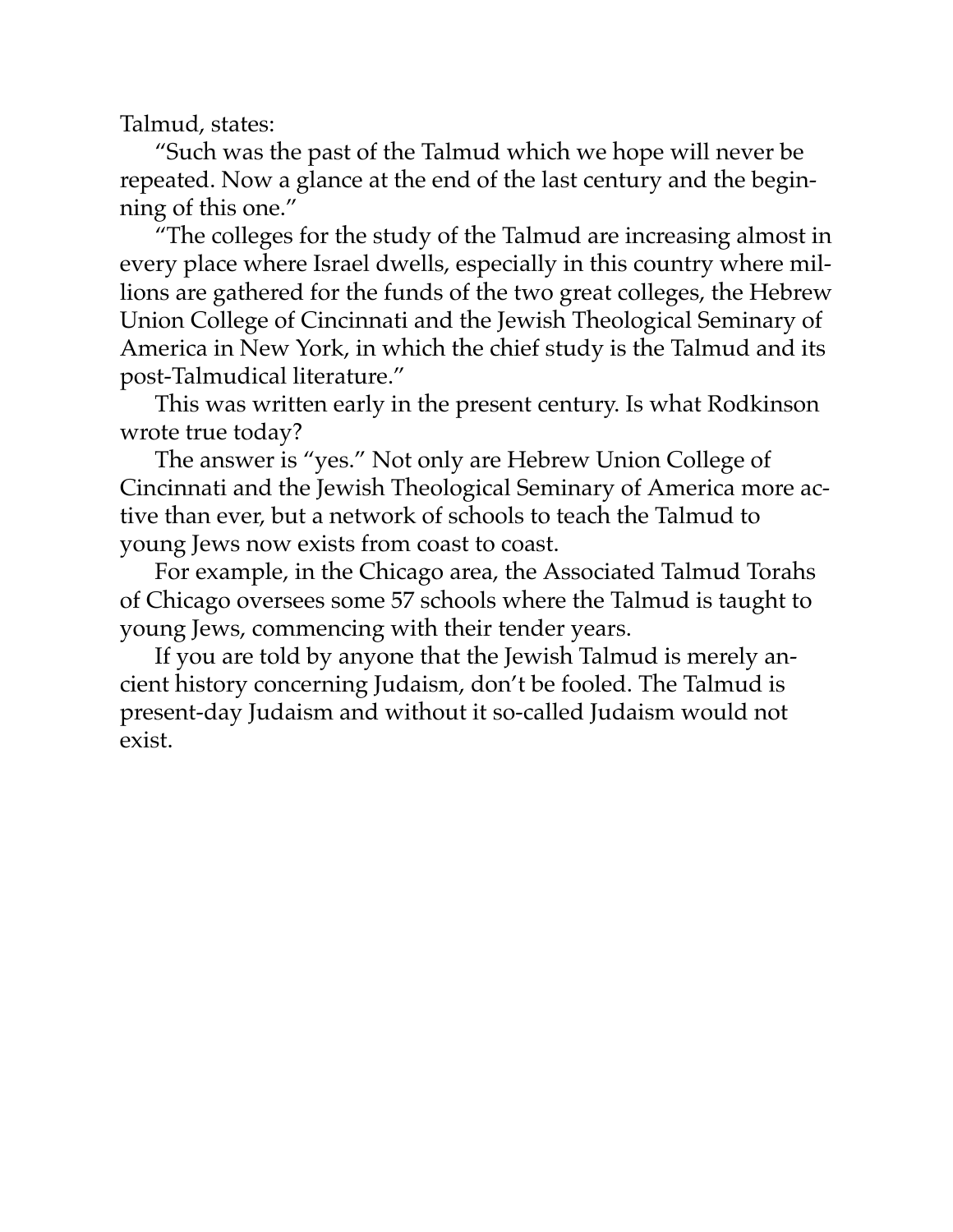# Chapter 6

#### *Judaism Not Monotheistic*

T<sup>O</sup> MANY CHRISTIANS, Judaism is a monotheistic religion, based on belief in one Supreme Being and adherence to the Old Testament, with the Messiah still to come. This is not so.

Double-talk is the trademark of Talmudic Judaism, called by Christ the "Synagogue of Satan." (Revelation 2:9, 3:9) Talmudists sanctimoniously declare that their devotion to "pure monotheism," or the "unity of God," precludes their belief in His Personality being Incarnate in Jesus Christ, His Son, and we Christians keep silent.

The Unity of God to which they refer is actually the oneness of the Pantheistic "en sof," a mass without a "Chief Engineer." This is the "unity of nature" in which the Pagans believed. For every form of spirit invocation, and for the deification of man, that is Judaistic Talmudism, a religion of polytheism, or many gods. Slyly, the polytheists say what they mean. We do not understand them.

Take any of the modem heresies, the "new" religions our tired Christians like to think we're just evolved; you will find them all in Talmudism and its collection of ancient Old Testament paganism. The Jewish Cabala with its non-existence of evil, its deification of man, is a source book for modem "isms," the sources of which are largely unknown in modem times.

Turn to the Jewish Encyclopedia article on "Pharisees" (Exhibit 264) and the statements that when the God of Intelligence, the "anthropomorphic" God, was eliminated from the Bible by the Pharisees, "these used the Angelology and Demonology of the Pharisees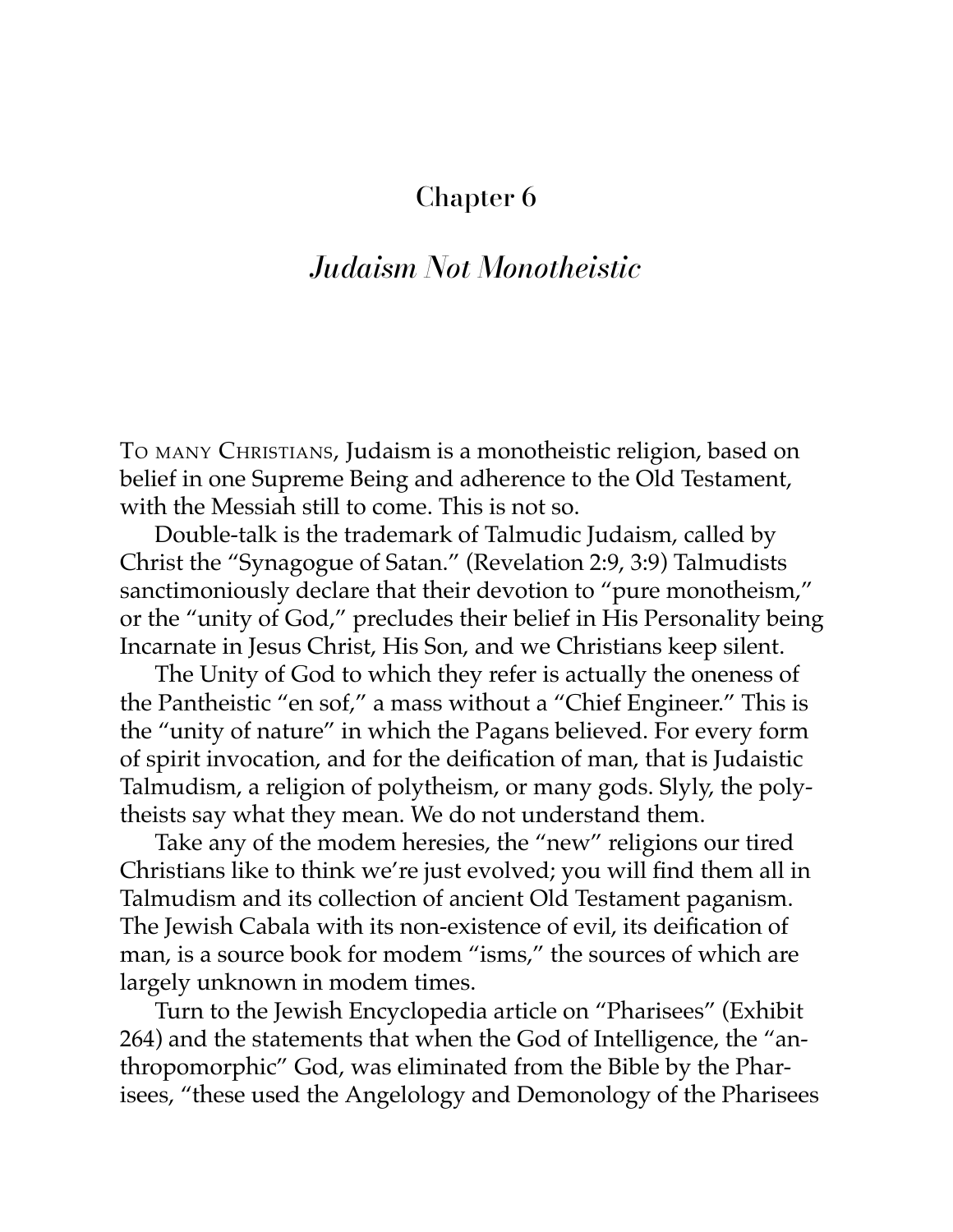with the help of the Ma'aseh Bereshit and Ma'aseh Mercabah [Pagan rites to see the Sun God, Mithra, or Metatron, and learn the past and future] not only to amplify the Biblical account, but to remove from the Bible anthropomorphisms and similarly obnoxious verbiage concerning the Deity by referring them to angelic and intermediary powers [for instance Genesis 1:261"

In other words, the old mass of spirit or substance of which the universe is supposedly composed, god of the Pagans called pantheism, or god as the sum-of-nature, left spirits or "gods" of every phase of nature to be invoked by man himself. The "supreme" Sanhedrin 67b of the Talmud (Exhibit 78) boasts about the Rabbis being able to create calves by "studying the laws of creation, by means of which they created a third-grown calf and ate it." The Sefer Yezirah presumably does the trick if the Talmud fails!

And how they do other wonders! (See Exhibit 79) The "sages" are represented as gods indeed.

The claim is made in the Talmud (Sanhedrin 65b — Exhibit 72) that "*Rabbah created a man*," and this is followed by a long footnote on the use of the "Sefer (book) Yezirah." the Book of Creation, a part of the Cabalistic lore of Talmudism, and its derivation from Babylonian, and other occultism. Reference is made to Sanhedrin 67b where the claim mentioned above is made that by magic the rabbis created a calf and ate it. This is followed by supposedly turning a woman into an ass. (See Exhibit 80)

Creation by Hebrew letters is urged as a means of ascribing God's powers to asinine objects so as to dethrone Him and enthrone Man as the creator. This latter procedure is Pythagorean.

One thus is advised that: "In uttering a charm one generally expectorated" (Sanhedrin 101a, Exhibit 104); that "snakes and serpents may be charmed on the Sabbath." (Exhibit 105)

The dangers of Shabriri (a "demon of blindness") are pointed out, and reference made to repeating his name, each time dropping one letter until the demon "shrinks" away with the letters of his name, thus curing the blindness he causes. (Talmud, Abodah Zarah 12b, see Exhibit 176) The "cure" under "Abracadabra," is found in the Jewish Encyclopedia. (See Exhibit 281)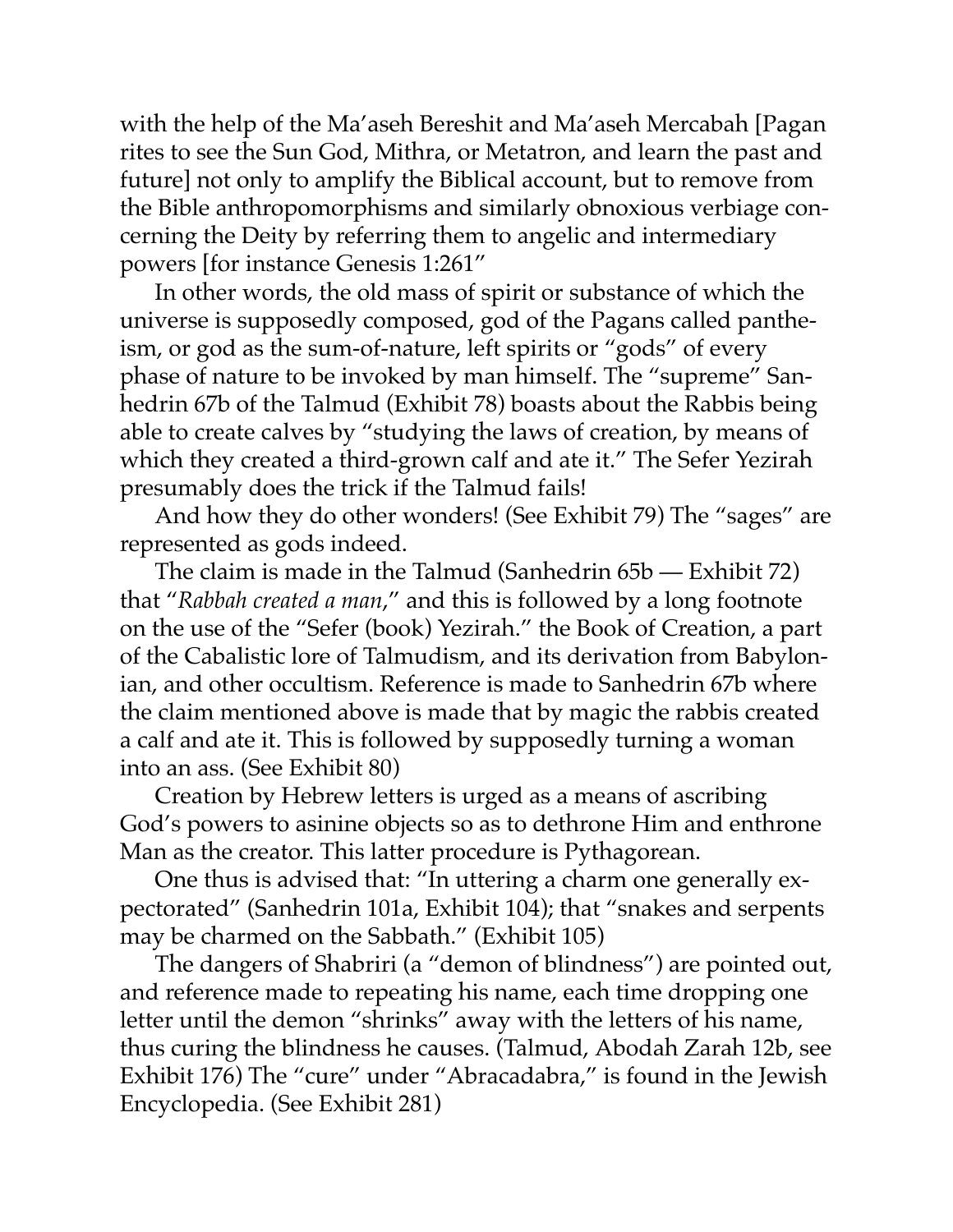The Tetragrammaton (Y-H-W-H), the letters of the word Jehova (Hebrew lacks vowels), is reserved for summoning spirits and it is a "sin" for the unauthorized to use the word.

In the *California Jewish Voice*, and other current Jewish publications the word "God" is written "G-d" for this reason.

"The Tetragrammaton, the four-lettered Name of God was fully pronounced only by the Priests in the temple. Everywhere else it was pronounced 'Adonai.'" This refers to the time of the second temple when the Pharisees were in the ascendancy in Jerusalem. (See Talmud, Abodah Zarah 17b-18a. Exhibit 181)

Using the word as is one of the "crimes" charged against Jesus (See Talmud, Sanhedrin 55b-56a, Exhibit 56). On this ground Jesus is called a "blasphemer" of this repugnant Pharisee pagan custom.

In Judaism, Ba'al Shem ("Master of the Name") is the sorcerer who uses this Name of God to make the demons mind him (See Exhibit 265) and the Judaistic branch, Chassidism (also spelled Hassidism) is built upon this sort of demonology. Baal Shem Tob is extolled for his activities by Rabbi Louis Finkelstein in his work, The Pharisees. (See Exhibit 2 and Exhibit 3)

The use of amulets to drive off Lilith, demoness of childbirth, and of the night, who collects "men's semen" to spawn demons, is part of current Pharisee demonology. (See Exhibit 287 for picture) By means of these demonistic devices one may cause "terror diffused through the world one's enemies set to tearing each other to pieces cause anyone to perish." All this is part of the Cabala or demonology of the Pharisees called "the art of employing the knowledge of the hidden world in order to attain one's purpose. One may thus easily make himself master of creation." (See Exhibit 285, from the Jewish Encyclopedia)

# Blasphemy Approved

Not content with consistent reviling or blasphemy of God's Word, this subterfuge is taught by the Talmud to permit blaspheming the Divine Name: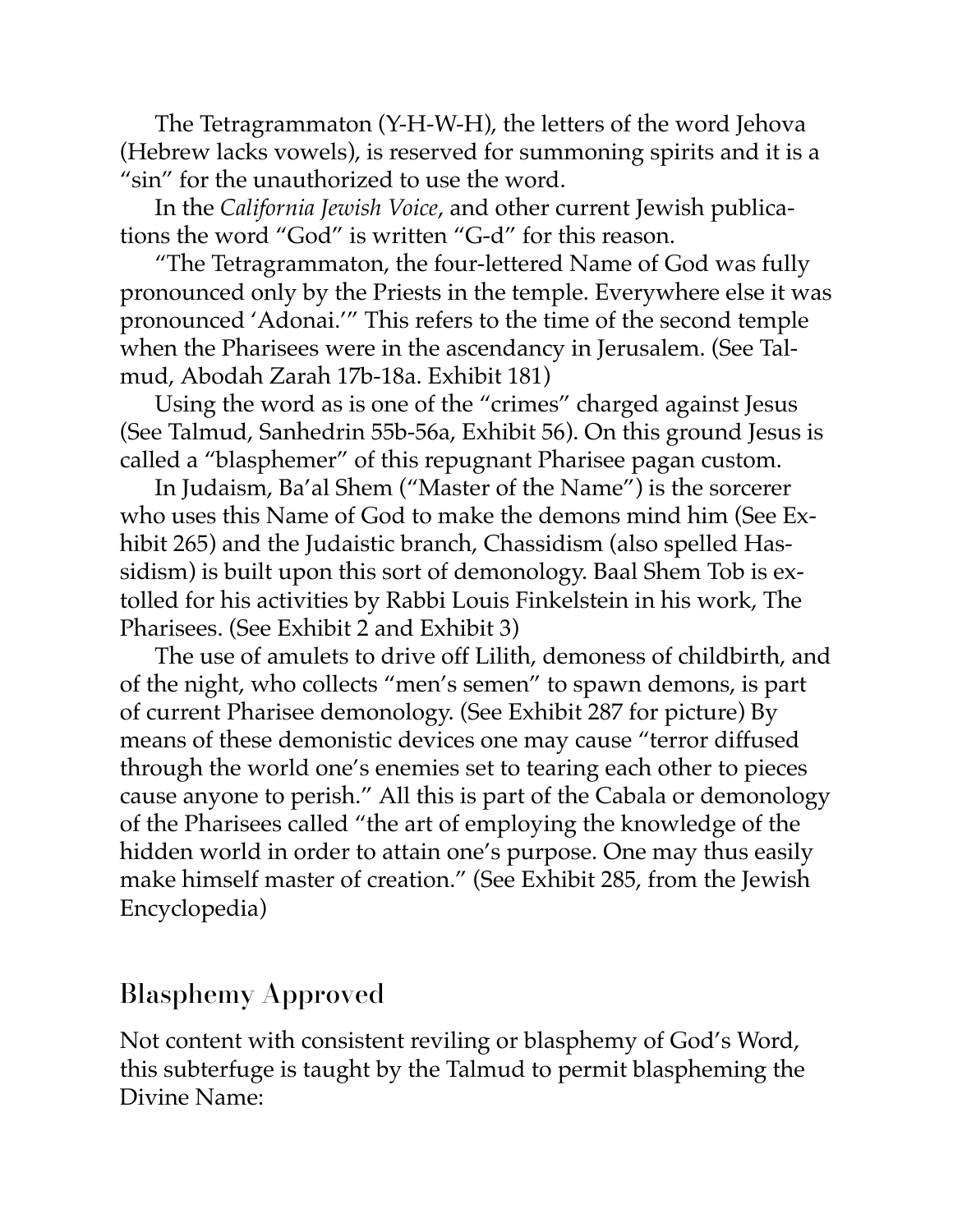"Blasphemy is an indictable offense only if it is mentally directed against God. If, however, one reviles the Divine Name, whilst mentally employing it to denote some other subject, he is not punished!" (Sanhedrin 65a-b, see Exhibit 70)

#### Jews the Messiah

The untutored Gentile has been led to believe that adherents of the Jewish religion are simply believers in the Old Testament who are still awaiting their promised Messiah. However, in Judaism that Messiah is already here, and it is the "Jewish people" themselves.

For example, the Jewish Talmud, Kethuboth, 111a, states:

"The Messiah [is] without metaphor the Jewish people." (See Exhibit 147)

# The Jewish Cabala

The existence of a spirit world, of evil spirits, is mentioned throughout the Bible. Christ drove out possessing spirits. There is one hard and fast rule taught on the subject, however: namely, to leave them alone, do no invoking or communicating with them. It is clear that spirit elements could deceive the finite powers of human beings.

"Thou shalt have no other gods before me," is the First Commandment. "And that you shall do no bowing to, or serving them," is the Second Commandment. (Exodus 20:3-5)

Whereas the Bible represents God as the Supreme Intelligence, Creator and Ruler, the pagan and atheist Judaistic concept is pantheism. In other words, there is a great nature essence, out of which individual lives percolate blindly without direction. "Pan" (nature) "theism" (god-ism) holds that the sum of nature is god. Man becomes the all powerful Luciferian "god."

It is foretold in Biblical prophecy that the Anti-Christ will personify that concept (Isaiah 14:12-19; Daniel 11:36-38; Matthew 24:15;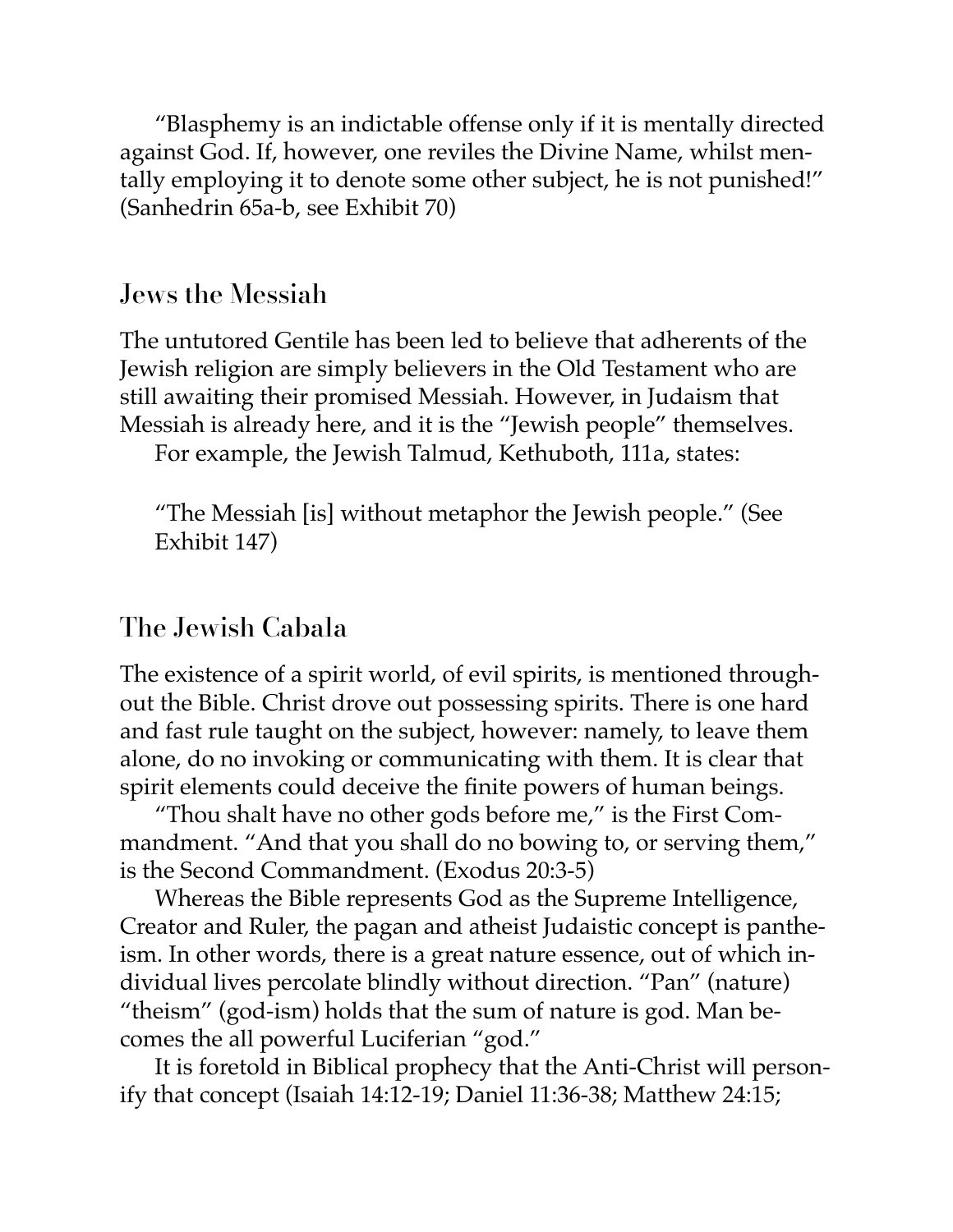Mark 13:14).

The Universal Jewish Encyclopedia (1943), as to the "Cabala," states:

"Although Palestine was the birthplace of Jewish mysticism, the land where the Cabala was conceived, it was in Babylonia that it attained its greatest importance." It cites "the mystic speculations of the Talmud and the system of the Cabala, originating in the one and reaching its completion in the other."

The Jewish Cabala is a library of literature, all on magic, spiritism, and based on sheer pantheism. ben Samuel is credited with bringing the mysterious doctrine from Babylonia to Italy about the middle of the Ninth Century; thence it spread to almost all the Christian countries of Europe. (same Jewish Encyclopedia, page 616) Cabala, also spelled Kabbalah, means "tradition," and it is the tradition of the paganisms of Babylon, Egypt, and the pagan philosophers, enshrined in the Jewish religion.

Exhibits 285 through 292 herein (285, 286, 287, 288, 289, 290, 291, 292) each deal with the Cabala.

#### Cabalistic Hasidism

The Hasidist branch of Judaism specializes in the Cabala. About half of all Jews were Cabalists at the end of the 19th Century, we are told.

Hasidism, like so many Talmudic words, is spelled in various ways: Chasidism; and with a "C" and two "s's," an "H" and two "s's." The Jewish Encyclopedias of 1905 and 1943 use the first spelling, however.

Hasidism is called a religious movement within the fold of Talmudism "which won over nearly half of the Jewish masses." Its leading promoter was one Israel Baal Shem Tob (shortened to the "Besht"). Father-to-son dynasties were set up of Hasidist leaders,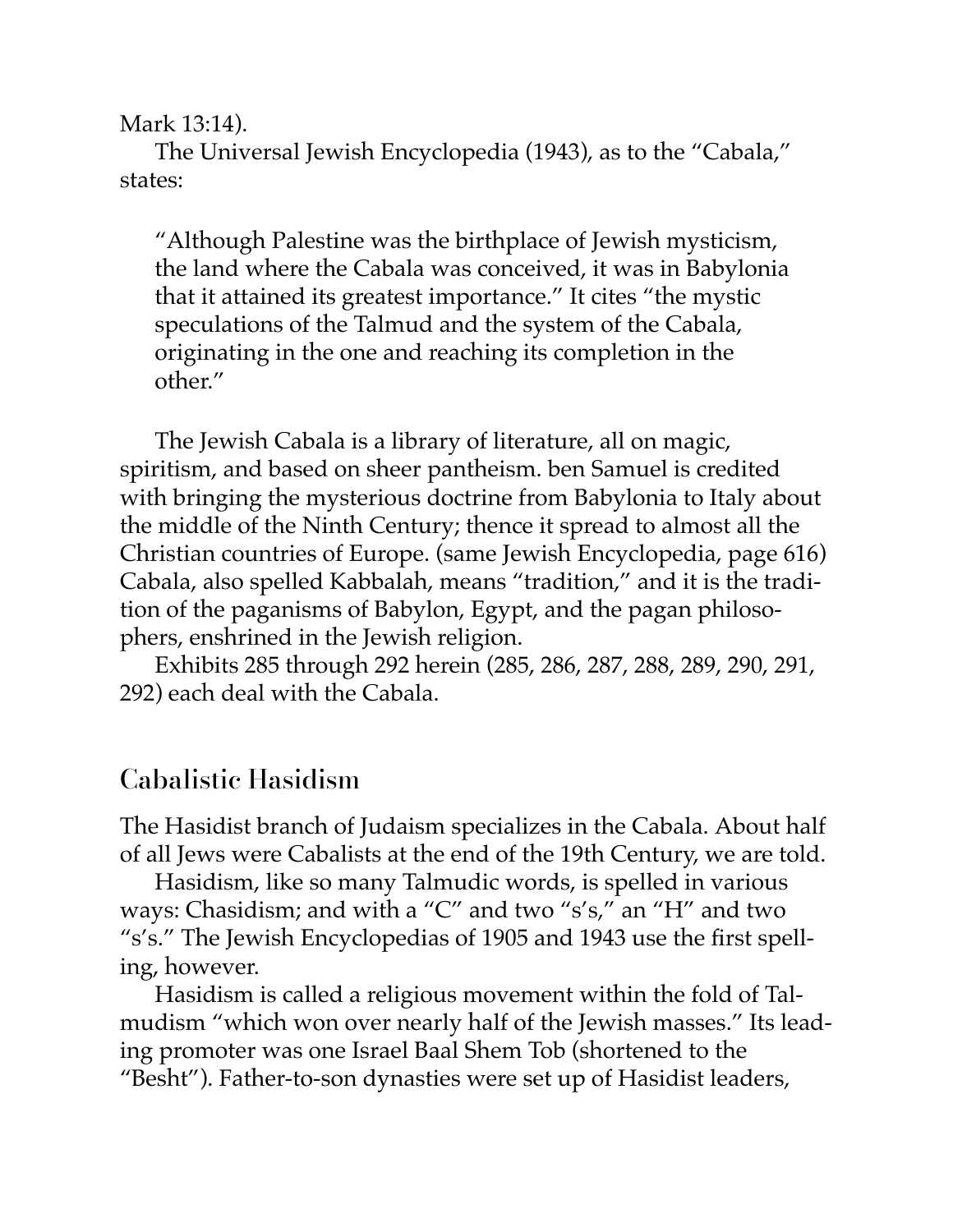wonder-workers, fortunetellers, invokers of spirits, healers who employed drunkenness, singing, and dancing, to create states of "ecstasy." Evil was indulged in to "purify" it.

Gershom Sholem, head of the Department of Jewish Mysticism at the Hebrew University in Palestine, in his book of lectures delivered at red Rabbi S. S. Wise's Jewish Institute of Religion in NY (Schocken Books, N.Y., 1946), extols Baal Shem Tob, the 18th Century evangelist of Hasidism, as does Rabbi Louis Finkelstein, head of the Jewish Theological Seminary of America, in his *The Pharisees*. (See Exhibit 1, Exhibit 2, and Exhibit 3)

Sholem calls Baal Shem Tob "a true Baal Shem, that is to say a master of practical Kabbalism, a Magician" (page 349). He closes his book with the prophecy that Jewish mysticism still has its greatest role to play. In that he certainly coincides with the Bible and the prophecies of the Anti-Christ and his wonderworking after the order of Satan. (II Thes. 2:9)

The Universal Jewish Encyclopedia, under "Hasidism" states that "Hasidism had not introduced any religious novelties into Judaism." (page 240)

To quote the Jewish Encyclopedia of 1905:

"The teachings of Hasidism are founded on two theoretical conceptions: (1) religious Pantheism and (2) the idea of communion between God and man which was adopted from the Cabala not only that Deity influences the acts of man, but also that man exerts an influence on the will and mood of Deity. Every act and word of man produces a corresponding vibration in the upper spheres. From this conception is derived the chief practical principle of Hasidism - communion with God for the purpose of uniting with the source of life and influencing it."

Pantheism is the oldest pagan concept of God as being the composite of nature. The sum total of nature being "god," man can be ruler of everything if he but knows the right secrets.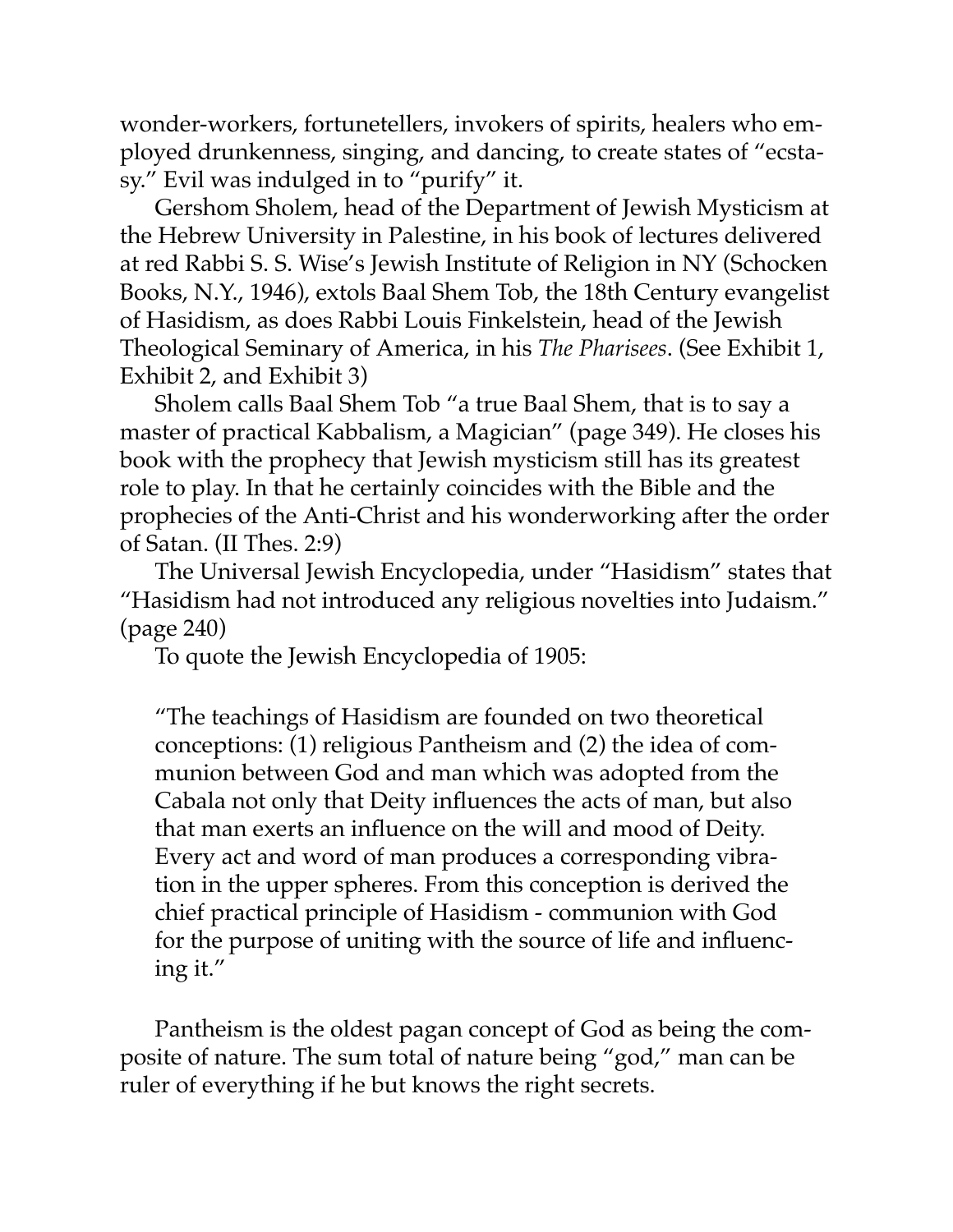In Jewish Hasidism, "Baal Shem," or master of the name, is also called a saint or Zaddik who, to quote the Universal Jewish Encyclopedia: "rules by the possession of the largest number of 'sparks' of divine emanation he stands on the same level as Moses and the Prophets, and not only speaks with the authority of the Torah, but may even change and abrogate it. The Hasidim must live in submission to the Zaddik, surround him with their love and confidence, bring him gifts, cater to his every whim, and not question his conduct even when it seems to depart from the accepted norm."

#### The Cabala and God

The Cabala is the bone and blood of Talmudic Judaism, which is itself pagan from start to finish. It uses the "whited sepulchre" of the Old Testament to cover its negation of every moral law in the Old Testament as it promotes practice of all the occult demonistic abominations excoriated by the Old Testament.

The Cabala has two aspects: *theoretical and practical*, or "theurgic" (wonderworking). The "God" of the Cabala is "the En Sof," the unknowing and unknowable sea of mind or matter out of which creation emerges. "The doctrine of the En Sof," says the Jewish Encyclopedia, "is the starting point of all cabalistic speculations. God is the infinite, unlimited being, to whom one neither can nor may attribute *any attributes whatever*." ("Cabala," page 472, Jewish Encyclopedia)

Maimonides, pillar of Talmudism in the Middle Ages, "contributed to the cabalistic doctrine of the En Sof by his teaching that no attributes could be ascribed to God unless it be of Pythagorean origin." (same Encyclopedia, page 465) Pythagoras was a pagan sorcerer who set up a dictatorship along Iron Curtain lines, and who attributed creative powers to letters and numbers, as does the Jewish Cabala.

The "Ten Intelligences" of pagan Aristotle, that is the Sun, Moon and seven planets each ruled by a Ruling Spirit who dominates affairs of the Universe in accordance with the complicated astrological time charts, are paralleled by the "Ten Sephirot" of the theoretical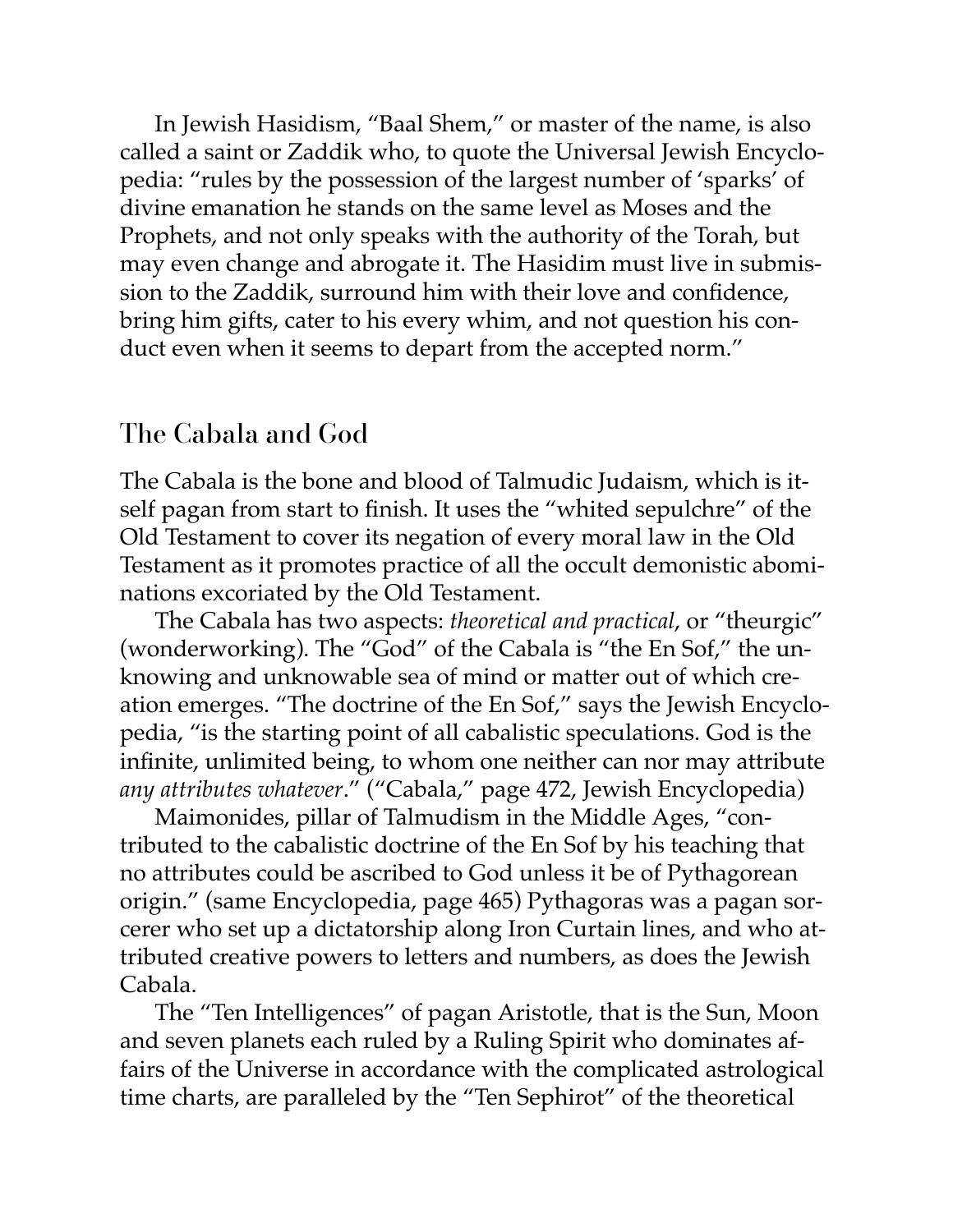Cabala. Three triads, the male and female spawners and their offspring, plus the overall or En Sof, form a design representing every condition of life, every quality, from A to Z. Sex is the glorifying King and Queen. The soul supposedly transmigrates around, and back into the unknowing and unknowable source, the En Sof, into a condition of "Nirvana" know nothingness, like in Hinduism.

"Jewish mystics described the highest degree of love of man for God in sensuous forms in terms taken from marital life." (Jewish Encyclopedia, page 465) "Closely connected is the doctrine of the transmigration of the soul on which the Cabala lays great stress." (same reference, page 476)

There are "ten classes of angels with their chiefs presided over by Metatron who was changed into fire." (same reference, page 475) Metatron is the Ruler Spirit of this universe and Talmudic Judaism, and linked to the Sun God (called by another sect, "Mithra").

The Ten Sephirot, or intelligences of the Cabala, are designed as male and female procreative agencies: "Kether," or "Crown" or the "I am" emanates the "masculine or male potency," and from this "the feminine or passive potency. The union of the masculine and feminine potencies produced again," and so the male and female Sephirot spawn along: "Thus each triad is compounded of force, counter-force, and their connecting link: namely active and passive agents and combination." (Note: Incorporated as "progressive" in Karl Marx's dialectical materialism) "They were all combined in the Adam Kadmon (Primordial man)." (Jewish Encyclopedia, "Sefirot, Ten")

*The Kabbalah* (George Routledge & Sons, London 1925), as expounded by Jewish author Ginzburg, lays down as doctrine 1 of the "Kabbalah": "God is boundless in his nature. He had neither will, intention, desire, thought, gauge, nor action." (Note: therefore, out goes the whole Bible and its Willing, Thinking, Acting, God of Intelligence.) Continuing: "He cannot be grasped and depicted; and for this reason is called En Soph, and as such he is in a certain sense *not existent*." (Note: small letters for the Deity in original) 2. "He is not the direct creator of the universe since he could not will the creation." Then comes mention of the self-activating emanations, the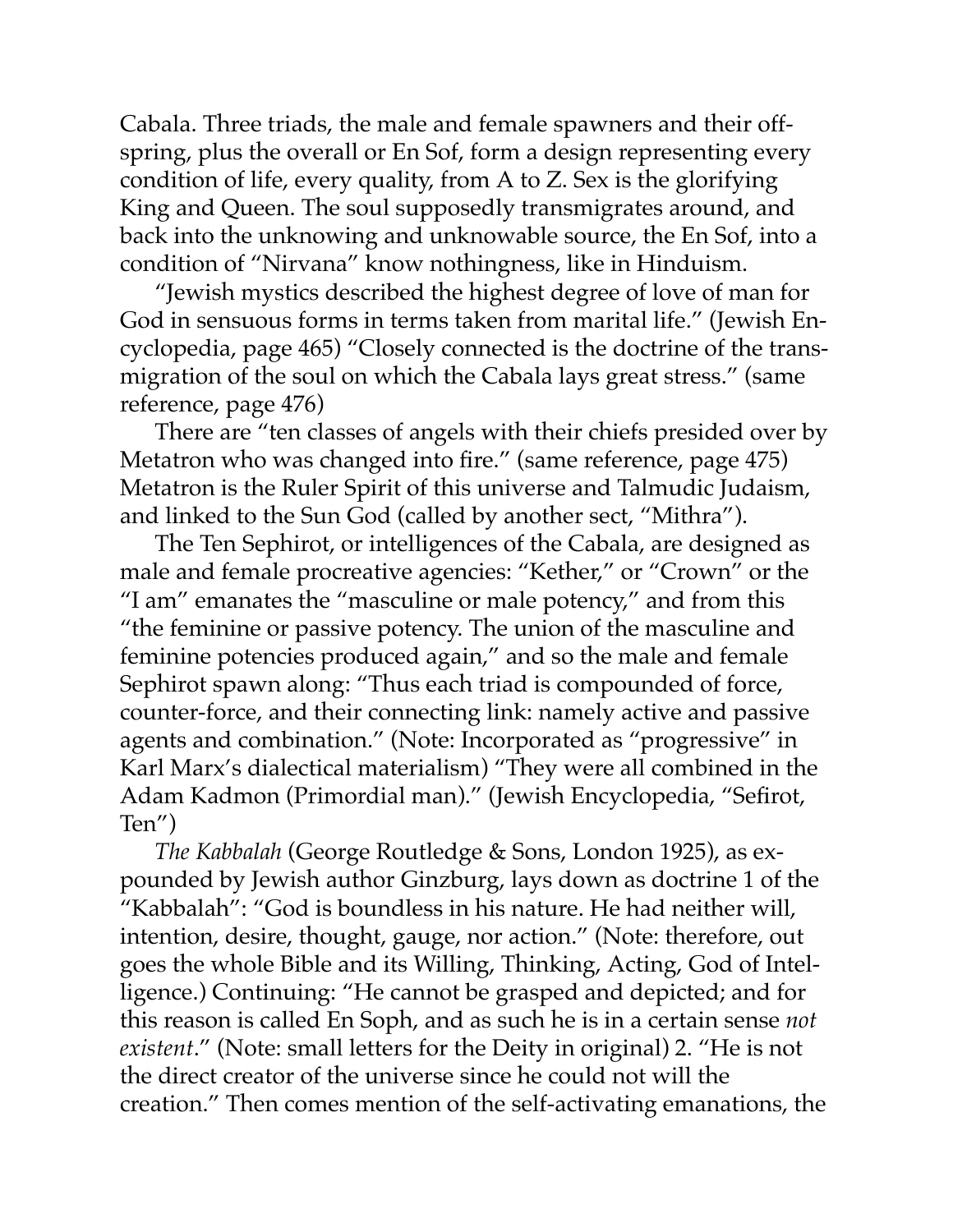"Ten Sephirot," and "the different worlds gradually and successively evolved. These evolutionary worlds are the brightness and the express image of their progenitors, the Sephiroth, which uphold all things." The Sephiroth create the souls, and the souls must return to the source "whence it emanated. The creature shall not then be distinguished from the Creator." (Note: this is nothing but the 'Nirvana' of Hinduism, which Webster defines as "the extinction of individual existence by absorption of the soul into the supreme spirit,") and, continues the publication: "*the soul will rule the universe*, she shall command, *and God obey*"(pp. 145-146). In view of the distinction between Brahmins and untouchables in Hindu castes, and the difference in Talmudism between the Gentile "asses" who have no human status, alive or dead, and Jewish "humans," it will be easy to see who is supposed to do the ruling, and who does the obeying, God Himself being but a lump, a mass, an essence, a source stream, for Man to work.

*That is Judaistic "monotheism!"*

#### Theoretical Cabala

Two qualities dominate the theoretical Jewish Cabala. Every attribute of Intelligence, of Knowing, Loving or Ruling is stripped from the God of the Bible and handed over to pagan spirits, who are invoked as in ancient paganism as "other gods," those which were so often denounced by the Prophets. This act of stripping God of Intelligence and reducing Him to a mass of "self-percolating essence," the "En Sof," is nothing but pantheism (the sum of nature being God, without any Supreme Being).

Whether called "emanation" by the Jewish Cabala, "immanence" by Talmudic Spinoza, or renamed by Hegel - for "the real and ideal is taught in the same way in the Cabala as in Hegel" (Jewish Encyclopedia, page 474), or designated "dialectical materialism" by Karl Marx, the result is the same old atheistic concept of nature just waiting for man to run and dominate it. The Luciferian god is always man.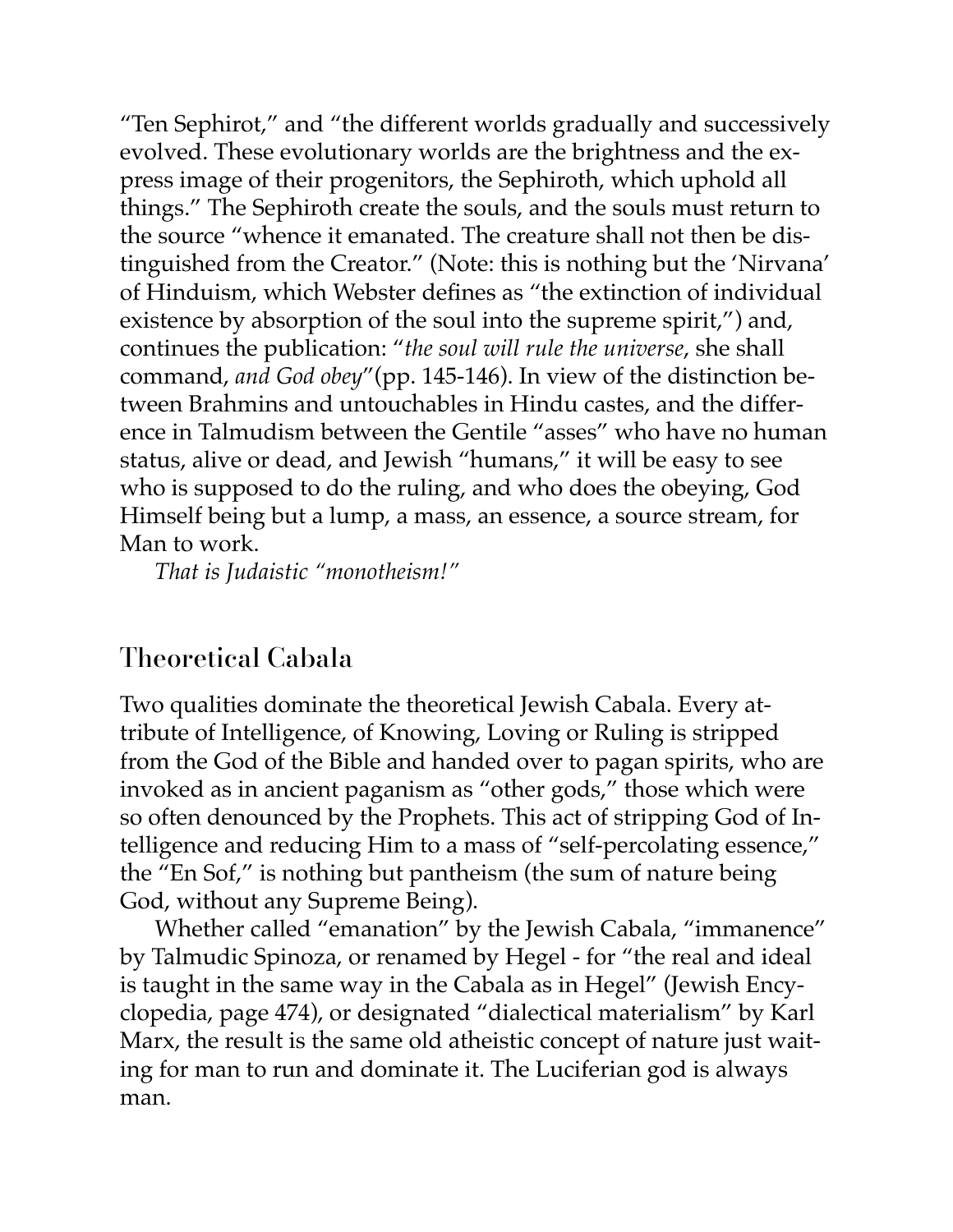The great heresy of Gnosticism, which nearly swept Christianity from the earth in the early centuries, is admittedly Cabalistic. And the Gnostic and Cabalistic idea that evil is non-existent is currently revived in "Christian Science," which is neither Christian nor scientific, and has been a magnet for hundreds of thousands of Jews who can, as the Universal Jewish Encyclopedia states, be Christian Scientists without deserting their Talmudism. This Encyclopedia states: "As the divine has true being, evil is that which has no being, the unreal or seeming thing as it appears." (page 477) And: "Evil, according to the Cabalistic philosophy, is nonexistent, anticipating Christian Science." (same reference, page 620)

#### Practical Cabala

Every pagan trick of dethroning God and enthroning individual spirits is employed by the Jewish Cabalists. "Casting of Lots, Necromancy, Exorcism Bibliomancy, and the mysticism of numbers and letters were developed into complete systems. Hence the cabalistic doctrine of the heavenly alphabet, whose signs are the constellations and the stars. Thus Astrology was legitimized, and bibliomancy found its justification in the assumption that the sacred Hebrew letters are not merely signs for things, but implements of divine powers by means of which nature may be subjugated" [by Man], says the Jewish Encyclopedia, under "Cabala," page 479.

But the bloody business of making circles to circumscribe the spirits, of gouging out cocks' eyes, skinning lambs and throwing the blood around to weird incantations to bring up the spectres of the departed, as forbidden by Scripture, is hidden as an "esoteric" or secret lore entrusted to such as the Jewish Baal Shems ("masters of the name").

# Transmigration of Souls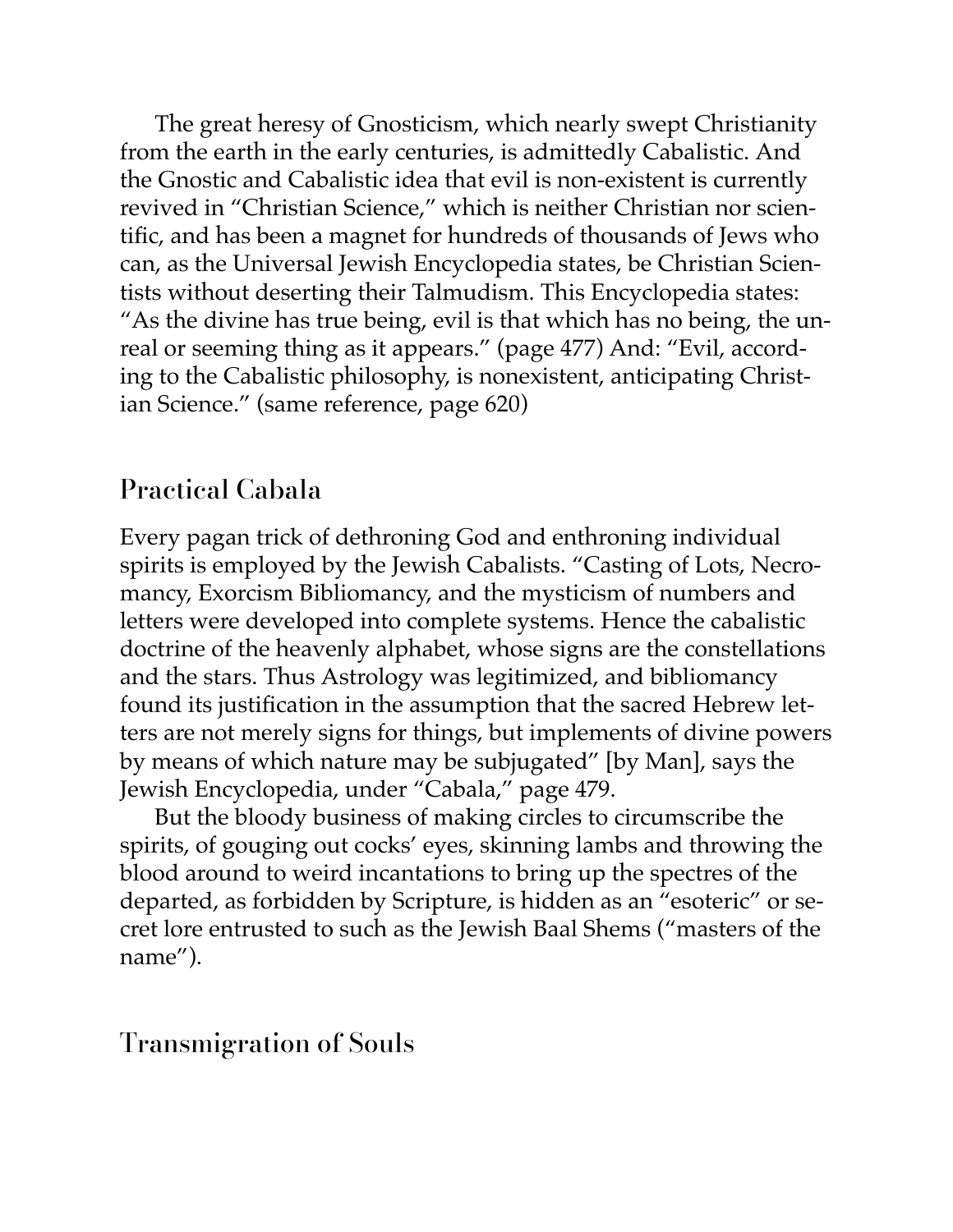Reincarnation, or transmigration of souls, is a doctrine of the Cabala generally. Failing to wash off the demons of the hands may turn one into a river, says the Jewish Encyclopedia under "Transmigration of Souls." The theory is the cause of much degradation in Hinduism. In the Cabala, each soul corresponds to a part of the body of the Adam Kadmon universe, some being "lower" organs, some "higher." The "dibbuk" or possessing spirit who can only be expelled by a "Baal Shem" wonderworker came into the Jewish press recently (1955) when a dibbuk is alleged to have been seen leaving the body of its unwilling host. Jewish press publications all carried the report.

A newsreel I saw in recent years showed the knife-sticking and goat-bleeding Hindu rites of Kali in India, horrible sights. Kali, to quote, is "a Hindu goddess. She is represented as black, with four arms, wearing a necklace of skulls, and the hands of slaughtered giants round her waist as a girdle. Her eyebrows and breasts appear streaming with blood of monsters she has slain and devoured. One hand holds a sword, another a human head. She is the goddess of death and destruction, and goats and other animals are sacrificed on her altars. Ancient Hindu books even enjoined human sacrifices to this bloodthirsty goddess. Her worship is said to be characterized by vile secret rites." (American International Encyclopedia, "Kali") In sex, filth, degrading treatment of baby girls, low status of women, and the caste system, Talmudic Judaism and Hinduism are closely allied. Whereas the appeasement of many spirits is secreted in Judaism and is open in Hinduism, the caste system, which numbers some 2,000 Hindu castes and sub-castes, is much simplified in Judaism, there being but two castes: the human and the animals, that is the "Jew" and non-Jew, the "Brahmin" or semi-divine "Jew," and the non-Jewish "Untouchable."

#### The Zohar, Principal Work of the Cabala

The Zohar (Book of Splendor) has been translated in several large volumes. It is more degenerately pornographic, if that were possible, than the Talmud itself.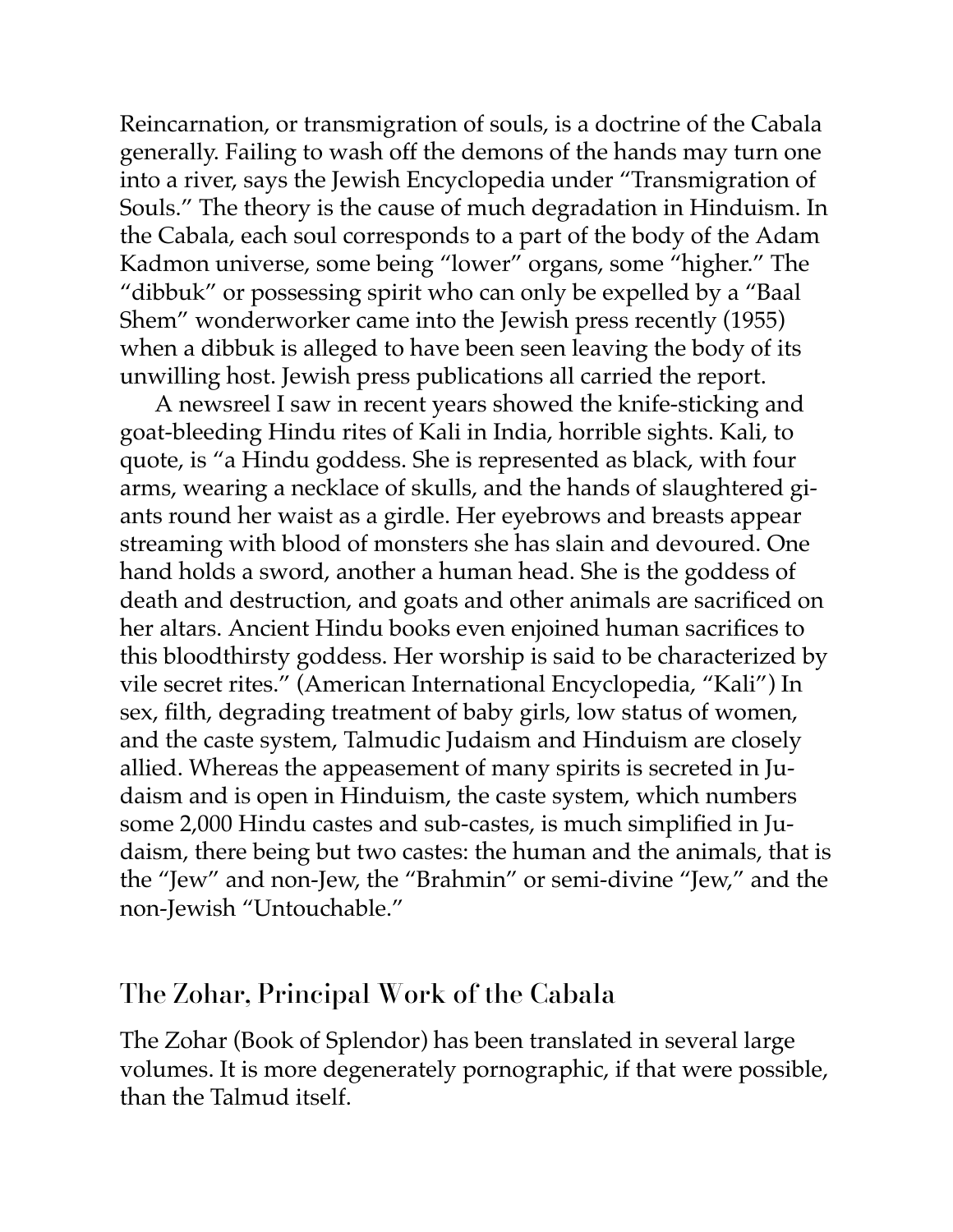The Zohar is a veritable library. Like the Talmud it seeks to nullify all the literal meaning of the Bible. This the Zohar does by allegorizing. Whereas the "Sages" of the Talmud always give as "higher" meanings their own reversal of Biblical moral laws, the Zohar in more fanciful, and in sex language seeks to reduce to Nature the whole of life and to Deify Man. Based upon the Cabalistic method and doctrines, the principal characteristic of Gnosticism was the "harmonizing" of opposites, or syncretism. By this means black can be represented as white. That Lucifer always arrays himself as an angel of light is a Biblical truth: "Therefore it is no great thing if his ministers also be transformed as the ministers of righteousness; whose end shall be according to their works." (II Corinthians 11:14) The Cabala was the basis of Gnosticism, which today is expressed through such organizations as the National Conference of Christians and Jews, which deceives the unknowing public that there can be "brotherhood between 'Christ' and 'anti-Christ.'"

"Zohar ('brightness'), the principal work of the Cabala," starts the section in the Universal Jewish Encyclopedia and includes this: "Cabalistic groups raised the Zohar to the same rank as that given to the Talmud. The reading of the Zohar was regarded as a religious duty by the Hasidim and by the Oriental Jews and some parts of the Zohar were used liturgically. The Zohar's teachings combine practically all the elements of the older Cabala: the doctrines of the Primordial Man (Adam Kadmon), of the Sephiroth, of Creation and of the Mercabah number and letter mysticism, especially in reference to the names of God."

The Jewish Encyclopedia (1905) on the Zohar, states: "It contains a complete cabalistic theosophy," and calls it: "Not the work of a single author," under which subtitle the close relationship to Hinduism is cited: "it is necessary to ascertain where and when the Jews became intimately acquainted with the Hindu philosophy, which more than any other exercised an influence on the Zohar" (a parallel reading is quoted), and emphasis on the similarity follows. The Mohammedan Sufis had similar doctrines: "All these sects had their sacred writings which they kept secret, and these writings probably formed the nucleus of the Zohar." One section is described as "ex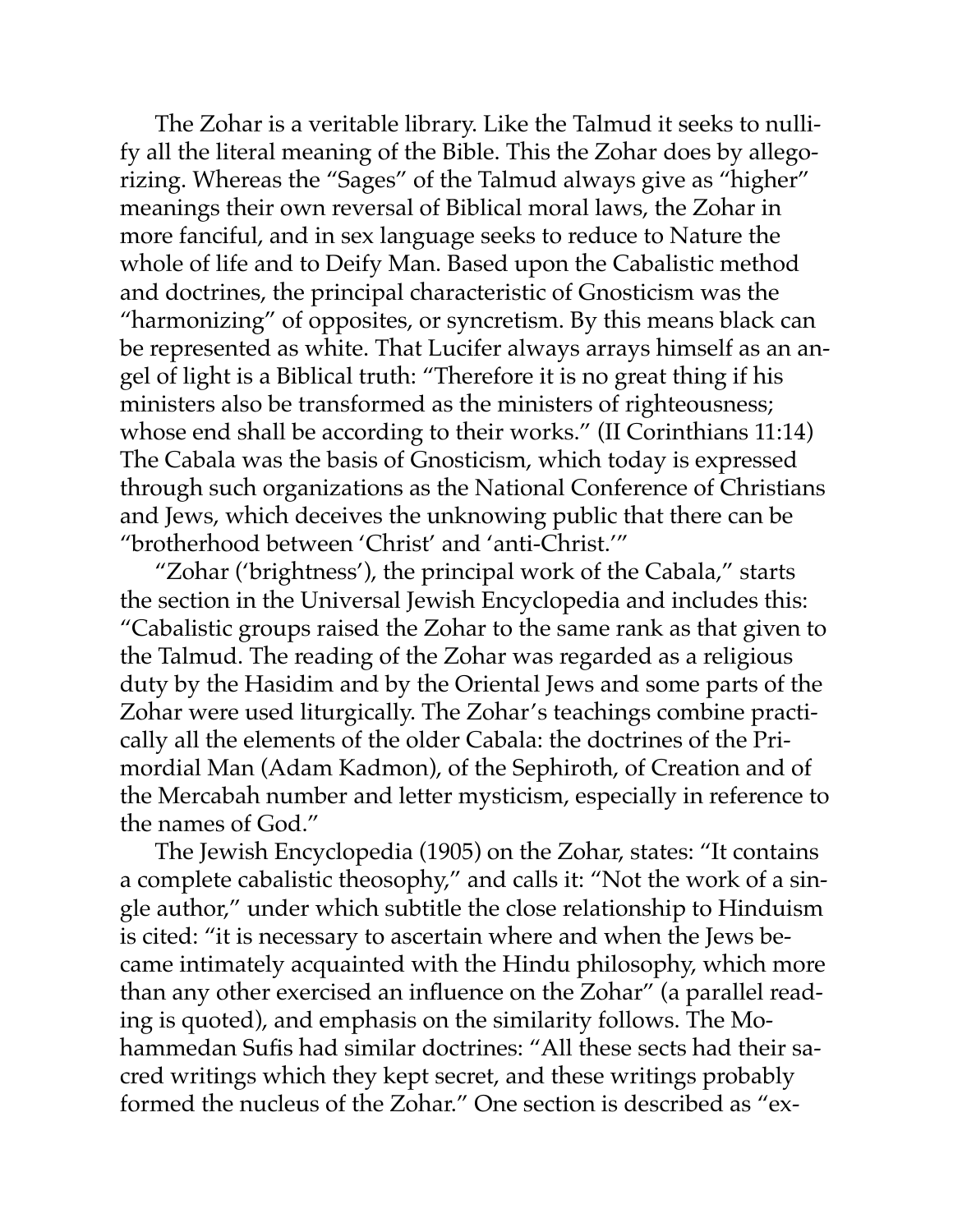plaining Scripture mystically by way of Gematria the doctrine of Metempsychosis the importance of washing the hands. The Zohar repeatedly endeavors to impress upon the mind of the reader that the Biblical narratives and ordinances contain higher truths in addition to the literal meaning."

The Zohar in its later form (after the 13th Century) "spread among the Jews with remarkable celerity representatives of Talmudic Judaism began to regard it as a sacred book and to invoke its authority in the decision of some ritual questions." (Same reference)

# "Glorification of Man "

The same Encyclopedia notes that Jews "were attracted by its *glorification of man*, its doctrine of immortality the Zohar declared him to be the lord of Creation. Indeed, according to the Zohar man influences the ideal world of the Sephirot, although the Sephirot expects everything from the En Sof, the En Sof itself is dependent upon man." As noted previously, the En Sof is the mass called "God," a mindless self-percolating essence, unknowing and unknowable.

The Darwinian theory of evolution, like the Spinoza theory of "immanence," pantheism, are similar Cabalistic ideas in new word form.

The Universal Jewish Encyclopedia, will tell you how when the Dutch began to call the theories of Spinoza by their right name - Atheism - his own Cabala teachers who were members of the Beth Din (Talmud law court) quickly excommunicated him to prevent more unpopularity from fastening upon the already unpopular Jewish community. But, ever since, he has borne in Judaism the title of "Blessed Spinoza." All that he did was to voice the Cabala, a foundation of the basically atheistic "Jewish" Babylonian Talmudic religion. Karl Marx, himself son of a Jewish Rabbi, called the "En Sof" by a still fancier name, "dialectical materialism," the mindless bashing of germ to fish to mammal to ape to man, with the Jewish-spawned Marxist revolution as its crown and triumph.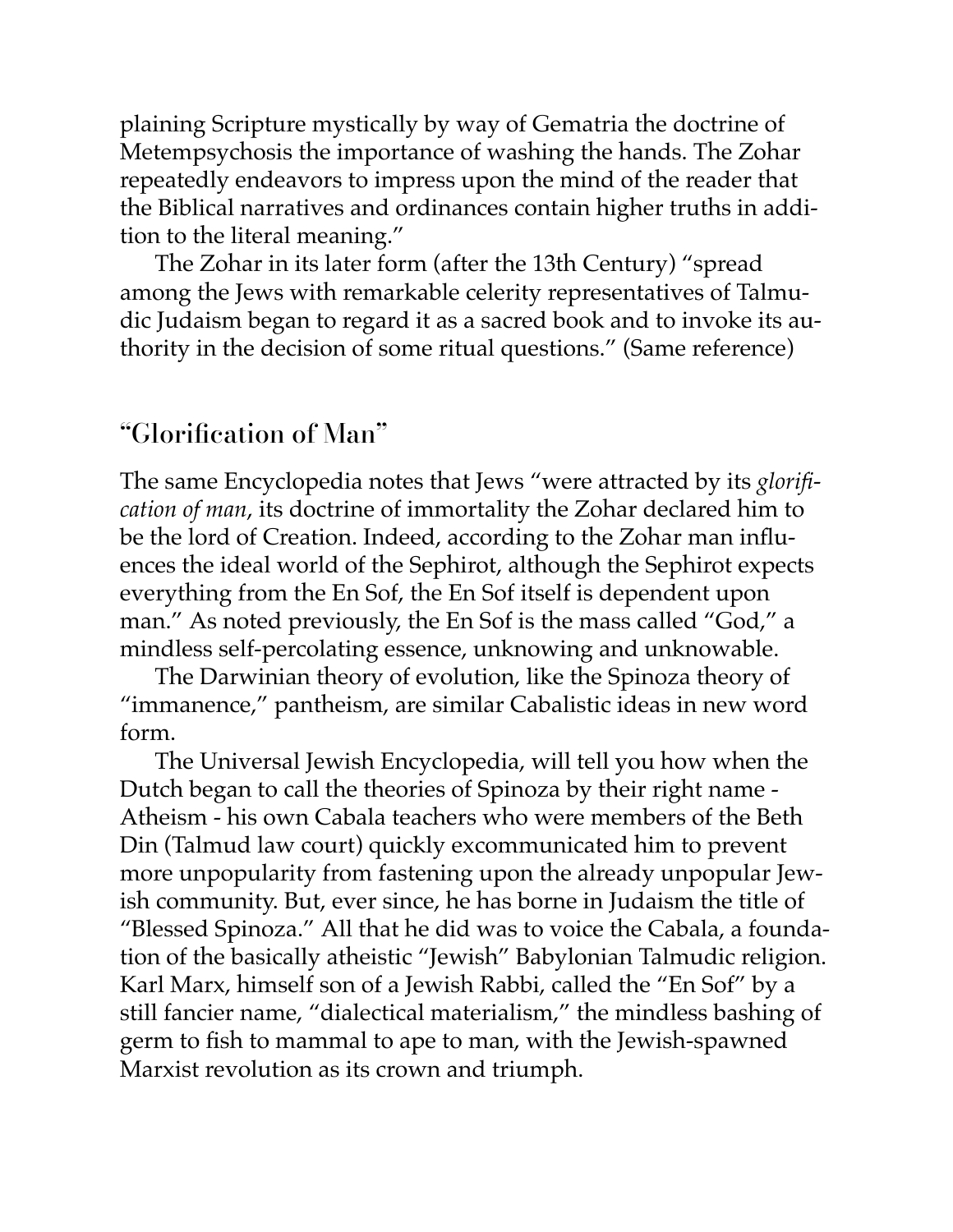# Procreation is "God"

Says the Jewish Encyclopedia: "Zoharic elements crept into the liturgy of the 16th and 17th Centuries the characteristic features of which were the representation of the highest thoughts by human emblems and human passions, and the use of erotic terminology to illustrate the relations between man and God, Religion being identical with love *sensuous pleasure*, and *especially intoxication*, typify the highest degree of divine love as ecstatic contemplation, while the wine-room represents merely the state through which the human qualities merge or are exalted into those of the Deity."

There is nothing new here that pagans who consulted the oracles, indulged in drunken and sex degeneracies, to worship the old sexgods who were the deities of all pagan civilizations, did not have centuries and centuries ago. No wonder the unsparing denunciations of the Prophets have to be "allegorized" away into nothing!

Tied up in the Zohar and Cabala generally, are the doctrines of metempsychosis or transmigration of souls, the worship of the seven planets, Sun, Moon, and the over-all En Sof, diagrammed as the Ten Sephirot which propel themselves out and back into the mass, the En Sof, and which also corresponds with the pagan Aristotle's Ten Intelligences (or "Boss" Spirits of the heavenly bodies).

# Sholem; "Divine " Talmudists; "Holy Communion "

Gershom Sholem, whose lectures here at Red Rabbi Wise's institute of Judaism in New York were compiled as "Major Trends in Jewish Mysticism" has been listed in Who's Who in World Jewry as holding the chair of Jewish mysticism at Hebrew University, Palestine.

His excerpts from *The Zohar, the Book of Splendor* (Schocken Books, 1949) are revealing:

"The book of Zohar, the most important literary work of the Kabbalah a work of secret wisdom," he calls it. Like the Talmud, which uses the Bible verses which admittedly are not there, the Zohar uses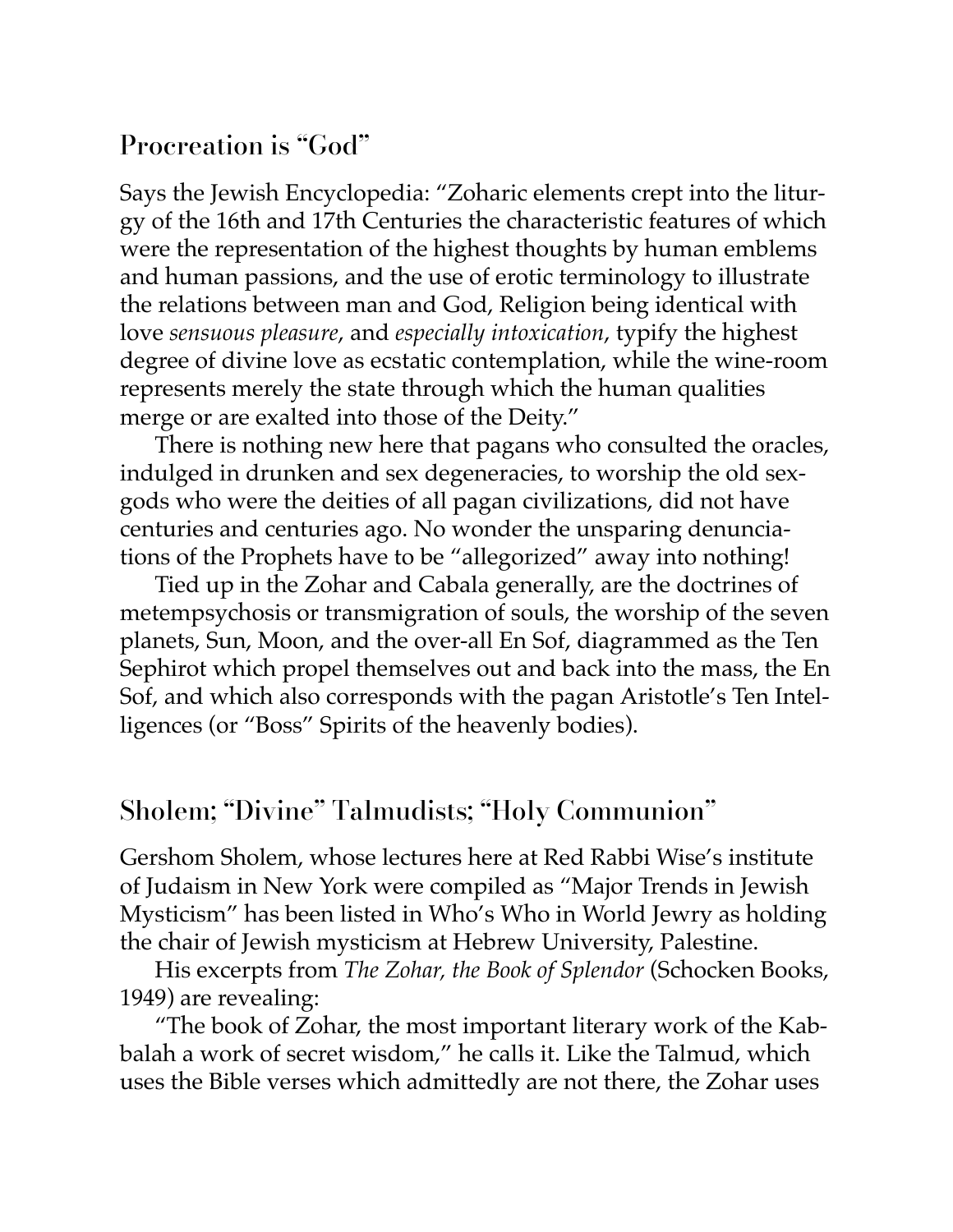a non-existent verse to portray the Talmudists as Divine: "The Divine Presence as the mystical embodiment of the Community of Israel," Blasphemously, in Baal worship style, intercourse is called Holy Communion. "God chose Israel and none other from among the peoples and established them in the world as a single unique nation he called them 'one nation'. When is 'one' said of a man? When he is male together with female then and only then he is designated one without mar of any kind only when male and female are conjoined do they form a single body; whereas, and this we have learned, if a man is not wedded, he is, we may say, divided into two." This is "holy communion."

The section of the book, "The Rose of Sharon" is another intercourse scene in which "the Community of Israel is called Rose of Sharon; because her desire to be watered from the deep stream. She is named 'Rose' when she is about to Join with the King and after she has come together with him in her kisses, she is named 'lily.'" That excerpt, extended, however, is not enough. The Rabbis are quoted on: "the true devotion of the Community of Israel to God, and her longing for him, for these souls make possible the flow of the lower waters toward the upper, and this brings about perfect friendship and the yearning for mutual embrace in order to bring forth fruit. When they cleave one to another, then says the Community of Israel in the largeness of her affections: 'Set me a seal upon thy heart.'" (same book, pages 69-70) There is much more of the same.

With that diversity of spelling characteristic of the Talmudists, God is called, in Sholem's study of the Zohar, the "en sof," the Infinite. Neither shape nor form has he [Note: small "h" always in referring to the Deity] and no vessel exists to contain him, nor any means to apprehend "him." (page 79) And then comes a vicious attack on Christianity so common in Talmudism. Our "crime" is in ascribing Intelligence to God, in accepting Christ's words that He is the personification of the Father, a real and Loving Spirit: "He that hath seen me hath seen the Father." (John 14:9)

The Zohar: "Woe to the man who would make bold to identify the Lord with any single attribute and the less so any human form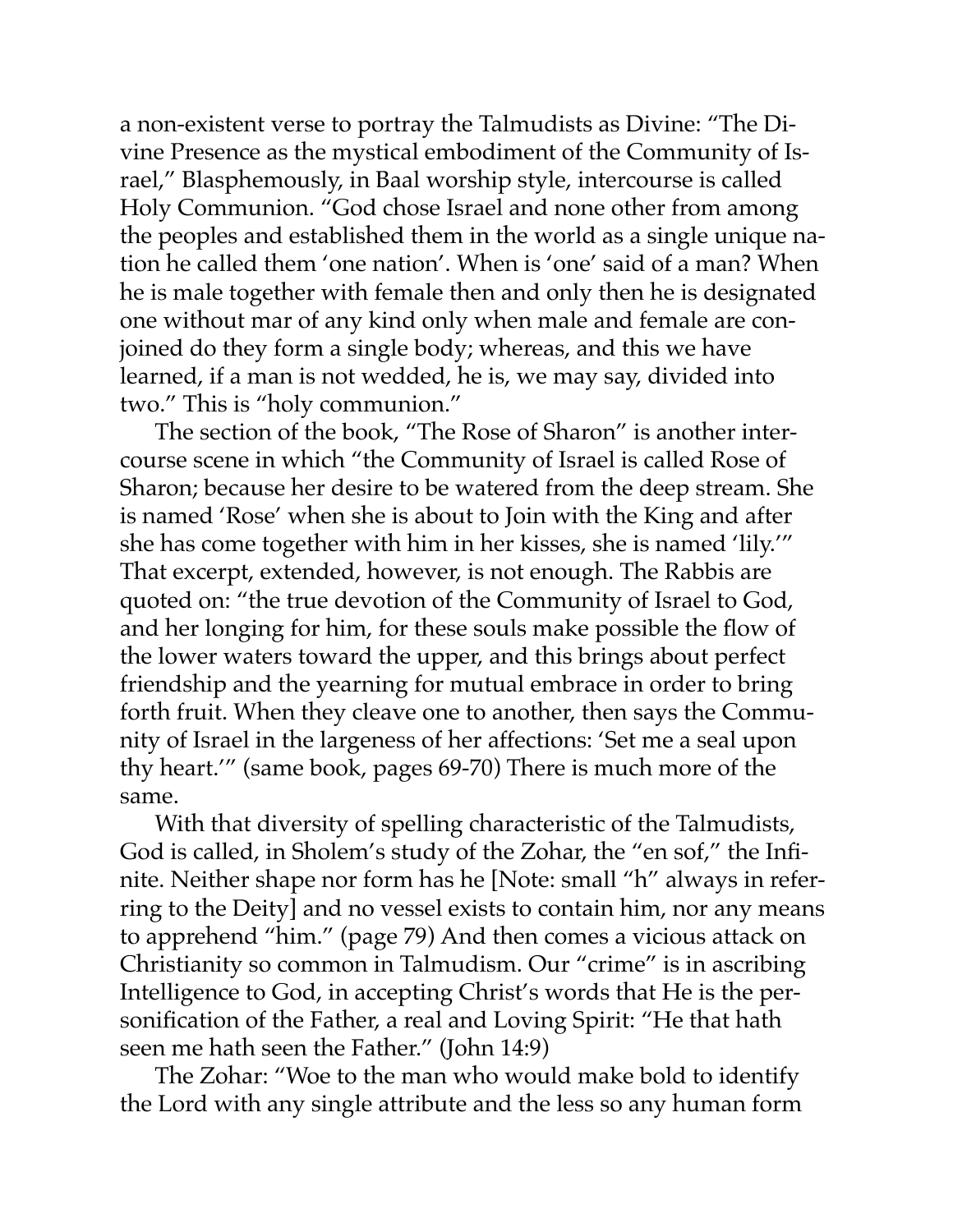existent there is neither attribute, nor likeness, nor form in him." (same book, page 78)

Sholem's work on the Zohar also states:

"The names and grades of the soul of man are three: 'nefesh' (vital soul), 'ruah' (spirit), 'neshamah' (innermost soul). The three are comprehended one within the other, but each has its separate abode. While the body in the grave is decomposing nefesh tarries with it, and it hovers about in this world, going here and there among the living Ruah betakes itself into the earthly Garden of Eden. On Sabbaths, New Moons and festival days, it ascends up to the supernal sphere. But neshamah ascends for forthwith to her place in the domain from which she emanated when the children of men betake themselves to the graves of those who are gone, then nefesh is wakened, and it goes out to bestir ruah, which then rouses neshamah." (pages 96-7)

# The Cabala and the World

The World is explained by a chart representing three copulating triads: male, female and offspring — given fantastic names. The En Sof surrounding these is the god-essence which "percolates" through the three sets back into itself.

According to the pantheistic Cabala God has no intelligence. To quote:

"God is the infinite, unlimited being, to whom one neither can nor may ascribe any attributes whatever; who can therefore be designated merely as En Sof 'without end.'" (Jewish Encyclopedia, "Cabala," page 472) Describing the ten sefirot, which include the three spawning triads, the same source designates as "Yesod — 'foundation' the reproductive element, the root of all existence." (page 475)

Under the title "Cabala" the 1943 Universal Jewish Encyclopedia emphasizes the same idea: "But the En Sof, being boundless, cannot become the direct creator, for He has neither will, intention, desire,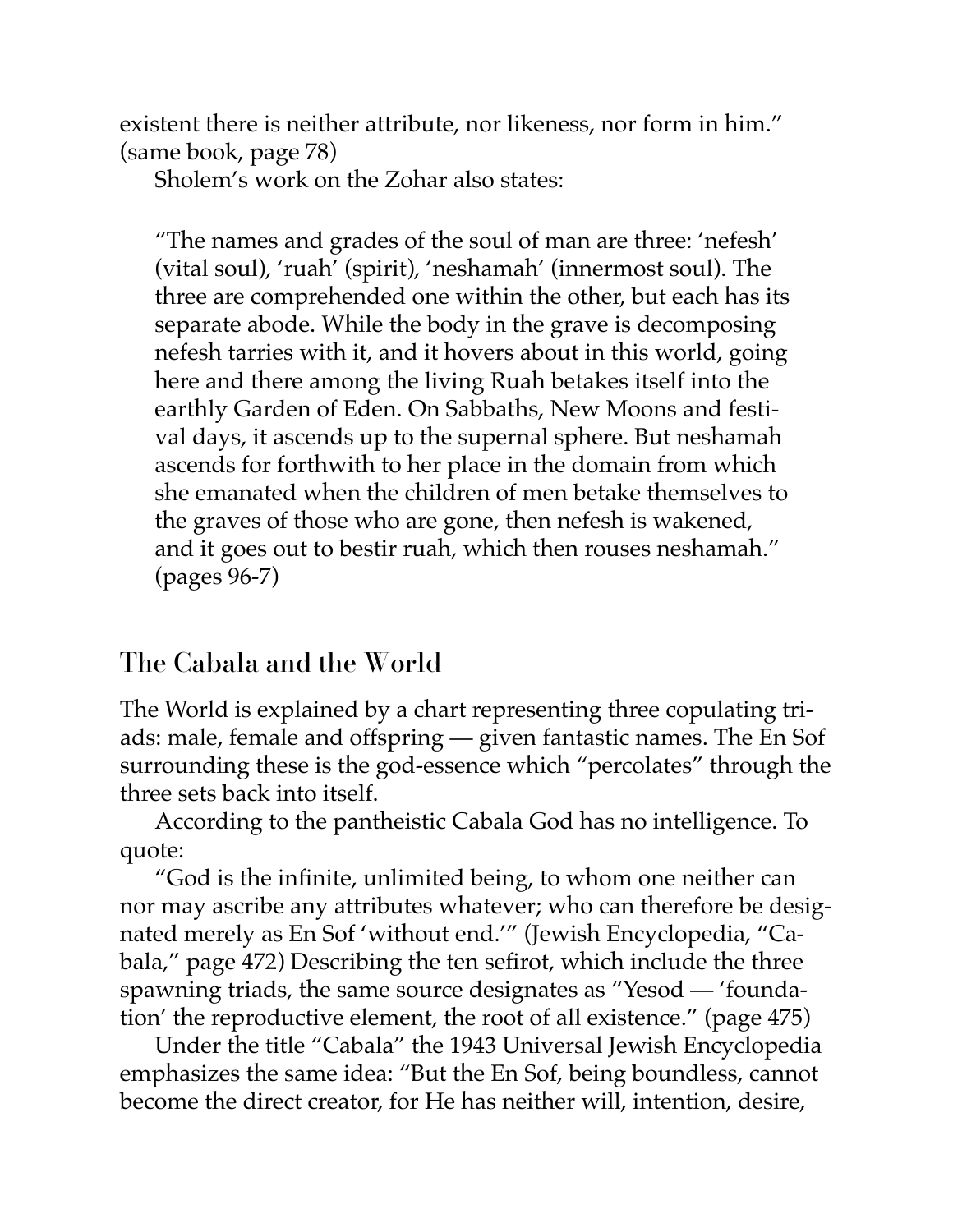thought, language, nor action, attributes which belong to finite beings." (page 619)

#### Metatron

Metatron is the prince of this world, the "demiurge" in the Talmud and Cabala. He is the same as the Persian sun god Mithra, according to the Jewish Encyclopedia (see "Metatron")

With god a formless "lump," without any attributes, someone has to be Ruler, and Metatron (Mithra) is it. The Talmud sometimes gives the En Sof an almost comic character with big feet, splashing with the big fish in the sea, and teaching dead children the Torah one-fourth of the day. But Metatron teaches them three-fourths! This last, in the Talmud Aboda Zara 3b, is cited by the Jewish Encyclopedia (under "Metatron"), and also his being "lord of all the heavenly hosts, of all treasures, of secrets. The Zohar defines his nature exactly by declaring that he is little lower than God." He is not only identified here with "Zoroastrian Mithra," the Sun God, but in articles about "Mercabah" he is seen as inflamed with incantations, dope, "and other means," as comparable to the "demiurge." Under "Mercabah" the Jewish Encyclopedia describes the spiritualistic Mithra rites of "Metatron" whose name letters add up to those of Shaddai (God). Non-Jews are unaware that using letters for numbers ("Gematria") is as prevalent today in Pharisaic Judaism as it was in the time of Christ.

### Letters Create the World - Not God

Note in Exhibit 285 herein that through the Cabala "one may thus easily make himself master of creation" — a Luciferian idea. Also wild animals can be slain and "terror diffused through the world." Note in Exhibit 288 that letters of the alphabet, especially of the fourletter word for Jehova, the Tetragrammaton, have magic power, in fact that letters created the world! It is stated that this idea "seems to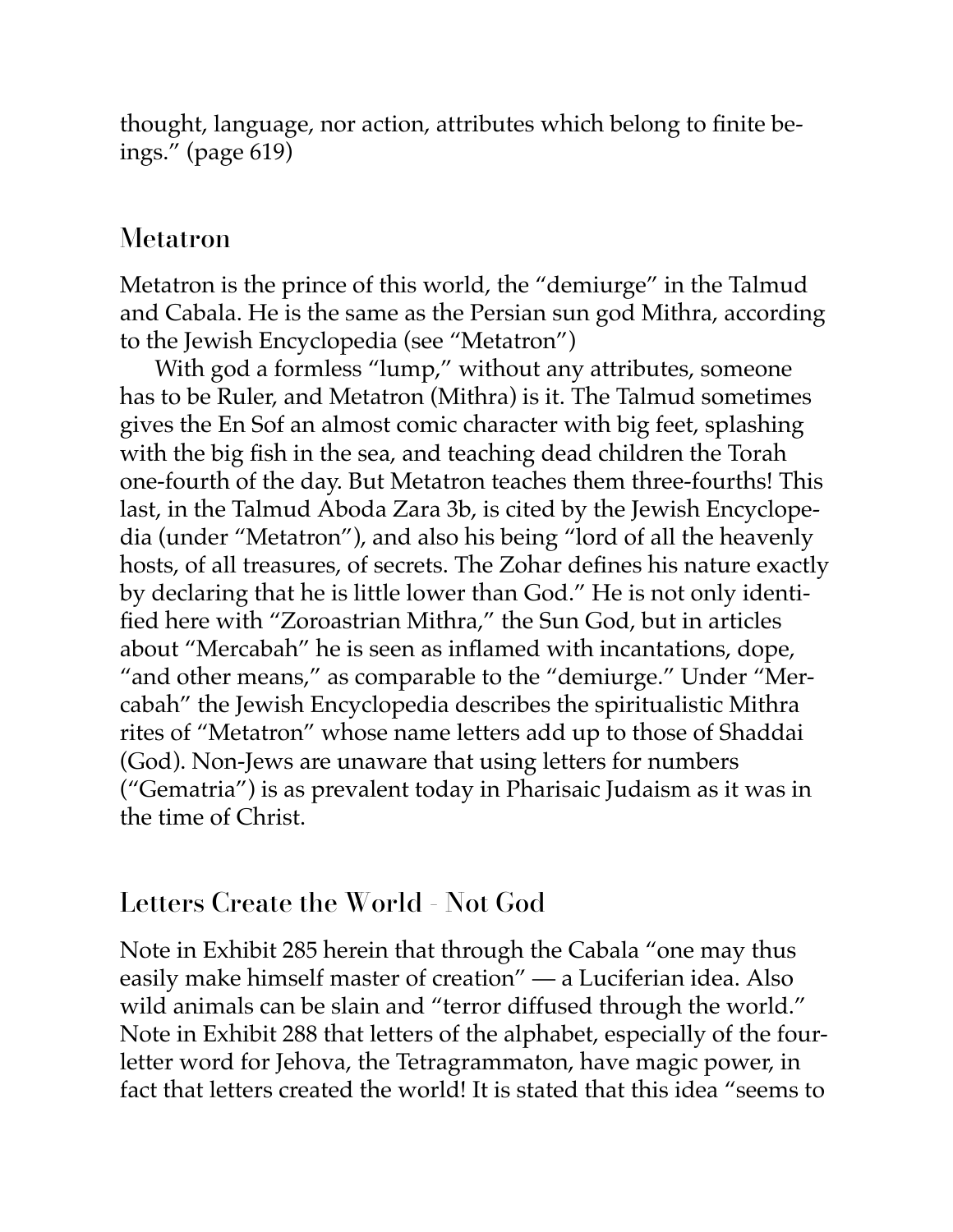have originated in Chaldea" (Babylonia). That the rabbis worked the Cabala and created a third-grown calf and ate it, is cited as coming from the Talmud, Sanhedrin 67b. This is reproduced herein as Exhibit 78. Demonism is the subject also of Exhibit 77, Exhibit 79, Exhibit 80, which are from the Talmud. See also Exhibits 285-92 (285, 286, 287, 288, 289, 290, 291, 292) from the Jewish Encyclopedia.

# Cabala Exalts the Jew

The Cabala, says the Jewish Encyclopedia, taught the top position of man,

"the true Jewish view of life, and one that appealed to Talmudic Judaism. The Jew as well as the man was recognized in the Cabala. Notwithstanding the strongly pantheistic coloring of its metaphysics, the Cabala never attempted to belittle the importance of historic Judaism, but, on the contrary, emphasized it the cabalists developed a Jewish Magic." (p. 478)

"Demonology, therefore, occupies an important part in the work of many cabalists. Many cabalists developed their theories on Casting of Lots, Necromancy, Exorcism. Astrology was legitimized and bibliomancy found its justification in the assumption that the sacred Hebrew letters are not one. With that old pagan deification of man idea in which nature as a whole is god and man is the doer, merely signs for things but implements of divine powers by means of which nature may be subjugated." (page 479)

# The Cabala - Sefer Raziel

"Sefer" means book.

"Sefer Raziel," meaning book of secrets, is "an ancient Cabalistic book." The usual pretext to call pagan practices "Jewish" is to at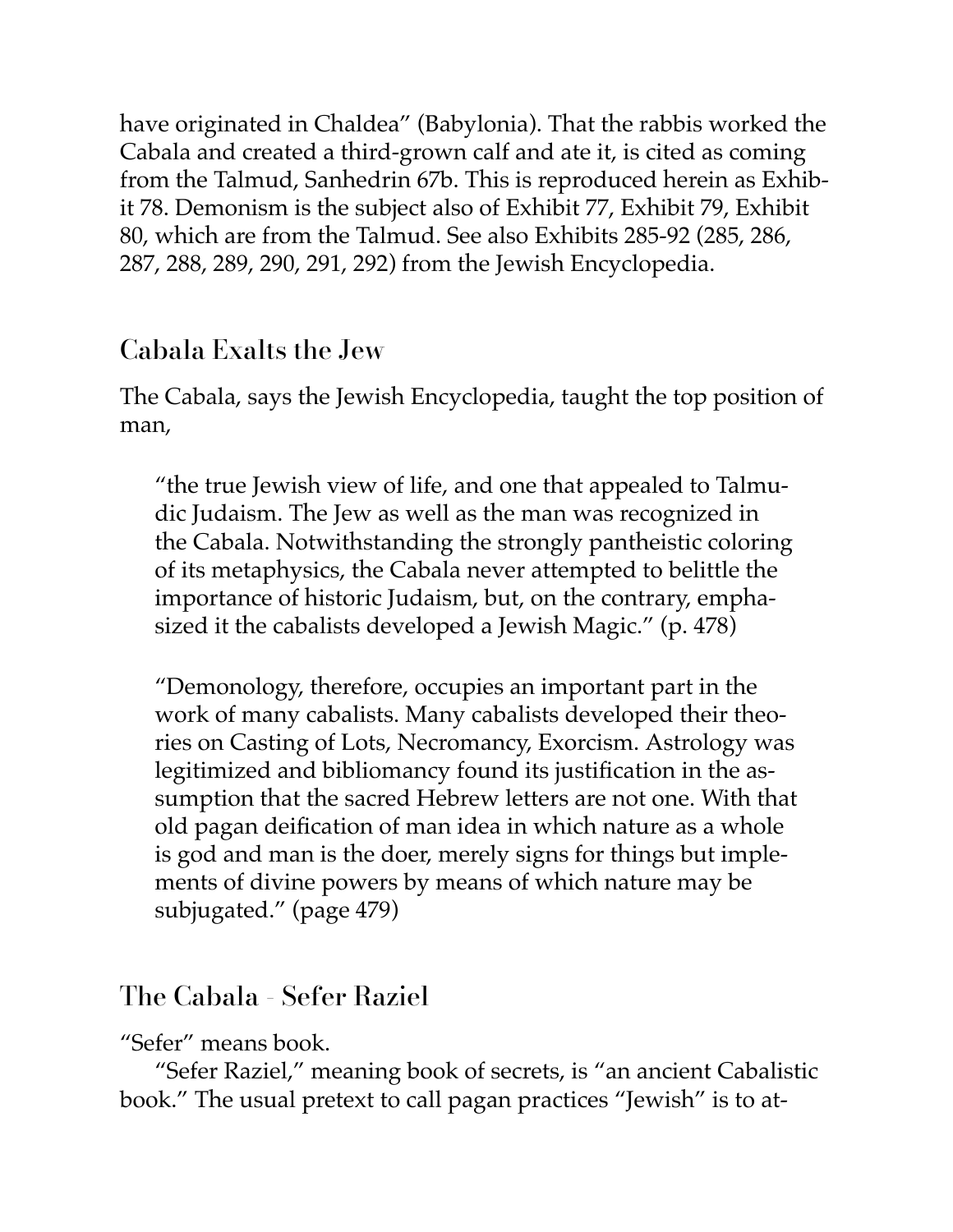tribute them to some old patriarch such as Abraham, who has been dead for centuries and is unable to deny the attribution. This one is linked to Noah, Abraham, Shem, and so on. However, the voodoo in it is as old as the pagan "philosophers" themselves.

"The book contains mystic lore on the letters of the alphabet and various magic recipes and amulets." (Universal Jewish Encyclopedia, "Sefer Raziel") "From the Talmud we learn that the alphabet played an important role in the creation of the world. Sefer Raziel states that Adam engraved the letters out of the likeness of the fallen angels [demons] from aleph to Tav. Every angel must appear as soon as his name is uttered Bezalel, the builder of the Tabernacle in the wilderness, knew how to combine the letters by which heaven and earth were created (Talmud, Berechoth 55a)." (Universal Jewish Encyclopedia, "Alphabet")

See Exhibit 288 concerning letter creation.

Although the Bible refers to Bezalel only as a workman inspired to serve God in his efforts on the Tabernacle, the Talmud makes him into a demon evoker, a great intellect of whom Moses was jealous. Bible references to Bezalel: Exodus 31:2; Exodus 35:30; Exodus 36:1-2; Exodus 37:1; Exodus 38:22; I Chron. 2:20; I Chron. 1:5.

The Universal Jewish Encyclopedia states (under "Alphabet"):

"The most important letters of the alphabet are, of course, those which spelt out the Tetragrammaton, or Name of God, Y.H.V. (or W.H.). This word is not to be pronounced as written, but must be read as 'Adonai,' 'The Lord'; and each letter has an especial potency. The belief in the power of the word was common to all the religions of antiquity. Thus the platonists had notions of the influence of anagrams made out of the names of persons. In the Talmud there are many passages to indicate the rabbis were familiar with the various methods of permutation of the letters of the alphabet. The first was that of codes [Note: the Atbash code of using the last letter for the first, etc., is described] the second was the anagram in which the letters of a word were reshuffled to form a new word. The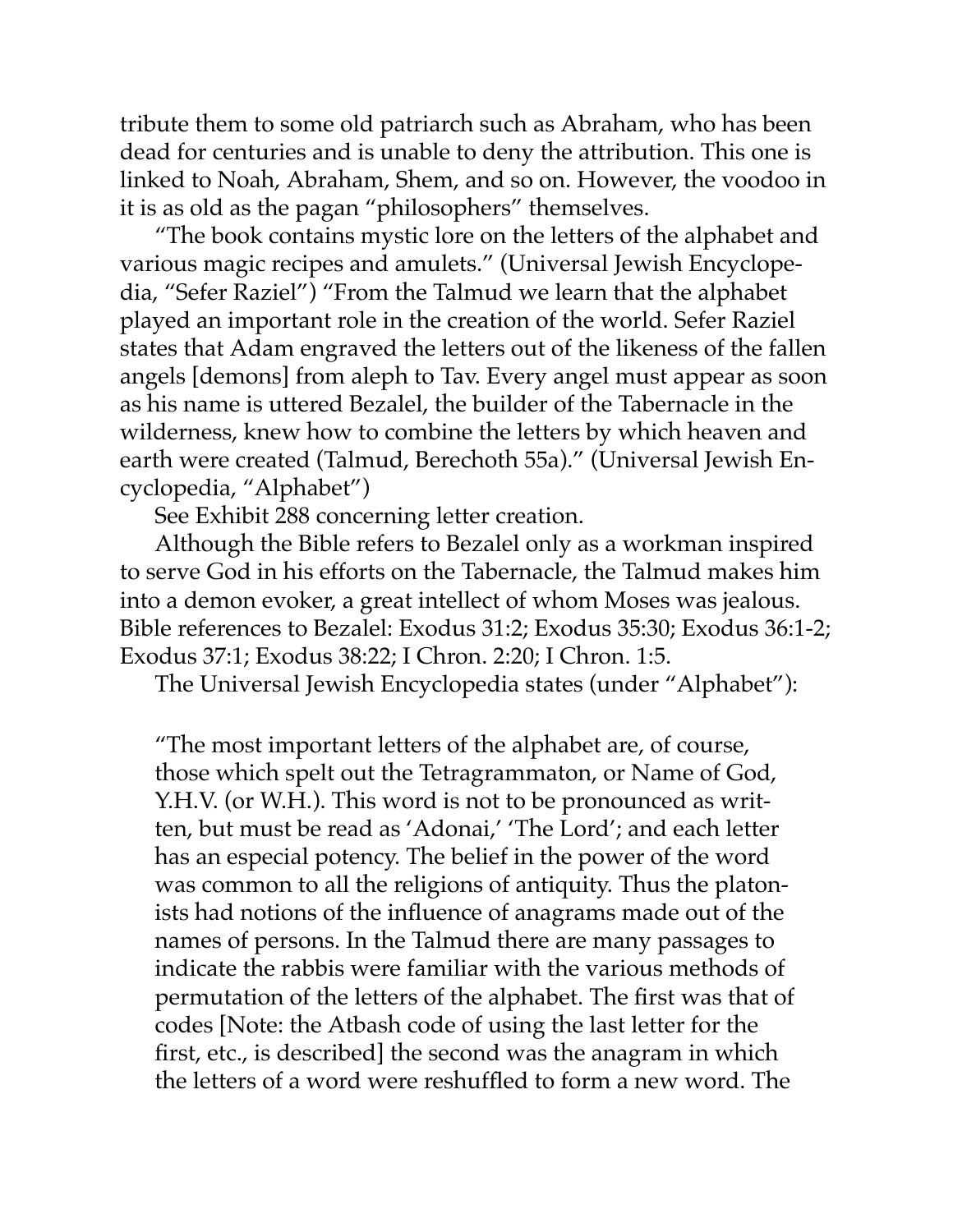third was Gematria, based on the numerical value of the letters. The fourth was Notarikon, which took each letter of a given word as the initial of another word, and thus interpreted it in mystic fashion."

The Cabalists' special alphabet is diagrammed.

### The Cabala - Sefer Yetzirah

"Sefer Yetzirah," or Book of Creation, is another voodoo Cabalistic compilation frankly emanating from Chaldea, or Babylon. (See Exhibit 72 and Exhibit 73)

To quote the Jewish Encyclopedia under "Cabala": "The belief in the magic power of the letters of the Tetragrammaton and other names of the Deity seems to have originated in Chaldea the theurgic Cabala under the name of Sefer (or 'Hilkot') Yezirah, induced Babylonia rabbis of the Fourth Century to 'create a calf by magic'" (Sanhedrin 65b, Sanhedrin 67b). (See Exhibit 288, left column)

The Mercabah rites inspired by dope, incantations, etc., at the end of which the Sun God (Mithra), called in Talmudism "Metatron," Ruler of the world, are then referred to.

One familiar with Isaiah's description of the satanic Anti-Christ of the Babylonian world government now rising (See Isaiah 14) is struck with the following words concerning one's ability to be master of creation by means of the Sefer Yetzirah, and making the nether spirits obey and raise one to knowledge and power through cabalistic know-how. The Jewish Encyclopedia states (see Exhibit 285): "'*Practical Cabala*' or the art of employing the knowledge of the hidden world in order to *attain one's purpose*, is founded upon the mysticism developed in the Sefer Yezirah ('Book of Creation'). According to this work, God created the world by means of the *letters of the alphabet* which He combined in the most varied ways. If one learns these combinations and permutations, and applies them at the right time and in the right place, *one may thus easily make himself master of*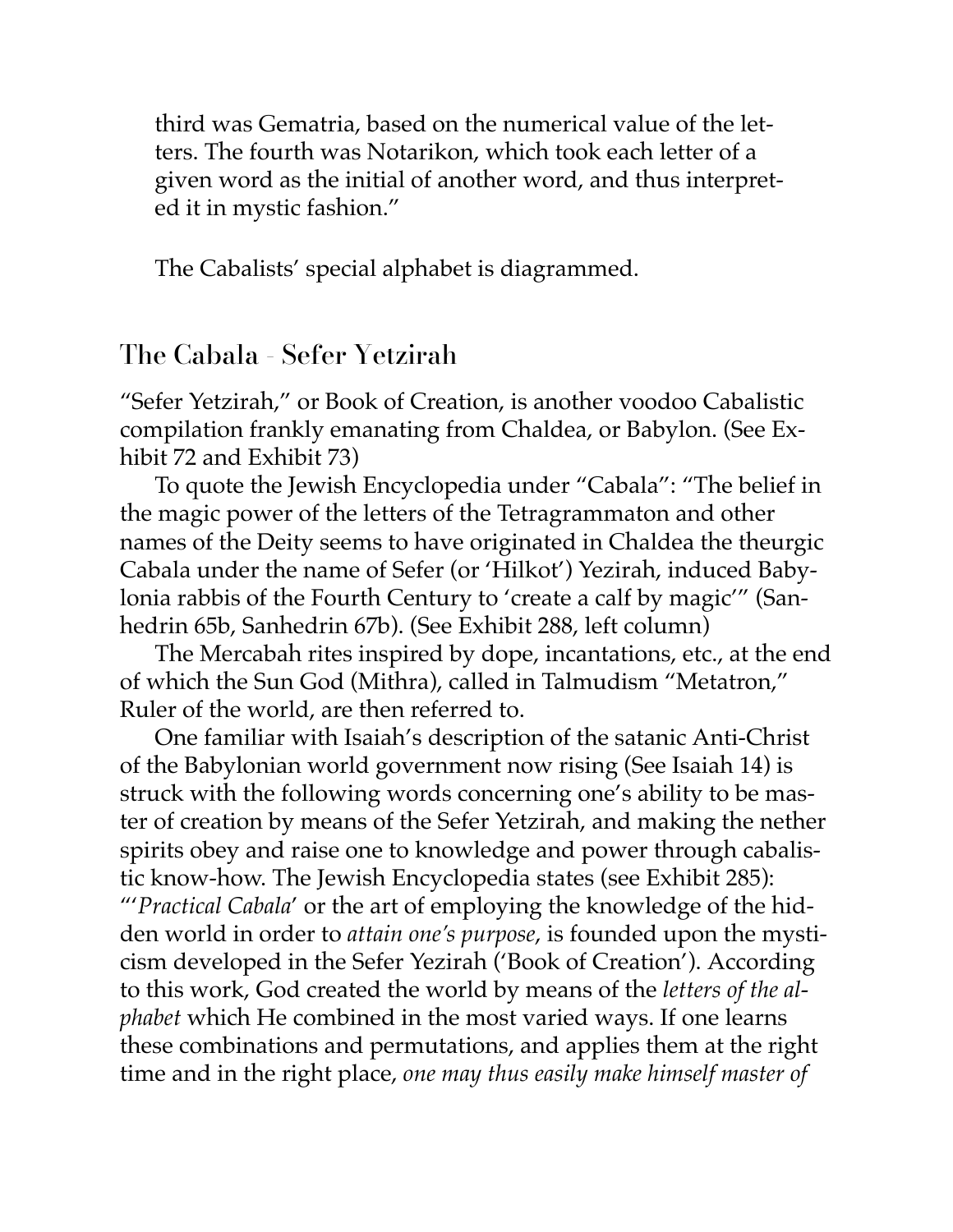*creation*." Then the ridiculous statement appears that "these formulae all proclaim *monotheism*."

Note from the same section of the Jewish Encyclopedia (Exhibit 285) that by writing demonistic Amulets on a "fetus," that is, an unborn creature or child, the rousing of "demons" can sometimes be accomplished with success.

By "monotheism," the Talmudists really are saying "pantheism," which is the pagan concept that the sum total of all nature is God, an unknowing, unknowable mass of essence, spirit or matter, of which the universe is composed, without the "anthropomorphic" God of the Bible which the Pharisees have proudly eliminated, transferring all the powers attributed to Him to "intermediary powers" — yes, to those hosts of pagan spirits or gods of which Metatron, the Sun God, is chief today. Plato, Pythagoras, and the pagans the Prophets tried to reach during the long centuries before Christ, had the same "monotheistic" world in which they, as the "Supermen," could make themselves Masters of Creation and Dictators of the people.

Stripped of its deceptions and falsehoods, there is nothing monotheistic about Judaism, nor does it have anything in common with Christianity to which it is irrevocably and diametrically opposed.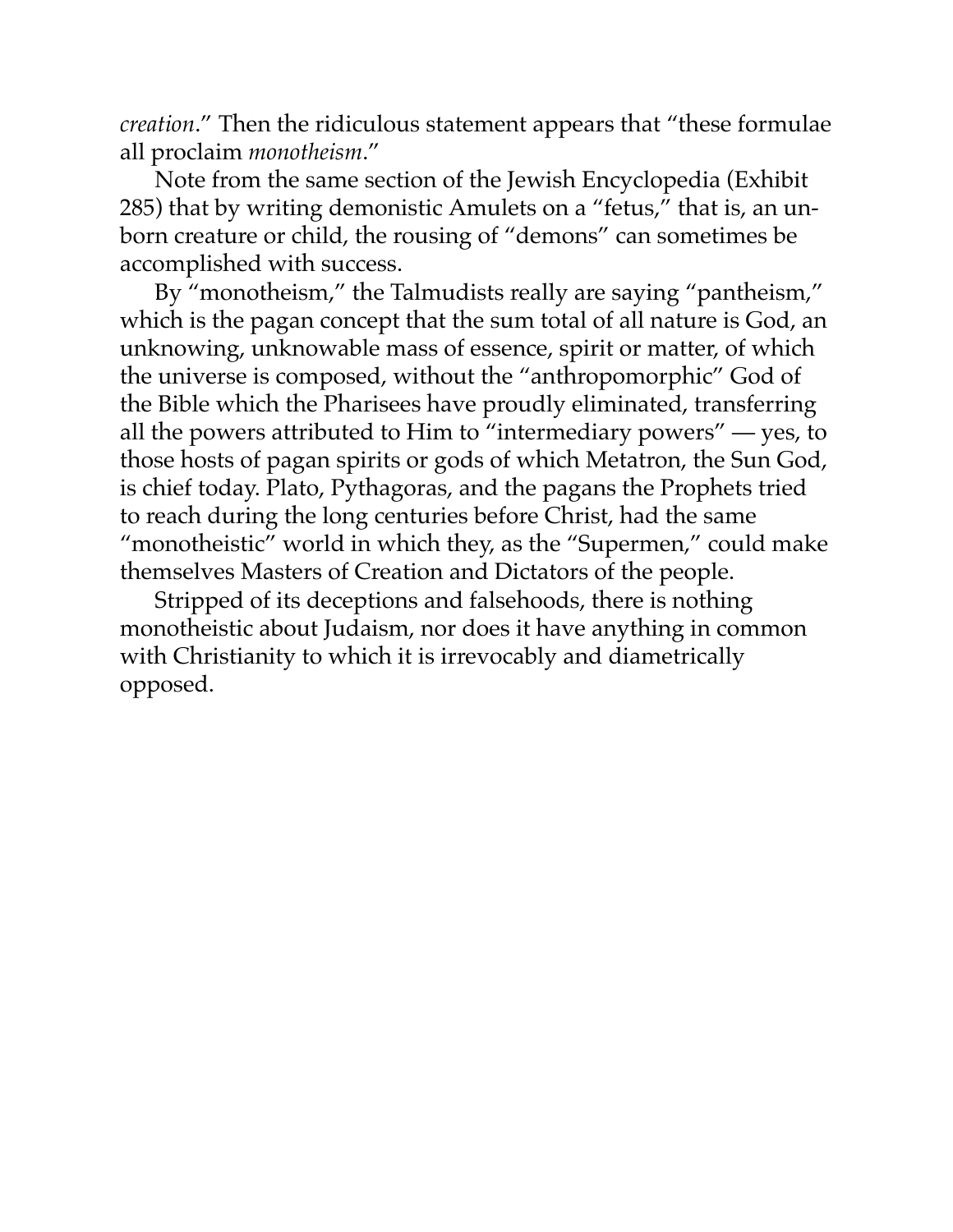# Chapter 7

# *Judaism And Paganism*

THE COMMONEST STATEMENTS of all Jewish authorities attribute many customs and doctrines of "Judaism" to Persian, Babylonian, Assyrian sources. The leading paganisms of all the centuries have been gathered up and treasured by Pharisaic Talmudism. The long stay of Pythagoras in Babylon, his number and letter magic; the transmigration of souls out and back into the "En Sof;" procreation being the hub and center of the universe, a man's first duty being to get souls out of "guf" and if this is impossible to keep on copulating in honor of the procreative powers; the selflessness of the universe; the multitude of spirits in charge of all functions; Sun-worship; veneration of the Moon; man as a spark of the divine capable of pushing the universe with his own illuminated inflated "knowing" self (Lucifer means "light-bearer") — all this forms the old Nature religions of paganism, seeking power through abracadabra, invocations, fasting and ecstasies to attract the spirits of the unseen world. It is all as old as the Old Testament, and as current.

So-called "Judaism" is nothing but Babylonian Talmudic Pharisaism, which at base is crass paganism, pantheistic atheism, a conglomeration of all the forms of paganism concocted through the centuries. New descriptions concocted for this very old satanism, such as "immanence" (Spinoza); "emanation" (Talmudic Cabala); "dialectical materialism" (Marx) merely dress up old pagan concepts.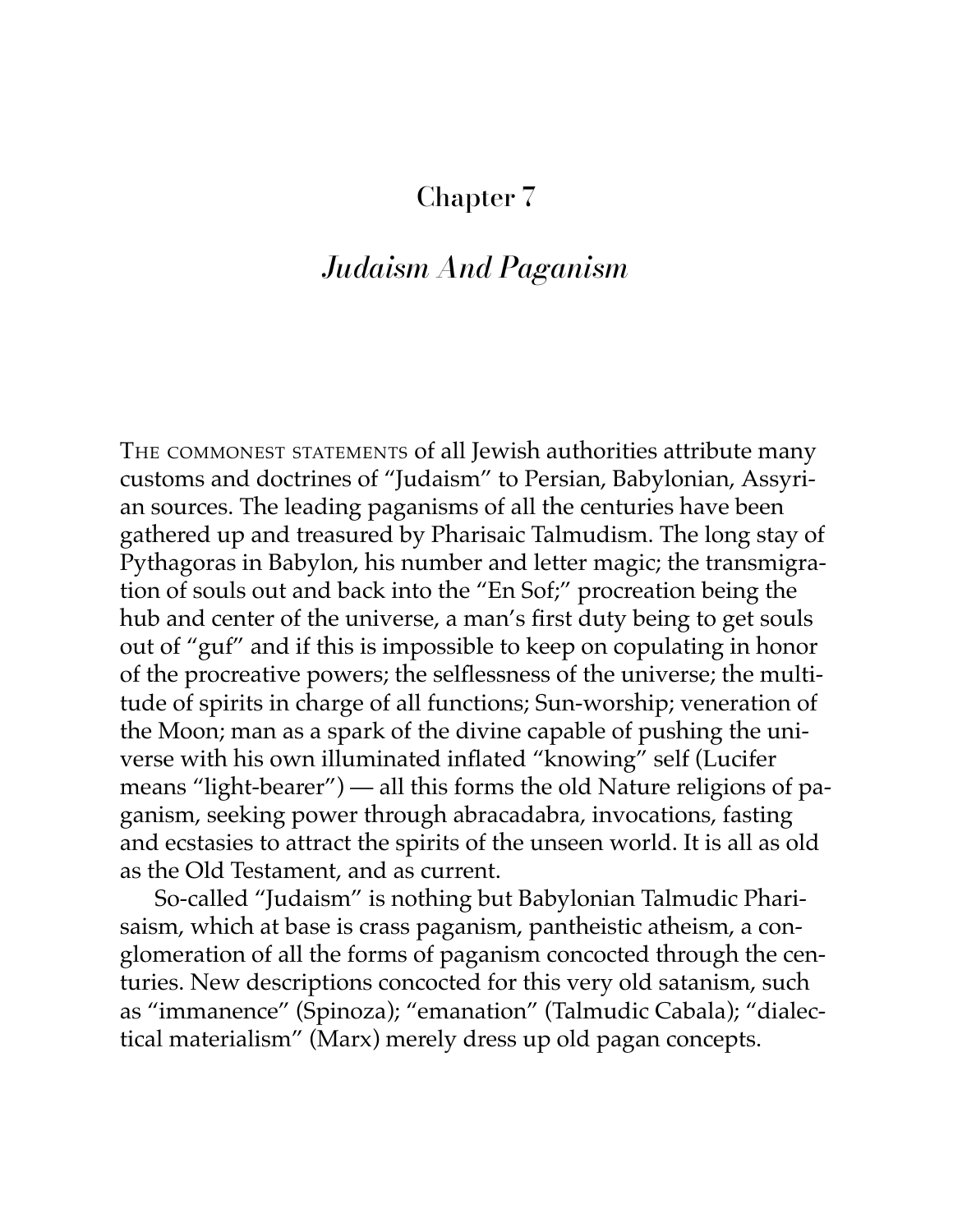# Babylon

What the Cross means to Christianity, "Babylon the Great" means to the cult of Judaistic Pharasaism.

Babylon was the "Vatican," center, and spiritual homeland of Pharasaic Babylonian Talmudism, as Chief Rabbi Hertz has put it, from 586 BC to 1040 AD, when the last of the Talmud "academies" moved out into Europe, Asia and Africa from Babylonia. (Exhibits 33-34) The "glory" of Babylon is referred to in the Talmud. (Rodkinson introduction, Exhibit 18)

And from Babylon, to Africa, Europe and all over the world, Pharisaism and its Traditions (Talmud) went, so that the Jew today repeats Pharisaic arguments when he studies Talmud, says Rabbi Louis Finkelstein, of the Jewish Theological Seminary, one of Jewry's world top Jews. (Exhibit 2)

From Talmud "academies" in Babylon, at Sura, Hehardea, Nisibis, Pumbeditha, Talmudic ideas and decisions went out and were accepted by the "Jews" of the world. The Jewish Encyclopedia, considering "the general influence of Babylonia upon European Judaism," states: "The West received both the written and the oral Law from Babylonia," and even after the close of the Talmudic "glories" in Babylon (1040 AD): "Babylonia, however still continued to be regarded with reverence by the Jews in all parts in the Ninth Century Jews of Abyssinia placed 'the sages of Babylon' first in their prayers a similar prayer, although it has quite lost its application is extant today in many congregations. Rabbi Paltiel of Cairo contributed one thousand gold pieces to the schools of Babylonia in accordance with a custom prevalent in all places where Jews dwelt. Toward the end of the Twelfth Century Benjamin of Tudela relates that the 'nasi' of Damascus received his ordination from the academic head of Babylonia so that this country was still predominant in the minds of the Jews of the Moslem world." (Jewish Encyclopedia, "Babylonia," Exhibits 295-296)

Nasi (prince), is a head of the Sanhedrin, or ruler of temporal affairs of Jewry; the Ab Beth Din is the religious head and joint ruler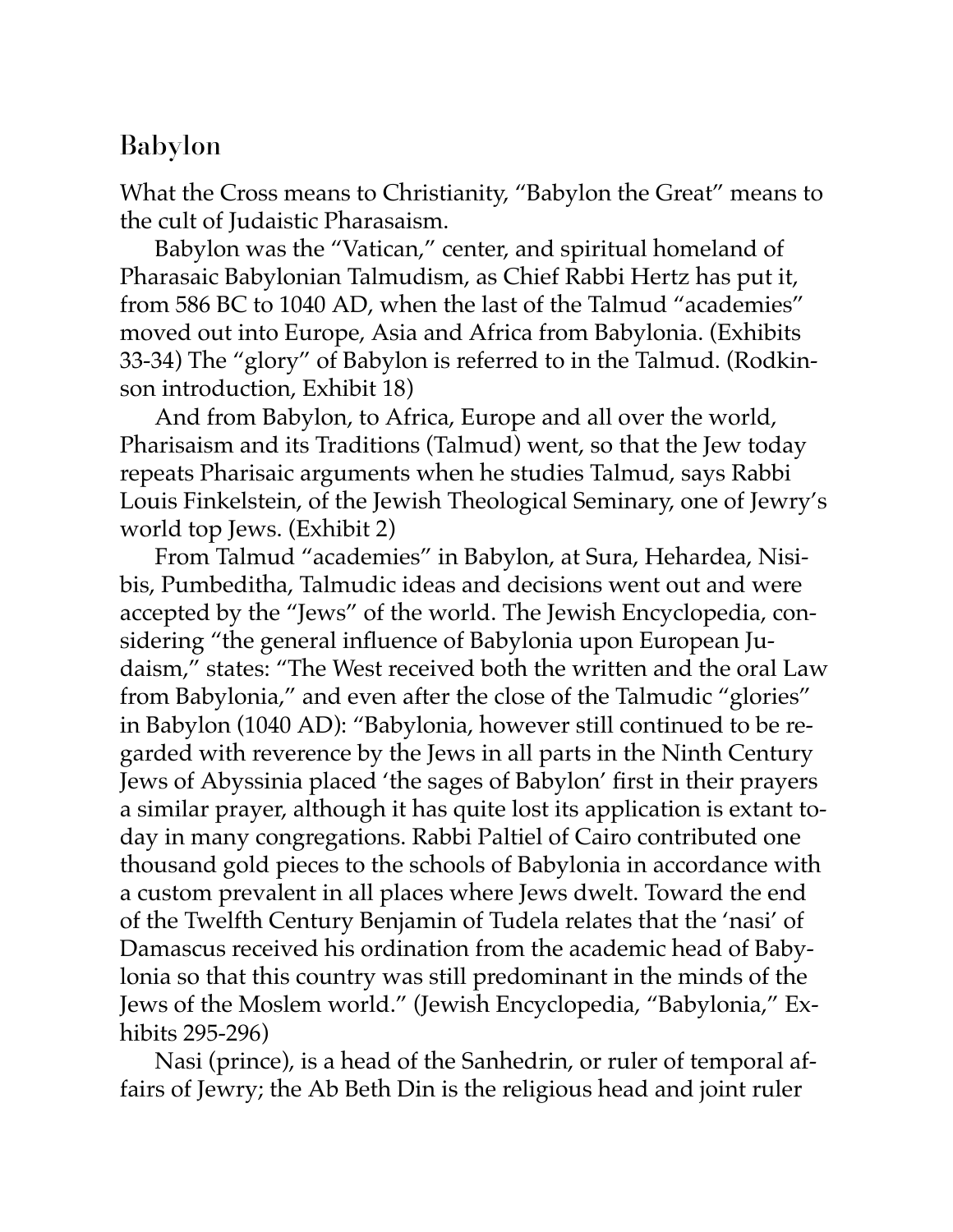with the Nasi in Pharisaism. There were five of these "pairs" before 70 AD.

A Babylonian Talmud passage on Babylon exalts it as the "centre of religion and learning." (Kethuboth 11 1a, Exhibit 146)

The complete devotion to Babylon of the Pharisee Jewish religion may be seen if only by reading the Jewish Encyclopedia. Reproduced herein are two pages of the Jewish Encyclopedia section on "Babylonia." (Exhibit 295-296) These illustrate the proud and devoted attitude of Pharisaism toward Babylonia, which is the glory and source of their Pharisee tradition, the Talmud. Until 1040 AD, we read, the Talmud-Cabala academies in Babylonia shone — then finally closed to spread Talmudic "learning" to the rest of the world, moving up through Spain and across Europe. We also read that "the Academy of Sura reached a point of unprecedented splendor. Pumbedita in 1040 also passed away after an existence of 800 years. Babylonian learning should be transplanted to Europe. This forms an appropriate point at which to consider the general influence of Babylonia upon European Judaism the West received both the written and the Oral Law from Babylonia."

The supreme place in Judaism given the Babylonian Talmud and the word Babylonian used on the title page of its every volume are other indications of the Babylonian character of "Judaism" so-called.

The "Foreword" to the Soncino English translation of the Babylonian Talmud by the late Chief Rabbi of Great Britain, J. H. Hertz, is another indication. (See Exhibit 34, etc.) Also consider the tribute paid to Babylon in the History of the Talmud accompanying the first (1903) English translation of the Babylonian Talmud by "Rodkinson" (M. Levi Frumkin). (See Exhibit 34, etc.)

Contrast the so-called Palestinian Talmud, which, says Chief Rabbi J. H. Hertz, one of "Jewry's 120 world leading Jews, was for many centuries almost forgotten by Jewry. Its legal decisions were at no time deemed to possess validity, if opposed by the Babylonian Talmud." (See Exhibit 33)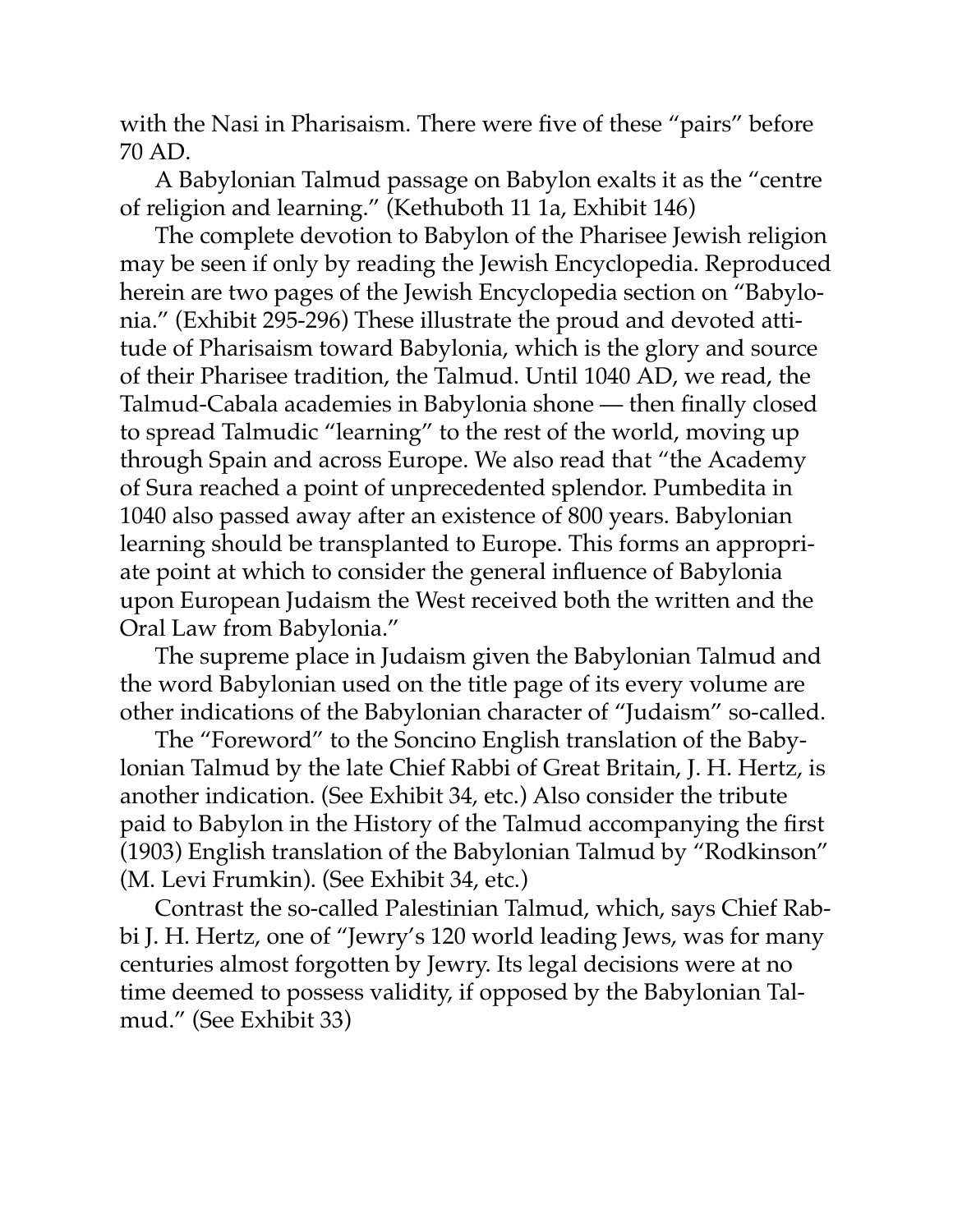# Babylon the Symbol

Babylon is the very symbol of moral filth in the whole Old Testament. But those who call themselves "People of the Book" exalt it in every way. Pharisaism today lives by the Babylonian calendar, keeps the Babylonian festivals and Fast of Tammuz, and enshrines its anti-Biblical immorality, including sodomy and burning children to Molech, necromancy, and other execrable practices.

The Talmud cites as the word of "the Masters" that, "All countries are like dough [inferior] toward the Land of Israel, and the Land of Israel is like dough toward Babylon." (See Exhibit 146) Continuing: "We have a tradition that Babel [Babylon] will not witness the suffering that will precede the coming of the Messiah." A footnote states that a more correct reading of this is that the "suffering" frequent in modern Christian books is fictitious. "These are the throes of mother Zion which is in labor to bring forth the Messiah without metaphor the Jewish people." (Exhibit 147)

# Talmudic Jewish Months Are Babylonian

The lunar Babylonian calendar was adopted by the Judaites from the time of the deportation to Babylon of the Judah Kingdom (586 BC). Pharisaic Talmudists to this day have adopted the Babylonian calendar and the pagan names of the months, with rites to match. These month names coincide roughly with the signs of the Zodiac as follows: Nisan (Babylonian month) corresponds with Aries; Iyyar with Taurus; Siwan with Gemini; Tammuz with Cancer; Ab with Leo; Elul with Virgo; Tishri with Libra; Heshwan with Scorpio; Kislev with Sagittarius; Tebet with Capricorn; Shebat with Aquarius; Adar with Pisces.

Judaism — Tree Worship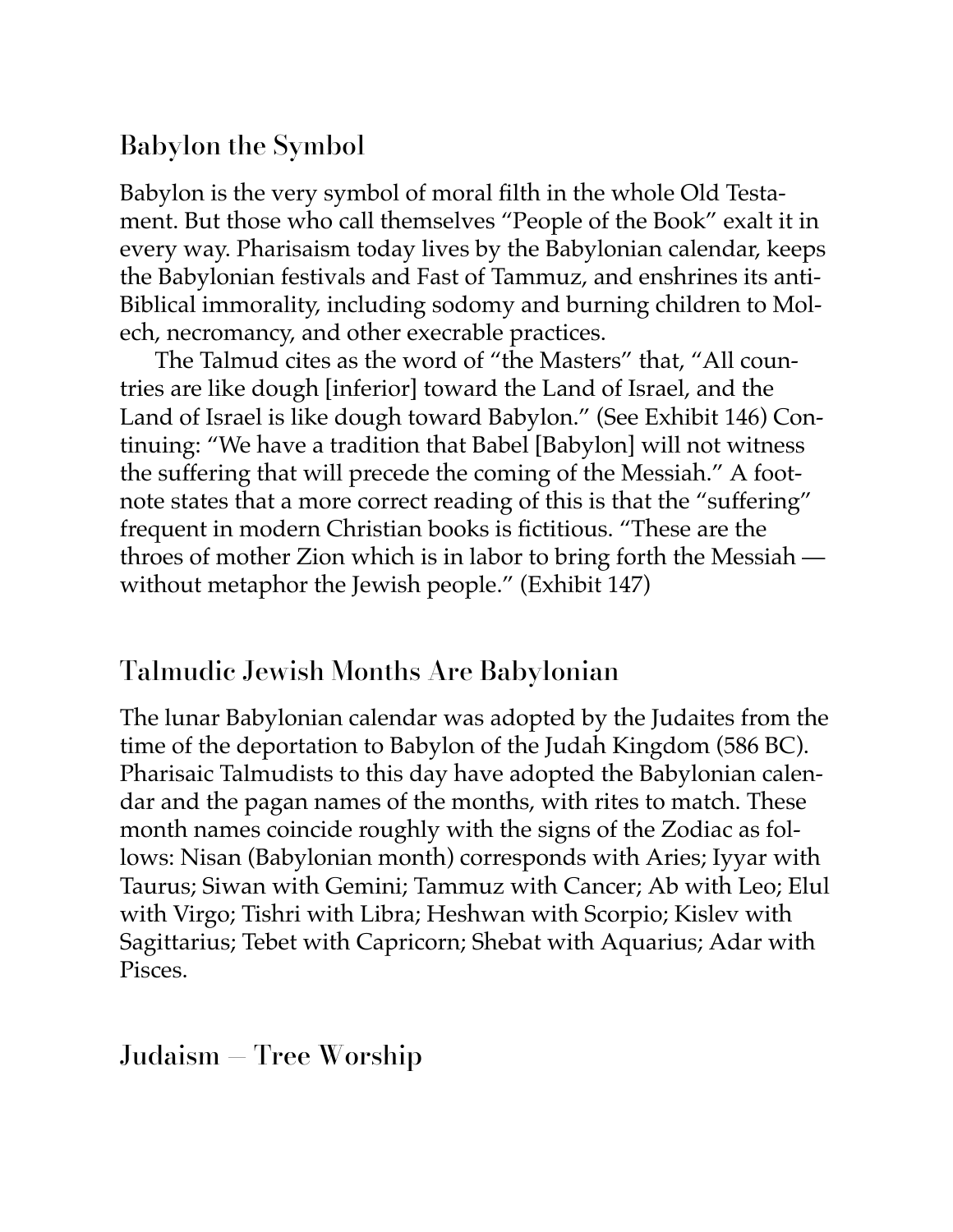Tree worship, one of the oldest forms of paganism, is based on the belief that trees are inhabited by spirits of fecundity.

Another of the regular Babylonian Talmudic synagogue festivals today is "New Year for Trees." Its Talmudic name is "Hamishshah-'asar bi-shevat,'" under which title it is listed in the Babylonian, or synagogue calendar, given in the American Jewish Year Books. It fell, for example, on the 15th of Shevat, 1964, which in our calendar was January 29th.

In his work, *The Golden Bough — A Study in Magic and Religion,* Sir James George Frazer devotes much space, even in the abridged edition (MacMillan, 1951), to "Tree Worship," which he traces through different countries as a pagan observance. He says of Buddhist monks who, believing that trees have souls, "will not break a branch of a tree 'as they will not break the arm of an innocent person.' These monks are Buddhists. But Buddhist animism is not a philosophical theory. It is simply a common savage dogma incorporated in the system of an historical religion. To suppose, with Benfrey and others, that the theories of animism and transmigration current among rude peoples of Asia are derived from Buddhism, is to reverse the facts."

What Frazer writes about the animistic, transmigration doctrines of Buddhism applies with equal force to so-called "Judaism," which is poles apart from basic Bible beliefs.

Looking upon the individual tree as a soul, or merely the abode of a soul, says Frazer, marks the line between animism, the simplest nature-worship, and Polytheism, or tribute to many gods. He says: "When a tree comes to be viewed, no longer as the body of the Tree-Spirit, but simply as its abode which it can quit at pleasure, an important advance has been made in religious thought. Animism is passing into Polytheism. In other words, instead of regarding each tree as a living and conscious being, man now sees in it merely a lifeless, inert mass, tenanted for a longer or shorter time by a supernatural being [who] enjoys a certain right of possession or lordship over the trees, and, ceasing to be a tree-soul, becomes a forest 'god.'" (pp. 129, 135)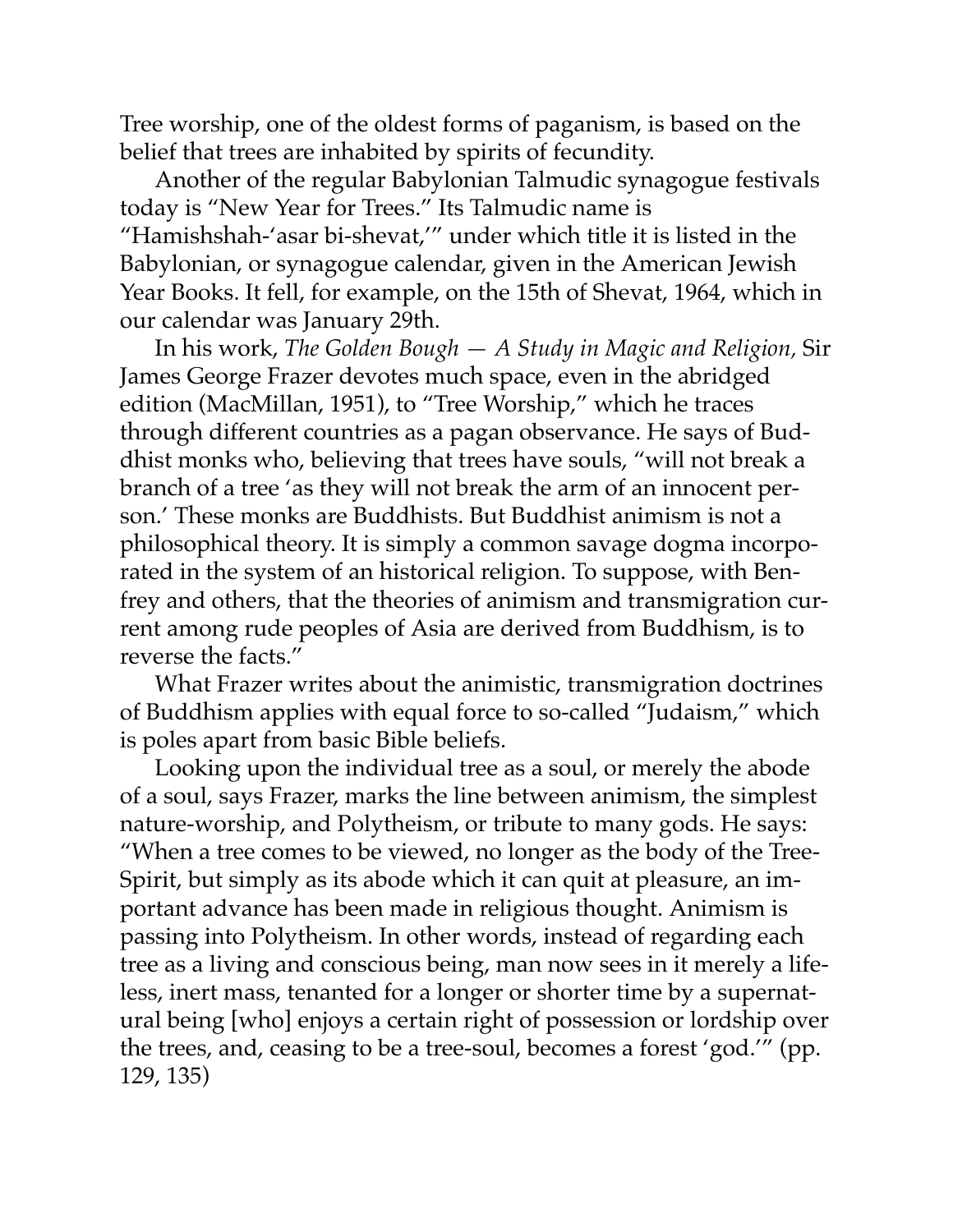The Christian reader may be perplexed at Biblical excoriations against trees. The fact was that owing to the fertility myth, individual and mass harlotry was carried on under trees, and these were planted for that purpose in groves.

Two kings of Judah, Hezekiah and Josiah, were commended because they "cut down the groves." (Kings 18:4 and 23:14) God promised Moses He would bless the people he was leading into Palestine providing they drove out the pagan abominators, the Canaanites, saying:

"Take heed lest thou make a covenant with the inhabitants whither thou goest, lest it be for a snare. But ye shall destroy their altars and cut down their groves." (Exodus 34:12-13) "Ye shall utterly destroy all the places, wherein the nations which ye shall possess served their gods under every green tree. And ye shall bum their groves with fire." (Deut. 12:2-3) Deuteronomy 7:5, etc., repeat the same command. This was about 1450 BC.

Read the varying, equivocating, hedging variety of reasons given by the Jewish authorities as to why some of their holidays are celebrated. "What goes on here?" is the natural reaction to all this evasiveness, or to direct contradictions by top sources.

Under "New Year for Trees" in the Universal Jewish Encyclopedia (1943) we are told that Shammai set this holiday for the 1st of Shebat (around February) and Hillel, the most popular of these two 1st Century Pharisees set it for the 15th of Shebat — and, of course, Hillel won. The "eating of many species of fruits" is cited for this occasion and: "No special liturgy is prescribed for the day."

Under "New Year for Trees" in the Jewish Encyclopedia, (1905), however, we read that "it is celebrated by eating various kinds of fruits and by a special liturgy arranged for the Day." Take your choice. Then this older source cites that "the custom was to plant a cedar-tree for every newborn male and a cypress-tree for every female. When a marriage was about to take place the trees were cut down and used as posts for the nuptial canopy." (Gittin 57b)

The Gittin 57b passage of the Jewish Talmud referred to as the source of trees in connection with weddings, follows the Talmud [Gittinl] 57a passage about Christians being in hell under boiling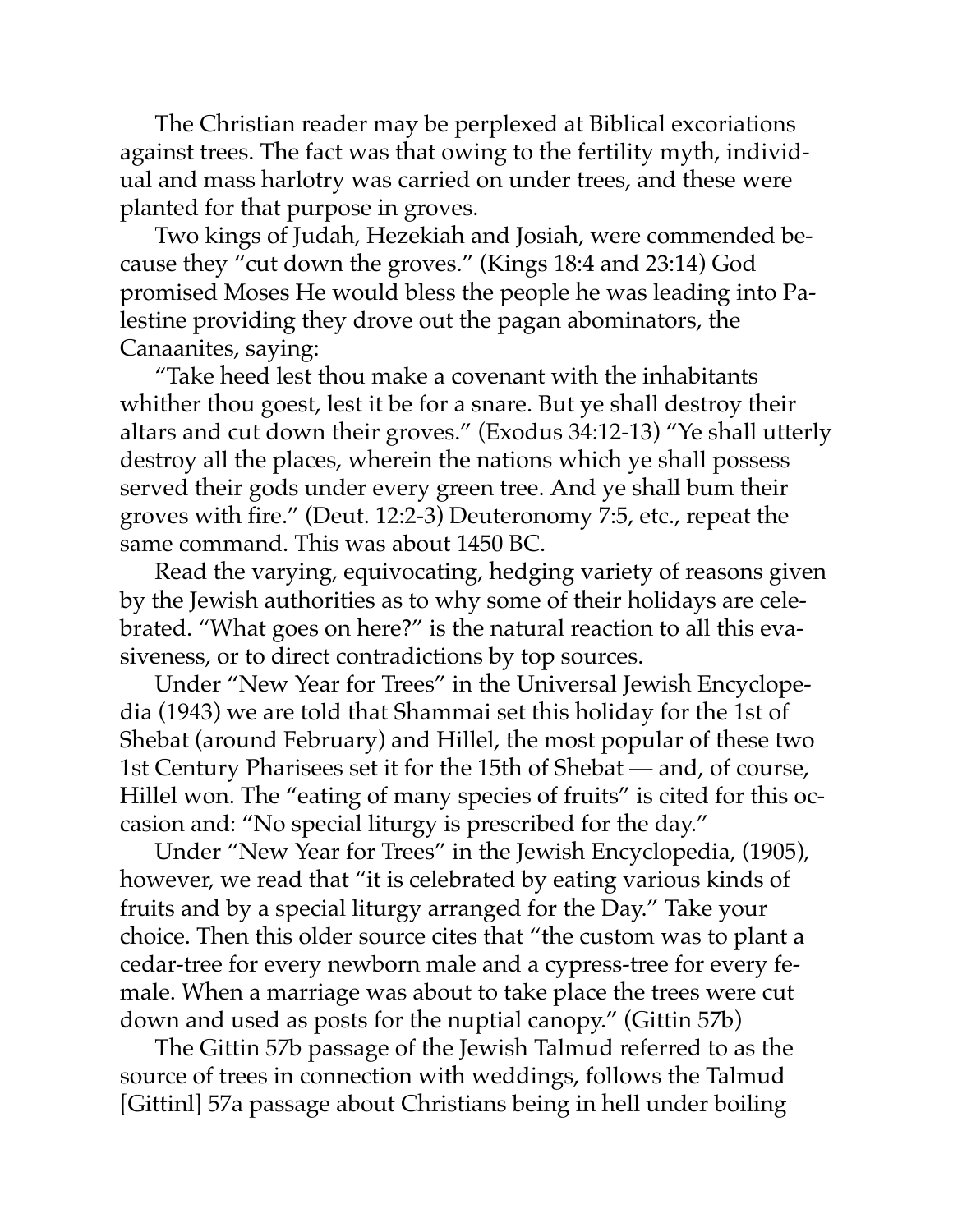"excrement," and every foul blasphemy of Christ. This followed by a "dainty" tale about David: "He went into a privy and a snake came, and he dropped his gut from fright and died." (page 252 Soncino edition, not reproduced) Then, Gittin 57b:

"It was the custom when a boy was born to plant a cedar tree and when a girl was born to plant a pine tree, and when they married, the tree was cut down and a canopy made of the branches."

The article in the Jewish Encyclopedia tells how the Cabalists, when they settled in Palestine in the 16th Century, instituted the custom of eating fruits on that day, instead of planting trees.

Zohar and Talmud readings about fruits are also mentioned, and customs in various countries such as Russia described. There "The children are granted absence from school and join in eating the fruits."

That the trees around the Canaanite altars to the procreative powers and gods were not only symbols of fertility but were used as whoring places in their honor, is cited throughout the Old Testament. Each reform King cut down the "groves" which are denounced as a heathen abomination. Deuteronomy 12:2-3, 16:21; II Kings 18:4, 23:6, 15, are typical. Jeremiah, thundering at the Judaites, accuses them thus: "Under every green tree thou wanderest, playing the harlot." (Jeremiah 2:20)

The posts, or "asherah," marked "the high places" for sex degeneracy, in the name of "fruitfulness." "Asherah" is defined as:

"a wooden post or tree-trunk with the branches lopped off a seemingly indispensable part of the sanctuary in the ancient Canaanitish cult a symbol of the fruitfulness of nature." (Universal Jewish Encyclopedia)

"Tree Worship," says the same source, is the belief "that trees are inhabited by spirits who exert good or evil influences and must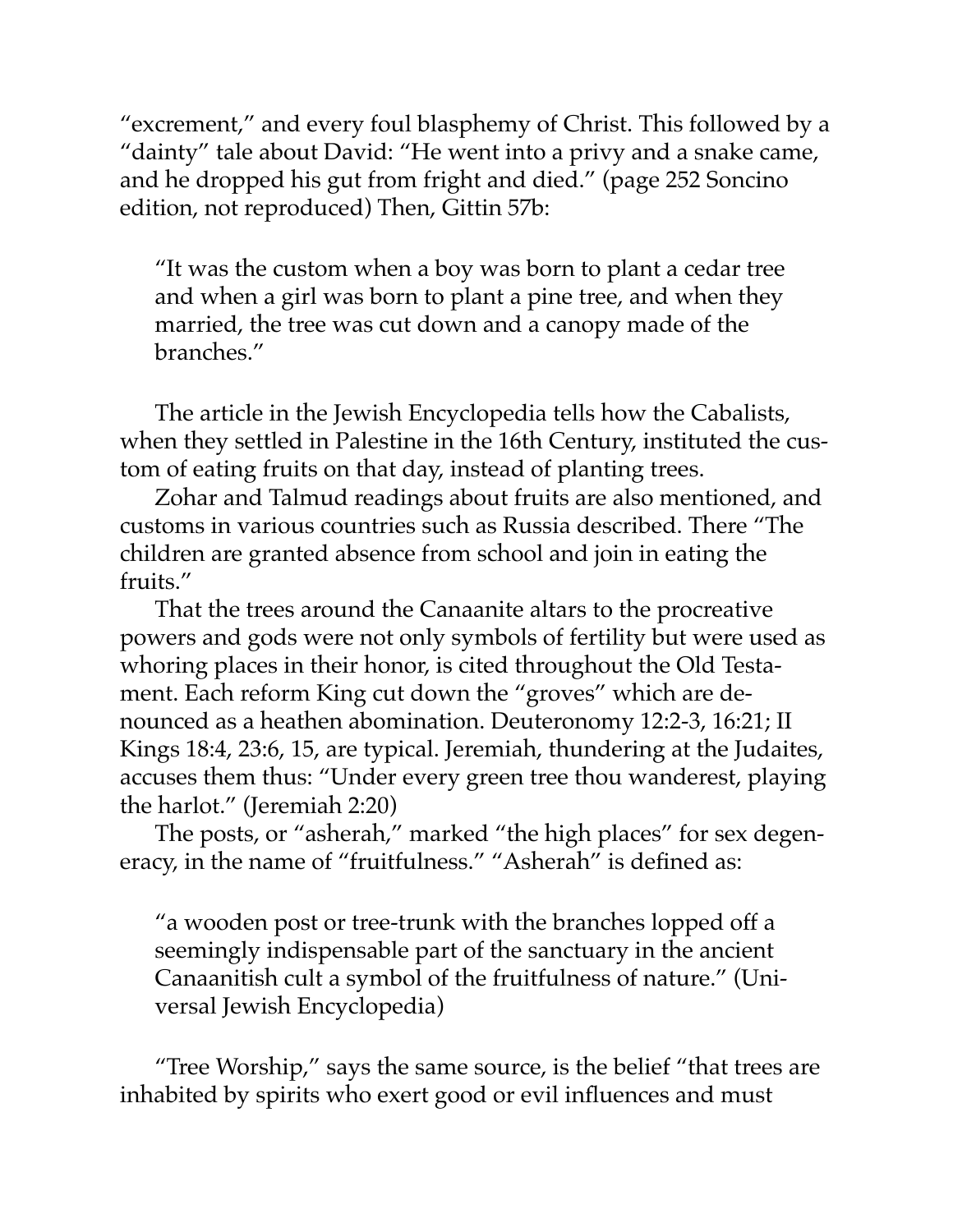therefore be revered such a belief existed among the ancient Canaanites and was adopted by the invading Israelites along with other elements of their religion and culture." Referring to the "Sacred character of these trees": "This corresponds to the Asherah and to what the prophets tell us of the worship 'upon every high hill and under every leafy tree.' The Deuteronomic law prohibited the Asherah (Deuteronomy 16:21) and ordered the destruction of those already in existence. (Deuteronomy 12:3) But tree-worship was a custom difficult to eradicate and it has survived in many parts of the world down to the present day."

This is followed by the typical cover-up that it disappeared after the Babylonian Exile "among the Israelites." But the older source (Jewish Encyclopedia, 1905) states:

"The extent of its worship [the tree] is indicated also by the denunciations of the Prophets. A favorite phrase of theirs in describing idolatrous [sex] practices as 'upon every hill and under every green tree' (Deuteronomy 12:2, Jeremiah 1:20). As has been pointed out, the Prophets were unable completely to suppress tree-worship, which has survived in Palestine through all religious changes to the present day."

#### Trees Today

Since the Babylonian Talmudists acquired Palestine in 1948, formal tree planting has gone on at a feverish pace. Groves are being planted in "honor" of various people. President Kennedy is slated to have a grove of 50,000 trees in his honor, around Jerusalem. "Tree Planting to be a Holiday Event" headed the report:

"Jewish people the world over will celebrate the New Year for Trees, Tu B'Shvat. As has been the custom for many years, the Jewish National Fund will observe the holiday by planting trees in Israel." (*California Jewish Press,* 1/31/58)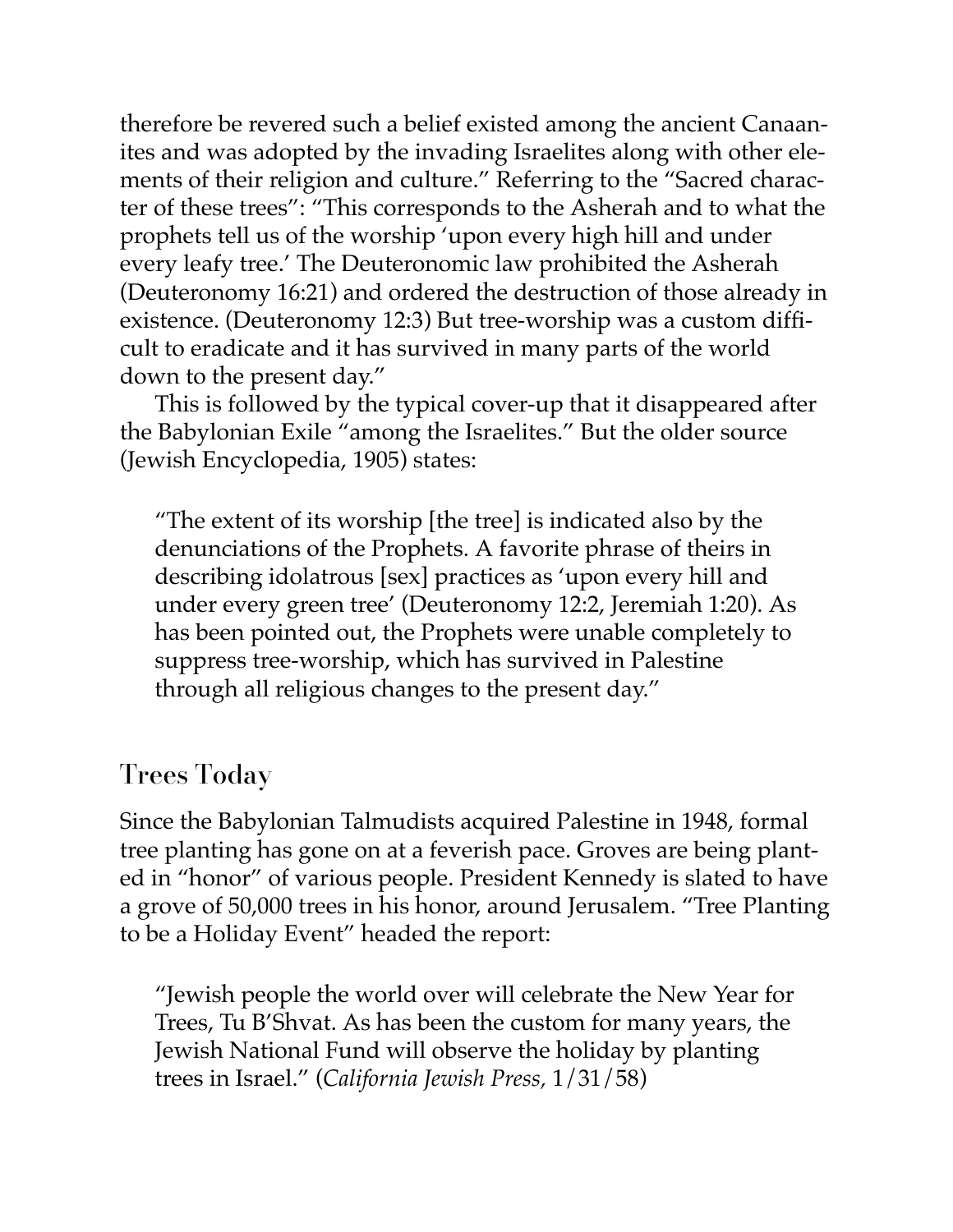In view of the millions upon millions of dollars of taxpayers' money given to "Israel," it is suitable that a forest in honor of the USA. Government, "American Freedom Forest," was proposed: "It is to serve as a living monument to the friendship and close cooperation existing between the citizens and governments of the United States and Israel." (*B'nai B'rith Messenger* 7/8/60)

Now that the Anti-Christ Talmudists possess Palestine, as predicted by Scripture, there promises to be, if current reports are any indication, more groves in Palestine than Moses and the Prophets ever ordered to be cut down or burned.

### Tammuz

Each year the old Babylonian Fast of Tammuz is celebrated by Jews from the 17th of Tammuz to the 9th of Ab. The Fast of Tammuz fell in 1963, for example, on July 9th and the 9th of Ab (or "Av") on July 30th.

*To cite again The Golden Bough — A Study in Magic and Religion, by Sir James George Frazer:*

"The worship of Adonis was practiced by the Semitic peoples of Babylonia and Syria, and the Greeks borrowed it from them as early as the 7th Century before Christ. The true name of the deity was Tammuz [Adonis was merely the Semitic word for 'lord']." In the religious literature of Babylonia Tammuz appears as the youthful spouse or lover of Ishtar, the great mother goddess, the embodiment of the reproductive energies of nature every year Tammuz was believed to die every year his divine mistress journeyed in quest of him. During her absence the passion of love ceased to operate; men and beasts alike forgot to reproduce their kinds: all life was threatened with extinction. His death appears to have been annually mourned by men and women about midsummer in the month named after him, the month of Tammuz.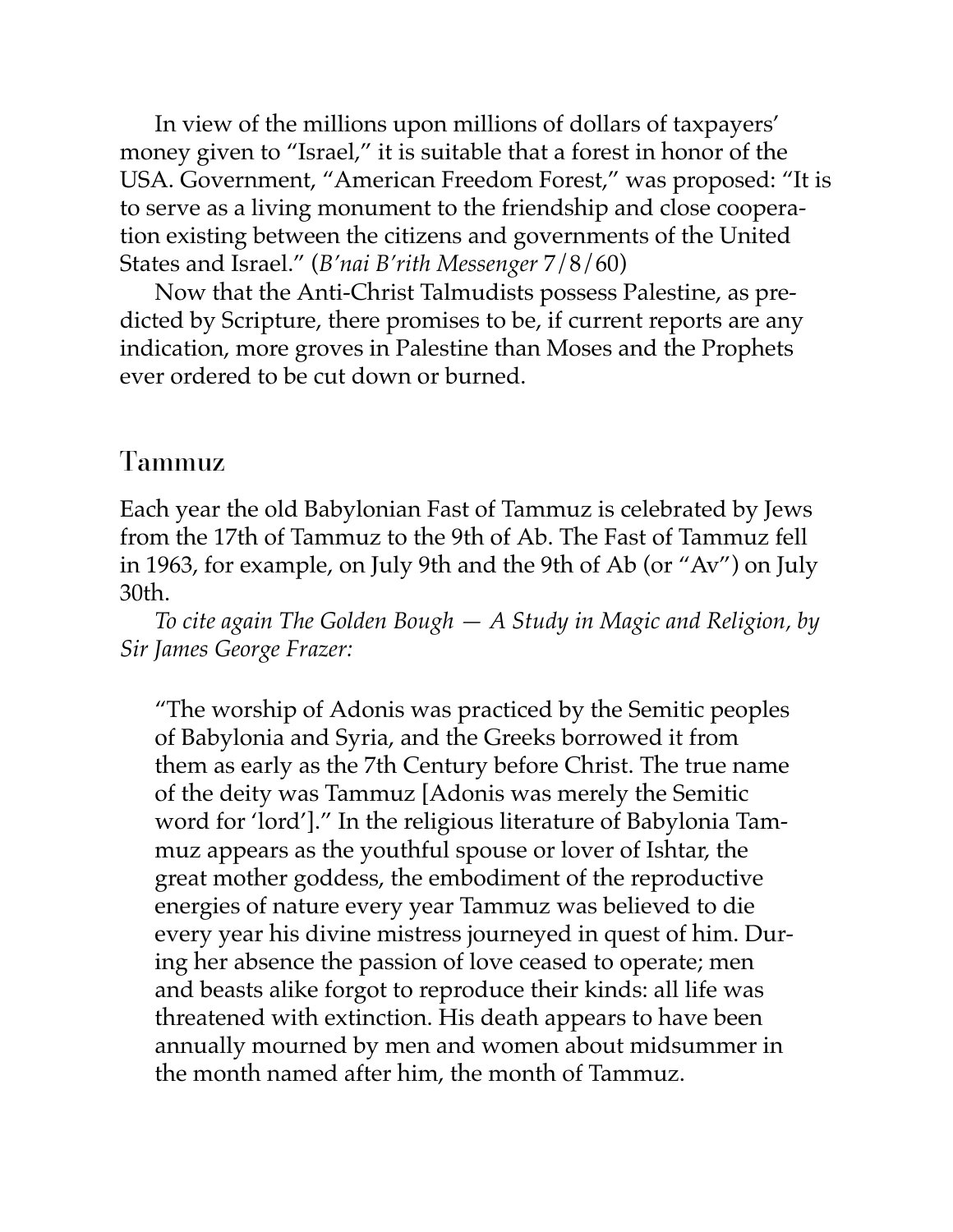A Babylonian dirge of lament for Tammuz is quoted (pp. 1179- 80), one line after another starting with the words:

"Her lament is for [Reproductive proclivity is the object. Unnatural as well as 'Sacred Prostitution' acts were part of the tribute to Tammuz.] So intimately bound up with the goddess were the sexual functions of the whole animal kingdom that without her presence they could not be discharged. His death appears to have been annually mourned, to the shrill music of flutes, by men and women about midsummer in the month named after him, the month of Tammuz. The dirges were seemingly changed over the effigy of the dead god." The Golden Bough, Frazer, pages 378-9

Harvest time in Palestine is in the summer, not the fall. Frazer treats of the Tammuz rites in connection with the cutting of the harvest as symbolical of the wounding of the procreative god (by a wild boar, in one place), and the insuring of the harvests to come, by wailing over his demise. To quote him:

"Nowhere, apparently, have these rites been more widely and solemnly celebrated than in the lands which border the Eastern Mediterranean. Under the names of Osiris, *Tammuz,* Adonis, Attis, the peoples of Egypt and Western Asia represented the yearly decay of life, especially of vegetable life. The supposed death and resurrection of this oriental deity, a god of many names but of essentially one nature. We begin with Tammuz or Adonis."

### Female Procreative Goddess

"Istar," or Astarte, writes another authority, was "the principal goddess of Mesopotamia and perhaps the most popular deity in the Babylonian pantheon [she] so it was related in Nineveh and Babylon,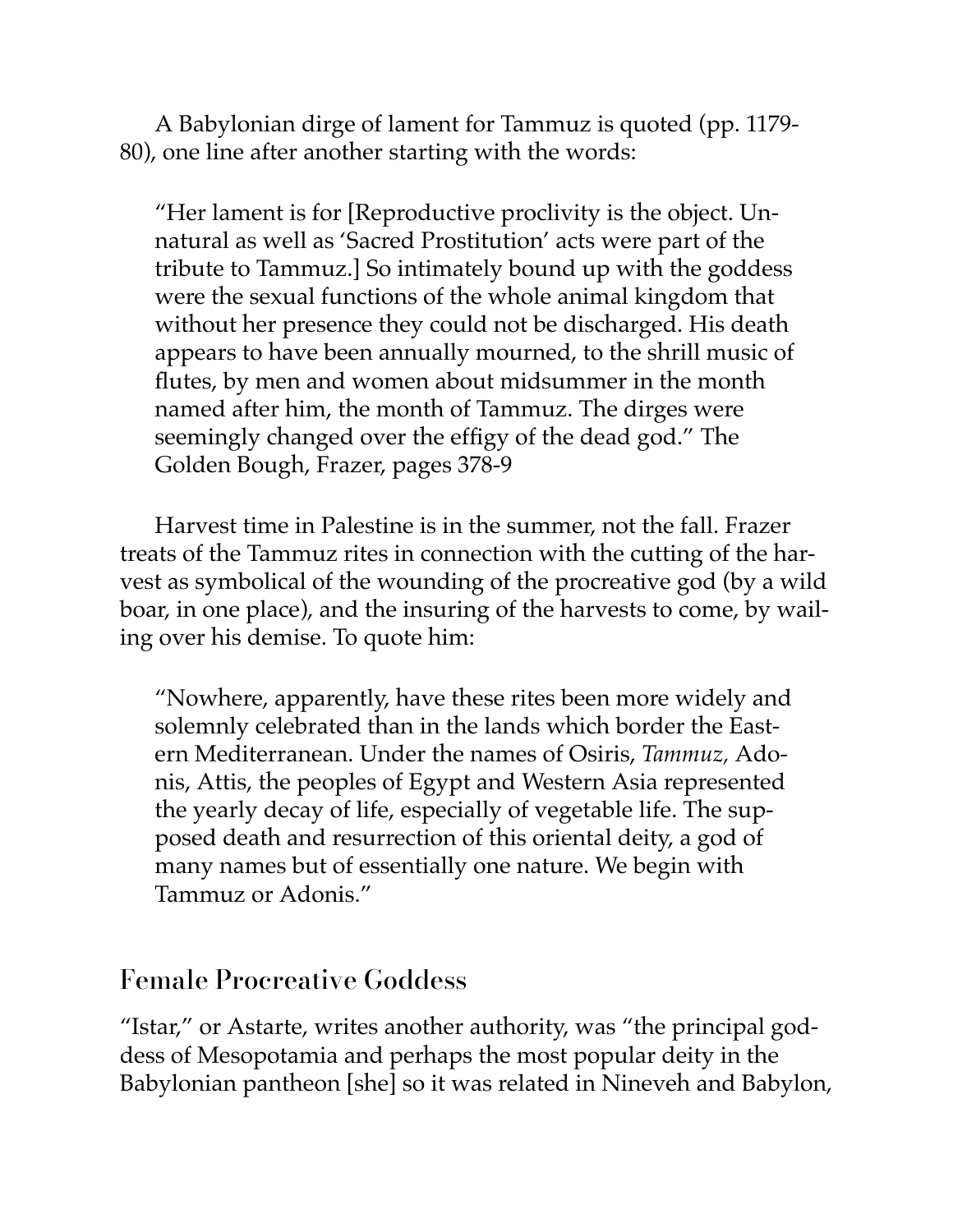had chosen Tammuz, 'son of light' (Dumuzu in Sumeria), to be the lover of her youth. He is wounded by a wild boar and she goes to the nether world in search of him. In the meantime the world of the living is wearing mourning on account of Istar's death. In the absence of the goddess the rites of love are no longer performed." *(Man and His Gods,* H. W. Smith, page 84)

This mourning and the cessation of intercourse, the whole doctrine is right here today in honor of the procreative powers to which so much adoration is devoted in the Talmud. Explanations are profuse, and silly. In what is represented to Gentiles to be a "monotheistic" religion, there can be no reason to wail and mourn and keep a Fast of Tammuz today, or was there ever, for that matter.

## Ezekiel on Jerusalem Abominations and Tammuz

Between the first and the last big deportation of Jews from Jerusalem to Babylonia (606-588 BC) — where the Jews were treated as colonists, Ezekiel the Prophet was carried away to Babylonia. Ezekiel, who with Isaiah, Jeremiah and Daniel, is one of the four major prophets, and had been deported to Babylon with the faithless King Jehoachin in 597 BC, in a vision of the Jerusalem Temple about 594 BC, was told by an angel:

"Is it a light thing to the house of Judah that they commit the abominations which they commit here?" "Go in, and behold the wicked abominations that they do here. Then he brought me to the door of the gate of the Lord's house which was toward the North and behold, there sat women weeping for Tammuz. And he brought me into the inner court of the Lord's house, and behold, at the door of the temple of the Lord were about five and twenty men their faces toward the East and they worshipped the sun toward the East. Then he said unto me; Hast thou seen this, O son of man? Is it a light thing to the house of Judah that they commit the abominations which they commit here? For they filled the land with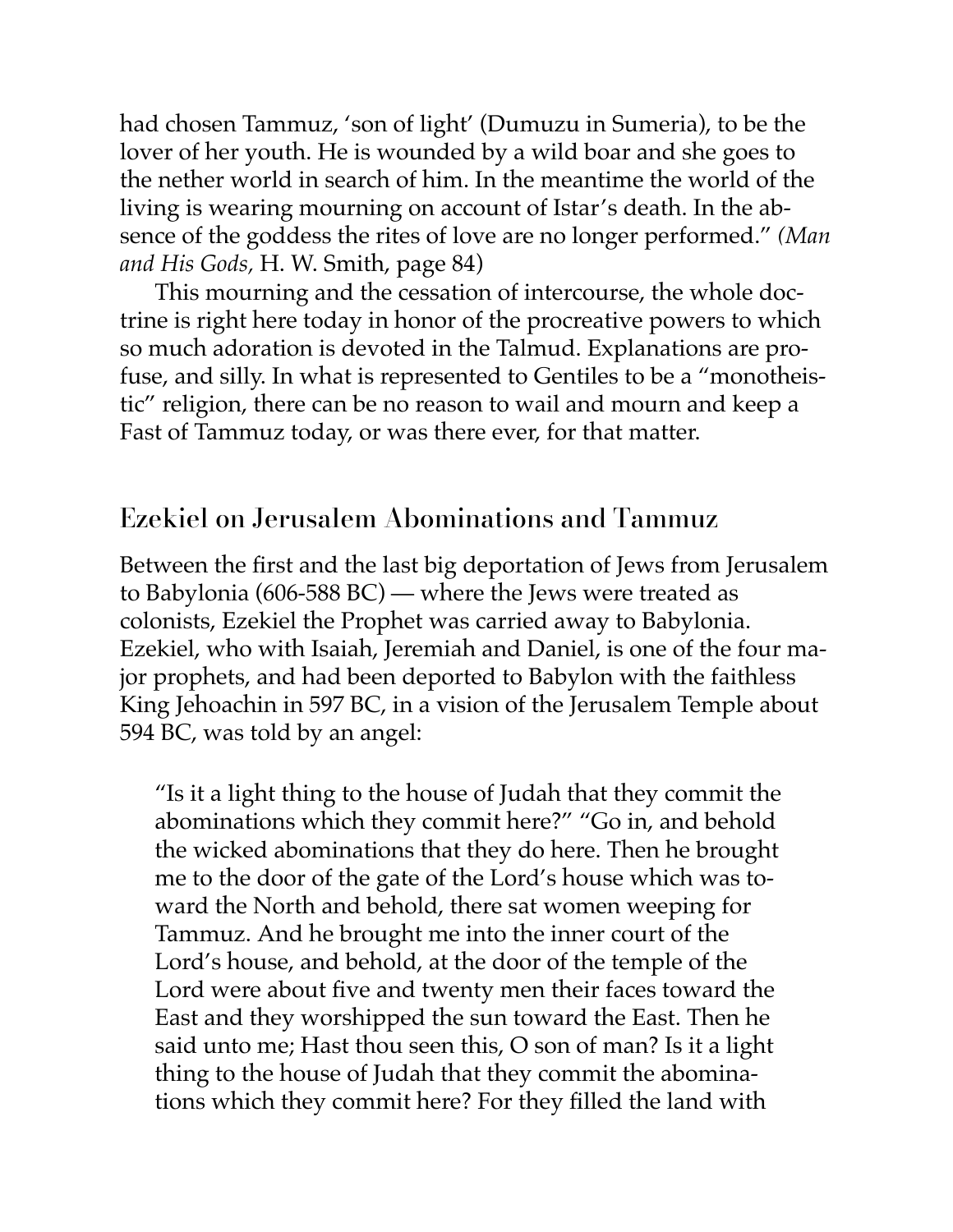violence, and have returned to provoke me with anger." Ezekiel 8:9-17, 9:14-17

Today, celebration of the Fast of Tammuz, together with Sun and Moon veneration, prevails in the Jewish "synagogue of Satan" (Rev. 2:9) just as in the time of Ezekiel.

With that awareness characteristic of Talmudism, the Universal Jewish Encyclopedia cites Ezekiel's denunciation of the weepings for Tammuz who "was held to descend to the netherworld every year in the month of June or July and then, after lamentations and various offerings, to be restored to life through the intermediation of his wife or mother, Ishtar [Astarte]. This is a vegetation myth very similar to that of Adonis in Syria. The share of the women in the rite was due to the fact that the myth was connected with the idea of fertility. The fourth month of the Babylonian year (July-August) was named after Tammuz, and this has been taken over into the Jewish calendar."

The authority for the fact of Tammuz in Judaism is Talmudic, and it is particularly observed by the Orthodox Jews (see Universal Jewish Encyclopedia, "Fasting"). It is one of two main fasts of the synagogue year. The other is in connection with the High Holidays when all vows and obligations to be made during the coming year are annulled in advance, through the "Koi Nidre." During the three weeks between the Ninth of Ab and the preceding Fast of Tammuz no marriages may be performed.

#### Today ' s "Wailings for Tammuz "

In "The Code of Jewish Law" (Shulhan Aruch) we find, under "Laws Concerning the Interval Between the Seventeenth of Tammuz and the Ninth of Ab, Chapter CXXIL"

"One should not cut his hair during these days, paring of the nails is forbidden only during the week in which the ninth of Ab occurs; concerning the goblet of wine for Habdallah on the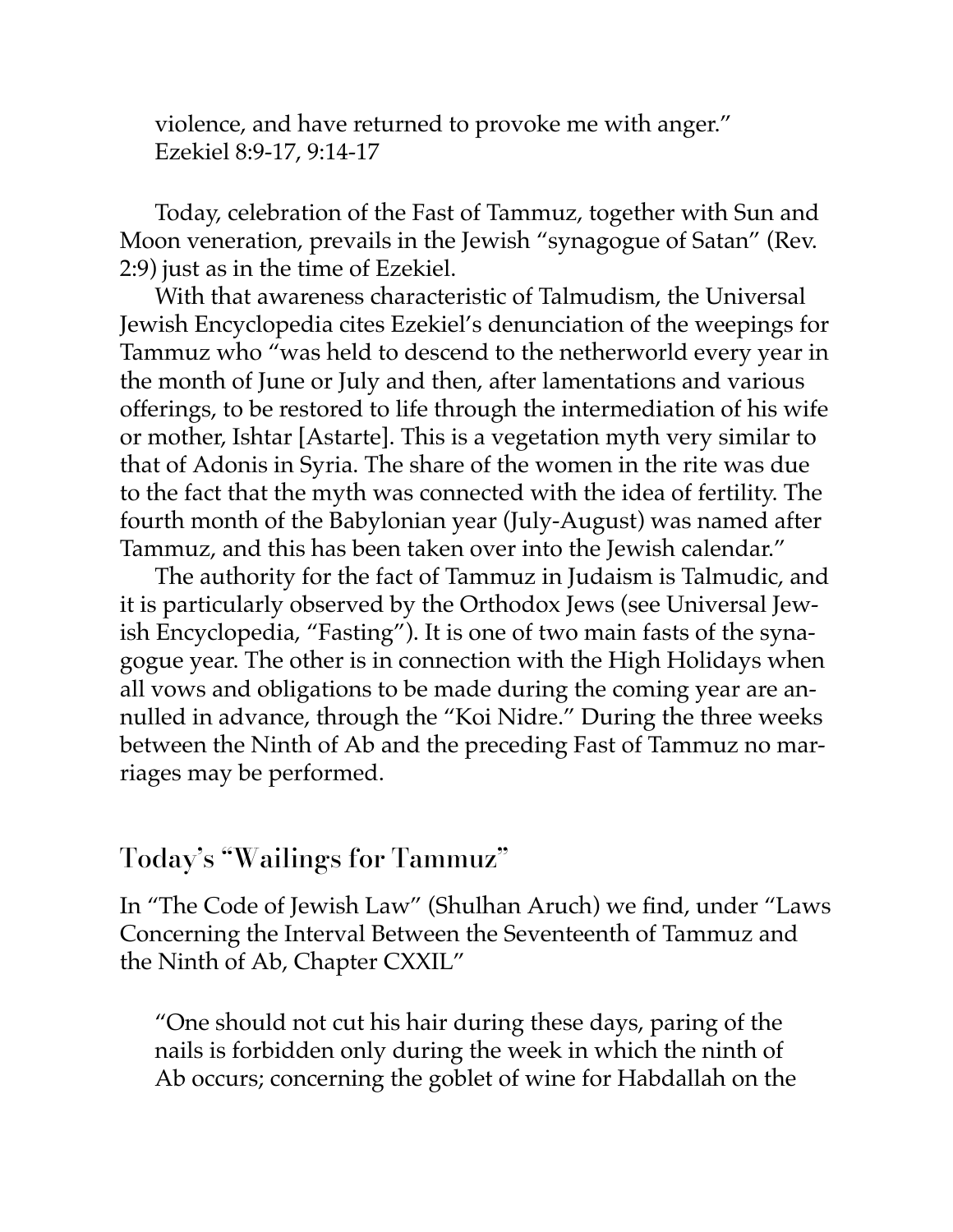conclusion of the Sabbath, if there be a child who is able to drink the greater part of the goblet it should be given him; it is permissible to have [new garments] made by a non-Jewish workman, but not by an Israelite; it is the custom to call up to Maftir the Rabbi who knows how to lament."

"Laws Concerning the Ninth of Ab all enter the synagogue and take off their boots but one light is lit in front of the Reader prayers are said in a low voice, with a weeping intonation, mourning like. All should be seated on the ground. Lamentations and the special lamentations should be prolonged until close to noon. Bathing is forbidden, whether in hot or in cold water, even to put one's finger in water is forbidden one may wash his hands in the morning, but should be careful not to wash more than the fingers, for this is what constitutes the main morning wash as an evil spirit rests on the fingers in the morning."

"Cohabitation is forbidden. It is proper not to have conjugal intercourse on the night of the tenth day, unless it be the night of the ritual immersion, or if he is about to go on a journey, or has come back from a journey." (End of chapter CXXIV)

### The "Sacred" Star of David

Non-Jews have been drenched with propaganda that the six-pointed "Star of David" is a sacred symbol of Jewry, dating from David and Solomon, in Biblical times, and signifying the pure "monotheism" of the Jewish religion.

In actuality, the six-pointed star, called "David's Shield," or "Mogen David," was only adopted as a Jewish device in 1873, by the American Jewish Publication Society, is not even being mentioned in rabbinical literature. (See Exhibit 282)

However, the six-pointed star has been used for centuries for magic amulets and cabalistic sorcery. (See Exhibits 282, 285, 286)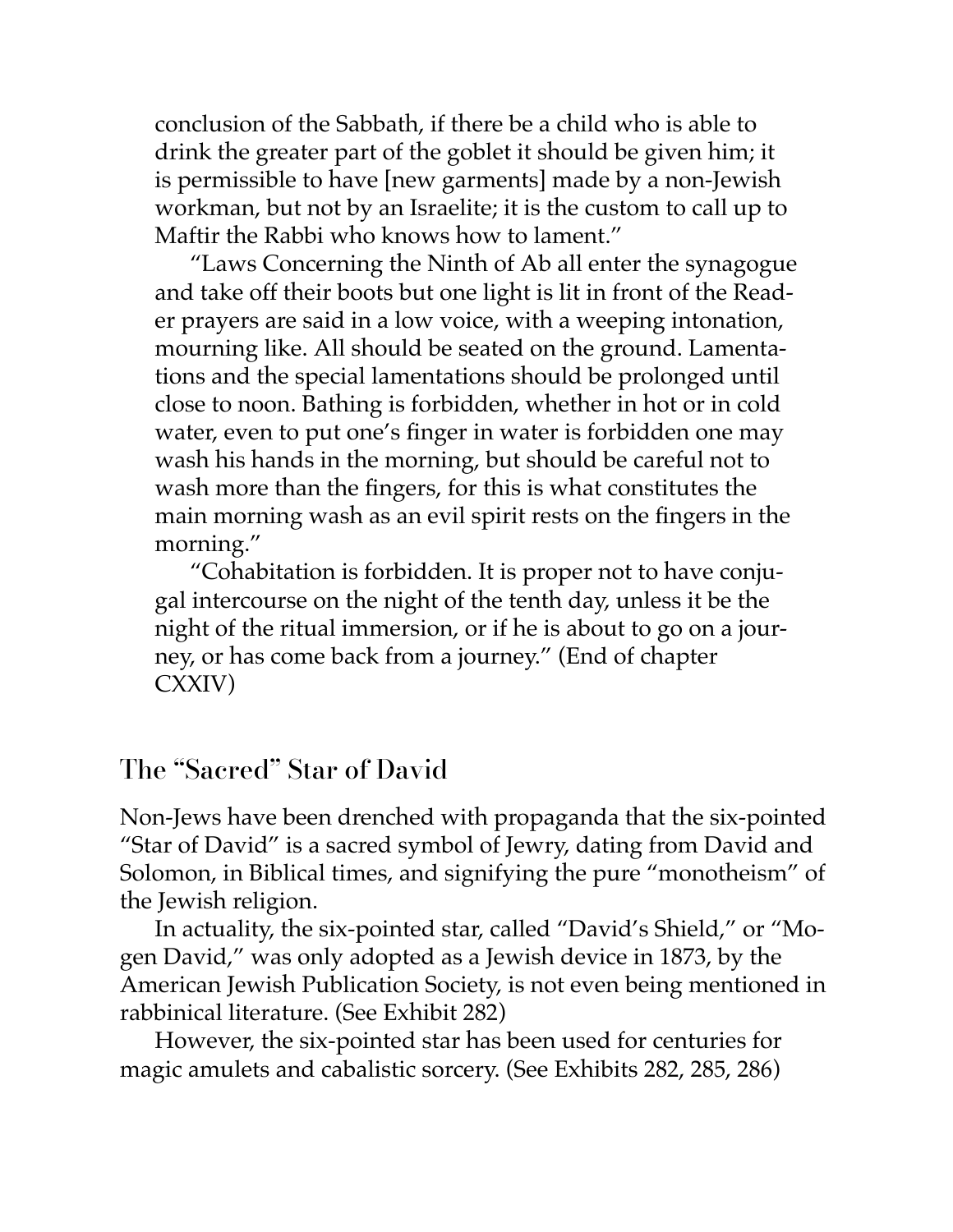#### Judaism — Star Worship

Under "Star Worship" the Jewish Encyclopedia states:

"Star Worship is perhaps the oldest form of idolatry practiced by the ancients. The observation of the stars in the East very early led the people to regard the planets and the fixed stars as gods. The religion of the ancient Egyptians is known to have consisted preeminently of Sun-worship. Moses sternly warned the Israelites against worshipping the Sun, Moon, stars, and all the hosts of heaven (Deuteronomy 4:19; 17:3). The Israelites fell into this kind of idolatry and as early as the time of Amos they had the images of Siccuth and Chium, 'the stars of their god' (Amos 5:26); the latter name is generally supposed to denote the planet Saturn. That the Kingdom of Israel fell earlier than that of Judah is stated (II Kings 17:16) to have been due, among other causes, to its worshipping the host of heaven. But the Kingdom of Judah in its later period seems to have outdone the Northern Kingdom [Israel] in starworship." Of Manasseh it is related that he built altars to all the hosts of heaven in the two courts of the house of YHWY, and it seems it was the practice of even Kings before him to appoint priests who offered sacrifices to the Sun, the Moon, the planets, and all the hosts of heaven. Altars for star-worship were built on the roofs of the houses, and horses and chariots were dedicated to the worship of the Sun. (II Kings 21:5, 23:4-5, 11-12) Star-worship continued in Judah until the 18th year of Josiah's reign (621 BC) when the King took measures to abolish all kinds of idolatry. But although star-worship was then abolished as a public cult, it was practiced privately by individuals who worshipped the heavenly bodies, and poured out libations to them on the roofs of their houses (Zephaniah 1:5; Jeremiah 8:2, 19:13). Jeremiah, who prophesied in the sixth year of the captivity of Jehoiachin (591 BC) describes the worship of the Sun as practiced in the court of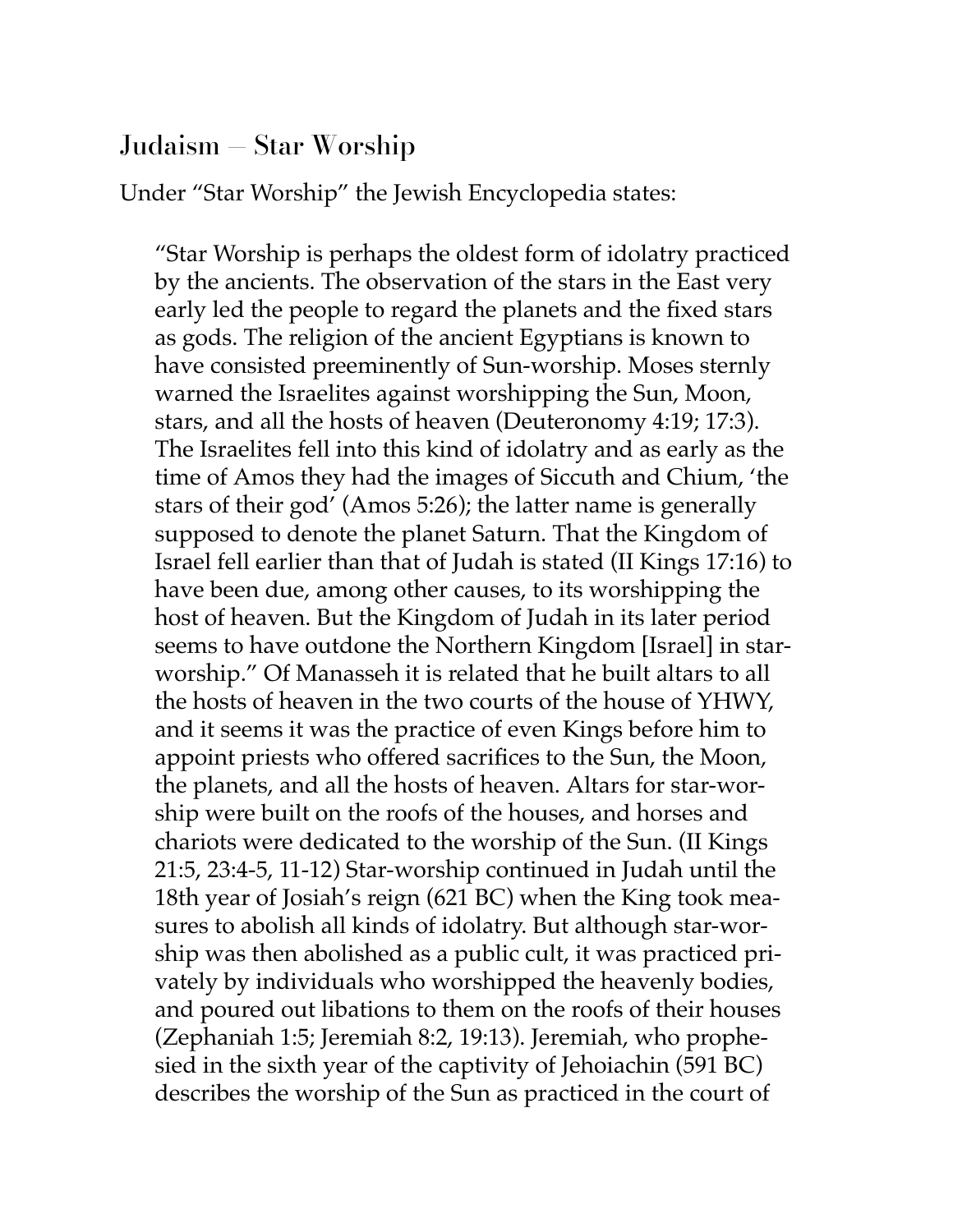the Temple (Ezekiel 8:16) and that even after the destruction of the Temple the women insisted on continuing to worship the Queen of Heaven…

"The ancient Hebrews, being nomads like the Arabs, favored the Moon, while the Babylonians, who were an agricultural nation, preferred the Sun. But, as appears from Ezekiel 20:7-8 the Moon-worship of the Israelites, even while they were still in Egypt was combined with Sun-worship."

### Stars in Talmudic Idolatry

The Zodiac is "an imaginary broad belt in the heavens, containing twelve constellations or signs which the Sun traverses annually." And a "constellation" is a group or cluster of fixed stars designated by some name (Webster)

According to the Jewish Encyclopedia ("Zodiac") the findings of the ancient astronomer Hipparchus (160-125 BC) concerning the position of the constellations, in the cases of "those which bore the same name, coincided approximately with the signs according to Talmudic tradition." In the case of the "choice of symbolic signs. All may be traced to Assyrian mythology and influence. The Jews during the Babylonian exile adopted Assyrian names of the months and constellations."

To continue this Jewish Encyclopedia account:

"Since each of the planets was supposed to rule a certain hour of the day, while every constellation governed a certain month of the year, the fate of an infant was predicted according to the heavenly bodies that presided over the hour and the month of its birth. The conjunction of the planets and constellations was accordingly manipulated to determine the fortunes of the person whose horoscope was thus drawn. A 'good' planet might synchronize with a 'bad' constellation to some extent. Both planets and constellations indicated certain characteristics in the person born at that time, and care had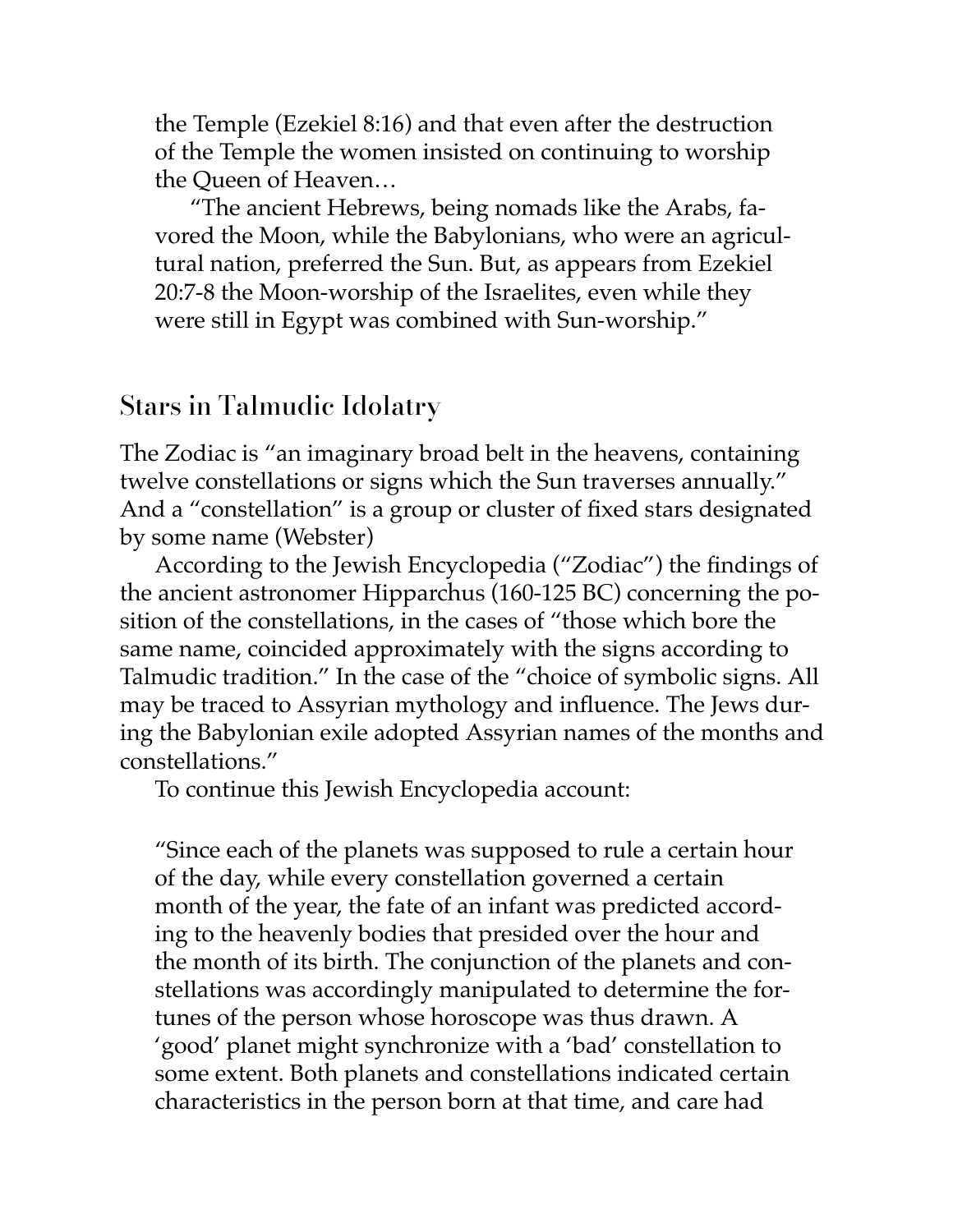likewise to be taken to marry only such a mate as had been born under a harmonizing planet and constellation, since otherwise the marriage would be a failure."

Supposedly, the sun enters the section called: Aries about March 21; Taurus, about April 21; Gemini, about May 22; Cancer, about June 22; Leo, about July 23; Virgo, about August 24; Libra, about September 24; Scorpio, about October 24, Sagittarius, about November 23; Capricorn, about December 22; Aquarius about January 20; Pisces, about February 19.

#### Star-Worship in the Jewish Calendar

"During the Exile the Babylonian system was adopted, the names of the months being derived from the common Babylonian calendar. Thus Tammuz is the month dedicated to the worship of the fertility spirit of that name [Note: the male sex-god] Elul is the month when he was bewailed [Here, 'alal' is given as the Hebrew for 'wail']."

But this does not explain why the current Code of Jewish Law (Shulhan Aruch) suggests lamenters, wailers for the current Fast of Tammuz which is in each yearly synagogue calendar!

"*Tebeth* is the month he sank into the Netherworld, and so forth. The following list gives the names of the Jewish months."

"*Tishri* (Sept-Oct) The New Moon of Tishri is not blessed, as are those of other months. The zodiacal sign of Tishri is the Scales."

"*Marheshwan* or *Heshvan* (Oct-Nov) New Moon is reckoned as two days. The zodiacal sign is Scorpion."

"*Kislev* (Nov-Dec) New Moon is irregular, being either one or two days. The zodiacal sign is the Archer."

"*Tebeth* (Dec-Jan) It is customary to refrain from slaughtering geese during Tebeth. The zodiacal sign is Capricorn."

"*Shebat* (Jan-Feb) Thirty days. New Moon is reckoned as one day. 15: 'New Year For Trees.' It is believed that demons are abroad in this month. The zodiacal sign is the Waterman (Aquarius)."

"*Adar* (Feb-Mar) The Zodiacal sign is Pisces (The Fishes)."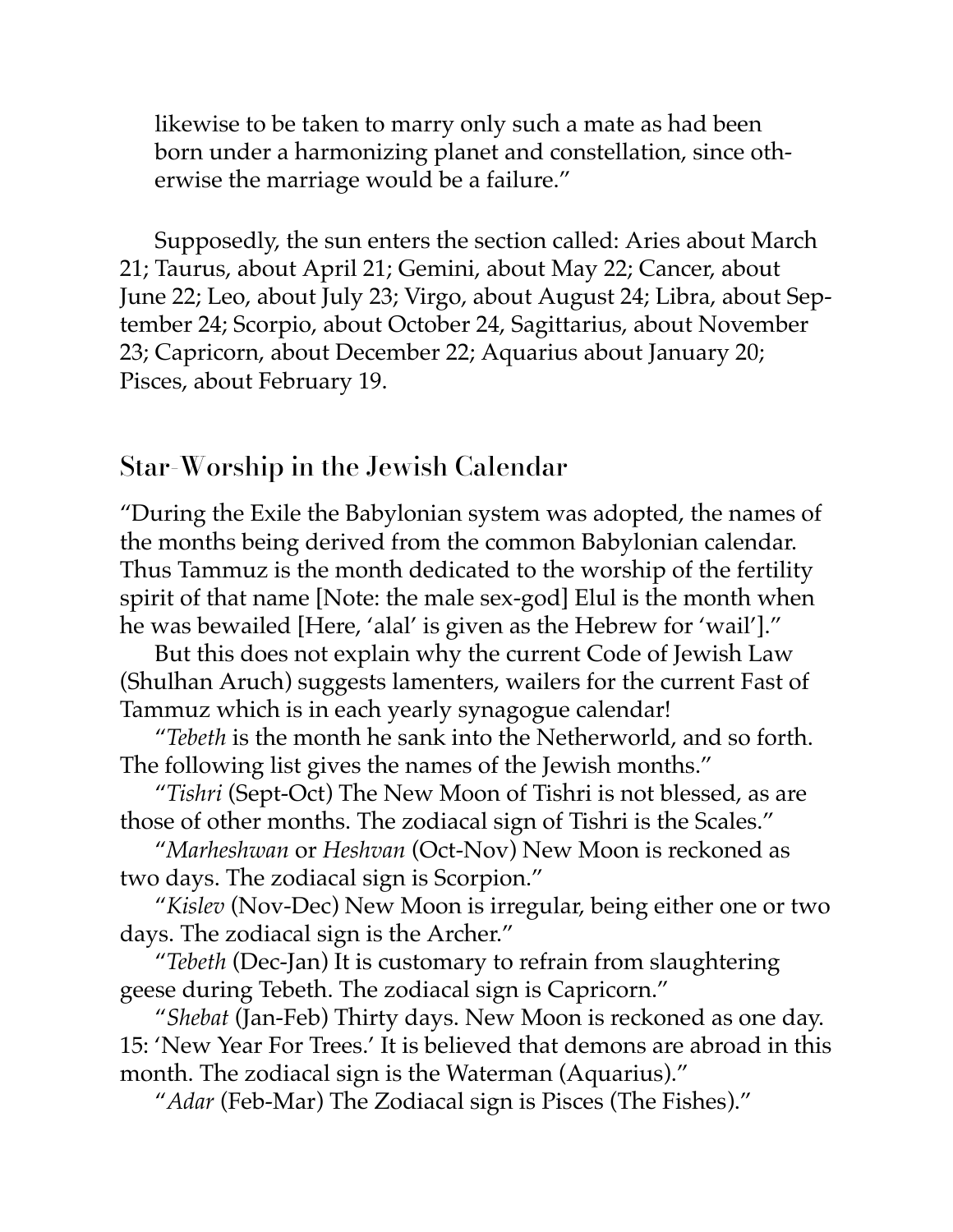"*Second Adar*. Occurs only in leap year."

"*Nisan* (March-April) The entire month is regarded as a prolonged festival and one in which it is blessed to die. Every twentyfive years the sun is especially blessed in Nisan. The zodiacal sign is the Ram."

"*Iyar* (April-May) The zodiacal sign is the Bull."

"*Sivan* (May-June) The zodiacal sign is the Twins."

"*Tammuz* New Moon is two days. 17: Fast of Tammuz."

Here two fictitious reasons for celebrating this fast are cited, followed by this admission:

"Actually the fast is a reinterpretation of a Babylonian festival. The zodiacal sign is the Crab."

"Ab (July-August) 9: Fast of Ab" (with a fictitious reason). The zodiacal sign is the Lion.

"Elul (Aug-Sept) The zodiacal sign is the Virgin."

(Quotations are from the Universal Jewish Encyclopedia, under "Months.")

#### **Astrology and Moon-Worship**

"Astrology the belief that the Sun, planets and star-groups (constellations) possess an influence over human destiny and the attempt to discover and to predict the nature of such influence. There are two main schools of interpretation: one based on the day of the year on which the individual was born, and classifying him by one of the twelve signs of the zodiac; the other, deriving its conclusions from the exact time of day at which the birth took place and making use of the horoscope, or the study of the position of the sun and the planets in various heavenly 'houses.'"

"Babylonia and Egypt were the centers of astrology in the ancient Orient. Hebrews shared such beliefs. [The prophets], believing as they did in an all-powerful God who ruled the world on a basis of just reward and punishment, they had no room for a sidereal fatalism which made human lives helplessly subject to the influence of the heavenly bodies. Hence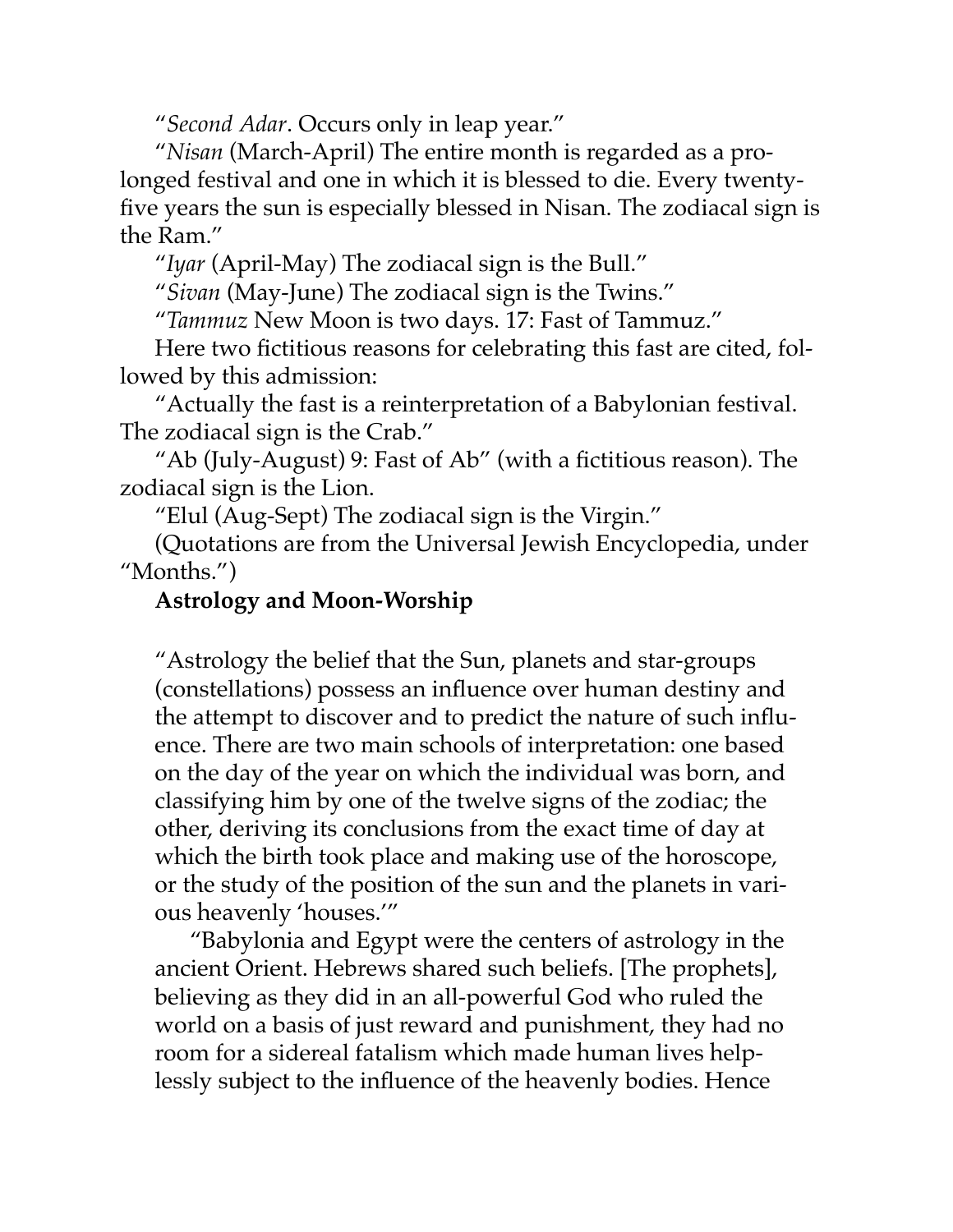their repeated insistence that God was supreme over the Sun, Moon and stars, and their scorn for those who attempted to predict human fate by such means."

Note: Here Isaiah 44:24-5; Jeremiah 10:2; and Isaiah 47:13 are quoted, the latter quotation being attributed to an imaginary "Deuteronomy-Isaiah." All Scriptures with Messianic prophecies which Christ fulfilled, thus hard to explain away, are attributed to some nebulous late-comer.

Continuing: "The Talmudic Rabbis, however, found no difficulty in reconciling the belief in astrology with the principles of Judaism." This is followed by a half-column of fine print citing the Talmudic Rabbinical pillars' support of astrology, such as:

"Joshua ben Levi held that a man's character was determined by the day of the week on which he was born. Rabbi ben Joseph made the statement that a man's fate, including the number of years he would live, the children he would have, and his fortune, was determined not by his piety, but by his horoscope Rabbi Hanina held the determining influence was the star under which one was born. Those born under Venus will be rich"

and so on, and on.

"As a result of this widespread belief the Hebrew term 'mazal' which originally meant 'constellation,' was given the additional meaning of 'luck' or 'fortune' astrology made its way into the Cabala. Its sole survival is the congratulatory formula 'mazal tob,' which means literally, 'may you have a fortunate constellation.'"

Above quotations are from the Universal Jewish Encyclopedia, under "Astrology."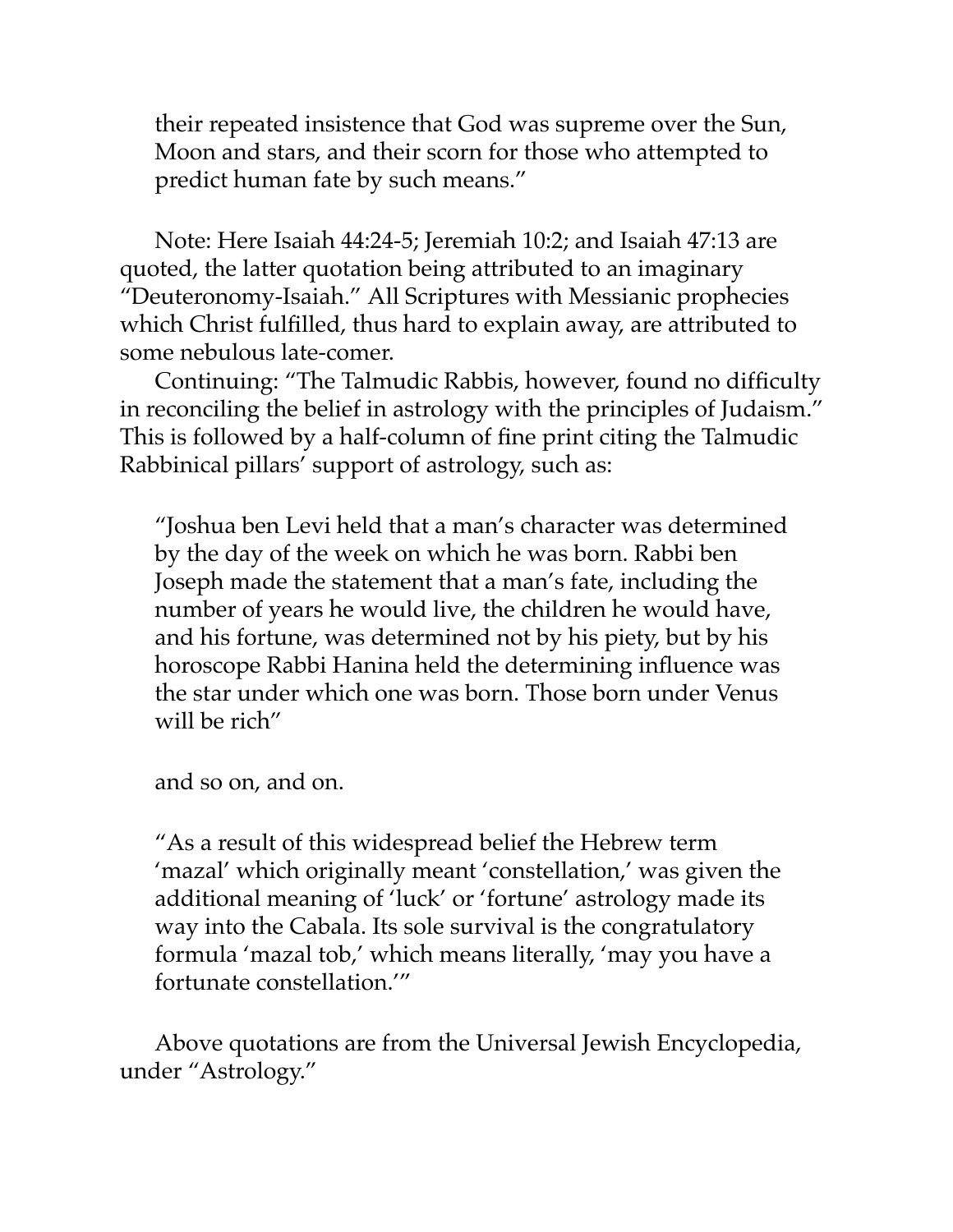The statement in the above sentence about the current greeting of "Mazal Tob" being the "sole" survival is merely whitewash for the alien eye. One or two New Moon Days are actually kept monthly. And, under, "New Moon, Blessings of the," the Jewish Encyclopedia carries a full-page picture of a Street in 1748, full of Jews out paying their respects to the Moon. The text of the above article cites the custom of raising the "body on the tips of the toes three times addressing the moon with the ancient formula: 'As I dance toward thee, but cannot touch thee, so shall none of my evil-inclined enemies be about to touch me.' Then those assembled greet one another with 'Shalom alekem' ('Peace be to you') and say: 'Good luck to us and to all Israel.'"

# "Father of Lies "

In looking into the mess of paganism and criminality which is whited over under the stolen name of "Judaism," be prepared to first read one subterfuge, or one "red herring," after another before truth even then shines through the cloud.

Under "Superstition, Jewish," the Universal Jewish Encyclopedia (1943) cites Rabbi Joshua Trachtenberg, and his book, *Jewish Magic and Superstition* as authoritative. His sketch also appeared in the 1955 *Who's Who in World Jewry,* with that work cited.

Typically, Trachtenberg first says concerning New Moon Day rites in the synagogue that "the pagan veneration of the New Moon is not directly connected with the Talmudic ceremony observed today"; then he goes on to admit:

"But certain superstitious practices have been associated with the rite, pointing to its continued occult importance in human affairs [such as] addressing the Moon three times: 'As I skip before you and do not reach you, so, if others jump before me may they not strike me,' and then thrice bidding one's neighbor 'Peace be unto you.' The ceremony as well as the three fold repetitions, are typical of magical acts and the belief that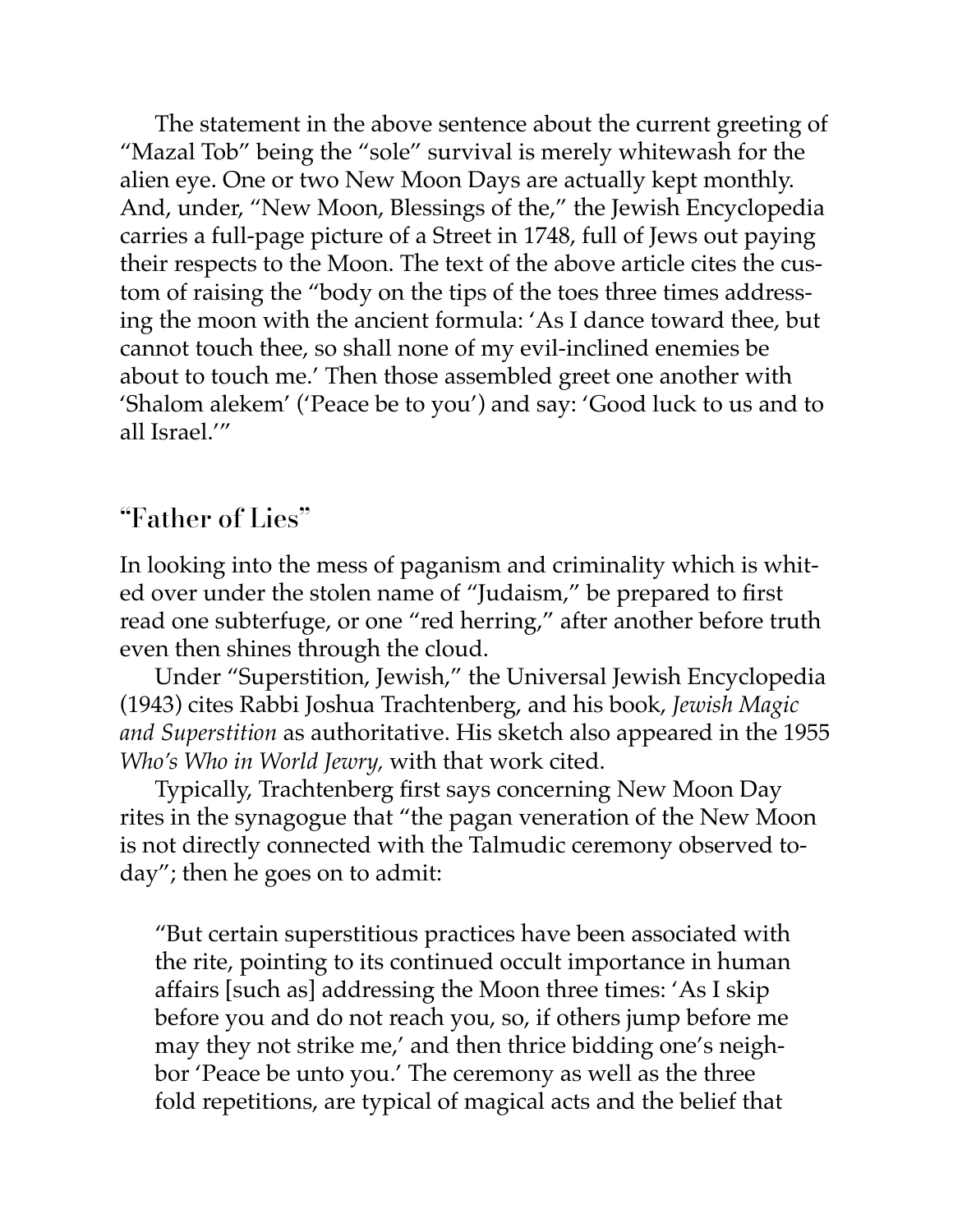one who has performed the full rite need not fear death during the ensuing month." (page 256)

Invoking the Sun along with the Moon is cited on page 201 of the Trachtenberg book.

### Isaiah and New Moon Days

Isaiah, the saintly prophet of Christ (760-698 BC), started right off in chapter 1 with his fulminations against Judah and Jerusalem:

"Ah sinful nation, a people laden with iniquity children that are corrupters. Except the Lord of hosts had left unto us a very small remnant, we should have been as Sodom like unto Gomorrah. Bring no more vain oblations the New Moons and sabbaths it is iniquity. Your New Moons and your appointed feasts my soul hateth. I am weary to bear them." Isaiah 1:4, 1:9, 1:13-14

They were given then, as their followers are now, a choice, and "if ye refuse and rebel [against the teachings of God] ye shall be devoured with the sword." (Verse 20)

In the Cabala the Talmudists represent themselves as the Divine Presence, or Shekinah, and when the Female Shekinah is copulating with her male, then "Israel" will be ruling the world.

Says the Jewish Encyclopedia (under "Moon"):

"The reason why the Jews count the days of the year by the Moon is that, like the Moon, which reigns both in the daytime and night, the Jews have both this world and the future one. The Moon on account of its monthly reappearance is considered as the emblem of Israel. Therefore the reappearance of the Moon is sanctified by the recitation of benedictions."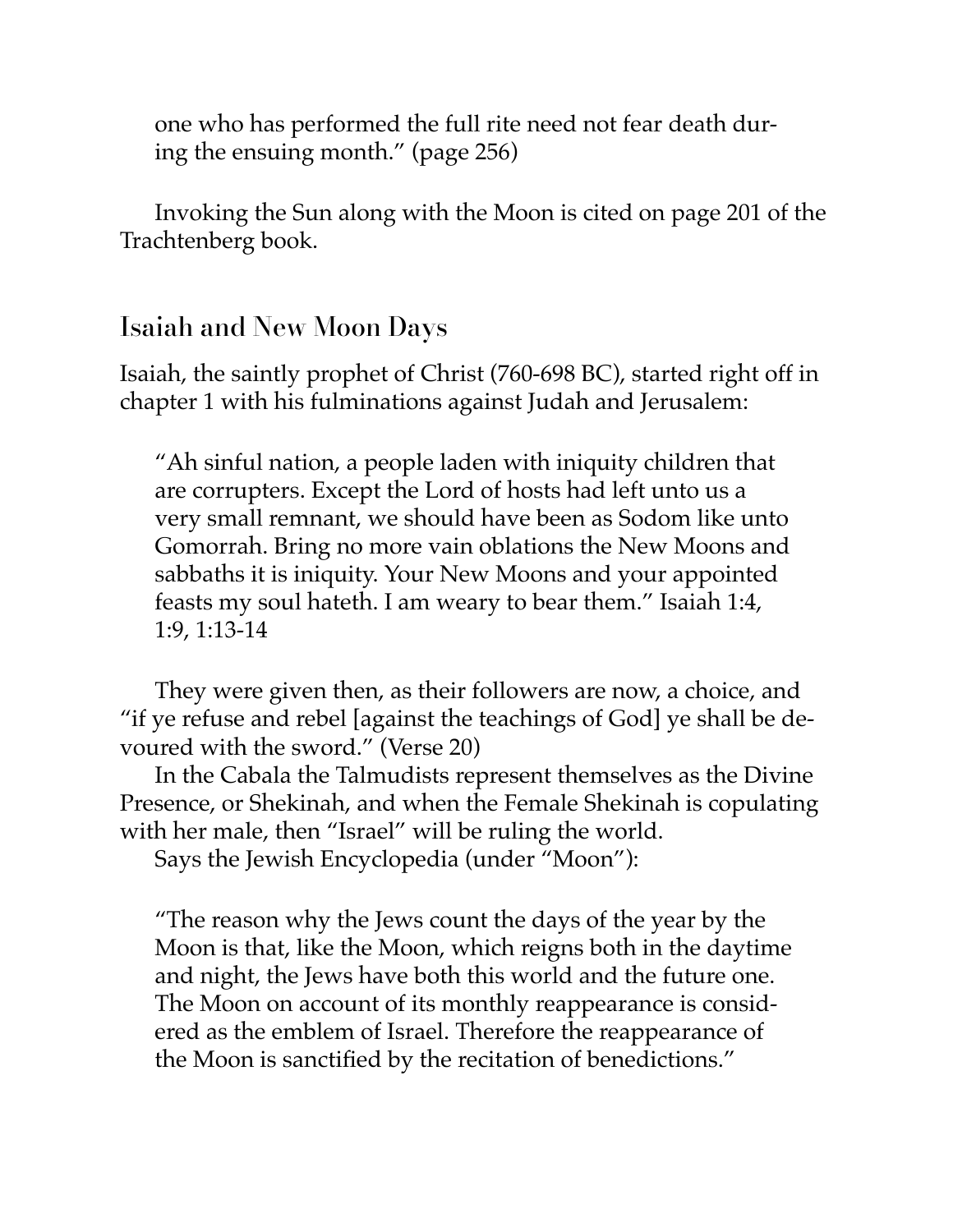# Blessing of the Sun

The Sun, universally, in paganism, represented the male procreative spirit, the Moon the female. The weeping for Tammuz, and his powers of human and agricultural fertility, was a Babylonian ceremonial. Tammuz was also called Adonis, and the female counterpart Astarte, Mylitta, or Venus, according to location.

Honoring all of these pagan idols has been incorporated into Judaism.

The Babylonian Talmudic ceremony of Blessing the Sun, says the Jewish Encyclopedia (1905) occurs "on the first Wednesday of Nisan every twenty-eight years. This is calculated by the calendar of Samuel Yarbina'ah, which allots to the solar year 36514 days, and asserts that each of the seven planets rules over one hour of the day in the following sequence: Saturn, Jupiter, Mars, the Sun, Venus, Mercury, and the Moon the blessing is concluded with 'Alenu' and 'Kaddish Yatom.' The Blessing of the Sun was celebrated by the Jews in New York City in 1897 in Tompkins Square."

The completion of the cycle occurred during the 20th century on April 1, 1925, and March 18, 1953. April 8, 1981, is the date of the next observance.

# "Once in 28 Years": "Sun At Point of Creation This Year Talmud Tells "

This appeared in the *California Jewish Voice* (October 24, 1952), over an article by Rabbi Samuel Rubin. A long-winded hairsplitting article uses the old number and letter juggling to make an appearance of "scholarship." Leap years of 13 months fall on Wednesday in Nissan, the Rabbis add 19 and 28 making 47. Now rest your brain — you will need it. The Jewish Voice article continues:

"Our Rabbis told us that this total of 47 (19 plus 28) comes from the following passage: 'And God saw that the light was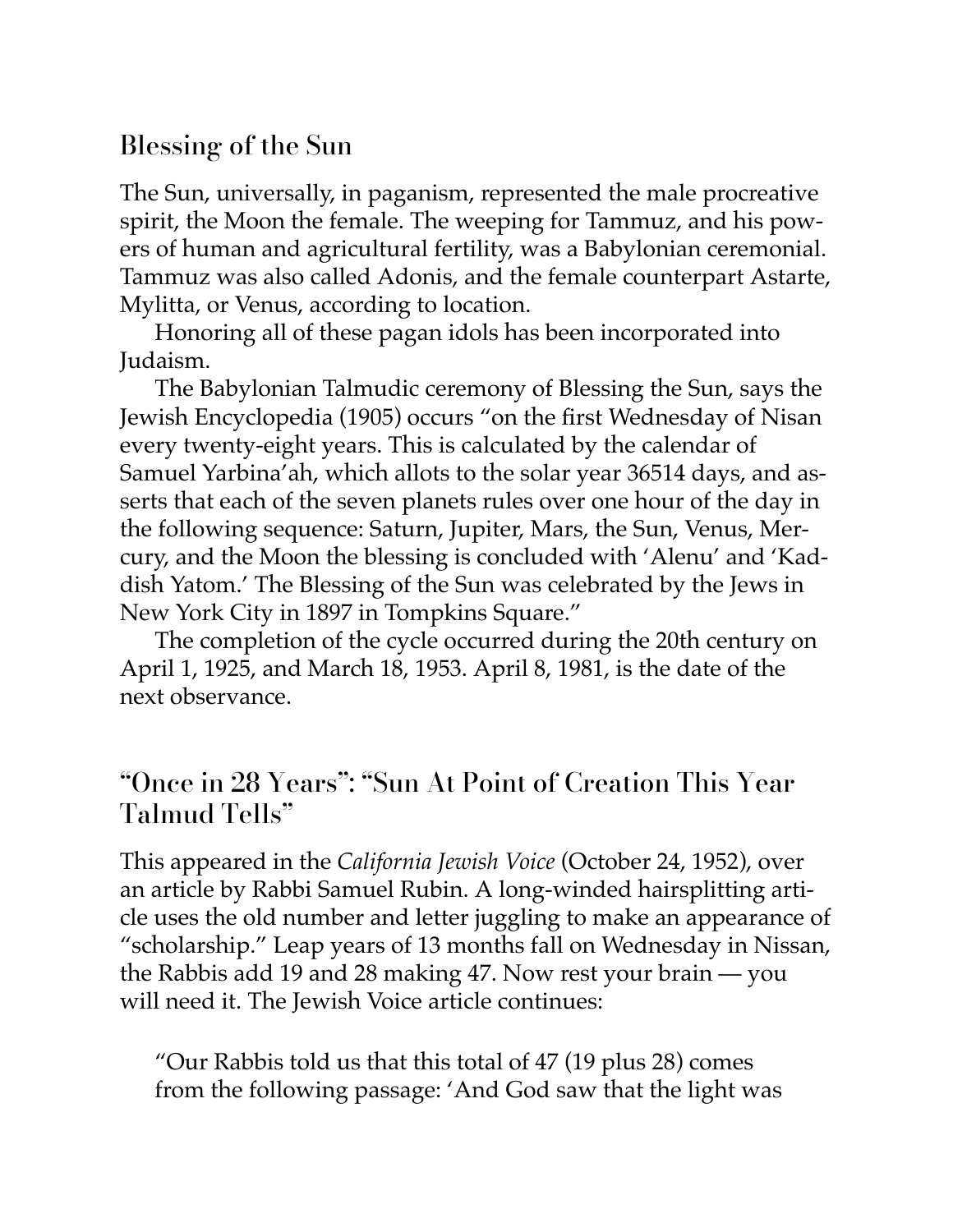good — 'Ki Tov.' For these Hebrew words in turn amount to 47. Moreover, the Sun has three names: Shemesh, Chamah, Charas. If we take the last letter of these three names and sum them, we get 365 — the number of the days within the Sun year! We say the following prayer: 'The luminaries are good which our God has created; he: [Note: small "h"] formed them with knowledge, understanding, and discernment [Note: some soulful attributes for hunks of matter!]; he gave them power and might to rule in the midst of the world."

Actually, these paganists dumbly follow the laws of gravity, with one mass of matter pulling on the other in mathematical preciseness, they without any more "knowledge" or "understanding" than the dirt in your garden.

I well remember an exultant Jewish press report of a Sun blessing service conducted from a U. S. Government airplane when the great day came!

Vociferous chanting and carrying on is typical of the Chasidists, whose Baal Shems are supposed to be experts at summoning up spirits by voodoo combinations of the Tetragrammaton (or name of Jehova in skeleton, Y-H-W-H in 12, 42, 72 letter combinations known to the "elect"). This was described by the *Brooklyn Jewish Examiner* of May 1, 1953.

All of the tributes to the Moon, monthly, and to the Sun, are specifically forbidden by the Bible. Veneration of the Sun, Moon and Stars is the oldest idolatry.

That the ancients were condemned for the same things wrapped up in Judaism today, and practiced now, is seen in the Bible; Duet. 4:19; II Kings 17:16, 21:3, 5; II Chron. 33:3, 5; Punishments: Deut. 17:2- 5; II Chron. 28:23; Job 31:26-8; Jer. 7:17-20, 8:2; Ezek. 8:15-6; Zeph. 1:4- 5; Acts 7:42. For Warnings Against and Punishments: Deut. 17:2-5; II Chron. 28:23; Isa. 2:6-12; Jer. 8:12, 19, 19:13 (On star-worship and drink offerings, see "Habdalah"); Eze. 8:14-16; Micah 5:12 (on soothsayers, or astrologists, and witchcraft) — Plus the Bible from beginning to end — Zephaniah on the host of heaven, and so on. Jewish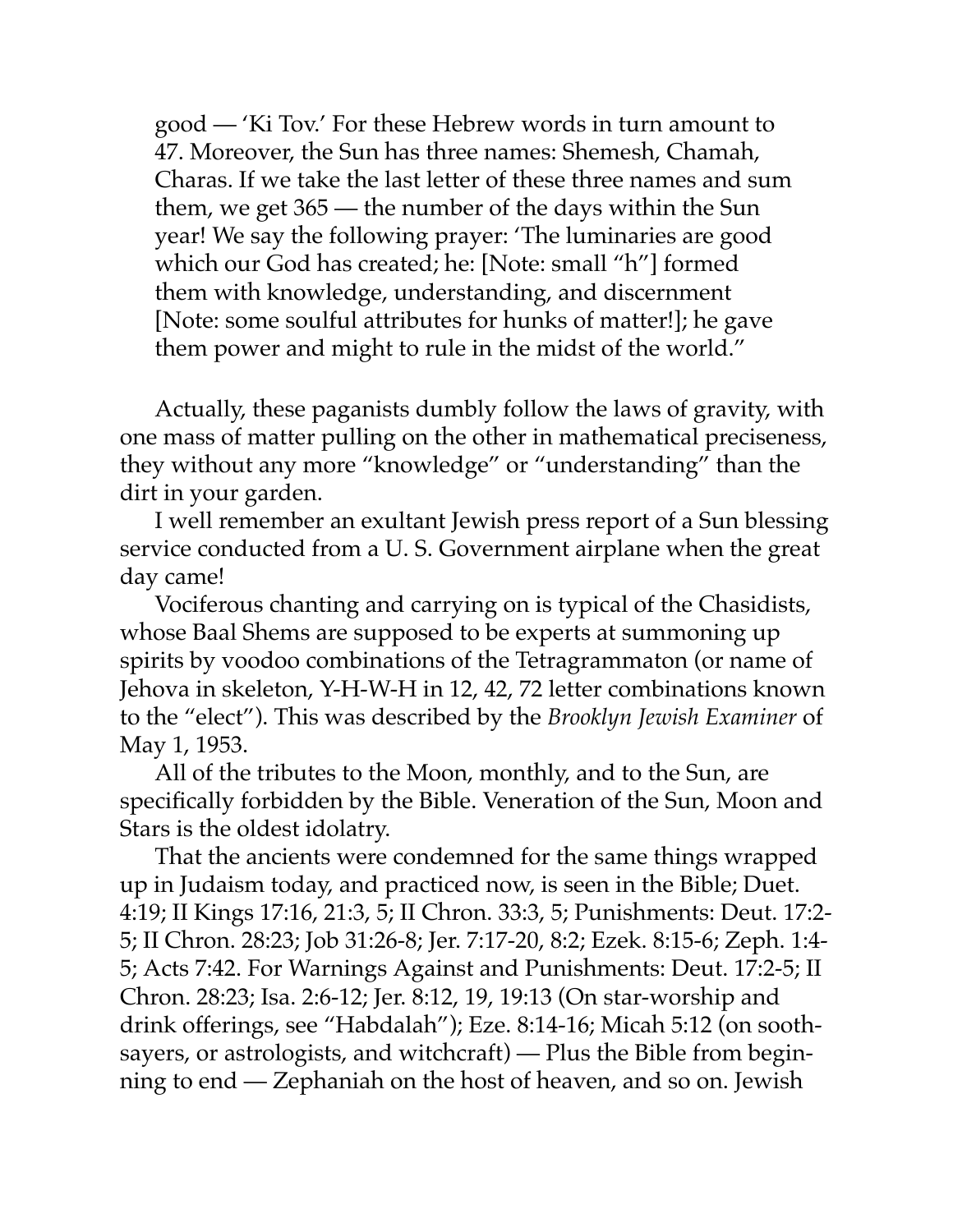Encyclopedias will tell you that Astrology or star-worship, was so well entrenched in Talmudism that only Maimonides, of their "sages" ever opposed it.

"Other gods" is veritably the middle name of this Jewish religion based upon a non-anthropomorphic "god" and a pantheistic world of spirits. These are invoked virtually from the time of awakening to sleep at night.

Guests are people we invite, but uninvited, [we do not have to allow them to stay]. The same of the dark spirits in Talmudism.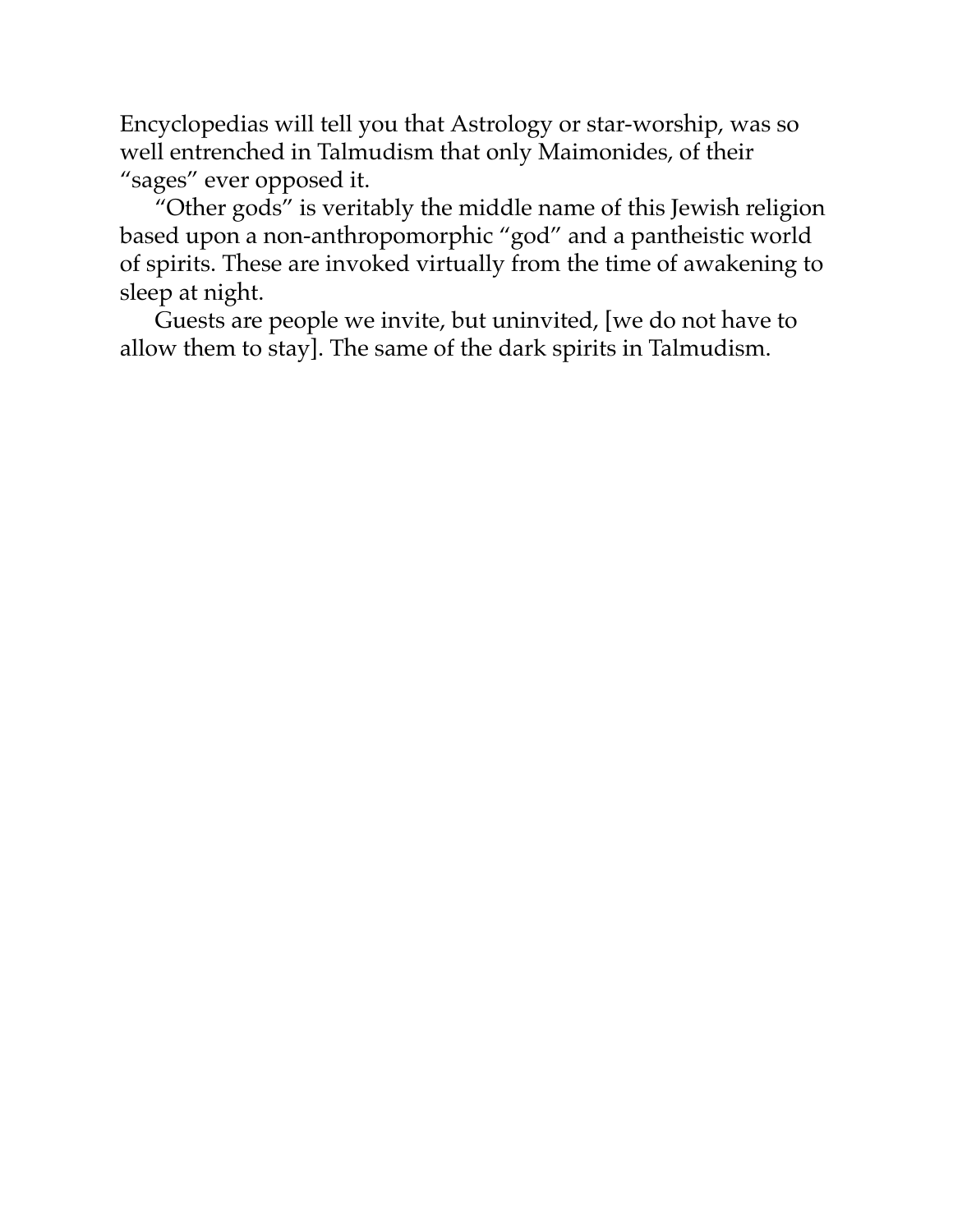# Chapter 8

## *Demonology Of The Pharisees*

SO-CALLED "JUDAISM" is nothing but Babylonian Talmudic Pharisaism, which at base is crass paganism concocted through the centuries. Descriptions concocted for this very old satanism, such as "immanence" (Spinoza) "emanation" (Talmudic Cabala), "dialectical materialism" (Marx) merely dress up old pagan concepts.

All forms of demonology were adopted by the Pharisees and incorporated into so-called Judaism. Demons of the privy, of the night, of every phase of nature, were and are catered to by the tenets and customs of this sect. The Talmud book of Yadayim (hands) is, for example, on ritual hand-washing in connection with Pharisee demonology. The Talmud is larded with occult works and practices.

The Pharisee custom in Christ's time of drizzling water alternately on the hands, to carry off demons (who presumably live in water) is still in force. The "Code of Jewish Law" (Schulchan Aruch), which is a digested "Mishna" of the Talmud, holds that an evil spirit takes over a sleeping person:

"When he rises from his sleep the evil spirit departs from his entire body excepting from his fingers. From there the unclean spirit does not depart unless he spills water on them three times alternately. One is not permitted to walk four cubits without having his hands washed." (Schulchan Aruch, Vol. 1, Chapter II: Hebrew Publishing Co. 77-9 Delancey St., New York, copyright 1927)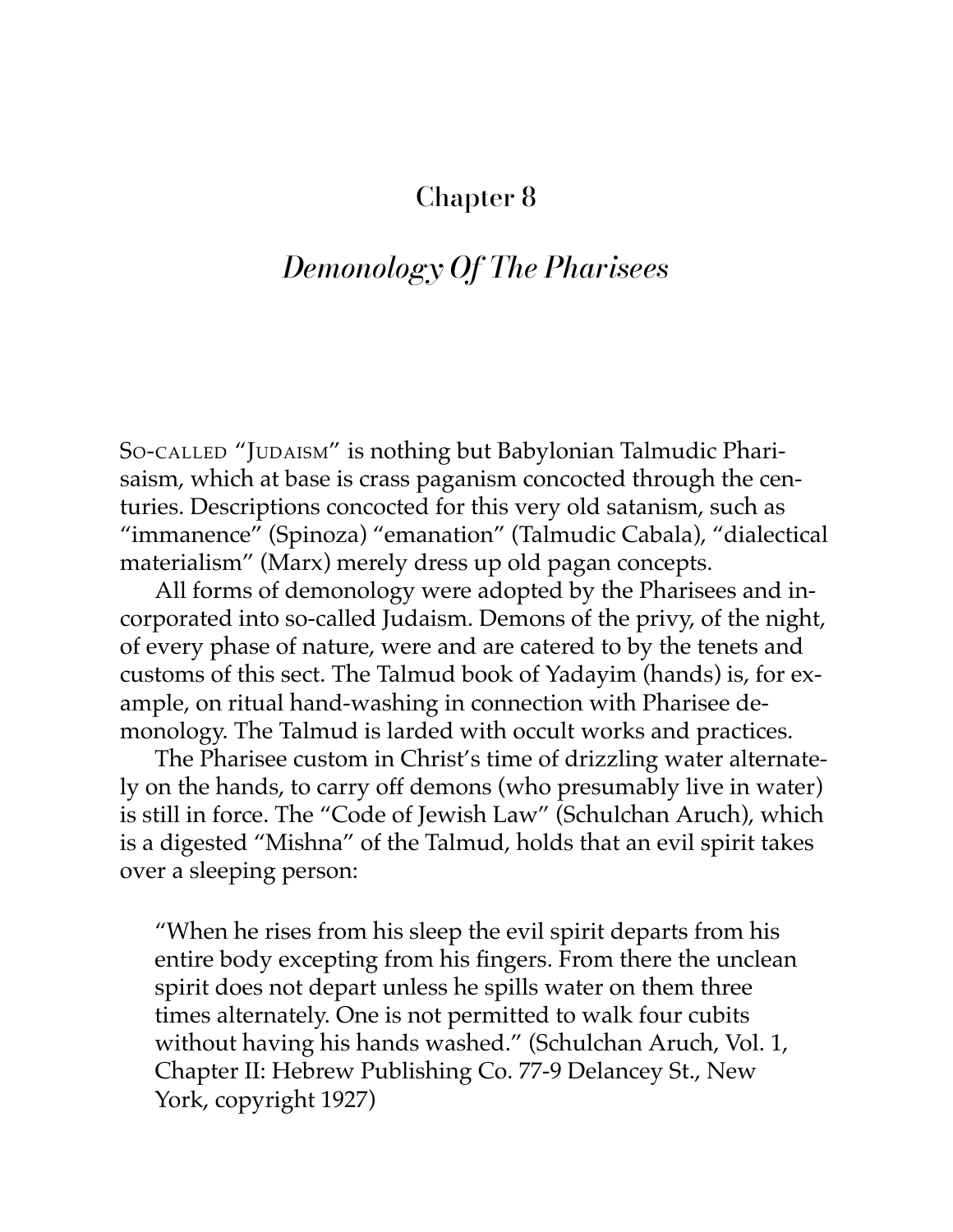Says the Soncino Edition of the Talmud, in the Introduction to Yadayim (hand-washing):

"This rite formed one of the chief breaches between Jesus and the Pharisees." (page 545)

When the Pharisees came to Christ, baiting Him about His Apostles not doing these hand-washing rituals, He came back at them, saying that they were hypocrites, "teaching for doctrines the commandments of men. Full well ye reject the commandment of God that ye may keep your own tradition." (See Matthew 15)

Other practices are condoned in Judaism.

Despite Moses' orders (Deuteronomy 18:10-12): "There shall not be found among you any one that maketh his son or daughter to pass through the fire (see Ritual Murder herein) or that useth divination, or an observer of times [astrology] or an enchanter, or a witch, or a charmer or a consulter with familiar spirits, or a necromancer. For all that do these things are an abomination unto the Lord: and because of the abominations the Lord thy God doth drive them out from before thee." (Deuteronomy 18:10-12) Yet all of these are permitted by Judaistic Pharisee scripture. (See, for example, the Jewish Talmud, Sanhedrin 65a-b, Exhibits 70, 71)

Citing this very scriptural passage, and reversing it, the Talmudic "sages" hold that calling up demons to aid with sorcery is not idolatry since demons are not thereby worshipped!

The ancient practice of spirits speaking from the privates by soothsaying is dwelt upon in Judaism and this practice is loathsomely attributed to Jesus ("He practiced enchantment by means of his membrum" — see the Talmud, Sanhedrin 105 a-b, Exhibit 108).

"Ye shall not use enchantment nor observe times" (another of Moses' admonitions in Leviticus 19:26). The "sages" also distort this clear scripture and declare: "This refers to those who practice enchantment by means of weasels, birds, and fish" — thus forbidding what no one cares to do anyway, and so as to open the way for pagan practices elsewhere permitted. (See Exhibit 74)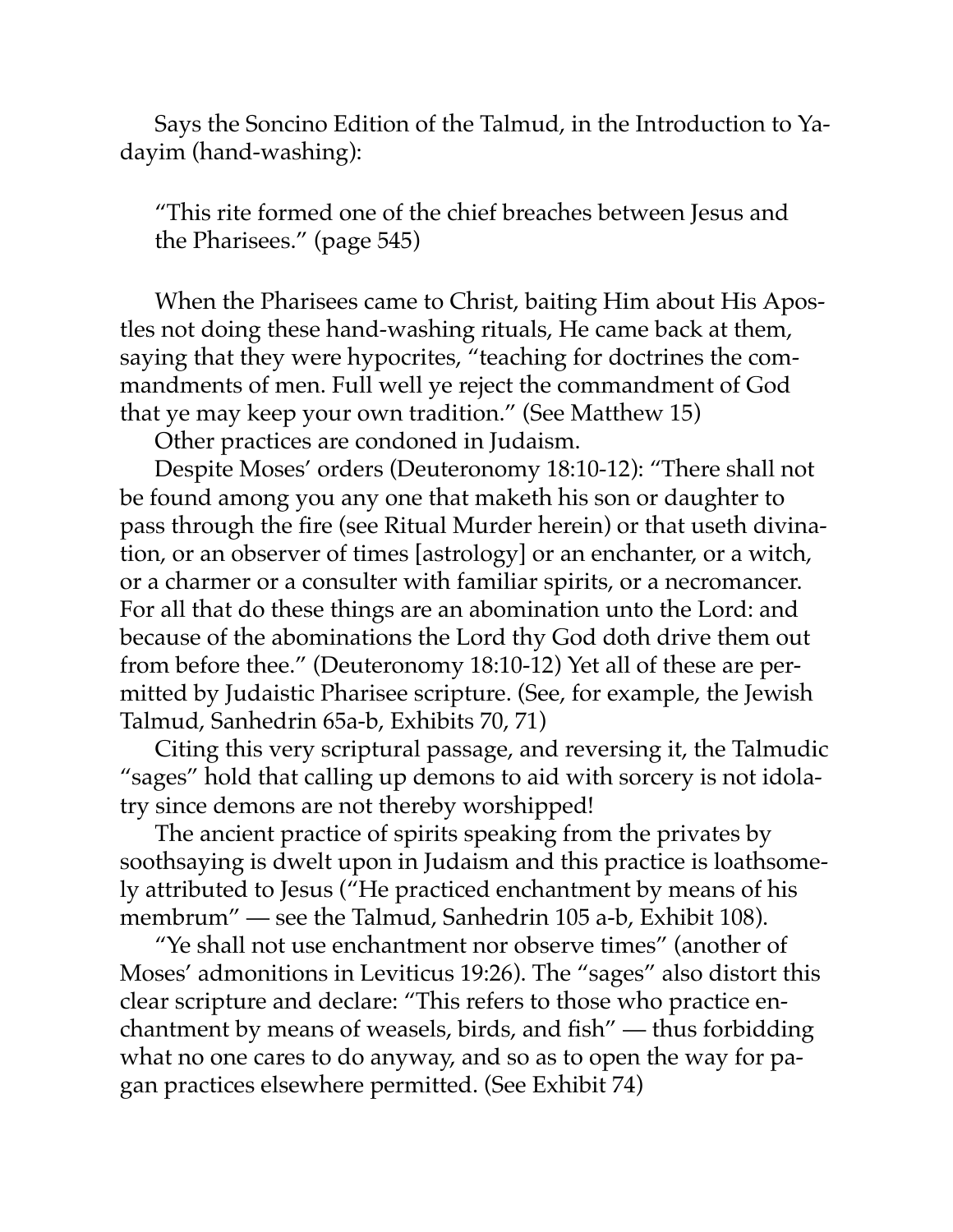The Christian need not wallow in darkness. In the 1905 Jewish Encyclopedia it was already clearly written down that the Pharisees took over "Judaism," removed all "obnoxious verbiage" concerning God, such as attributing to Him Intelligence and control over this world and bestowed all Biblical powers ascribed to Him to lesser spirits, or "angelic powers." And, with the angelology and Demonology (of Babylon) and the Ma'asek Bereshit and Ma'aseh Merkabah, they nullified the Bible into pantheism. Anthropomorphism, or attributing to God any human quality like Intelligence, Love, or Control, such as God gave man over the animal world, was and is "obnoxious" to the Pharisee. (See, for example, the Jewish Encyclopedia, Exhibit 264. upper left column)

The Ma'aseh Merkabah and Ma'aseh Bereshit are called in Judaism, the very basis of this occult gnosticism. Pretending to be based upon Genesis and Ezekiel's chariot throne of God vision (Ezekiel I), this last "mystery" is called "Merkabah."

The words "by other means" are the most significant in the definition of the Merkabah in the Jewish Encyclopedia (pages 499-500): "The mysteries rest on the belief in the reality of things seen in an ecstatic state brought about by ablutions, fast, fervent invocations, incantations, *and by other means* the Merkabah rider must provide himself with amulets or seals containing mysterious names. The central figure in the theophany, however, is the *'Prince of the Face,' Metatron.* He is the one who imparted to man all the knowledge of heaven and of the past and the future."

Even burning children to the demon Molech for black occult power is allowed today by the supreme scriptures of Pharisaic Judaism. (See "Ritual Murder" herein)

### Jewish Magic

Rabbi Joshua Trachtenberg, listed in *Who's Who in American Jewry,* in his defensive yet illuminating book, *Jewish Magic and Superstition* (Behrmann's, N.Y., 1939), writing of the age-long reputation of Jews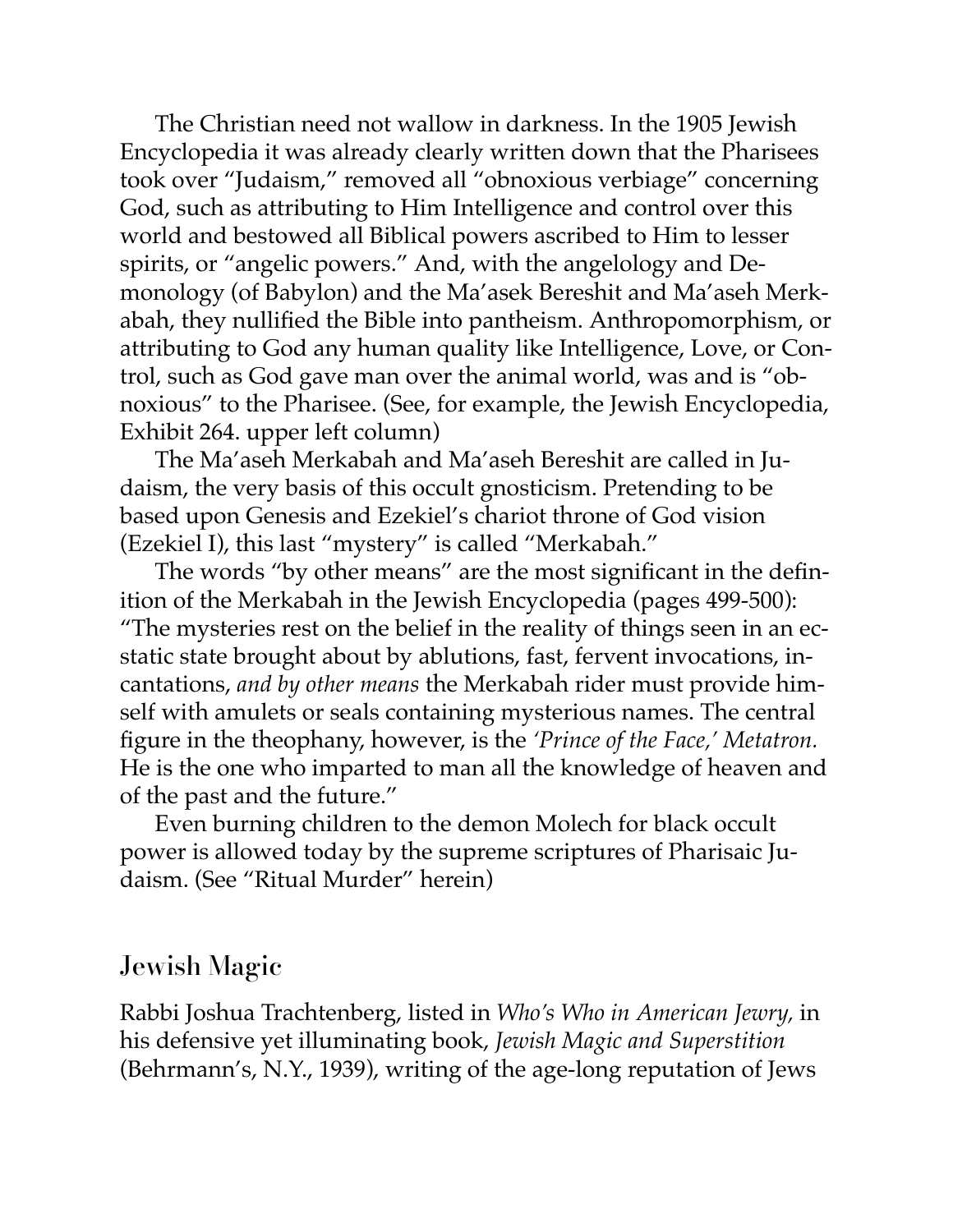as practitioners of black magic and all occult demonistic rites, states (Second chapter, entitled "The Truth Behind the Legend"):

"The sources indicate that Jews were at least acquainted with methods of inducing disease and death, of arousing and killing passion, of forcing people to do their bidding, of employing demons for divinatory and other purposes. We find accounts of the magician's power to project his soul to far-distant places, there to perform an errand, and then return to his comatose body." (Page 13)

"Jewish magic functioned within the framework of the Jewish religion." (Page 15)

Rabbi Trachtenberg also states:

"Knowledge of the names, through which Jewish magic worked, was inaccessible to women, for it required not only a thorough training in Hebrew and Aramaic, which most of them lacked, but also a deep immersion in mystical lore from which they were barred. Early mystical and magical lore was successfully guarded by a limited oral transmission. The secret lore of the Kalonymides [Note: who brought it from Babylonia] was first written down in the 13th Century Jewish life had turned more and more inward and intensive study of the Talmud had become almost its sole intellectual pursuit. But the German Kabbalah never attained the theoretical depth of its Spanish counterpart, nor did it exert so much influence." (Pages 16-17, same publication)

"So we may say that every Jew whose desire led him thither essayed a little magic in a small way. But it was generally recognized that only a minor portion of the mystical lore had found its way into books; much of it remained private, jealously guarded property." (page 18)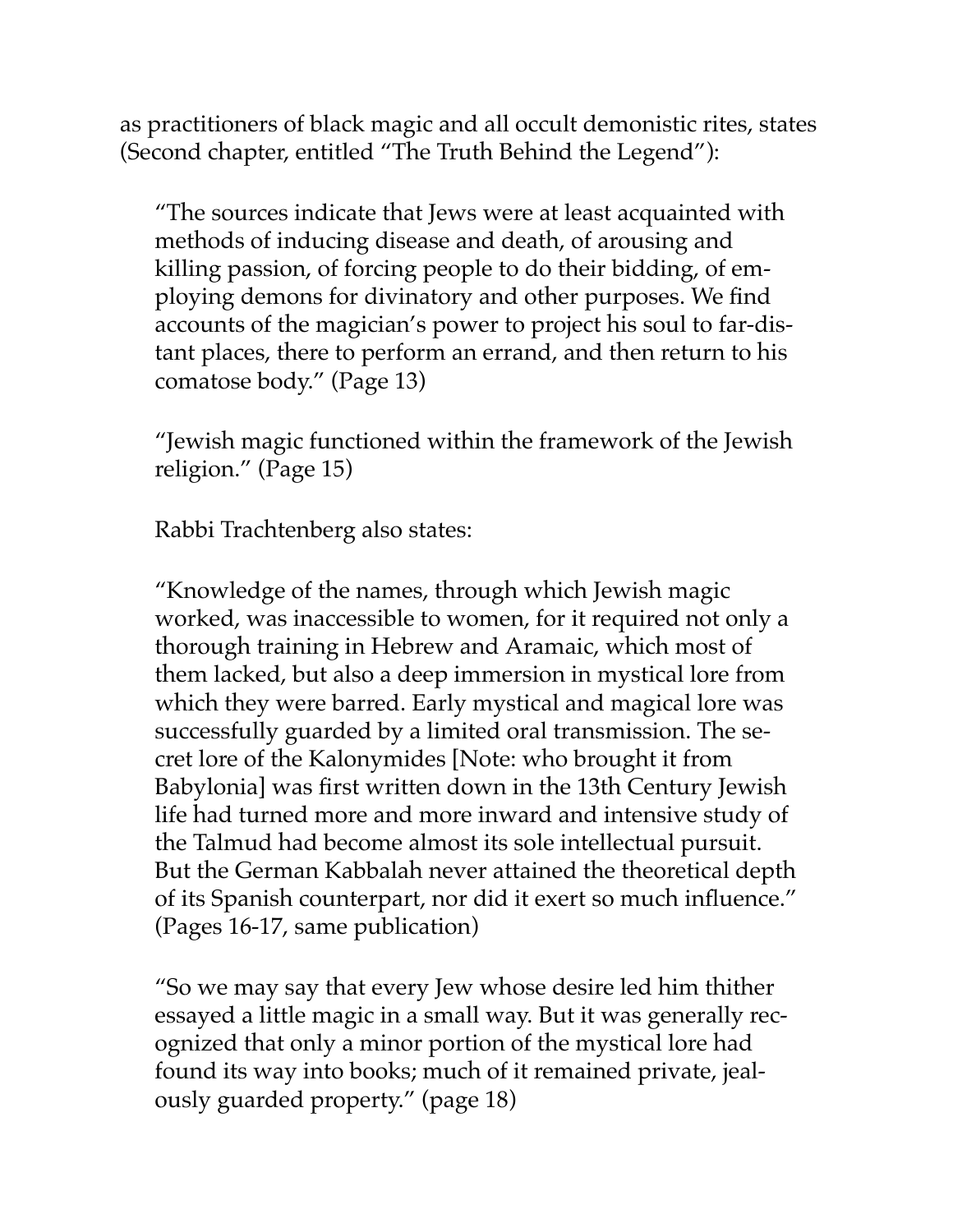In the same work, and under the title of "Forbidden and Permitted," Trachtenberg says: "The Bible had pronounced an unqualified condemnation of sorcery. The Talmud pursued its customary function of clarifying and classifying Jewish law, and so broke up the allinclusive category of sorcery into several divisions." Then are cited various hairsplittings, ending with an admission that the Talmud actually permits the very proscribed or forbidden acts denounced by the Bible.

Trachtenberg sums up: "From a practical standpoint, they succeeded in effectively excluding from the proscribed 'magic' all the forms current among Jews." (Pages 19-20)

The Universal Jewish Encyclopedia cites Rabbi Trachtenberg *Jewish Magic and Superstition* as a rabbinical authority on these subjects.

### Habdalah

Says Rabbi Trachtenberg: "On Saturday evening, during the Habdalah ceremony which marks the beginning of the new week, another libation was offered to the spirits, as part of the ritual. Some of the wine was poured upon the ground 'as a good omen for the entire week to symbolize good fortune and blessing.'" Rabbi Trachtenberg then proceeds to de-emphasize that this had any religious significance, and states:

"Moses Mat in the 16th Century wrote that this practice is intended to 'give their portion to the company of Korah,' namely, to the powers of evil. And that portion was not inconsiderable. As one rabbi in Silesia remarked, 'If I had the wine that is poured upon the ground in Austria during Habdalah it would suffice to quench my thirst for a whole year!' This custom of pouring out some wine over which a blessing has been recited, which appears again in the wedding ceremony, may have been considered by some people not as an offering to the spirits, but as a means of driving them off." (page 167, Jewish Magic and Superstition).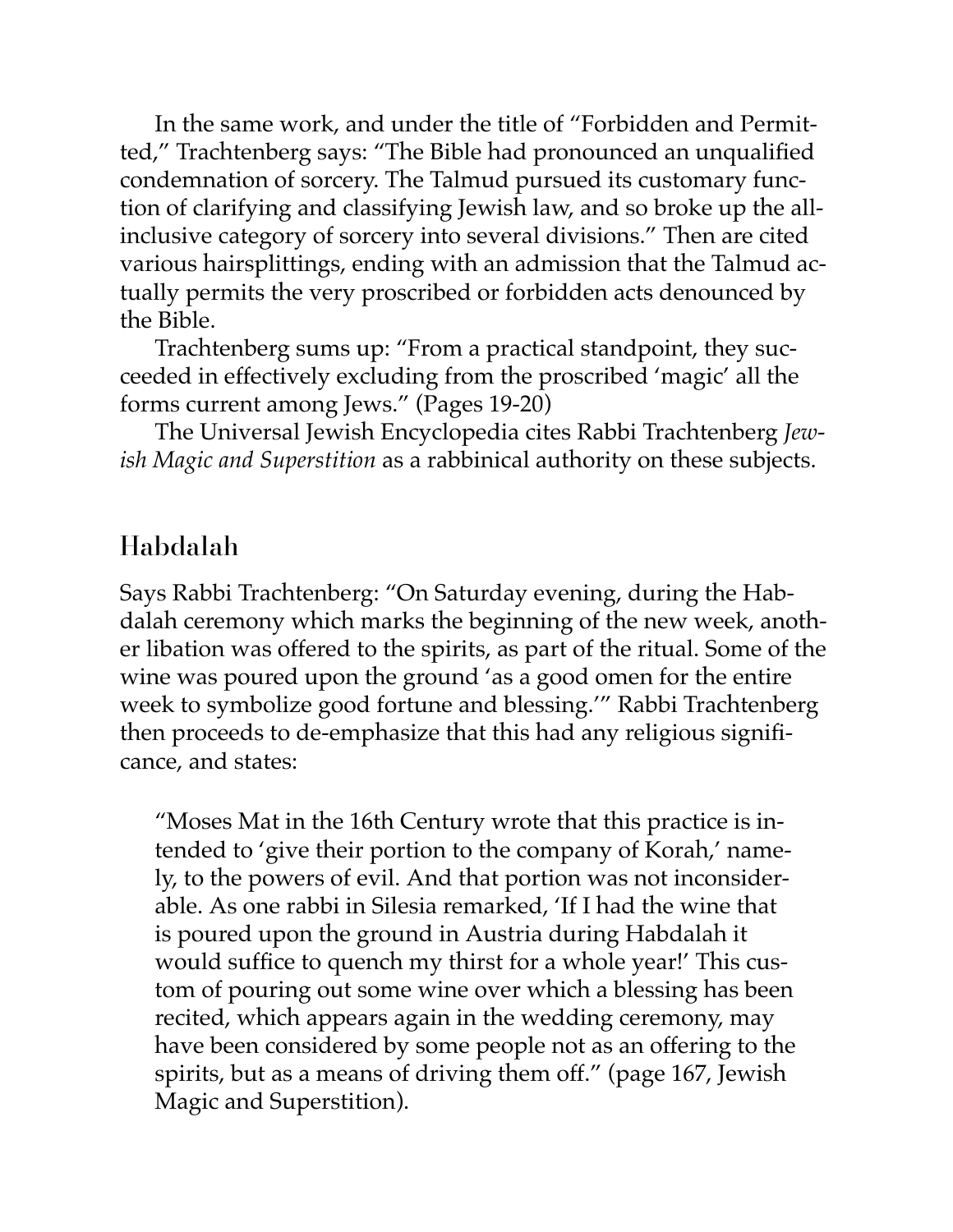Just preceding this, Rabbi Trachtenberg covers various food offerings to demons such as leaving a loaf of bread and cup of wine "left standing overnight," which, to quote, is categorized: as "setting a table for the demons." Yet it continued to be done, sometimes with the frank admission that "it extends fullness of blessing over the entire week." During the Passover Seder a cup of wine is filled expressly for the Prophet Elijah, who is believed to visit every Jewish home on that occasion, and the door is opened for him to enter — this time the offering is to a good spirit, rather than an evil one. But during the same service, there is a late custom, which arose in German-Jewish circles, to pour out a drop of wine at the mention of each of the ten plagues, possibly to placate the evil spirits, who may be impelled by the reference to so many disasters to visit some of them upon the celebrants. Israel Isserlein's biographer wrote of him, 'He always spilled some of the water from his cup before drinking,' thus observing a universal Jewish custom going back to Talmudic times. The explanation then given was that the water might have been contaminated by a demon — but obviously merely spilling some of it doesn't purify it all. The intention was to induce the demon to neutralize the possible ill effect of the water by making him a libation. (same publication, pages 166-7)

# Tashlik and Kapparah

Rabbi Trachtenberg cites the power of the Kapparah rites in Judaism.

In the first editions of the Shulhan Aruch, an accepted code of Judaism compiled by Joseph Caro, his reference to Tashlik being a "silly custom" was deleted, according to Rabbi Trachtenberg, "under the influence of the 16th century Polish annotator, Moses Isserles. The various features of the ceremony accentuate its superstitions and even magical character."

Tashlik is the current and ancient Pharisee custom of dropping crumbs into a river or body of water at Rosh Hashanah, or flapping the garments at demons, as the Hasidim Jews do, to appease them. Brooklyn and Manhattan bridges in New York have been much used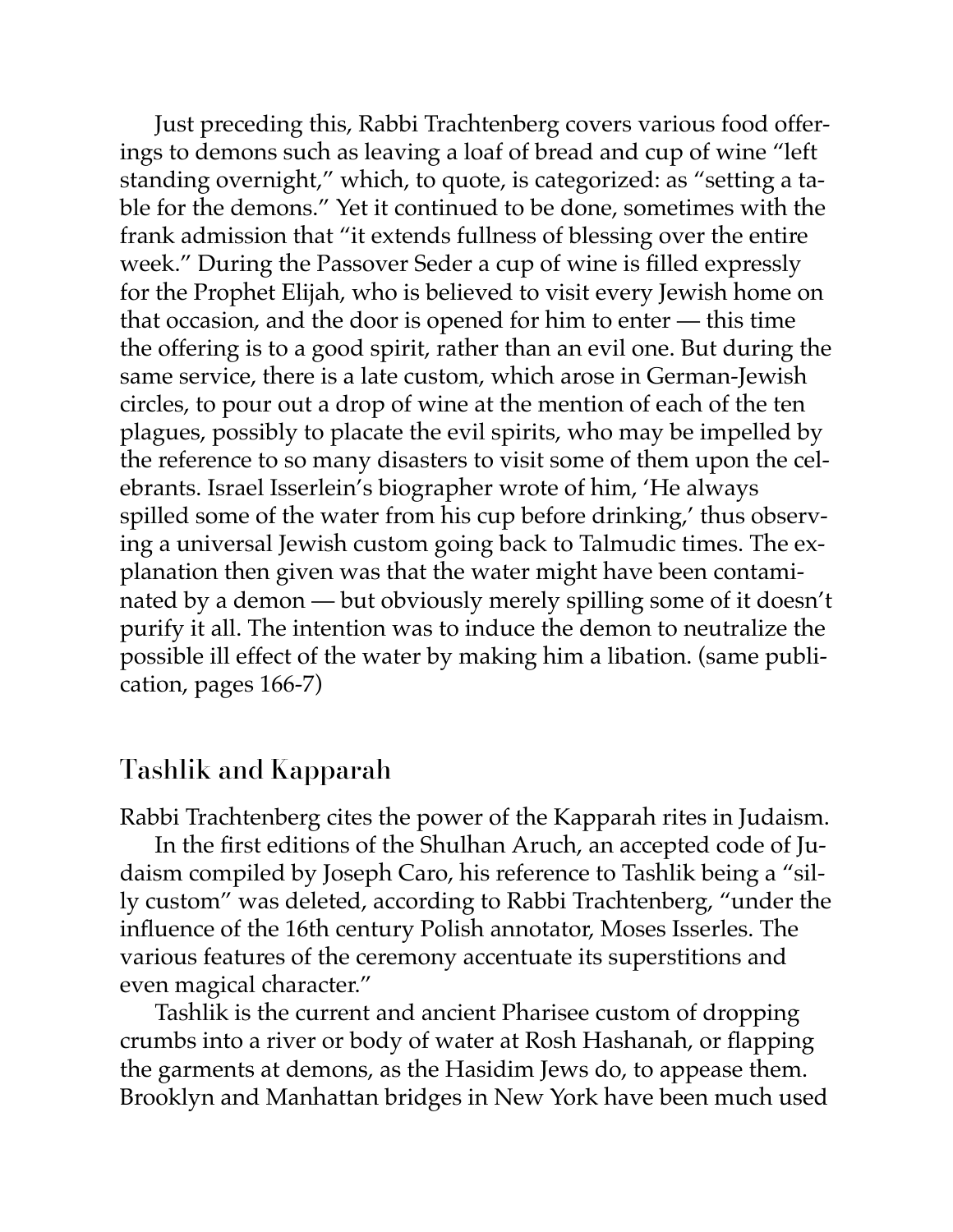for this, says the Jewish Encyclopedia of 1905 (under "Tashlik"). Rabbi Trachtenberg also states:

"Fowl are closely associated with the spirits in Jewish and non-Jewish lore, and are the commonest oblation to them. The cock is employed to represent a man, the hen, a woman, in many magic rites. The circles which are described about the head of the individual, and the numbers three and seven, are well-known magical elements. The words which effectuate the substitution have all the earmarks of a typical incantation. In the earlier texts the words 'this is my atonement' are not present; they were added so that the initials of the Hebrew terms might form the word hatash, 'which is the name of the angel appointed over this.'"

Rabbi Trachtenberg continues:

"The belief that evil spirits roost on roofs occurs often (the Talmud places them under the eaves). In view of this requirement that the entrails be thrown on a roof acquires special significance. Thus analyzed there can be little doubt of the true meaning of the rite, which is still observed today. It is probably the most blatantly superstitious practice to have entered Jewish religious usage, for where the significance of other such practices has long since been lost sight of, the purpose of this is too apparent to escape the dullest wits." (same publication, pages 164-5)

"Not unrelated is the rite of Tashlik, observed on the first day of Rosh Hashanah this ceremony represents merely the latest version of a complex of superstitious practices centering about the belief in the existence of spirits in bodies of Water in later times Tashlik was postponed if the first day of the New Year fell on a Sabbath on the ground that carrying bread was a violation of the Sabbath rules."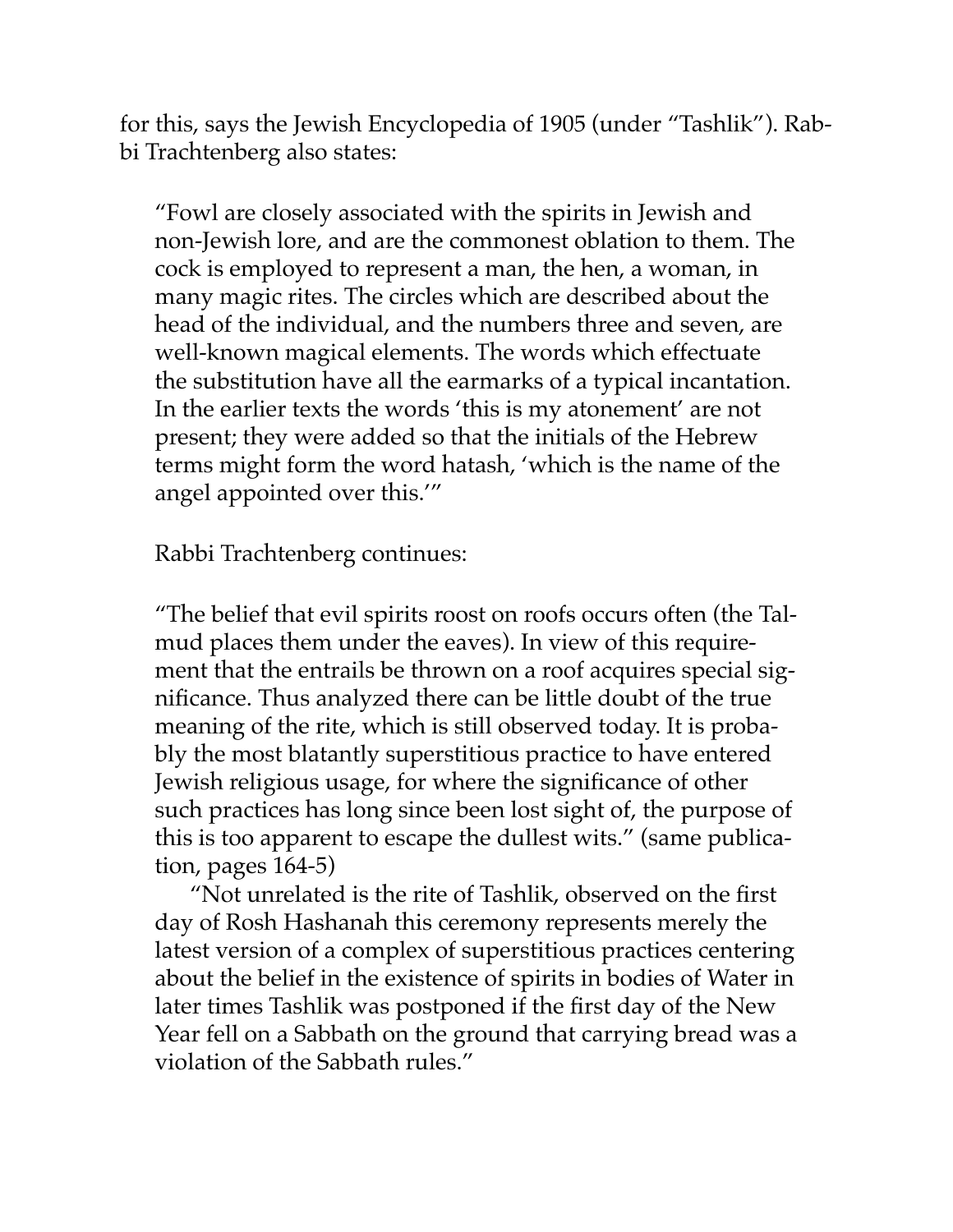Various "explanations" customarily used as a "whited sepulchre" coverup for the stark paganism of Pharisaism are here mentioned by Trachtenberg, and then:

"These explanations only too patently evade the main issue, the bread offering to the spirits Under Kabbalistic influence an attempt was made to limit the rite to shaking one's clothes at the river-side." (page 166)

A picture appears in the Jewish Encyclopedia showing Jews with bags of bread at the riverside performing the Tashlik ceremony of appeasing the demons of the water.

The entire Jewish Talmud book of Yadayim ("hands") is based upon the superstition that demons live in water. The Talmudist's objective here is not cleanliness, but getting the "demons" off into water. Small wonder that Christ would have none of the Pharisee handwashing voodoo in His life, because of which the Pharisees upbraided Him mercilessly.

#### Lilith — Favorite Demoness

Of the hordes of demons the Jew who would win out must use and dismiss, none is more prominent than Lilith. Some of the amulets meant to keep her in check, as reproduced from the Jewish Encyclopedia, appear in Exhibits 286 and 287.

Lilith is supposedly jealous of lying-in mothers and their newborn babies. Her main job is apparently "spawning demons."

In his above noted publication, Rabbi Trachtenberg repeats the Talmudic tale that "when Adam was parted from Eve, he had relations with female demons who bore him demonic offspring." He was at this for 130 years, we are told.

Says Trachtenberg (page 7):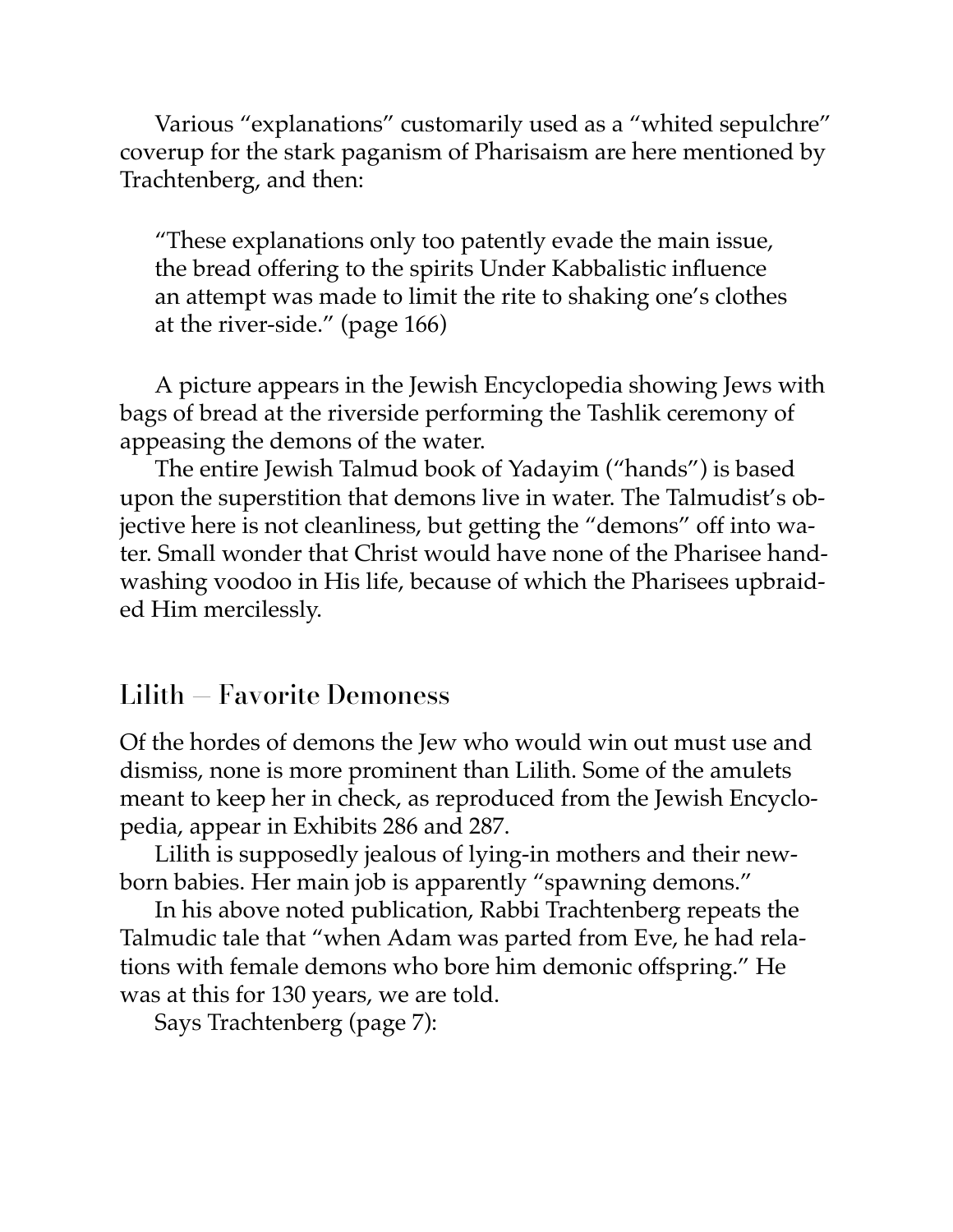"As a result of the legend of Adam's relations with Lilit [another spelling] the Lilits were most frequently singled out as the demons who embrace sleeping men and cause them to have nocturnal emissions which are the seed of a hybrid progeny. As the demons whose special prey is lying-in women, it was found necessary to adopt an extensive series of protective measures against her. We seem to have here a union of the night demon with the spirit that presides over pregnancy, influenced no doubt by the character of the Babylonian Lamassu, and the lamiae and striga of Greek and Roman folklore."

# To Fig

One of the most characteristic and least charming of the Talmudic customs is the gesture "to fig." This is cited in Rabbi Trachtenberg's work (page 162) as one of the

"most widely used anti-demonic devices. It is made by closing the fist and inserting the thumb between the two fingers. Its particularly obnoxious character derives from the fact that it is meant as an obscene representation of the sexual act. Menasseh ben Israel was correct both in his explanation of the intent of this gesture, and his association of it with the Talmudic recommendation that to protect oneself against the evil eye one should place his right thumb in his left fist and his left thumb in his right fist 'When a man encloses his thumb in his fist he simulates a pregnant woman, and they, the spirits, do not harm him.' People who employed this gesture were warned that it infuriates the demons at the same time that it renders them harmless; therefore a weak person, 'especially one who is dangerously ill,' should forebear to use it, for the spirits may subsequently take vengeance on him."

"Variations on this theme were also employed: For safety on a journey one should place the little finger of the right hand in the left fist and recite a charm formula. The fingers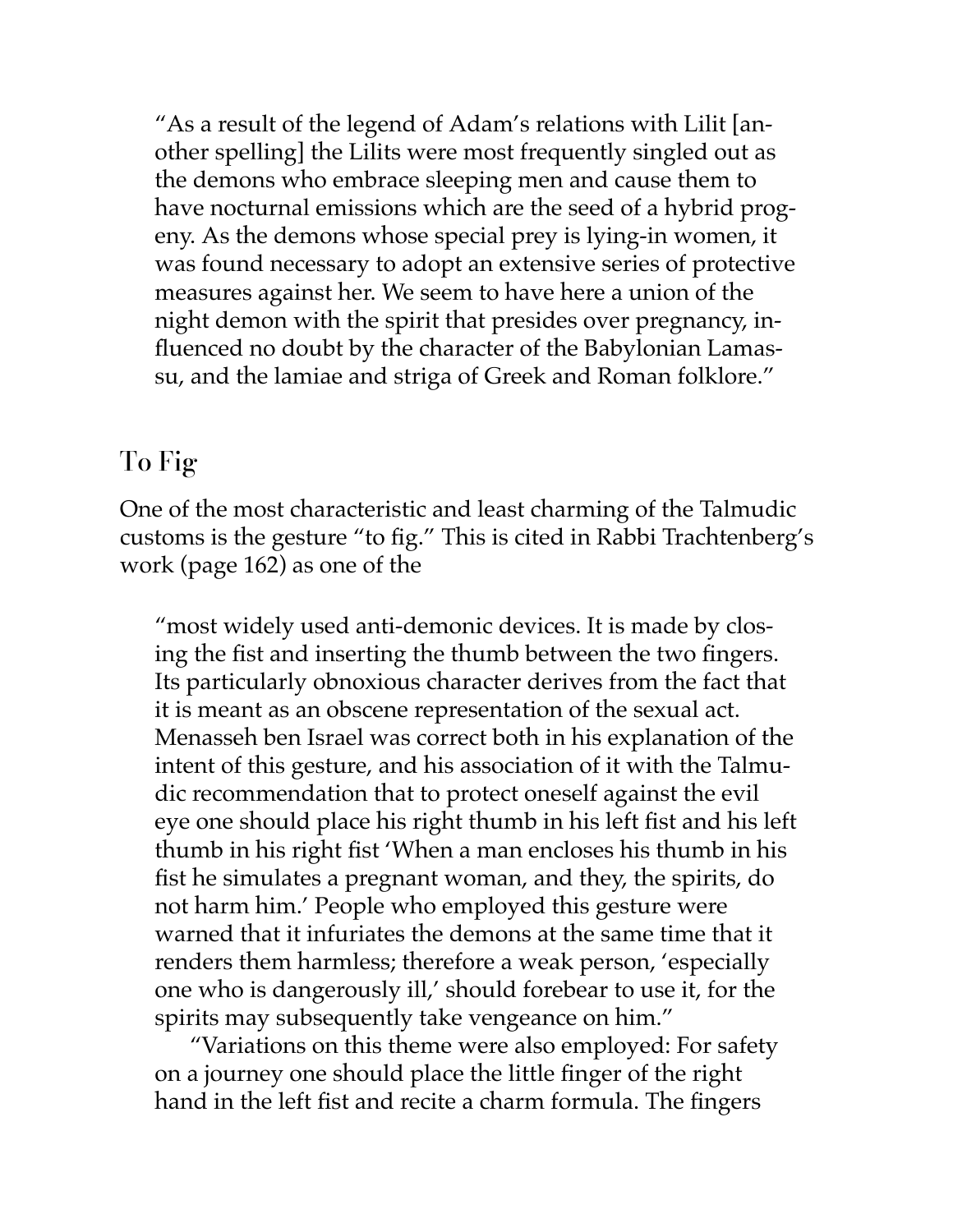were used as phallic symbols to the same end, and we learn that a witch is transfixed when one raises his index finger and thumb and recites the name 'Uriel' seven times, or that an 'evil impulse' may be vanquished by pressing the thumbs on the ground, repeating 'Pipi' nine times and spitting."

Here, as in all cases, the documentation of Rabbi Trachtenberg was monumental.

#### Spirits and Cemeteries

"Obviously the spirits can help as well as harm the living. An observant visitor to the tomb of Simon bar Yohai, for instance, at Meron, Palestine, will discern a host of written entreaties for the saint's aid [Note: the 'saint' was a second century Talmudic voodoo-worker associated with the Zohar, principal multi-volumed work of the Jewish Cabala]. The ancient practice of visiting the cemetery to entreat the offices of deceased relatives or scholars persisted. In addition to such individual visits, there grew up the custom of the entire congregation repairing to the cemetery annually on several occasions, such as the seven 'rain fasts,' and on Tisha B'Av and on the eves of New Year and the Day of Atonement, 'that the dead may beseech mercy on our behalf.'" (Jewish Magic and Superstition by Trachtenberg, page 64)

"The custom of washing the hands after a funeral is very widespread. Efforts were made to find a Biblical precedent for this act, but there was a general admission that it was done 'to dispel the spirits of uncleanness' which cling to one's person, these being 'the demons that follow them home.'" (page 179, same publication)

Today, one may note Jews at such places as Temple Sholom, on elegant Lake Shore Drive, Chicago, dripping water on their hands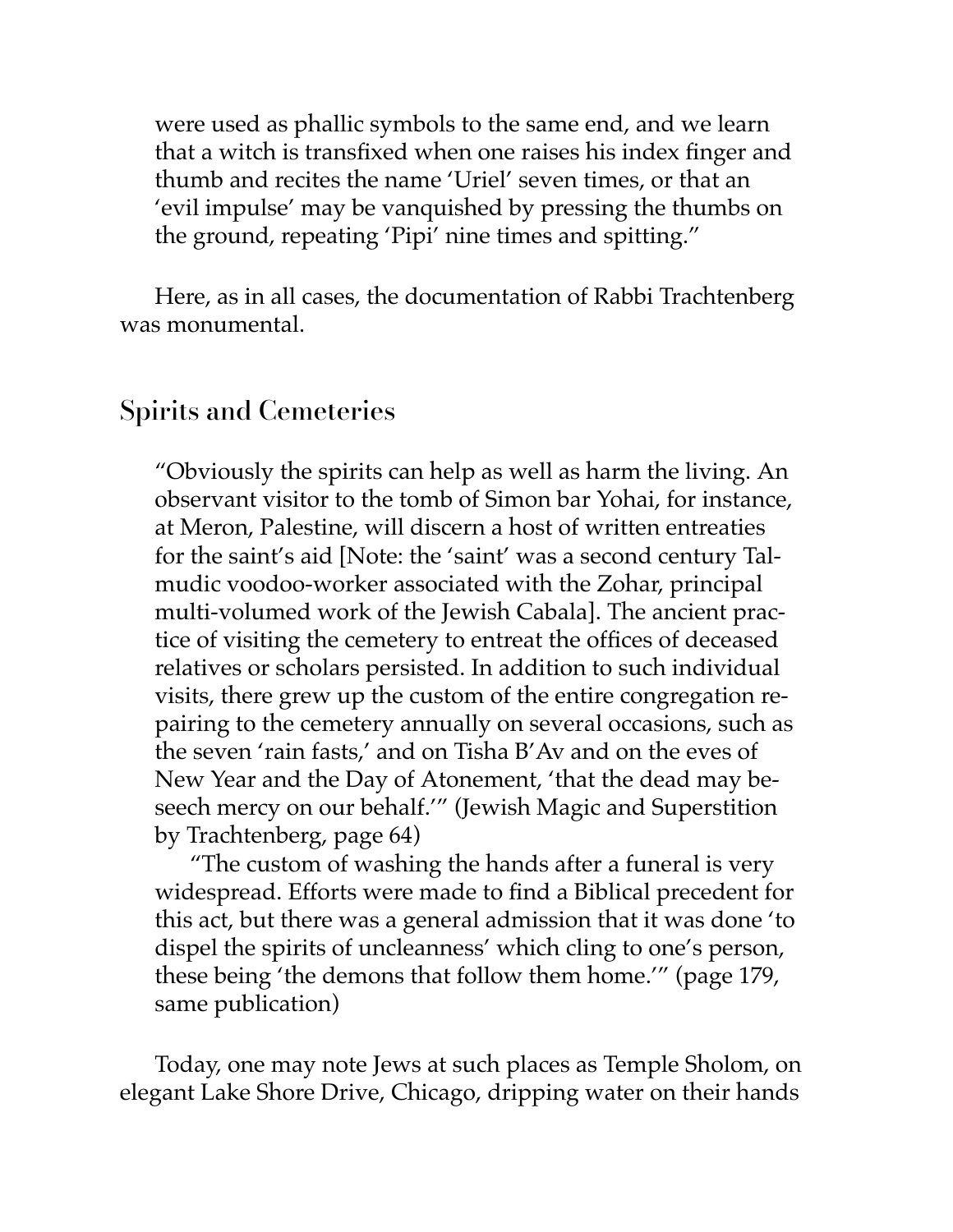after a funeral.

The Jewish Encyclopedia (under "Cemetery") refers to the custom of visiting the cemetery to consult the spirits, and cites the Talmud, Niddah 17a. There it is stated that one "spending a night in a graveyard in order that a spirit of uncleanness may rest upon him to enable him to foretell the future might sometimes be exposed to danger." (Talmud, Soncino edition, Niddah. page 113) Reference to this practice is also made in Sanhedrin 65b (See Exhibit 72). That cemeteries are infested with spirits and demons is the general idea.

### Jewish Necromancy

Says Rabbi Trachtenberg:

"The future is an open book to the denizens of the supernatural realm, and like the demons and the angels, the deceased can by eavesdropping pick up the latest decisions of the court on high; 'they flit through the universe to hear what has been decreed.' Then they report back to intimates on earth, in dreams or personal appearances. But in general the spiritworld is chary of its secrets and can be induced to reveal them only by magical means mystical invocations and occult rites are effective in forcing the dead to obey the magician's will. The art of necromancy is a specialized function of sorcery." (Jewish Magic and Superstition, page 65)

And:

"The official language of the celestial court is Hebrew. This principle was advanced in the Talmud." (page 74)

In a chapter "The War With the Spirits," Rabbi Trachtenberg states: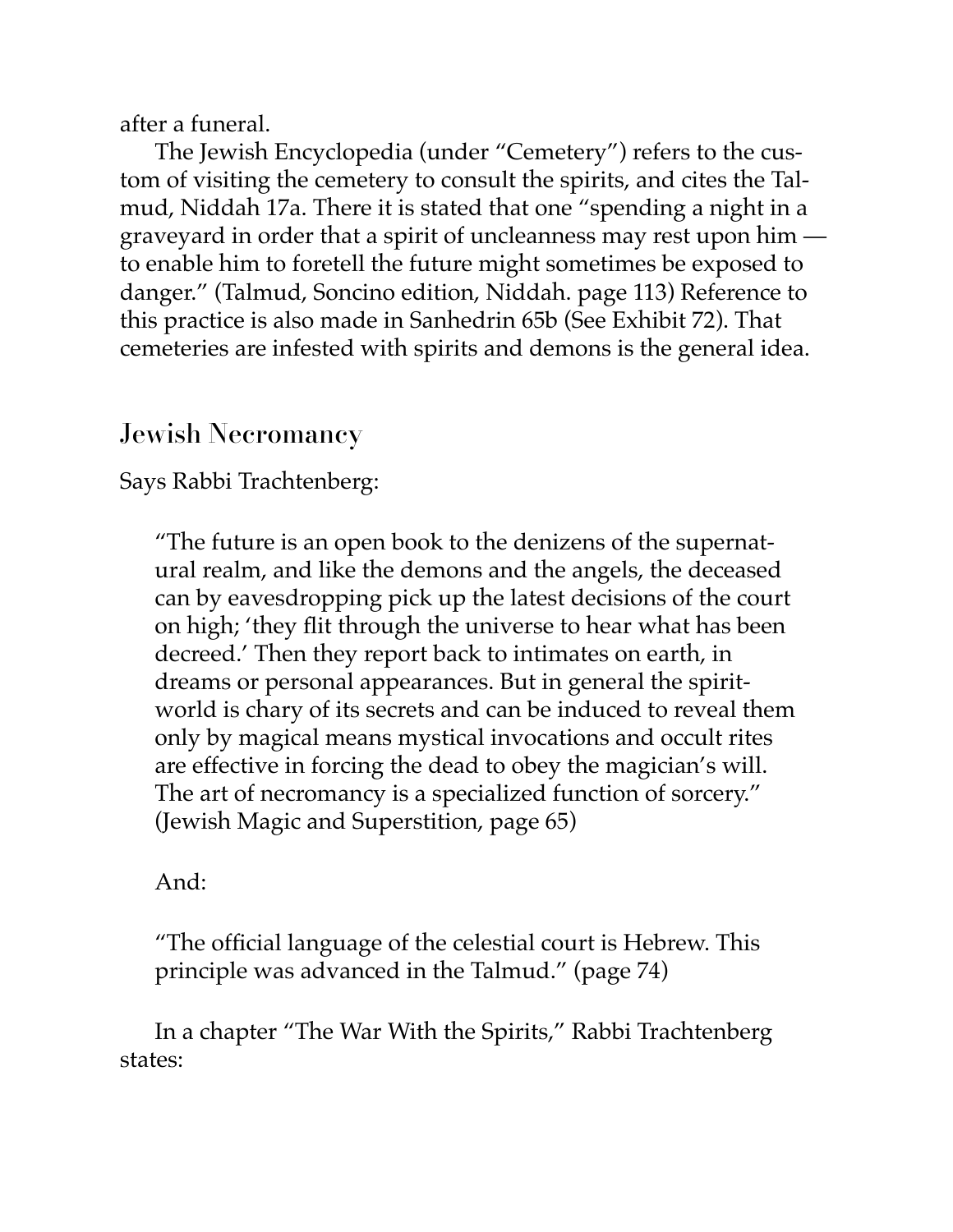"The methods of warding off the spirits fell into three general categories: 1. to drive them away 2. to buy them off with gifts, to bribe them and thus conciliate them; 3. to deceive them by disguising their intended victims, or by pretending that the situation was other than what it was. Each of these methods, and often two or three of them combined, was known and employed by Jews even found expression in special ceremonies which have become part and parcel of Jewish ritual."

Rabbi Trachtenberg mentions putting a severed foreskin in a bowl of water, with attendants dipping their fingers in bloody fluid, and burying the circumciser with the foreskins he has severed, as a demonic ritual. The unluckiness of even numbers except on special nights when four cups of wine, instead of an odd number may be imbibed, the protective, and divine nature of Talmud study for blunting demons, and the recitation of the Shema at night are noted by the Rabbi, and he states: "There was no attempt to disguise the purpose of this prayer-service; it was frankly admitted time and again that 'it exists only because of the demons.'" He quotes: "at my right Michael, at my left Gabriel, before me Uriel, behind me Raphael." This is nothing more than the Jewish version of the ancient Babylonian incantation, 'Shamash before me, behind me Sin, Nergal at my right, Ninib at my left,' or 'May the good Shedu at my right, the good Lamassu at my left,', etc. *(Jewish Magic and Superstition,* page 156)

"The final weapon in the anti-demonic strategy is that of deceit." Apart from wailers at weddings to deceive the demons into thinking it a sad instead of glad occasion, breaking a glass at a wedding and the Shofar being blown to scare the demons, this strategy of deceit, says the Rabbi, is "most commonly employed in changing an invalid's name so that the spirits who might be charged with effecting his death would be unable to locate him just as criminals adopt aliases to evade the police." (same publication, page 168)

Under "Shinnuy-ha-shem" in the Jewish Encyclopedia, one may read the synagogue formula for changing the name of an invalid so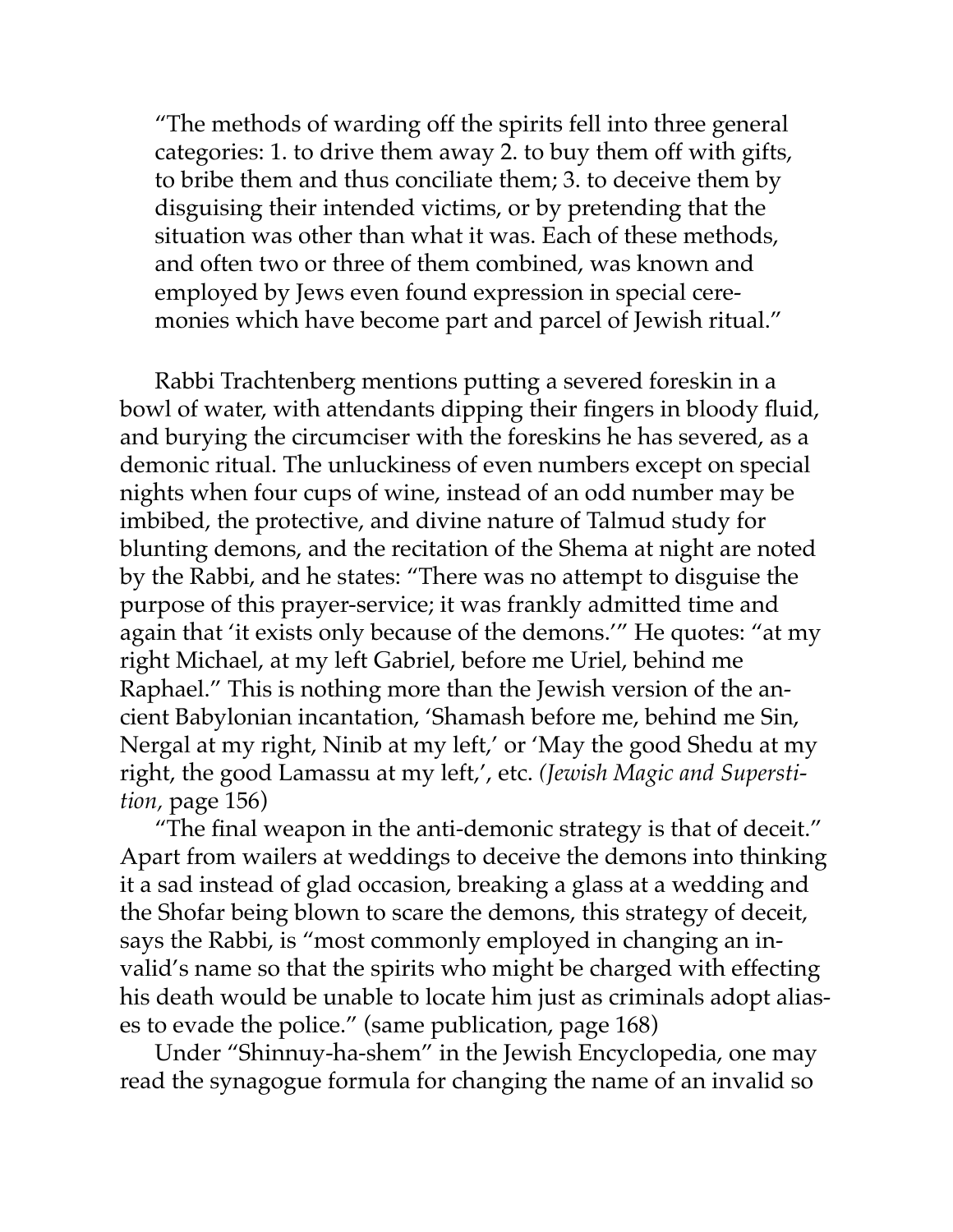as to fool the demons:

"When the Righteous Judgement has already decreed death from illness, our saintly rabbis said: Three things annul the decree; and one of them is changing the name of the patient. We therefore, in conformity with their advice, have changed the name of (mention here the former name) to the name of (mention the adopted name) who is now another person. The decree shall not have any force with regard to him."

Was Christ so wrong to call the Pharisees "Fools and blind"? (Matthew 23:17)

# The Shulhan Aruch

Never worry about the spelling of a Talmudic word. As though promoting a program of confusion, as soon as you have identified one spelling, you find another. The above happens to be the spelling in the Universal Jewish Encyclopedia, although the name on the book itself is spelled: "Schulchan Aruch" ("Code of Jewish Law," translated by Hyman E. Goldin; Hebrew Publishing Co., 77-9 Delancey St., N.Y., copyright 1927).

The Schulchan Aruch, says the Universal Jewish Encyclopedia, is the "standard authoritative source for Judaism. It is a compendium of the religious practices of the Jews." A "Kitzur" or condensed compilation of this work is on sale at Jewish bookstores (Rabbi Solomon Ganzfried, Hebrew Publishing Co., 79 Delancey St., N.Y.).

It was compiled by Joseph Caro (1488-1575). He died in Safed, Palestine, seat of Jewish voodoo mysticism. He was one of those ousted from Spain in 1492 when Spain tired of facilitating "the golden age" for Talmudists.

Since Caro was accused of neglecting some of the customs of Eastern "Ashkenazi," Polish-Russian-German Jews in favor of Spanish or Sephardic customs, additions were made to this boiled down compilation of the laws of the Talmud by Moses Isserles. It was first published in Venice in 1565, and, to quote: "It became practically canonical." The Universal Jewish Encyclopedia complains, however,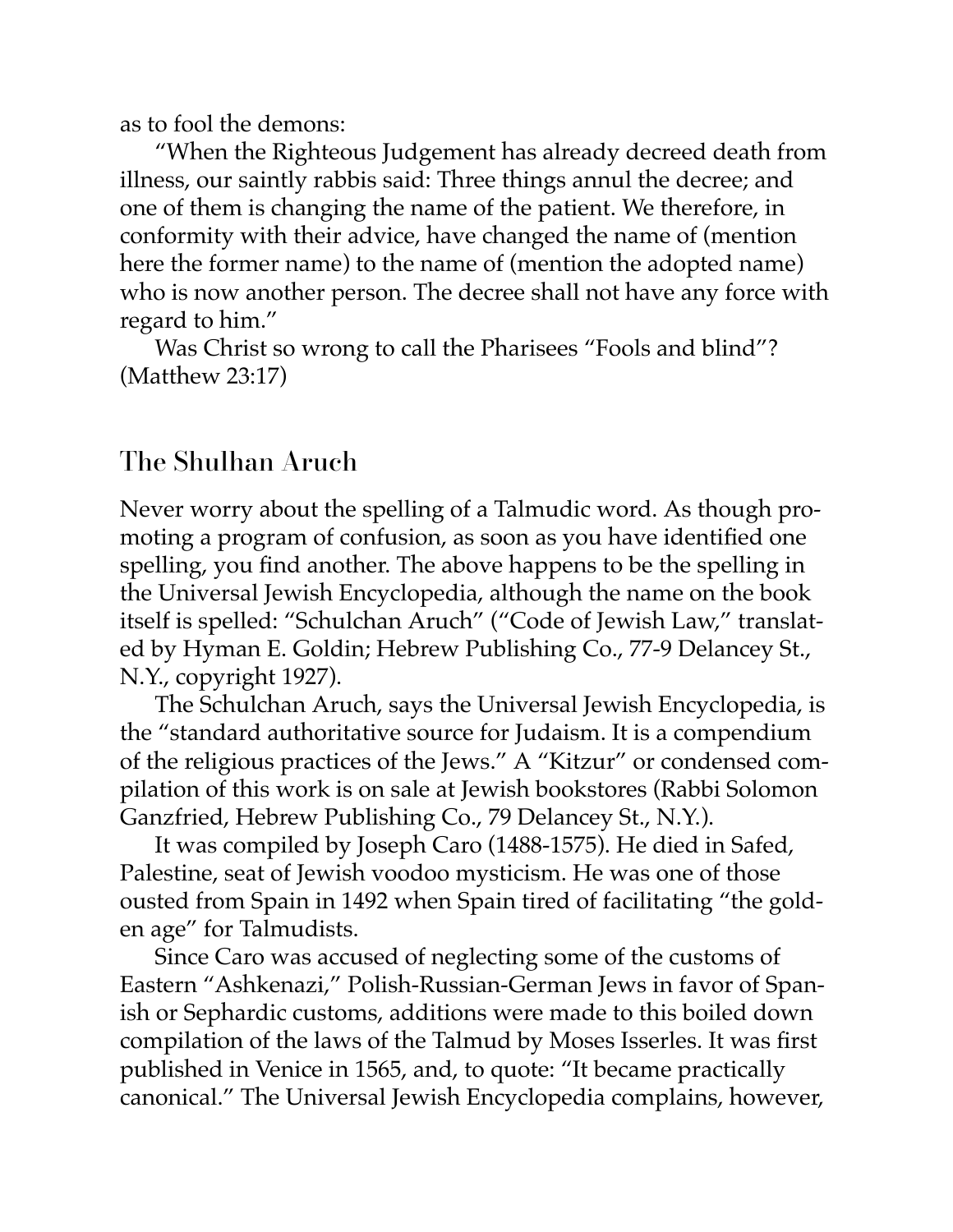that ever since 1700, due to the exposures of Eisenmenger, the Shulhan Aruch caused anti-Semites to accuse the Jews of being "hostile to humanity."

The Kitzur, or abbreviated edition of the Shulhan Aruch, boils down the Talmud laws or Mishnaim, to expedite knowing such things as which shoe to put on in the morning to keep the demons in line, etc. It requires three chapters, for example, to tell the modern Jew how to behave in that beloved Talmudic subject — the privy.

Says Rabbi Trachtenberg: "In Talmudic times it was customary to rattle nuts in ajar to scare away the demons that frequent privies and he cites other devices."

Sections VXXII to CXXV give directions for such petty observances as not bathing, or paring nails during the Tammuz fast. At its termination: "In the evening all enter the synagogue and take off their boots. All should be seated on the ground, and only a few lights are lit just sufficient to enable them to say Lamentations and the special lamentations. Lamentations and the special lamentations are likewise said in a low tone with a weeping intonation." (CXXIV, page 60)

"On the Sabbath during the nine days of Ab, it is the custom to call up to Maftir the Rabbi who knows how to lament." (CXXII, page 59)

The excuse for keeping up this typical pagan Babylonian custom is that one must mourn for the loss of the Jerusalem Temple.

There are three obscene and senseless chapters on how to behave in a privy, much about excreta, and about demon-preventing handwashing from morning to night, against which Christ declaimed. Just the chapters on rules of the sabbath would wear out a piece of stone. For example, "One should not wash his hand upon the ground because an evil spirit rests upon this water." (Chapter XLIV, Volume 1, on hand-washing at the end of a meal) The right hand and then the left has to be immersed before a meal: "and he should not dry them with his shirt, because it is harmful to the memory." (Chapter XL)

"Wisdom of the Sages" for today: "When a man is asleep the holy soul departs from his body, and the unclean spirit comes down upon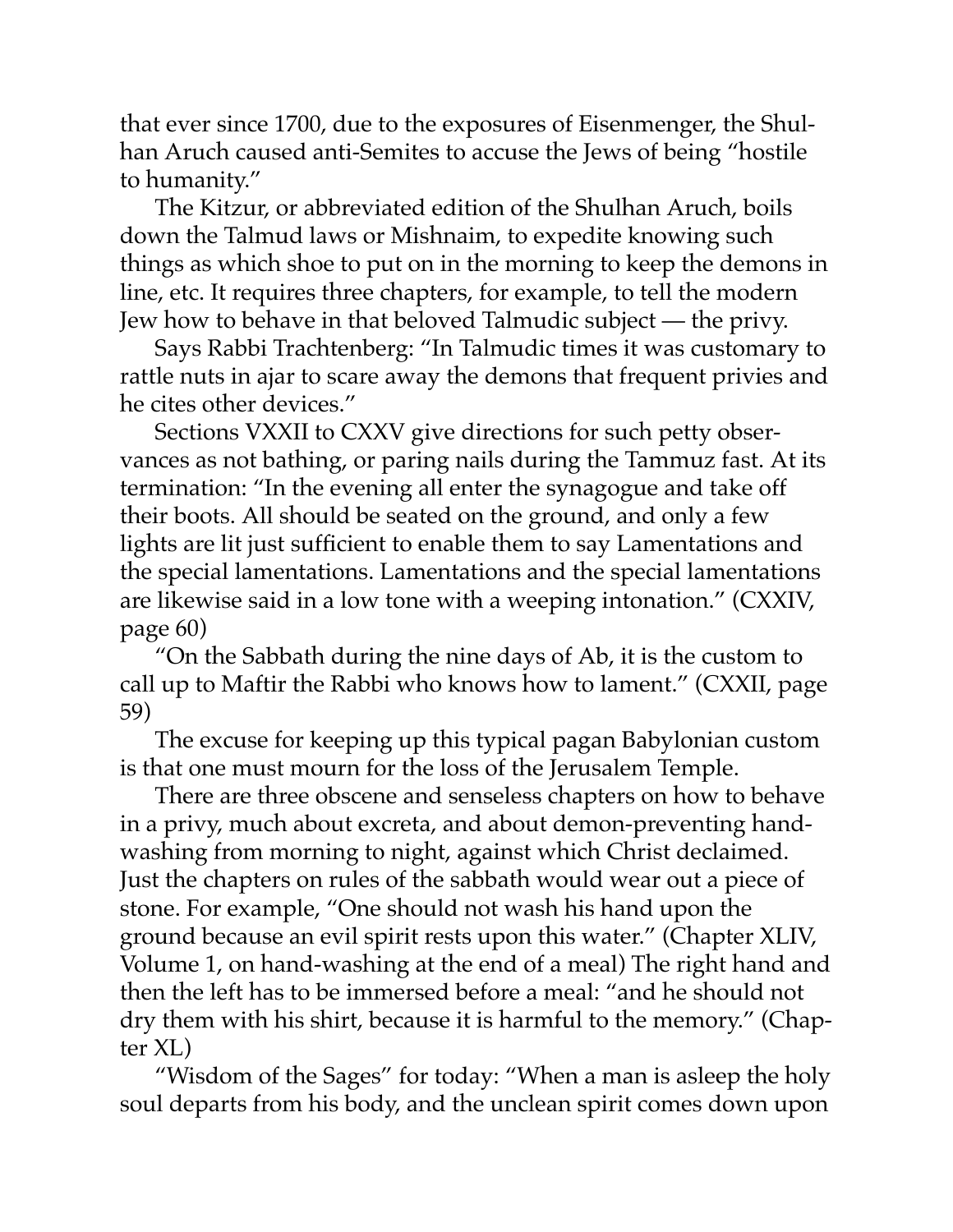him. When he rises from his sleep the evil spirit departs from his entire body excepting his fingers. From there the unclean spirit does not depart unless he spills water on them three times alternately. One is not permitted to walk four cubits without having his hands washed." (Chapter II) A cubit is about 18 inches — so watch your step!

This so-called "hand-washing" is not for cleanliness, as previously noted, but a ritual in connection with dislodging demons the "Orthodox" or "pious" Jew may well spend the rest of the time invoking or inviting in.

# Ritual Murder

Over the centuries, and dating from the time of the Pharisee historian Josephus, in the 1st century, Jews have repeatedly been charged with "ritual murder," that is, murder for purposes of paganistic black magic, charges always vehemently denied. Such denials are understandable when one considers how loathsome such practices are.

Says the 1905 Jewish Encyclopedia: "It may be positively asserted that there is no Jewish ritual which prescribes the use of blood of any human being. Were there such a ritual there would certainly be some reference to it in the colossal mass of halakic literature."

This is an evasion, because no one has accused Judaism of carrying all the bloody business of its demonism in the "halachah" or "legal" literature. Demonism belongs in the "Practical Cabala," the "theurgic" or wonder-working literature, the manuscripts for which are copied hand to hand. Occasionally one is printed in occult works. Blood, blood, blood is through it all.

One of the many charges of ritual murder was in Russia, in 1912, when Mendel Beilis was accused of this crime of murdering for purposes of black magic. The American Jewish Committee succeeded in interesting journalists to such an extent "that the country was convinced of the infamous character of the charge." Christian ministers of the USA were induced to send protests to Russia. These "Christ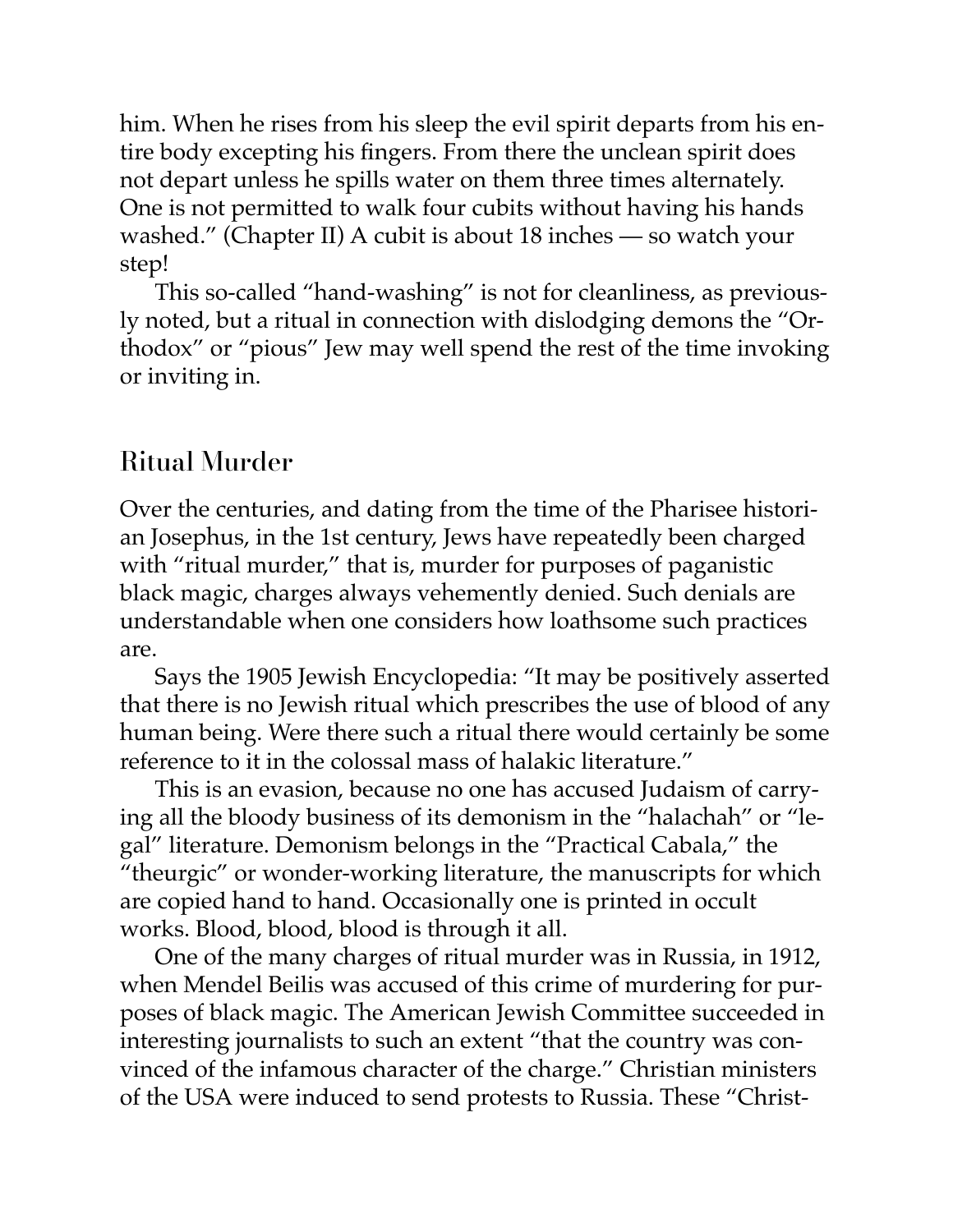ian divines" whom the Committee inspired to protest to Russia "disavowed their belief in the atrocious charge." (See Exhibit 228)

The 1905 Jewish Encyclopedia elaborately denies the "Blood Accusation," but states:

"Of the alarmingly large number of ritual trials only a few of the more important and instructive can here be mentioned." One hundred twenty-two are covered. Thirty-nine of these in one row bear dates in the 19th century. These trials took place from Rumania, Prussia, Bohemia and Germany through to Russia, England and France.

Strange that so many court trials have been held for so many centuries in so many different countries without any foundation whatever except some groundless prejudice?

A reading of the section on "Superstition" in the Universal Jewish Encyclopedia will give a glimpse of occult practices of Judaism continuing today, foul practices such as "to fig," Kapporah, and the like.

Rabbi Joshua Trachtenberg is cited as an authority as to his *Jewish Magic and Superstition* (Behrman's Jewish Book House, Publishers, 1939). In it he seeks to erase the Ritual Murder charges of the centuries, referring to "the constant recurrence of child sacrifice in these trials and the importance of human blood in the witches' ritual the most distinguishing elements in the technique of the sorcerer and the witch, as disclosed to popular view by the campaign of the Church." (page 9)

It is interesting to note that these occult practices are current. The late Dr. Dekker was at one time in the Communist movement, and told me of being a member of the same occult group with Communist Party Chief Earl Browder, for the purpose of "influencing individuals."

The publication *Ritual Magic* [E. M. Butler, Cambridge University Press, 1949] is a good complement to Trachtenberg's *Jewish Magic and Superstition* and is a documented book which contains much material and some bloody manuscripts. It was authored by Professor E. M. Butler of Cambridge University (published by the University Press, 1949).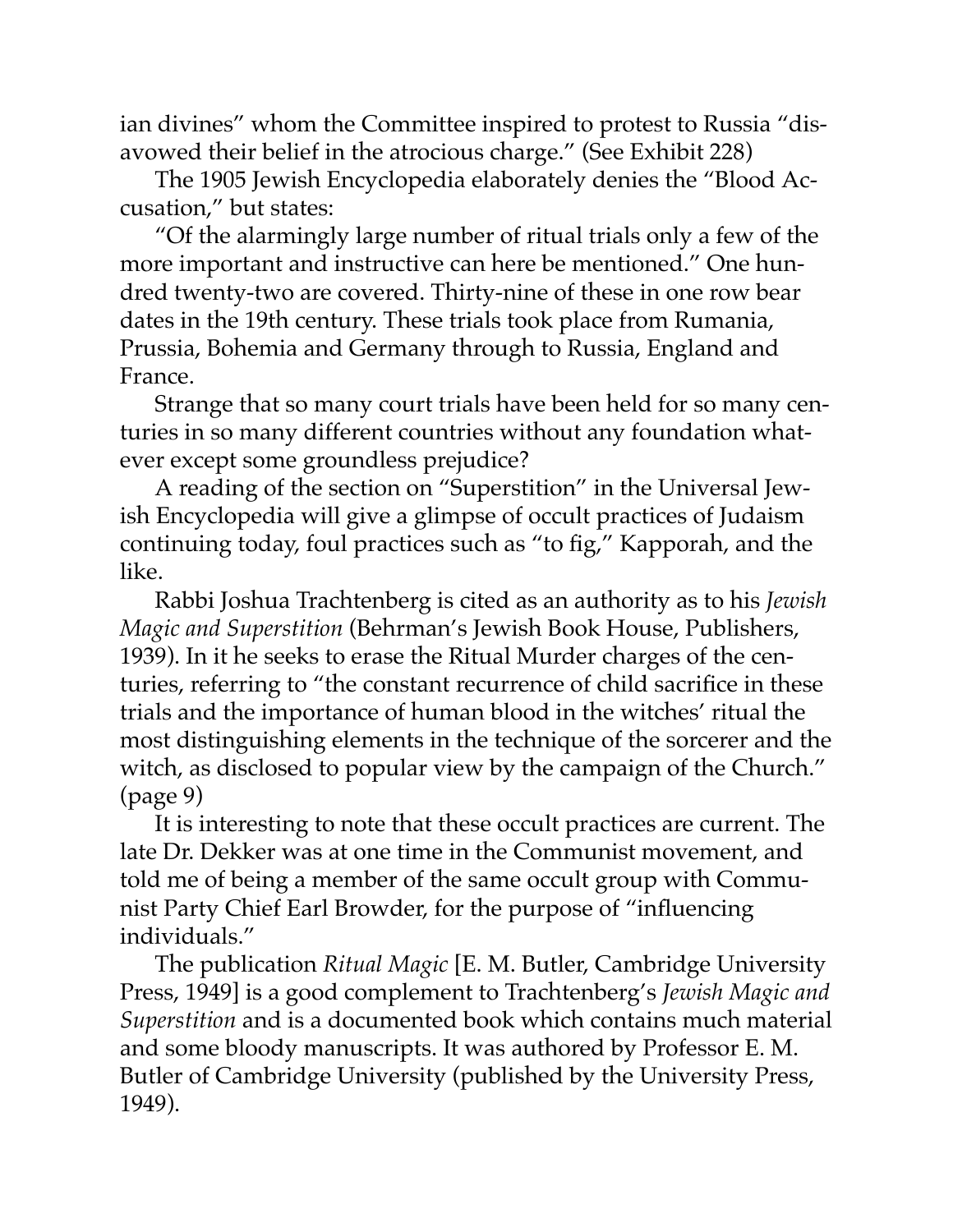The vast scholarship, the documentation on this subject, are presented in a lighthearted style not unmixed with awareness of the perils and the ghastly viciousness of the occult "arts" which translations of museum manuscripts must convey to any sane reader. So reference is made in the Butler book to a branch of this demon magic as belonging to an earlier age: "to the world of the Akkadian-Chaldean 'Babylonian' inscriptions and of the Graeco-Egyptian papyri animated by the belief that the gods could and would support the magician in his dealings with the demons, if properly invoked; and that by the use of certain mysterious and ineffable names as well as other spells, they could be forced to do so even against their will. From the earliest times this extraordinary power was recognized as prone to abuse in the hands of 'black' magicians, but the Art itself was not only respectable, it was a high and holy one. Christianity altered all that, anathematizing magic."

#### Murdering Children

No one with a grain of common decency could have anything but the utmost denunciation for murdering children in orgies of blood and obscenity. But the Jewish Talmud permits this, *today,* in the book of Sanhedrin, its supreme "repository" of the criminal law, justified as giving one's "seed to Molech."

The Biblical denunciations of the "abominations," such as Molech and Baal worship, carry little color to the modern reader, who is ignorant of the black demonism, the bloody cruelty and unbridled perverted lust of paganism, nor do the Biblical writers of today enlighten us.

Soundly bedded in the Bible and ancient history is French historian Gustave Flaubert's description of child sacrifice to the Baal Molech in Carthage, which had been founded by the Phoenicians. The Phoenician City, Tyre, trading center of the ancient world, was infamous for its Lesbianism, Sodomy and Child-burning black rites. Its total and permanent destruction, foretold by Ezekiel (Chapter 26 and 27), was fulfilled to the last detail after Alexander the Great sold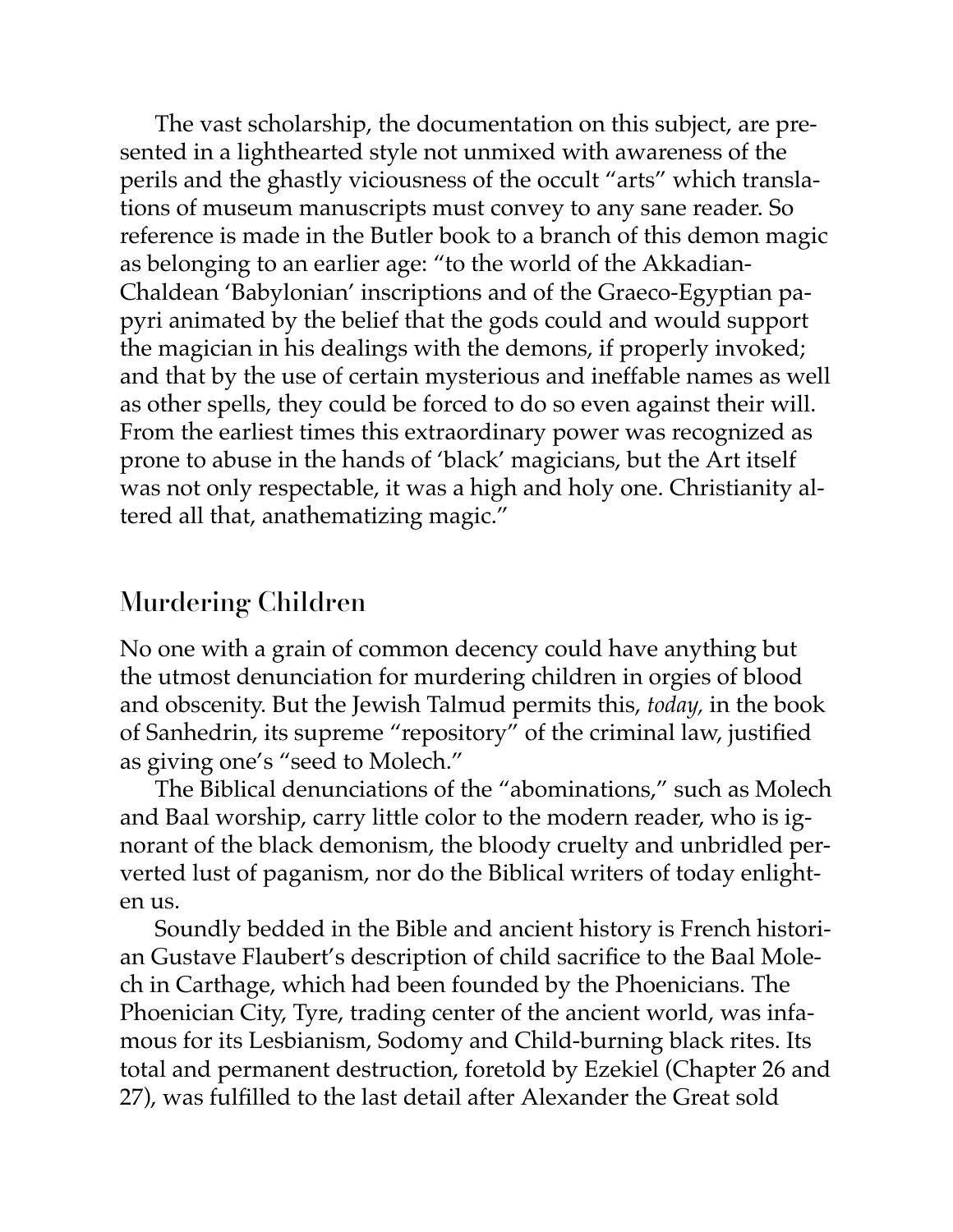30,000 of its leading citizens into slavery, building a causeway out of the battered walls and towers Nebuchadnezzar had demolished.

Flaubert (who died in 1880) describes the thirst, the fear, of the Carthaginians:

"They had not despatched to Phoenicia their annual offering due to Tyrian Melkarth. The gods were indignant with the Republic, and were, no doubt, about to prosecute their vengeance."

"All were feeble in comparison with Moloch the Destroyer. There was no pain great enough for the god, since he delighted in such as was of the most horrible description. He must, accordingly, be fully gratified — it was believed that an immolation by fire would purify Carthage. The ferocity of the people was predisposed towards it."

"The Ancients assembled and when the pontiff of Moloch asked them whether they would consent to surrender their children. All successively bent their heads in approval. The decision was almost immediately known in Carthage, and lamentations resounded. The cries of the women might everywhere be heard; their husbands consoled them or railed at them with remonstrances. Then the priests of Moloch began their task. Men in black robes presented themselves in the houses the servants of Moloch came and took the children away. Others themselves surrendered them stupidly. Then they were brought to the temple of Tanith, where the priestesses were charged with their amusement and support until the solemn day."

"Part of a wall in the temple of Moloch was thrown down in order to draw out the brazen god without touching the ashes of the altar. Then as soon as the Sun appeared the hierodules pushed it toward the square of Khamon."

"It moved backwards sliding upon cylinders; its shoulders overlapped the walls. No sooner did the Carthaginians see it in the distance than they speedily took to flight, for the Baal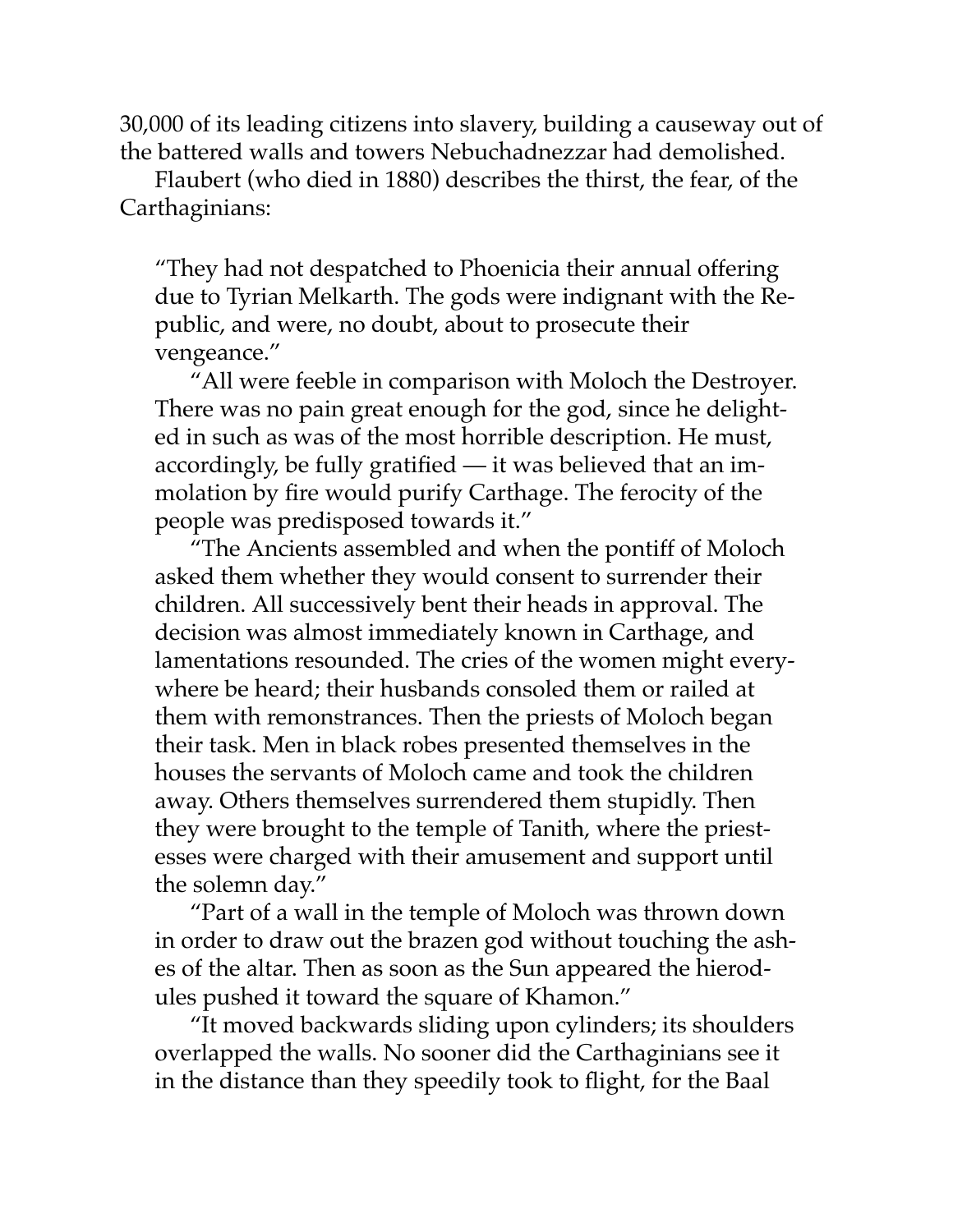could be looked upon with impunity only when exercising his wrath."

"A smell of aromatics spread through the streets. All the temples had just been opened simultaneously, and from them came forth tabernacles borne upon chariots, or upon litters carried by the pontiffs. Great plumes swayed at the comers of them, and rays were emitted from their slender pinnacles which terminated in balls of crystal, gold, silver or copper."

"These were the Canaanitish Baalim, offshoots of the supreme Baal. Melkarth's pavilion, which was of fine purple, sheltered a petroleum flame; on Khamon's, which was of hyacinith color, there rose an ivory phallus [Note: the male procreative symbol which distinguished the 'high places' excoriated by the Bible] bordered with a circle of gems; between Eschmoun's curtains, which were blue as the ether, a sleeping python formed a circle with his tail. Then came all the inferior forms of the Divinity: Baal Sarnin, god of celestial space; Baal-Peor, Baal Zehoub the Irabel of Libya, the Adrammelech of Chaldaea, the Kijun of the Syrians; Decreto crept on her fins, and the corpse of 'Tammouz' [sex-god whose fast is part of the Talmudic synagogue calendar today] was drawn along in the midst of a catafalque. In order to subdue the kings of the firmament to the Sun [the current Talmudic religion "Greets the Sun" periodically] diversely colored metal stars were brandished at the end of long poles; and all were there, from the dark Nebo, the genius of Mercury, to the hideous Rahab, which is the constellation of the Crocodile. The Abbadirs, stones which had fallen from the Moon [Note: New Moon days are celebrated in the synagogues monthly today with superstitious rites] were whirling in slings of silver thread; little loaves, representing the female form were borne on baskets by the priests of Ceres; others brought their fetishes and amulets."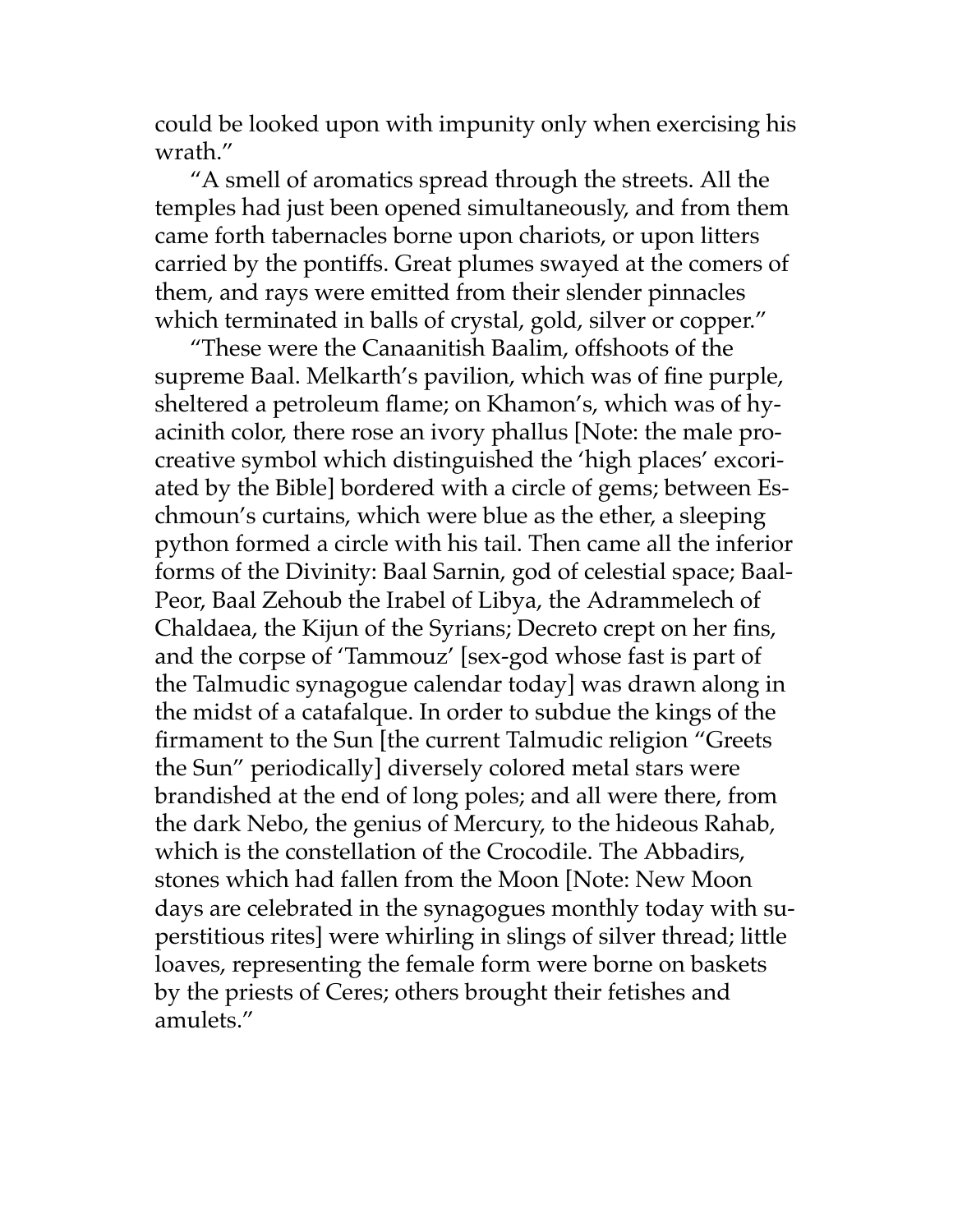The Jewish idolaters of Jeremiah's time used these same "sex loaves" and he bewailed the paganism of those whose "children gather wood and the fathers kindle the fire, and the women knead their dough to make cakes to the Queen of Heaven." (Jer. 7:18) But when they had to flee into Egypt, and Jerusalem was leveled to the ground for their abominations, as foretold, and Jeremiah reproved them for the same worship of the sex-goddess, they replied that they would do as they pleased: because they had plenty when they did that and had had troubles since they quit. "And did we make her cakes to worship her, and pour our drink offerings unto her without our men?" (Jer. 44:18, 19) Then Jeremiah tells them that is just why they are in the trouble they are — because they did these things.

Concerning the pagan amulets mentioned by Flaubert, they have been used right to the present time by the Talmudic pagans "which say they are Jews." (Rev. 2:9. See Exhibits 285, 286, and 287)

Continuing Flaubert's description of the child sacrifices to Molech:

"The brazen statue continued to advance towards the square of Khamon. The rich, carrying scepters with emerald balls the Ancients with diadems on their heads masters of the finances, governors of provinces, sailors and the numerous horde employed at funerals, all with the insignia of their magistracies or the instruments of their calling, were making their way. At last the Baal arrived exactly in the Centre of the square. His pontiffs arranged an enclosure with trellis-work to keep off the multitude. A picture is drawn of the various orders and their positions, their colorful array, the necromancers all covered with tattooings and the shriekers in patched cloaks and the Yidonim, who put the bone of a dead man into their mouths to learn the future. The priests of Ceres were chanting a thesmophorion in the Megarian dialect." [Note: the festival in honor of female procreation of Thesmorphoria.]

"From time to time files of men arrived, completely naked, their arms outstretched, and all holding one another by the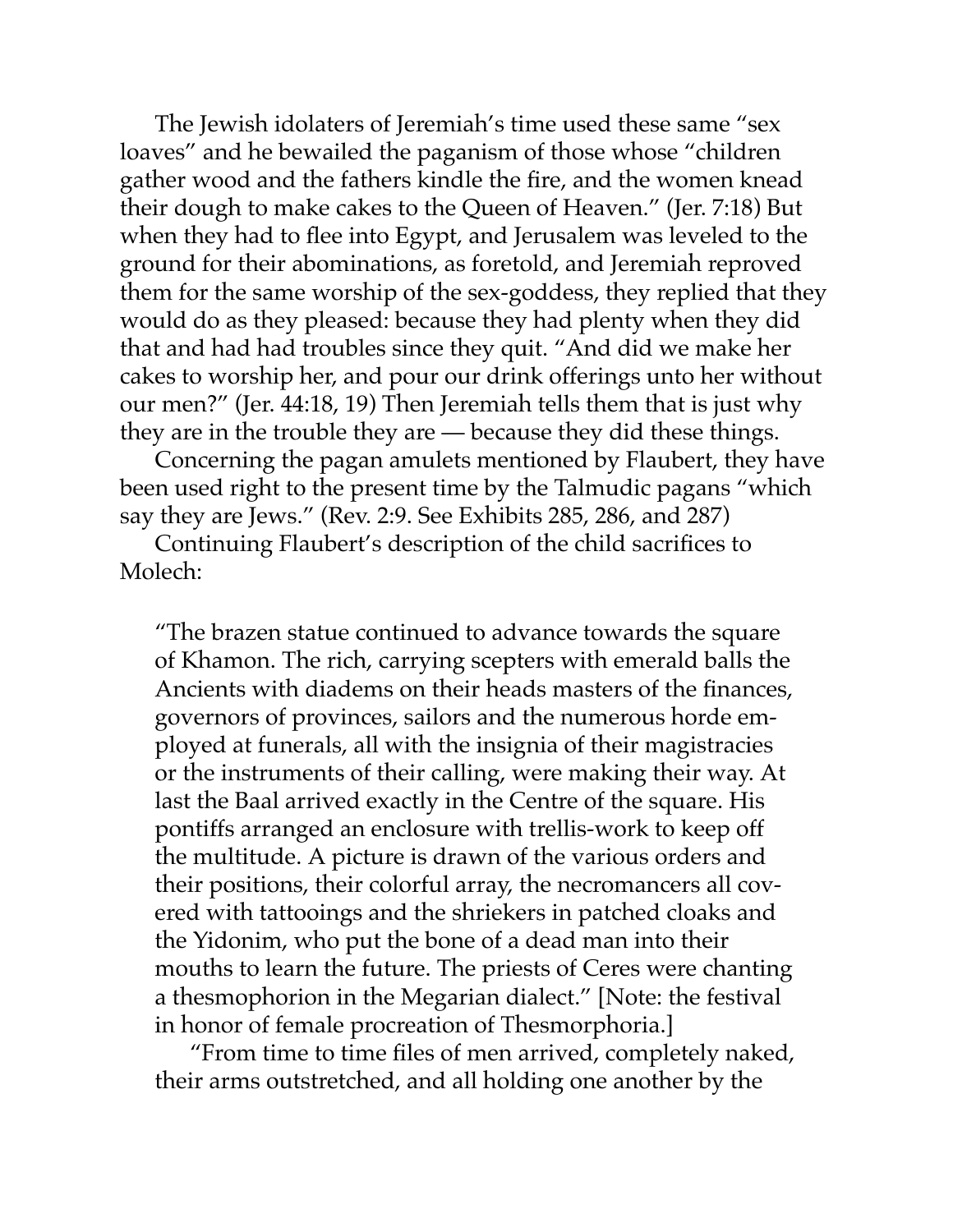shoulders they drew forth a hoarse and cavernous intonation; their eyes shone thru the dust, and they swayed their bodies simultaneously, and at equal distances, as though they were all affected by a single movement. They were so frenzied that to restore order the hierodules compelled them, with blows of the stick, to lie flat on the ground, with their faces resting against the brass trellis work."

A priest of the female procreation goddess Tanith enters and is resented as this is the celebration to honor the male sex-god, Moloch. He, "Schahabarim owing to his mutilation could take no part in the cult of Baal." (Note: The priests of the female goddesses were castrated with "sacred swords" and their "privy member" thrown up against the statue of the goddess as an offering.)

Moses knew of these pagan rites and denounced them in the following terms:

"He that is wounded in the stones, or hath his privy member cut off, shall not enter into the congregation of the Lord."

— Deuteronomy 23:1

#### The Fire Burns for the Children

Continuing Flaubert:

"Meanwhile a fire of aloes, cedar, and laurel was burning between the legs of the colossus. The tips of its long wings dipped into the flame; the unguents with which it had been rubbed flowed like sweat over its brazen limbs."

"Around the circular flagstone on which its feet rested, the children, wrapped in black veils, formed a motionless circle. The rich, the Ancients, the women, the whole multitude, thronged behind the priests and on the terraces of the houses.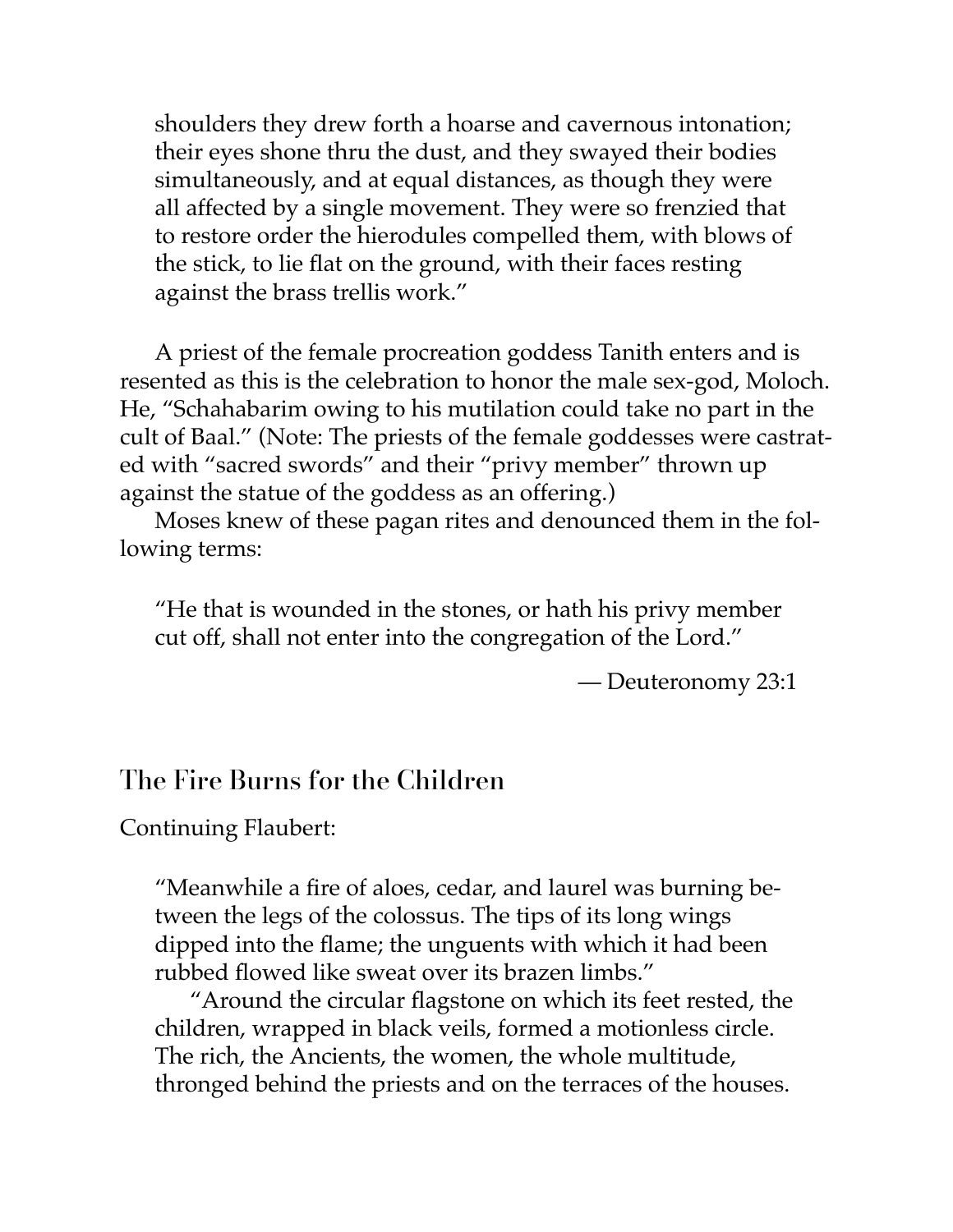The large painted stars revolved no longer; the tabernacles were set on the ground; and the fumes from the censers ascended perpendicularly."

"Many fainted; others became inert and petrified in their ecstasy. Infinite anguish weighed upon the breasts of the beholders. At last the High Priest of Moloch passed his left hand beneath the children's veils, plucked a lock of hair from their foreheads and threw it upon the flames. Then the men in the red cloaks chanted the sacred hymn: 'Homage to thee, Sun! King of two zones, self-generating Creator' their voices were lost in the outburst of instruments sounding simultaneously to drown the cries of the victims. The eightstringed scheminiths, the kinnors which had ten strings and the nebals which had twelve, grated, whistled, and thundered. Enormous leathern bags, bristling with pipes, made a shrill clashing noise; the tambourines, beaten with all the players might, resounded with heavy, rapid blows; and in spite of the fury of the clarions, the salsalim snapped like grasshoppers wings"

"The hierodules, with a long hook, opened the seven-storied compartments on the body of the Baal. They put meal into the highest, two turtle-doves into the second, an ape into the third, a ram into the fourth, a sheep into the fifth, and as no ox was to be had for the sixth, a tawny hide taken from the sanctuary was thrown into it. The seventh compartment yawned empty. Still it was well to make trial of the arms of the god. Slender chainlets stretched from his fingers up to his shoulders and fell behind, where men by pulling them made the two hands rise to a level with the elbows, and come close together against the belly; they were moved several times in succession with little abrupt jerks."

"Then the instruments were still. The fire roared. An individual sacrifice was necessary, a perfectly voluntary oblation. Then the priests to encourage the people drew bodkins from their girdles and gashed their faces." [Note the description in 1 Kings 18:28 of the priests of Baal: "And they cried aloud,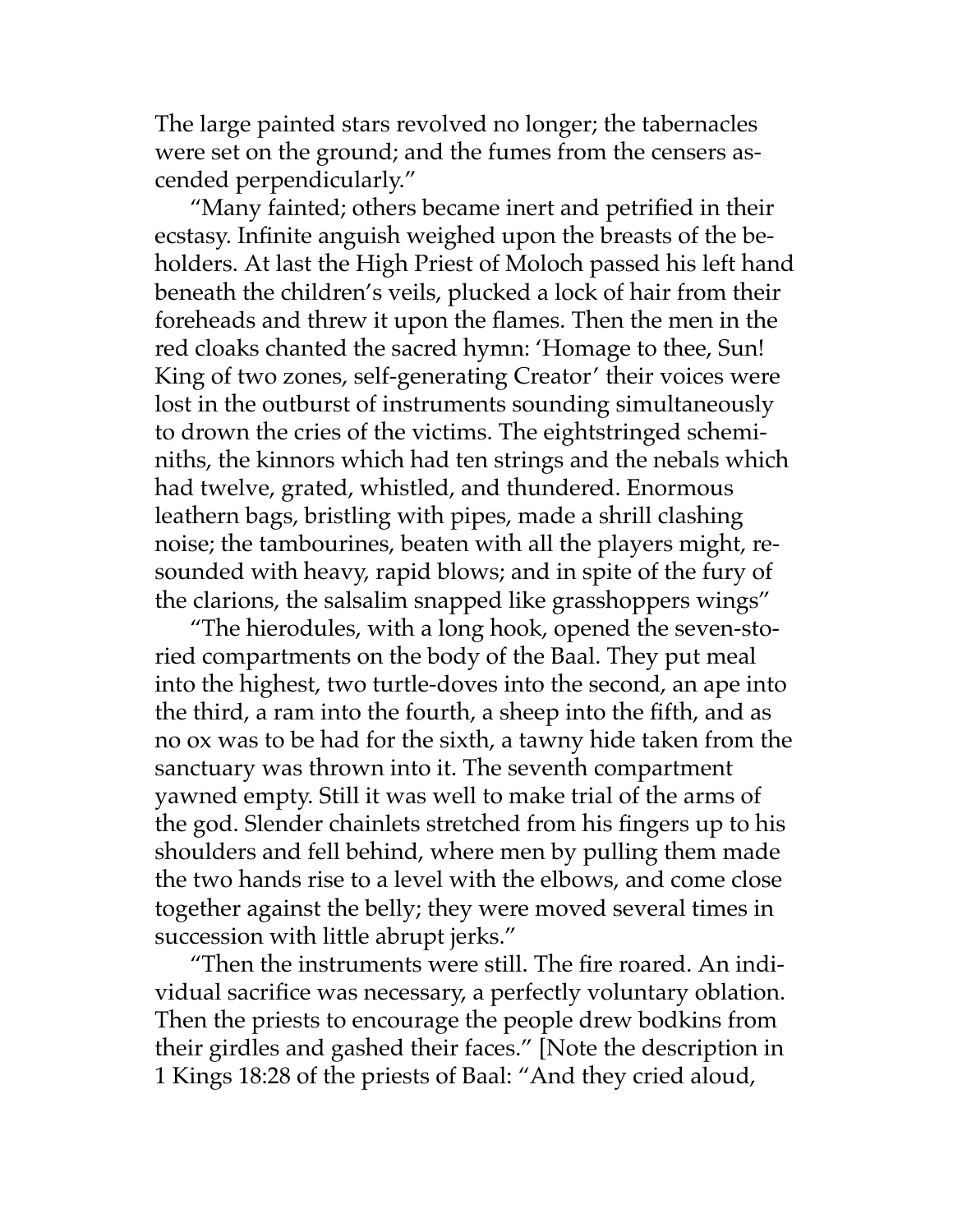and cut themselves after their manner with knives and lancets, till the blood gushed upon them."]

"The Devotees, who were stretched on the ground outside, were brought within the enclosure. A bundle of horrible irons was thrown to them, and each chose his own torture. They drove in spits between their breasts; they split their cheeks then they twined their arms together and surrounded the children in another large circle which widened and contracted in turns. They reached to the balustrade; they threw themselves back again, and then began once more, attracting the crowd to them by the dizziness of their motion with its accompanying blood and shrieks."

### The Moloch Sacrifice Climaxes

Returning to Flaubert's description:

"By degrees people came into the end of the passages; they flung into the flames pearls, gold vases, cup, torches, all their wealth; the offerings became more numerous and more splendid."

"At last a man who tottered, a man pale and hideous with terror, thrust forth a child; then a little black mass was seen between the hands of the colossus, and sank into the dark opening. The priests bent over the edge of the great flagstone and a new song burst forth."

"The children ascended slowly, and as the smoke formed lofty eddies as it escaped. Not one stirred. Their wrist and ankles were tied, and the dark drapery prevented them from seeing anything and from being recognized."

"The brazen arms were working more quickly. They paused no longer. Every time that a child was placed in them the priests of Moloch spread out their hands upon him to burden him with the crimes of the people, vociferating."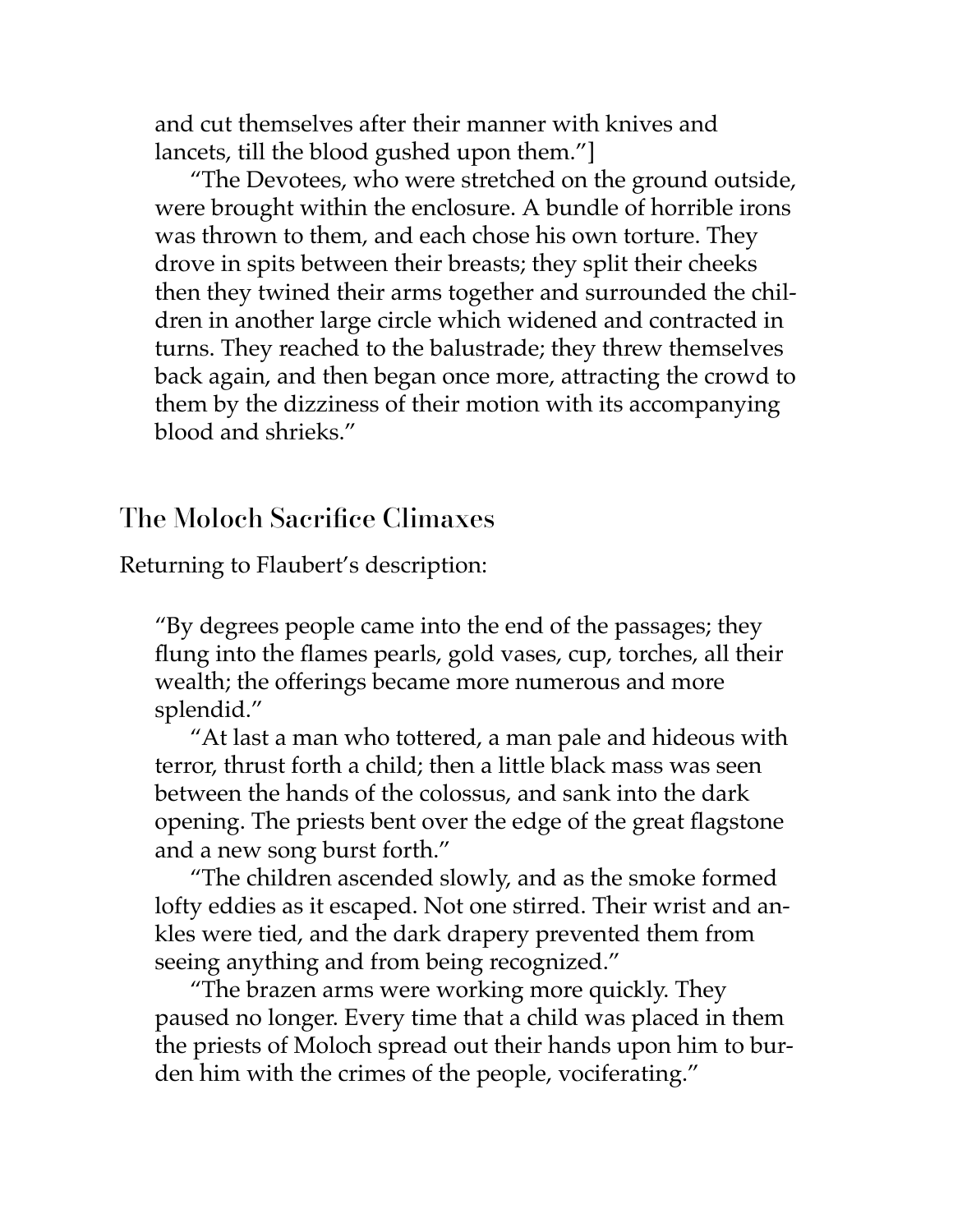"'They are not men, but oxen!' The devout exclaimed: 'Lord! Eat!' and the priests of Proserpine complying through terror with the needs of Carthage, muttered the Eleusinian formula: 'Pour out rain! Bring forth!'"

"The victims when scarcely at the edge of the opening, disappeared like a drop of water on a red-hot plate, and white smoke rose amid the great scarlet color. Nevertheless, the appetite of the god was not appeased. He ever wished for more. In order to furnish him with a larger supply, the victims were piled upon his hands with a big chain above them which kept them in their place. Some devout persons had at the beginning wished to count them, to see whether their number corresponded with the days of the solar year, but others were brought, and it was impossible to distinguish them in the giddy motion of the horrible arms. This lasted a long, indefinite time until the evening. Then the partitions inside assumed a darker glow, and burning flesh might have been seen. Some even believed they could decry hair, limbs, and whole bodies."

"Night fell: clouds accumulated above the Baal. The funeral-pile, which was flameless now, formed a pyramid of coals up to his knees; completely red like a giant covered with blood, he looked, with his head thrown back, as though he were staggering beneath the weight of his intoxication."

"In proportion as the priests made haste, the frenzy of the people increased; as the number of victims was diminishing, some cried out to spare them, other that still more were needful. The walls, with their burden of people, seemed to be giving away beneath the howlings of terror and mystic voluptuousness. Then the faithful came into the passages, dragging their children, who clung to them; and they beat them in order to make them let go, and handed them over to the men in red. The instrument-players sometimes stopped through exhaustion; then the cries of the others might be heard, and the frizzling of the fat as it fell upon the coals."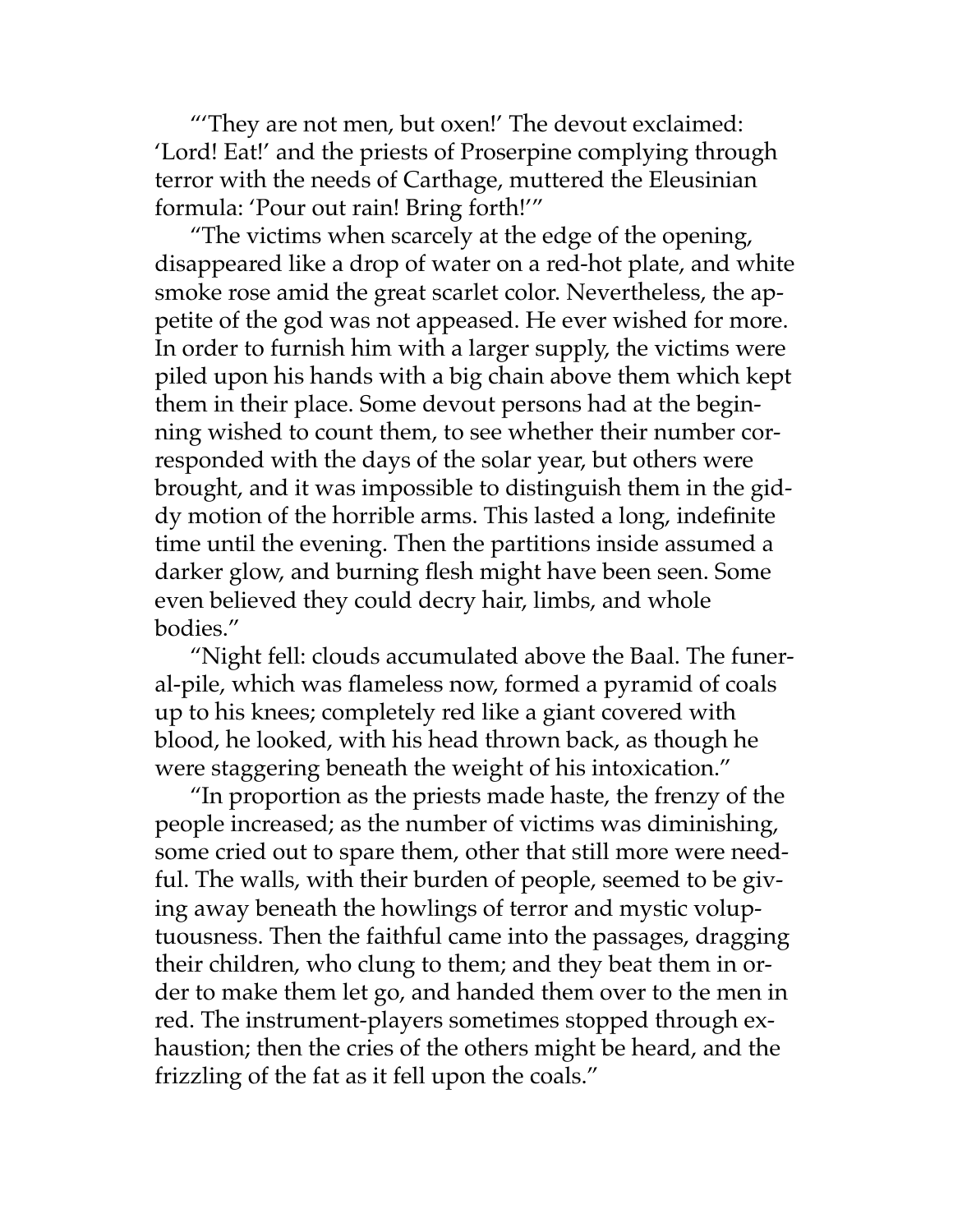"The henbane-drinkers crawled on all fours around the colossus, roaring like tigers; the Yidonim vaticinated, the Devotees sang with their cloven lips; the trellis work had been broken through, all wished for a share in the sacrifice: — fathers, whose children had died previously, cast their effigies, their playthings, their preserved bones into the fire."

"Some who had knives rushed upon the rest. They slaughtered one another. [Note: One is reminded here of Deuteronomy 14:1 'ye shall not cut yourselves.'] The hierodules took the fallen ashes at the edge of the flagstone in bronze fans, and cast them into the air that the sacrifice might be scattered over the town and even to the region of the stars."

"The loud noise and the great light had attracted the Barbarians\* to the foot of the walls; they clung to the wreck of the helepolis to have a better view, and gazed open-mouthed in horror." ("Salammbo," Gustave Flaubert: born France: died 1880).

#### LaCroix on Moloch

As to the same rites, LaCroix states:

"Moloch was represented under the figure of a man with the head of a calf erected upon an immense oven, which [see Note 1 below] was lighted to consume at once the seven kinds of offerings. During this holocaust, the priests of Moloch kept up a terrible music, with sistrums and tambours, in order to stifle the cries of the victims. Then took place that infamy cursed by the God of Israel: the Molochites abandoned themselves to practices worthy of the land of Onan (masturbation) and, inspired by the rhythmic sound of the musical instruments, writhed about the incandescent statue, which appeared red thru the smoke; and they gave forth frenzied cries as, in accordance with the Biblical expression, they gave their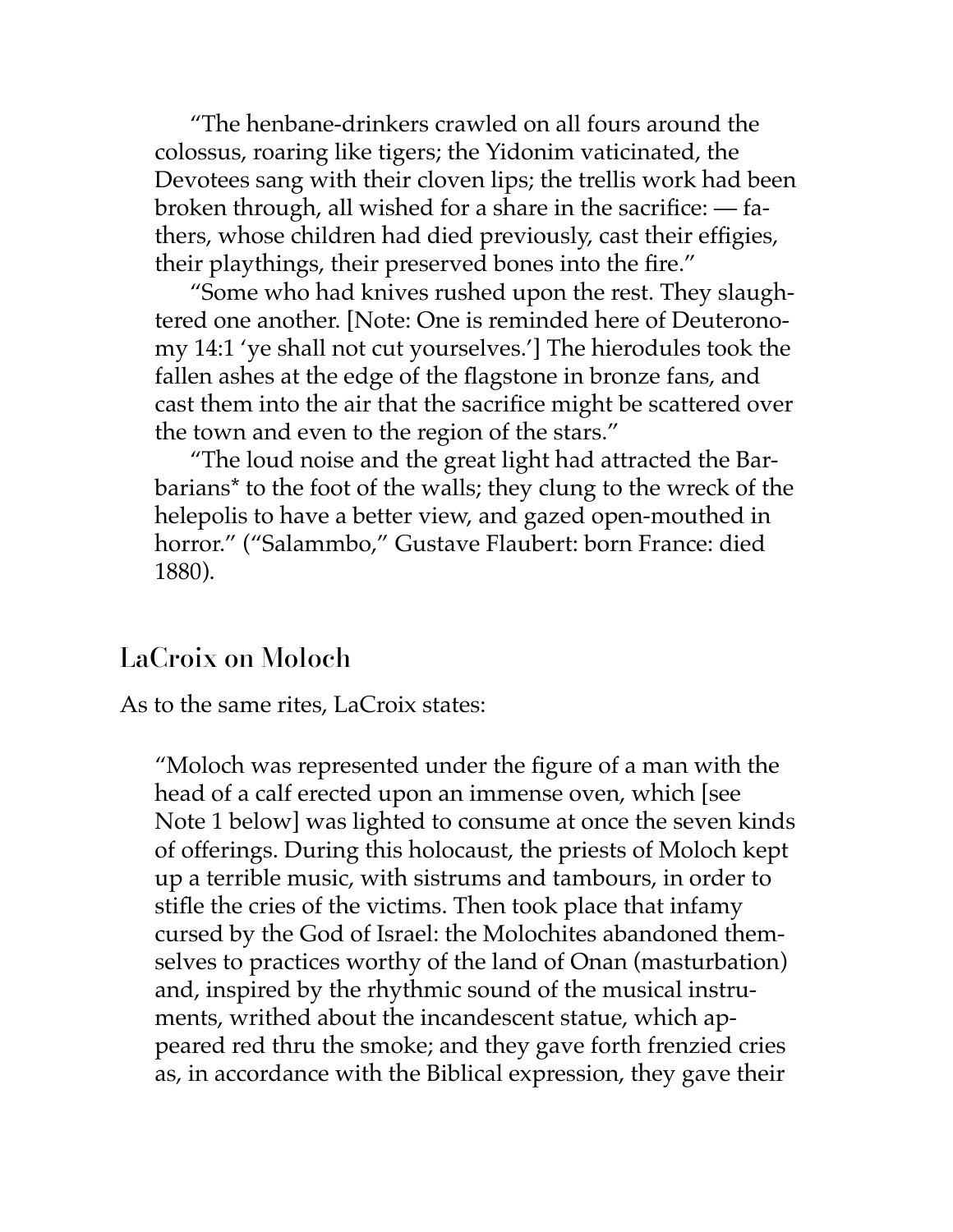seed to Moloch." ("History of Prostitution," by Paul LaCroix, French author and historian; 1806-84)

## Judaism Permits Child Sacrifices to Moloch

The whole Bible is full of and condemns the bloody business of pagan demonology, including Baal worship with its self-cutting with knives and Moloch worship with child sacrifice. Both are condoned or permitted by the modern Jewish Babylonian Talmud.

Every form of ancient paganism decried by the Bible may be found under the "whited sepulchre" of so-called "Judaism," which is actually Pharisee paganism.

"Christian divines," now, as formerly, would do well to read up on what the Bible condemns, and find those pagan murder practices have not disappeared from the Earth, nor from the "synagogue of Satan."

Burning children to the demon Moloch is permitted today by the supreme legal authority of the so-called "Jewish" religion, which is the Babylonian Talmud, and, in particular, the Talmud book of Sanhedrin. (Folios 64a-64b) Remember, the book of Sanhedrin is, according to its introduction in the Soncino English translation of 1935, the "chief repository of the criminal law of the Talmud." (See Exhibit 43)

To justify child sacrifices to Moloch, the Talmud once again cites Scripture, which clearly condemns such pagan practice, and then reverses the clear meaning of the Scripture with hairsplitting "exceptions" to justify these sacrifices. (See Exhibits 66, 67, 68, and 69)

Thus, as Christ put it to the Pharisees, you make the "commandment of God of none effect. Ye hypocrites! Well did Esaias [Isaiah] prophecy of you, saying, This people draw nigh unto me with their mouth, and honoureth me with their lips; but their heart is far from me. But in vain do they worship me, teaching for doctrines the commandments of men." (Matthew 15:7) Christ also referred to Isaiah 29:13. Isaiah well knew the breed of Satanists who used the Bible to destroy it.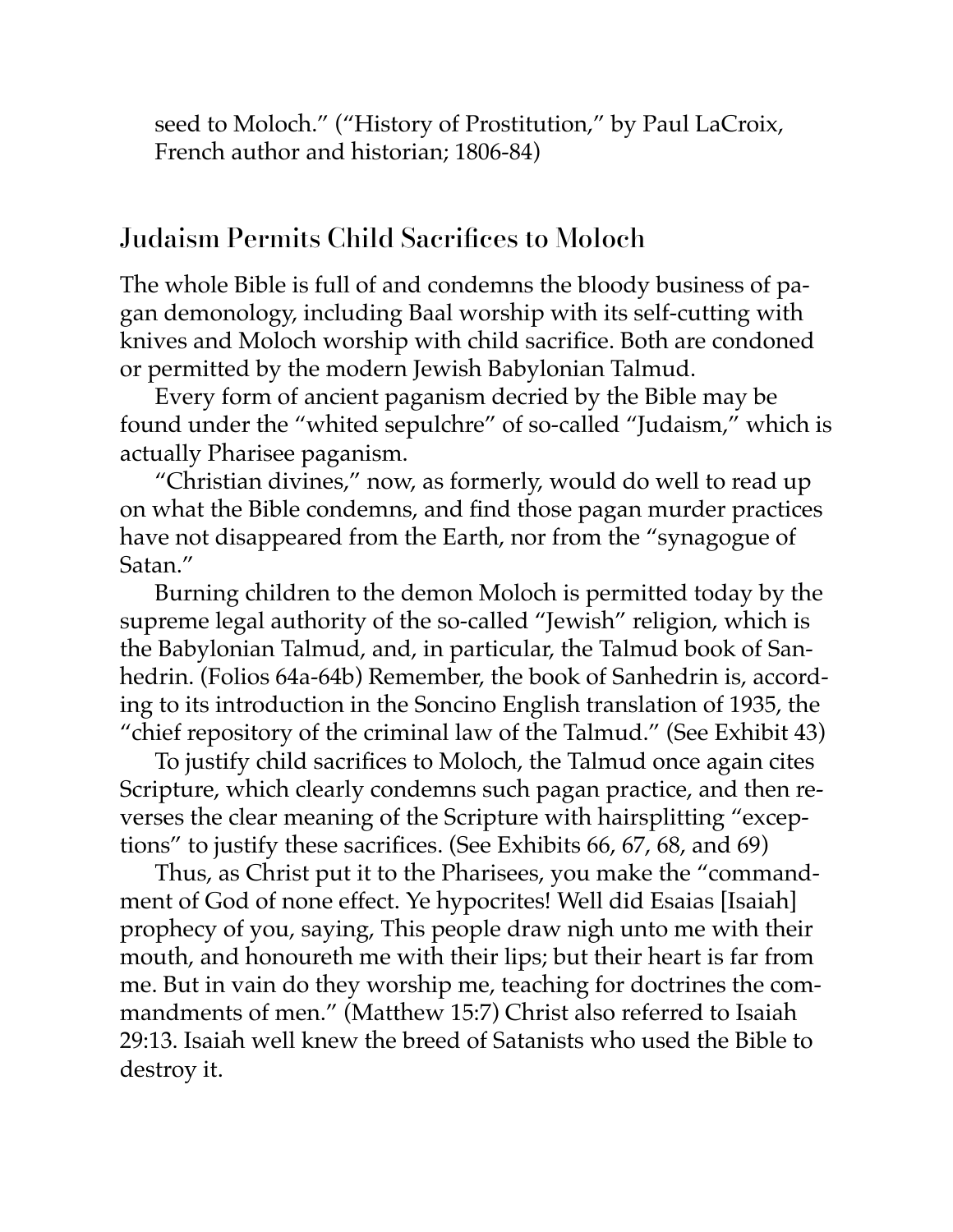The "Mishna" of the Sanhedrin (Exhibit 66) sets out to make supposedly clear orders of Moses against burning or causing to be burned any child to Moloch by (1) handing the child to Moloch *and* (2) causing the child to be burned.

*But, note the "explanation" to the Talmudic Mishna, which states (Exhibit 66): "He who gives of his seed to Molech incurs no punishment unless he delivers it to Moloch" (1) "and causes it to pass through the fire" (2) "If he gave it to Moloch but he did not cause it to pass through the fire, or the reverse" (i.e., caused his child to pass through the fire, but did not give it to Moloch) "he incurs no penalty unless he does both."*

At this point, does it really matter whether an innocent child has been burned in fire and also "given to Moloch" when its murder by fire is condoned if the latter proviso is excluded?

In a footnote to the same Talmud "Mishna" reference (Exhibit No. 66) it is "explained":

"(5) As two separate offenses, proving that giving one's seed to Moloch is not idolatry."

What foul idolatry!

The same Talmud section (see Exhibit 67) subverts the Mishna exception *"unless he gives it to Moloch"* further to: "Punishment is not incurred unless he delivers his seed to the acolytes of Moloch." Thus, if one delivers his own child into the fire, for death, and to Moloch, there would be "no punishment."

A further "explanatory footnote" says: "He explains this to be the meaning of the Mishna *unless he gives it to Moloch* (5) This proves that the offense consists of two parts; (1) formal delivery to the priests, and (2) causing the seed to pass through the fire." (Exhibit 67)

The same Talmud section (Exhibit 69) includes the repetitional statement that: *"the service of* Moloch *is not included in general idolatry."* (Note: Reversing the chief idolatrous practice denounced by the Bible!) In Leviticus 20:1-2 it is stated: "And the Lord spake unto Moses, saying: Whosoever he be of the children of Israel, or of the strangers that sojourn in Israel that giveth *any of his seed to Mole-*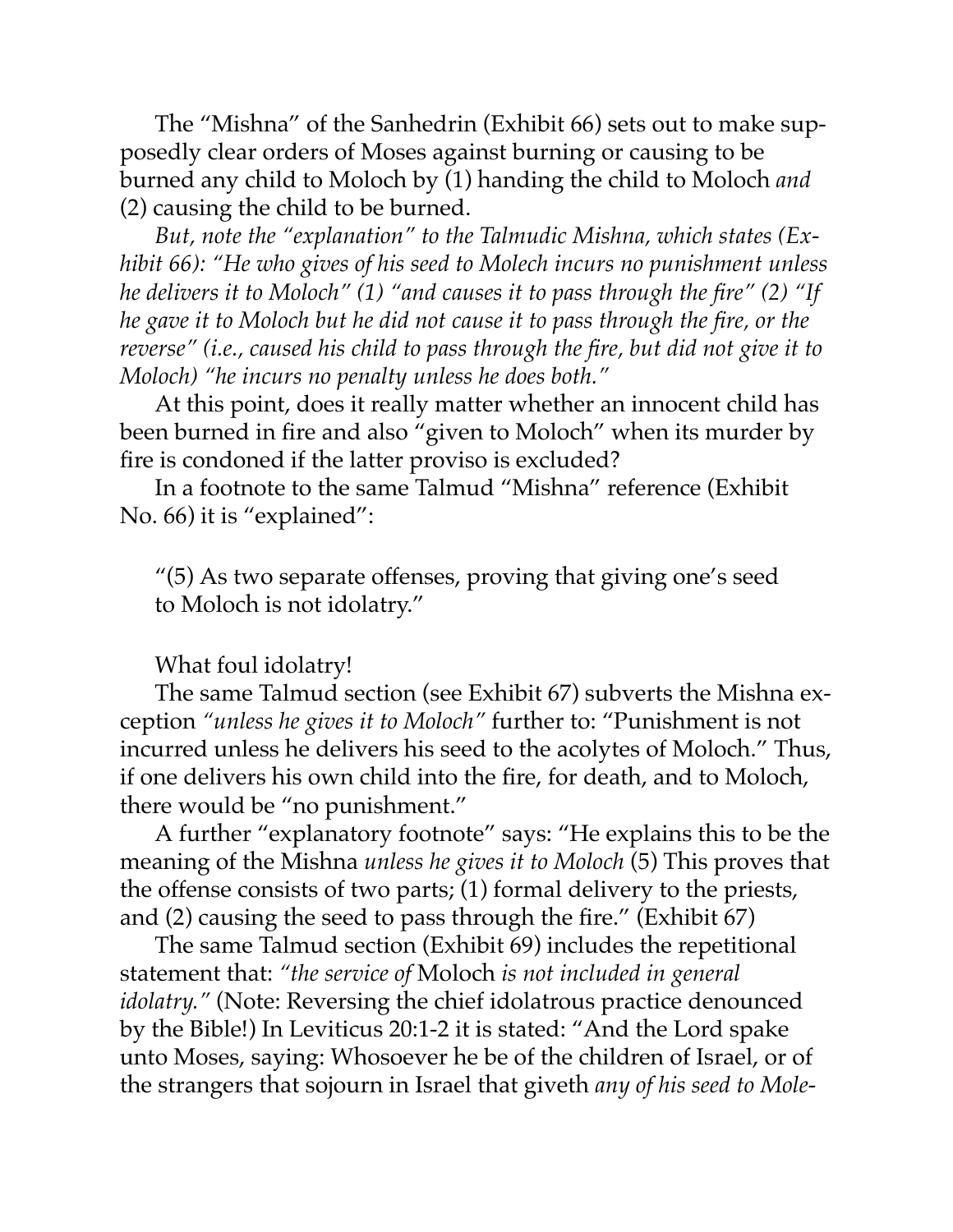*ch.* Then treatment of a murderer is demanded: He shall surely be put to death."

As to this Biblical prohibition, the Talmud is a masterpiece of satanism stating (Exhibit 68): "If one caused *all* his seed to pass through the fire to Molech, he is exempt, because it is written, 'of thy seed' implying, but not all thy seed." In footnote 4 the Biblical citation as authority is given as the Leviticus reference referred to above.

Thus, the Talmud "nullifies" the word of God, reversing it while giving it as authority, to permit murdering one's child in the service of Molech! This cannot be from ignorance of God's word, clearly cited, and is nothing but sheer blasphemy.

**Note 1:** At the time referred to by Flaubert, Carthage was under siege from unpaid Barbarians enlisted by Carthage in its war with Rome, as mercenaries, and they were out of funds, water, etc., at the time.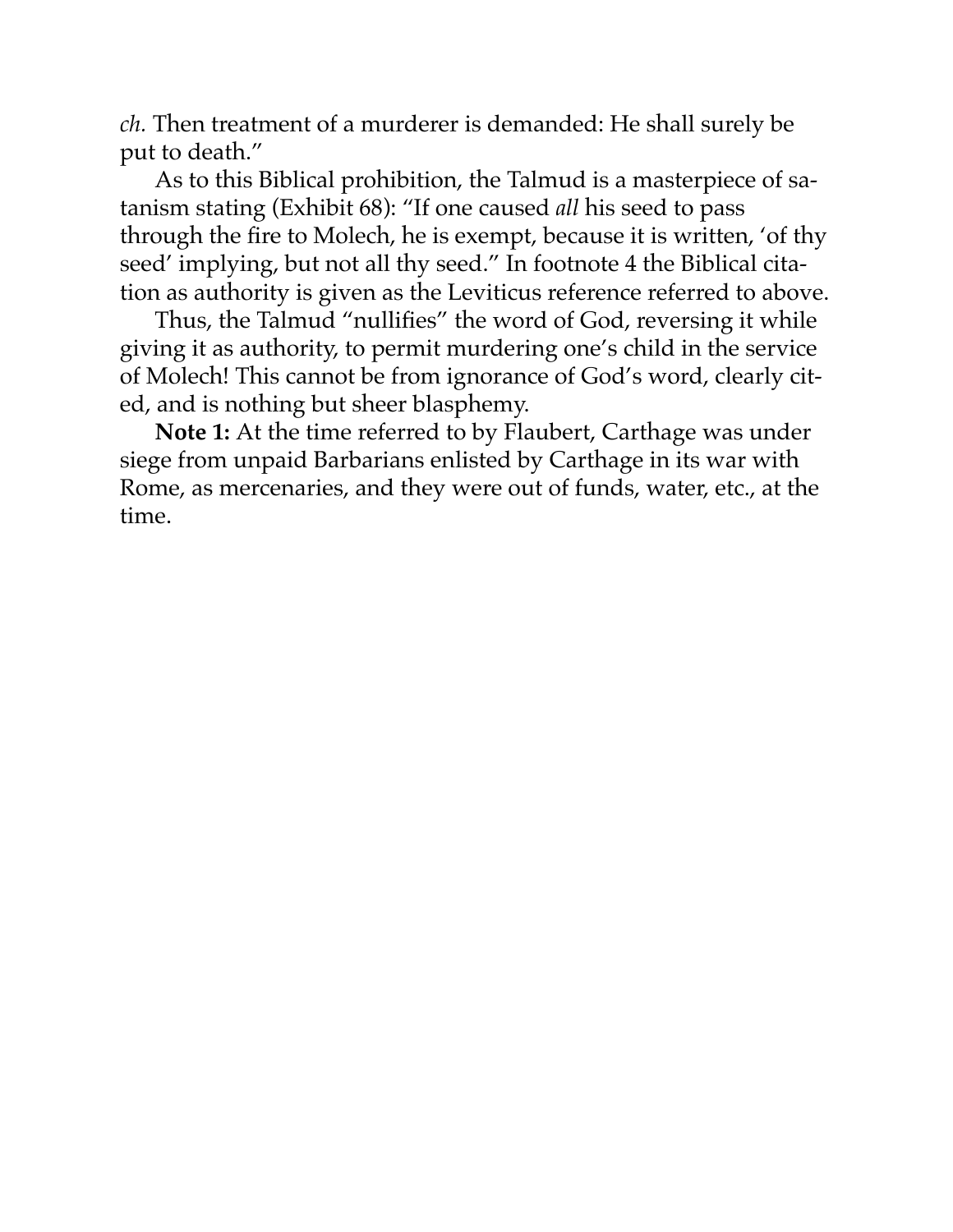# Chapter 9

#### *Jews Not A Race*

"I KNOW the blasphemy of them which say they are Jews and are not, but are the synagogue of Satan," said Christ from the Spirit to John, about 96 AD (Revelation 2:9). At that time true Scripture believers had accepted Christ and called themselves Christians. The Sadducees had disappeared, according to the Jewish Encyclopedia, and the Pharisees were in complete control. Judaism was synonymous with Pharisaism (See Exhibit 264).

The question arises whether the boasts of present day Pharisees "which say they are Jews" have any genealogical backing. Are the so-called Jews of today descendants of the patriarch Judah? The Bible is the best answer to this. And the answer is that they are not. There was barely enough record in Christ's time to identify Him and a few of His followers, as descendants of a certain Israel tribe. St. Paul was a Benjaminite, for example.

Whether or not they were lineal descendants of the patriarch Judah, a sinner, was not the issue. They had had access to the word of God, and instead, adopted a pagan tradition which nullified, as Christ said, the commandments of God (Matthew 15:3-9; Mark 7:5- 9). He said: "Full well ye reject the commandment of God, that ye may keep your own tradition."

Faith in God and His Word was the test. As Paul said:

"For he is not a Jew, which is one outwardly. But he is a Jew, which is one inwardly in the spirit whose praise is not of men,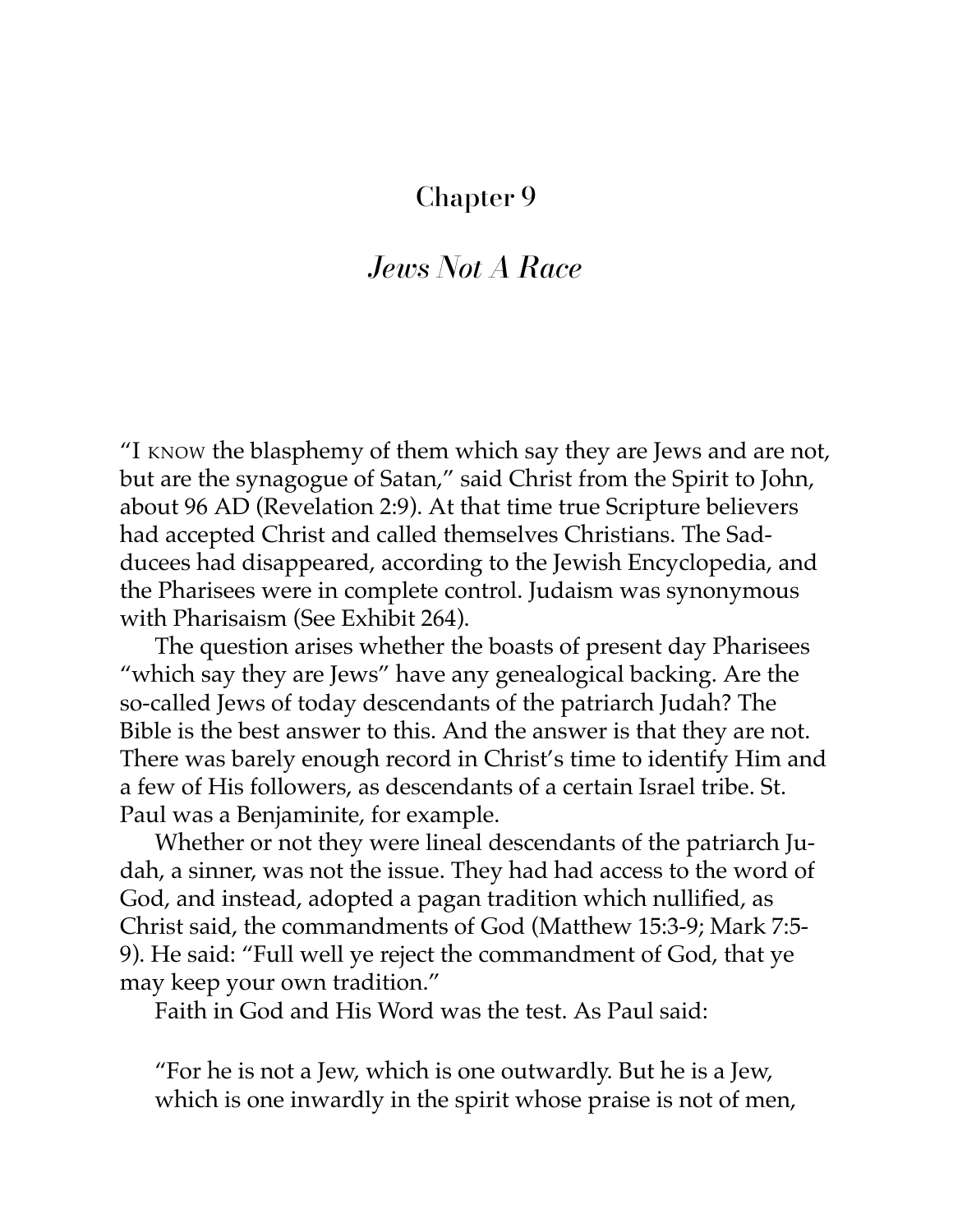but of God."

— Romans 2:28-9

Again, Paul makes it clear that the promise of blessing through Abraham was Christ.

"Now to Abraham and his seed were the promises made, He saith not seeds of many, but as of one which is Christ."

— Galatians 3:16

"There is neither Jew nor Greek, there is neither bond nor free, there is neither male nor female: for ye are all one in Christ Jesus. And if ye be Christ's then are ye Abraham's seed, and heirs according to the promise."

— Galatians 28-9

The saintly Prophet Isaiah was a prophet indeed when, after recounting the abominable practices of the Judah tribe, he foretold:

"And ye shall leave your name for a curse unto my chosen: for the Lord God shall slay thee, and call his servants by another name."

— Isaiah 65:15

This was shortly after his Godly prophecy that Christ would be born from the line of Judah.

"Thus saith the Lord, I will bring forth a seed out of Jacob, and one of Judah an inheritor of my mountains [Jerusalem]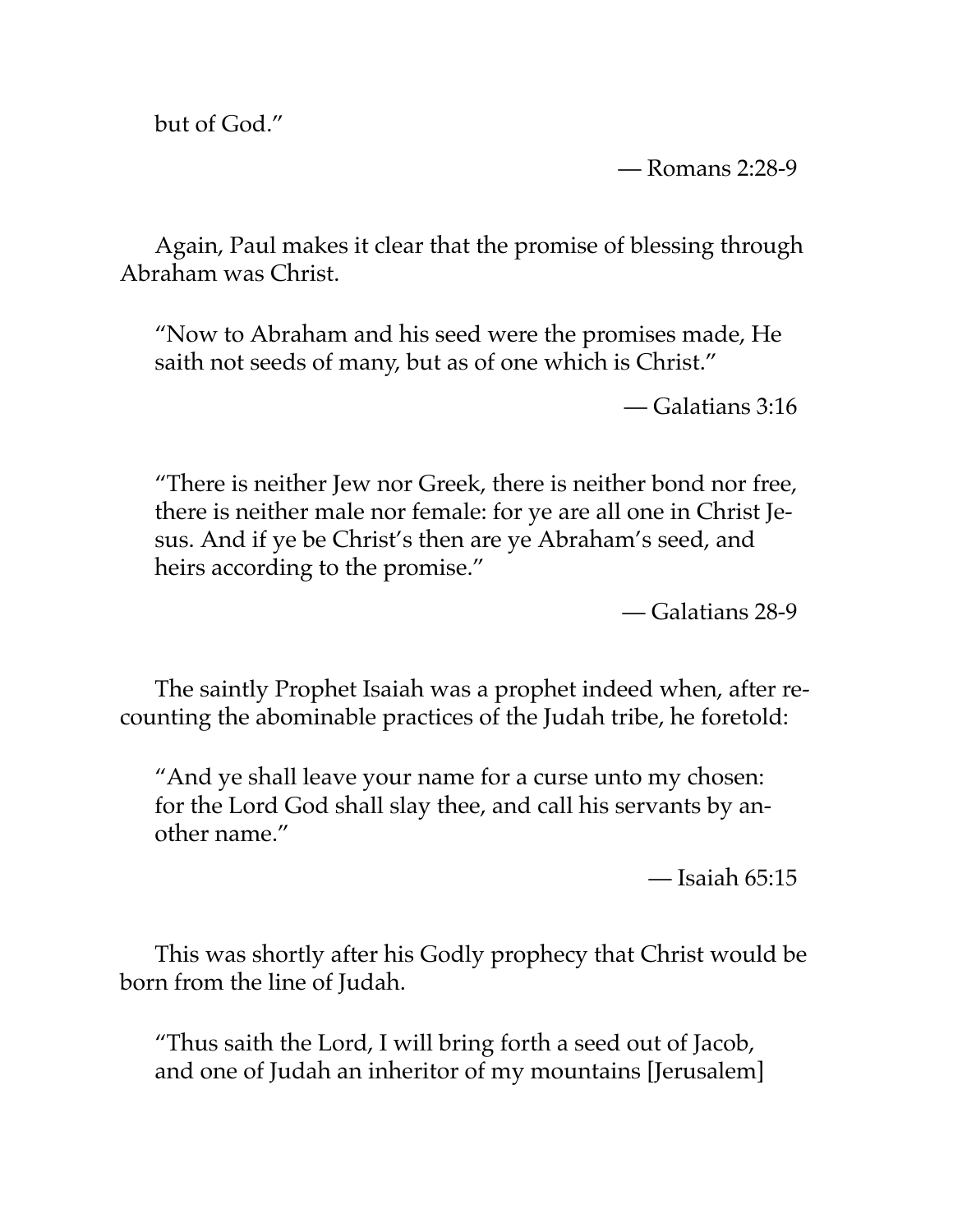and mine elect shall inherit it but ye are they that forsake the Lord."

— Isaiah 65:9

# Christ Born of Judah

It is as anti-Biblical to enthrone the abomination-serving Pharisees of today as it is to deny that Christ was born, as foretold, through Judah. Otherwise, He has not yet come. To Abraham, to Isaac, his son, to Jacob ("Israel"), his grandson, to David, of the same line, was a special revelation made that the Christ would be their descendant, according to the flesh. That line identified Him when He came. It did not furnish His Divinity. As Paul said: "It is evident that our Lord sprang out of Judah." (Hebrews 7:14)

The patriarch Jacob, about 1700 BC, had foretold that He could be. On his deathbed, he likened the coming Christ to Shiloh, where rested the tabernacle of God. Jacob said:

"The sceptre shall not depart from Judah, nor a lawgiver from between his feet, until Shiloh come; and unto him shall the gathering of the people be."

— Genesis 49:10

And the semblance of a Judah kingdom in Palestine did not disappear until after Christ was born there.

Jews Not "Semites "

According to the current Jewish-American press, about half of the Jews in Israel today are Negroes and dark-skinned Orientals. A con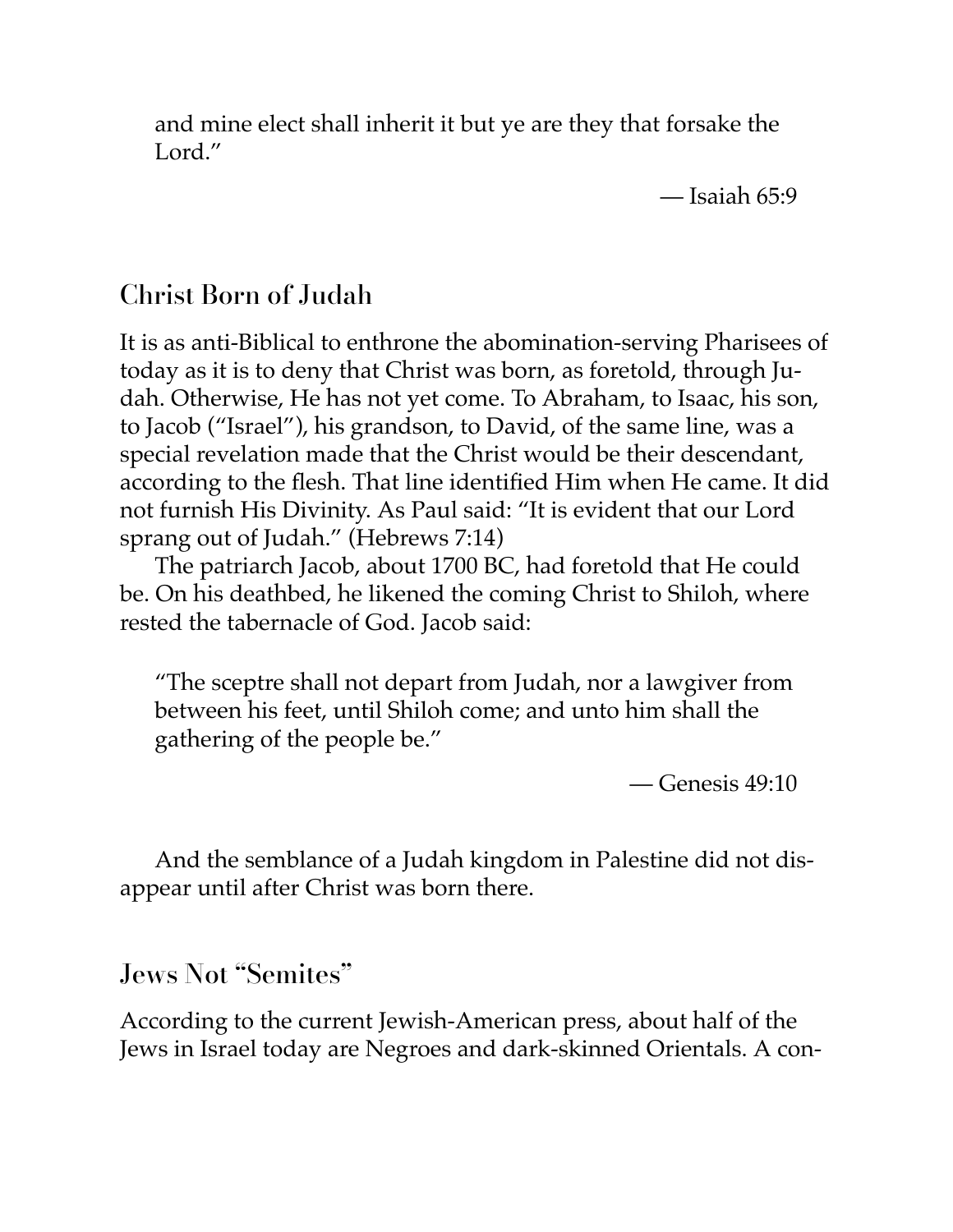stant tug of war goes on, with continuous charges of "discrimination" raised by Oriental and Negro Jews against the Western Jews.

At a recent Bible conference I sat next to a little blue-eyed lady with a German accent, who kept boasting: *"I am Jewish!"* Finally, I asked her two questions which silenced her:

"How do you know you are Jewish? How far back can you trace your ancestry to the patriarch Judah of about 1700 BC?" No answer. She agreed she had been trained in the Talmud in her synagogue, before being "converted" to Christianity. I replied that I had spent some twenty years on that subject, whereupon a terrible silence fell and she sought to escape while we sang the next hymn. Obviously, she had never met a "goy" who knew what "Jewishness" really meant. Previously, she had posed successfully as a "star" with Christians, assuming to be sort of racial "cousin" to Jesus.

The true facts thoroughly disprove any pretensions that today's so-called Jews are genealogically "descendants of the prophets," or a "race" of any kind.

Shem, Ham and Japeth were the three race-founding Sons of Noah. To be a Semite one must have descended from Shem, just as to be a Jew, genealogically, one must descend from Judah. Ham was the father of the abominating Canaan who mistreated Noah sexually (Genesis 9:25) and Canaan's descendants who peopled the Land of Canaan had the same proclivities. Thus, Moses, in leading the Israelites back from Egypt in 1491 BC warned them to make no marriages, no alliances with the Canaanites, or they might lose their faith and decency.

And what is the Biblical record? Moses died in 1451 BC and Joshua actually led the Israelites into Canaan, or Palestine. They had been told in no uncertain terms that they could choose between life and death, blessing and cursing: "A blessing if ye obey the commandments of the Lord your God. And a curse if ye will not." (Deuteronomy 11:26-8, 30:19-20) The Israelites were to drive out the Canaanite abominators, and make no marriages or deals with them.

The sons of the cursed Canaan fathered the Jebusites, Amorites, Girgasites, Hivites, Arkites, Sinites, Arvadites, Zemarites and Hamathites, according to Genesis 10:15-18 and I Chronicles 1:13-16.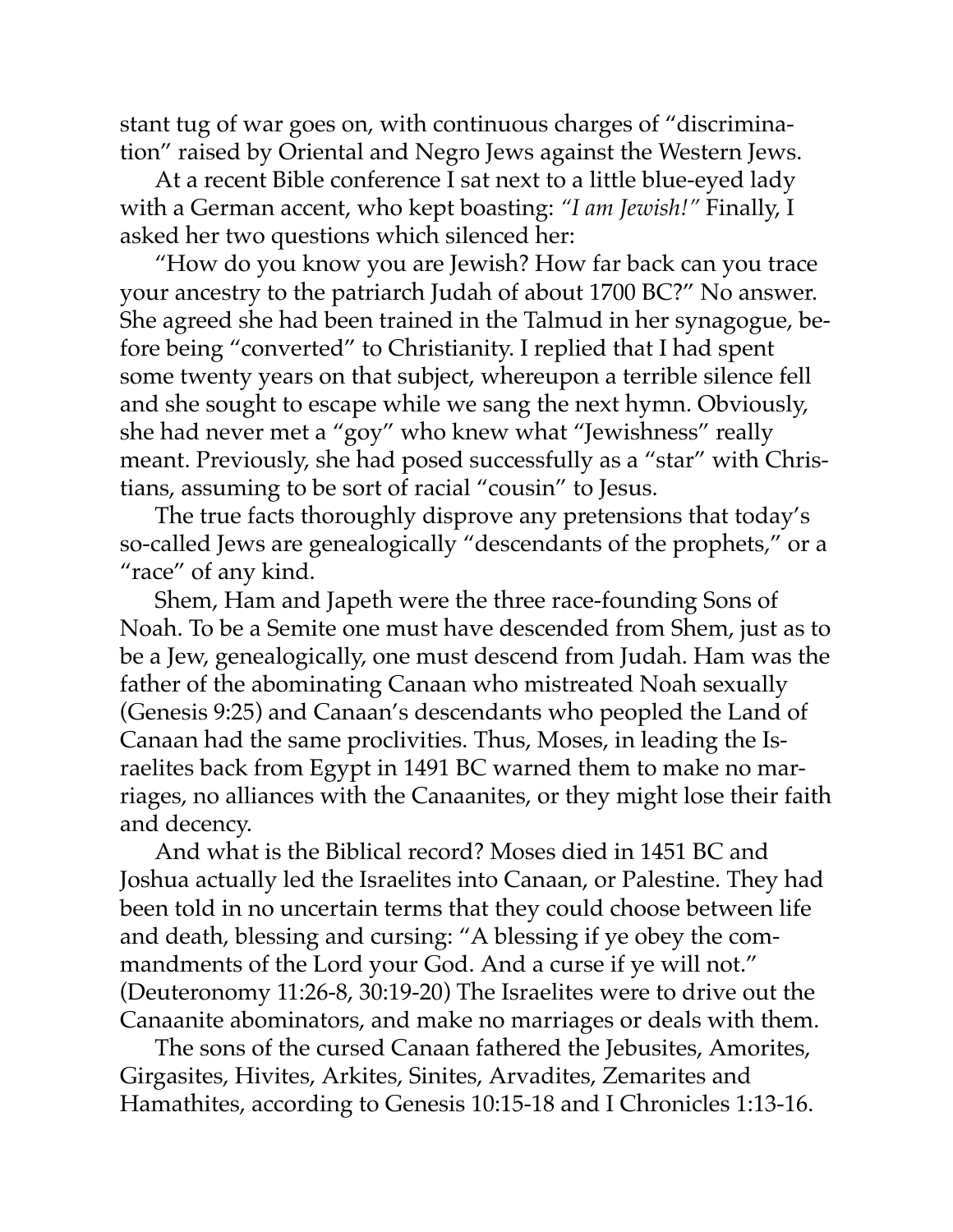However, a reading of the books of Joshua and Judges will show that instead of driving out these Canaanite tribes, the Israelites mixed with them all and adopted their abominations. That is why the Prophets thundered and threatened, and the Northern, ten-tribe Israel Kingdom was deported by the Assyrians in 721 BC and "lost" by being strewn across their world empire.

Before the foretold slaughter and deportation, with loss forever of national sovereignty of the Israel kingdom, for black magic pagan crimes, the Prophet Isaiah said:

"His watchmen are blind: they are all ignorant, they are all dumb dogs, they cannot bark; sleeping, lying down, loving to slumber. Yea, they are greedy dogs which can never have enough, and they are shepherds that cannot understand; they all look to their own way, every one for his gain, from his quarter."

— Isaiah 56:10-11

Thus he prophesied 760-698 BC, and, in 721 BC, the Israel kingdom was slaughtered and finished, unrepentant, unhearing.

The fulminating by the Prophets continued against the people of the Judah-Benjamin kingdom around Jerusalem until they too were deported by the Babylonians in 606-586 BC. A remnant returned in 536 BC.

#### Jews Never Pure Semites

They are named in Genesis 49 as: Reuben, Simeon, Levi, Judah, Zebulon, Issachar, Dan, Gad, Asher, Naphtali, Joseph, Benjamin.

Three of them started their tribes by marrying non-Semites. Judah married a Canaanite, (a descendant of Ham not Sem or Shem). See Genesis 38. His offspring were thus as Hamitic as they were "Semitic" right from the start. Four hundred years later, around 1300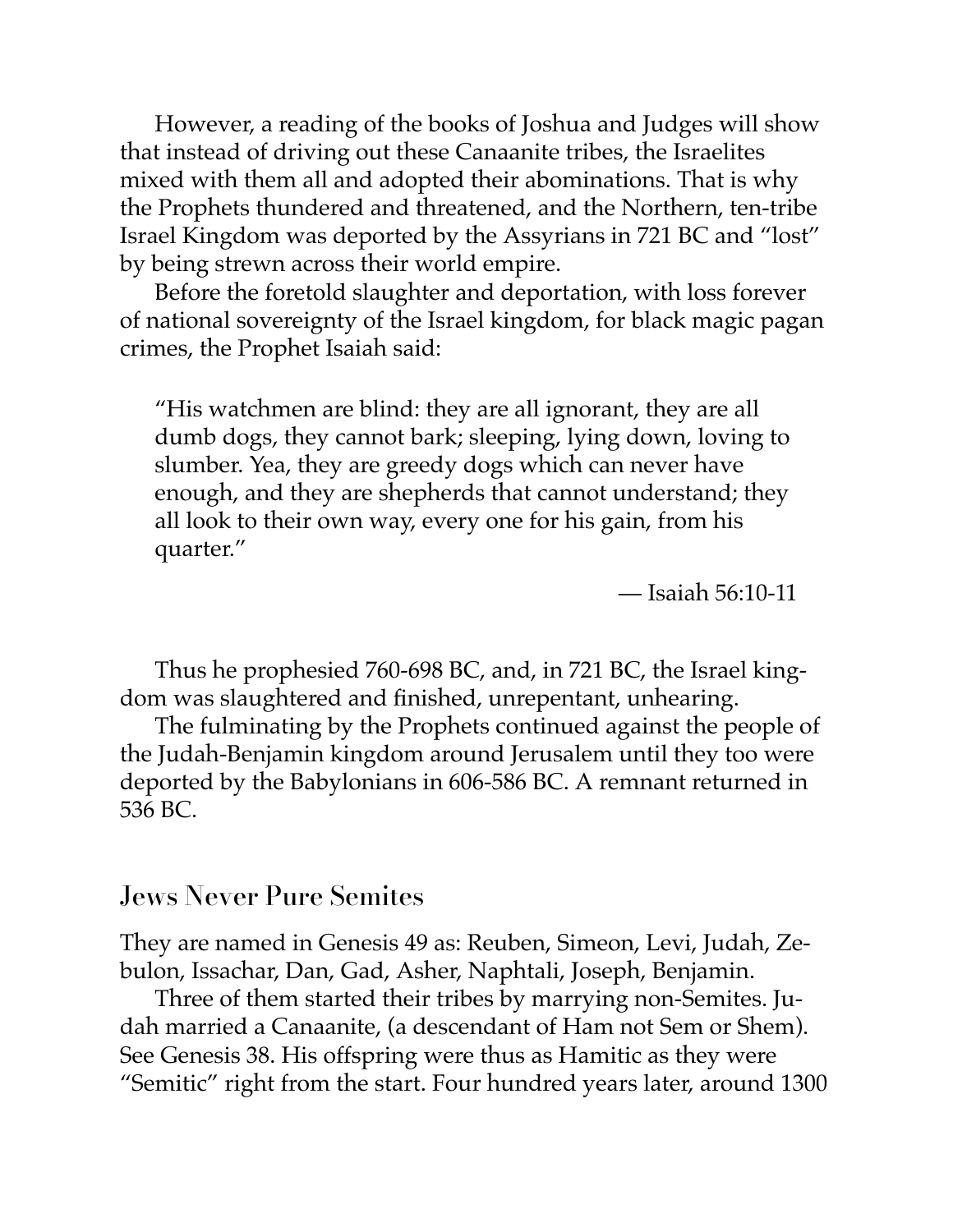BC, descendants of Judah's half-Hamitic son, Shelah, were weavers and potters (1 Chronicles 2:3, 4:21-23). They were still producing "Jews."

Simeon, another of Israel's tribe-founding sons, married a Canaanite (Genesis 46:10).

Israel's son Joseph married the daughter of the Hamitic Potiphar in Egypt. Egypt was settled and peopled by Mizrain, son of Ham. It was called "the land of Ham" (Numbers 12:1; Psalms 78:51, 106:22, 105:23).

Moses was not a Jew. He was a Levite on both sides (Exodus 2:1). Abraham, his son Isaac, and his son Jacob, called "Israel," were not Jews either. Only one of Jacob's twelve sons had "Jews" as descendants — that was Judah. Grabbing the whole Bible, as modern Pharisees do, is false. However, it is likewise false for Christians to deny the identifying genealogy of Christ through Judah, as Biblically foretold.

In monotonous repetition the books of Joshua and Judges record that although the Israelites were triumphant in their battles against the Canaanites, they let the abominators remain and intermarried with them. For example:

"But the Jebusites dwell with the children of Judah at Jerusalem unto this day." (Joshua 15:63) "Neither did Ephraim [also Manasseh] drive out the Canaanites but the Canaanites dwelt among them. And the children of Benjamin did not drive out the Jebusites that inhabited Jerusalem; but the Jebusites dwell with the children of Benjamin in Jerusalem to this day."

— Judges 1:21

"And the children of Israel dwelt among the Canaanites, Hittites, and Amorites and Perizzites and Hivites, and Jebusites. And they took their daughters to be their wives, and gave their daughters to their sons and served their gods. And the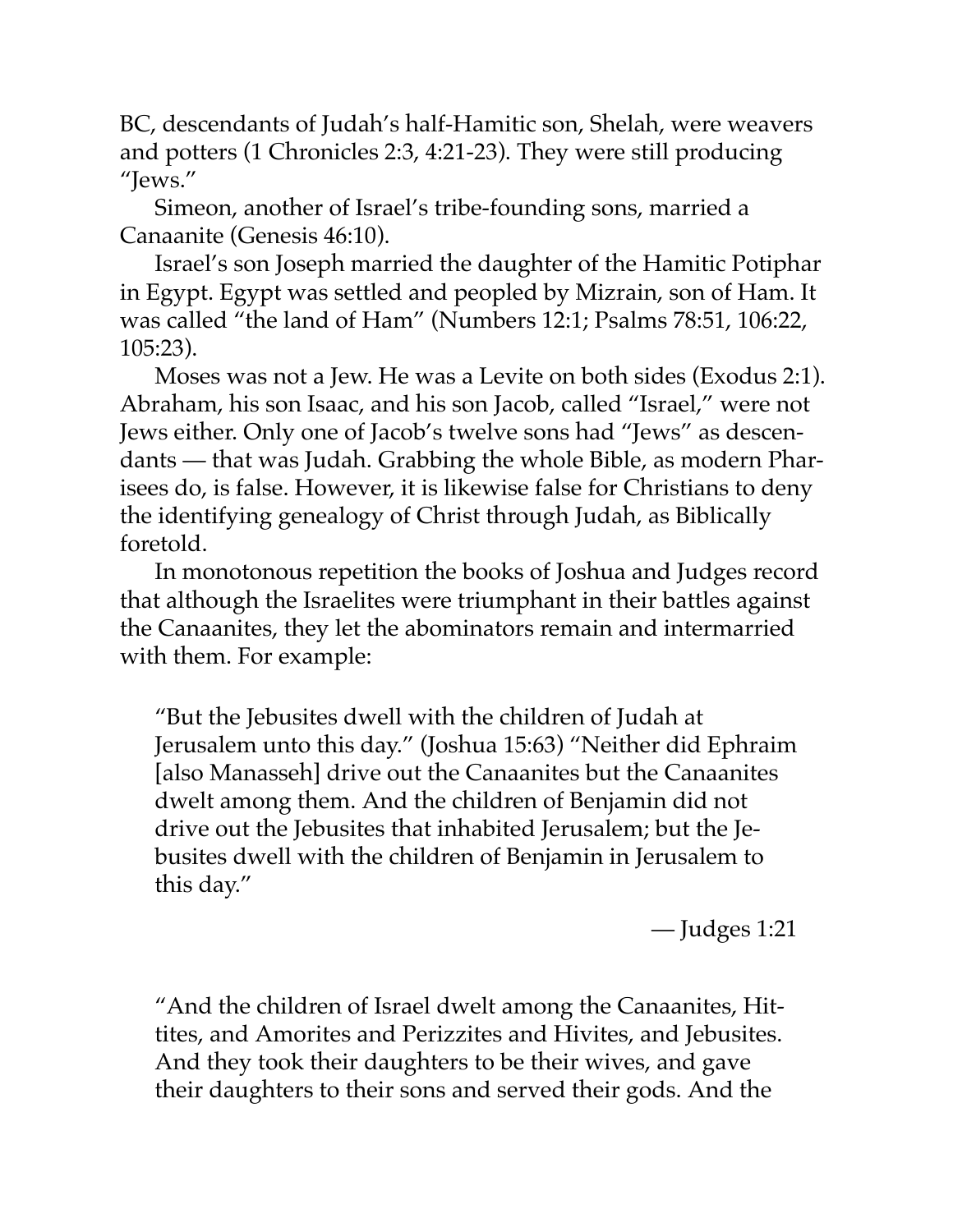children of Israel did evil in the sight of the Lord and served Baalim and the groves."

— Judges 3:5-7

The denunciations of the Israel kingdom are superlative on the subject of mixing with abominators, making "altars to sin." "Ephraim [the dominant Israel tribe] hath mixed himself among the people." (Hosea 7:8, 8:9, 11, etc.) Isaiah called them "the drunkards of Ephraim." (Isaiah 28:1, 3) The charges of mixing with abominators, whoring "under every green tree" (Isaiah 57:5; Deuteronomy 12:2) hardly builds up a foundation of genealogical purity.

From 1095 to 975 BC there was a united Israel kingdom under King Saul, David and Solomon. Then the ten-tribe Northern Israel kingdom divided, lasting until deported by the Assyrians in 721 BC. The Judah-Benjamin Jerusalem kingdom lasted until 606 BC when its people were deported by the Babylonians.

The miracle of how Judaistic Pharisaism has convinced the Christian world that its adherents stem from a pure Judah-Israel racial stock cannot be fathomed, since Christians have access to the Biblical record itself.

In Christ's time, when the Pharisees boasted that they were children of Abraham, John and Christ threw the boast back into their faces. (Matthew 3:7-10; John 8:33-44)

When the little German lady who boasted to me of her Jewishness at the Bible conference, said "We are children of Abraham," I replied: "Lots of people are. In fact, God changed Abram's name to Abraham, meaning a 'father of many nations,' saying: 'for a father of many nations have I made thee.'" (Genesis 17:5)

Abraham did not just father the tribe of Judah. Through his grandson, Jacob, came the 12 mixed-blood tribes of Israel. He had 16 offspring by Keturah, who fathered a horde of Eastern peoples, Midians, Arabs, etc. Through his son Ishmael, born of the Hamitic Egyptian Hagar, twelve separate nations were founded. The great blessing promised through Abraham was Christ.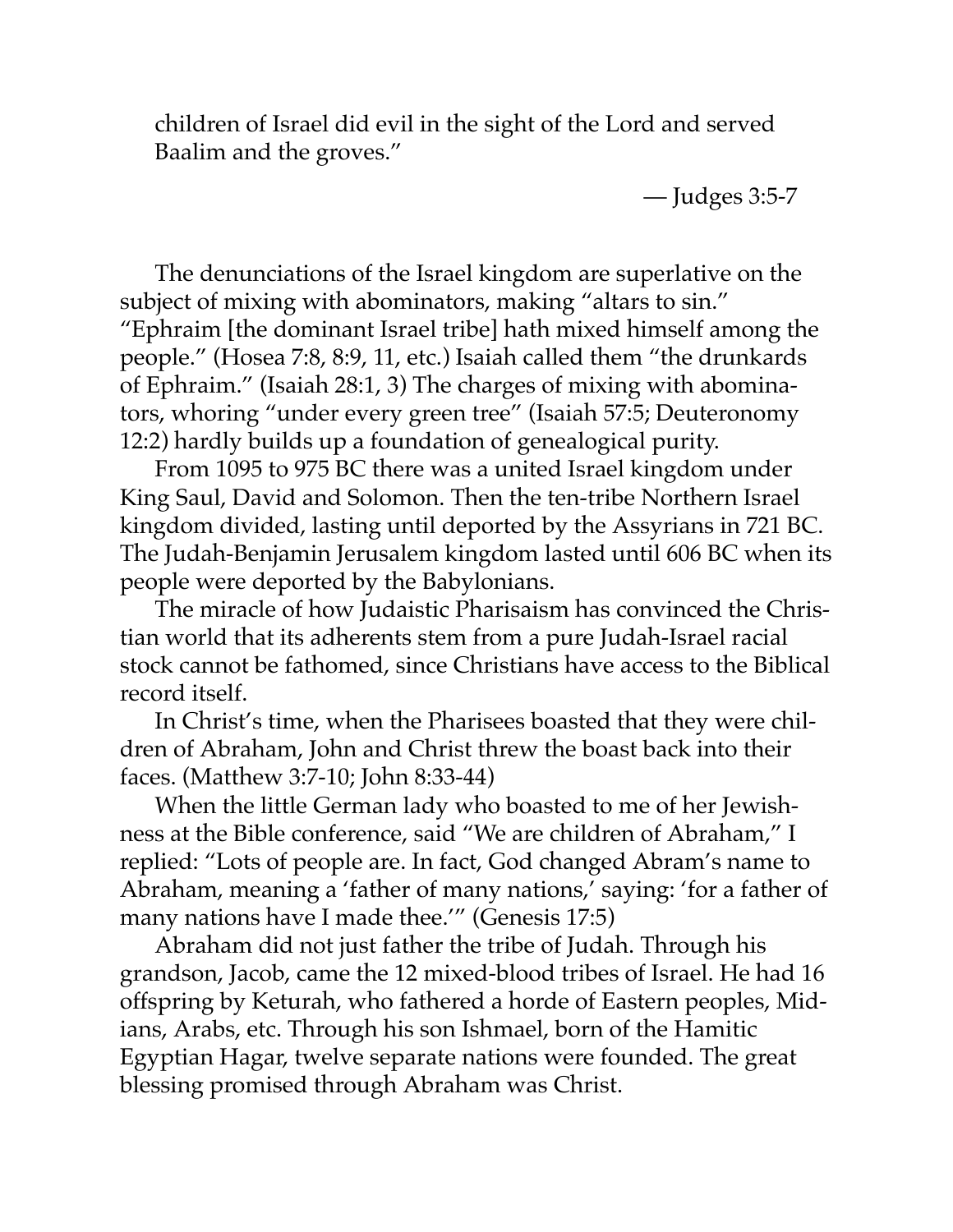Even at the time of Christ the time had long since passed when it could be said that the racial melange comprising the inhabitants of the Holy Land were identifiable as "Semites" or "Jews."

## Jews A Non-Racial Pharisee Sect

Present-day Jews are a potpourri of every race of man, and they do not have any genealogical or racial derivation from the ancient peoples of the Holy Land.

Since "Jews" were a mixed race from the beginning, the term "Semites" applied to them, admittedly, is silly. Thus, "Anti-Semitism," actually means "Anti-Pharisaism."

The Chazars, for example, were part of an Asiatic horde which adopted Talmudism in the 8th Century, when their King, Bulan, and his Court did so. Their descendants constituted the Ashkenazi Jews of Russia, Poland, and Germany, who in turn migrated in large numbers to the United States.

There have been Chinese "Jews" for centuries, also India "Jews," and Falasha Negro "Jews."

The Negro Jews of New York City have recently been asking for money for a new synagogue, claiming that they number about 120,000 members, maintain five synagogues and need money for a new one. Marilyn Monroe, Elizabeth Taylor, Negro Sammy Davis, and many others have been notable additions to the Pharisee sect of "Chosen People." (See accompanying photostats, Exhibits A, B, C, D, E, F, G, and H, pages 59, 60, 61, 62, 63, 64, 65, 66 [original page numbers])

# Why Do They "Look Jewish"?

A long article, with pictures and charts, in the Jewish Encyclopedia, under "Types, Anthropological," seeks to answer the question as to why there is a recognizable "Jewish look" as to so many self-styled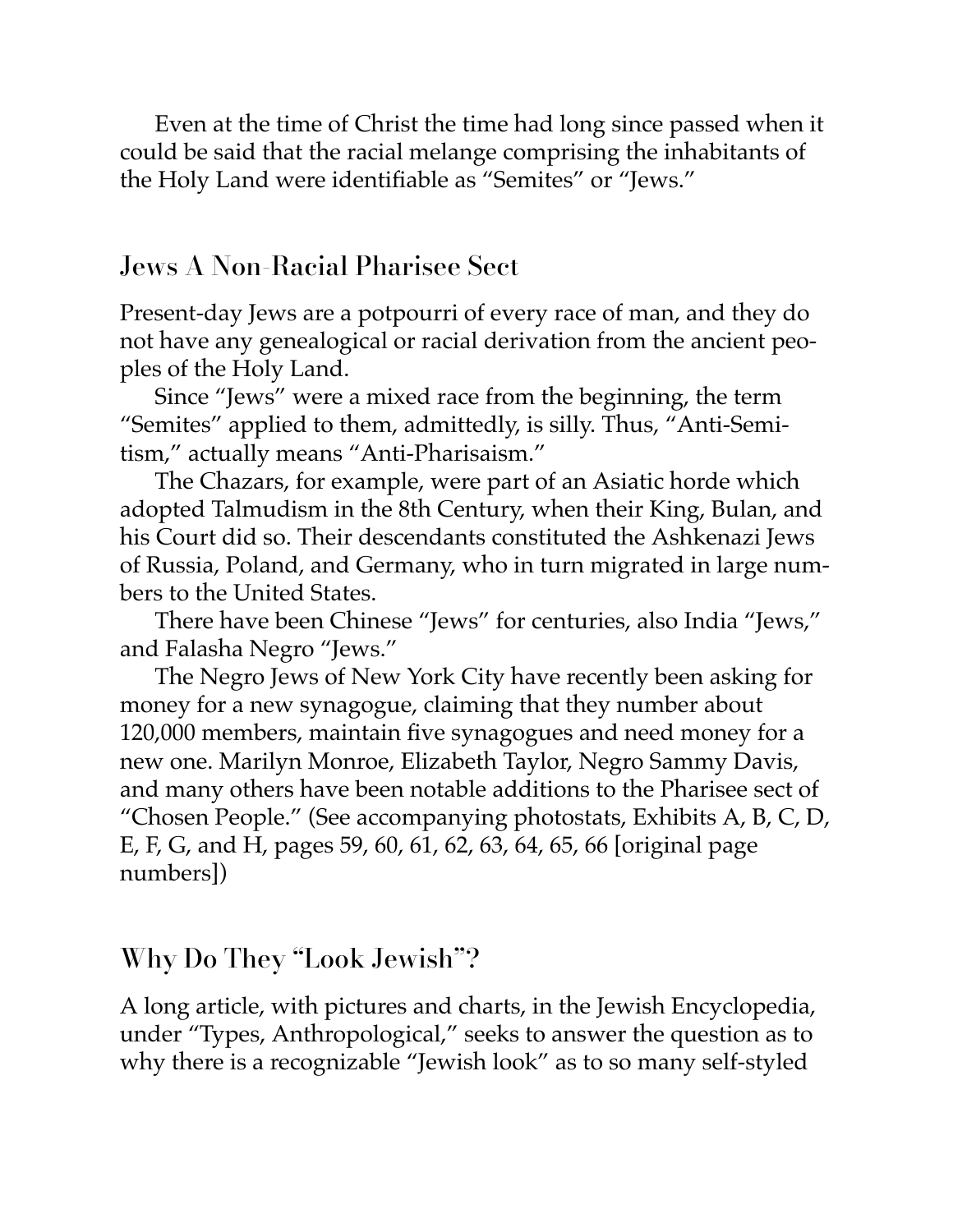"Jews." Subjects such as percentages of blonde and brunette types, their origins, skull formations, are discussed.

Then, to quote: "What is popularly known as 'the Jewish type' is not a correlation of definite anthropological measures or characteristics, but consists principally in a peculiar expression of face, which is immediately and unmistakably recognized as 'Jewish' in a large number of cases. It has also been remarked that persons who do not have the Jewish expression in their youth acquire it more and more as they grow from middle to old age." Illustrations of how Negroes, as well as Gentile adults and children, recognize this Jewish look, are related. That the "look" is not racial is illustrated by "the Little Russians, who apparently resemble their Gentile neighbors in every facial characteristic, but are differentiated from them by some subtle nuance which distinguishes them as Semites. It is seemingly some social quality which stamps their features as distinctly Jewish."

The Anti-Defamation League of B'nai B'rith has issued a series of leaflets for Fireside Discussion Groups. Number 7 is entitled: "Three Questions Jews Must Answer."

The question *"Are Jews a Race?"* is answered, briefly, with the conclusion that Jews are part of a "general admixture" of races.

*"Are Jews a Nation?"* is answered with the idea that Jews form parts of all nations; that some of them have the Zionist ideal of a Palestinian nation but "Jews have a consciousness of world unity." To quote: Jews are "definitely a type, and consciously a unity, we are an historic people — a world community."

The question *"Are Jews a Religion?"* is answered by the assertion that "There are hundreds of thousands of Jews who are unbelievers. Yet they still consider themselves Jews." The incident of Jews converted to Christianity asking to help build a Jewish Palestine is related. "It is true that there are hundreds of thousands of atheist Jews, but they need not fear to be represented by Judaism. Of this they may be sure: that Judaism will not misrepresent them."

This is a good place to stop and agree on that point. As noted more fully elsewhere, aside from the "whited sepulchre" which constitutes the showmanship and trimmings of so-called "Judaism," its basic doctrine is that God is the "En Sof," a nature essence which has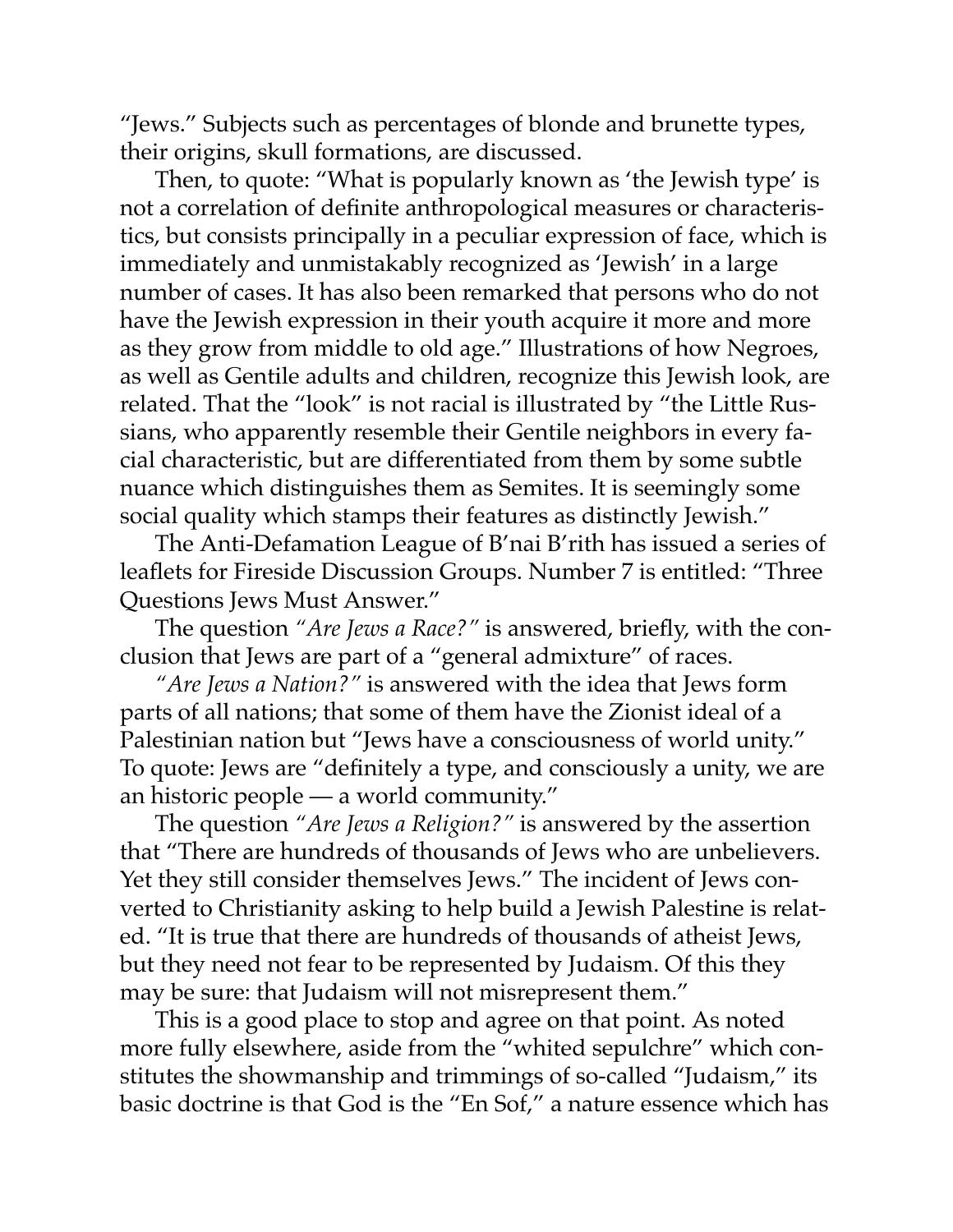no attributes and can neither know nor be known. That is atheism and the basis of all pagan pantheism. Communism merely calls the same concept "dialectical materialism."

The article ends: "In a race-mad world, we will not be one more race. In a world destroyed by nationalism, we will not add one more nationalistic fury. But in a world in which religion is trying to re-establish brotherhood, we [are] the creators and bearers of one of the eternal faiths of the human race."

But Pharisaism is not an "eternal" faith of the "human" race and, in truth, teaches as a basic law that only Pharisees are "men" or humans (Exhibit 268). That "the synagogue of Satan," as Christ called Pharisaism (Revelation 2:9, 3:9) is "eternal," is denied by the whole Bible.

The B'nai B'rith pamphlet previously quoted also states:

"We want a world in which nationalism shall definitely diminish." And Jews feel "they belong to one world unity. When the Jews were expelled from Spain in 1492, the Jewry of northern Africa received them. When the Jews were expelled from Germany during the crusades, the nascent Jewry of Poland received them. When they were expelled from Poland in 1648, the reconstituted German community received them in turn: and when Eastern Europe sent its Jewish exiles across the world, American Jewry helped them find a home, they have always welcomed their own exiles. We are the children of a great and noble tradition. We were united by that tradition. Whenever a scholar in Northern Africa wrote a new commentary on the Talmud, it was read on the shores of the North Sea by another scholar, and whenever a rabbi along the Rhine became known in the field of Talmudic jurisprudence, his fame spread to Spain and even to Mesopotamia. They were united by one spiritual culture. It is not race, so-called, but it is spiritual culture which has made us one."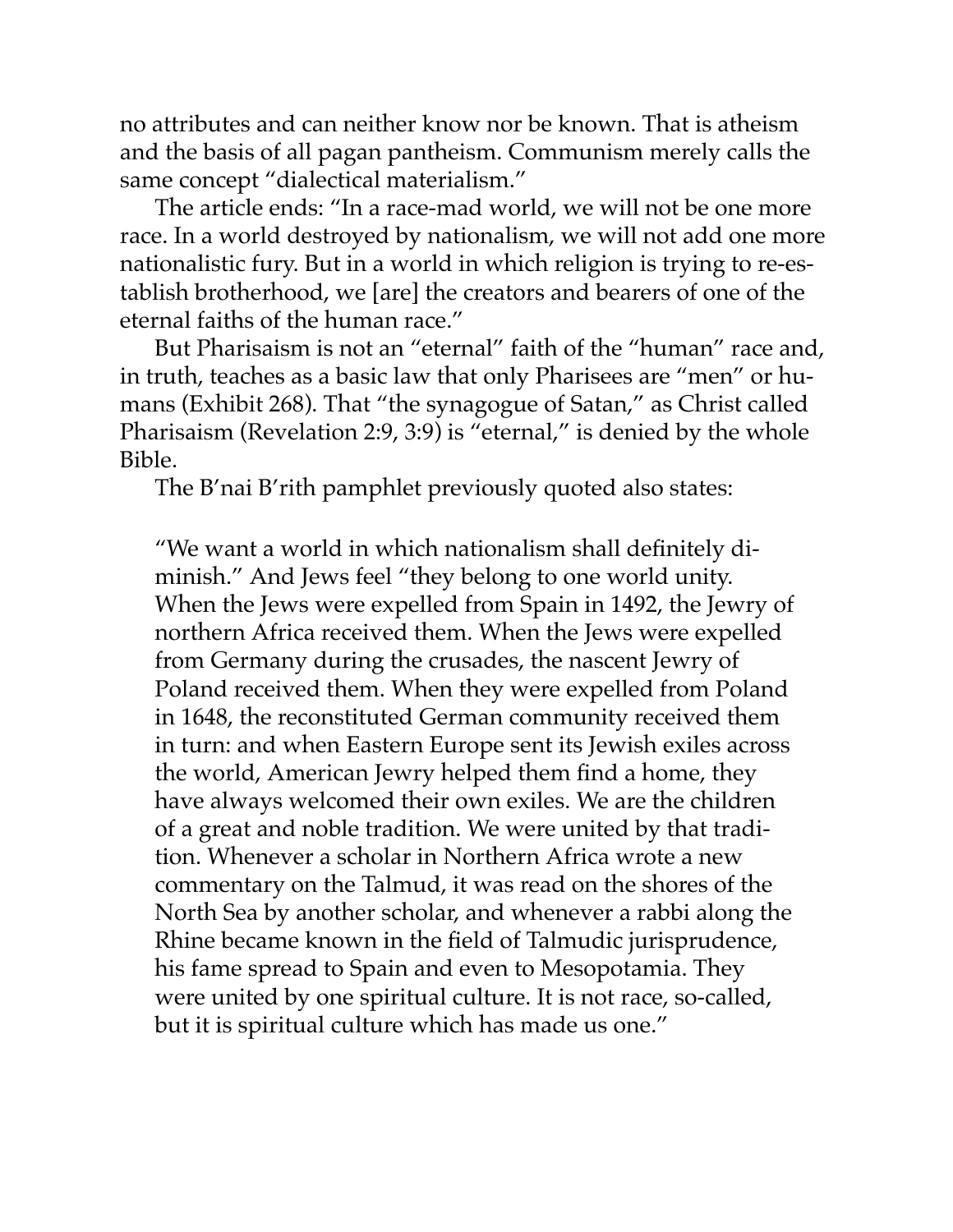Indeed, it is this "oneness" of World Jewry for anti-Christianity, anti-Gentilism, pornography, immorality and plain anti-humanity which brings about a "Jewish look."

As a man "thinketh in his heart so is he." (Proverbs 23:7)

We know that the gangster or the woman of the streets will acquire a "look," not evident in the cradle. A glance at the photos of leading Jews in a Jewish Who's Who reveals a striking, often fierce, "Talmudic look."

Isaiah the prophet in denouncing the Judah tribe for their abominations said:

"The show of their countenance doth witness against them; and they declare their sin as Sodom, they hide it not. Woe unto their soul! For they have rewarded evil unto themselves!"

— Isaiah 3:9

Whatever the "Jewish look" may be caused by, it is not a result of race or genealogy. The propaganda with which we are currently deluged, to the effect that the Jews who have taken the Holy Land by force, displacing Arabs who had lived there for many centuries, are merely "descendants" of the prophets, "returning to their homeland," is the purest fiction and wholly false.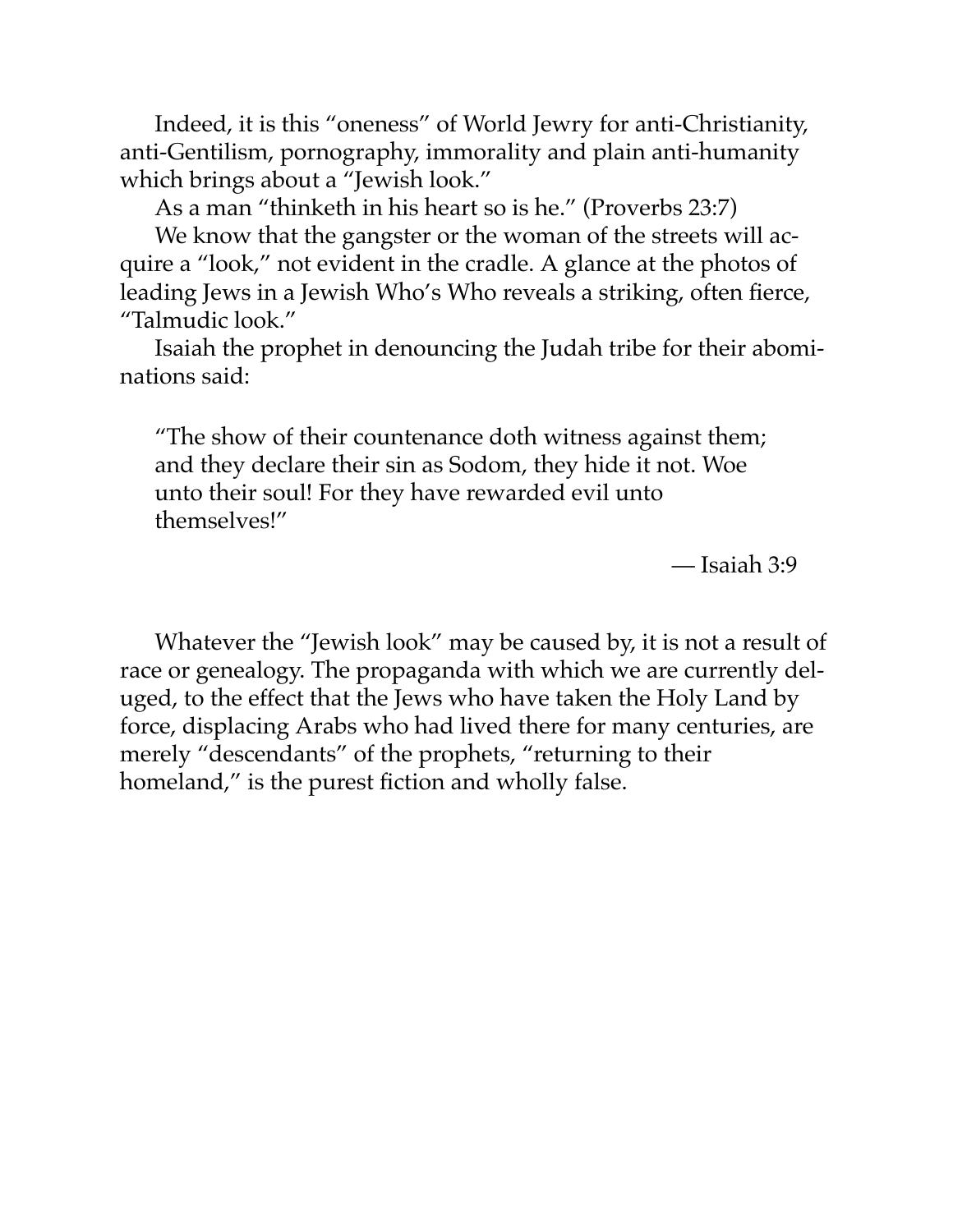#### Chapter 10

#### *Jews God's "Chosen"?*

FEW CHRISTIANS REALIZE that the very practices of Paganism for which the Prophet Isaiah denounced the Judaites about 698 BC, are in use today in Judaism's "synagogue of Satan." Lingering in cemeteries to invoke the dead and eating swine's flesh, which was sacred to the sex-goddess Astarte, are abominations named earlier in the 65th chapter [of Isaiah].

In that same chapter, Isaiah promised the Messiah, Christ, as "a seed out of Jacob [Israel, as the Lord called him] and out of Judah an inheritor of my mountains [always the series of mountains on which Jerusalem is located]. But ye are they that prepare a table for that troop [of demons] and that furnish the drink offering unto that number. Therefore, ye shall leave your name for a curse unto my chosen: for the Lord God shall slay thee, and call his servants by another name." (Isaiah 65:9, 11, 15) And His servants have not been called "Jews" or "Israelites" since the "Inheritor," Christ, came nearly 700 years later.

Many good Christians believe that present-day Jews are heir to God's promise to Abraham, found in Genesis 12:3 and 22:18 — "I will bless them that bless thee, and curse them that curseth thee; and in thee shall all families of the earth be blessed in thy seed shall all nations of the earth be blessed; because thou hast obeyed my voice."

Often, when this verse is discussed, whether in the pulpit or on radio and TV, a common interpretation is that we must always help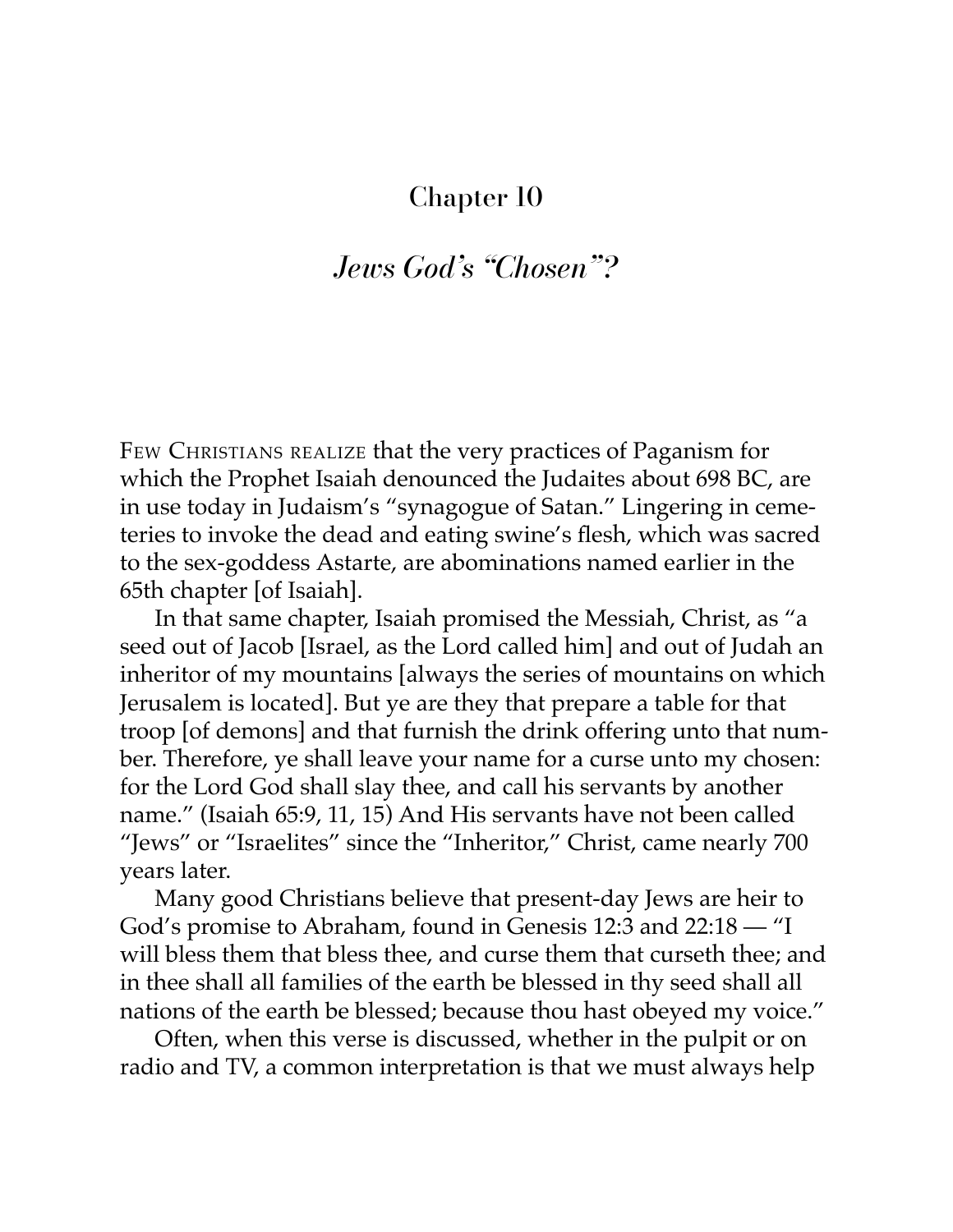the Jews and never criticize them or say anything against them, because if we do otherwise we will be cursed by God.

God's promise to Abraham does show of course, that there is a group of people which God looks upon with special favor. But are these Jews? Does God bless those who profane and blaspheme every tenet of the Scriptures? Who are the rightful descendants, the spiritual heirs of Abraham? To whom do these and other promises recorded in the Bible apply?

In the Old Testament Scriptures, God's chosen people were known as Israelites or Jews. The Israelites were the ones "to whom pertaineth the adoption, and the glory, and the covenants, and the giving of the law, and the service of God, and the promises." (Romans 9:4) Yet the Apostle Paul tells us, "They are not all Israel which are of Israel. Neither, because they are the seed of Abraham, are they all children: but, in Isaac shall thy seed be called." St. Paul goes on to explain, "That is, they which are the children of the flesh, these are not the children of God: but the children of the promise are counted for the seed." (Romans 9:6-8) The promise in Genesis was given to Abraham "because thou hast obeyed my voice." Today's Jews, as for almost 2,000 years, have not obeyed God's voice, but have rejected and cursed Christ and make a mockery of the teachings of the Bible.

The Old Testament prophets, speaking infallibly and without error, thus foresaw this development, and that there would be a group called Israel and Jew which would not be the rightful heirs of Abraham. As previously noted, Isaiah said to the true heirs of Abraham, "Thou shall be called by a new name, which the mouth of the Lord shall name and you shall leave your name for a curse unto my chosen: for the Lord God shall call his servants by another name." (Isaiah 65:15) Although God changed the name of His chosen ones once, He will never do so again, for He said of this new name, "I will give them an everlasting name, that shall not be cut off." (Isaiah 56:5)

The New Testament Scriptures reveal this new name. When the Messiah, Christ, came, Abraham's true children welcomed Him, and received Him as their Saviour. The Pharisee Jews rejected and crucified Him, fulfilling Old Testament prophecies.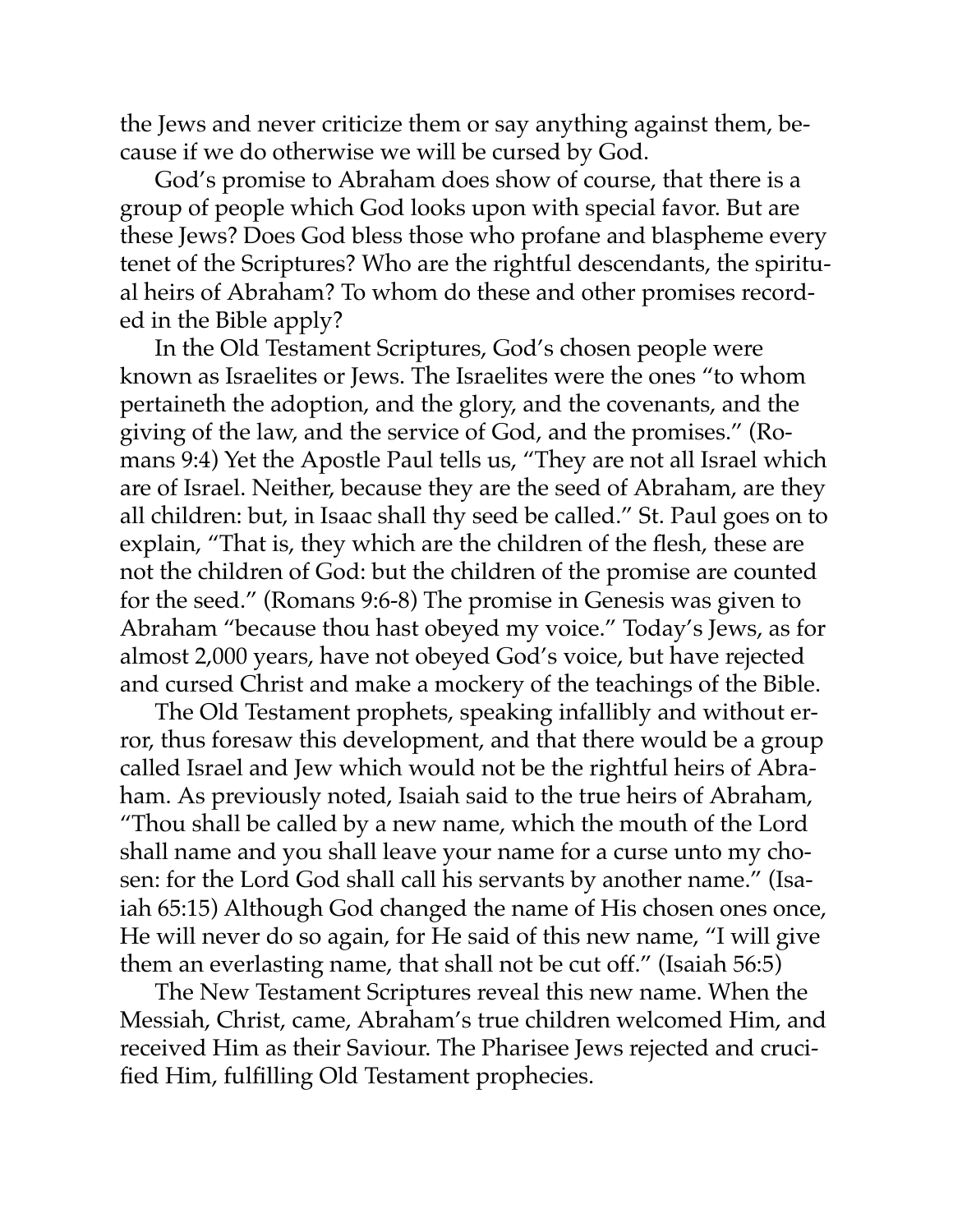# "Brotherhood" With Anti-Christianity?

Non-Jews are almost inundated currently with propaganda designed to promote "brotherhood" between Christians and anti-Christian Talmudic Jews. The heavily financed National Conference of Christians and Jews is one of the organizations promoting this impossibility, that is, if one knows what so-called Judaism really stands for.

Such tactics are nothing more but Gnosticism, which dates back to the time of Christ, and before, and is claimed by Jewry as its own. (See, for example, Exhibits 288 and 289 from the Jewish Encyclopedia.) Jewish Gnosticism is also heavily involved with the Cabala, Jewish magic and demonism. (See Exhibits 288, 289, 290, 291, 292)

Down the centuries the Gnostic heresies all but rubbed Christianity out. Like Biblical "Higher Criticism," the term gnosis (knowledge) assumes a superior way of harmonizing opposites.

Gnosticism has been defined as "a system of syncretizing, an attempt to blend opposite and contradictory tenets into one system to produce union and concord." Twice in Christ's message to the Church at Ephesus, He denounces the Nicolataines, a Gnostic cult. (Rev. 2:6, 15) "So hast thou also them that hold the doctrine of the Nicolataines, which thing I hate," He said St. Ignatius, St. Clement, St. Iraenaeus, St. Epiphany — early fathers of the Church, wrote with horror of the Nicolataines. St. Iraenaeus described a Christian deacon, Nicholas, as "the master of the Nicolataines." This and subsequent Gnostic cults assumed to find Christian dogmas to justify debauchery. To quote the French historian LaCroix,

"The doctrine which was most common among these heretics was that of community of women and the promiscuity of the sexes. The Carpocratians and Valestians professed that doctrine. Carpocratus, who had studied in the pagan school of Alexandria, was but a disciple of Epicurus, although he called himself a Christian. He made of Jesus Christ, as a matter of fact, an epicurean philosopher."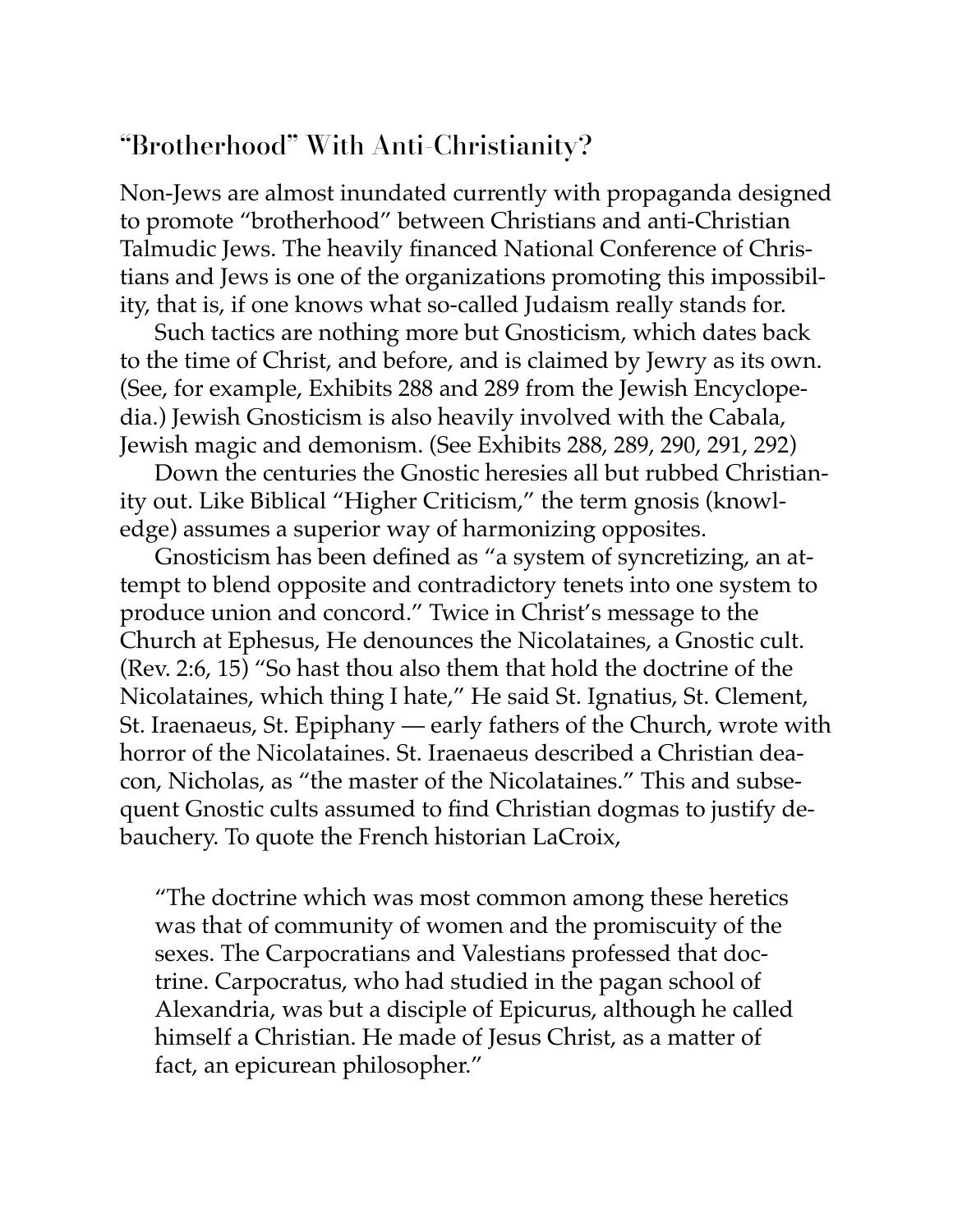The Jews today, as always, have been ever active gnostics. Fantastic financing on their part today features "Brotherhood" between Christians and Jews.

These gnostic activities are accomplished by "boring from within" Christian denominations, themselves. For example, read the report of the American Jewish Committee in its *American Jewish Yearbook* (Vol. 53, 1952) which boasts (page 559) of:

"significant advances in achieving the elimination of hostile references from Christian textbooks and lesson books, particularly relating to the Crucifixion story. Largely due to our efforts 85% of Protestant textbooks are free of disparaging references to the Jew. Similar, though not quite as extensive, results have been achieved among Catholics. Arrangements have been completed with the National Council of Churches whereby the AJC and ADL [i.e. Anti-Defamation League of B'nai B'rith] will jointly aid in the preparation lesson materials, study guides and visual aids sponsored by the Protestant organizations."

Many other instances of similar activities could be cited, and as to which Jews are enthusiastically aided by non-Jews. Which brings to mind that all of Christ's denunciations were not for the Pharisees themselves. He said of the Pharisees: "ye compass land and sea to make one proselyte, and when he is made, ye make him twofold more the child of hell than yourselves." (Matthew 23:15) Strong words, indeed.

Today, in public affairs, the proselytes of the great Jewish banking and industrial czars are actually better fronts, often even more zealous, than their masters in building for the Red Anti-Christ World Government. More and more proselytes enter the movement for "Brotherhood" between the crucifiers and the Crucified, leading to overcome the latter.

Must the Christian seek out "brotherhood" with anti-Gentile, anti-Christian Jews?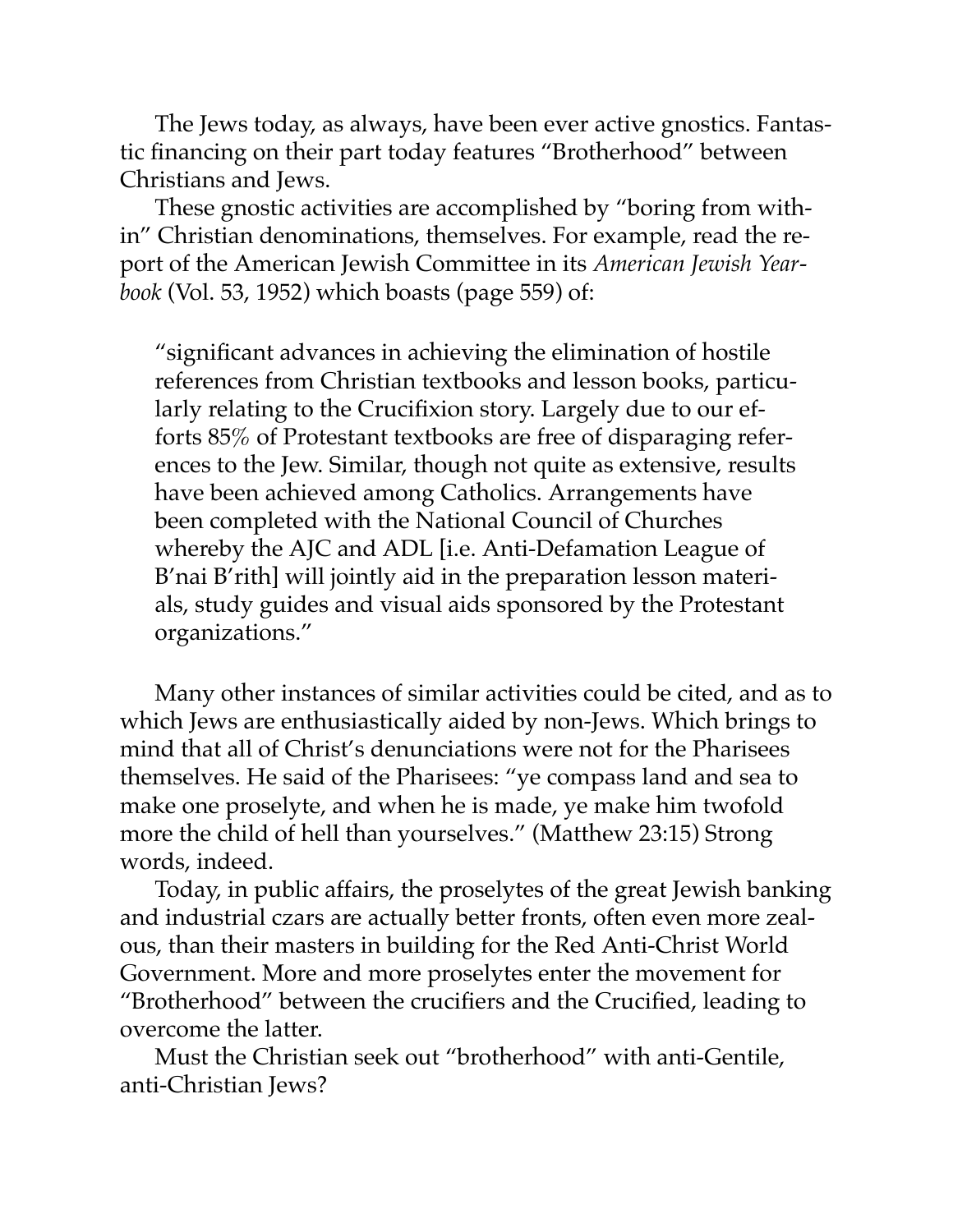"Hate the evil, and love the good, and establish judgment in the gate," said the Prophet Amos (5:15).

Christ said: "No man can serve two masters: for either he will hate the one and love the other: or he will hold to the one and despise the other. Ye cannot serve God and mammon." (Matthew 6:24)

The "disciple whom Jesus loved" — John — in his second Epistle, was even more pointed, saying: "If there come any unto you and bring not this doctrine [that Jesus is the Christ] receive him not into your house, neither bid him God speed: For he that biddeth him God speed is partaker of his evil deeds." (II John 10:10-11)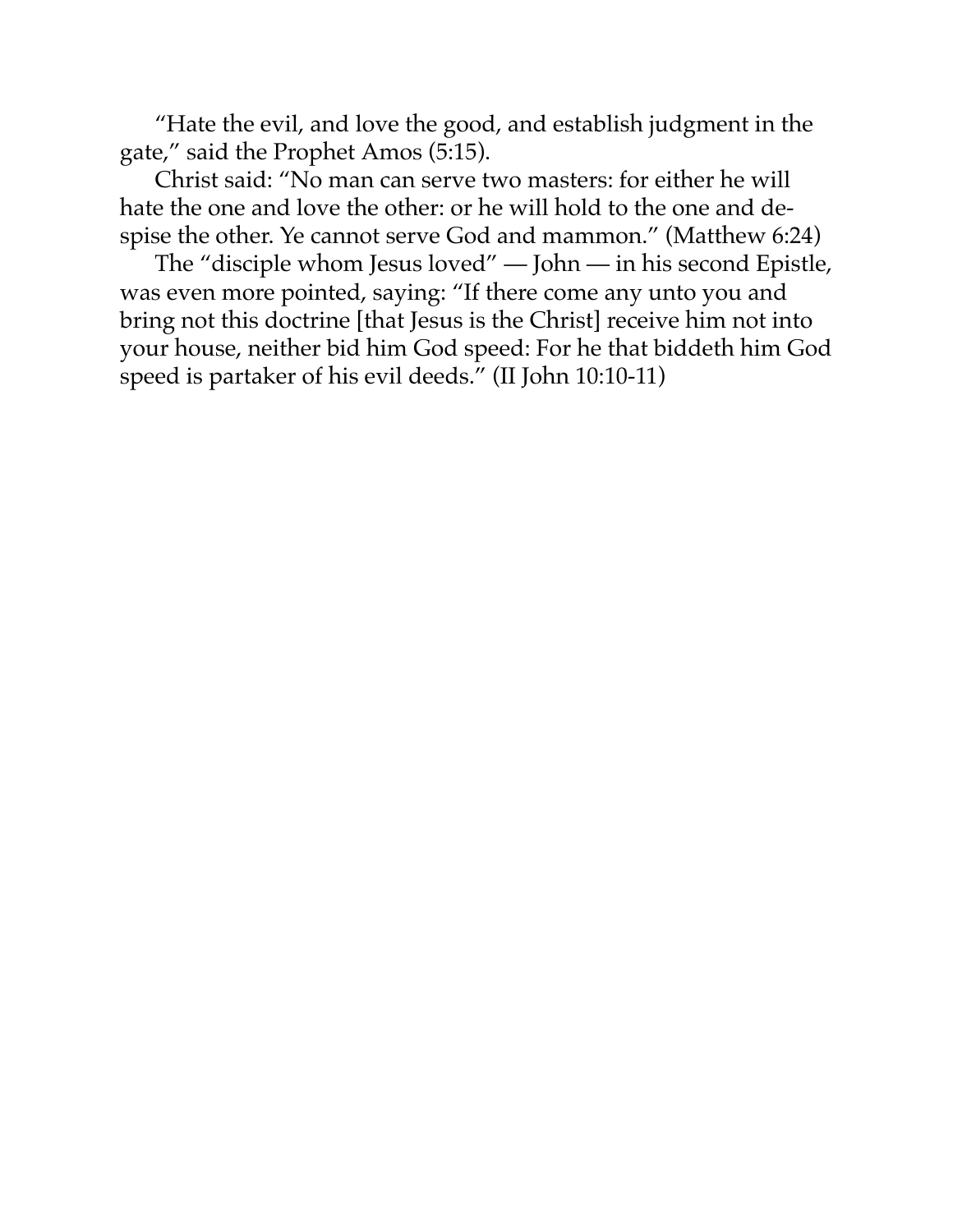# Chapter 11

# *Jews and Marxism — Socialism — Communism*

MARXISM, Socialism, or Communism in practice are nothing but state-capitalism and rule by a privileged minority, exercising despotic and total control over a majority having virtually no property or legal rights. As is discussed elsewhere herein, Talmudic Judaism is the progenitor of modem Communism and Marxist collectivism as it is now applied to a billion or more of the world's population.

Only through thorough understanding of the ideology from which this collectivism originates, and those who dominate and propagate it, can the rest of the world hope to escape the same fate. Communism — Socialism was originated by Jews and has been dominated by them from the beginning.

There is no moral, philosophical or ethical conflict whatsoever between Judaism and Marxist collectivism as they exist in actual practice. Marxism, to which all branches of Socialism necessarily adhere, was originated by a Jew, Karl Marx, himself of Rabbinical descent. Every Jewish source today boasts of his rabbinical ancestry, and his "keen dialectical ability" (as presumably manifested by his abstruse, hairsplitting, *Das Kapital)* being due to his Talmudic inheritance.

Marx did not actually originate anything, but merely "streamlined" Talmudism for Gentile consumption. The Socialist system he conceived merely brings about a practical means for a state dominated and controlled through a Jewish minority to rule by absolute dictatorship over everything and everyone, a concept which has been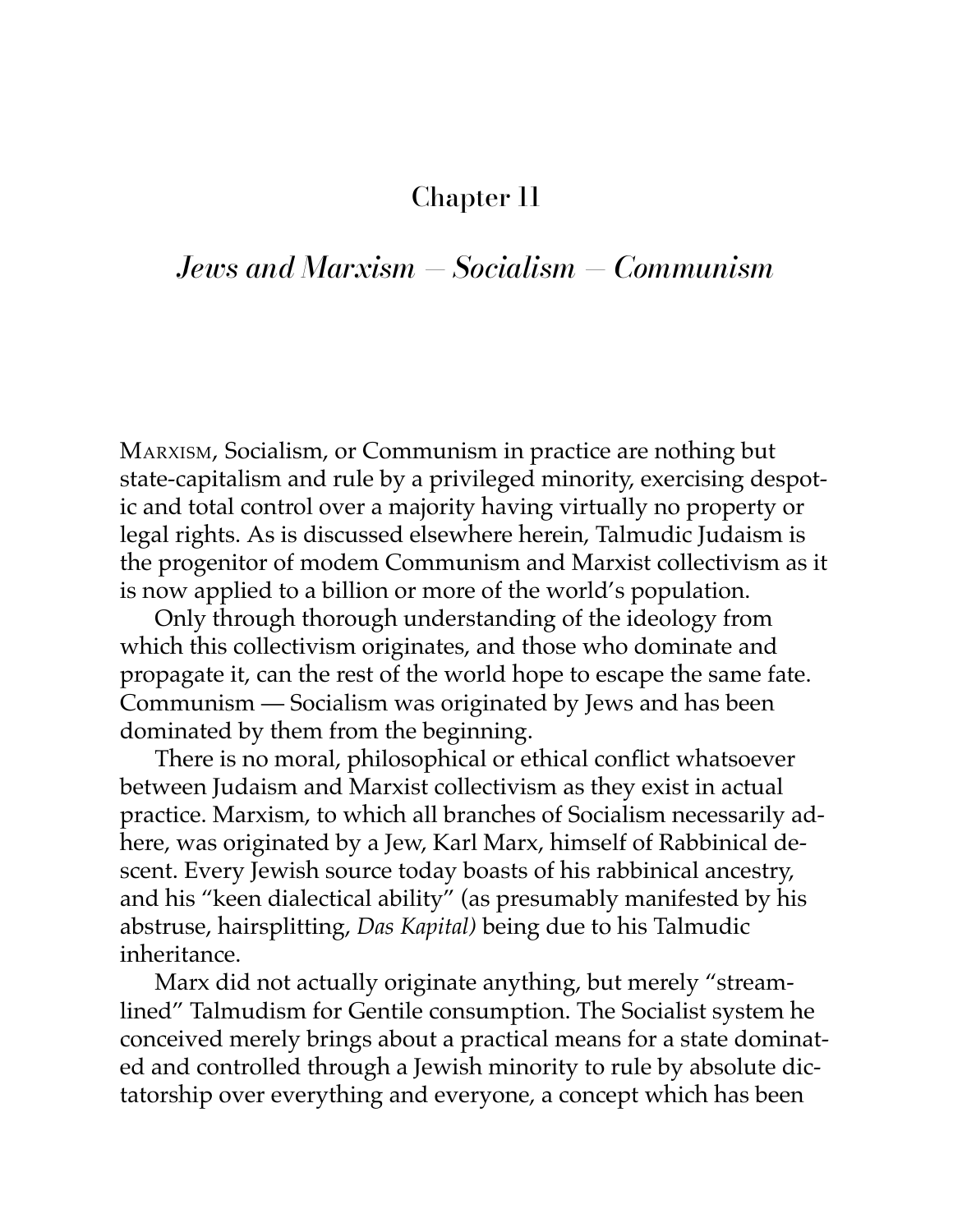carried out very successfully in those countries of the World brought thus far under Marxist dictatorship.

Socialism is indeed merely the clover held in front of the cow's nose to get her into the barn under the milking machine. It is a mechanism whereby a "human" can lead a whole non-human herd into the Jewish controlled barn.

The next time when some Christian dupe tells you: "Socialism is not Jewish!" for one thing, pull out the pamphlet "Jew and Non-Jew," put out by the Reform Jewish "Union of American Hebrew Congregations" and their "Central Conference of American Rabbis" and read:

*"Socialism was originated by Jews;* and today Jews play a leading role in its spread and interpretation." (page 30) (The Commission on Information about Judaism, Merchants Bldg., Cincinnati, Ohio, Exhibit I, page 71)

In a publication of the Jewish Publication Society of America, "Jewish Contributions to Civilization," it is stated that, "we find a strong Jewish participation throughout the socialistic movement which, from its inception up to the present day *has been largely dominated by Jewish influence."* (See Exhibit I page 71)

*Says the 1905 Jewish Encyclopedia: "Jews have been prominently identified with the Socialist movement from its very inception." (See Exhibit J. page 72)*

The leaders of the 1917 Russian revolution were mostly Jews. (See Exhibit K. page 73)

### Moses Hess — Jewish Marxist and Progenitor of Zionism

Like Karl Marx, "Father of modem Socialism," Moses Hess (1812- 1875) was born in Germany of Talmudic rabbinical ancestry, being steeped in Orthodox Judaism by the rabbi grandfather who raised him. He was active with Marx and Engels in promoting Communism which, he held, could best be achieved on a world-wide scale through Jewish Hasidism and Nationalism, or Zionism, based upon Orthodox Judaism. That he remains a pillar of present-day Zionism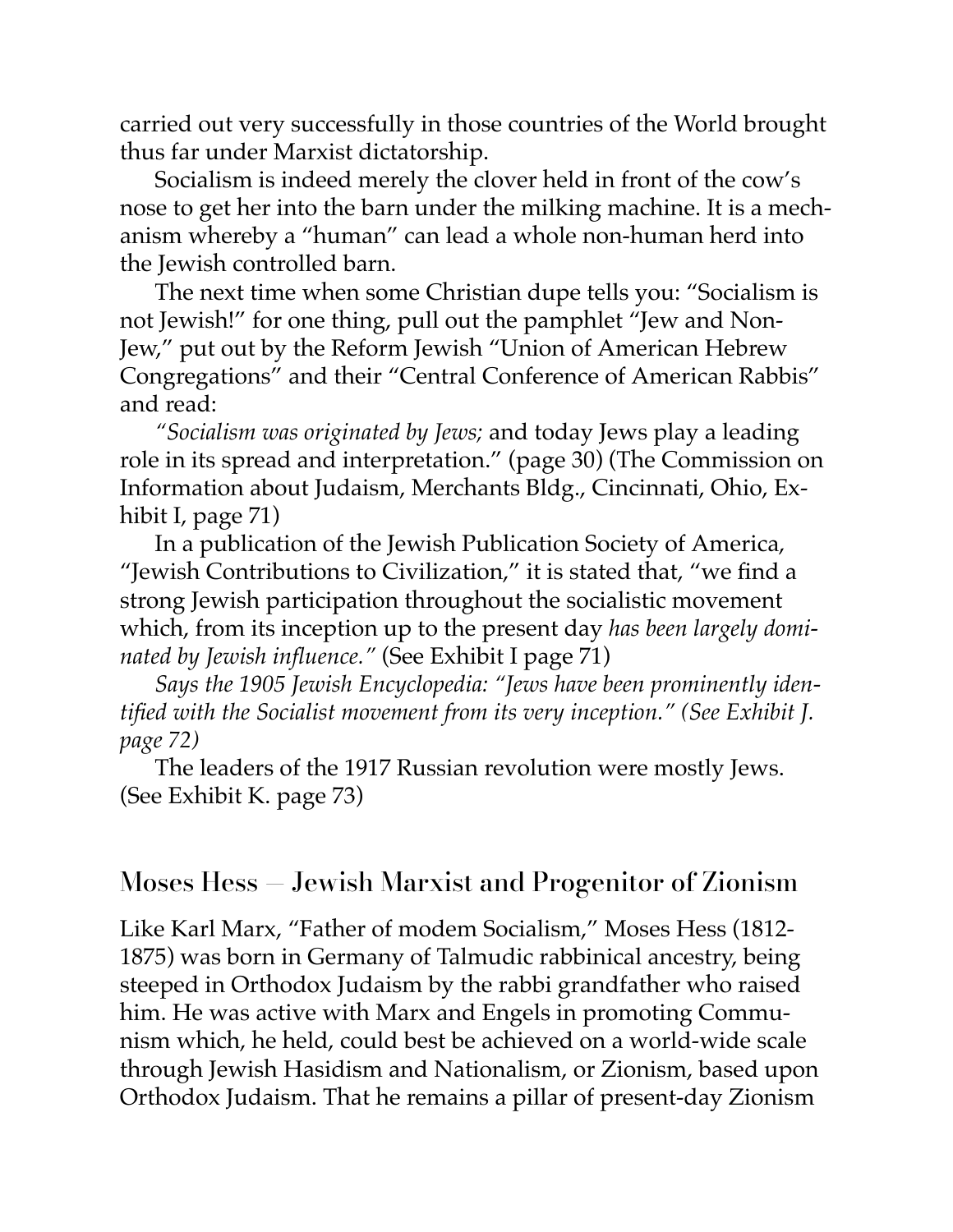is illustrated by the fact that the Jewish press has recently announced removal of his body to Israel.

"He collaborated with Marx in writing, 'Die Deutsche Ideologic' (*1845*) his continued publicizing for practical socialism in Germany earned him a sentence of death after the 1848 revolution." (Universal Jewish Encyclopedia)

His chief work, authorities agree, was "Rome and Jerusalem" (translated by Meyer Waxman and published in the United States in 1945 by the Block Publishing Co.). He rushed home in 1848, says the translator, from Paris, "taking an active part in the armed resistance of the people." (page 22) "In 1845, Hess engaged in propagating the Communistic idea and founding societies devoted to its realization, an occupation which led Arnold Ruge to describe him as 'The Communist Rabbi Moses." (pp. 21-22)

It is stated that, "The fundamental principle of Hess' thought is based on the teaching of Spinoza, of which he was a devoted follower," but he went further, says the translator, in expounding the "basic unit" of mind and matter, "the basic unity and its various unfoldings."

Thus, he was considered a better pagan philosopher, even than the Jewish pantheist, Spinoza.

The translator quotes from a later article of Hess (page 30) in which Hess holds that Judaism: "began with the family of the individual and will finally end with a family of nations" (page 30). The Orthodox Jews have, "in his opinion, a much higher and truer conception of Judaism. They have retained the kernel of Nationalism, and the desire for Jewish restoration. He advocated the colonization of Palestine. He also dreamed of a Jewish Congress, demanding the support of the Powers for the purchase of Palestine." (page 32)

### Hess and Christianity

In his preface to "Rome and Jerusalem" Hess referred to Pope Innocent III (1198-1216 AD) and his decrees to compel Jews to wear distinctive badges and be identified as anti-Christians. "From the time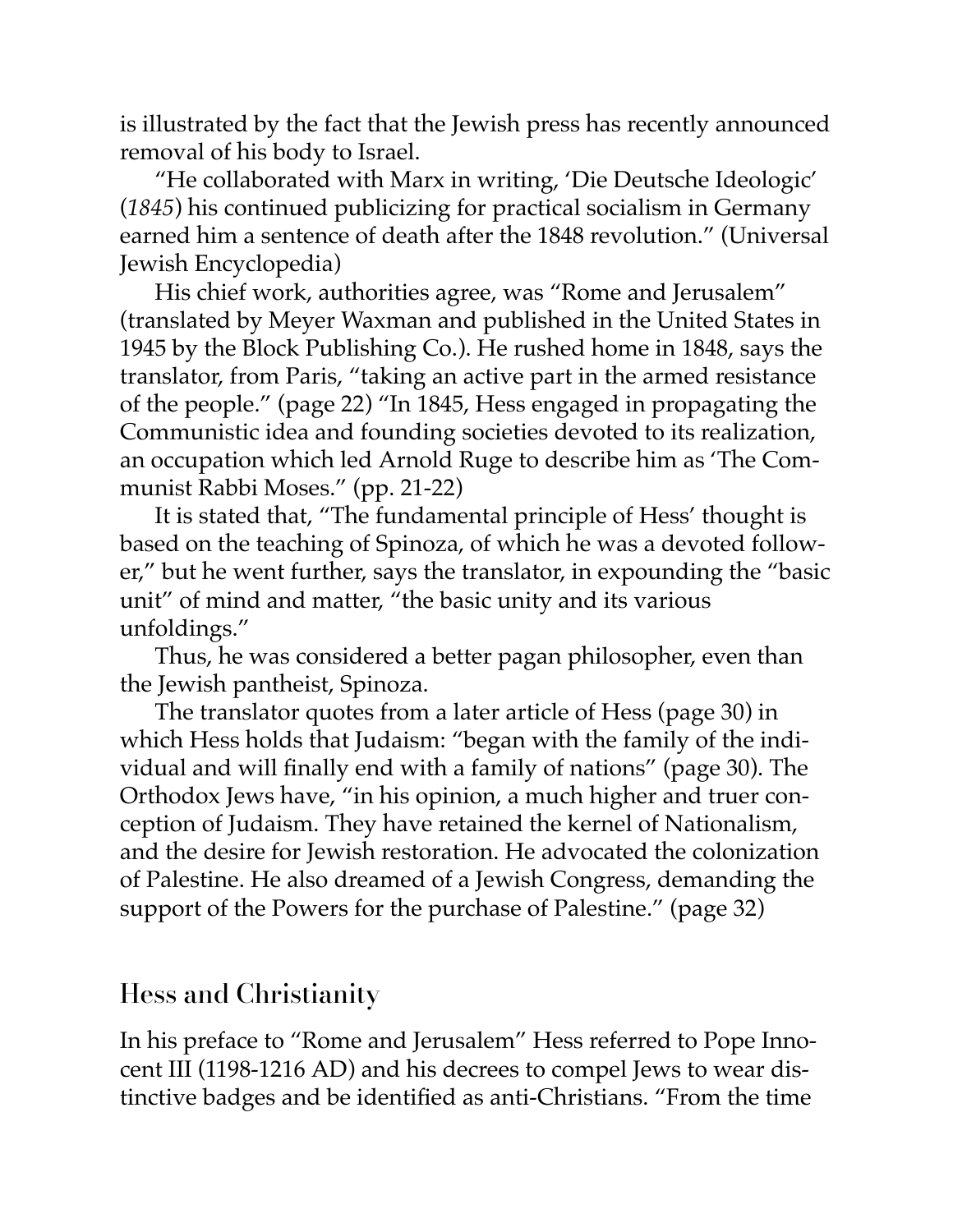of Innocent III Papal Rome symbolized to the Jews an inexhaustible well of poison. It is only with the drying up of this source that Christian German Anti-Semitism will die from lack of nourishment. With the disappearance of the hostility of Christianity to Judaism, with the liberation of the Eternal City on the slopes of Moriah; the renaissance of Italy heralds the rise of Judah. Springtime in the life of nations began with the French Revolution." The translator's footnote here (page 34-5) is "At the time when Hess wrote these lines, Italy, under the leadership of Garibaldi, was struggling to wrest Rome from the Papal government and annex it to the new unified Kingdom."

Hess also stated, "Judaism has no other dogma but the teaching of the Unity." (page 44) "the Rabbis never separated the idea of a future world from the conception of the Messianic reign. Nachmanides insists upon the identity of 'the world to come' with the Messianic reign." (page 46)

Sneering at Christianity, holding up the myth of a Jewish race (instead of the actuality, a breed of all races and nations), extolling the Talmud and delegating Moses to the inferior role given him therein (page 91), the whole cry of Hess was for Jewish world rule from Palestine "between Europe and far Asia the roads that lead to India and China," and he told Jewry:

"You have contributed enough to the cause of civilization and have helped Europe on the path of progress to make revolutions and carry them out successfully." He called for Jews to "March forward!" and stated: "The world will again pay homage to the oldest of peoples." (pp. 139-40) The "Talmud is the corner-stone of modem" Orthodoxy, (page 143). He looked to black magic, the occultism of Chasidism, which along with Zionism, was to achieve Communist dictatorship." "The great good which will result from the combination of Chasidism with the national movement is almost incalculable," (page 218), and he added, "Although the Chasidists are without social organization, they live in socialistic fashion." (same)

The translator called Hess, in the 1918 edition Preface: "The herald of Nationalism and the trumpet of Zionism."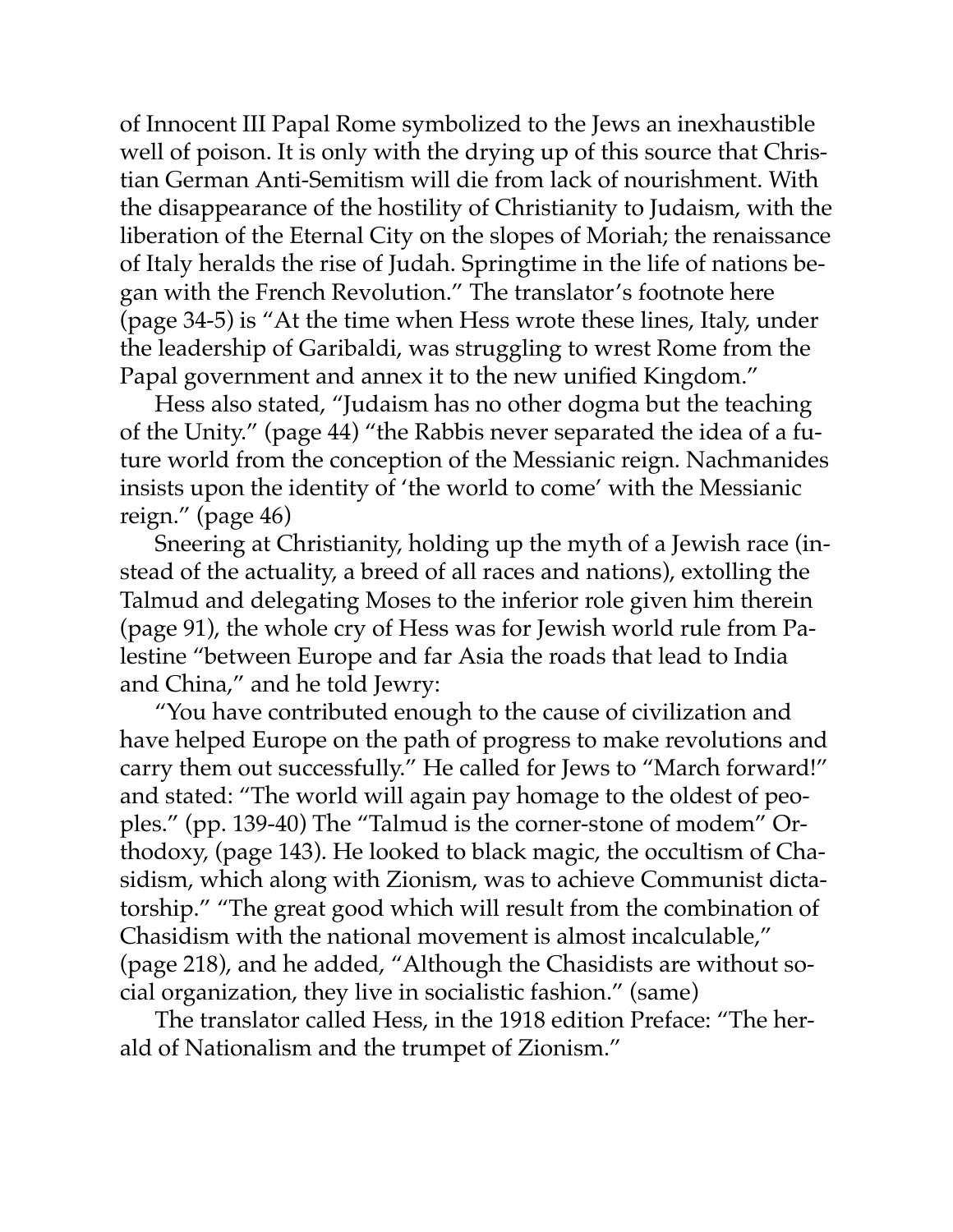# Jewish Cover-up

The attempts of organized Jewry to cover-up its connections with Marxist collectivism are never-ending.

My book, *The Octopus,* (published under a pen name, 1940) refuted the lying propaganda of the powerful Jewish organization, B'nai B'rith in its brochure, widely copied by Christian dupes, entitled: "Answer Anti-Jewish Propaganda with Statistics." The more-fitting title would have been "Answer Anti-Talmudic Truths with Lies."

The B'nai B'rith "defenses" were more revealing than defending — if one knows the subject matter. For example, in Russia the Mensheviks were but a branch of the Socialist Second International, along with the Bolsheviks, all consisting almost entirely of Marxian Talmudic revolutionaries, with the same objectives. Hence the revealing nature of telling any informed person that Jews were supposedly not Communistic because: *"The great part of the Russian Jewish population belonged to the Menshevik party, which was a Democratic party and opposed to the Bolshevik party."* (B'nai B'rith Article 5, page 12)

The smear tactic for the gullible was employed by B'nai B'rith concerning German Jewish Reds. To whitewash these of Red connotations, the same B'nai B'rith article (Article 5, page 11) stated that in Hitler Germany: "Most of the Jews were social Democrats."

Turning to the authoritative 1920 New York State Committee Investigating Subversive Activities Report (the Committee was headed by Senator Clayton Lusk): "The principles of the Karl Marx Communist Manifesto were adopted as early as 1869 as the basis of the first Social Democratic Party." And, in 1891, the Party's "Congress adopted a thorough and comprehensive Marxian position which remained the basis of the Party from that time forward."

The Party had over 3,000,000 votes in 1903. (NY State Lusk Report pp. 87-8) In Marx's lifetime, it was led by his followers Wilhelm Liebknecht and August Bebels. Its left-wing, under the Jews, Karl Liebknecht and Rosa Luxemburg, staged the bloody Spartacist revo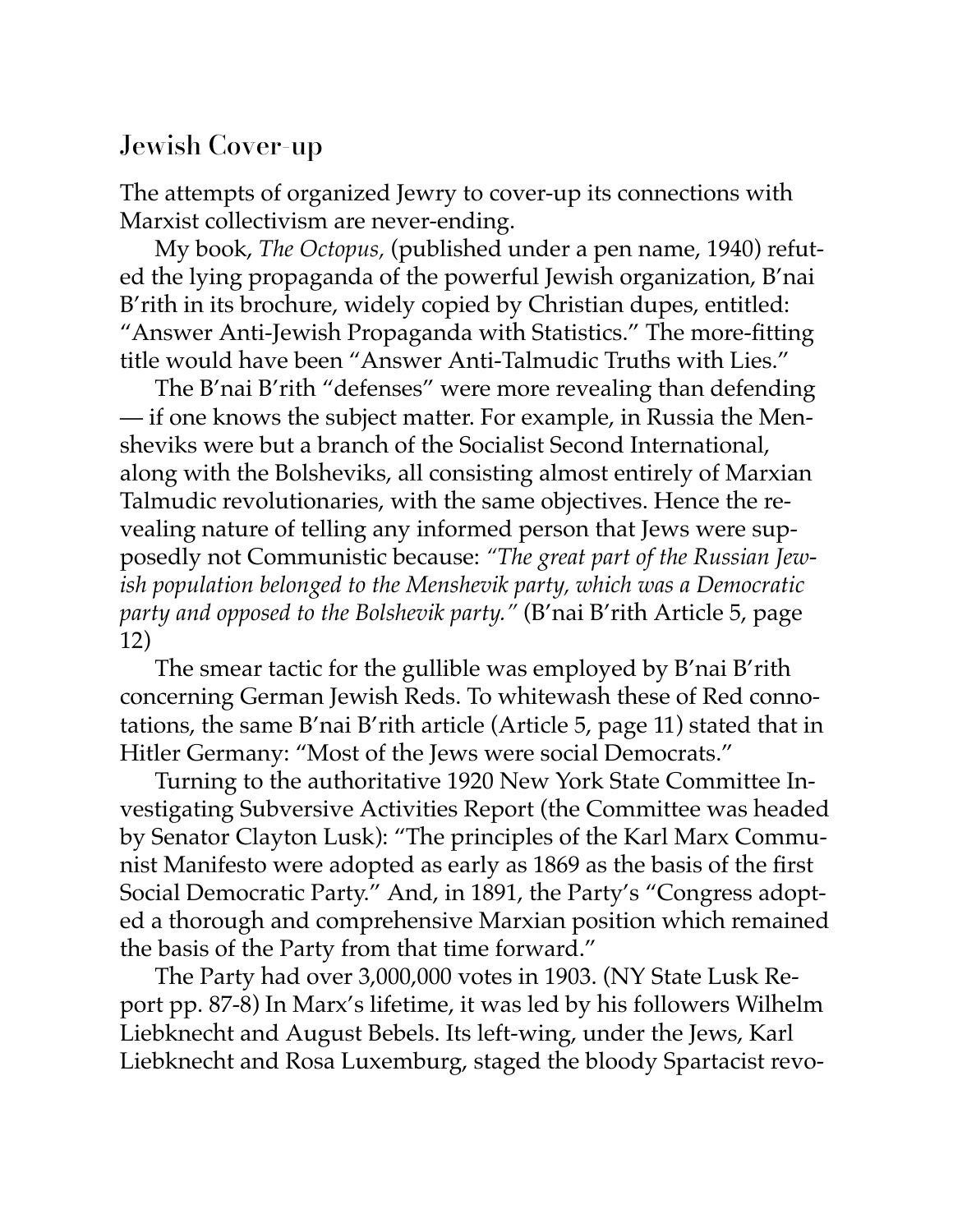lution in attempting to Sovietize Germany, in which they were killed, January 15, 1919.

A short-lived Soviet in Hungary was set up by another Jew, Bela Kun (actual name, Cohen), in 1919. There were 32 days of murdering, torturing Christians, burning nuns alive in ovens and other atrocities, as related to me by eyewitnesses. When this regime fell, Jews and their cohorts who conducted it were killed in large numbers by outraged citizens.

Of this the above New York Lusk report stated under the index: "*Hungarian and Soviet governments principally Jewish:"*

"Of thirty-two principal Commissars, twenty-five were Jews, which was about the same proportion as in Russia."

Jewish encyclopedias and authoritative histories admit the Jewishness of Bolshevik leaders.

#### Attempted Cover-up on: the Jewish Bund

The same B'nai B'rith publication states as to Jewry in Russia:

"As for the part of Jewry which was united politically as Jewish, it grouped itself in the only mass-like Jewish party, the Bund. The Bund as well as the Zionists have been persecuted by Bolshevism from the first days of the October upheaval of 1917 to the present day." (Article 5, p. 30)

The Jews' own authorities refute these false statements, however, and show the active participation of the Bund in the Russian Red Revolutions, and the Red regime which followed.

[NB: Pages 71, 72, and 73 of Dilling's book consist of Exhibits I, J, and K, respectively. Those exhibits are included on this web page and may be viewed via on the links provided herein. They are also listed in the Table of Exhibits.]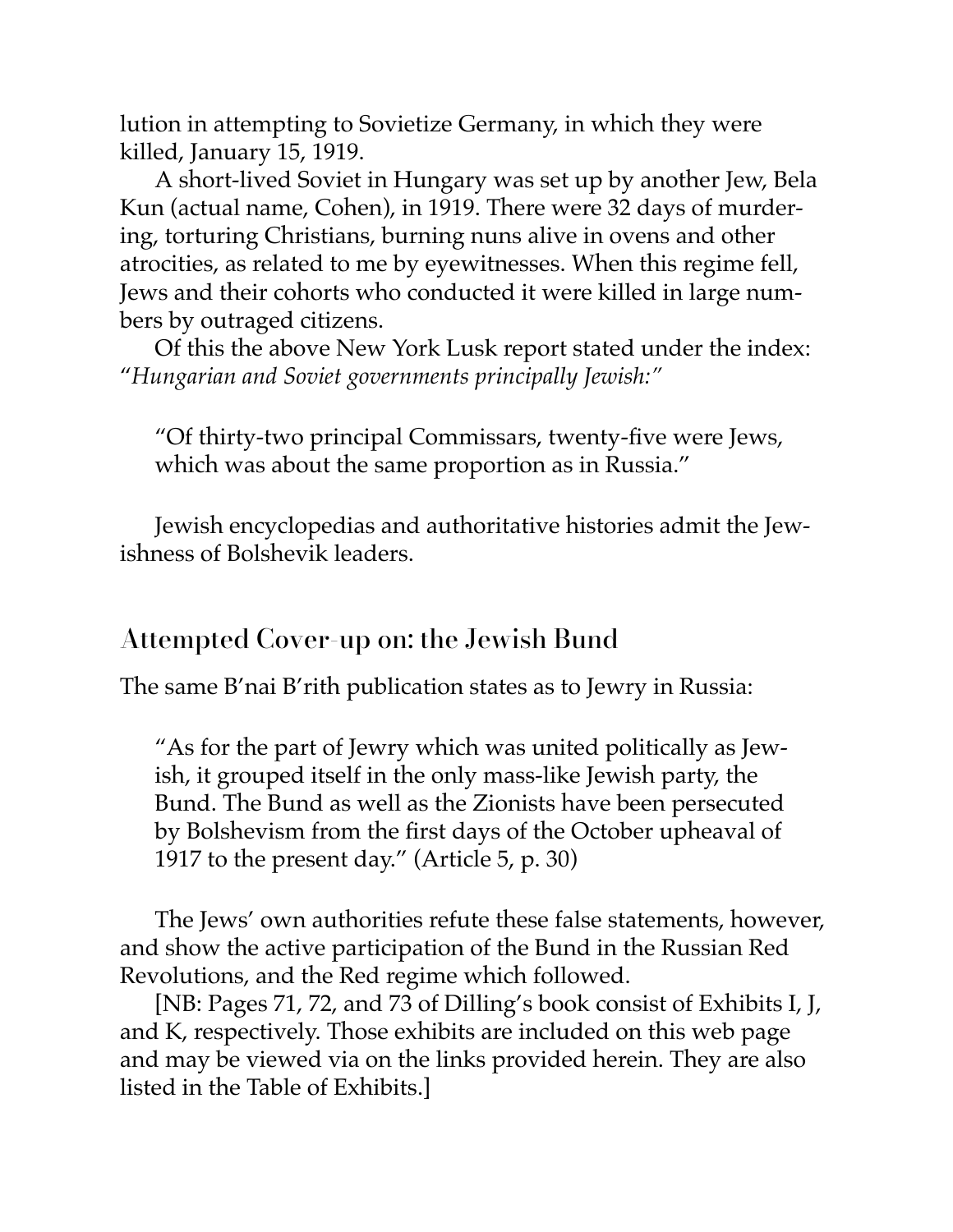Note, for example, the official New York Jewish Communal Register report concerning the Central Verband of the Bund Organizations of America, and its purpose to aid the "Jewish Socialist Bund in Russia." The same publication reveals (see Exhibit 242) Bund support of the then completed Bolshevik Red Revolution in Russia, stating:

"Since the Russian Revolution in 1917, the Central Verband of the Bund has been active in collecting funds to assist the Russian Bund in its work against counter-revolution forces and against the agitation by the Black Hundred for massacre of the Jews."

Pages 1256-61 of the same Kehilla report, not reproduced here, tell how the Russian Bund in this country formed the Jewish Socialist Federation of America, and was foremost in organizing the 1915 National Workmen's Committee of radicals, representing: "a total membership of half a million Jewish workmen representative of all radical wings." (page 1448 of same, See Exhibit 239)

Further:

"A net of Bund branches was spread throughout the United States and Canada. For a number of years these branches, whose primary object was to collect funds for the Bund in Russia, were the most active and influential bodies in the Jewish radical world. Their members formed the vanguard of the Workmen's Circle and swelled the ranks of the Jewish trade unions. The activities of the branches were coordinated and supervised by a Central Verband." (page 1257 same report, not reproduced here)

The falsity of the alleged "persecution" of the Bund is best described in the 1943 Universal Jewish Encyclopedia (under "Bund"):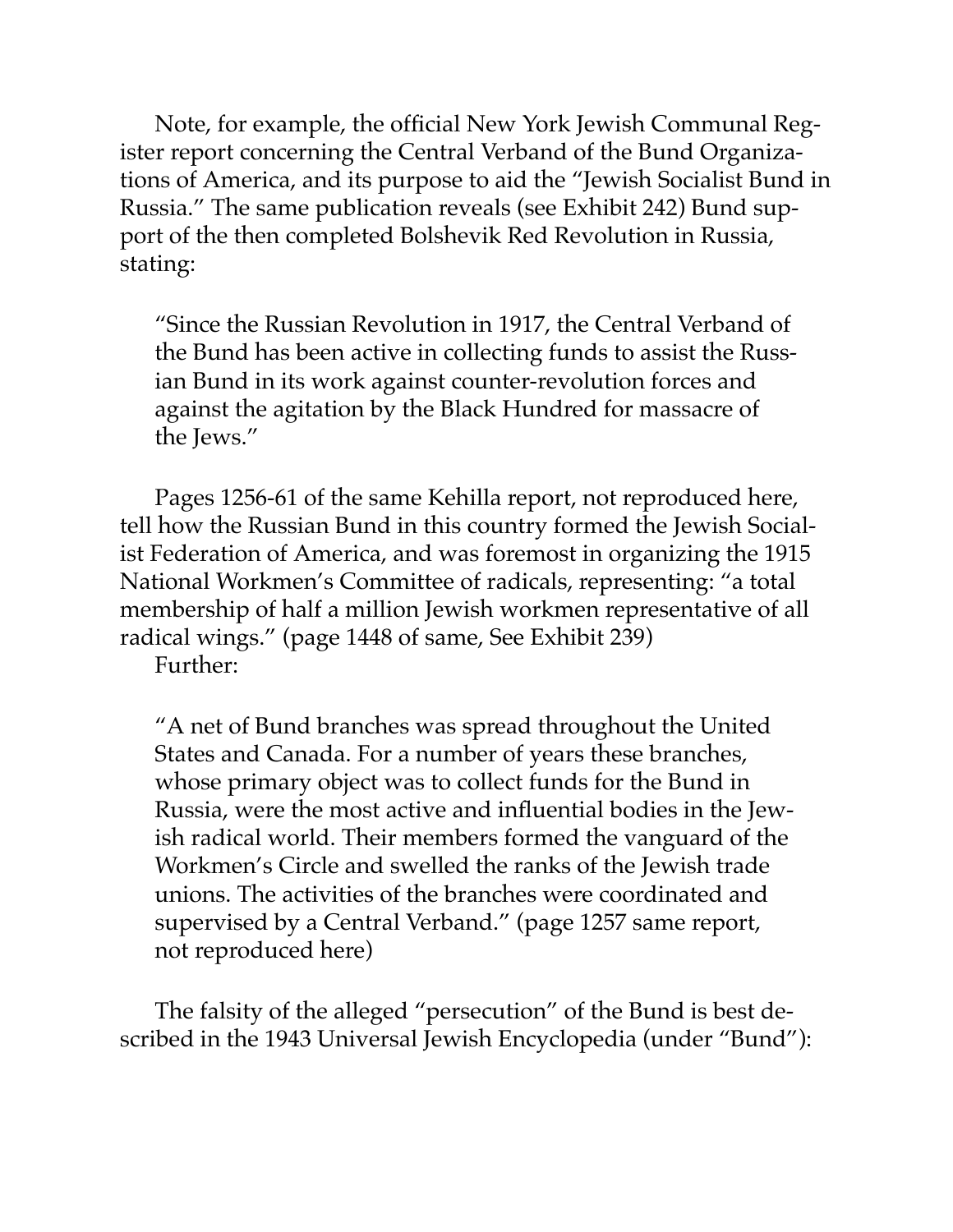"After the revolution of March, 1917, the Bund grew rapidly. It succeeded in electing 300 of its candidates to city councils and 515 to Jewish community boards. The Bolshevik revolution in October of the same year led to sharp conflict of opinion within the Bund. Certain groups immediately joined the Communist Party; others formed separate Communist Bunds (Kombund) for a time, but soon after joined the Communist Party as well. The members who remained in the party decided at their 11th convention (1919) to favor a Soviet form of government. A year later the majority of the party had adopted the Communist platform and shortly afterwards were ready to liquidate the Bund itself and join the Communist Party. The conflicts reduced the Bund to a fraction of its former size."

It is further stated that what was left of the Bund ceased to exist in 1920.

#### Jewish Marxist-Zionist Minority Power

Most non-Jews have no concept of the degree to which Jewry is organized to further its aims. But millions of U. S. Jews are participants and members in Zionist and Marxist organizations, the names of which are virtually unknown to non-Jews, let alone their activities. The most powerful of these organizations have existed for decades.

Much revealing material as to some of the organizations was contained in the Jewish Communal Register for 1917-18, excerpted photostats of which appear herein. This 1597 page book was the report of the Kehilla (Jewish Community) of New York City, 356 Second Avenue, New York City, for 1917-18. Just reading this publication alone dispels any delusion that "Jews," so-called, are primarily citizens of the USA, or any country in which they live.

The Jewish Community Register concerns itself largely with the political structure of the New York "Kehilla" in which world control of Jewry is centered.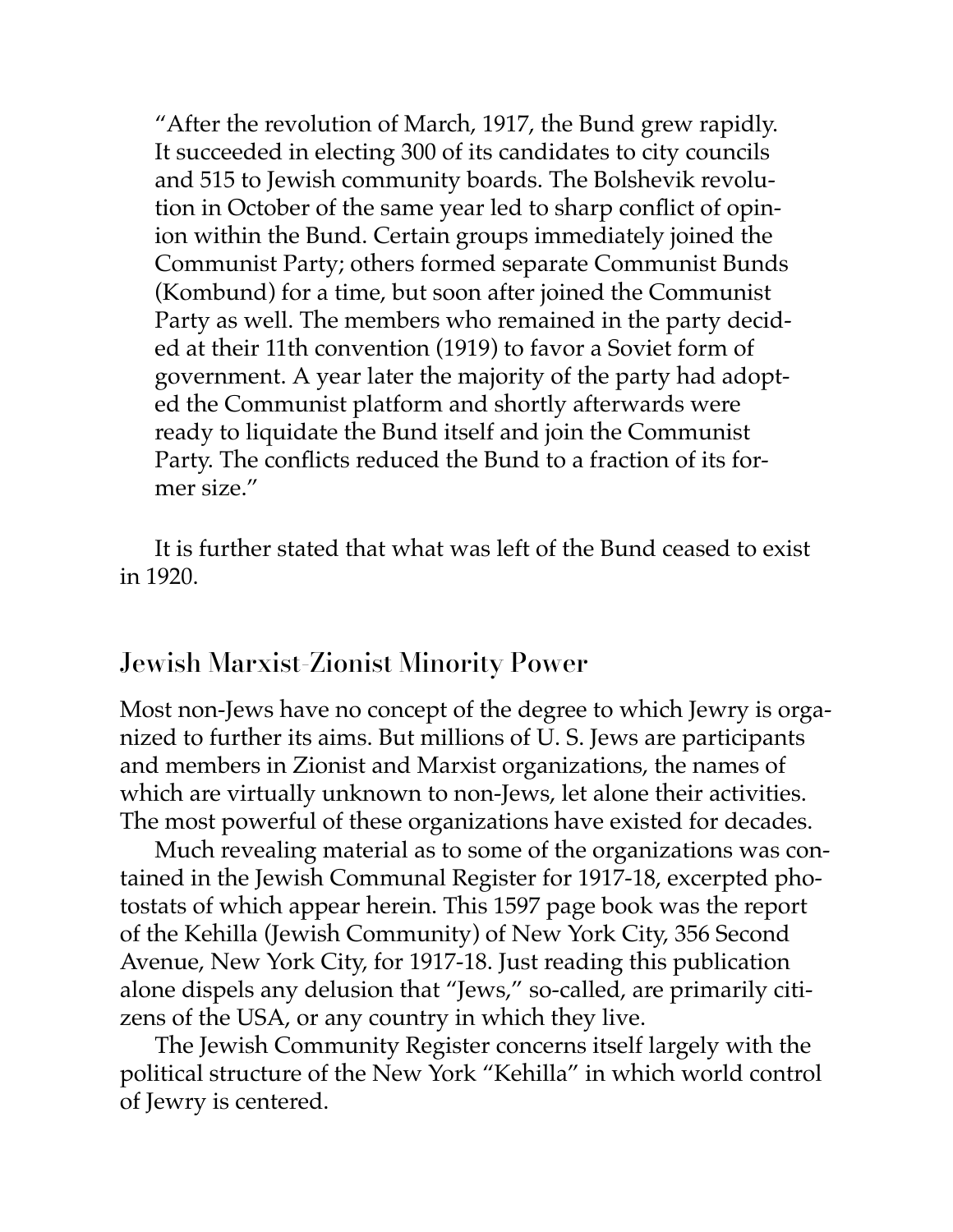# National Workmen ' s Committee of 1915

Nationwide Jewish Marxism was sponsored in 1915 by the National Workmen's Committee.

The National Workmen's Committee, says the 1917-18 Kehilla Report (Exhibit 233) "was organized in the early part of 1915, by representatives of the four leading radical organizations, viz.: The Workmen's Circle, the United Hebrew Trades, The Jewish Socialist Federation of America and the Forward Association."

I have visited one of the fraternal insurance society headquarters and training schools of the Workmen's Circle, where anarchist meetings are held and Karl Marx's big picture adorns the walls. Their schools reported teaching some 10,000 children Yiddish and Marxism in recent years.

The United Hebrew Trades has always sent delegates to the Socialist international conferences.

The Forward Association has published the "Forward," in Yiddish, and which is currently the largest Socialist paper in the world.

The fourth organizer of the 1915 Committee was the red Jewish Socialist Federation.

"Over two hundred organizations were represented" the 18th of April, 1915, says this report. "Similar conferences were held in practically every important Jewish community all over the United States."

Note (Exhibit 239) that the 1915 convention was held at a time when there were supposedly numerically only a small percentage of the Jews now in this country, but represented "a total membership of half a million Jewish workmen." That is quite a large number indeed of organized Marxists with but one purpose in mind. They set out to propagandize the American people and the American government — and did.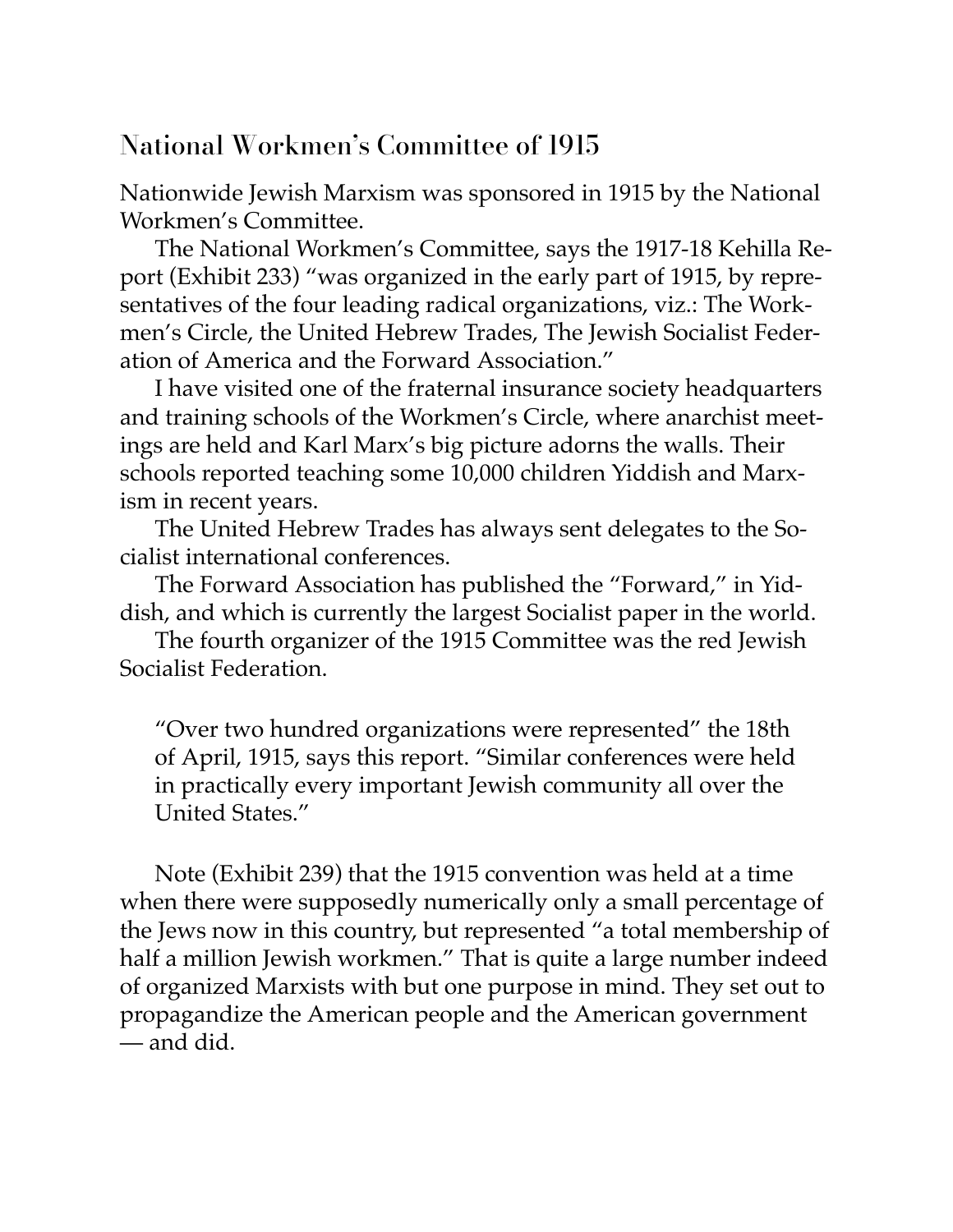### The American Jewish Committee

The American Jewish Committee is the single most powerful body in world Jewry. Its membership then and now embraces world Jewish capitalists and moving powers.

Note the wide range of activities of the Committee to influence national and international actions in favor of Jewry. (See Exhibits 227, 228, 229, 230. 231, 232, 234, 235, and 236)

Note in Exhibits 235 and 236, the powerful capitalistic Jews functioning on this all-powerful arbiter of world Jewry, the American Jewish Committee.

Louis Marshall was then, (1917-18) President of the Committee. It was he who served notice upon Henry Ford that he must cease telling the truth about the Talmudic cabal or else. According to the man perhaps closest to Henry Ford, Sr., high in the administration of his affairs, it was an attempt to assassinate Ford by driving his car off the road that caused Mrs. Ford to plead with Henry to cease his exposures of Talmudism through his *Dearborn Independent.* All the kowtowing now being done by the present-day Ford family to Jewry is but a repetition of what Ford exposed in his paper. One article, discussed later herein, on how President Taft was brought to his knees, refused a second term, then was decorated by B'nai B'rith and given a professorship at Yale — then addressed B'nai B'rith audiences and wrote internationalist propaganda until his death — is almost a replica of the job being done on the Fords.

Concerning Louis Marshall, the Communal Register states, "a great part of his life [was devoted] to the interests of the Jewish people," and his part in the "abrogation of the treaty with Russia," cannot be disputed. He is listed as "president of Temple Emanu-El," his synagogue, and as Chairman of the Board of Directors and of the Executive Committee of the Jewish Theological Seminary of America, among other things.

The Marshalls have worked all sides of the street for Talmudic rule: the capitalistic, the educational, the Red revolutionary, the legal, the United Nations.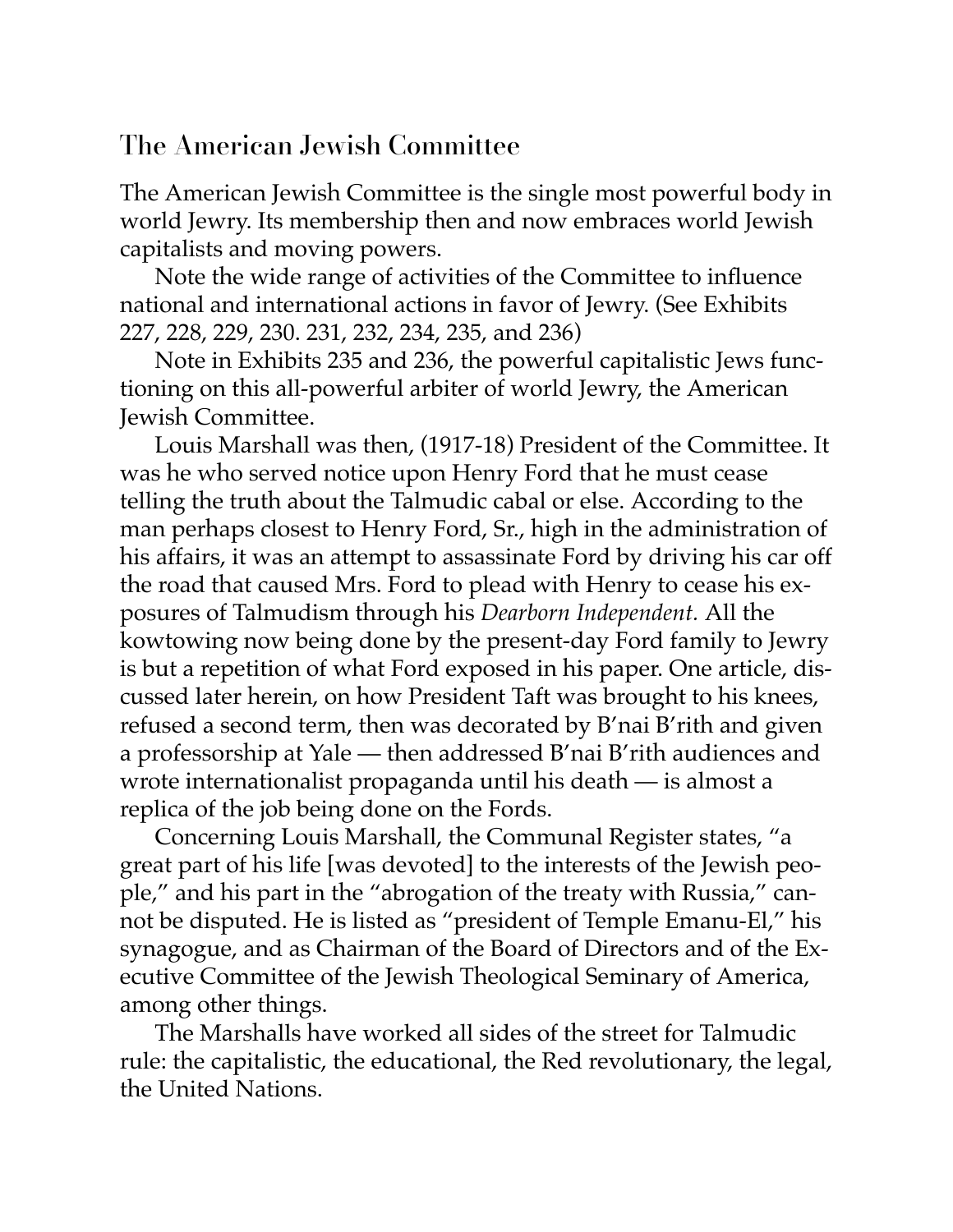James, son of Louis, has (according to Who's Who in American Jewry, 1938-9) headed the New York City school board and a string of Jewish communal organizations, and as a member of the law firm of Marshall, Bratter and Seligson, listed himself as director and a legal counsel of the Jewish-run Communist Garland Fund, which subsidized the National Association for the Advancement of Colored People, run from its foundation in 1913 by the Jewish Spingams (Joel, the brother Arthur). In *Who's Who In America,* 1954-5, Joel boasts of arguing the Texas primary and first Area Zoning cases for the NAACP, going to the Supreme Court. He lists his positions as delegate and commission member for the USA of UNESCO, and as advisor to the US Commissions of UNESCO at Paris and Mexico City. He lists his vice-presidency of the American Jewish Committee in *Who's Who.* (1964-5)

Brother Robert, son of Louis, Sr., died, leaving a fortune to be spent for Marxian purposes, in the Robert Marshall Foundation. Its benefits to almost every phase of Communistic activity are chronicled by the Dies Committee reports (Vol. 17, 1944 - Section 1-6, etc.). It is run by another of Louis's sons, George.

Red George Marshall's record is so clear and so voluminous that it leaves no doubt about his ideological devotion to the Soviet Union and the revolution upon which that government is based. He has 29 Communistic listings in the index of the Dies Report, all backed by documentary evidence.

A book could be written about other architects for world Talmudic power listed in the 1917-18 Kehillah listing of the American Jewish Committee.

There is Eugene Meyer, Jr., of the Federal Reserve and *Washington Post;* Herbert Lehman, New York Governor, financier and Senator; Felix M. Warburg, of Kuhn, Loeb and Co., international bankers; Jacob Schiff, who then headed Kuhn, Loeb and Co.

We see that in 1939 Max Warburg, brother of Felix, of the Hamburg, Germany, bankers, appears on the American Jewish Committee's "Institute on Peace and Post-War Problems," set up with a ponderous staff and full equipment to go forward, as it did, to write and move the United Nations Charter into being, even before the USA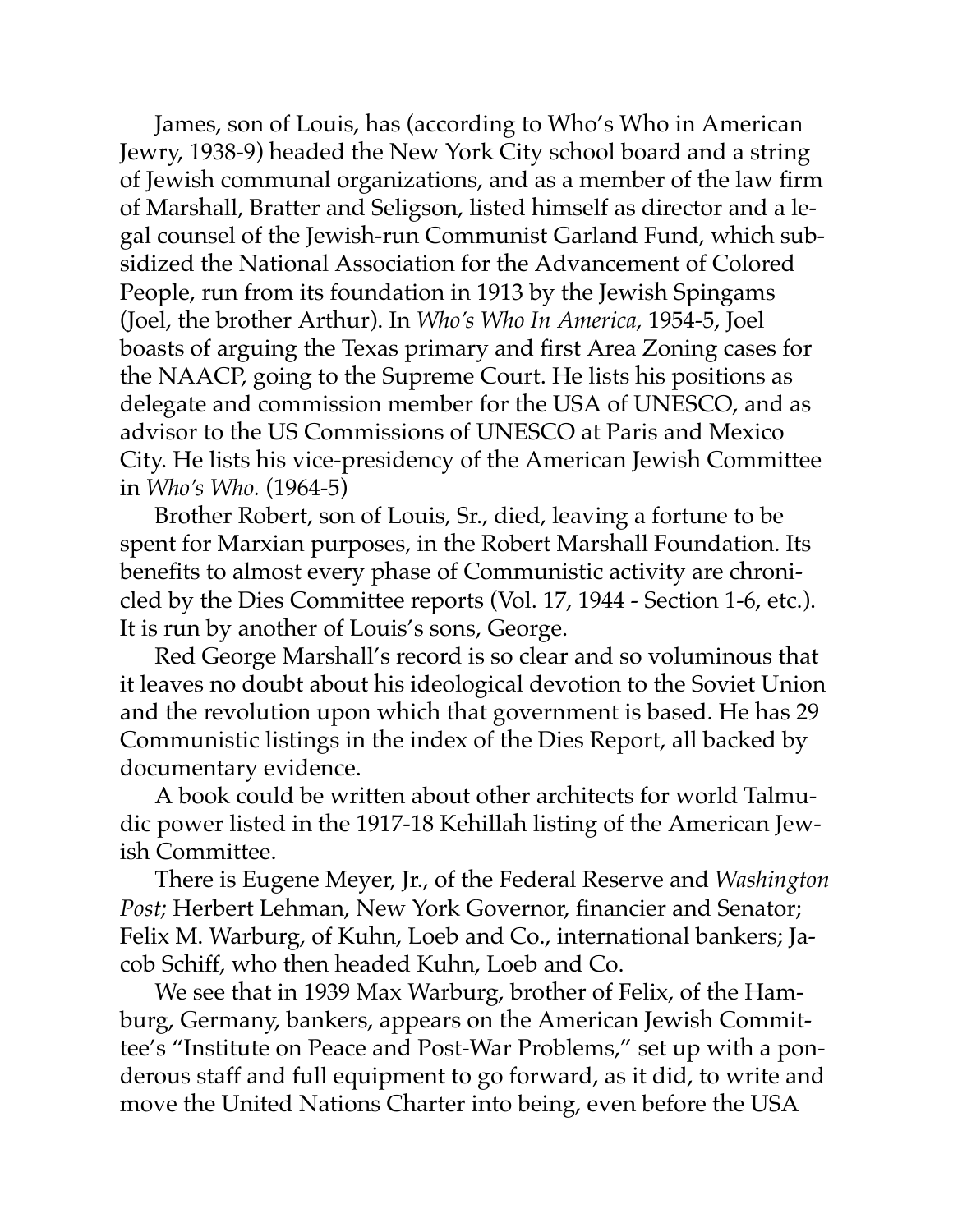entered World War II. Then we currently see Frederick M. Warburg, son of Felix Warburg, as a member of the American Jewish Committee, while his Hamburg relative, Max Warburg, who came here in 1939, serves on its "Post-war" Committee, as shown in the report of the American Jewish Committee in its American Jewish Year Book (Vol. 43, 1941-2, pp. 751, 762).

Also listed in the 1917-18 Kehillah Register was Rabbi Judah L. Magnes of the Communist Garland Fund, protege of Jacob H. Schiff.

There was Cyrus L. Sulzberger, father of Arthur Hays Sulzberger, presently in control of the *New York Times.*

There was also Jacob Wertheim, father of Maurice, investment banker, industrialist of wide power, and director of the revolutionary Socialist *Nation* magazine and of that center of Marxian propaganda and Talmudic-Freudian sex-filth, the New School for Social Research, in New York.

#### Rabbi Wise

A book could be written about the Red activities of Rabbi Stephen S. Wise, before, during and since the Russian Revolution.

He was a founder of the American Jewish Congress and its President from 1924 on. He was a committeeman of the Communist-aiding American Civil Liberties Union, and also the communist American League Against War and Fascism, before, and after its change of name to American League for Peace and Democracy, with Communist Earl Browder as its national vice-chairman, and Communist Party leaders as officials. He "committed" himself for the anarchists Sacco and Vanzetti, for Communist dynamiter Tom Mooney, for the National Religion and Labor Foundation, featuring atheist Soviet cartoons and distributing *Toward Soviet America,* by Communist William Z. Foster. He ardently backed the Communist burners of Spanish Christian churches. His American Jewish Congress greeted, and he spoke for, the American League for Peace and Democracy. Its official program was the incitement of mutiny and sabotage within the armed forces to turn any war of the USA into a Red Revolution.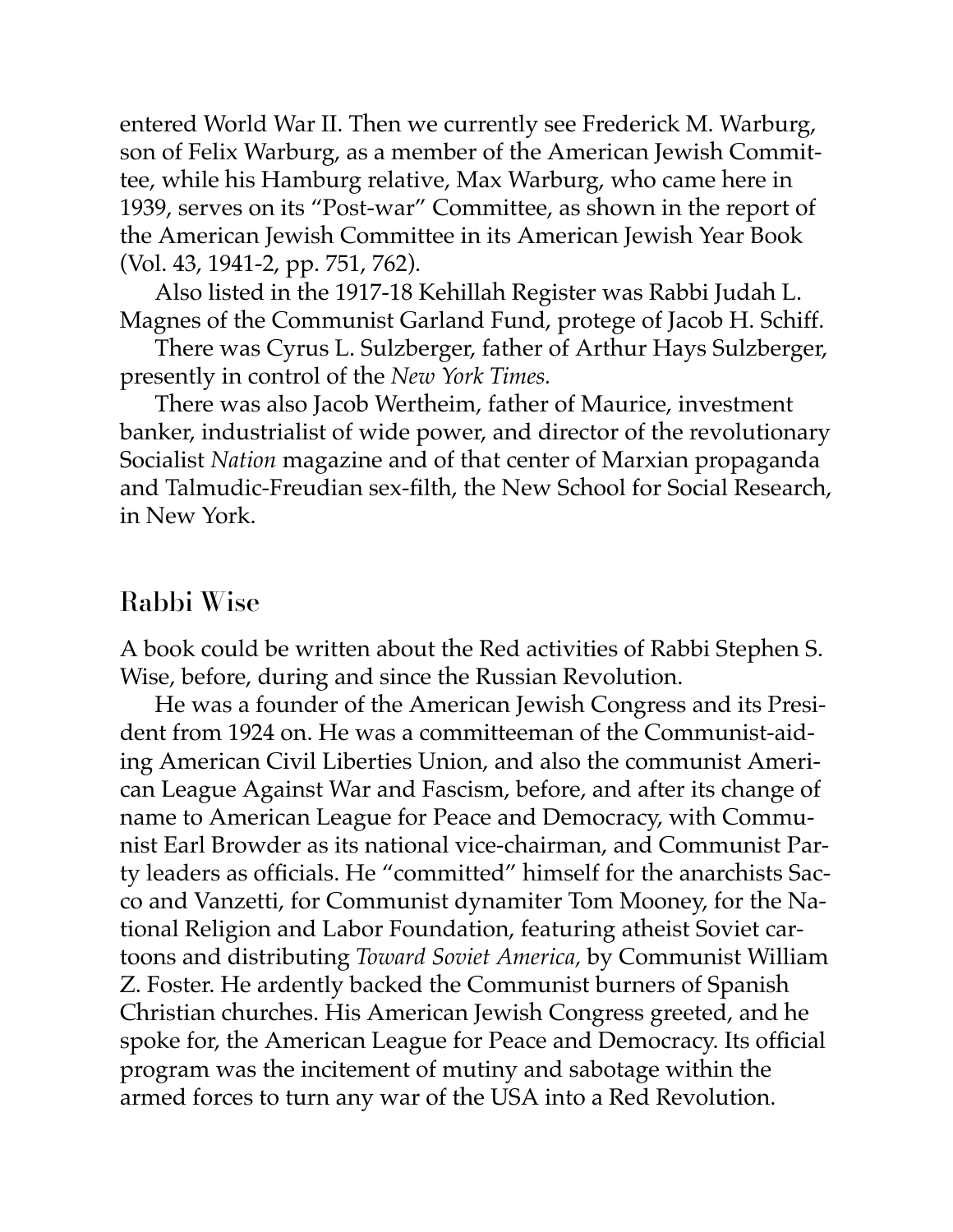Notes pledging this treason were read at their Congress in Chicago, which I attended.

Long and effusive memorials to Rabbi Wise appeared in the American Jewish Committee's 1950 American Jewish Year Book:

"He was founder of the American Jewish Congress. He was the moving spirit and president of the World Jewish Congress from its organization in 1936 to his death. In 1897, as an organizer and secretary of the Federation of American Zionists, Stephen Wise ushered in a career of leadership in Zionism which brought him many high offices in the movement in America and throughout the world more than any other American he was the outstanding symbol and advocate of Zionism, not only in the eyes of American Jews but also to the entire American people and its leaders, including Presidents Woodrow Wilson and Franklin D. Roosevelt."

This is but a small part of the tribute paid to Red Rabbi Wise in 1950 by the "conservative" American Jewish Committee, which also stated: "Toward the end of his life Rabbi Wise was greatly disturbed about the foreign policy of the United States which he felt was leading toward war with the Soviet Union. The last addresses he delivered in the weeks before his death were highlighted by attacks on those forces which he maintained were pushing his country toward war with Russia and which, he claimed, were attempting to suppress him. I will not be silenced!' were the last words this writer heard Rabbi Wise speak publicly, and they were most typical." The same tributes close with fervent praises, and chronicle the fact that Wise had amalgamated his Jewish Institute of Religion in New York, which trains Rabbis, with Hebrew Union College in Cincinnati, Ohio, whose founder and head until his death, Rabbi Isaac M. Wise, edited the first English translation of the Babylonian Talmud, known as the Rodkinson translation. Isaac Wise had introduced so-called "Reform" Judaism into this country from Germany.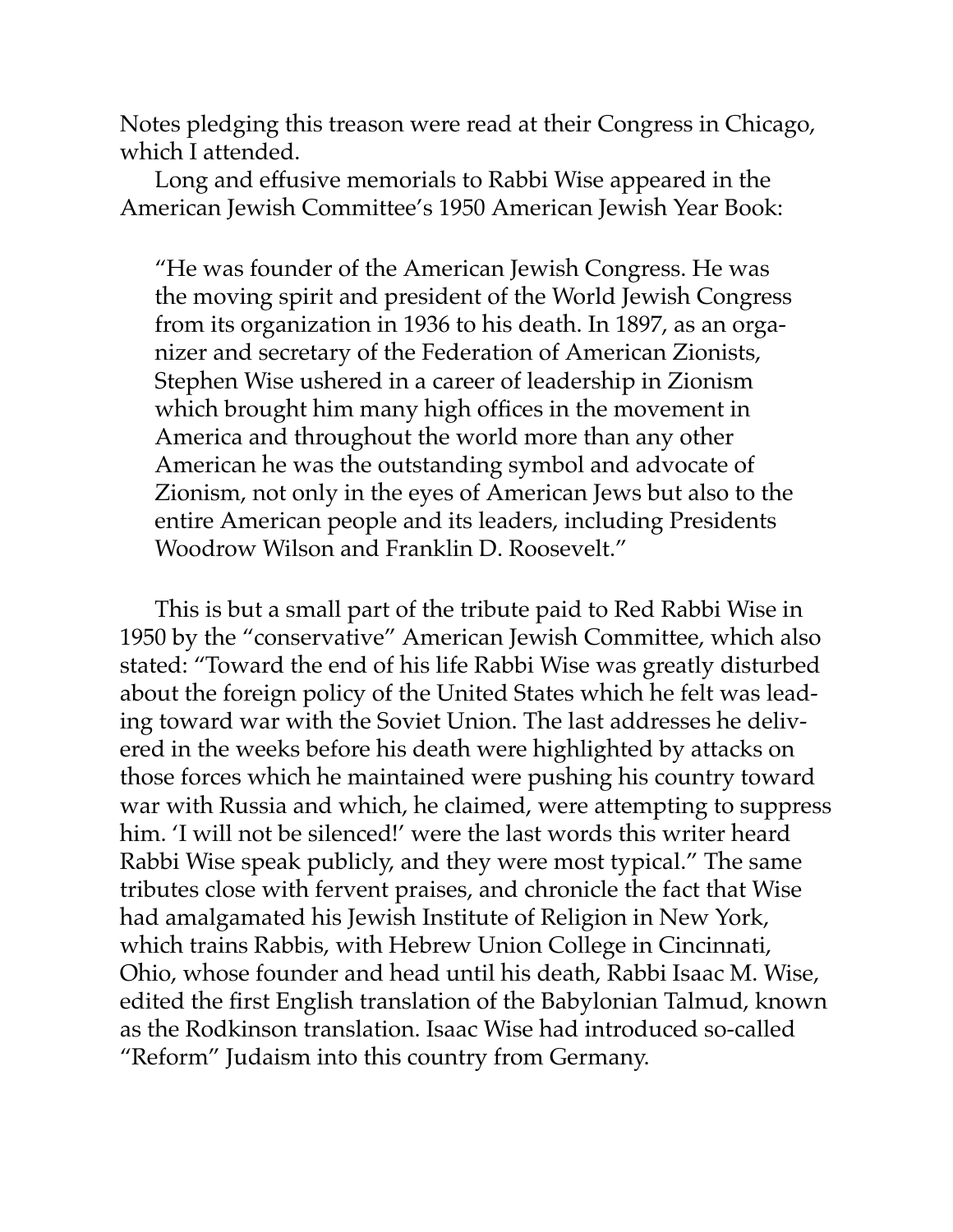# American Jewish Congress

Another powerful Marxist-Zionist Jewish organization, with 500,000 or more Jewish members, is the American Jewish Congress.

We see (Exhibit 224), how the 1917-18 Jewish Kehillah report boasted of Pinchas Rutenberg as a founding force in the American Jewish Congress, as well as being the right hand man to Jewish Premier A. F. Kerensky, at the time of the Russian Revolution.

Out of the Marxian welter of the "National Workmen's Committee" of Reds in 1915, came the American Jewish Congress, now organized all over the world, with its New York headquarters named after Rabbi Stephen S. Wise. (See Exhibit 240)

We see (same Exhibit 224) Sholem Asch, author of deceitful "Christian" stories, who served on the staff of the socialist Yiddish *Forward,* then on that of the Stalinist *Freiheit,* also printed in Yiddish. There is also Rabbi Judah L. Magnes, Jacob Schiff's protégé, of the Communist Garland Fund, also, Louis Marshall, and Louis D. Brandeis whose hysterical cry to Jewry was: "Organize, organize, organize!" until every Jew has to "stand up and be counted." President Wilson put Zionist Brandeis on the Supreme Court. He was the largest single contributor to Communist Commonwealth College. Free love, nude swimming, singing the Soviet International in the training school for red agitators and other extreme activities resulted in Commonwealth College being closed up under the Arkansas anarchy laws.

As for the millionaire American Jewish Committee and the American Jewish Congress: "The two organizations differed on the question of method rather than that of principle." (See Exhibit 240)

The American Jewish Congress is active in some 65 countries of the world. The Congress has followed the Red line with enthusiasm — whether going to court for the "Miracle," a play which portrays Christ as a bastard son of a soldier, in accordance with the Talmud, opposing "loyalty oaths," or what have you.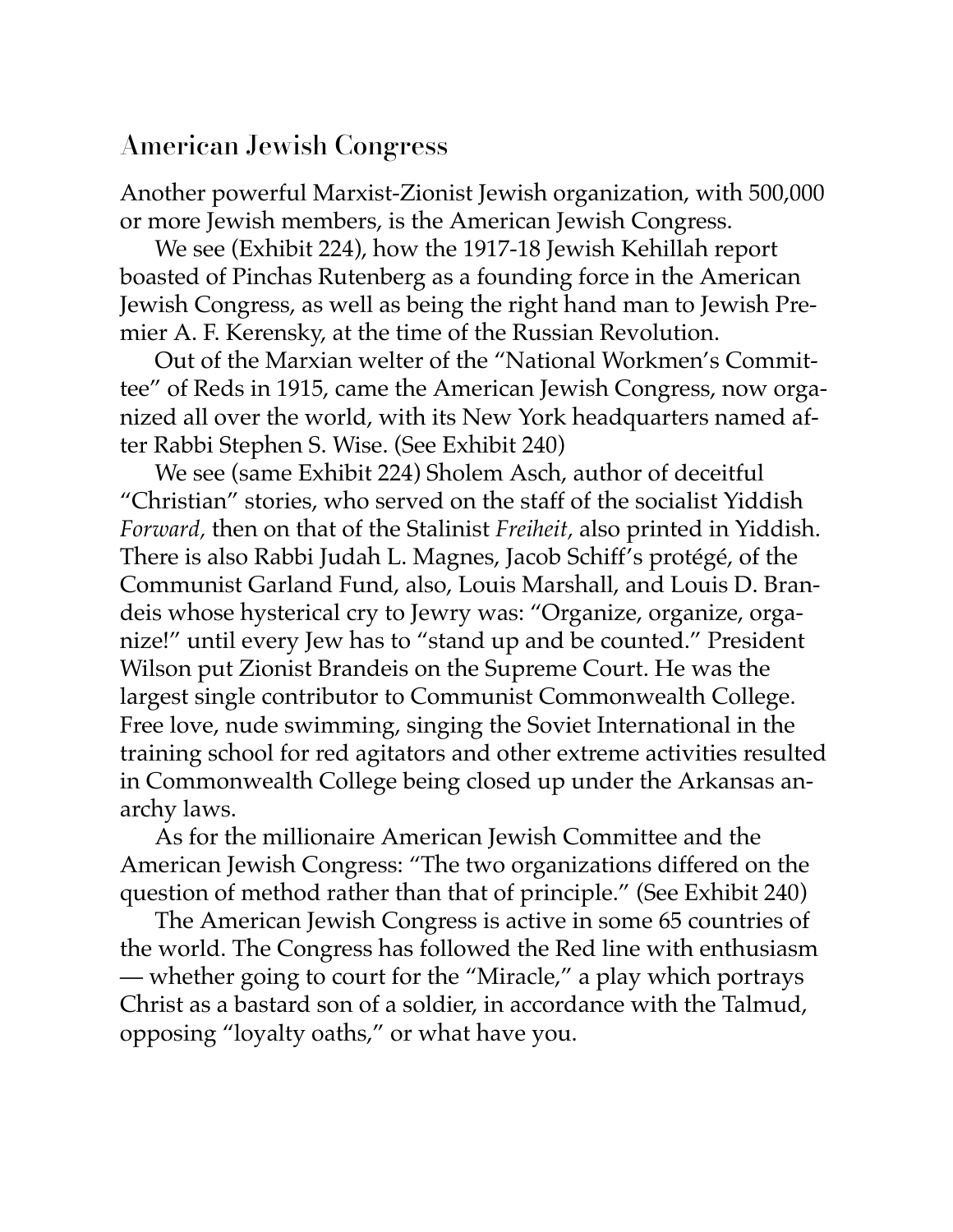# Majority of Jews in Zionist-Marxist Organizations

The magazine, *Jewish Life* (April, 1938, published by the New York State Jewish Bureau, Communist Party) stated:

"Three federated Jewish bodies encompass between them the majority of Jews; the American Jewish Congress, controlled by the Zionists and representing the majority of Zionists, the Jewish Labor Committee and the Jewish People's Committee, both of which have had national conventions in the past months, at which their respective positions were very clearly stated."

Thus, the majority of Jews are in three Marxist national networks: all Marxist Socialist and one of them outright Communist in affiliation.

# The Jewish Labor Committee

The organization of the Jewish Labor Committee in 1934 is cited in the Universal Jewish Encyclopedia (1943), in a sketch by its executive secretary. It represented a membership of half a million in 1942 and included David Dubinsky's International Ladies Garment Workers' Union, Sidney Hillman's Amalgamated Clothing Worker's Union, "and 765 other labor organizations." The donation of a day or halfday's pay to underground activities abroad was mentioned. Adolph Held, Joseph Baskin, David Dubinsky and the writer Jacob Pat, are given as officers.

Comparing the 1915 convention with a 1934 convention of the Jewish Labor Committee, B'nai B'rith Magazine *(National Jewish Monthly,* April, 1934) felicitated the Jewish Labor Committee on its "racial solidarity" and stated: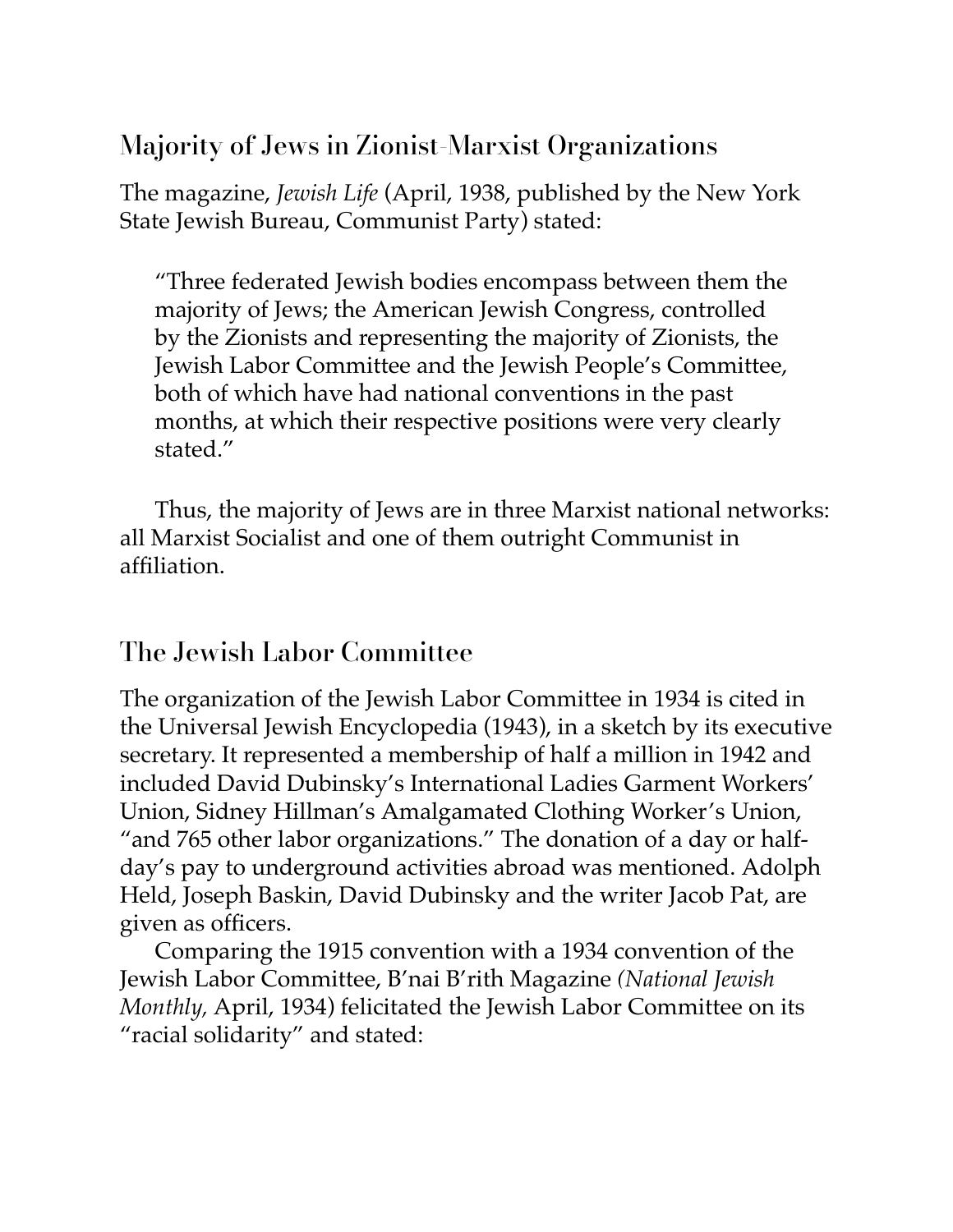"With the leading Jewish Socialist organizations represented by over one thousand delegates, this recent conference equalled in size and resembled in character that one that was held at the outbreak of the war. It was estimated that the delegates acted and spoke for more than half a million organized Jewish toilers, and spoke for them on behalf of specific Jewish interests."

"To show the world that we have great armies of labor is a very good thing but to have the same world note that these hosts are largely of radical frame of mind is something about which we have in the past been somewhat squeamish."

The elected officers of the original and subsequent Jewish Labor Committee such as Chairman, B. Charney Viadeck (deceased), Secretary J. Baskin, Treasurer David Dubinsky, Joseph Schlossberg and Max Zaritsky, Vice-Presidents, were all Russian-born Red Socialist Jews, and former Red revolutionists in Russia.

Dubinsky, for example, was arrested repeatedly in Russia, serving 18 months in one prison, and was exiled to Siberia, escaping after five months and coming to the USA (American Labor Who's Who, 1925).

Israel Weinberg, another official of the Jewish Labor Committee was "acquitted on one charge of murder in San Francisco Preparedness Day Parade bomb explosion, July 22, 1916, eight other indictments still pending." (same source) The San Francisco Preparedness Day bombing was the work of the Anarchist-Communist Tom Mooney and his cohorts. Mooney had been expelled from the Socialist branch of the party for the dynamiting. But world Communism made him a hero until his death.

Adolph Held, Polish-born Jewish Socialist, who has been President of Sidney Hillman's Amalgamated (Clothing Workers') Bank, and President of the Daily Forward Association, was Chairman in 1955, of the Jewish Labor Committee. As previously mentioned, *Daily Forward* is the largest Socialist paper in the world — and is printed in New York in Yiddish.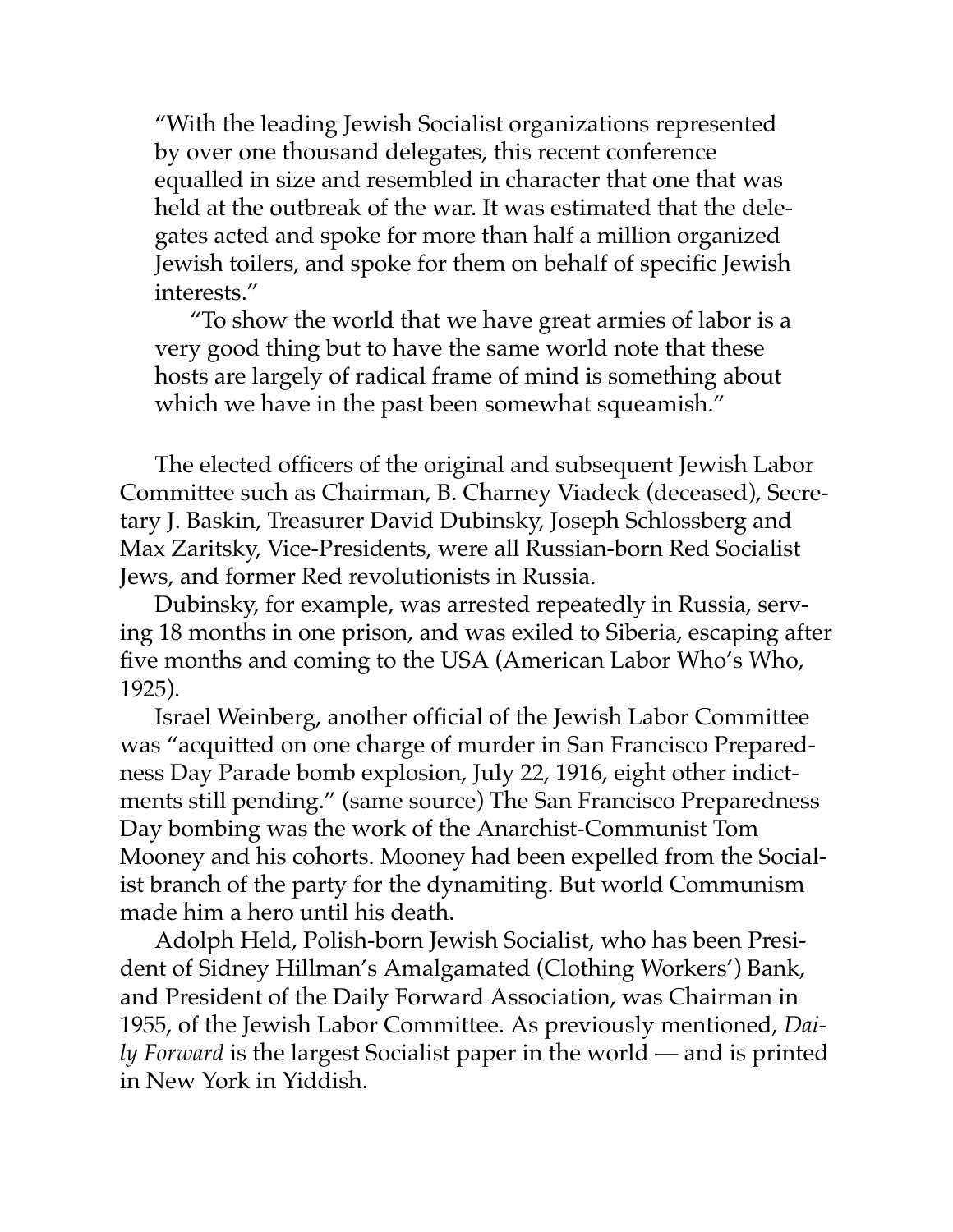# B' nai B' rith Gloats Again

In the May, 1938 issue of its magazine, B'nai B'rith again gloated over a current convention of the Jewish Labor Committee "attended by 1,200 delegates, and said to represent more than 500,000 organized Jewish workers," and rejoicingly commented that:

"The achievements of the Jewish people in the Soviet Union have been made possible by the assistance of the Soviet government."

The American Jewish Committee, B'nai B'rith, and the Jewish Labor Committee formed a joint council with the Zionist radical American Jewish Congress (Associated Press, June 17, 1938), and have since been known as the "Big Four."

# Jewish People ' s Committee

The Jewish People's Committee of the Communist Party is comprised of hundreds of thousands of Communist Jews.

The January, 1938 issue of its publication, *Jewish Life,* reported a convention of the Jewish People's Committee, stating:

"Close to 1,000 delegates representing half-a-million American Jews participated in the National Conference and anti-Polish Pogrom march on Washington under the auspices of the Jewish People's Committee. A spokesman for Jewish reaction, Dr. S. Margoshes, tried to pooh-pooh the whole conference by saying: 'About a thousand delegates, representing mostly Left and Communist-controlled Jewish organizations, assembled in Washington over the weekend.'"

But the article goes on to say: "Half a million Jews constitute a significant cross section of American Jewry."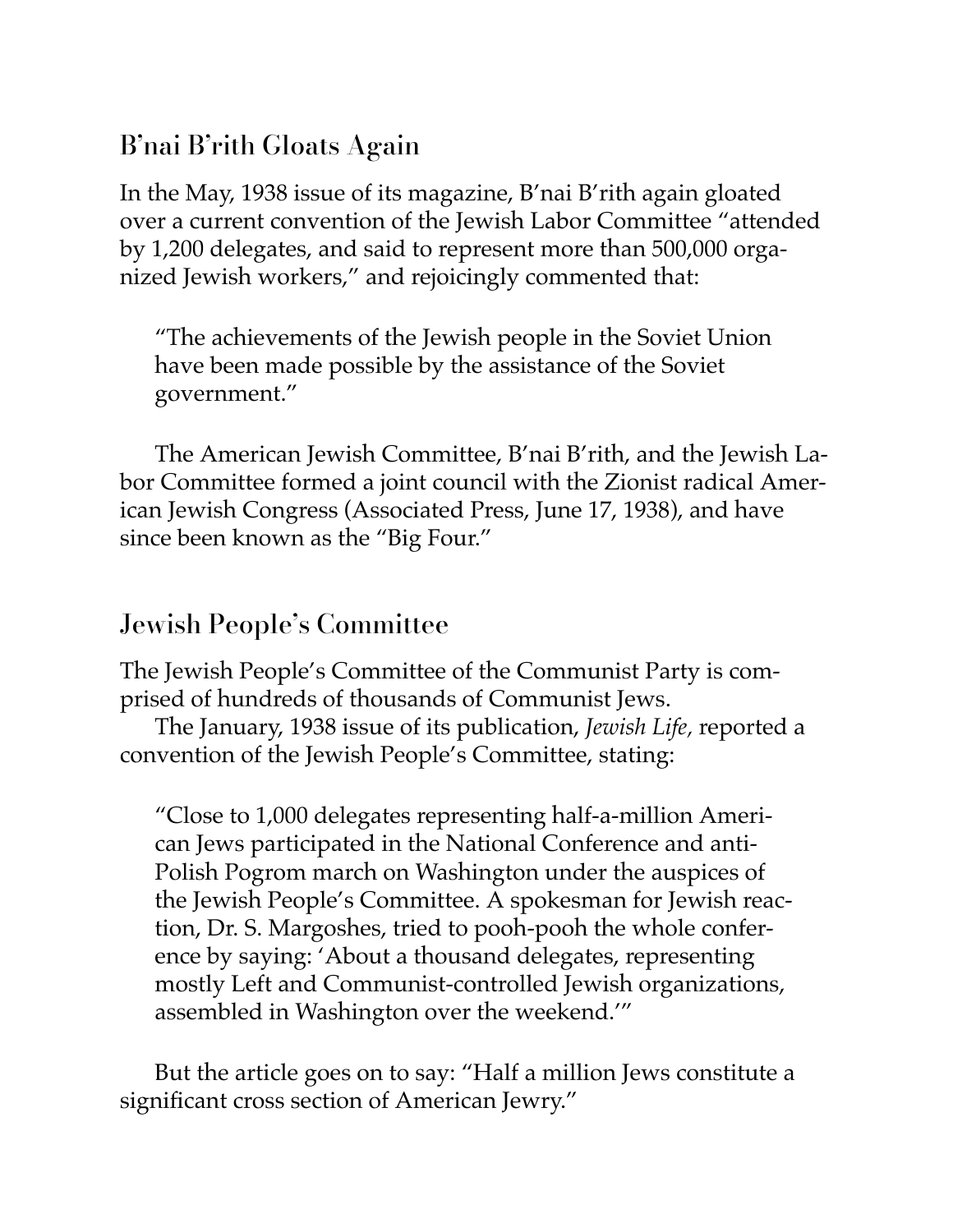# Poale Zion

In the Jewish Communal Register for 1917-18, note, concerning "Zionism-Socialism," the tribute paid to a socialist leader, B. Borouchov, who proclaimed Zionism as a Socialist "theory which was necessarily very popular among the Jewish masses who were at the same time Socialistic through and through." And they still are "Socialistic through and through."

"Zionism thus received a Marxist basis and appealed strongly to the masses." We see the organizations of the "Social Democratic Zionist Party Poale-Zion," by Socialist Borochov and Ben-Zwi; a great Russian general strike (always part of Zionist strategy) and the organization of revolutionary red journals.

"At the same time that the party was organized in Russia, sister societies were organized in America, in England, and finally, in Palestine." (See Exhibits 218, 219)

"Poale-Zionism" [i.e. workers of Zionism] we read "is a party not for Palestine alone, but also for the Golus [all Jews everywhere in socalled dispersion] and its interests." "For this reason, Poale-Zionism is the center of the East Side [of New York] from which come forth almost all Jewish American movements, or without which no movement can prosper."

And, continuing: The Poale-Zion created the [Jewish] Congress movement. And the participation by the Jewish Kehillah of New York is cited:

"The Poale-Zion have made their best record in the Congress movement, where they forced the whole Jewish laboring class on the one hand, and the Zionists on the other hand, as well as the better-to-do elements, to participate." (See Exhibits 222 and 223)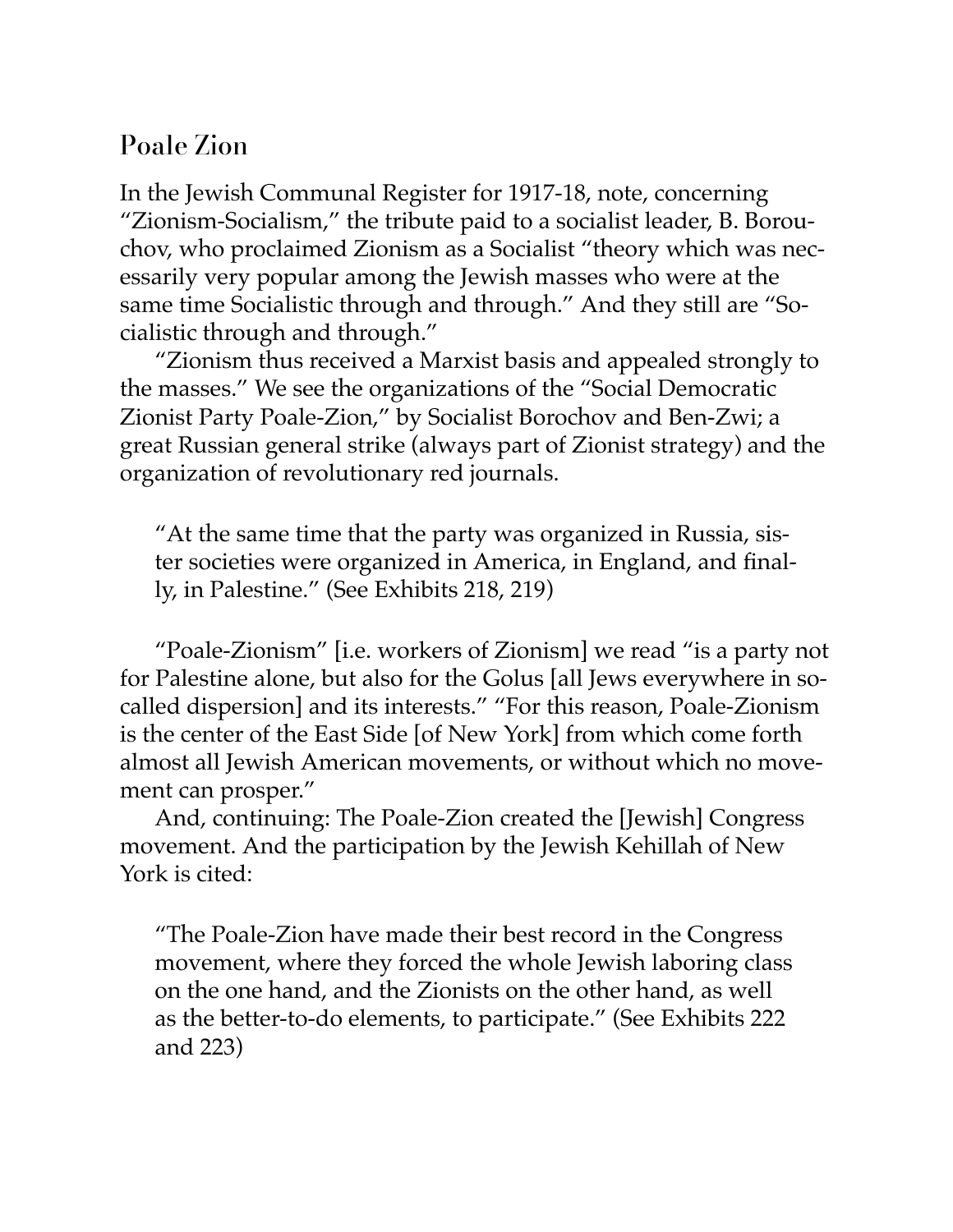Even in 1917-18, there were stated to be "more than one hundred societies in the National Workers' Alliance, which cooperates with Poale Zion. All this constitutes a strong National-Socialist movement in America under the spiritual leadership of Poale Zion." (See Exhibit 225) And:

"Purpose the establishment of a socialistic commonwealth the education of the Jewish masses in America (See Exhibit 226)

"Poale Zion" formed a world organization and affiliated with "Zeire Zion," and became the strongest element in the Palestine "Histadruth" (giant cooperatives of unions, properties, industries, bus lines, banks, etc., on USSR lines) "controlling 70% of its votes" Universal Jewish legion that fought on the side of the Allied army in Egypt and Palestine a Yiddish weekly, *Yiddisher Kampfer,* and a monthly, *The Jewish Frontier* [supporter of Histadruth] and its prominent place in the Zionist World Organization. Poale Zion's string of Marxist schools have done their work and are continuing to do it.

A Poale Zion Palestine party mentioned in the above 1943 report was called Aduth Haabodah, also spelled in the Zionist Palestine Year Book (1946), Ahdut Avoda and (in a 1955 *Jewish Examiner* report) Achdut Avodah.

"Ahdut Avoda is affiliated with the World Zionist Movement. It stands for the establishing of a Socialist Jewish State in Palestine, but is more radical in internal affairs." (Palestine Year Book. 1946, page 355).

#### Marxist Parties in Israel

Where there is changing and realigning, the Marxist political composition of Israel does not change. "Left Poale Zion" and Ahdut Avoda form in part the Mapai party: "Its socialistic outlook is similar to that of the Third International [i.e. of Moscow] but was not permitted to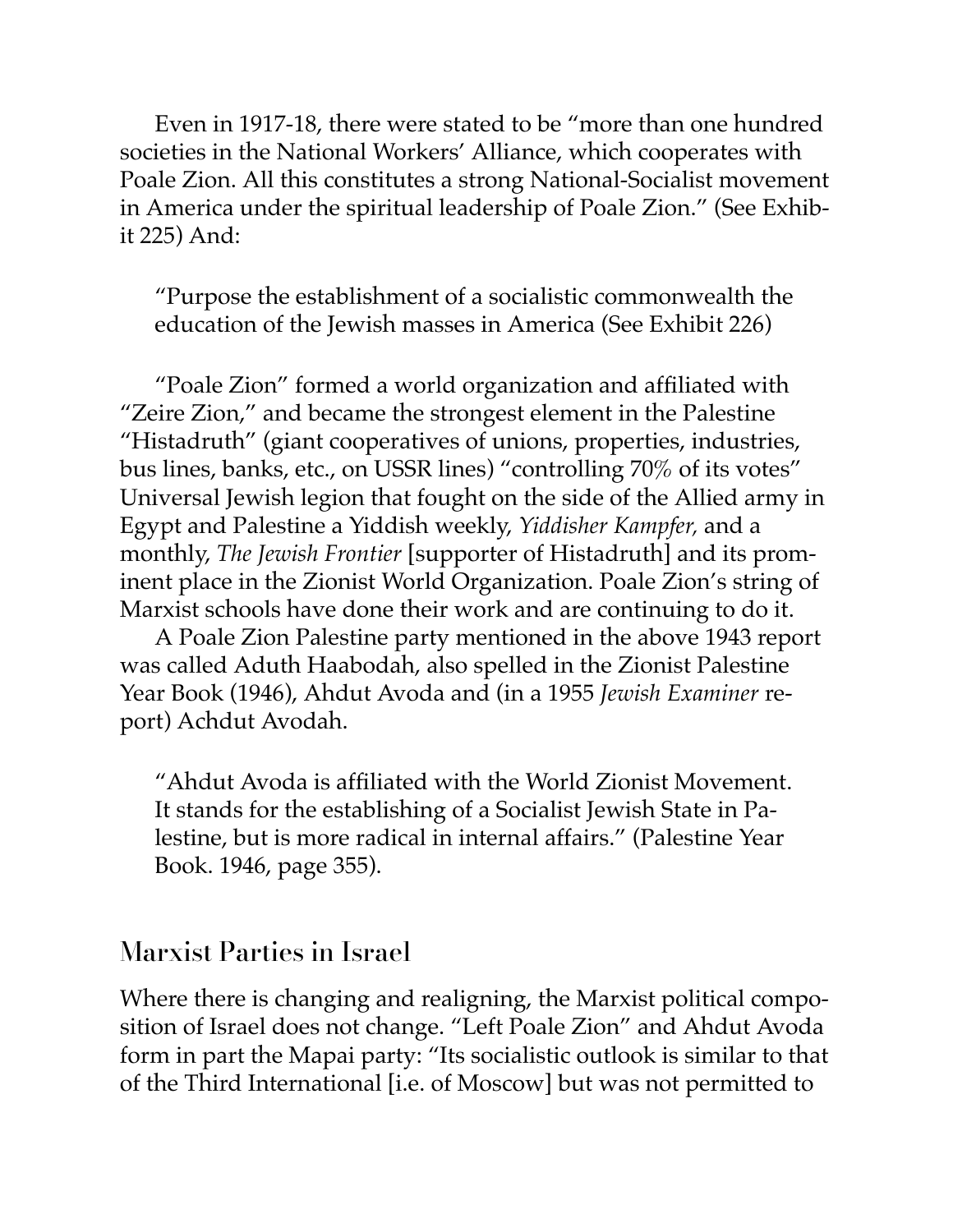affiliate with it." These Marxist parties comprise 92% of the Histadruth vote. (Palestine Year Book, 1946, page 355). As an illustration of "Poale-Zion".

Poale Zion, like the rest of the Palestine Socialist parties, is part of the World Zionist Organization, in turn maneuvering through the world for Zionist aims.

The Universal Jewish Encyclopedia (1943) reported under "Poale Zion," its formation in 1897; its founding of the Israel political orientation, the 1955 vote for Knesset (parliament) members in Israel was reported as follows *(Jewish Voice,* August 12, 1955):

"Mapai 40; Mapai-affiliated Arab parties, 4; Herat 16; General Zionists, 14; Religious Front (Mizrachi, Hapoel Hamizrachi) 12; Agudah, 6; Achduth Avodah, 10; Mapam, 8; Progressives, 5; and Communists, 5."

And what are these parties, in brief? Says the Palestine Yearbook, 1946, page 354:

"Mapai is a Zionist Socialist party. From its inception Mapai has been affiliated with the Second (Brussels) International." Lenin and other Reds belonged to the Second International, until Moscow formed its own, called the Third International, a combine of Marxist parties formed in 1919.

Herat, which is now reputedly the second most powerful Palestine party, was formed by the Stemist terrorists who dynamited British police in sadistic fashion. After Israel was declared a state by the UN, these Stemists were admitted to the Palestine parliament, the Knesset, calling their party Herut.

Mapai tried to join the Moscow International, but was not permitted to because of minor stipulations. It "generally has a line of policy similar to Irgun and the Fighters for Freedom. It stands for close cooperation with the Soviets. A little publicized fact is that Soviet arms have now been issued to all Israel troops. Recent Hebrew victories have been won with Soviet guns." (From *Jerusalem Calling,* organ of the Stemist, now Herut, Fighters for Freedom, September 3, 1948, 149 Second Avenue, New York)

Ahdut, or Acduth, or Leachduth, Avodah, as before stated, is a Socialist Party, a party dedicated in other words to subjugating all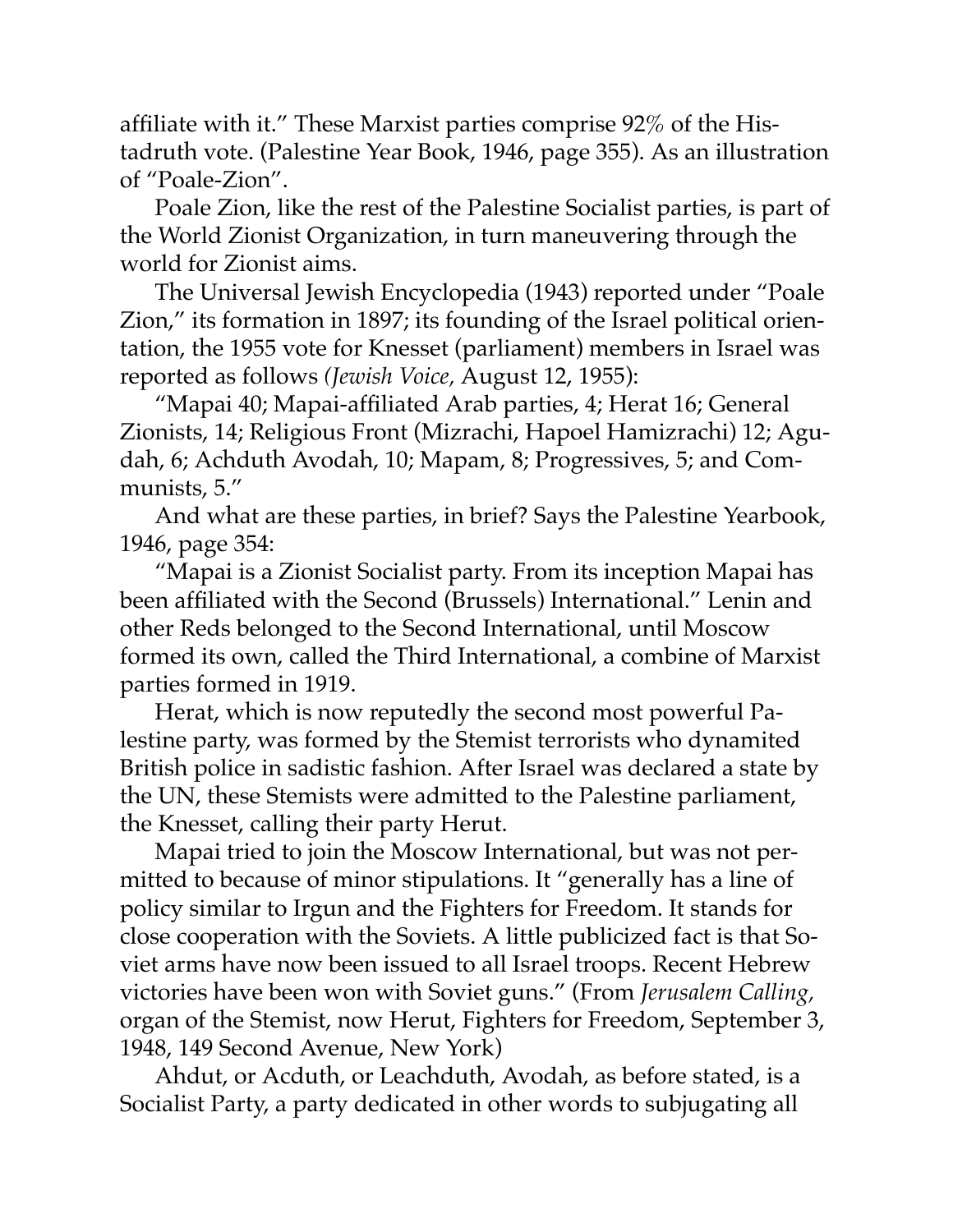classes to one collective rule.

The Religious Front — Mizrachi and Hapoel Hamizrachi, and the even more fanatical Agudah parties are Talmudic parties, fanatically dedicated to the achievement of the anti-Christian, immoral, anti-human world power aims of their Pharisee religion. The difference between Communist tactics and Talmudic tactics is that one is political and deceptive, the other inspires and is the dynamic of these tactics. One practices what the other teaches. Communism is Talmudism in action.

The Communist Party is merely an arm attached to the Moscow branch of Jewish imperialism.

The General Zionists are different only in their stress upon certain policies best calculated to achieve Talmudic world aims. As for any imagined "conservatism," the leaders of the General Zionists, (according to the Palestine Year Book, 1946, issued by the Zionist Organization of America) the ruling heads of the World Zionist Organization were: red Rabbi Stephen S. Wise, Rabbi Abba Hillel Silver, Louis Lipsky, Nahum Goldmann. (page 357)

Wise, Silver, Goldmann, Lipsky, were all included in the 120 top Jews of the world chosen by the world Kehillas in 1937, along with Commissar Litvinov (Finkelstein) of Russia, Rabbi Louis Finkelstein (see his "Pharisees" herein), and others.

The four have been leaders in the World Zionist Congress, and its American branch, the American Jewish Congress.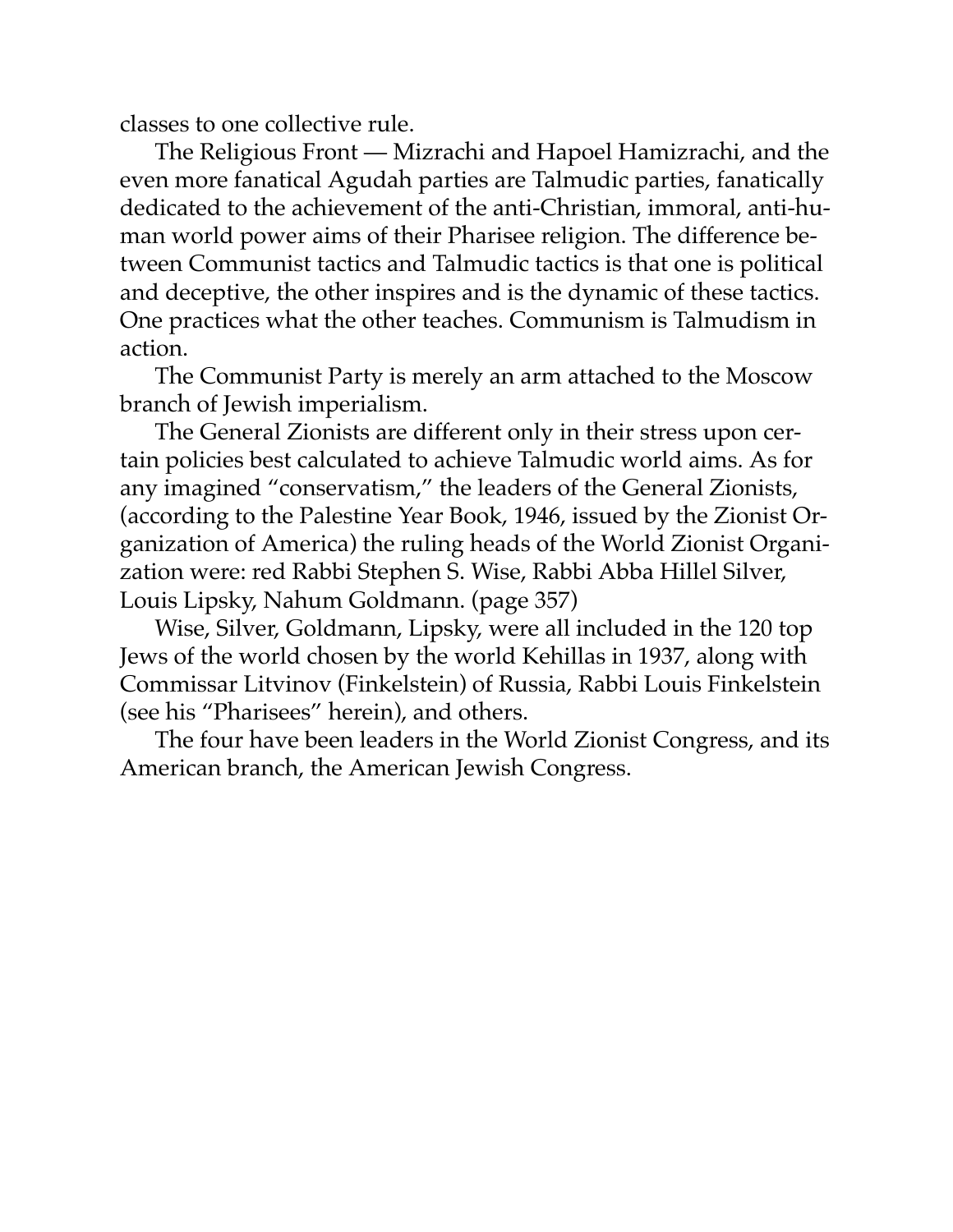# Chapter 12

### *The Jews and the Communization of Russia*

VERY FEW PEOPLE are aware of the extent to which Jews were responsible for the Communization of Russia, first through organizing of the unsuccessful revolution of 1905, and then the later and successful Bolshevik Revolution of 1917. Both were heavily financed by outside Jewish financial and banking houses, and ultimately resulted in Jews assuming control of what had become the Russian Soviet Government. Concurrently, Jewish machinations in the United States, Germany and elsewhere helped set the stage for the takeover.

This Jewish control still exists, despite propaganda to the contrary, designed to delude and deceive non-Jews.

Long prior to the Revolution of 1905, Jews had conceived a hatred of Christian and Czarist Russia, because of opposition of the Russian people and Government to Jewish Talmudism.

In his introduction to the 1903 translation of the Talmud, for example, Rodkinson details the repeated denunciations of the Talmud over many centuries by nearly every country, the Popes, and others, and also states (see Exhibit 11): "Still what has been the result? The Talmud exists today, and not one letter in it is missing. It is true, the persecutions against it are not yet at an end; accusations and calumnies by its enemies, under the new name of anti-Semites, are still directed against it, while the government of Russia legislates against and restricts the rights of the nation which adheres to the Talmud."

One of the prime Jewish conspirators plotting to Communize Russia was Jacob Schiff, who became head of the enormously power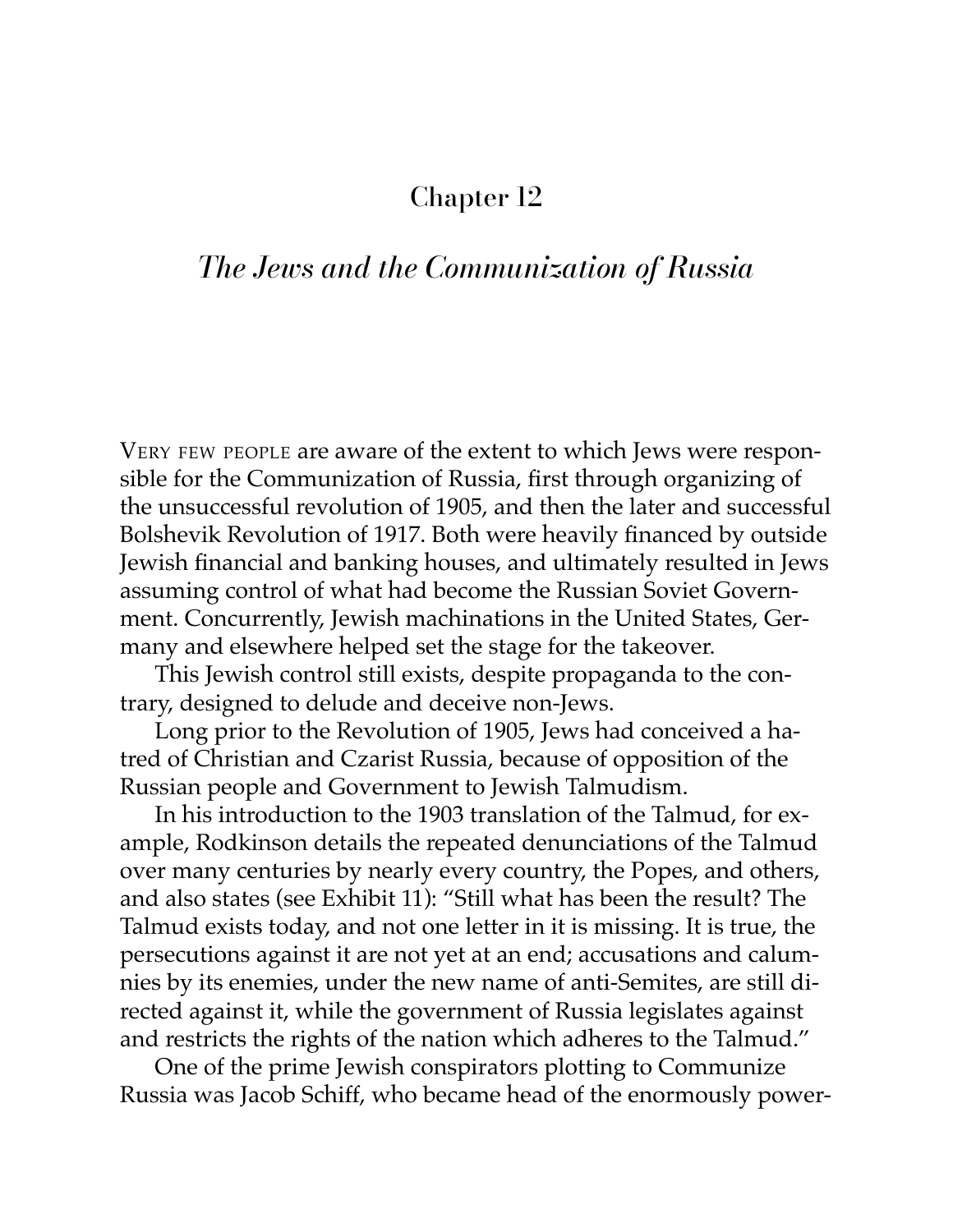ful New York Jewish banking house of Kuhn, Loeb and Co.

Turn to the laudatory sketch of Jacob Schiff, in the Jewish Communal (Kehillah) Register of New York City, 1917-18, of which Kehillah he was an Executive Committeeman (see Exhibits 210, 212. 214. 215). It is stated there how German-born Schiff came to America and made connections with a banking house. "In 1873, he returned to Europe where he made connections with some of the chief German banking houses" and "The firm of Kuhn-Loeb & Co. floated the large Japanese war loans of 1904-5, thus making possible the Japanese victory over Russia."

The last paragraph (Exhibit 215) boasts "Mr. Schiff has always used his wealth and his influence in the best interests of his people. He financed the enemies of autocratic Russia. [This was written in 1918, after the Bolshevik revolution had been made secure] and used his financial influence to keep Russia from the money market of the United States." It is stated that "all factions of Jewry" hailed him for this.

"Today it is estimated by Jacob's grandson, John Schiff, a prominent member of New York society, that the old man sank about \$20,000,000 for the final triumph of Bolshevism in Russia."

(Cholly Knickerbocker in his society news column in the Hearst Press, Feb. 3, 1949, appearing in the NY *Journal-American* and other papers.)

#### The Jewish Bankers

The great Jewish banking monopolies have been interwoven by marriage like a rug. Note three things about the Rothschilds in Exhibit 298, which is from the Jewish Encyclopedia of 1905:

- 1. That of the 58 Rothschild marriages to that date, exactly half, or 29, had been to first cousins. This appears in the right-hand column.
- 2. That the Rothschilds "were the first to make use of journalistic methods to arouse the interest of the public in their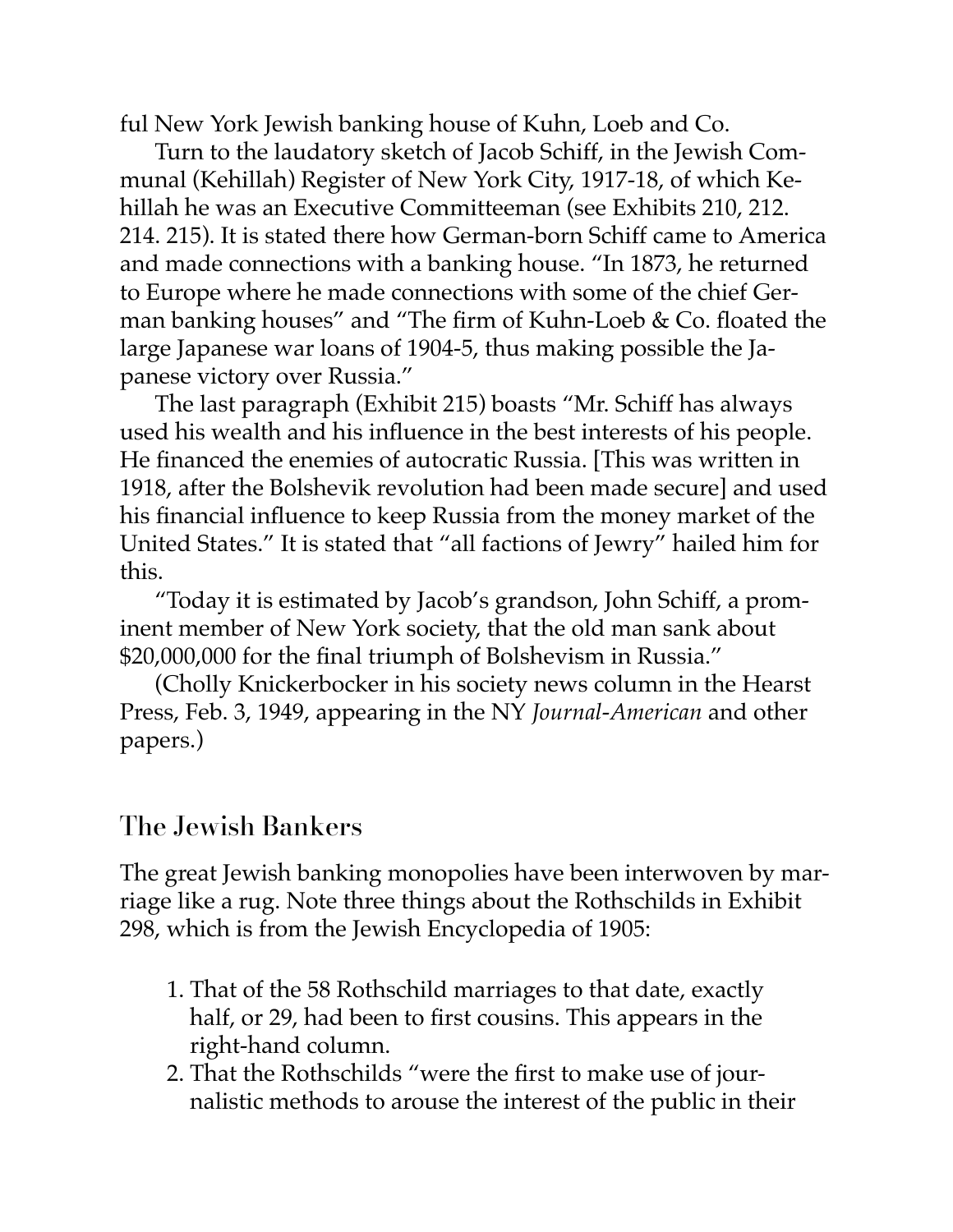loans. They have, however, consistently kept the secret of their own operations!"

3. A major reason why Russia collapsed and went under the Red heel during World War I also appears in this exhibit, namely, "Of recent years the Rothschilds have consistently refused to have anything to do with loans to Russia owing to the anti-Jewish legislation of that empire." (This was 1905.)

The Warburg International Jewish banking family has also been closely connected with the Schiffs and Rothschilds. James Paul Warburg, in his sketch in *Who's Who in American Jewry — 1938-9* states:

"born Hamburg, Germany, August 18. 1896 paternal ancestors through six generations have been bankers as members of the banking house of MM. Warburg & Co., founded in Hamburg, 1798 maternal grandfather, Solomon, founder of international banking house of Kuhn, Loeb &Co Came to US, 1902."

Paul M. Warburg had married Jenny Nina Loeb, mother of James Paul. Jacob Schiff, after coming to the U. S., had married Theresa Loeb, sister of Nina, and daughter of the Kuhn, Loeb founder. Schiff's daughter, Frieda, married Felix M. Warburg, Hamburg-born banker who headed the agro joint work for Jewry in Russia to help keep them in power after the Red Revolution. Their daughter, Carola, married Walter M. Rothschild. Felix M. Warburg and Paul M. Warburg of Kuhn, Loch & Co., partners of Jacob Schiff, were brothers of Max Warburg of Hamburg, Germany, the pay-off man, in power with the Kaiser, who funneled funds to Lenin and Trotsky during World War I to undermine and destroy the Russian Government.

Jacob Schiff received his banking training in his father's business, he being a Rothschild agent and associate. The basement of the twoin-a-row houses of Schiff and Rothschild, which I visited in Frankfort-on-Main, Germany, was one room-in-common, with a joint "getaway" which formerly had led beyond a ghetto wall. The little shack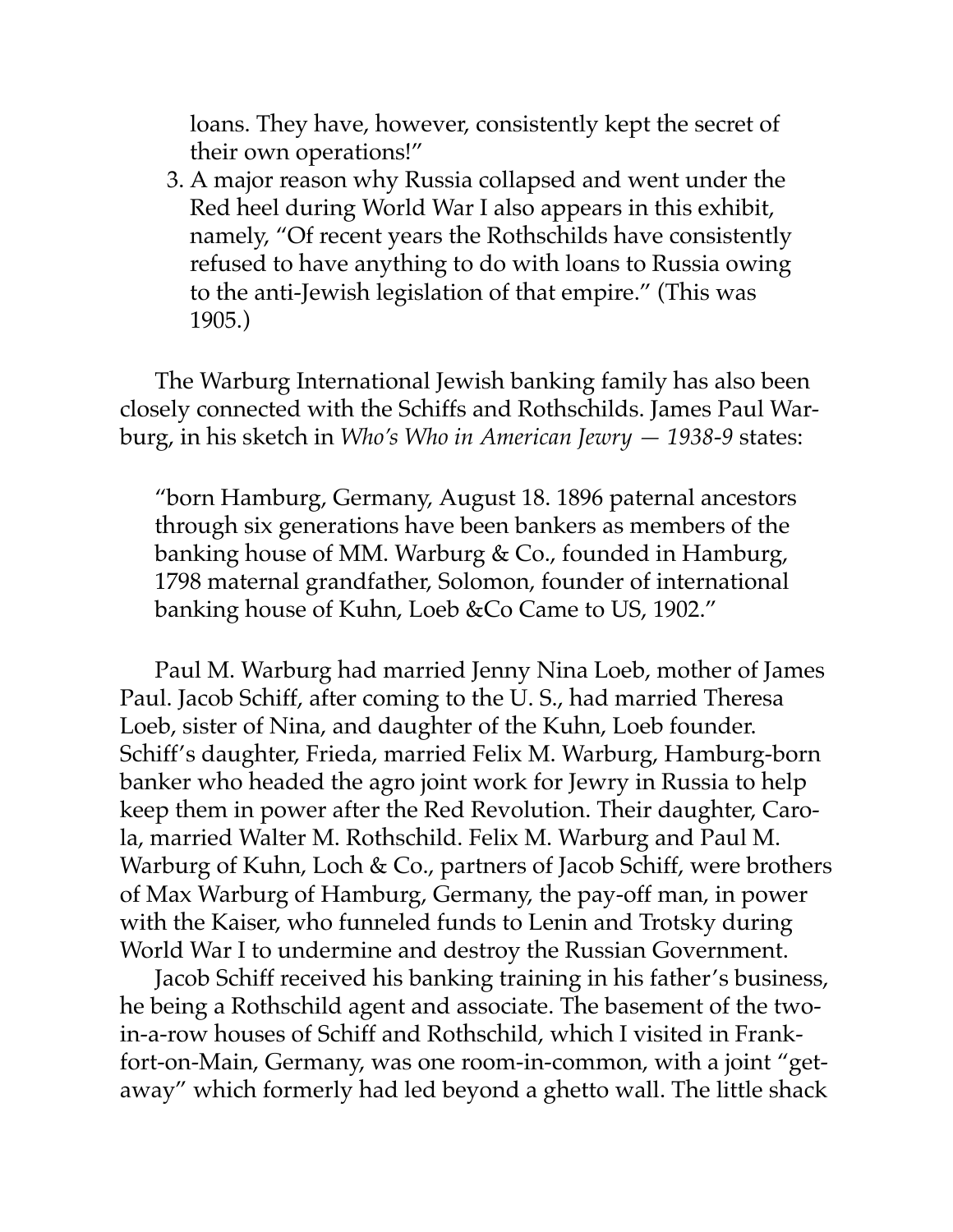at the back was where Kings, hat-in-hand, would come to get Jewish loans. The original name of Bauer had been abandoned for "Red Shield" (Rothschild) and a Red Shield hung out as an address sign at the front of the house.

A ship sign for "Schiff" hung outside the Schiff house, built along the same common wall. Each house was about the width of an entrance hall. The room back of the Rothschild kitchen was a tiny synagogue when I was there in 1934. A skull-capped Jew was the guide, who collected entrance fees for showing the houses, the Rothschild house being the chief attraction. A gambling table was the main piece of furniture in the front room in the upstairs of the Rothschild house. Two rooms on each floor comprised the house.

"When the Kehilla [i.e. the Jewish community] of New York was organized in 1909, the control rested with a group of German Jews including Jacob Schiff, president of Kuhn, Loch and Co., a branch of the Bleichroeder Mendelssohn Bank, affiliated with the big 'D' banks in Germany: Deutsche Bank, Disconto Gesellschaft, Dresdener Bank, Darmstadter Bank." (From Waters Flowing Eastward, by L. Fry, published by the R.I.S.S. of Paris, founded by Monsignor Jouin.)

"In Germany the leading private bankers included the Mendelssohns and the Bleichroeders who were bankers to Emperor William I., Bismarck, and the early industrialists. Frankfort, the 'mother city' of Jewish bankers produced its Lazards, Speyers, Stems, Dreyfuses, and Sulzbachs as well as sending abroad one Jacob H. Schiff." (The Jews of Germany, Marvin Lowenthal, Longmans Greenand Co., N.Y., 1936).

And, says the same source:

"Toward the end of that period the house of Warburg in Hamburg played an important part not only in the finances but destinies of Germany. Max Warburg was adviser to the government at the Versailles Peace Conference. Carl 1. Mel-choir,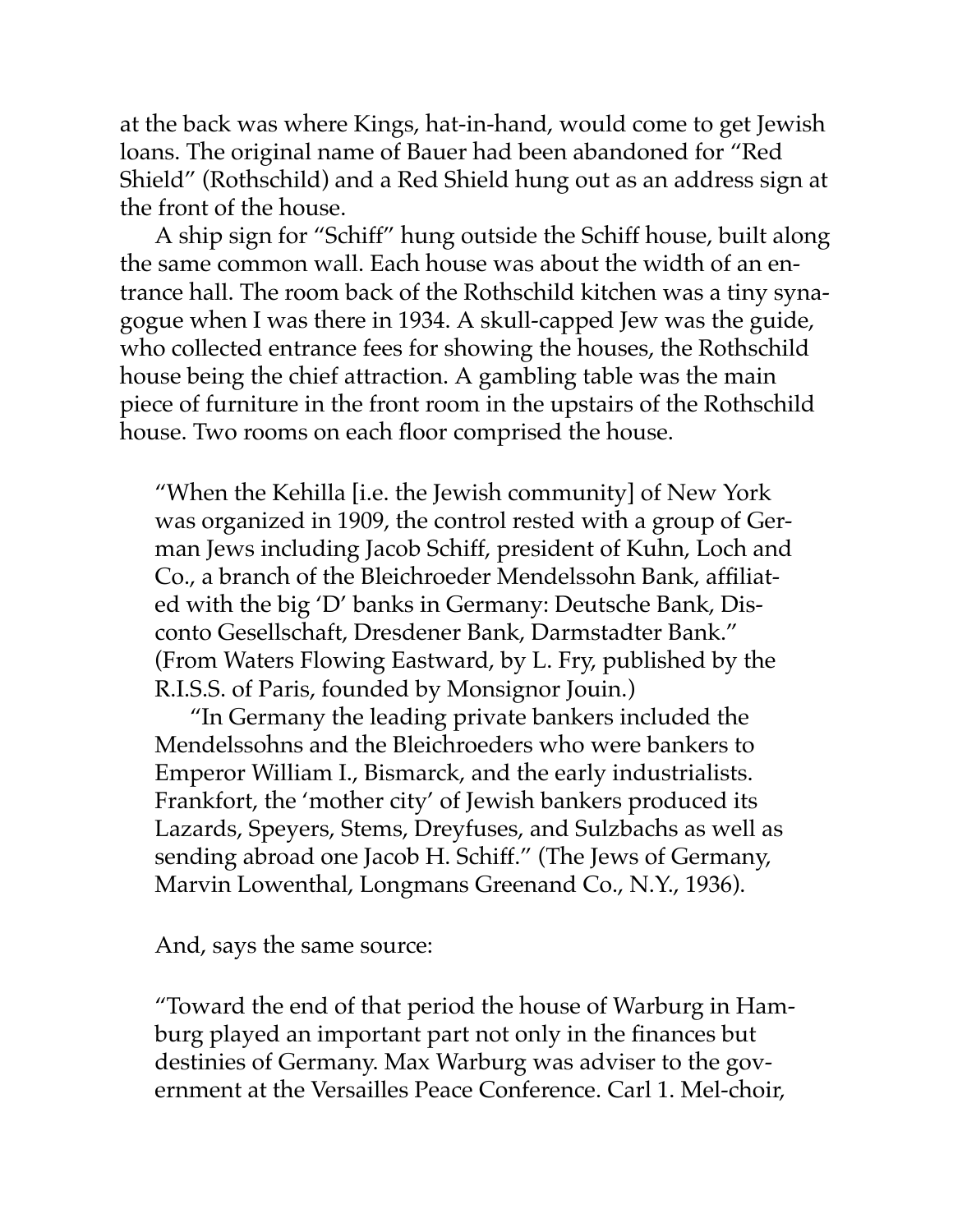another member of the firm headed the financial section of the Armistice Commission in 1918-1919 and was one of the six German delegates to Versailles."

Elsewhere herein, through State Department documents, you will note the role played by the M. M. Warburg banking firm in financing the Red Russian Revolution. And, when Max Warburg came here from Hamburg in 1939, the American Jewish Committee placed him on its "PostWar" committee for the reorganization of the World which, in turn, set up the propaganda claque for the ensuing United Nations.

And so, down through the decades, Kuhn, Loch, and international bankers, "Princes of Jewry" remold the World toward the ultimate aim — World Jewish dictatorship, now so rapidly coming about.

#### The Kaiser

Kaiser Wilhelm of Germany and his Government were used during World War I by Jews such as Max Warburg to channel funds into Russia to breed disaffection in the Russian Army and Navy, and to set the stage for the ultimately successful Bolshevik Revolution.

When Kaiser Wilhelm realized that he had been made a tool of Jewry, it was after the War was over, and he was sawing or chopping wood at Doom, Holland. It was too late.

Henry Ford's *Dearborn Independent* carried this article, July 9, 1921:

"It is a most significant fact that, as in Washington, the most constant and privileged visitors to the White House were Jews, so in Berlin the only private telephone wire to the Kaiser was owned by Walter Rathenau [who later wrote the constitution of the post-war Jew-controlled Weimar 'Republic']. Not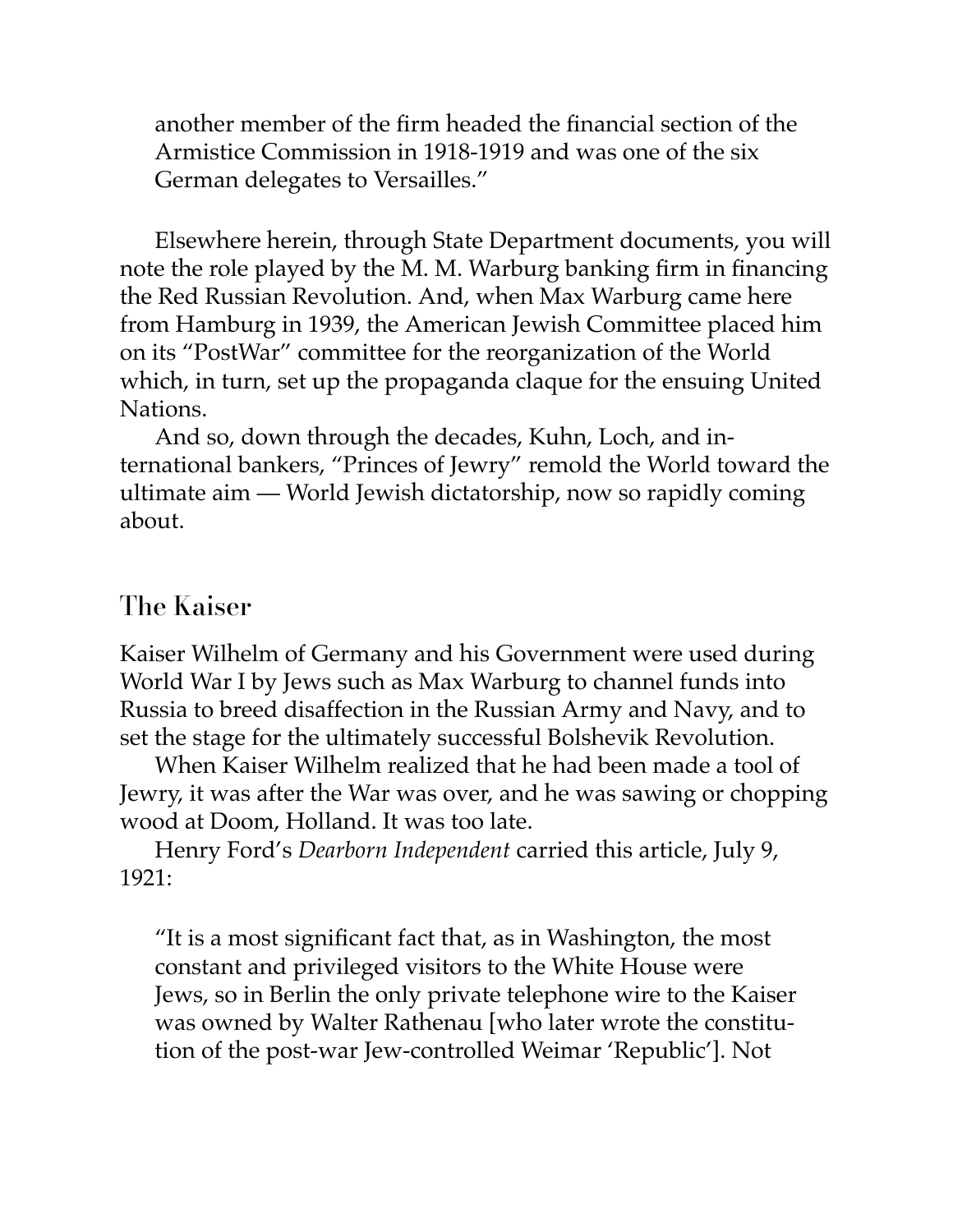even the Crown Prince could reach the Kaiser except through the ordinary telephone connections."

"It was a family enterprise, this international campaign. Jacob Schiff swore to destroy Russia. Paul M. Warburg was his brother-in-law; Felix Warburg was his son-in-law. Max Warburg, of Hamburg, banker of the Bolsheviks, was thus brother-in-law to Jacob Schiff's wife and daughter."

"Max Warburg represents the family in its native land. Max Warburg has as much to do with the German war government as his family and financial colleagues had to do with the United States war government."

"As has been recounted in the press the world over, the brother from America and the brother from Germany both met at Paris as government representatives in determining the peace. There were so many Jews in the German delegation that it was known by the term 'kosher,' also as 'the Warburg delegation,' and there were so many Jews in the American delegation that the delegates from the minor countries of Europe looked upon the United States as a Jewish country which through unheard-of-generosity had elected a non-Jew as its president. The Jews had several objectives in the war, and one of them was to 'Get Russia' In this work Max Warburg was a factor. His bank is noted in a dispatch published by the United States government as being one whence funds were forwarded to Trotsky for use in destroying Russia. Always against Russia, not for German reasons, but for Jewish reasons, which in this particular instance coincided. Warburg and Trotsky — against Russia! While Otto Kahn, another partner in Kuhn, Loch & Co. denounced 'pro-German propaganda,' his partner Paul was playing the German symphony string! It is a great international orchestra, this Jewish financial firm; it can play the Star Spangled Banner, Die Wacht am Rhein, the Marseillaise, and God Save the King in one harmonious rendering, paying obsequious attention to the prejudices of each."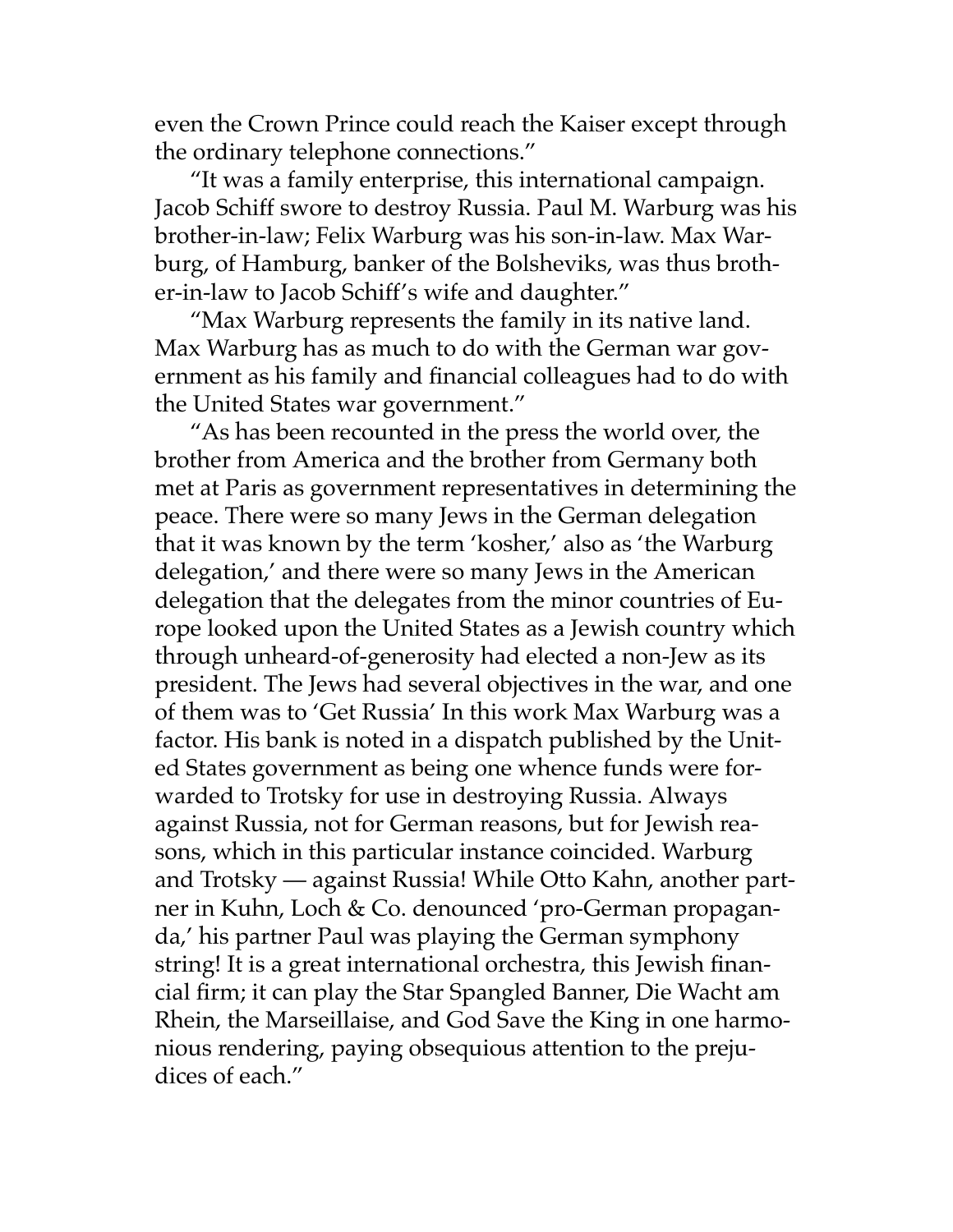Thus spoke the Ford paper in 1921.

### Jews in Russian Revolution: of 1905

The New York Communal Register of 19 17-18 (Exhibit 228) related the actions of the American Jewish Committee in the U. S. to protect Russian Jewish revolutionaries. In 1909, so many Red revolutionary criminals had fled to this country from the Jewish war against Christian Russia that the Committee fought to keep two of them, Pourea and Rudovitz, here.

"The Committee appreciated the bearing of their cases upon a large number of Jews who had taken part in the Russian Revolution [i.e. of 1905] and who had sought or might seek, an asylum in this country, and in cooperation with others succeeded in defeating the attempt of Russia."

The "others" referred to included Secretary of State Elihu Root, who despite the fact that "no substantial evidence was produced before the committing magistrate that the offenses charged against Pourea were political [therefore under the law he could be extradited] delayed in deciding the case until it could be changed in Pourea's favor." (Letter of Root to Jacob Schiff — (see Exhibit 245). Socialist Jew Samuel Gompers was also among those who intervened for Pourea (Same Exhibit).

# Rutenberg and the Russian Revolution

We see in Exhibit 224 how the 19 17-18 Jewish Kehillah report boasted of Pinchas Rutenberg as a founding force in the American Jewish Congress as well as his being the right-hand man to Jewish Premier Kerensky in the 1917 Russian Revolution.

Mourning the death of its founder, Pinchas Rutenberg, the American Jewish Congress publication, *The Congress Weekly* (1/16/42)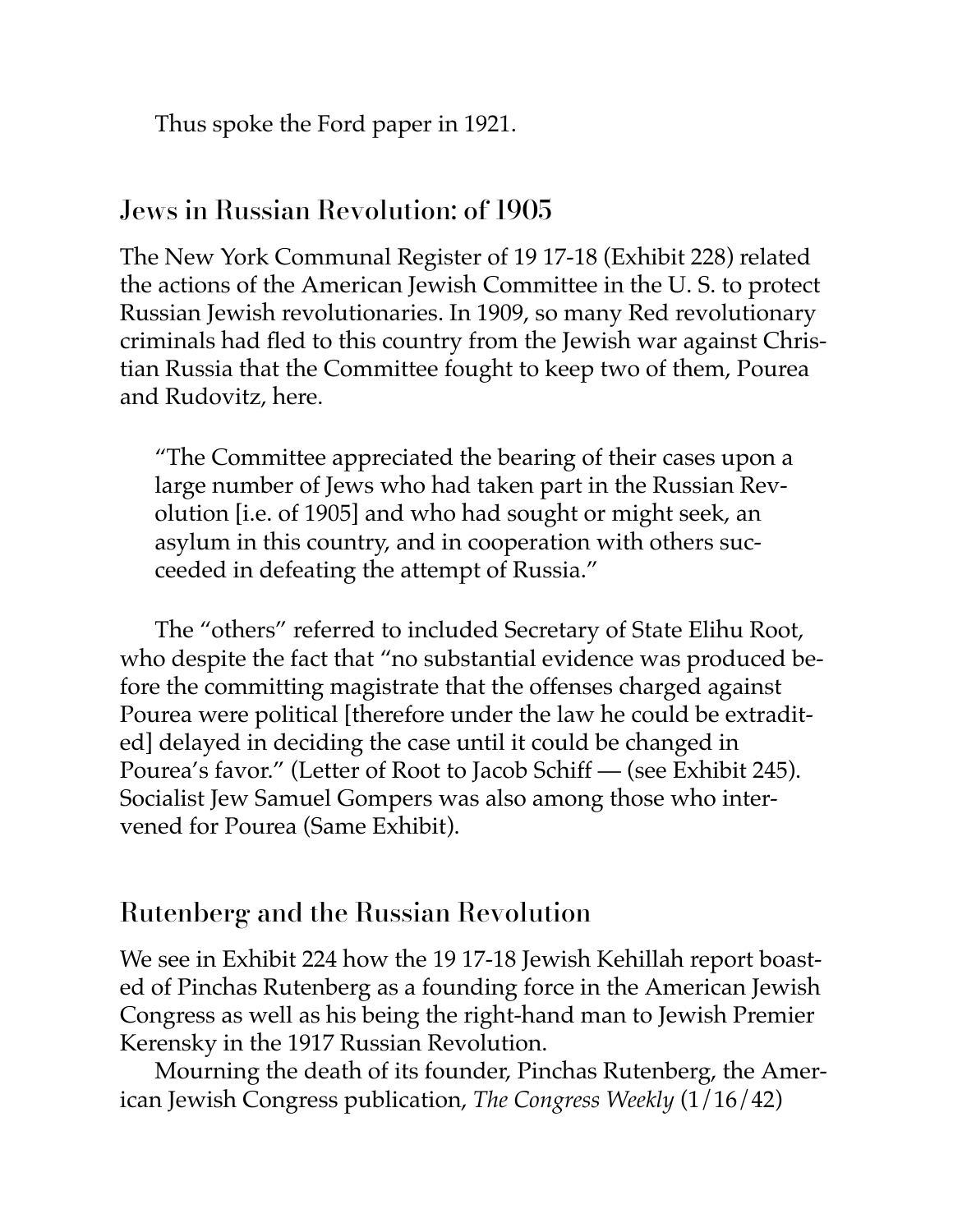stated in an article, "Rutenberg's Mission to America":

"His role in the birth of the American Jewish Congress was immense. The young Russian intellectual, in other words, revolutionist, soon made his influence felt in the underground council of the Social Revolutionary Party. Rutenberg was the man who, in 1905, piloted the revolutionary activities of the notorious Father Gapon and then sat in judgment and brought about his execution."

"In Italy, during the first World War, he got in touch with Vladimir Jabotinsky, founder of the Jewish Legion. In New York in 1915 he got in touch with the representatives of the Social Revolutionary Party there, Dr. Chaim Zitlowsky and Dr. Samuel Ellsberg, who were now interested in the Poale Zion party, Palestine, and Jewish rights."

### Father Gapon

The above Father Gapon incident is typical of applied Judaism. The dramatic prayer addressed by Gapon to the Czarist government with the threat that if it were not granted, we shall die here on the Square before thy Palace, combined with mutinies, strikes involving more than 2,000,000 people, are related in William Henry Chamberlin's *The Russian Revolution 1917- 1921* (1935).

We read: "Gapon himself was doubtful about the wisdom of bringing large masses to present this petition" (Vol. I, p. 48). Yet Gapon was pushed ahead as the leader. Then, "when the demonstrators refused to obey orders to disperse and go home volleys of rifle fire poured on them. The casualties of Bloody Sunday [Jan. 22, 1905] are estimated at from two hundred to fifteen hundred."

That the Jew Rutenberg "piloted the revolutionary activities of the notorious Father Gapon, then sat in judgment and brought about his execution," is not mentioned by historian Chamberlin, who was a correspondent for 12 years in Russia for the leftist-oriented Christian Science Monitor, and now writes for the new Jewish-line "Anti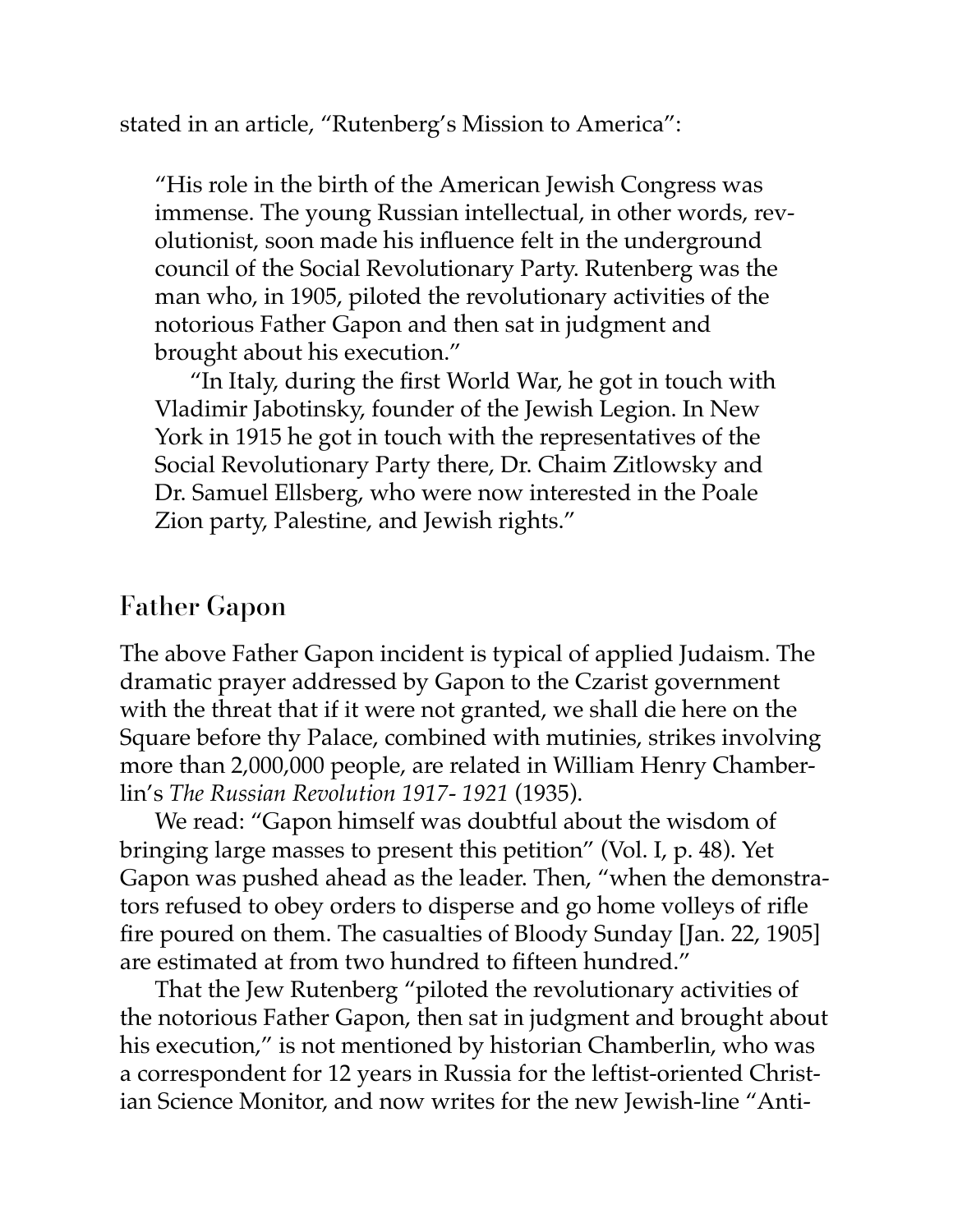communist" *Human Events.* He also serves as Contributing Editor of the Socialist Social Democratic Federation party's magazine, *New Leader.*

Rutenberg was chosen in 1937 as one of the 120 leading Jews of the world, along with Litvinov (Finkelstein), the Soviet Commissar, and Rabbi Louis Finkelstein, head of the Jewish Theological Seminary of America. He died in Palestine in 1942, much mourned, having set up the Palestine Electric Corporation, using huge water rights, issued under British protection, for the use of Jewry.

#### More Jewish Manipulations in the U. S.

No comer of the earth has been too remote to manipulate for Jewry. We note activities of the American Jewish Committee (Exhibit 228) concerning: "The Jews in the Balkans," after 1913. And our government was used again to pressure for Jewish power.

Exhibit 229 shows how restriction of immigration from Russia was fought by the American Jewish Committee after 1906, so that the flow of revolutionaries might not be curbed. The literacy test was fought so that illiterate Jews might swarm here — as they did. Of three literacy test bills, we are told, President Taft vetoed one and President Wilson two, under pressure of the American Jewish Committee. And then when one of them was passed, despite the veto, the Committee "succeeded in procuring adoption of a clause which excluded those who came to this country to avoid religious persecution, whether induced by overt acts, oppressive laws, or by governmental relations."

The cry of "persecution" has always been used to cover the crimes of the only people on earth whose very religion teaches them that murder and enslavement and cheating of all other peoples is a sacred right.

We are told in the New York Jewish Communal Register, that the American Jewish Committee considered it "one of its most important functions to bend every effort toward the solution of the passport question." (Exhibit 230) This "solution" was to circumvent Rus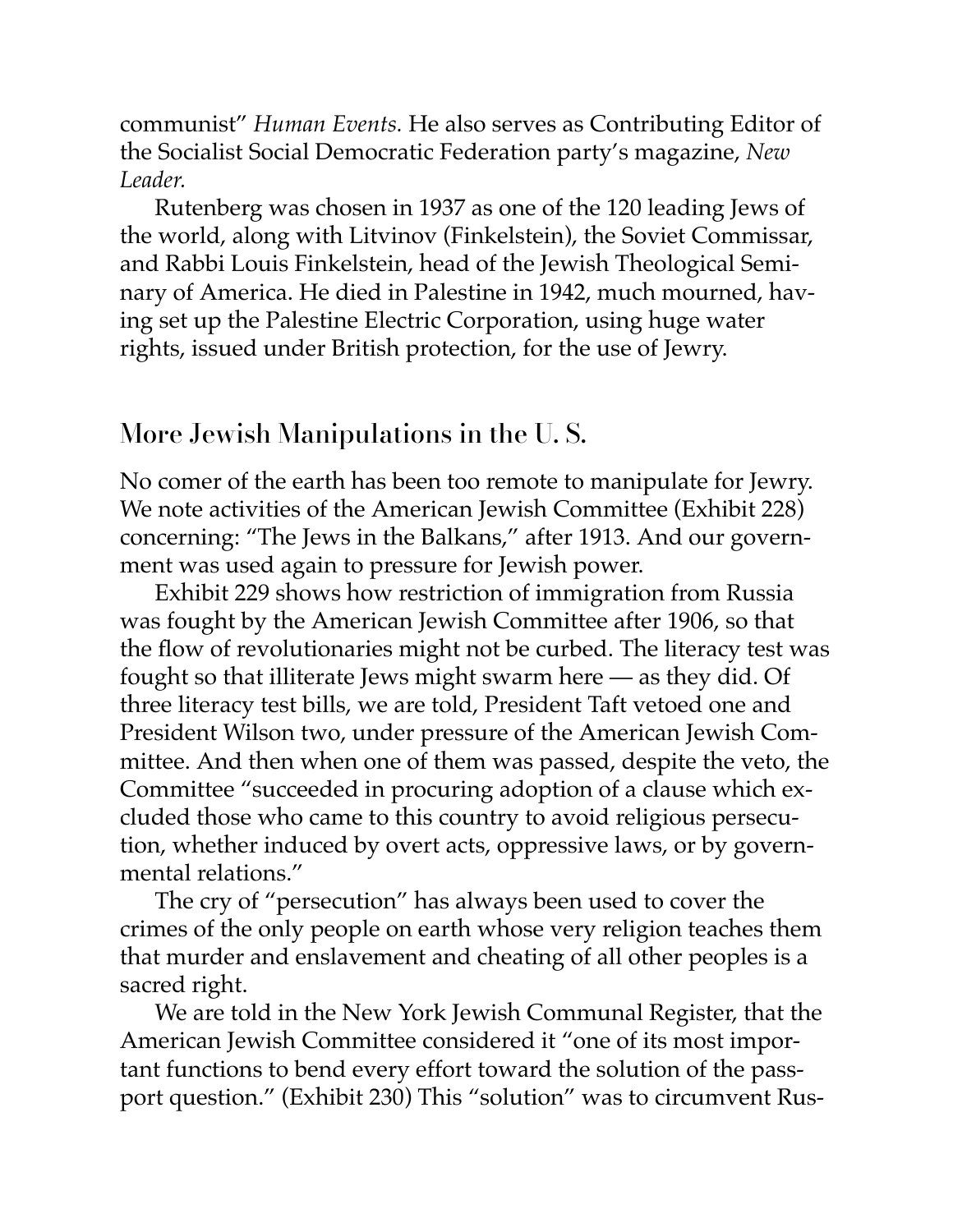sia, which sought to bar Russian-born Red Jews, who came to the USA, to get citizenship so as to return to Russia as American citizens, from using their immunity to steer the Red Revolutionary overthrow of the Russian Christian government.

Russia had instructed its consuls to inquire of any applicants for passports to enter Russia from the USA, and if they were Russianborn Jews, not to give them an entrance visa. The USA, was at that time full of jailbird revolutionaries wanted in Russia, who thus sought to escape Russian law as American citizens. The aim of the American Jewish Committee was first to overthrow the Russian government, and later to sustain the Red butchers as they enslaved the Christian populace.

Note the sanctimonious "Hearts and Flowers" pose of the Committee (Exhibit 231) about Russia "refusing to recognize the American passport in the hands of American citizens of the Jewish faith." And what is that holy "faith?" A criminal conspiracy against all humanity, against all civilized laws, all reciprocity, a code which makes that of gangsters seem benign.

### Treaty with Russia Broken

Too often unmentioned today is the fact that under Article 6 of the United States Constitution, a treaty becomes the "supreme law of the land; and judges in every state shall be bound thereby; anything in the Constitution or laws of any state to the contrary notwithstanding."

At one stroke, thereby, all State laws as well as the Constitution itself may be legally nullified by a treaty.

In our time, this has been done. The United Nations Charter, ratified by almost 100% of the Senate, became as a treaty the Supreme Law of the Land, anything in the Constitution or the laws of any state to the contrary notwithstanding. The machinery to nullify our freedoms therefore is in place.

That the top American Jewish Committee was well aware of this provision of the Constitution back in 1917-18 when the New York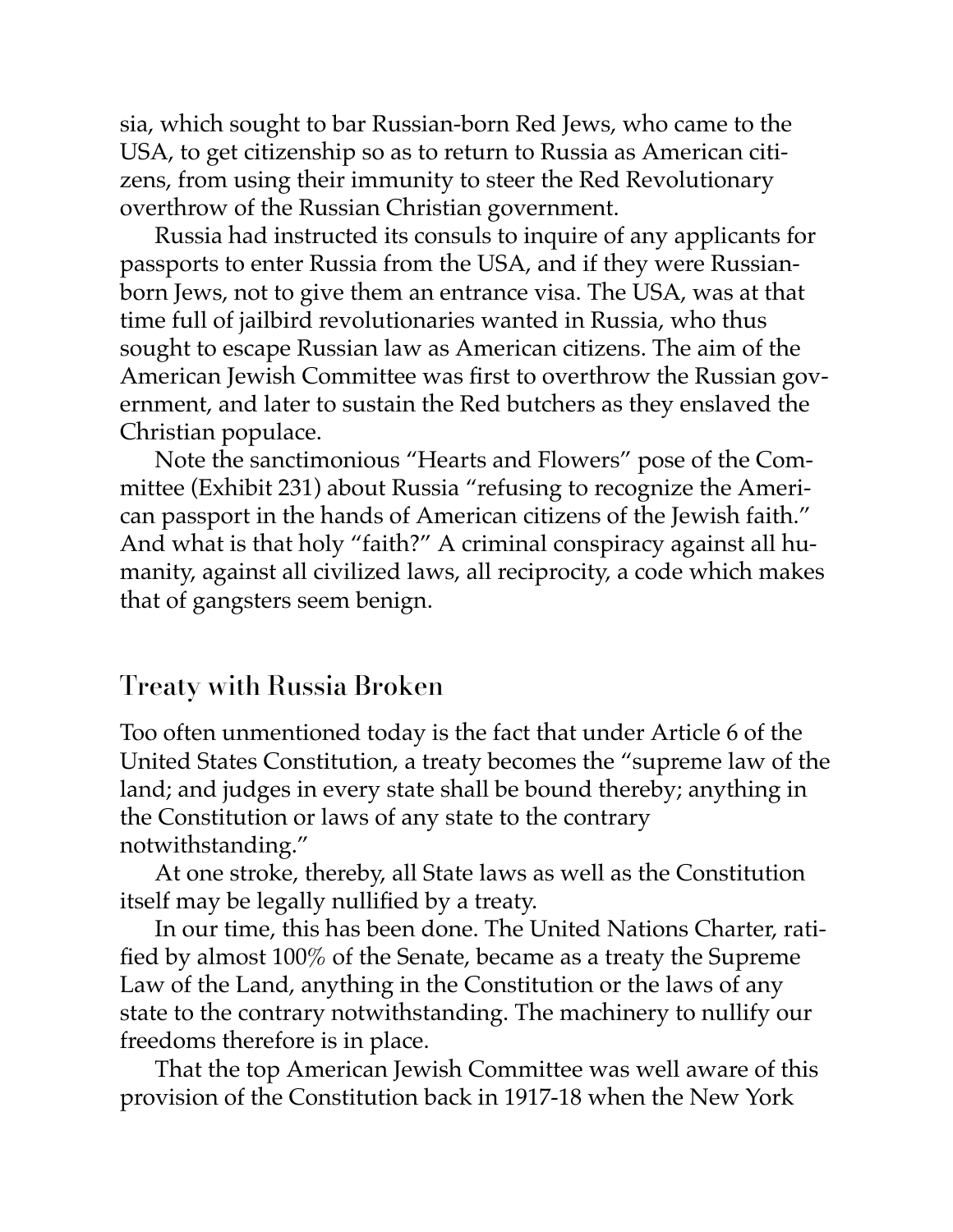Kehillah report was issued, is evident from the text. The reciprocal trade treaty of 1832 with Russia had to be broken. It had permitted Russia to have some say as to those from the USA, it must admit through its borders. Russia retained some sovereignty which Red Revolutionary Jewry from Russia, armed with American citizenship, could not hurdle. The Jewish mob must be free to return to Russia and put over the Jewish revolution.

The New York Kehillah text states (Exhibits 231, 232):

"The Committee, after serious consideration, determined to recommend to the President the abrogation of the treaty with Russia, and on May 18, 1908, dispatched a letter to President Roosevelt. This began the attempt on the part of the organization to induce our Government to take some effective action to terminate the controversy. Correspondence with the same end in view was also had with President Taft and was supplemented by personal interviews with the President and with Secretaries of State, Root and Knox." [Schiff headed this delegation.]

"The effect of the termination of the treaty was the declaration of the national policy of the United States that it would not tolerate further discrimination against American citizens of the Jewish faith. Since treaties are, under the Constitution, the supreme law of the land, with the termination of the treaty there no longer exists a law which according to the Russian Government's contention was susceptible of the unconstitutional construction that our Government permitted discrimination against American citizens on account of race or religion."

"The action of President Taft and of the Congress of the United States was subsequently approved by all the great political parties of the country, in platform adopted by them in 1912, and again in 1916."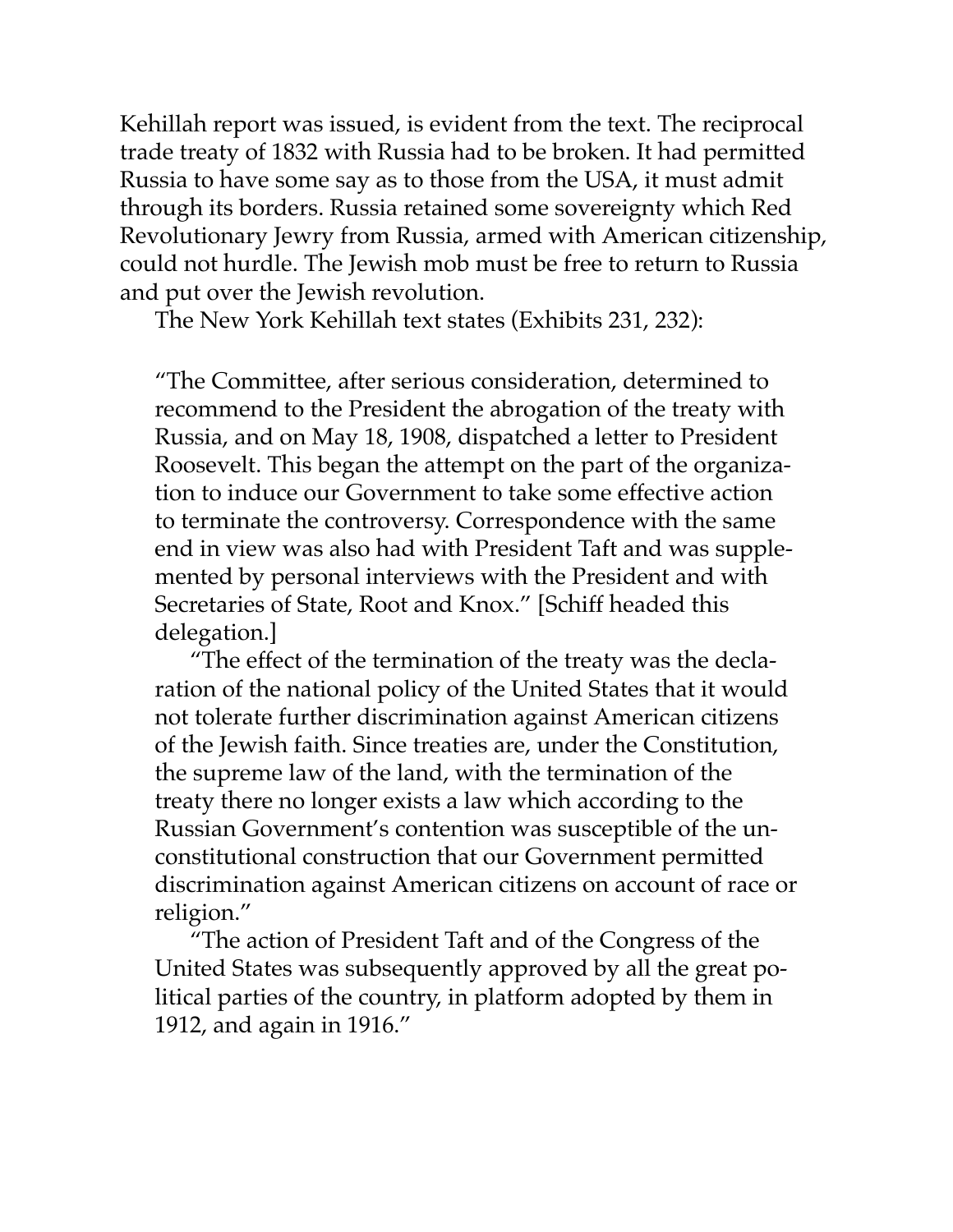More of the background of these pre-revolutionary activities of the American Jewish Committee, which was headed by Jacob Schiff, was covered in the Henry Ford *Dearborn Independent,* in an article in January, 1921 entitled: "Taft Once Tried to Resist Jews and Failed." To quote:

"Mr. Taft once stood out against the Jews, was strongly denounced as unfavorable to the Jews, was soundly beaten by the Jews on a matter on which he had taken a firm stand, and has ever since shown that he has learned his lesson by accommodating the Jews in their desires."

"For centuries Russia has had her own troubles with the Jews and, as the world knows, has at last fallen prostrate before Jewish power which for centuries, has been working to undermine her. The biggest hoax in modem times was the propaganda against Russia as the persecutor of the Jews. Russia devoted to the Jews a large part of the most favored section of the land, and was always lax in those laws which prohibited Jews from settling in other parts of the country that the Jew was able to create an underground system throughout the whole of Russia which controlled the grain trade, controlled public opinion, and utterly baffled the Czar's government. The cry of 'persecution' arose because the Jews were not permitted to exploit the peasants as much as they desired. They have, however, gained that privilege since."

Reports of USA. Ministers are quoted showing that while 1500 Jews were registered in St. Petersburg with the police, 30,000 were operating there illegally. Jewish editors and writers wielded power on "the leading newspapers of St. Petersburg and Moscow," and the liquor trade was entirely in Jewish hands. "At every turn the United States Government discovered that Jews were exaggerating their difficulties for the purpose of forcing governmental action. The Jews represented that their life in Russia was a hell. Presently, after years of underground work and open propaganda against Russia in the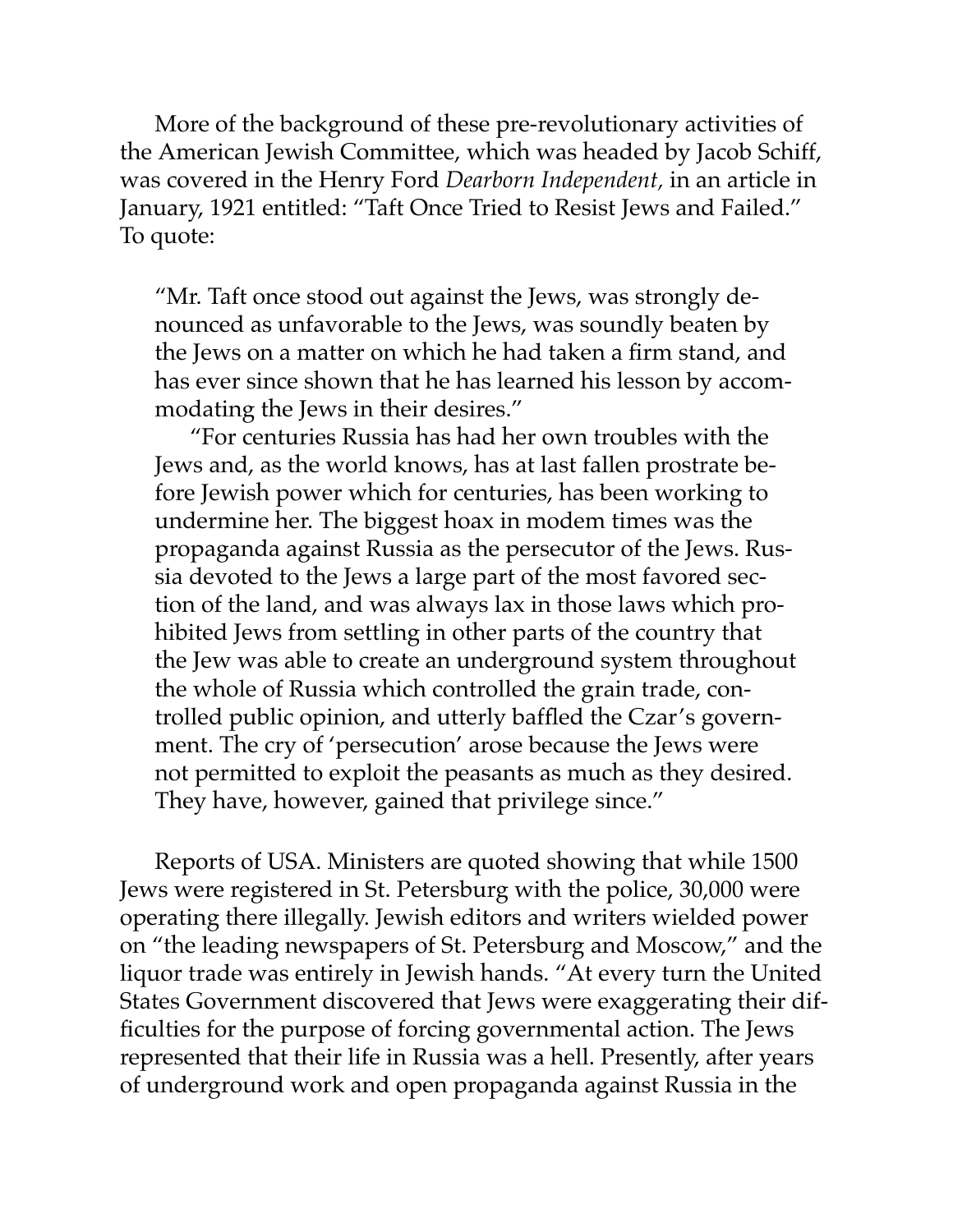daily press, until the American conception against Russia was fixed almost beyond correction, the agitation took the form of the 'Russian passport question'. Jews demanded nothing less than that the United States should break all treaty relations with Russia. They demanded it."

How Jacob Schiff, Louis Marshall, Adolph Krauss and Judge Henry M. Fogle (Executive Committee members of the American Jewish Committee) walked in on President Taft at the White House, February 15, 1911, is described. They had demanded the conference, were dined at the White House luncheon table, but Taft insisted upon reading them his conclusions that the trade treaty of 1832 with Russia should not be broken as an exceptional favor to Jews, despite his sentiments in favor of Jewry.

Jacob Schiff was enraged. "This means war!" he exclaimed.

"On leaving the White House, Jacob Schiff refused to shake the President's hand, but brushed by it with an air of offended power. Neither did the President know what was behind it all. It meant that German Jews would be the intermediaries of trade between Russia and the United States [if the treaty were broken]. The Frankfort bankers and their relatives in the United States knew what that meant the relation meant power over Russia — and Jacob Schiff lived to overthrow Russia."

"The neutrality of the United States was tom to shreds by a movement organized and financed on American soil for the overthrow of a friendly nation, and the organizers and financiers were Jews! The United States was to be used as a crowbar to batter down the walls."

"When the Jewish Ambassadors left the White House, orders flew from Washington and New York to every part of the United States, and the Jewish 'nagging' drive began. It had a center in every city. It focused on every Representative and Senator — no official, however, was too mean or unimportant to be drafted. American editors can remember the drive: it was operated on precisely the same lines as the one which is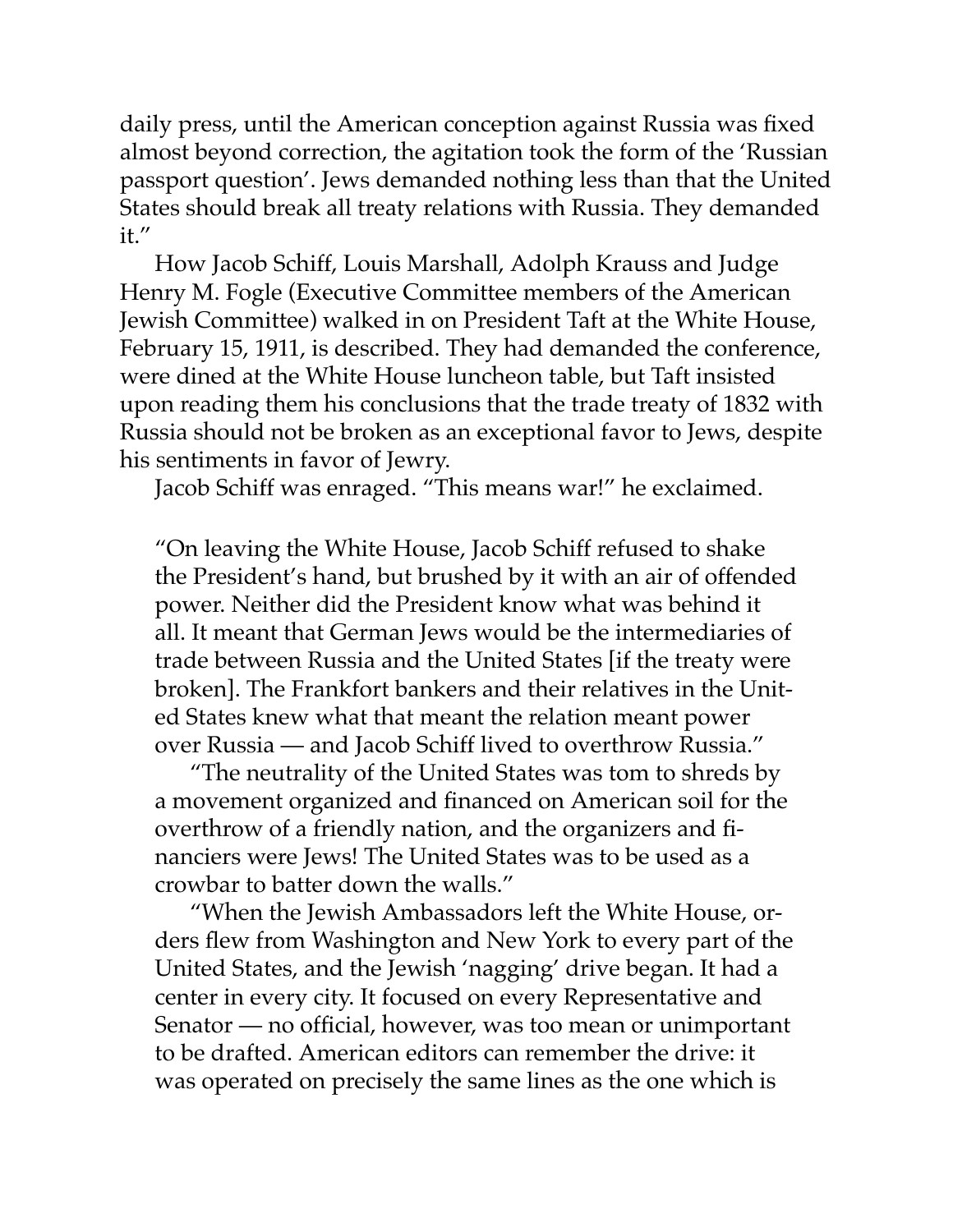proceeding against the press today. The Jews have given absolute proof in the last two months that they control the majority of the American press."

"Jacob Schiff had said on Feb. 15, 'This means war!' He had ordered a large sum of money used for that purpose. On December 13 of that same year — almost ten months to a day after Jewry had declared war on President Taft's conclusions — both houses of Congress ordered President Taft to notify Russia that the treaty with Russia would be terminated. Frankfort-on-Main Had Won!"

"Nine years later, at the writing of this article, it is noted that Taft is making speeches for the Jews after the 'Jewish' press of the United States berated President Taft with Jewish unreserve. It would be an eye-opener if, at every speech which William Howard Taft makes for his Jewish clients there could be distributed copies of the remarks printed about President Taft by those same Jewish clients nine years ago. Two governments had been beaten and the glee with which Jewry hailed the event is also known."

The fact that Taft was that strange phenomenon — a one-term President, is noted and the question raised that this might have been in consequence of his disobedience.

"The President had really done what he could to prevent the Jewish plan from going through. On Feb. 11, 1911, he withstood them face to face. On December 13, 1911, they whipped him. And yet, in the next year, 1912, a peculiar thing occurred; the high officials of the B'nai B'rith went to the White House and there pinned on the breast of President Taft a medal which marked him 'as the man who had contributed most during the year to the welfare of the Jewish cause.' There is a photograph extant of President Taft standing on the south portico of the White House, in the midst of a group of prom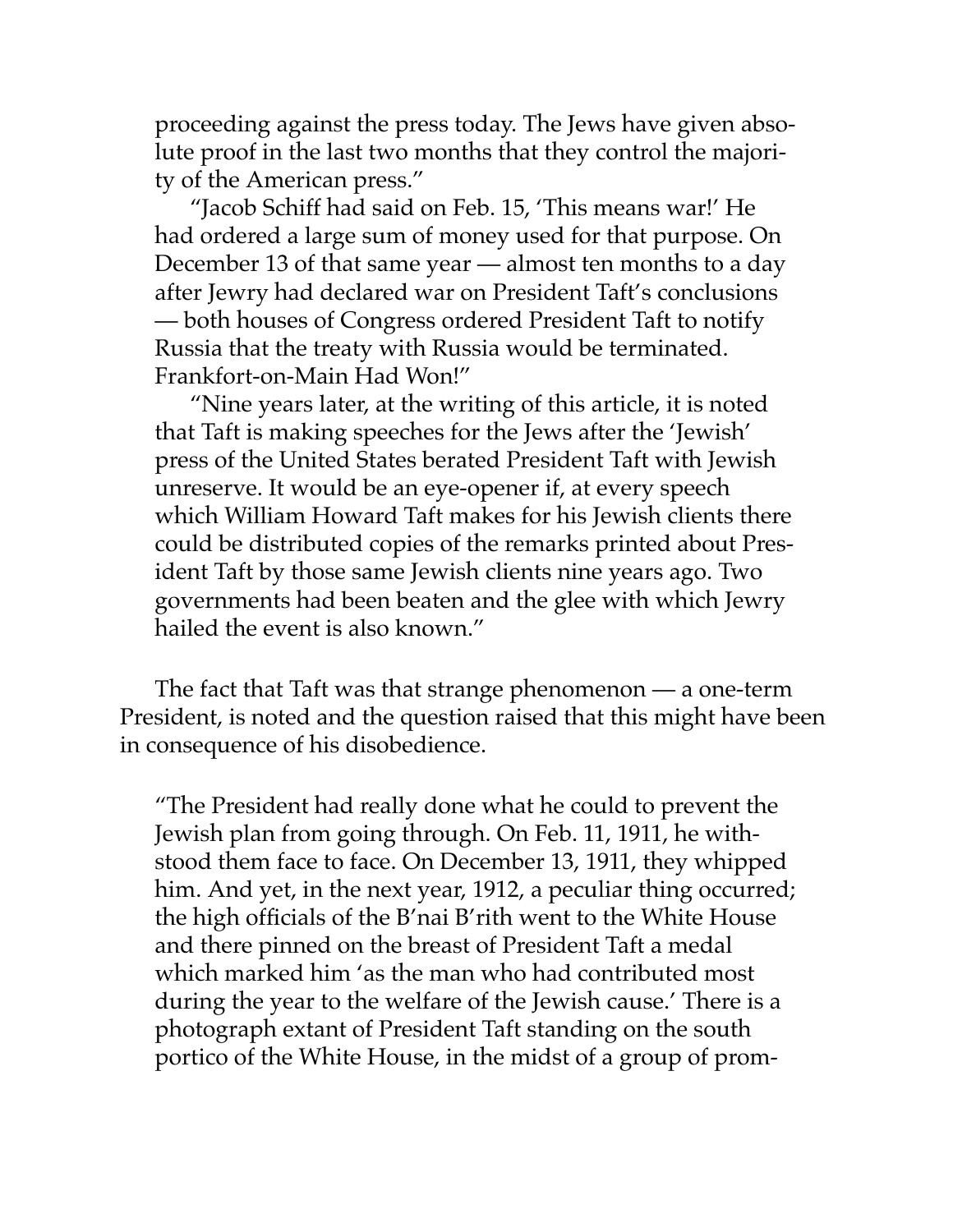inent Jews, and the President is wearing his medal. He is not smiling."

"That is the story of William Howard Taft's efforts to withstand the Jews, and how they broke him. It is probably worth knowing in view of the fact that he has become one of those 'Gentile fronts' which Jews use for their own defense."

At every stage of the game of take-over for Talmudism, the United States was used a base of operations for "the synagogue of Satan" to put Christian Russia under heel. Propaganda flooded this country which inculcated those of my vintage with the conviction that the weak Czar with his outnumbered, out-financed foes, wielded a blacksnake whip over little "angel" Jews, made to suffer just because they were "People of the Book." We were taught that to the tune of millions of dollars spent by the American Jewish Committee and others.

You have only to read such Jewish books as Dubnow's *History of the Jews of Russia and Poland,* put out by the American Jewish Committee's Jewish Publication Society of America for its own people to see how every law was flouted as the Talmudists rose to assassinate and crowd their way into complete mastery and butchery in Russia.

### Ford "Apologizes " to Jewry

Even one of the most wealthy and powerful men in the World was not immune to Jewish power and intimidation. The unqualified crawl, even the misstatement that he had been unaware of the contents of his *Dearborn Independent,* appeared over Henry Ford's signature, June 30, 1927, just about six-and-a-half years after the above article appeared. The apology was addressed to Louis Marshall as head of the American Jewish Committee.

The renowned theologian, Dr. James M. Gray, head of the Moody Bible Institute, wrote, concerning this apology by Ford (*Moody Monthly,* September, 1927):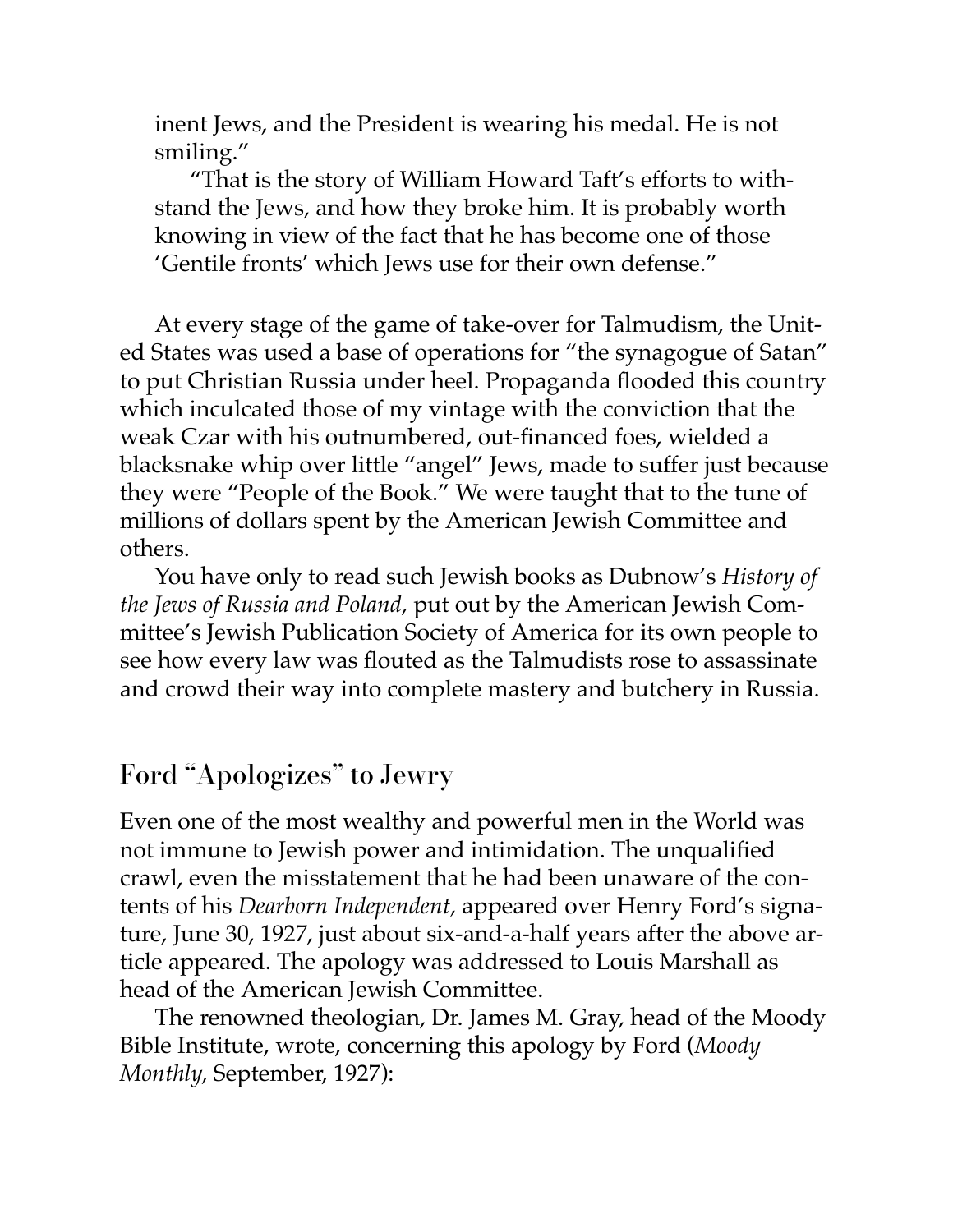"This confession in our opinion is another link in the chain of prophecy. As we read it we were impressed that the great millionaire went further than the circumstances of the case required him to do. To put it another way, we do not believe the editor of the Independent, Mr. Ford's paper, was either as foolish or as wicked as the confession of its proprietor would make him appear. We believe he had good grounds for publishing some of the things about the Jews which he did publish. Indeed, the pressure brought to bear upon Mr. Ford to make his confession was in itself such corroborative evidence. This pressure came from Jews all over the world, and in the face of it Mr. Ford was panic-stricken. He is one of the richest men in the world, and of course, conscious of the power that money brings with it; but he was made to feel that the Jews have more money and hence more power than he, and that in such a cause their money and their power can be quickly mobilized against an opponent and with crushing consequence."

Dr. Gray knew what he was talking about, having been subjected to Jewish threats himself. But he refused to recant his assertions that the Protocols of Zion represent the program of Talmudic World Jewry.

I knew Dr. Gray. Large numbers of my book *The Red Network* were sold in the Moody Bookstore. I spoke in the Moody Church and over the Moody radio. Unfortunately Dr. Gray's successor has quieted down many matters in favor of Jewry.

# The Russian Revolution — Suppressed State Department Documents

Much authentication of the Jewish hand in the successful Communization of Russia through the revolution of 1917 is contained in official United States Government documents — namely *Papers Relating to the Foreign Relations of the United States, 1918, Russia,* consisting of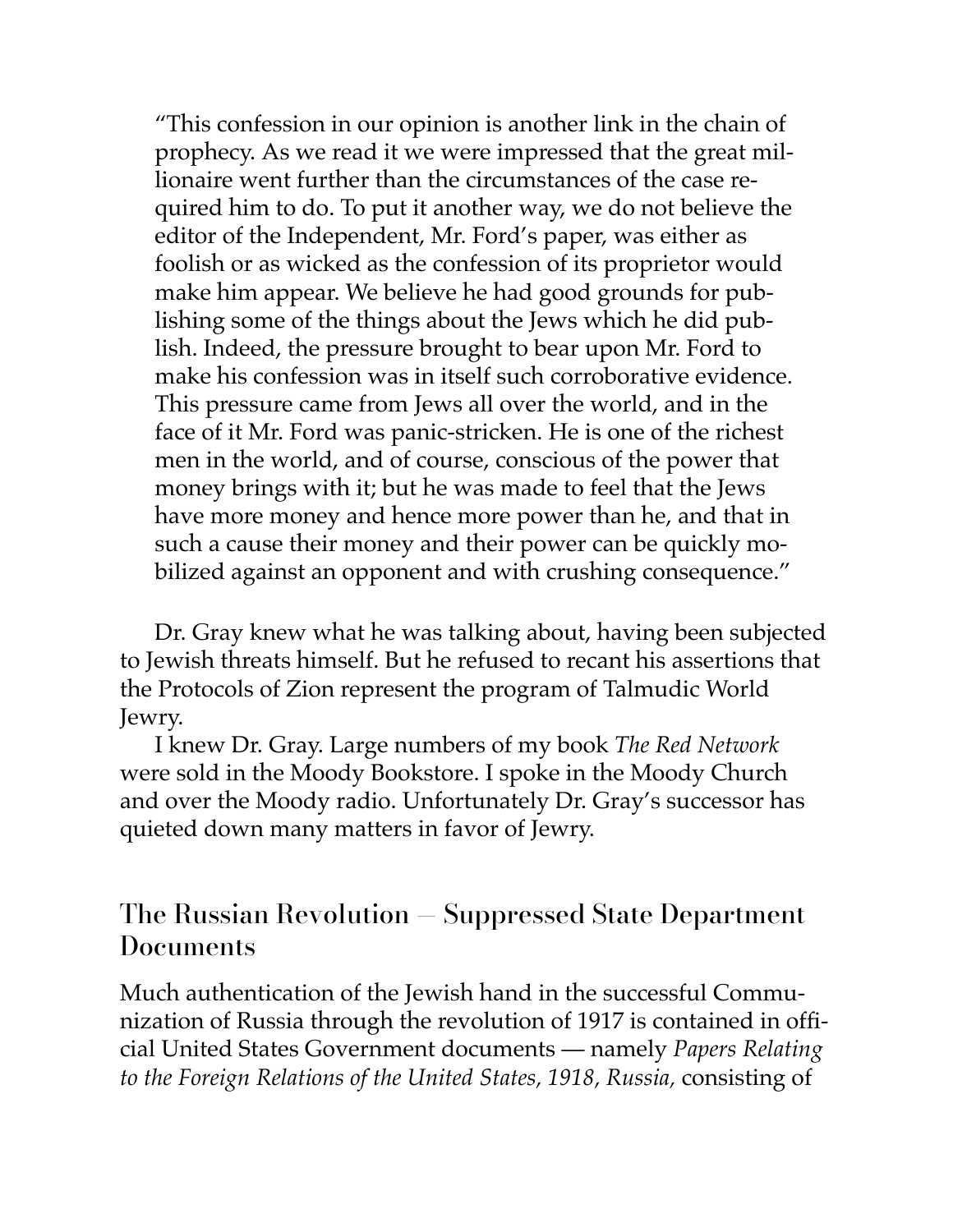three volumes and published in 1931. (See Exhibit 243) Included are many communications between then Secretary of State Lansing, U. S. Ambassador to Russia Francis, and various consular officials, detailing events as a "moderate" regime took over Russia under Jewish Premier Kerensky, who was then superseded in a few months by the bloody Bolsheviks, led by Jews such as Trotsky (real name Bronstein), Zinoviev (real name Hirsch Apfelbaum), Kamenev and Sverdlov. Exhibits 244 through 260 (244, 245, 246, 247, 248, 249, 250, 251, 252, 253, 254, 255, 256, 257, 258, 259, 260) are excerpts from these Government documents.

All through the State Department papers, most of which are not reproduced, is the picture of Russia in a state of economic collapse as soldiers and sailors are being paid to demonstrate against the Christian government, by Jewry, events which are followed by the final Red takeover.

These documents are today suppressed for public view, and if you don't believe this to be so, try to obtain copies, or even to find them in any public library. The current Jewish line is that Soviet Russia is "anti-Semitic," and organized Jewry has no desire to have our people learn of the true origins and beginnings of anti-Christian Communist Russia.

# The Revolution Begins

On March 15, 1917, Russian Czar Nicholas II abdicated under revolutionary pressures, naming as regent Grand Duke Michael, until his son came of age.

Not reproduced here is the communication, the very next day from Secretary of State Lansing telling Ambassador Francis to call on Milyukov, Foreign Affairs Minister of the new government, and to "state that the Government of the United States recognizes the new Government of Russia," to which Ambassador to Russia Francis replied that he had arranged to turn out his entire staff "in full uniform" to recognize the revolutionary regime.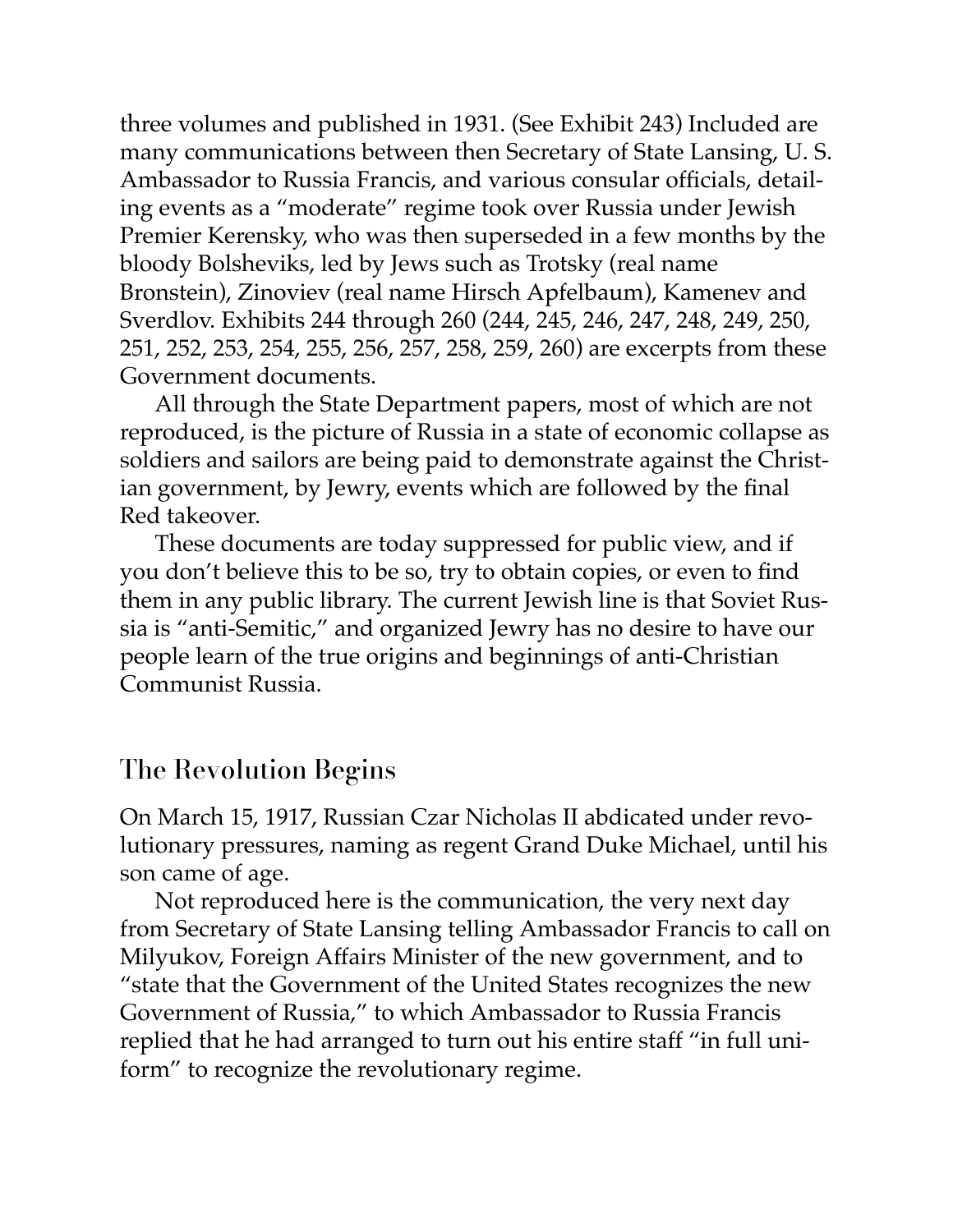Also omitted here are reports showing the Premiership of Prince Lvov, a sop to the royalty adoring Russians.

All party functions of the Left had unitedly put over the revolution and this interim regime was to be short-lived, indeed.

Four days after the Czar's abdication, Ambassador Francis stated: "Financial aid now from America would be a master stroke, *immeasurably important to the Jews that revolution succeed.*" (State Dept. - Exhibit 244)

### Enter Kerensky

The premiership of Prince Lvov lasted only two months. To quote from the 1920 four-volume report of the New York State Committee Investigating Subversive Activities (headed by Senator Clayton R. Lusk): "Alongside of the provisional government headed first by Prince Lvov, the socialist and anarchist elements of Petrograd's population established a Soviet of Soldiers, Workmen's, and Sailor's Deputies. Its president was at first Tcheidze [Menshevik leader] and its vice-president Kerensky [leader of the socialist Social Revolution Party]. In May, 1917, the Soviet [Kerensky's] forced the resignation of the first cabinet. Kerensky then succeeded Prince Lvov, the first premier of the provisional government, who proved to be a weak and vacillating character." (Vol. 1, Page 218)

Kerensky was "weak and vacillating," not because he did not know about the Lenin-Trotsky revolution being financed by the Kuhn, Loeb cabal, and which was to follow him. The State Department papers herein show he knew every move in advance and did nothing about it. About five months after Kerensky became Russian Premier, the Bolsheviks took over. The wrecking Red work of Jewish Kerensky during his time in office is described in part as follows in the above NY State Lusk Report: "The liberal decrees of the Provisional Government had destroyed the discipline of the army and the disintegration of the once powerful Russian military machine became complete." (Page 219) "Kerensky's Social Democrats distributed hundreds of thousands of leaflets among Russian soldiers"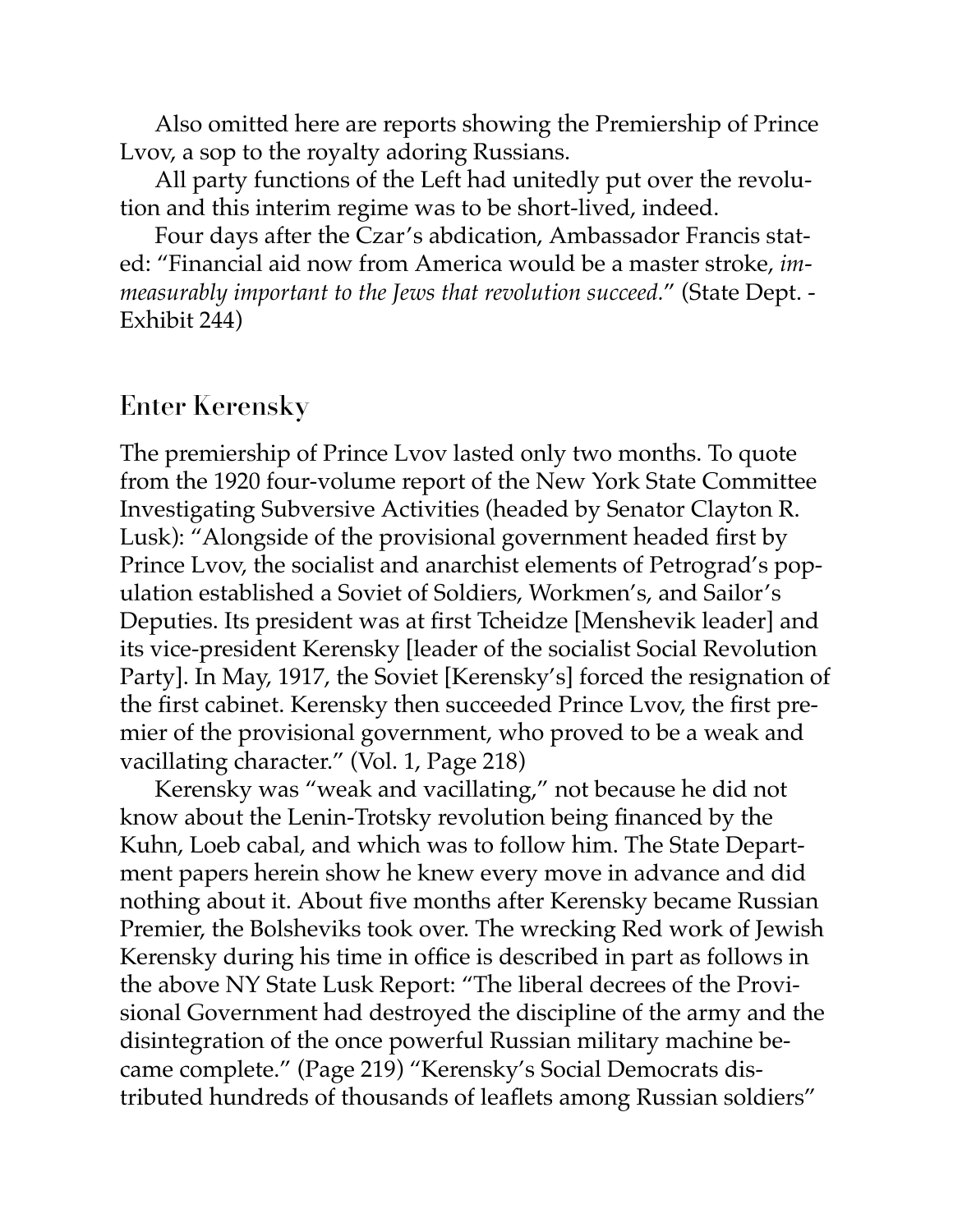urging "that the soldiers should disobey their officers and lay down their arms." (Page 215) The "swift success" of the final Revolution was "attributed in large measure by Lenin to a fortuitous cooperation between contending groups and factions." (Page 217) [Note: Lenin's real name was Ulyanov. His father was of Mongol origin, his mother a German Jewess.]

# Kronstadt

The great mutiny of the Kronstadt sailors of July 16-17, 1917, is chronicled in modem encyclopedias as a Red Revolutionary event. Kronstadt is an island 21 miles from Petrograd (now Leningrad), in the Gulf of Finland.

On July 16, 1917, Kerensky has come home from the front when Milyukov's Cadet Party ministers resign. And the next day, July 17, 1917, we see that the Bolshevik turmoil is used as "the ostensible grievance" for Kerensky to demobilize "two regiments at the front." Enter Trotsky (Bronstein).

With Kerensky having conveniently "departed for the front," Trotsky harangues the crowds. The Cossacks, who are anti-Jew, are unable to prevail. (Exhibits 247, 248)

Chamberlin, in his *The Russian Revolution 1917-21* describes the march of 20,000 sailors who disembarked from Kronstadt and marched through Petrograd, shooting into homes and killing people on the pretext that they had been attacked. The roaring bloody days of July 16th and 17th left the people helpless at the hands of the bloodthirsty demonstrators: "So the city was really at the mercy of the demonstrators," says Chamberlin (Vol. 1, page 173). He also says:

"The Kronstadt sailors marched through the main streets of Petrograd. They promptly broke into houses from which shots were supposed to have come and killed with scant ceremony anyone whom they suspected of shooting 'five people were killed and twenty-seven wounded before his eyes on Sadovaya Street,'" read one report by one Kantorovitch.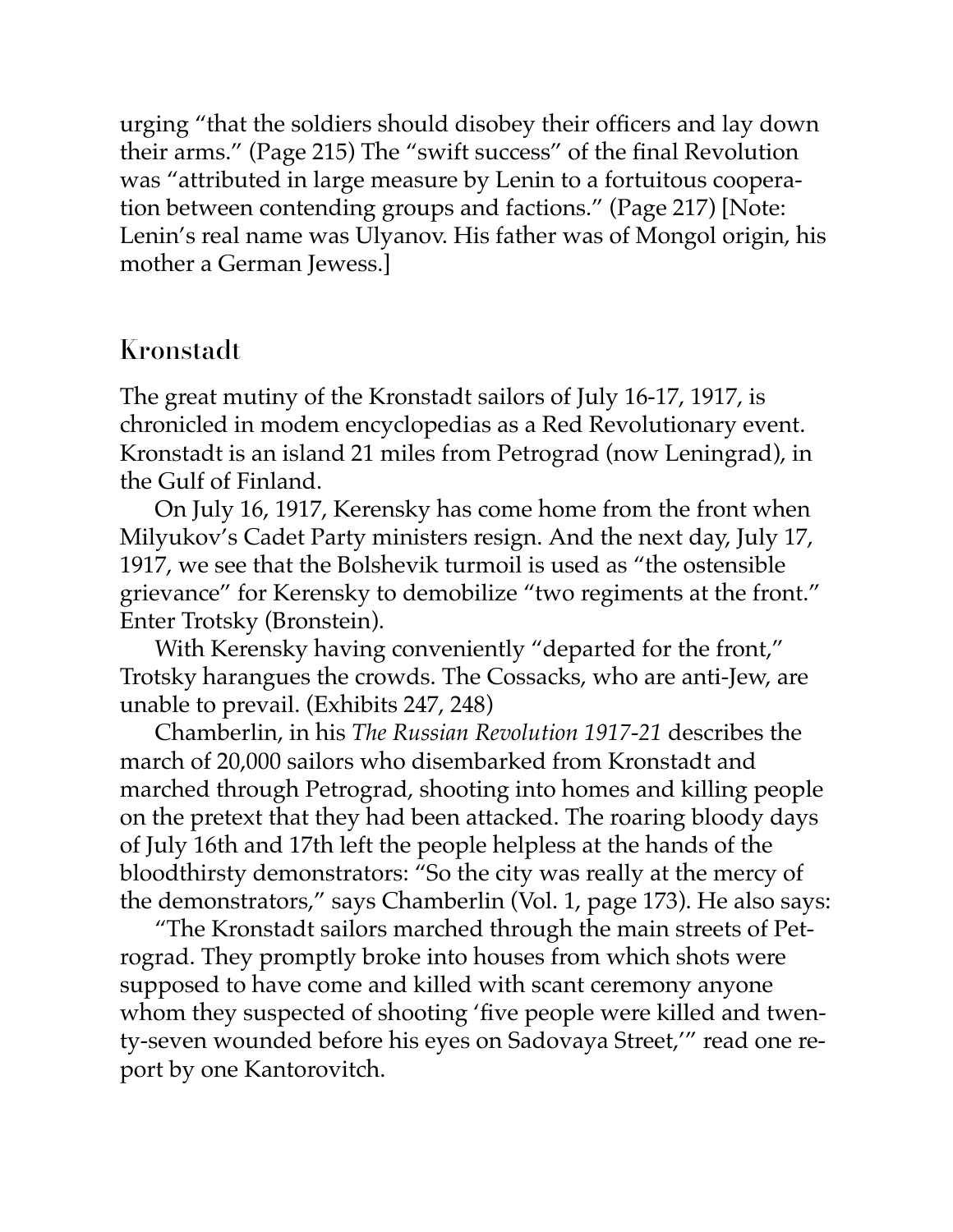Terrorist Trotsky (real name Bronstein), who was later to gouge out eyes and dismember his victims in sadistic Talmudic fashion, during the Red Terror, was reported by Ambassador Francis to have "aroused great enthusiasm by advocating violent measures." (State Department — Exhibit 248)

Kronstadt was a rehearsal leading up to the ripe time for takeover, in November, 1917, several months later.

Trotsky had been living in New York, editing the Russian Communist paper *Novy Mir (New World),* financed by the communist Garland Fund, directed by Jacob Schiff's rabbinical protégé, Rabbi Judah Magnes, and such leading Communists as William Z. Foster and Roger W. Dunn, Sidney Hillman, Norman Thomas and others, serving on the Red Revolutionary battlefield in this country.

US President Woodrow Wilson heard about the abdication of the Czar's government March 15, 1917, and hailed it. The pretense then, on the part of stooges like Alexander Kerensky and other Jews, was that a "democratic" revolution had been successful, and that "humanity" was to profit from it; the weak Czar, under the thumb of his Jewish bankers and occult Rasputin, having been a pushover achieved by Jewish finance for Jewish power objectives.

The scholar, Jennings Wise, has written *(Woodrow Wilson, Apostle of Revolution):*

"Woodrow Wilson, despite the efforts of the British police, made it possible for Leon Trotsky to enter Russia on an American passport." (page 647)

In Document 5 (State Department — Exhibit 254) we see that Lenin got 315,000 marks in June, 1917, just before the Kronstadt revolutionary rehearsal. As the note of our Ambassador states: "Kronstadt, the navy base, was the nerve center from which L's [Lenin's] activities radiated during the summer."

The funds originated from the "Diskonto Gesellschaft" Bank (Same Exhibit), one of the Jewish controlled German "D Banks" which helped finance the Bolshevik takeover. You may see by refer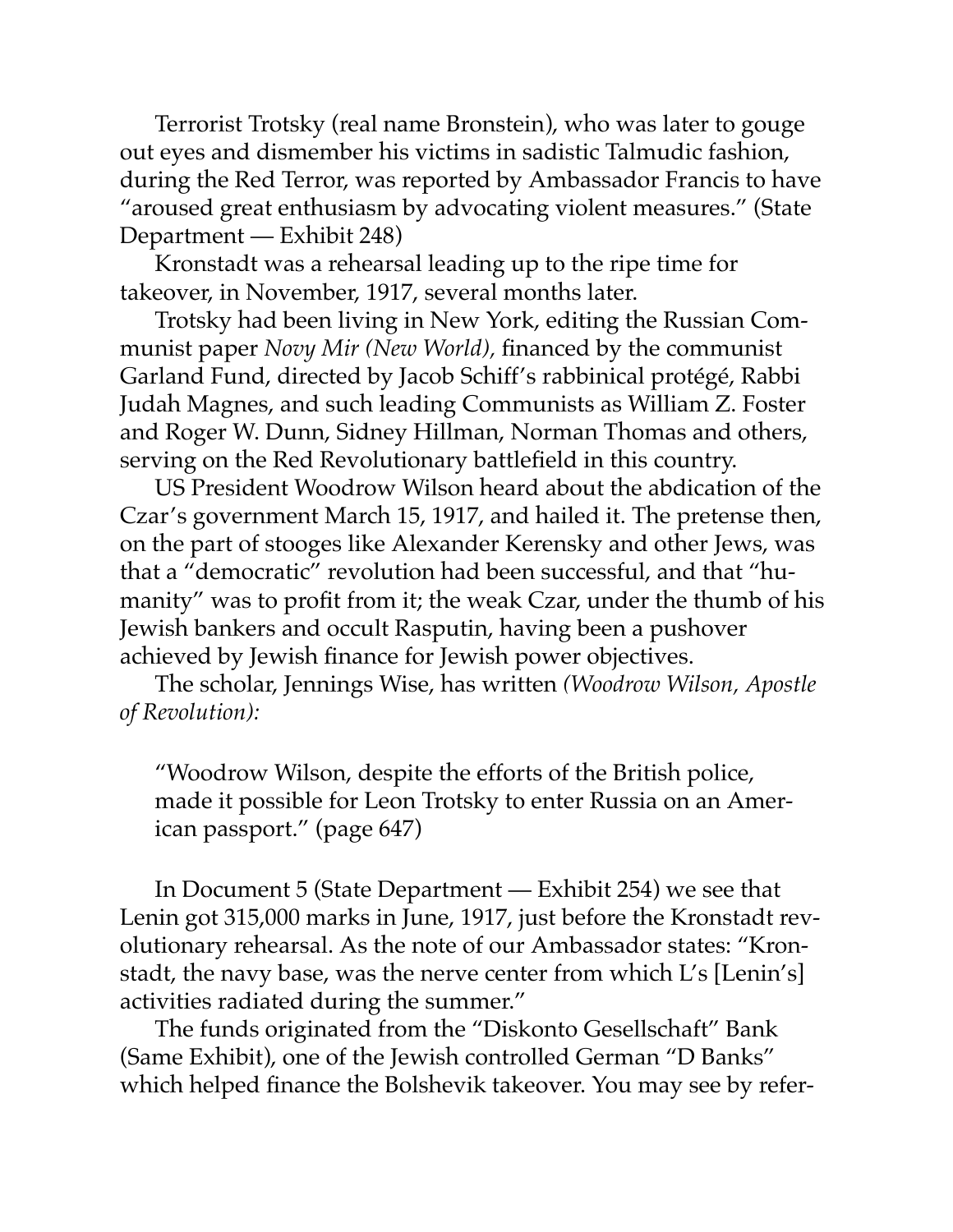ring to the 1943 Universal Jewish Encyclopedia ("Finance, Jews in") that the so-called "D" banks of Germany were all run by Jews, including the Diskonto Gesellschaft and Deutsch Bank, all being part of the conspiracy.

In September, 1917, Kronstadt is notified that the order to give passports and 207,000 marks "as per order of your Mr. Lenin have been handed to persons mentioned in your letter. The selection met with approval of his excellency the ambassador." Ira Nelson Morris was Jewish U. S. Ambassador to Sweden at that time.

# Jewish Financing Long Planned

As Documents 1 and 2 (Exhibit 251) show, the revolutionary set-up and the banking credits were all ready to function in 1914, and Document 3 (Exhibit 252) specifically names the Diskonto Gesellschaft and Deutsch Banks in this 1914 conspiracy. Exhibit 253, of February 23, 1915, reports the work of revolution, with "W [Warburg] chiefly works from Stockholm" where Jewish Ira Nelson Morris was US Ambassador from July, 1914, until 1922. The "Rhenish Industrial Syndicate" (Document 5, Exhibit 253) advises the Nya Banken in Stockholm and the Stockholm representatives of two of the Jewishrun "D" Banks of Germany that they are to give money for revolutionary propaganda against Russia.

Ambassador Francis detailed (Exhibit 251) documents showing: That, in the name of the German government, agencies had been set up in such Finnish border towns as Lulea, Haparanda and Varda, also in Bergen and Amsterdam. That: "very close and absolutely secret relations [are] being established with Finnish and American banks. In this connection the Ministry begs to recommend the Swedish Nya Banken in Stockholm, the banking office of Furtsenburg; the commercial company Waldmar Hansen in Copenhagen, which are maintaining close relations with Russia."

Francis adds: "Note: this is an outline of basic financial structure begun in February, 1914, five months before war was launched and still in operation; notice reappearance in subsequent Lenin messages,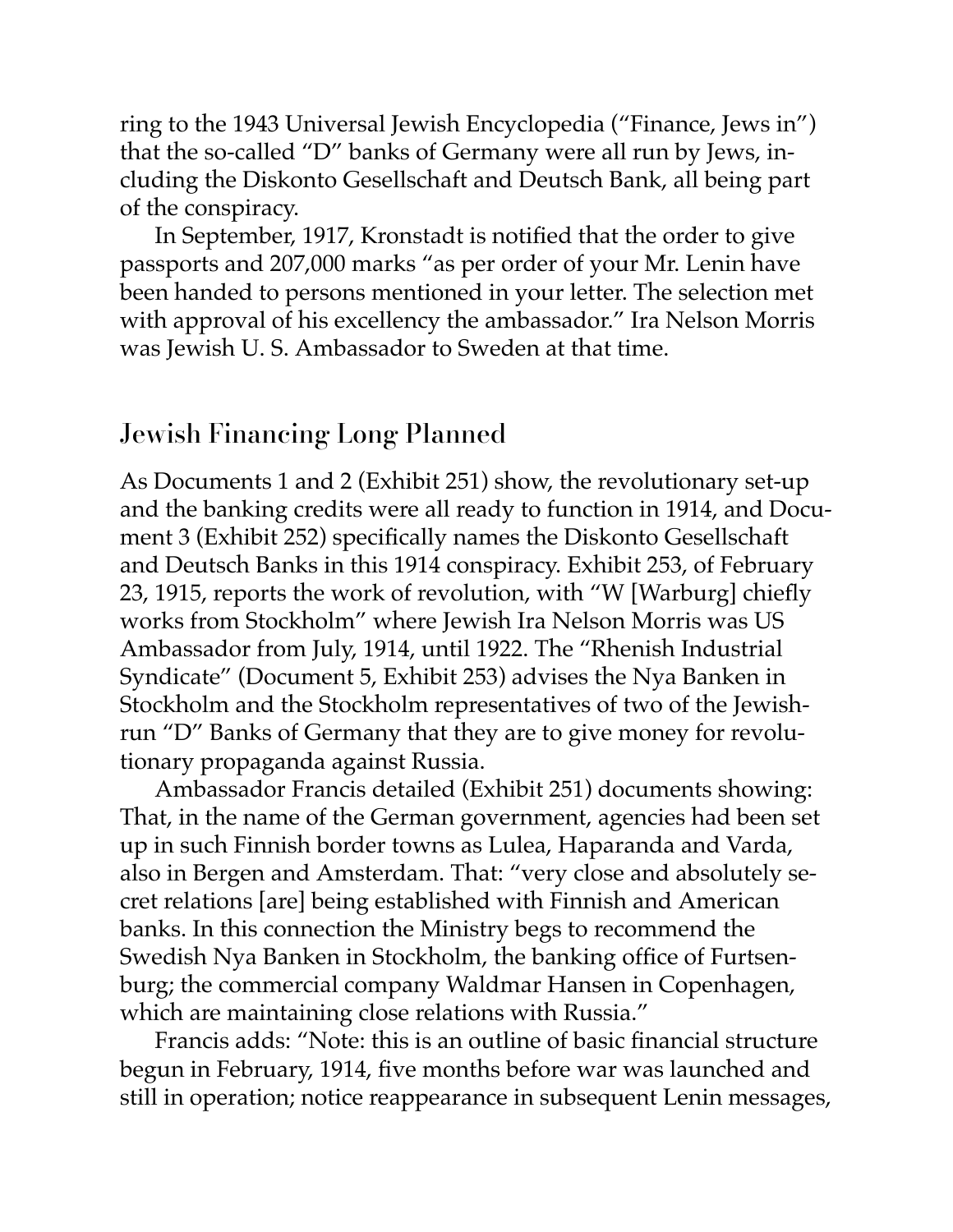towns Lulea and Varda, likewise reference to American Banks. Olof Aschberg; one of the heads of the Nya Banken, came to Petrograd a month ago and boasted that N. B. [Nya Banken] was the Bolshevik bank."

The Guarantee Trust Co., of N. Y. is mentioned, and "Furstenberg," under the name of Ganetski, and Aschberg are cited as inner group members apt to run the Bolshevik State bank.

Looking at the map of Sweden, you may see that in the North where Sweden joins Finland, and the Gulf of Bothnia ends, washing both shores, there is a little border town of Haparanda and south of it is Lulea, also on the Gulf, with Russia, of today, a short trek to the East across Finland. Those were chosen for the arms-running to the Bolsheviks. The Imperial and "D" Banks of Germany, in the political saddle, in cahoots with the Jewish U. S. Ambassador to Sweden, Ira Morris, and the Red Revolutionary Jews, armed with endless funds, put over the job. The Jewish network touched everywhere.

# Furstenberg at Stockholm

Stockholm was a cozy place those days for the Reds with the USA Jewish Ambassador friendly to Jewry's aims. There the "banking office of Furstenberg," and the "Swedish Nya Banken in Stockholm" are mentioned in Document 1, Exhibit 251 and that was February 14, 1914. Document 8, Exhibit 254, is written to "Mr. Furstenberg" and is from the representative of the Deutsche, one of the German "D" Banks, in Switzerland. He is writing Furstenberg, June 16, 1917, to tell him that Bolshevik pamphlets costing 32,000 francs (Swiss francs were the highest of all in exchange value) have been sent and he would like to know when they arrive. "Maximalist" is used throughout the reports, meaning Bolshevik.

Furstenberg, in good approved Communist style, addresses his letter in Document 9, Exhibit 254, to Raphael Scholnickar as: "Dear Comrade" stating: "The office of the banking house M. Warburg has opened an account for the undertaking of Comrade Trotsky." The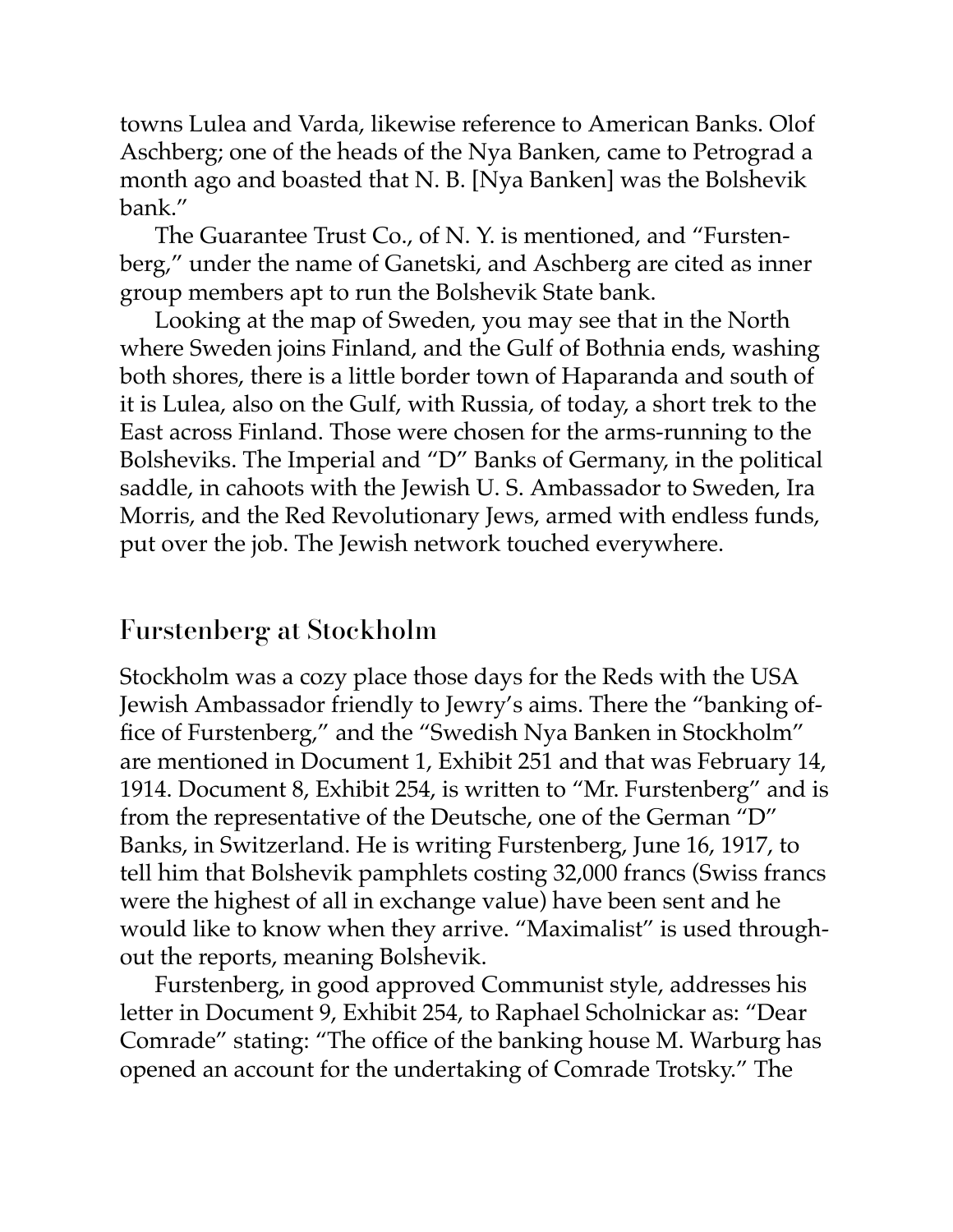arms have been purchased and sent and a "person authorized to receive the money demanded by Comrade Trotsky."

Ambassador Francis noted that this communication connected Trotsky "with banker Warburg and with Furstenberg."

Furstenberg was a busy Jew those days, sending messages of cheer. Document 10, Exhibit 255 is to Bolshevik military leader Antonov at Haparanda telling him that: "Comrade Trotsky's request has been carried out," and that a trusty Bolshevik "Sonia," will be coming to hand him "400,000 kroner."

We also see that note of Ambassador Francis (Document 10, Exhibit 255):

"This letter from Scheidemann, the German Socialist leader, links him with Furstenberg-Ganetski, with the Nya Banken and with subsidizing the Russian revolution. Trotsky published a paper during the summer. Another paper spoke for Lenin. Vorwarts would seem to refer to the Socialist organ at Berlin."

Elsewhere (Exhibit 253) we see the name of Max Warburg, of M. M. Warburg bankers of Hamburg, and related to the Kuhn, Loeb Warburgs of the USA.

As previously mentioned, Max Warburg, later, in 1939, came from Germany and served on the American Jewish Committee "Peace Committee" which drew up and organized the United Nations, its Charter and its propaganda network, consummated at San Francisco in 1945 (See American Jewish Year Book, "Report of American Jewish Committee," on "Institute on Peace and Post-War Problems," p. 751, Vol. 43, 1941-2)

Note that Warburg is cited in this Exhibit 253 as one of the three Jewish bankers Rubenstein, Max Warburg, and Parvus, who maneuvered with the Russian revolutionaries, Zenzinov and Lunacharski. Ambassador Francis noted that "Parvus and Warburg both figure in the Lenin and Trotsky documents."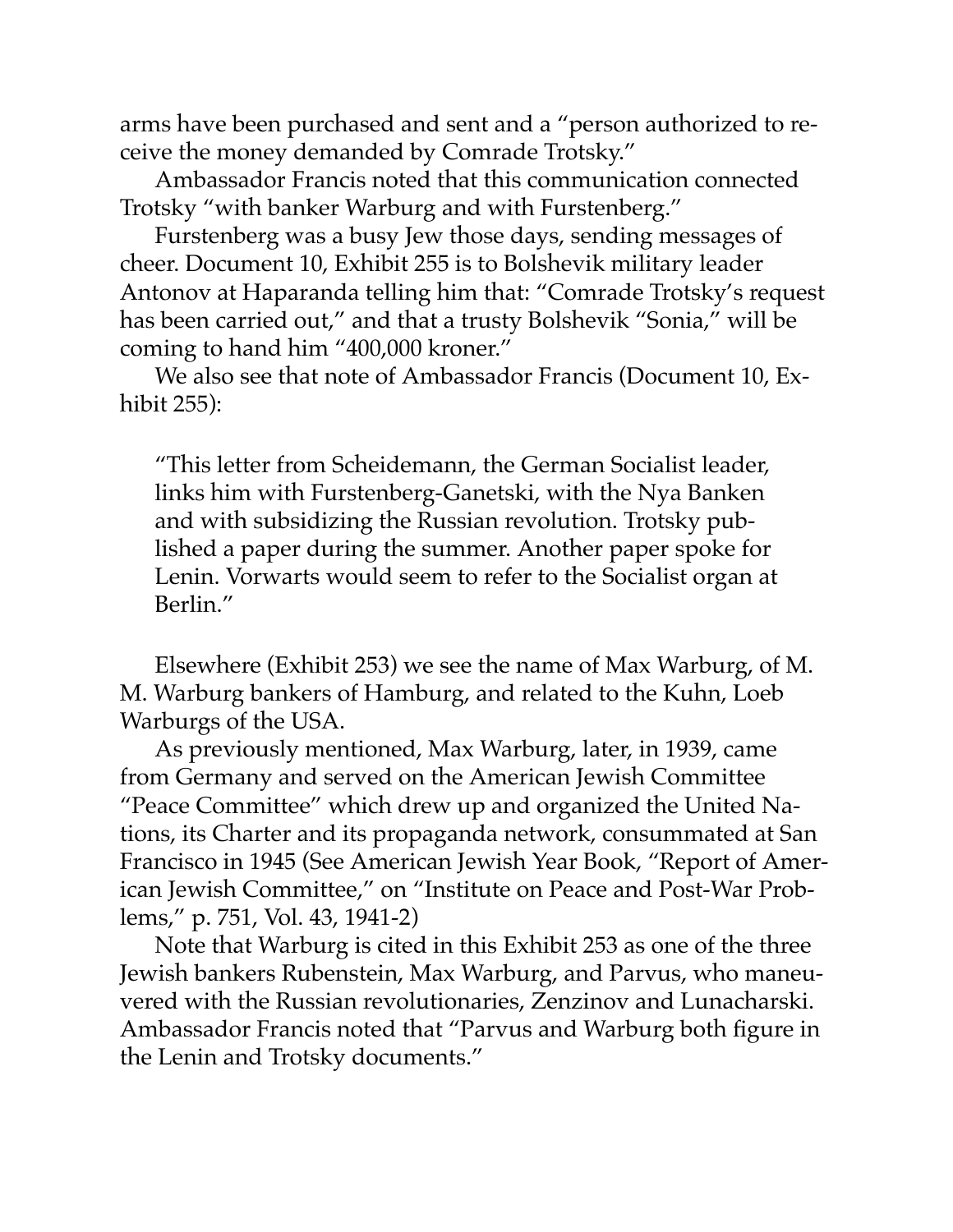# The Bolsheviks Take Over

While the Army was disintegrating, Premier Kerensky knowing all the time what was to follow, was fluttering with small talk when the takeover by the Red murderers came in November, 1917.

The day of the "Coup D'Etat," November 7, 1917, Ambassador Francis communicated with Lansing, telling him that the Secretary of the Embassy, Sheldon Whitehouse, had met Kerensky hurrying out of Petrograd, and acknowledging that the Bolsheviks held the city and the Ministers of his government would be arrested (page 224). From then on, the reports go like this: "All Ministers arrested except Kerensky." "Bolsheviki took possession of Winter Palace where all Ministers except Kerensky were located, all Ministers except Kerensky in Peter and Paul Fortress." Conflicting reports screen Kerensky's safe exit, not a hair of his head being harmed. Kerensky later retired to New York, to live graciously after performing his part in the Russian Red Revolution.

It is plain to see from the State Department papers that at first Ambassador Francis saw the "German money" financing the Bolsheviks as just that and nothing more. He sensed, however, that a general European revolution was being fomented. And his information came from the files of "Kontrerazvedka, Government secret service organized under Kerensky."

Concerning this, Ambassador Francis stated in February, 1918:

"If so, unavoidable questions arise why K [Kerensky] did not use evidence against Bolsheviki last July." "Many clues lead to Stockholm and Copenhagen."

The Universal Jewish Encyclopedia boasts of the Jews who led the Bolshevik revolution in Russia:

"The political revolution of March, 1917, brought about the complete emancipation of the Russian Jews." (Page 670, "Soviet Russia")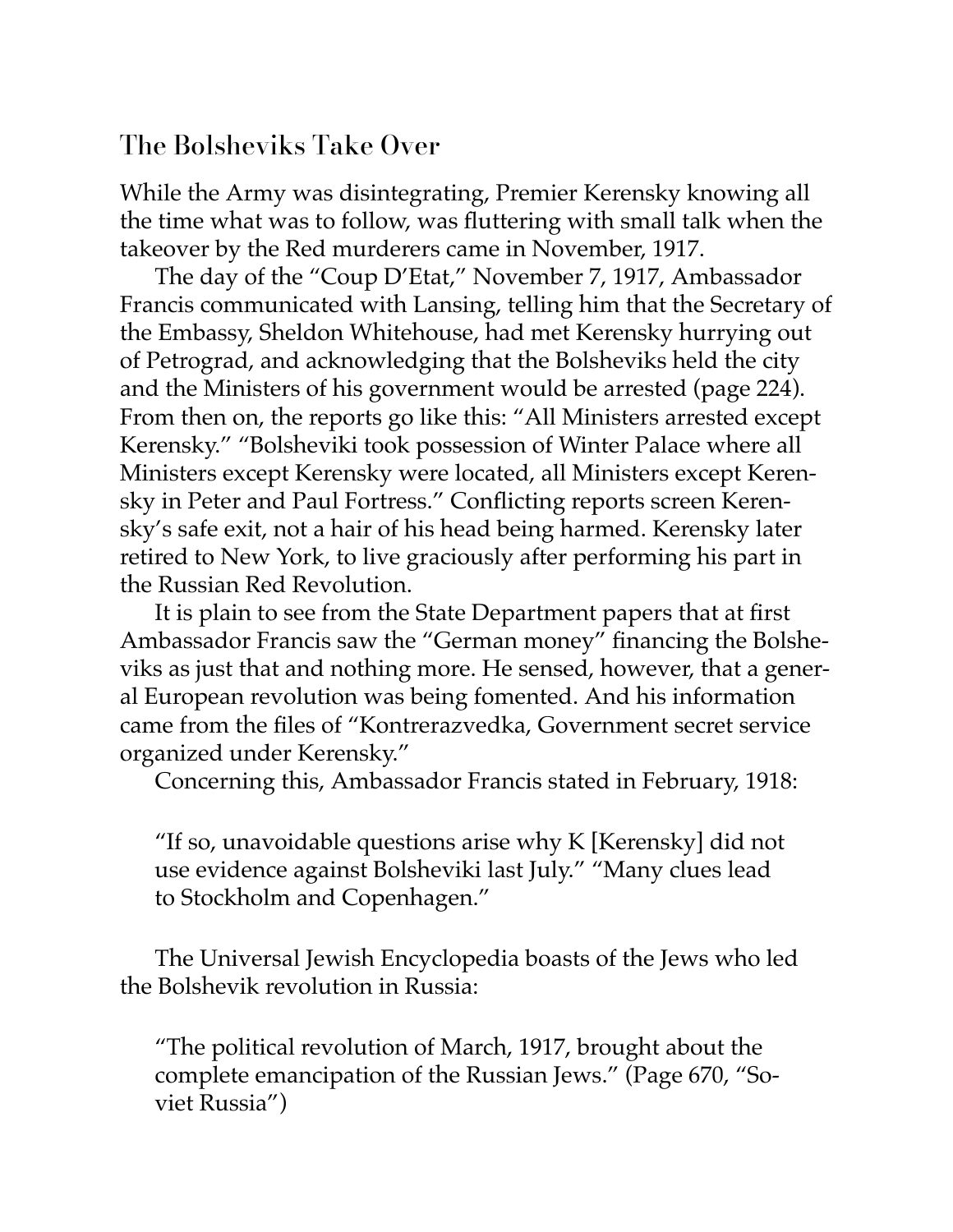"Individual revolutionary leaders of Jewish origin — such as Trotsky, Zinoviev, Kamenev and Sverdlov — played a conspicuous part in the revolution of November, 1917 which enabled the Bolsheviks to take possession of the state apparatus."

The great majority of Jews were Socialists, socialist Bundists, socialist Mensheviks, we are further informed, all of whom had worked for the overthrow of the Christian government of Russia.

# Consequent "Anti-Semitism "

It followed, in the fight between the Christian elements and the Bolshevik Jews and their dupes, as the same source states that:

"Wherever the civil war was fought, the Whites identified the Jews with the Bolsheviks and singled them out for attack from the first Anti-Semitism was severely condemned by the Bolsheviks. The recuperative process which set in with the end of the civil war was furthered by the New Economic Policy (NEP) adopted in the spring of 1921. By 1924 nearly one-third of all the stores in Moscow were owned by Jews." (page 674, Encyclopedia)

From our Embassy in Russia came the report of: "conditions appalling; a veritable slaughter. Men are shot without trial." (Sept. 21, 1918) And "bloody delirium now reigning at Moscow and Petrograd." (Sept. 25, 1918, page 694; State Department)

In Exhibit 260, we have a typical report from those on the ground, a communication from the US Consul General at Moscow (Summers) to the Secretary of State, May 2, 1918: "Jews predominant in local Soviet government; anti-Jewish feeling grows among population which tends to regard oncoming Germans as deliverers."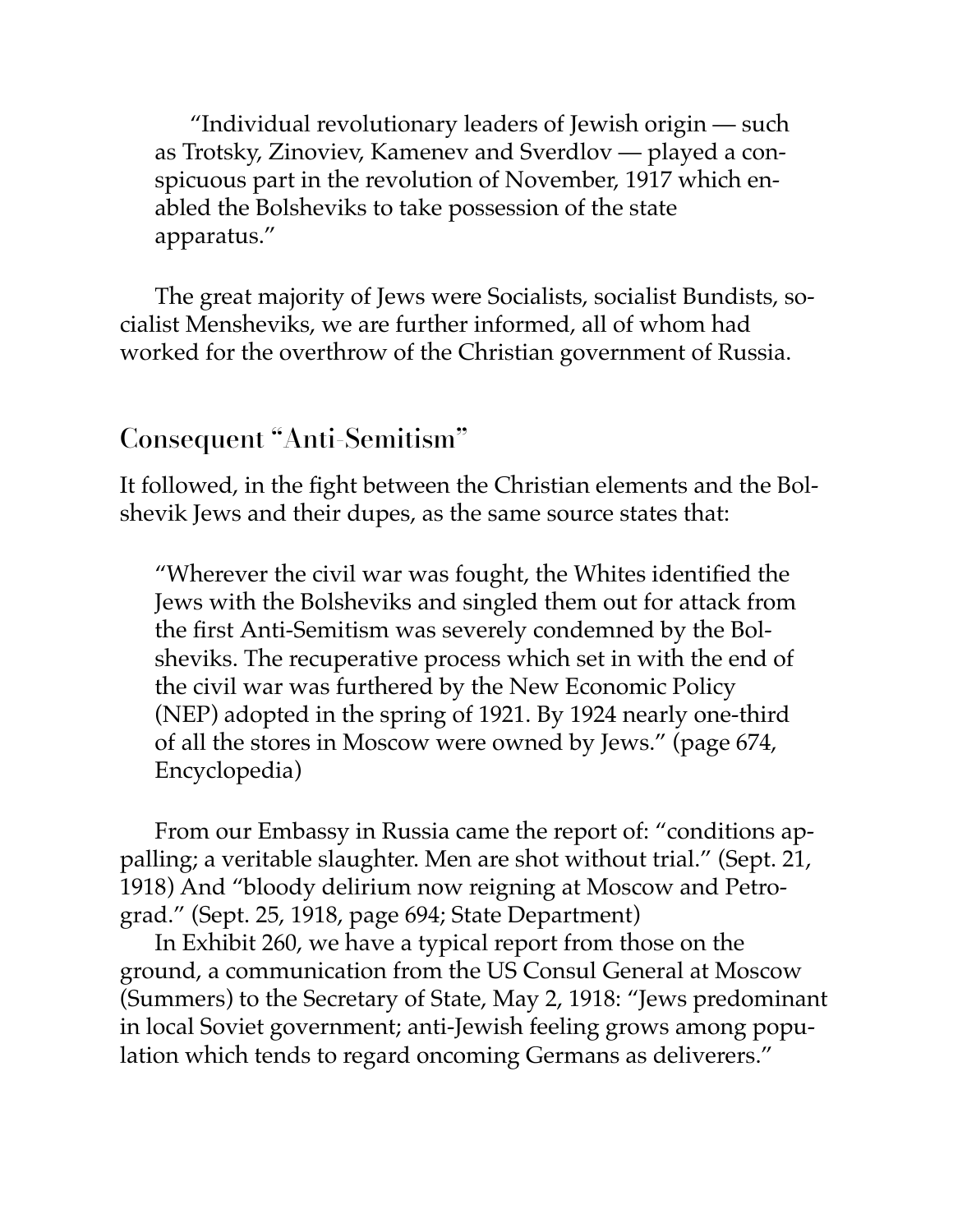Another State Department report during this period (Exhibit 261) notes: "Fifty percent of Soviet Government in each town consists of Jews of the worst type, many of whom are anarchists."

# The Mysterious Oudendyke Report

Students of the Communist movement are bound to run across the story of how M. Oudendyke, Netherlands Minister in Russia at the time of the Russian Revolution, had warned the British and French governments that Communism is Jewish; but that this warning had been carefully deleted from the official British papers on the subject. Oudendyke had taken over British affairs in Russia at the time.

It may be asserted that such a report never existed. Yet here it is, printed in 1931 as part of the USA State Department papers, and reproduced as Exhibits 256 through 259. The Oudendyke report is long. I have reproduced not all of it but enough so that the context of his warning is clear.

Oudendyke's communique went to various governments including our own, and included:

"The danger is now so great that I feel it my duty to call the attention of the British and all other Governments to the fact that if an end is not put to Bolshevism in Russia at once the civilization of the whole world will be threatened. This is not an exaggeration. I consider that the immediate suppression of Bolshevism is the greatest issue now before the world, not even excluding the war which is still raging and unless as above stated Bolshevism is nipped in the bud immediately it is bound to spread in one form or another over Europe and the whole world as it is organized and worked by Jews who have no nationality and whose one object is to destroy for their own ends the existing order of things." (Exhibits 258, 259)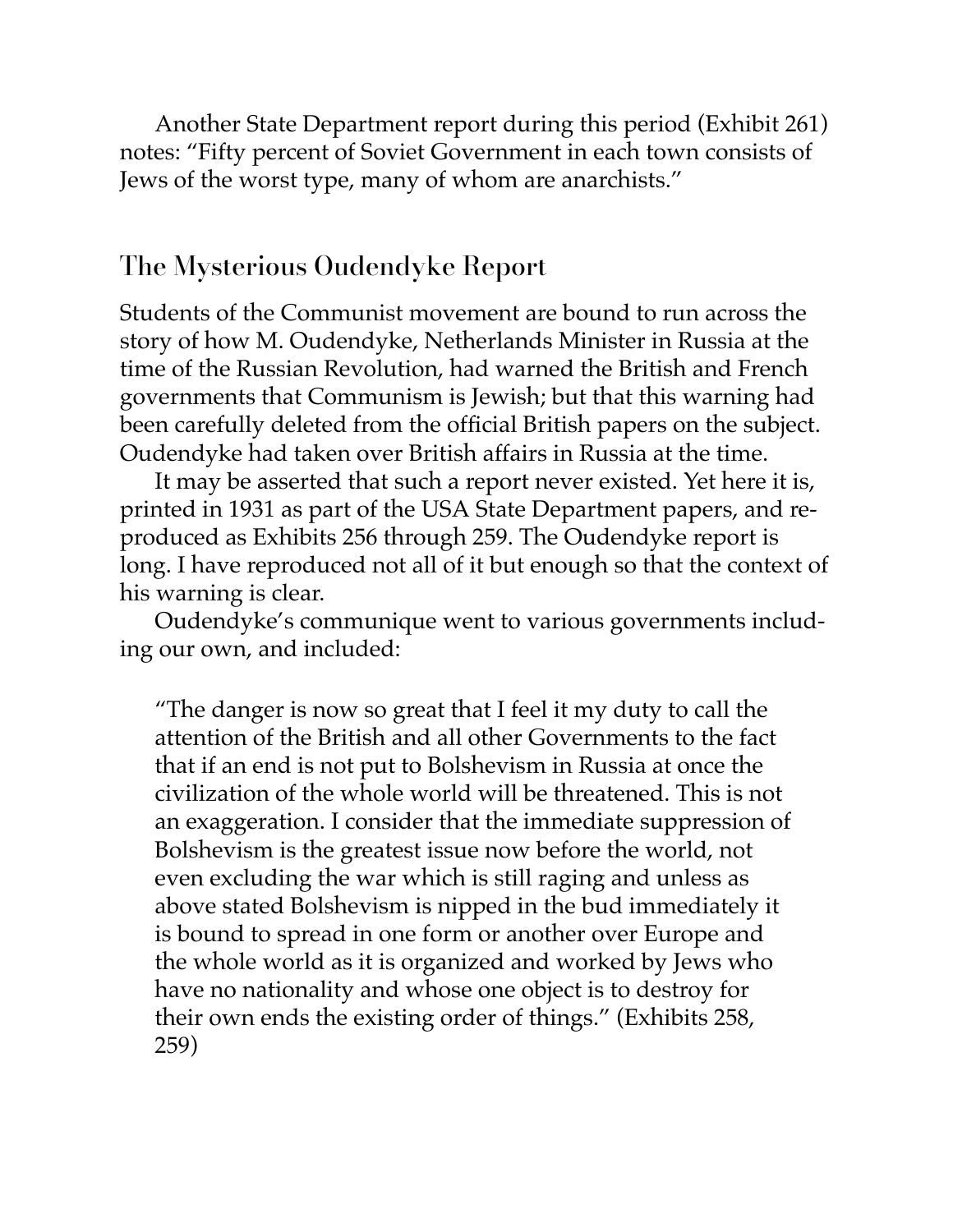Oudendyke's prophetic warnings went unheeded. How Jewish pressure was brought to bear to remove Allied forces fighting with the anti-Communist Whites in Russia is still another story. Bloody Trotsky and Lenin were armed and financed to clean up the job initiated by Jewish Kerensky, and Russia went under sadistic totalitarian anti-Christian, Jewish-controlled enslavement, with more countries to follow, until now the entire World is threatened.

### The Jews Gloat

At the celebration of the 1917 triumph of Jewry, at Carnegie Hall in New York *(N.Y. Times,* 3/24/17), it was proudly told how Jacob Schiff had financed Communist propaganda spread among 50,000 Russian war prisoners in Jew-financed Japan, which sent them back to attempt putting over the 1905 Red Revolution in their Russian homeland.

Not only are the agent connections of Schiff with the Japanese war against Russia hailed in his Kehillah sketch (Exhibit 214) and his agent ties chronicled elsewhere in aid of every phase of the Talmudic plan, his own words bear witness to his deeds.

As the State Department communications herein show, Schiff and his Jewish cohorts were, at the time of the Carnegie Hall meeting, financing the bloody terrorists Trotsky and Lenin to finish off the job instituted and furthered under Kerensky.

To further quote the 1917 *N.Y. Times* report:

"An authority on Russian affairs, George Kennan, told of a movement by the Society of the Friends of Russian Freedom financed by Jacob H. Schiff, which had at the time of the Russo-Japanese war spread among 50,000 Russian officers and men in Japanese prison camps the gospel of the Russian revolutionists. 'The movement was financed by a New York banker you all know and love,' he said, referring to Mr. Schiff, 'and soon we received a ton and a half of Russian revolution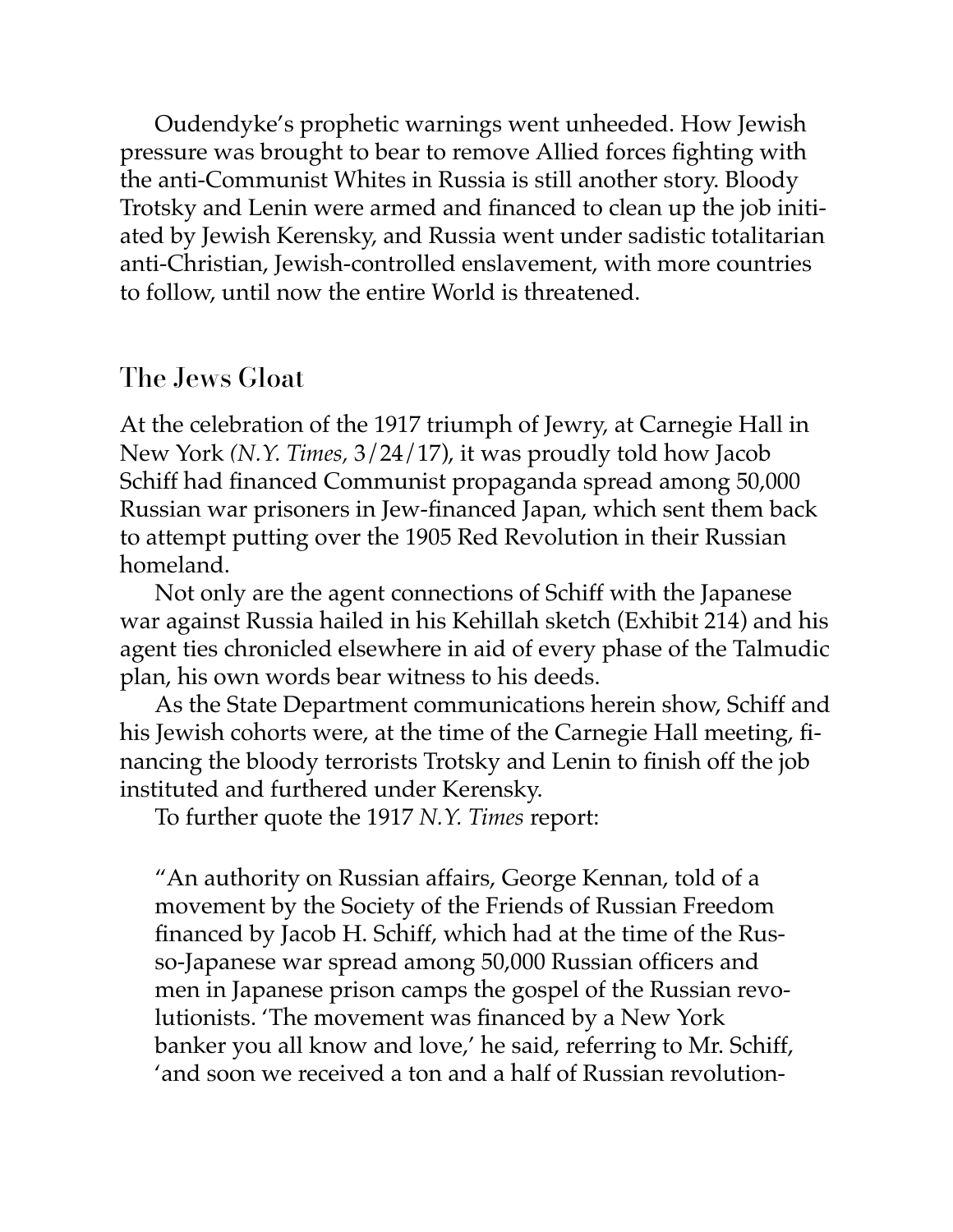ary propaganda. At the end of the war 50,000 Russian officers and men went back to their country ardent revolutionists!'"

"Mr. Parsons then arose and said: 'I will now read a message from White Sulphur Springs sent by the gentleman to whom Mr. Kennan referred.'" This was the message:

"Will you say for me to those present at tonight's meeting how deeply I regret my inability to celebrate with the Friends of Russian Freedom the actual reward of what we had hoped and striven for these long years."

This was followed by pious hopes that a "proper government and constitution which shall permanently assure to the Russian people happiness and peace," and the signature: "Jacob H. Schiff."

By what followed we know what Schiff meant as a "proper government."

*The New York Times* report of the great Carnegie Hall celebration of the Russian Revolution was subtitled:

"Rabbi Wise Ready for War — Relates How Jacob H. Schiff Financed Revolution Propaganda in Czar's Army."

To quote:

"Then the rabbi praised the Russian revolution 'I cannot forget,' continued the rabbi, 'that I am a member and a teacher of a race of which half has lived in the domain of the Czar, and as a Jew, I believe that of all the achievements none has been nobler than the part the sons and daughters of Israel have taken in the great movement which had culminated in the free Russia.'" (Note: for "free," read "Red Dictatorship")

To his dying day, Rabbi Stephen Wise, a tireless Red, never waned in his enthusiasm for the Soviet slave state, the murderer of so many millions of Christians.

"At the close of the meeting pictures of the revolutionary leaders were shown upon the screen," reported the *N. Y. Times.*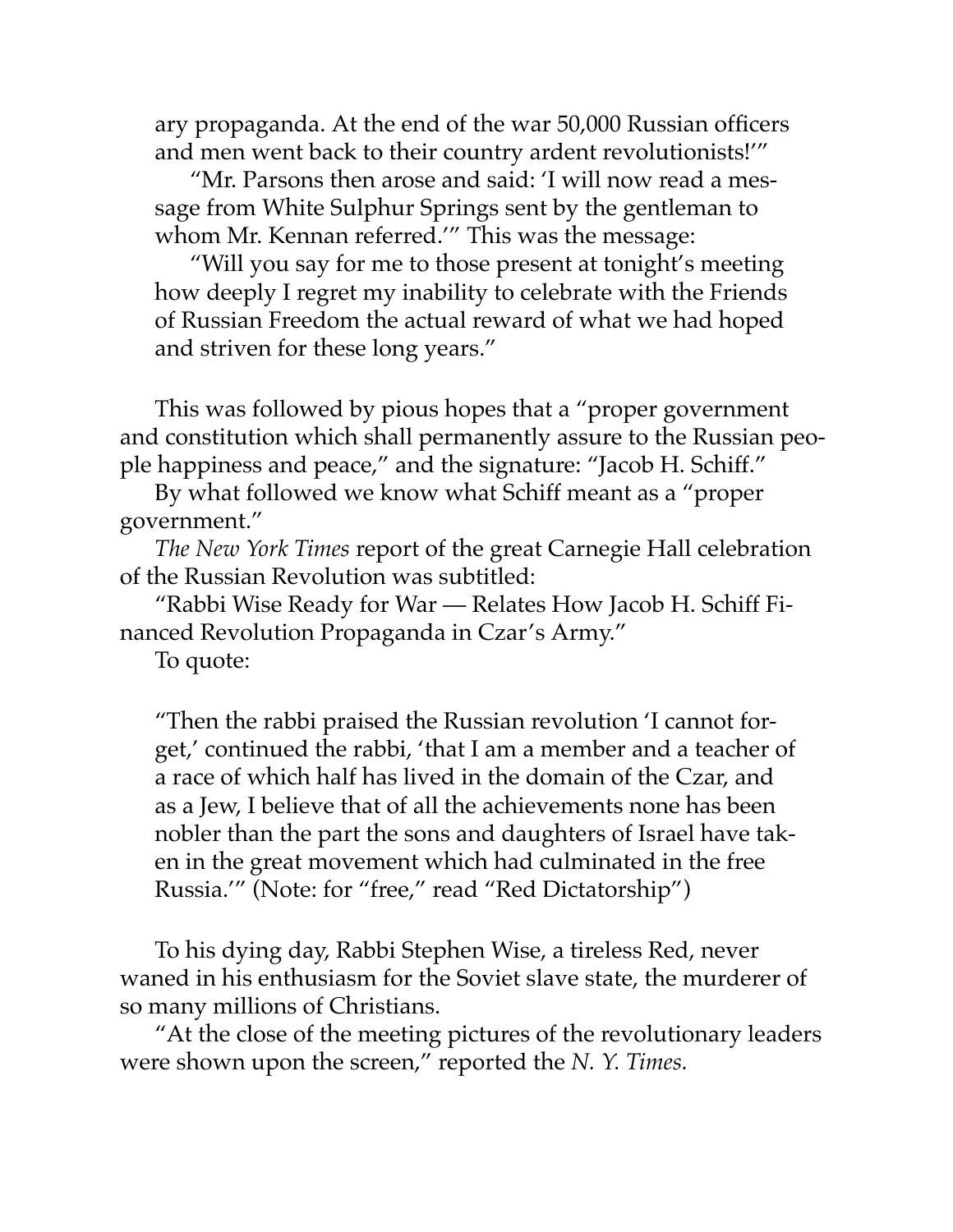# Chapter 13

# *Modern Jewish "Anti-Communism "*

TODAY, protective propaganda fills the press, aimed to make it appear that Communism and Jewry are enemies. Careful reading of the Jewish and Communist press reveals that the collective farms, even the whole Soviet system, is threatened with collapse from within for lack of wheat (now being supplied by the USA) and lack of other necessities. Racketeers who have been profiteering and lining their pockets with millions grabbed from the collectives are being tried and executed. Most of them happen to be Jews. Quelling and stopping swindling of Jews is represented as causeless "anti-Semitism" and the UN and USA, are being called upon to stop this "cruel" treatment.

Meanwhile, Jewish control of Soviet Russia continues. Lazar Kaganovich, former all-powerful head of all Soviet industry, a Jew whose family intermarried with Stalin's, is no longer in power. But, his place, as an all-powerful dictator of Soviet industry, has been taken by another Jew, Dymshits.

Careful reading of the press as to "anti-Semitism" alleged to exist in Soviet Russia reveals it to be either directed at "Zionist" Jews who favor a world power structure dominated from Israel, or concerning minor matters such as availability of "Matsos" on Jewish Holidays, and similar trivialities. However, the basic domination of the Communist world by Jews, in force since Jacob Schiff, Max Warburg, Trotsky (Bronstein), Litvinov (Finkelstein), Lenin (Ulyanov) and others orchestrated the communizing of Christian Russia continues.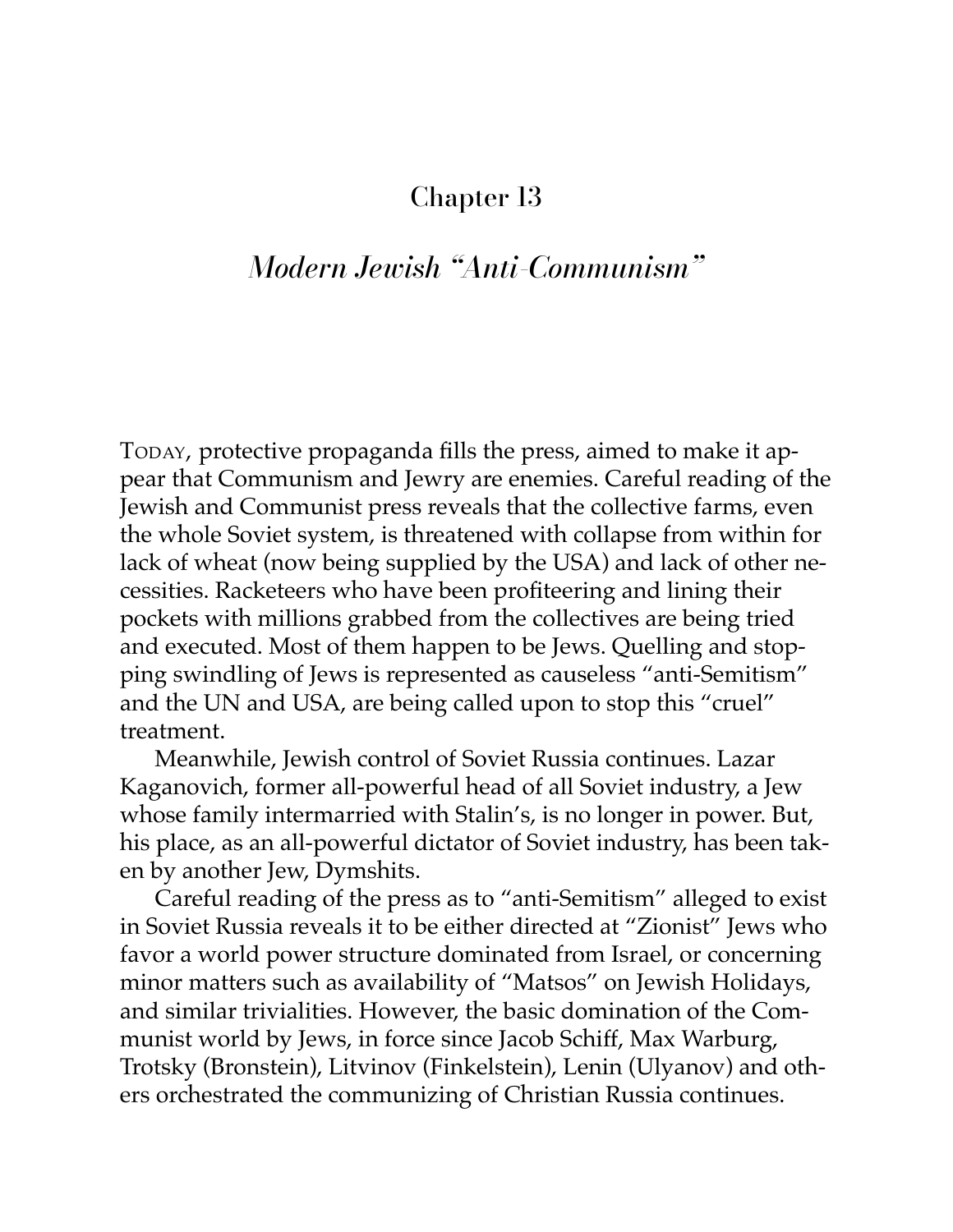One of the perpetual difficulties of the Jewish Talmudists is putting Communism into power and then concealing the Talmudic origin and direction of it. That "Jewish look" arouses what is foolishly called "anti-Semitism" on the part of the collectivized populations suffering under their control.

In the 1950s the American press was seething with the cases of Red Spies, atomic and otherwise, who had long been operating to sell out American secrets to the Soviets. The Rosenbergs, Harry Gold, and others, were convicted. Code messages carried to and from Jacob Epstein, a Communist agent in Mexico City, by a USA. Communist agent, were exposed. Abraham Brothman and Miriam Moskowitz were convicted as spies.

"FBI hands tied after agents trap Red Spies," headed a February 18, 1950 *Chicago Tribune* report of Willard Edwards concerning Nathan G. Silvermaster, Russian born Jew, J. Peters, alias Isador Boorstein, and others. One thing in common was that the spies who were being exposed as Communist agents were Jewish.

The American Jewish Committee, whose emphasis is on their "global responsibility" to Jewry, was not idle. In their American Jewish year Book, Vol. 54, (1952), was this:

"The widely publicized recent indictments and trials for espionage, the evidence brought forth at investigative hearings gave rise early last summer to a concern lest there result an increasing association of Jews with Communism in the minds of the general American public."

By order of the Executive Committee, we are told, "An intensive educational program addressed to Jews and non-Jews alike with respect to Communism" was adopted.

"During 1950 we stressed the role of the Jew in the fight against Communism. We have employed the mass media to feature the activities of Jewish individuals who vigorously oppose Communist totalitarianism. We have enlisted the active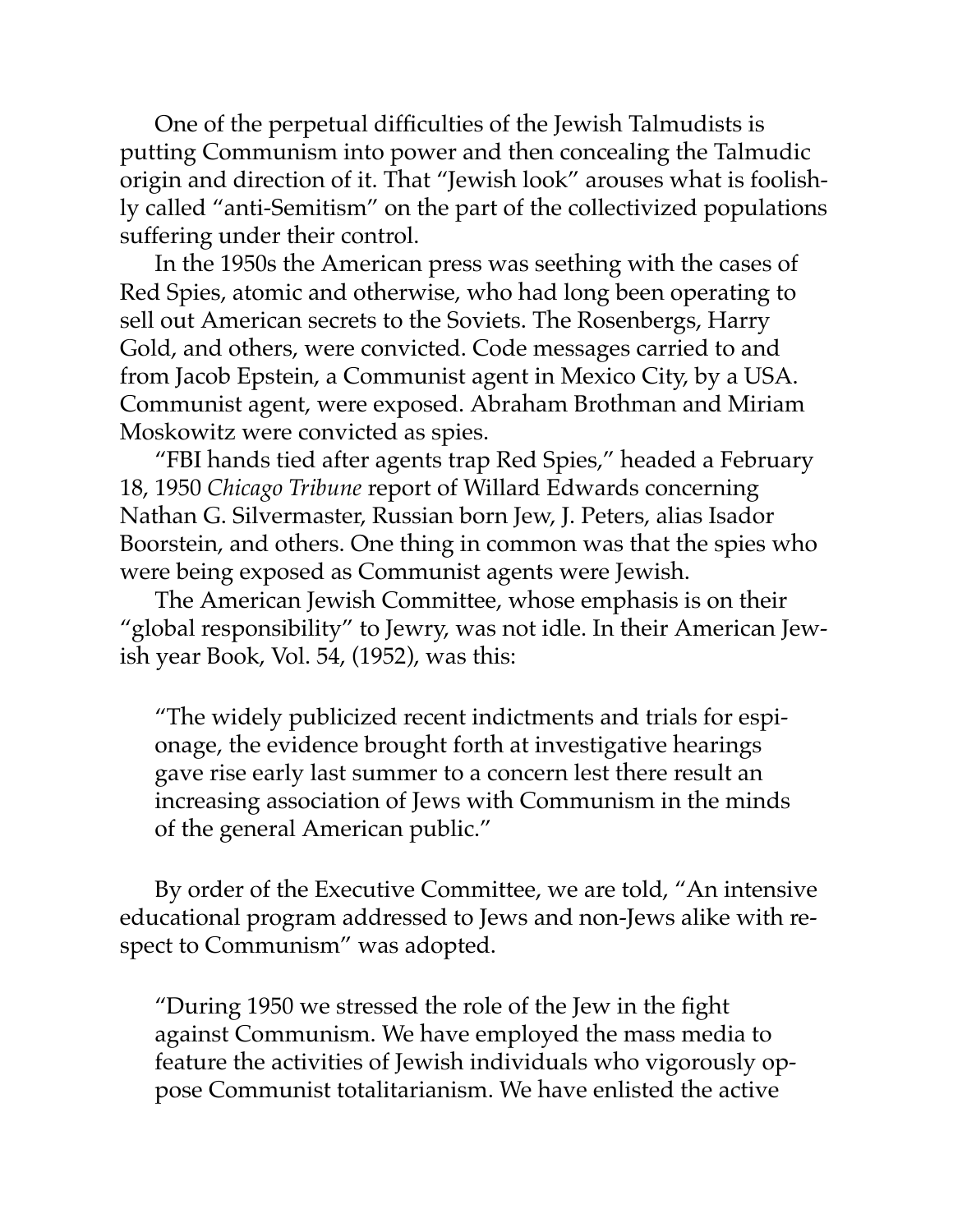participation throughout our chapters of Jewish groups in such enterprises as the Crusade for Freedom. We have also exerted our influence to disassociate Jews themselves from the activities of Communists and fellow-travelers." (page 55).

Then is mentioned the Jewish People's Fraternal Order, a Jewish section of the Communist Party's International Workers Order, and its recent disaffiliation "from Jewish communities in various parts of the country." One must ask how or why a large Communist Jewish organization became an integral part of Jewish communities in the first place!

Control of various American Legion activities, the use of periodicals reaching millions of people with propaganda articles written by the American Jewish Committee, plus Committee writing of Faith and Freedom readers for Catholic Schools, material for the National Council of Churches, the Methodist Church, propaganda work on the Genocide Convention (which aims to punish anyone who causes a group such as Jews "mental harm") is also detailed, and is all so factual, so fantastic in scope as to defy description. These wide-ranging activities must be studied to be believed.

#### Foreign Changes

With Communism triumphant over much of Europe, the blatant "Jewish look" had also to be changed concerning Communist governments abroad so as to mask these governments as being native ones, instead of the Jewish authored and run vehicles which they are, and have been.

Country by country the action taken to change the face of Communist governments of the "Jewish look" is taken up in detail in the American Jewish Year Books. The false propaganda given the general public is that Communists are "anti-Jewish."

In Hungary, native hatred of Jewish rule has inspired many Hungarian Jews to emigrate to 'Israel.' In Hungary, to quote the American Jewish Year Book, Vol. 54, page 296: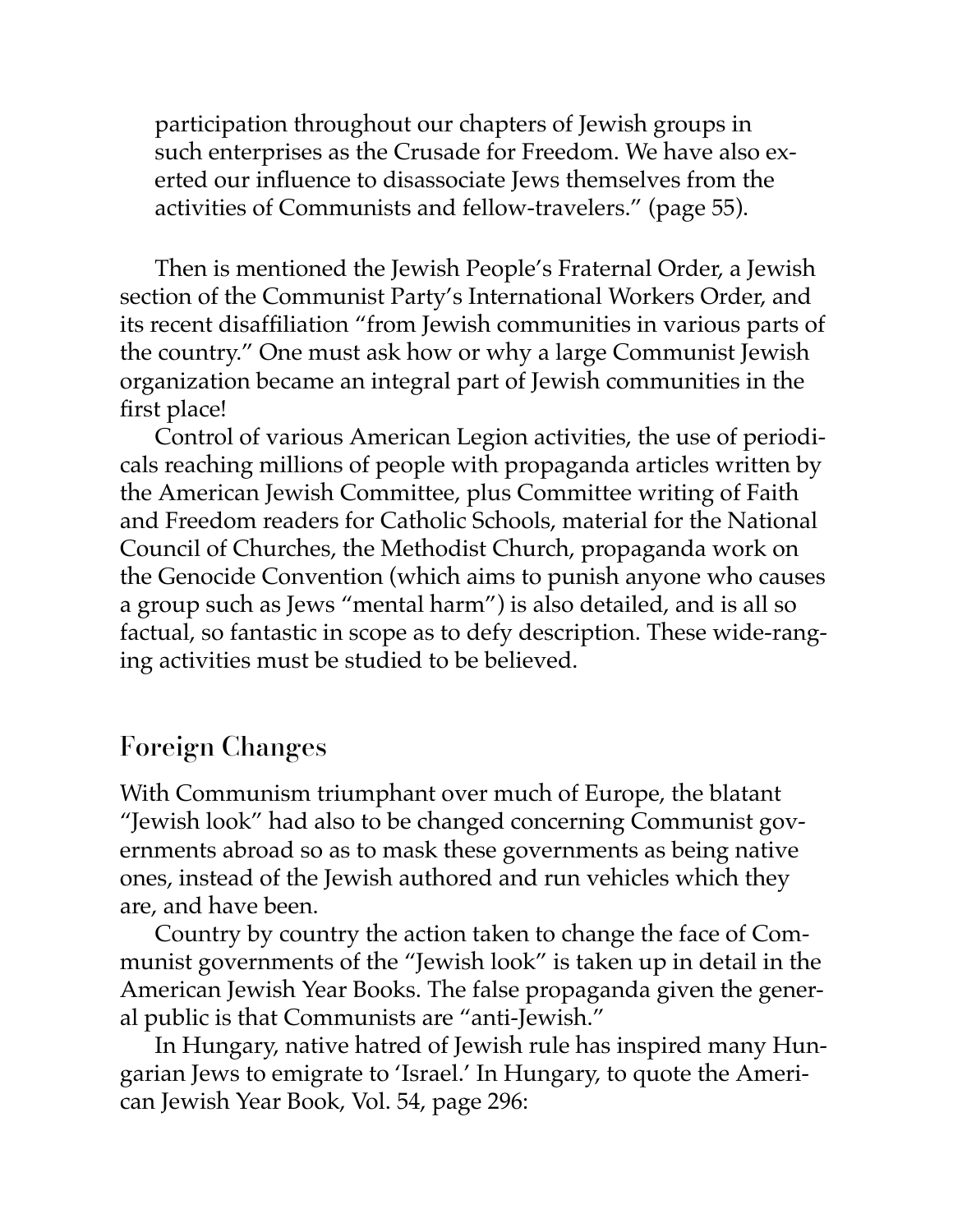"A considerable number of persons of Jewish descent held positions in government service, including that of the political police. Hence many anti-Communists blamed the Jews for their sufferings under the Communist dictatorship. The Jews were hated by the regime as traders, as Zionists and as 'cosmopolites'. From the outset, the anti-Jewish campaign was carried on with special zeal by Communist leaders of Jewish descent, such as ex-Premier Mathias Rakosi and the ministers Enroe Geroe and Joszef Revai."

In Communist Rumania, Jewess Ana Pauker had become Premier, together with a large number of other Jewish officials. Some of them were taken from office, according to the American Jewish Year Books Vols. 54 and 55.

In Communist Czechoslovakia, according to American Jewish Year Books, there were high Jewish officials in the office of the Premier, and in the ministries of Foreign Affairs, Foreign Trade, and Information, and Secretary General Rudolph Slansky was also Jewish. Others included Vitezslav Fuchs, Party Secretary in Ostrava; Hanus Lomsky (Lieben), son of a rabbi and Party Secretary in Pizen; Ruzena Dubova, a Party Secretary in Brno; Gen. Bedtich Rejcin, head of Army Intelligence; and Ervin Polak, Deputy Minister of the Interior, Bedrich Geminder, former representative of the Czechoslovak Communist Party in the Cominform; Gustave Bares (Breitenfeld), Deputy Secretary General and Chief of Party Propaganda; Koloman Mosko (Moskowitz), one of the four chief party secretaries in Slovakia; Ludvik Frejka (Freund), one of the authors of the Czechoslovak Five-Year Plan; Josef Goldman, Deputy Chief of the Planning Office, Rudolph Margolins, Deputy Minister of Foreign Trade; and others.

Many of these Jewish officials left office or went to less prominent positions.

However, one asks why so many Communist Jews ever came to power in these countries, unless part of a Jewish-controlled world movement.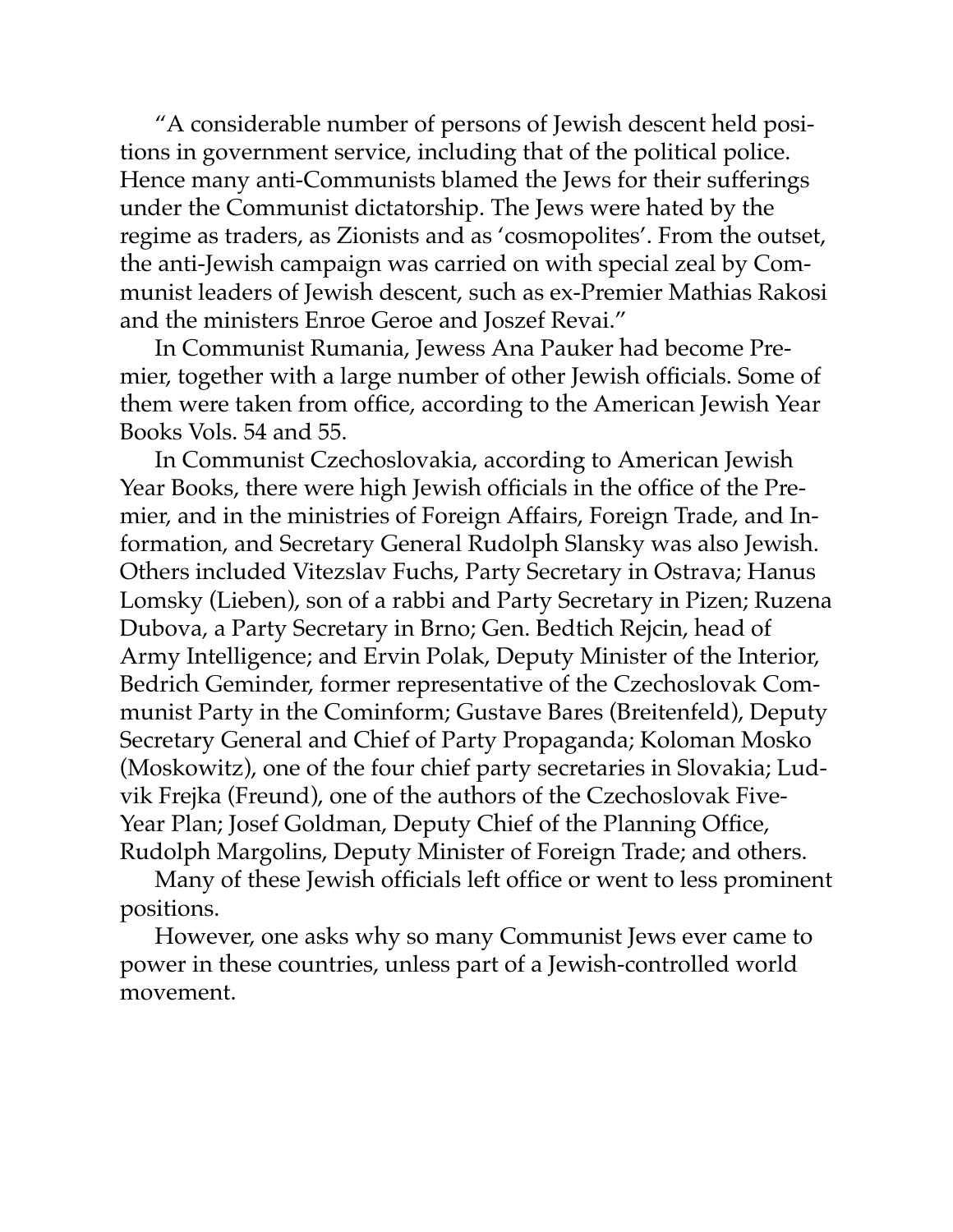# Chapter 14

# *Prophecy and the Developing Anti-Christ World Government*

T<sup>O</sup> CASUAL CHRISTIANS, the logical evolution of Christianity should mean that things would get better and better with everyone living in a happy and trouble-free world. To them, present world events are a puzzle. However, this comfortable view ignores Holy Scripture and its Biblical prophecies, most of which have been completely fulfilled already. These prophecies remaining to be carried out, however, envision an anti-Christ world government, with world turmoil, suffering, slavery, and woe never before experienced in all of history. But, at the end Christ is the victor and the Satanic forces will be completely destroyed.

The driving force of this growing world anti-Christ force is Babylonian Talmudism, or so-called Judaism, and its adherents and followers.

#### The Anti-Christ

The Pharisee "synagogue of Satan" will have a world head as foretold by "Daniel the prophet." (Matthew 24:15; Mark 13:14; Dan. 7:25, 8:23-5, 9:27, 11:31-39, 45; II Thes. 2:1-9)

In this last Biblical reference, wherein Paul is telling us that the anti-Christ must come and be demolished before Christ's Reign here on earth, the anti-Christ is described as "the son of perdition, Who opposeth and exalteth himself above all that is called God so that he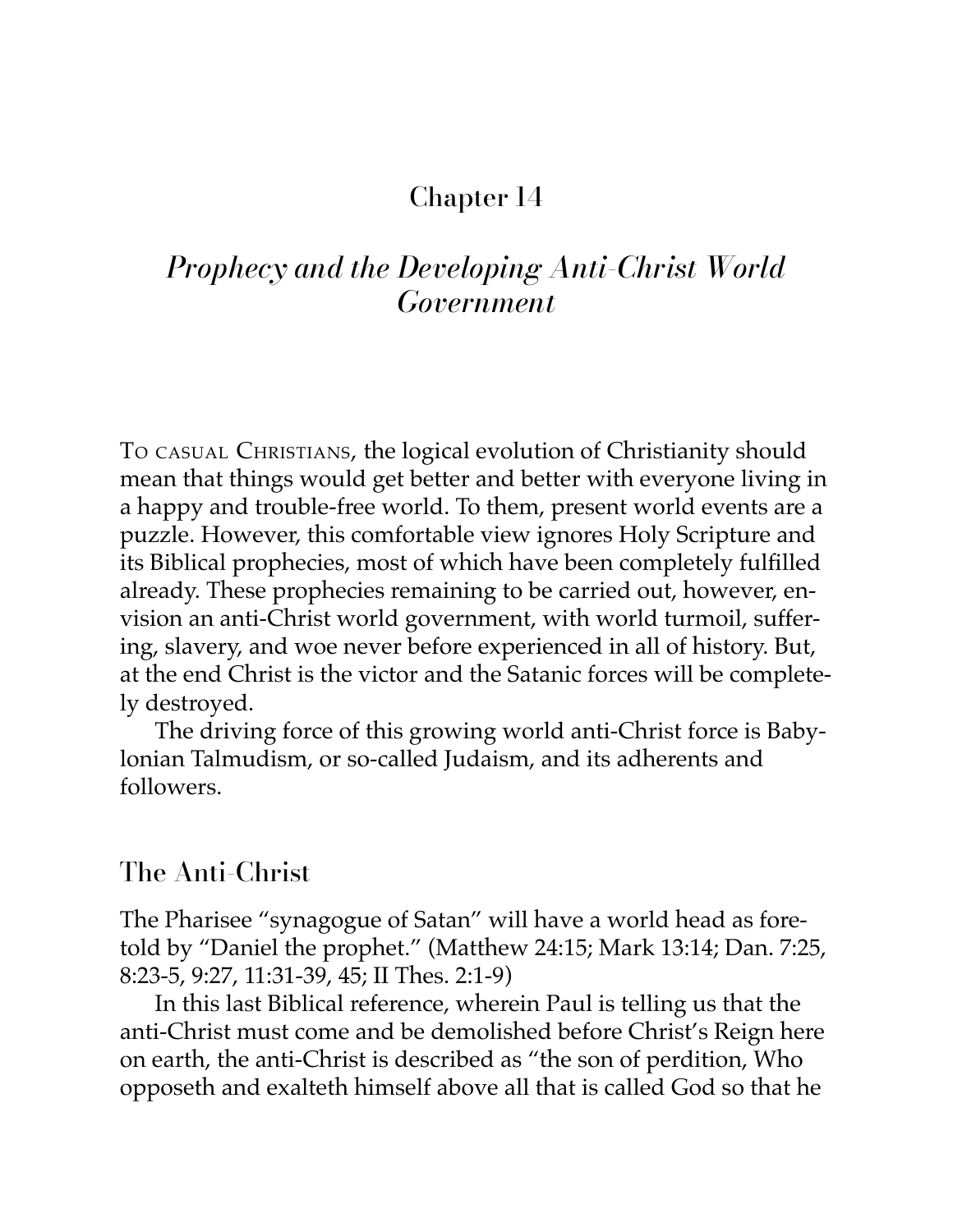as God sitteth in the temple of God, showing himself that he is God." (II Thes. 2:3-4)

Indeed, the Talmud holds up the Rabbis, anti-Christian forerunners of the anti-Christ, as above all the Prophets, and even able to "create" a calf and eat it! (See Exhibit 78) "Rabbah Created a Man" is the claim of the Talmud. (See Sanhedrin 65b, Exhibit 72)

The myth that the Rabbis created Golem, or zombie men they could make do their bidding, is cherished and repeated in each century as Baal Shem Jewish doctrine.

Take Matthew 24 or Mark 13 in which Christ foretells the present age. Luke 21 is also a report of His Olivet discourse. The wars of nation against nation begin the final "sorrows." (Matthew 24:7-8) The persecution of Christians "in all nations" follows. Then comes the Falling Away or apostasy of Christians, which Paul describes as the sign of the finish (II Thes. 2) and this is also noted by Christ in the verse 12 of Matthew chapter 24. Then is the "sign" of the clean-up when "the abomination of desolation spoken of by Daniel the prophet [shall] stand in the holy place."

# The Jerusalem Temple Rebuilding

The holy place always refers to the Jerusalem Temple. But there has been no Temple for an anti-Christ to stand in since, as Christ foretold at the very beginning of His discourse (Matthew 24:2), the Temple would be left without one stone upon another, not "thrown down." Titus dragged a plow over Jerusalem in 70 AD.

In 1958, however, a new "Hechal" (temple) Shlomo on the highest hill in Jerusalem was dedicated. Two of the three million dollars cost was donated by a British chain store operator, Isaac Wolfson (*National Jewish Post,* 5/16/58, etc.). The building of this temple had been pledged by a delegation from 550 Orthodox synagogues in the USA, which visited Israel (*London Jewish Chronicle,* 4/2/54). It is called a "world center of Judaism." Rabbis of the whole world are expected to receive their orders from this Temple establishment.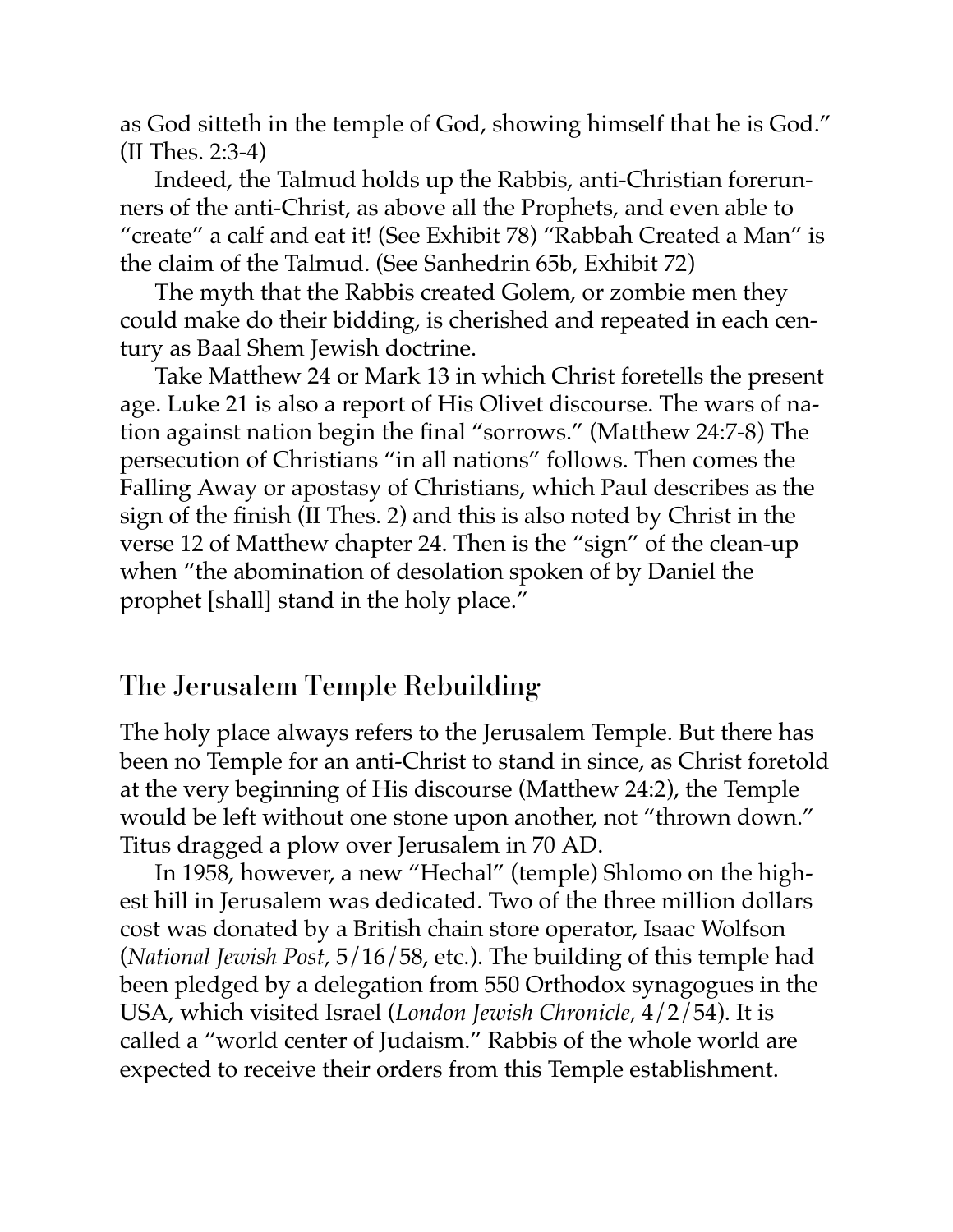Perhaps this very temple will be the future place where the "abomination of desolation" foretold by Daniel (Chapter 11:31) is to take place.

#### Now Comes the United Nations

There has been no one world power since the Capitol of the Eastern Roman empire, Constantinople, fell to the Turks in 1453, a thousand years after Rome fell to Attila the Hun, in 453. Now the machinery for a seventh anti-God world government has been set up by the Babylonian Talmudists in the form of the United Nations.

The American Jewish Year Books, put out yearly by the world czars of money, industrial and political power, encompassing the Rothschilds, Lazard Freres, Lehmans, Kuhn Loebs, international bankers, in short, by the American Jewish Committee, have chronicled each and every step in their accomplishment, the creation of this vehicle for world power. And this, following less than thirty years after the Red takeover of Christian Russia, was financed by Kuhn, Loeb & Co., and other Jewish banking houses, as is detailed elsewhere herein.

The United Nations of over a hundred nations centered in New York City, is a Godless, prayerless assemblage. Its only religious emblem, in Babylonian style, is the nude, lewd statue of the sex-god Zeus, counterpart of Tammuz, Adonis and others, in ancient times. He stands, unspeakably modeled, arms outstretched, commanding the great entrance hall of the UN.

When the Greeks conquered the world they spread the propaganda that their sex-god Zeus, who had according to legend, raped his mother and his sister, was also the progenitor and unifier of all the sex-gods of the Greek world. For the United Nations, Zeus can only represent "unity" in abomination and lust.

# The Developing "Babylonian " World Government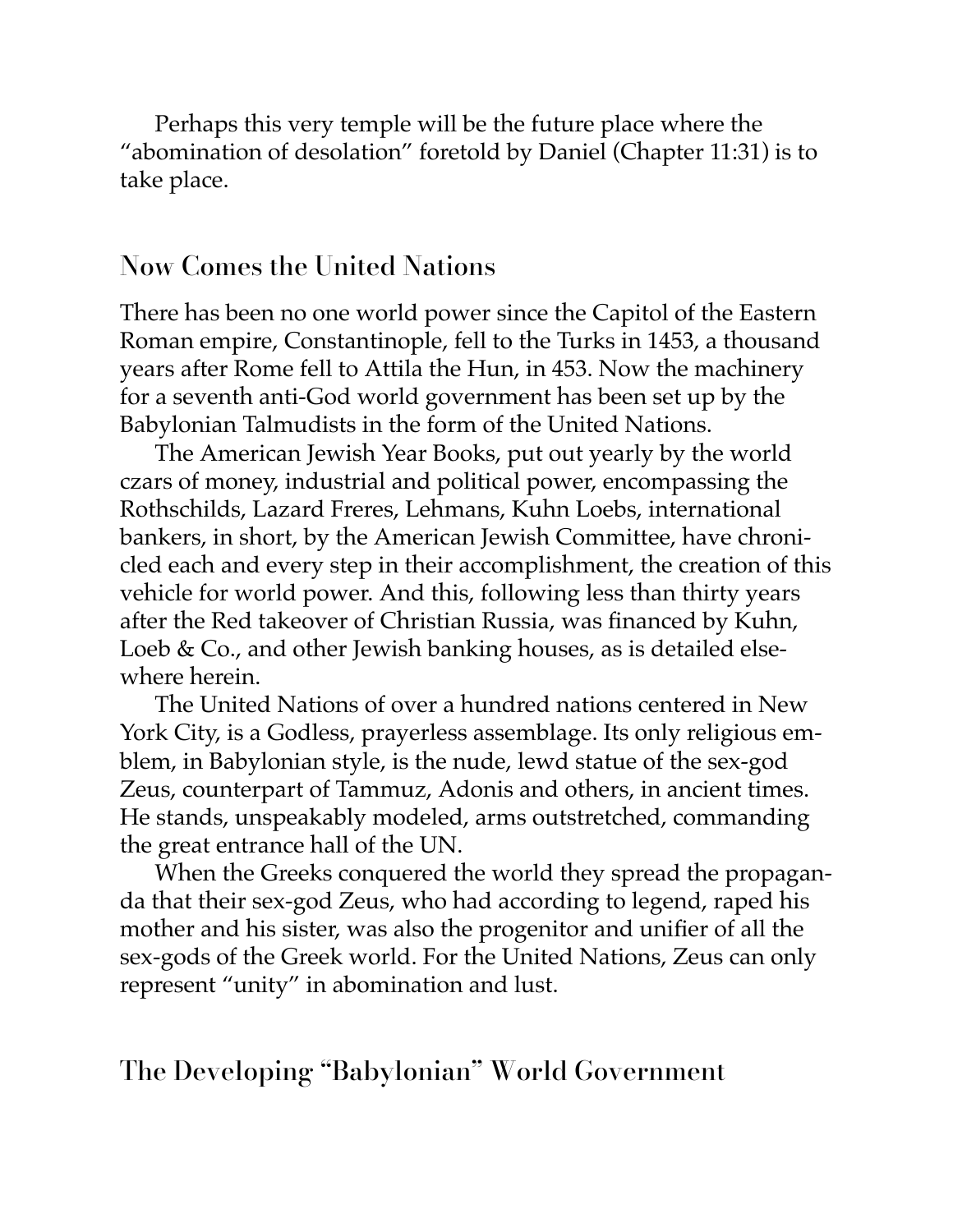In the Bible, the very word Babylon is used to symbolize everything foul and pagan. It is agreed by various commentaries that the curses upon Babylon in Isaiah 13, 14 and Jeremiah 50, 51 refer not merely to the Babylonian empire of ancient times but to the future world government to end this age.

Christ in his Revelation from the Spirit to John, about 96 AD, said: "There are seven kings: five are fallen, and one is [in power] and the other is not yet come and goeth into perdition." (Rev. 17:10) Five world kingdoms had then come and gone: Egypt, Assyria, Babylonia, Medo-Persia, Greece. Rome was then in power over the whole known world. Christ describes the coming world government as red, or scarlet colored, as a behind-the-scenes or "mystery" power, and calls it "Babylon The Great, the mother of harlots and abominations of the earth drunken with the blood of the saints, and with the blood of the martyrs of Jesus." Its scope is likened to a beast with ten horns, which are ten kings that will reign very briefly — "one hour." The harlot "reigneth over the kings of the earth." (Rev. 17) For the complete control of trade and industry by "her merchants," read Revelation 18:11.

The excoriations against Babylon by Jesus Christ from the Spirit about 96 AD, over 600 years after the fall of actual Babylon, had, necessarily, to refer to a future World Government controlled by a whore-like Babylonian minded anti-God, anti-Christ regime to come, not a long-gone Babylonian Empire.

The ten component parts of this World Government which make war on the "Lamb," as chronicled in Revelation 17:12-14 as well as the prophecy of the satanic anti-Christ, correspond with the prophecy of Daniel the Prophet on the same ten-king anti-God power (Daniel 7:24). But its complete defeat is also foretold in both places.

See how similarly Jeremiah and Christ have described the final events. Jeremiah ends his long denunciation in Chapter 51 thus:

"And it shall be, when thou hast made an end of reading this book, that thou shalt bind a stone to it and cast it into the midst of the Euphrates: And thou shalt say, thus shall Babylon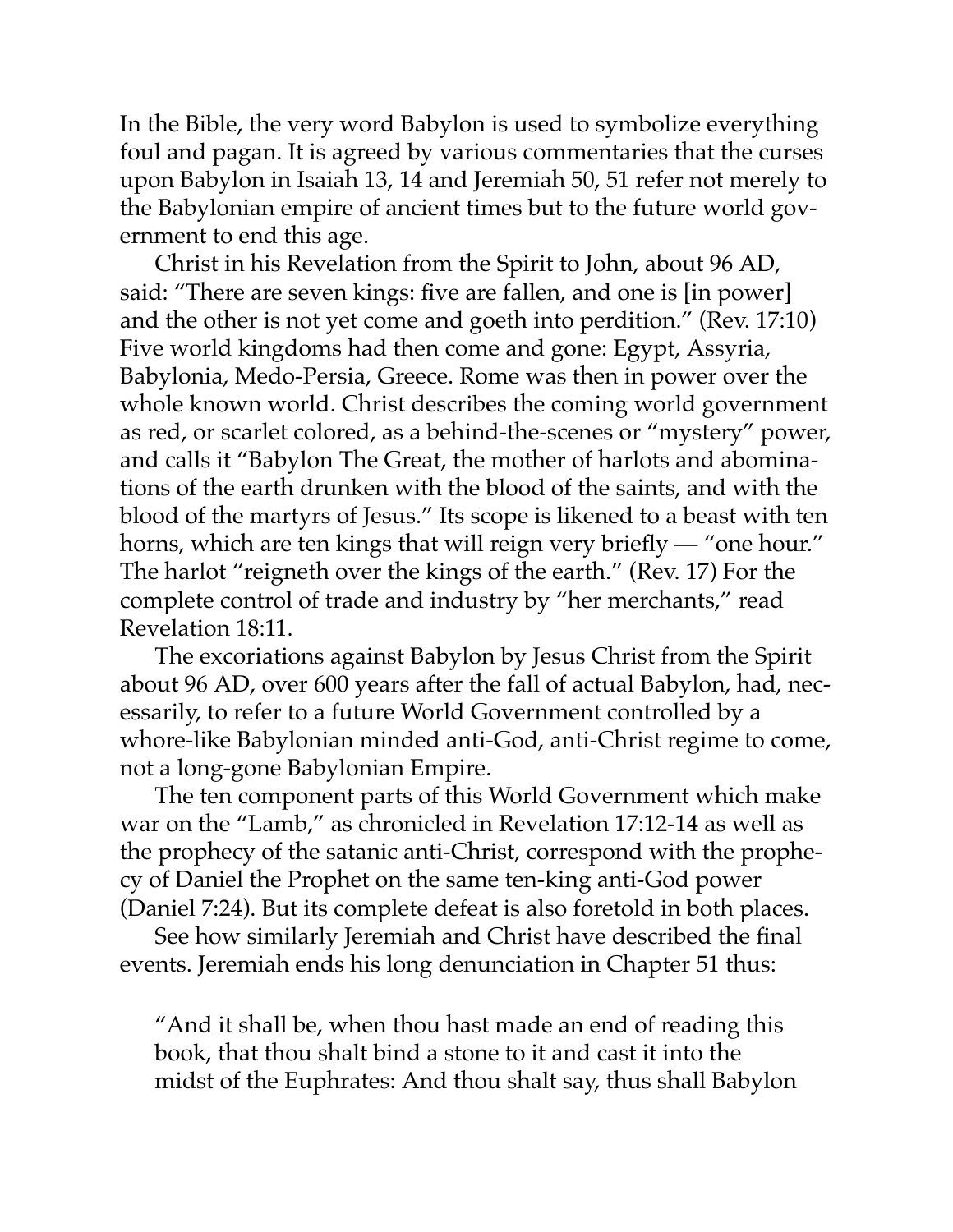sink, and shall not rise from the evil that I will bring upon her. Thus far are the words of Jeremiah."

— Jeremiah 51:63-64

And Christ, after prophesying the fall of the Red, anti-Christ Babylonian world power run by rich men, says:

"And a mighty angel took up a stone like a great millstone, and cast it into the sea saying, Thus with violence shall that great city Babylon be thrown down, and shall be found no more at all thy merchants were the great men of the earth: for by thy sorceries were all nations deceived."

Then the last verse on the Babylonian Harlot:

"And in her were found the blood of Prophets, and of saints, and of all that were slain upon the earth."

— Revelation 18:24

In Matthew 23 when Christ was facing the Pharisees eye to eye and calling them "Hypocrites!" again and again, he said:

"Ye are the children of them which killed the Prophets. Fill ye up then the measure of your fathers. Ye serpents how can ye escape the damnation of hell? Wherefore, behold, I send unto you prophets, and wise men and scribes: and some of them ye shall kill and crucify and persecute them from city to city: That upon you may come all the righteous blood shed upon the earth, from the blood of Abel"

— Matthew 23:31-35

Thus did Christ link the Pharisees of His time with the rulers of the Babylonian Red World Power to come and to be sunken like a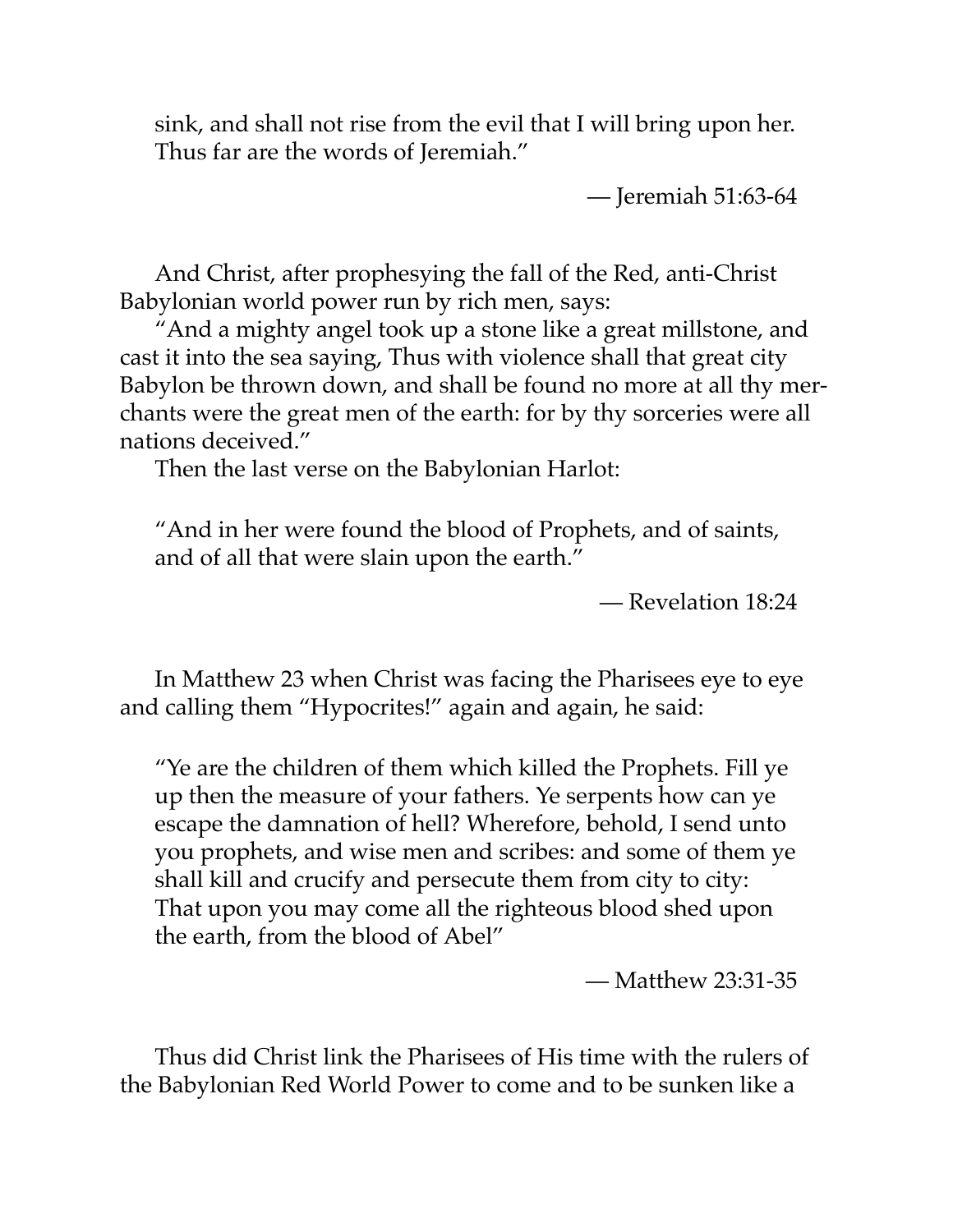stone in deep water.

Isaiah, in 712 BC, foretold the fall of the Babylonian world power, still in the future, in the same words as Christ did at the end of the first century. The Babylonian wicked woman directress of it is to fall "for the multitude of thy sorceries, and for the great abundance of thine enchantments." (Isa. 47:9; Rev. 18:7)

Moses commanded: "There shall not be found among you any one that useth divination, or an observer of times [astrology] or an enchanter of a witch." (Deuteronomy 18:10) And those black arts are denounced throughout Scripture. They may evoke power, but only cursed power.

### Isaiah on the Anti-Christ

For a perfect description of the anti-Christ we have Isaiah's picture in Isaiah 14:12-17. This is a description of the fall of the Babylonian World Power at end of this age, the end of the seventh world government we now see coming about.

"How art thou fallen from Heaven, O Lucifer, son of the morning! How art thou cast down to the ground which did weaken the nations! For thou has said in thine heart, I will ascend into heaven, I will exalt my throne above the stars of God: I will sit also upon the mount of the congregation. I will ascend above the heights of the clouds; I will be like the most High. Yet thou shalt be brought down to hell, to the sides of the pit."

"They that see thee shall narrowly look upon thee saying, Is this the man that made the earth to tremble, that did shake kingdoms? That made the world as a wilderness, and destroyed the cities thereof; that opened not the house of his prisoners?"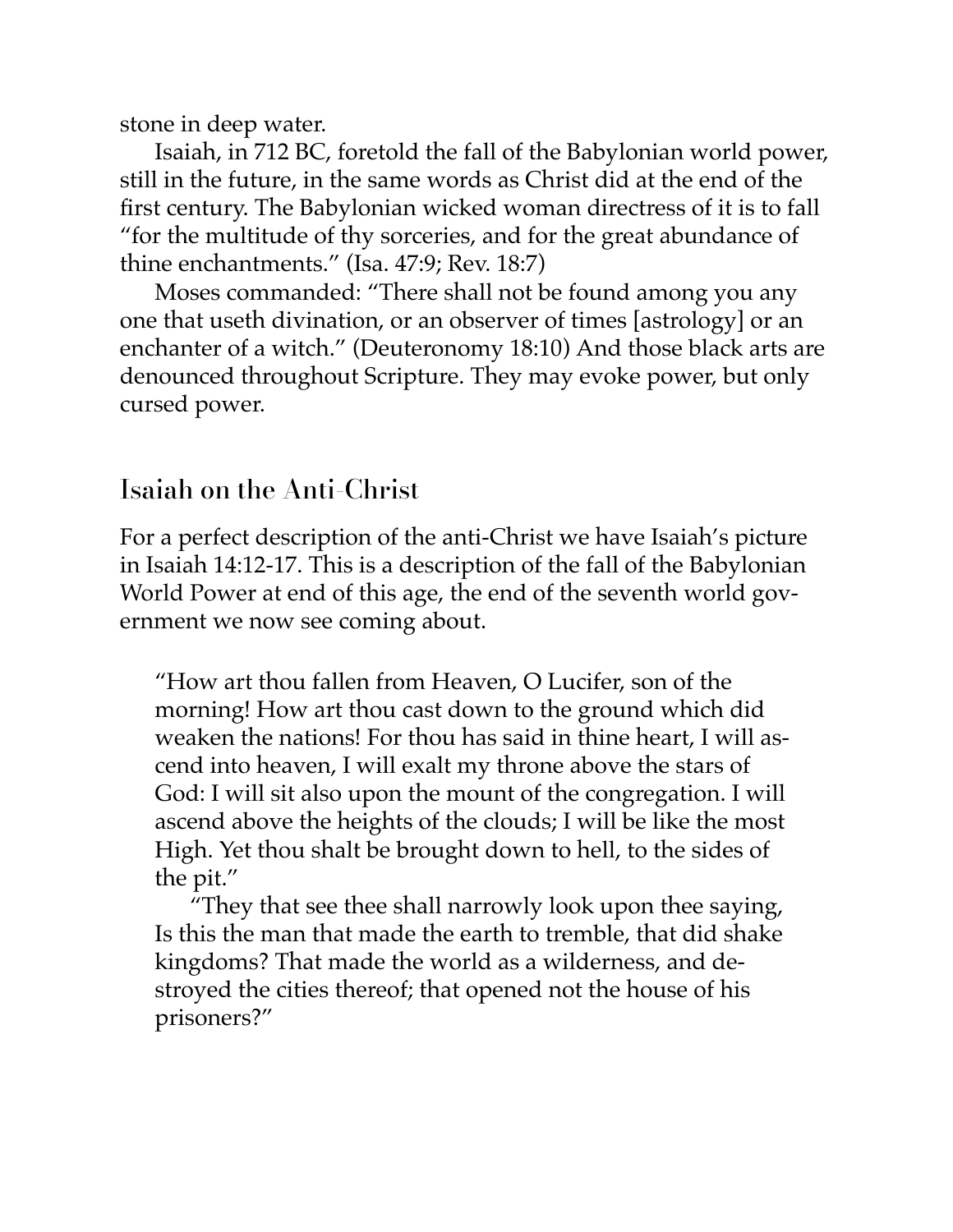That last reminds one of the vast concentration camps housing millions of innocent people under Communism.

Isaiah continues:

"Prepare slaughter for his children for the iniquity of their fathers; that they do not rise, nor possess the land, nor fill the face of the world with cities. For I will rise up against them, saith the Lord of hosts, and cut off from Babylon the name and remnant and son, and nephew, saith the Lord" Isaiah 14:12-21

No wonder the Babylonian Talmudists call this fictitious!

That this did not apply to the transfer of the ancient Babylonian kingdom of Nebuchadnezzar to Cyrus, the Medo-Persian, which took place in 536 BC, is shown by the fact that Cyrus did not destroy a stone of the great capitol of Babylon, making its gorgeous palace his winter residence.

The same prophecies as to future occurrences were made not only by Jeremiah and Daniel, but by Christ in His Revelation (96 A. D.) where the fall of the then non-existent World government of Babylon, linked to the Pharisees, climaxes in the 17th and 18th chapters. (See Daniel 11:45; Rev. 17:10-11; II Thes. 2:3-4) Compare Jeremiah 51:7-8 with the still-future Revelation of Christ in the first century: Rev. 17:3-5 calling the 7th World Government, directed by a Babylonian "whore," also its fall, like a stone: Jer. 51:63-64 and Rev. 18:21).

That fall was still future when Christ (96 AD) foretold its fall in Revelation 17: it "goeth into perdition" (verse 11). The sixth or Roman world government was then in power. Compare the prophecy of the fall of this demon-employing power in Jeremiah 51: "And Babylon shall become heaps, a dwelling place for dragons. Babylon hath been a golden cup that made all the earth drunken therefore the nations are mad." (Jeremiah 51:37, 7)

Such worldwide events await us.

And in Christ's Revelation of this future fall: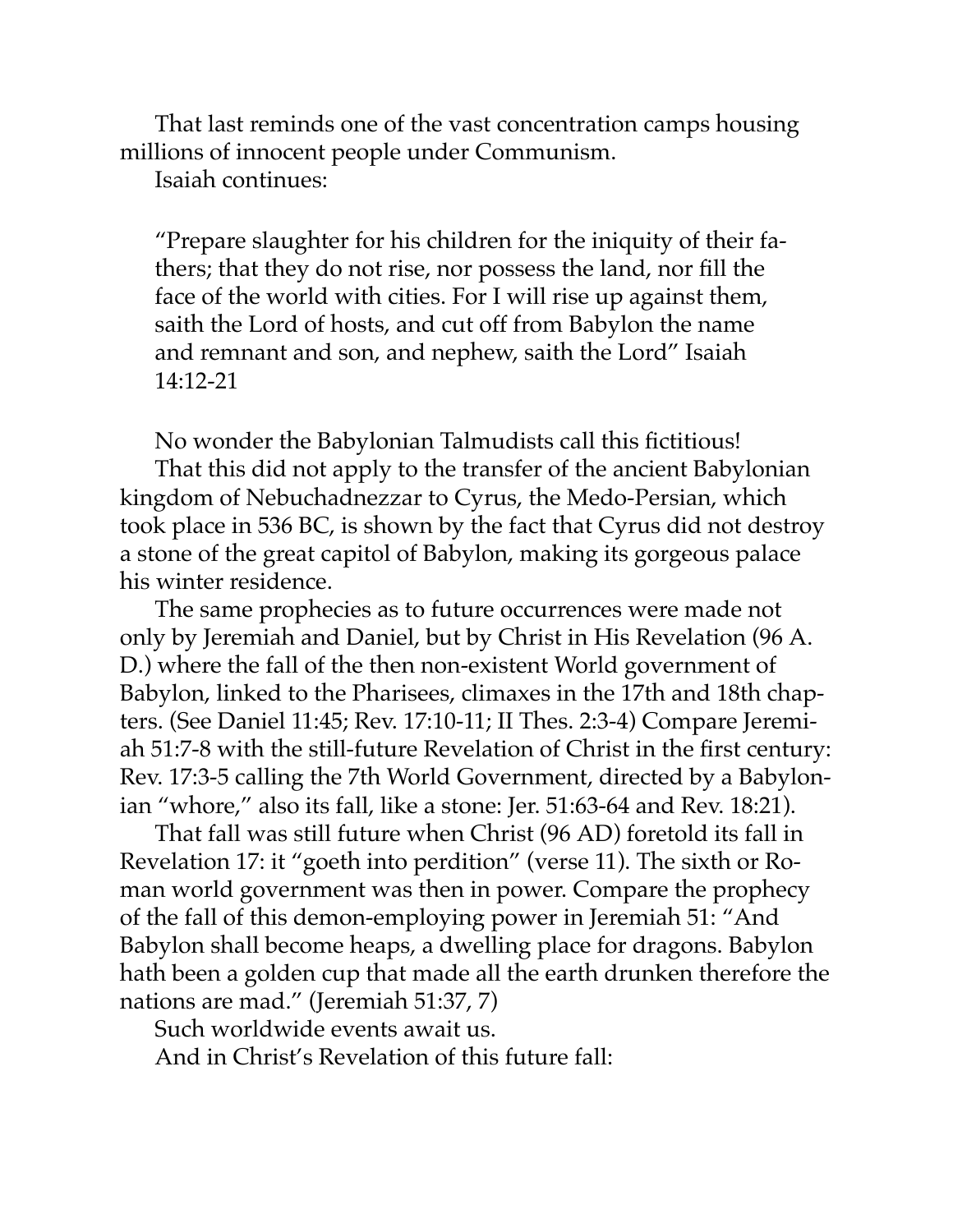"the great whore was arrayed in purple and scarlet color having a golden cup in her hand. And upon her forehead was a name written, Mystery, Babylon the great, the mother of harlots and abominations of the earth."

— Revelation 17:1-5

# The Jewish "Messianic " Reign

Although some Jews look for an individual War Lord who will help place Jewry on the throne of the World, the actual view of Judaism is that the Jewish people themselves comprise the Messiah, and their right is to be collectively the "Messianic" reign (actually foretold for Christ, not the Jews, in the Bible). The tribulation foretold to precede the reign of Christ, in which Satanism strives to subdue the world, is scoffed at by the Talmud and called "fictitious." Babylonian power will not fall, they say. Babylon will be immune from suffering, according to Talmudism, despite the Biblical prophecies to the contrary: "We have a tradition that Babel (Babylon) will not witness the sufferings that will precede the coming of the Messiah." After "sufferings" in the foregoing is the note that the sufferings "frequent in modern Christian books is fictitious." (Talmud, Kethuboth Illa - Exhibit 147)

Any tribulation will be but the throes of "mother Zion" which is in labor to bring forth "the messiah — without metaphor, the Jewish people." (Kethuboth Illa, same Exhibit) In other words to call the Jewish people the Messiah is no metaphor, they are literally just that; they are the Messiah, says the Talmud.

A Talmud passage in Sanhedrin 98b (Exhibit 100) records exulting words of the Pharisee rabbis: "The Jews are destined to eat their fill in the days of Messiah." A footnote (same Exhibit) states that "the Israelites, having fallen, were replaced in power by the Gentiles but on their recovery, it will be difficult to remove the Gentiles from their position without inflicting much suffering." And (same Exhibit):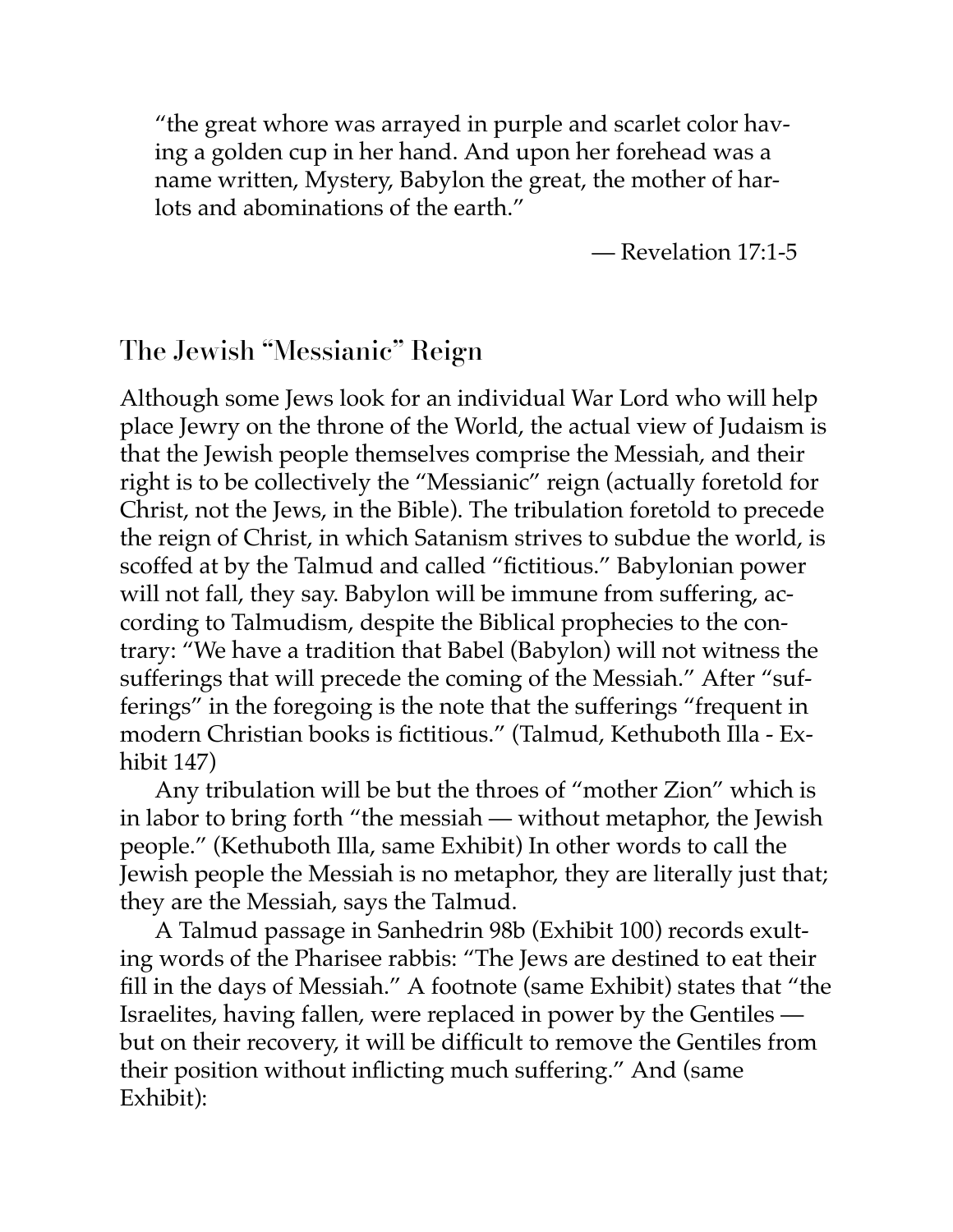"The years of plenty which the Messiah will usher in will be enjoyed by the Israelites."

Bear in mind, always, that the pagan Babylonian Talmudists have stolen the Biblical names for the followers of the Holy One of Israel (Christ), who believe in Him and in the Israel prophets who foretold Him. Biblically, as noted elsewhere herein, the genealogically nondescript, self-styled "Jews" are actually "Gentiles," and Christians are, spiritually, "Israel."

The congregation of Israel was never a racial entity, any more than Catholicism or Protestantism. The Bible testifies to that. All blessings promised Christians are attempted to be stolen by the Talmudists. However, those who love and try to follow the "Holy One of Israel," Christ, are the true congregation of Israel, into which anyone of right spirit may enter. (Isa. 56:1-7; Gal. 3:28-29, etc.)

Many sincere Christians, ignorant of the facts, believe presentday Jews to be "people of the Book" returning as "chosen of God" to their Israel homeland. This is totally false. In fact, the whole theory that God's Chosen People return to Palestine before the reign of the Messiah is unsupported by a line in the New Testament, which foretells only that the Anti-Christ forces will be centered in and defeated in Palestine before His Coming. They are there now.

# More About the Jewish "Messianic " Era

A typical Talmud coverup passage reads:

"A Min [Christian] said to Rabbi Abbahu, 'When will the Messiah come?' he replied, 'When darkness covers those people' — Alluding to the questioner and his companions — 'You curse me,' he exclaimed."

Concerning the "darkness":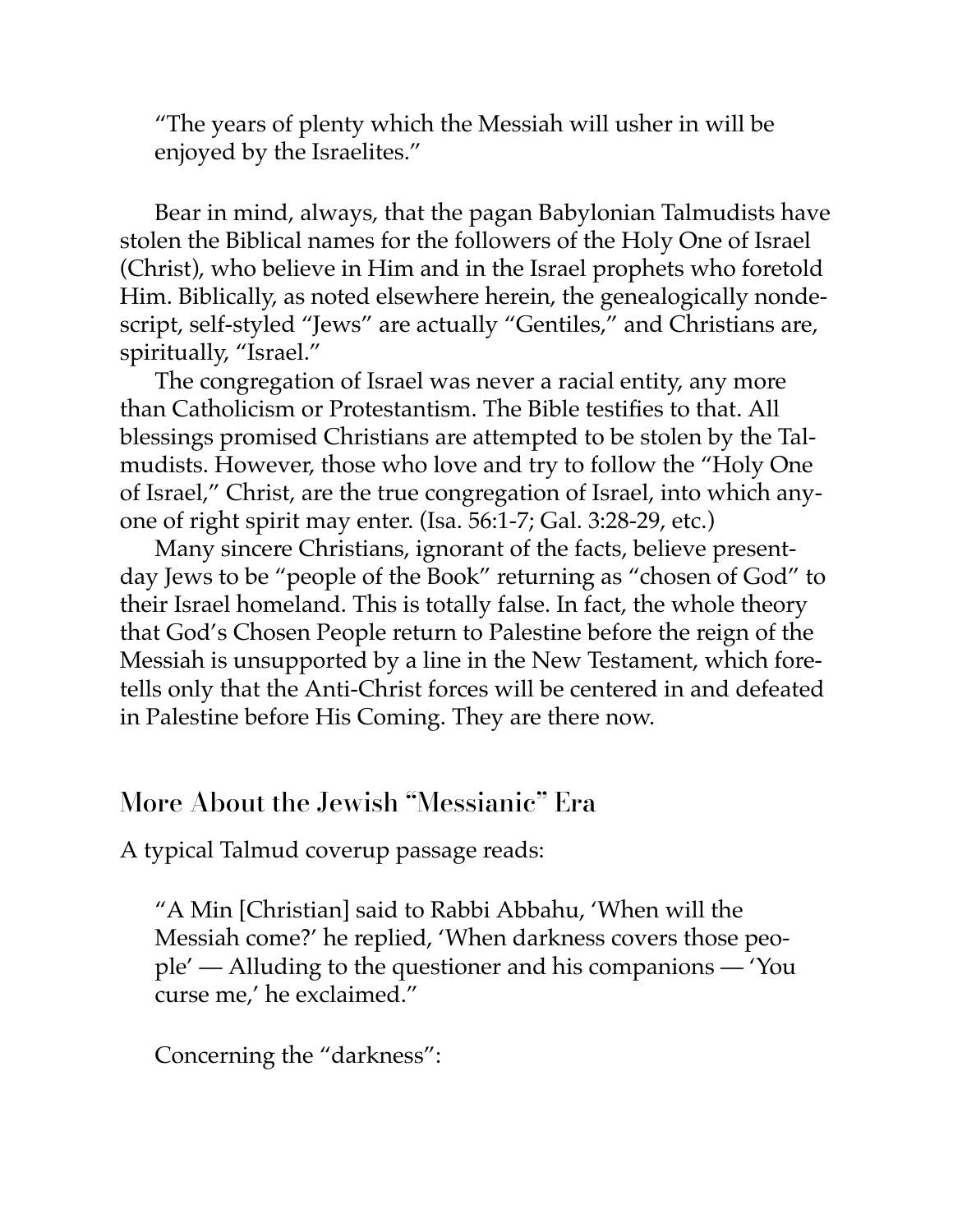"The cock said to the bat. 'I look forward to the light, because I have sight; but of what use is the light to thee?'"

And all this is explained:

"Thus Israel should hope for redemption, because it will be a day of light to them, but why should the Gentiles, seeing that for them it will be a day of darkness?" (Exhibit 101)

The Talmud outlines the place to be given the non-Pharisees (called "Canaanites") in this "Messianic" world of the future. Those Jews buried in Israel will be "resurrected" and the non-Pharisees will have their place as "as the people that are like an ass — slaves who are considered property of the master." A Biblical verse about Abraham going up to pray and telling his young men to "Abide ye here with the ass," and he would return to them (Gen. 22:5) is dragged in for the purpose of saying that the correct interpretation of this verse is that non-Jews are "people that are like an ass slaves who are considered the property of the master." (See Exhibit 48)

# Chad Gadyah

That Passover song, Chad Gadyah (the "Only Kid") heralds the day, after one nation has devoured another (in accordance with Daniel's prophecies: (Dan. 7:23, etc.), when only the Talmudist or self-styled "Israel" is left. It ends: "The most  $Holy$  — blessed be  $He$  — destroyed the angel of death that slew the slaughterer that killed the ox that drank the water that quenched the fire, that burned the stick that beat the dog that bit the cat that ate the kid which my father bought for two zuzim." Chad Gadyah is "The Only Kid," namely, the Talmudists.

The Jewish Encyclopedia is more veiled about its true meaning than is a book by Rabbi Morris S. Lazaron (Block Publishing Co.,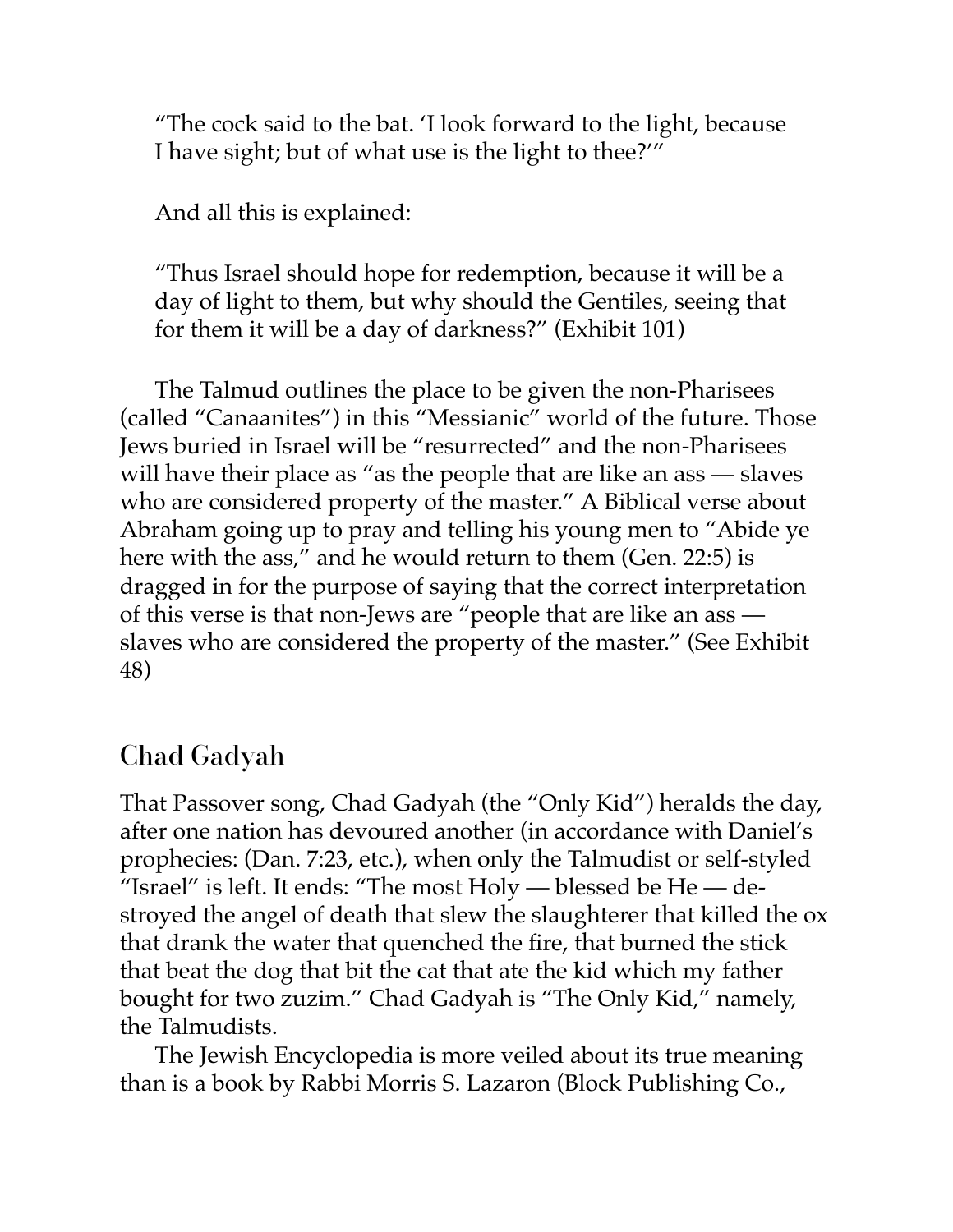"The Jewish Book Concern," 1928) called: *Ask the Rabbi — 2,000 Questions and Answers About the Jew.*

One question (on page 23, answered on page 141) is: "What is the sequence in the song, 'The Only Kid' supposed to symbolize?"

"Answers: The rise and fall of great nations, each of whom destroys another until only Israel is left."

And this exactly matches Daniel's prophetic description of the seventh world government, the fourth to come after Nebuchadnezzar's, namely, Medo-Persian, Greek, Roman, and Red: "The fourth kingdom upon earth, which shall be diverse from all kingdoms, and shall devour the whole earth, and shall tread it down, and break it in pieces." (Daniel 7:23)

### Babylon and Israel

Babylon and its spiritual head, Israel, is the future place of messianic world rule envisioned by Jews. Jews have actually gone to die in Israel to save themselves the pain of "rolling through cavities" to get to Israel when their rule comes.

However, Pharisaic "brotherhood" in atheistic Communism, in a world having no nationalism except Pharisaism, is built on Satan's, not God's plan. The final world-despot, anti-Christ, will fall. As the Prophet Micah (710 BC) foretold of the future kingdom of Christ on earth: "they shall sit every man under his vine and under his fig tree: and none shall make him afraid." (Micah 4:4) No more prison-like collectives, no more killing, slavery and suffering, as is already the case in Talmudist-dominated Communist countries.

# Christ' s Identification Marks

That we are in the seventh, the Red, the anti-Christ world government is clear. Christ in His Revelation foretold the rationing feature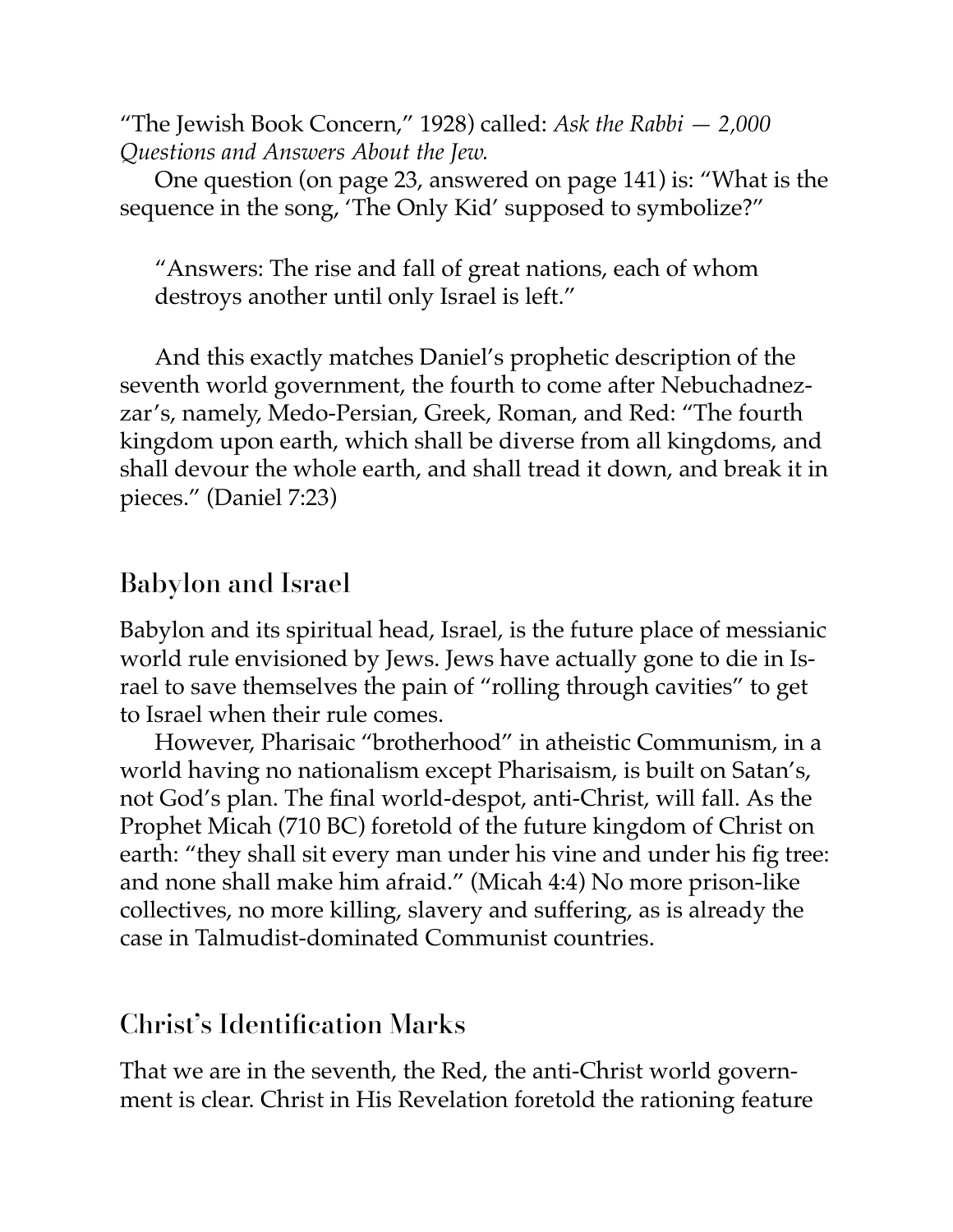of its totalitarianism. (Rev. 13:16-17) He said that the number of the anti-Christ's name would add up to 666. Gematria is a code system of Pharisaism which is in use today as in Christ's time. The scale of letter values is printed in Cabalistic works.

The anti-Christ World Dictator to come will let no man "buy or sell, save he that has the mark, or the name of the beast, or the number of his name." (Rev. 13:18) In war-time and in the Iron Curtain countries, dictatorship by rationing is already practiced, and thus foreshadows the above.

Christ calls this world government "scarlet colored," or red, as we say. "Israel" is a home of the Red Flag. Articles in the Jewish press have deplored the flamboyant way the Red Flag is flown on red May Day. No wonder the ruling party, Mapai, is a section of the Second International of Marxist red parties. Its official songs (printed in my *Roosevelt Red Record and Its Background,* as reproduced from the Socialist song sheet) include "The Red Flag, and the Soviet International," with its anti-Christ words:

"We want no condescending saviors to judge us from a judgment hall."

"We workers ask not for their favors; let us consult for all!"

"Tis the final conflict, let each stand in his place, the International Soviet [or Party] shall be the human race."

This is sung with upraised clenched fist.

The Israel Mapam is a party Marxist like Mapai and even more pro-Soviet and pro-Russian. The other parties are Marxian splinter parties.

The great Histadrut, which received millions of dollars from American unions, etc., is run on Soviet lines. Industries, banks, bus lines, collective farms, are owned in Soviet socialist fashion. One Jewish writer described the Israeli collective farms, the "kibbutzim," as more Soviet than Russian ones, called "kolhozes."

That "Jewish Messianic feeling" has engendered false confidence. The fall of this Babylonian Talmudic world power now building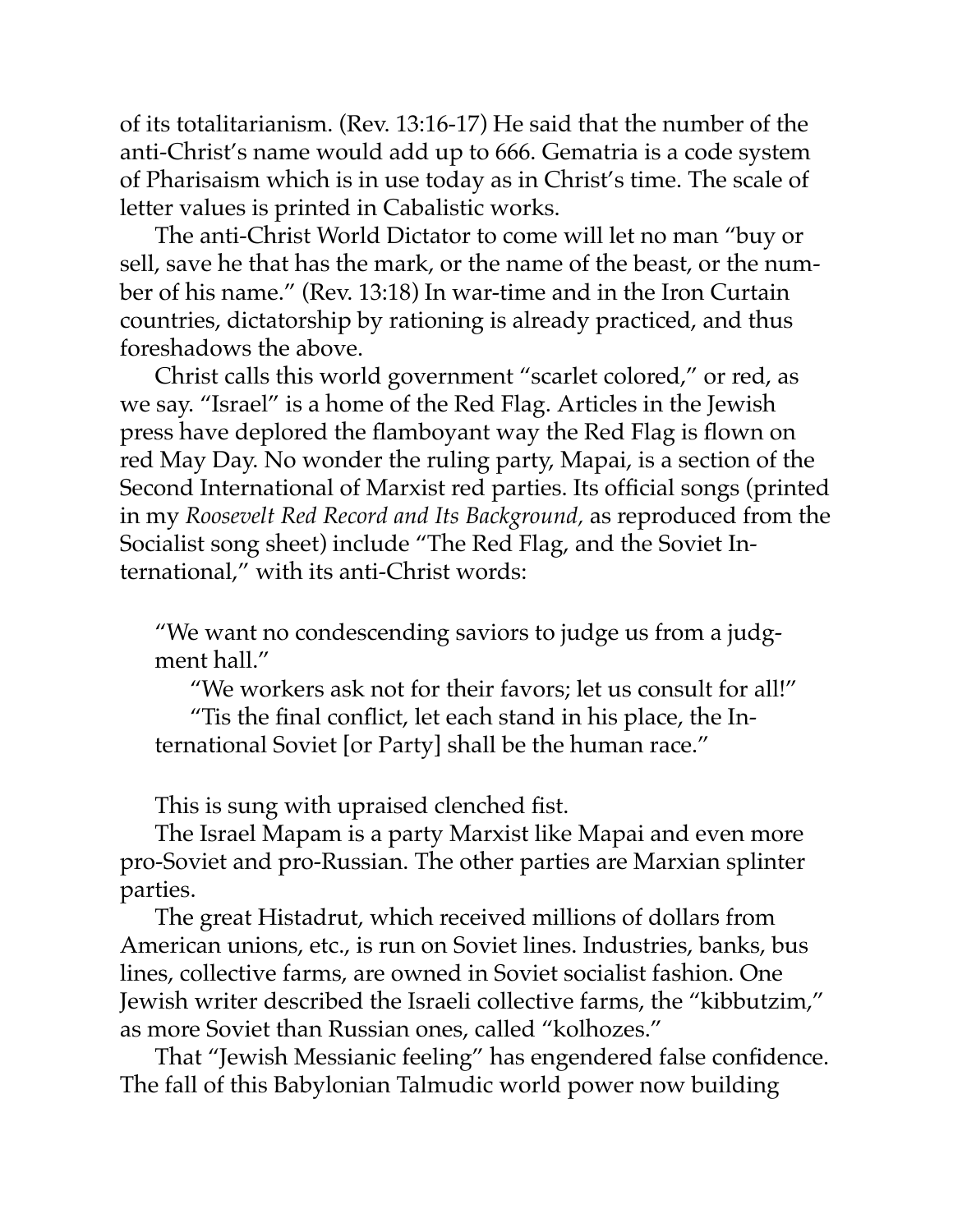with increasing rapidity is foretold not only by Christ. Jeremiah 51, Isaiah 13 and 14, are samples of Old Testament prophecy of the same fate, which is complete annihilation.

Daniel said the anti-Christ would magnify himself above every god, and shall speak marvelous things against the God of gods in his estate shall he honor the god of forces yet he shall come to his end and none shall help him. (Daniel 11:36, 38, 45)

In the meantime, we must do our part. The red Babylonian seventh world government will come down, Christ said, "by the blood of the lamb, and by the word of their testimony" who "loved not their lives unto the death." (Revelation 12:11) For "ye shall know the truth, and the truth shall set you free." (John 8:32)

Those in these times "that do know their God shall be strong and do exploits," said Daniel and shall instruct many and "shine as the stars forever." (Daniel 11:32-33, 12:2)

May you be prepared to help overcome by the word of your testimony the onslaught we now see of world Satanic forces and "shine as the stars forever."

END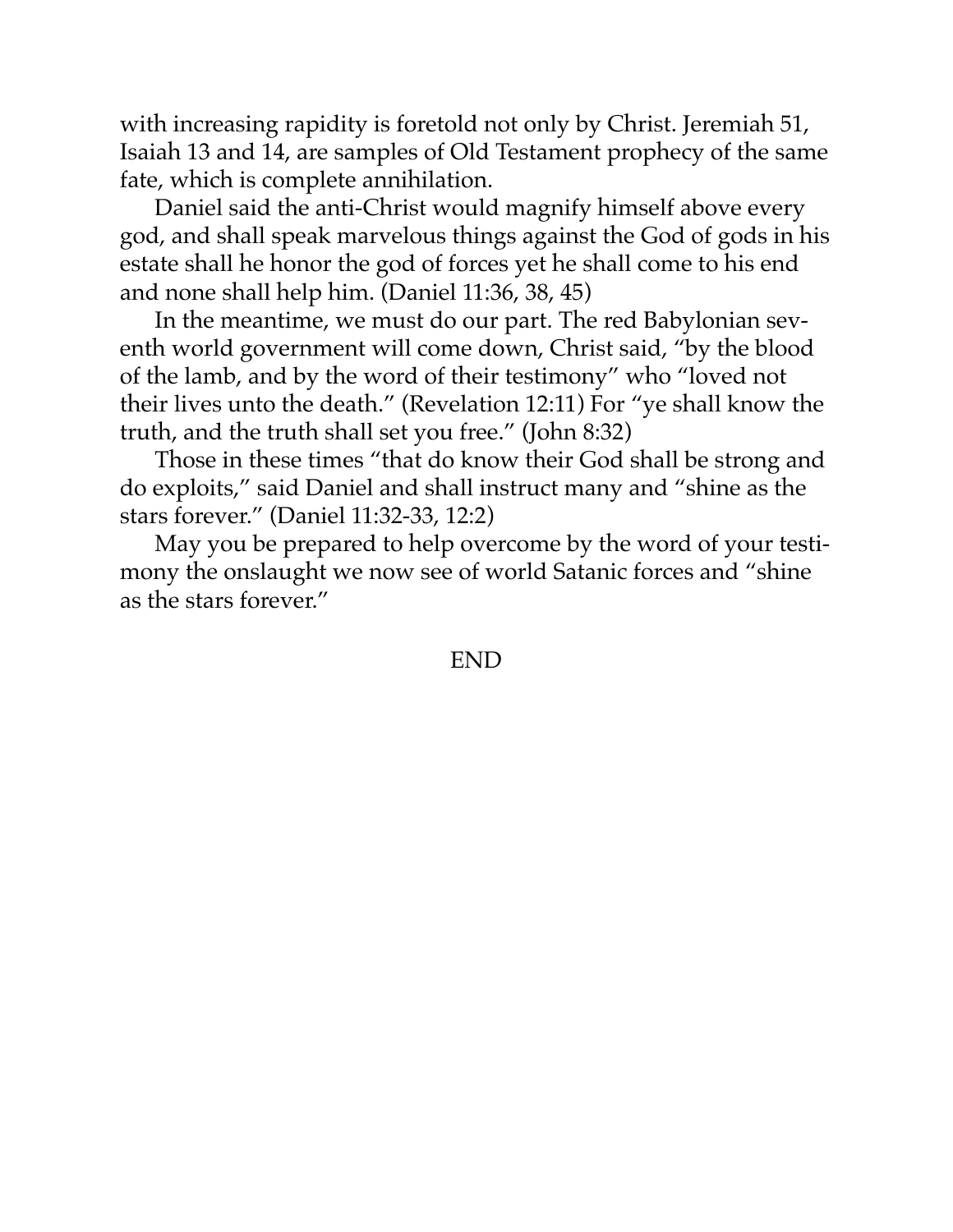# Index

#### **A**

Aboda Zarah, Talmud book 4, 13, 17, 19, 24, 31, 36 Aboth (Talmudic sayings), Talmud book 1, 4 Abracadabra 31, 38 Abraham 31, 55, 56, 67 Achduth Avodah 78 Aduth Haabodah 78 Ahdut Avoda 78 Adultery, wives of minors and non-Jews, permitted 23 Agudah 78 Akiba, Rabbi ("Talmud Sage") 2, 3, 19 Amalgamated Clothing Workers 76 American Civil Liberties Union 75 American Jewish Committee 50, 68, 74-77, 80-83, 86, 89, 91 American Jewish Congress 75-78, 81 Amorites 56 Arakin (estimation), Talmud book 5 Asch, Sholem 76 Ashkenazi Jews 50,57 Aristobulus 12 Aristotle 33 Ashi, Rabbi 18 Astarte (also Ishtar) 24, 40-41, 44 American League Against War and Fascism 75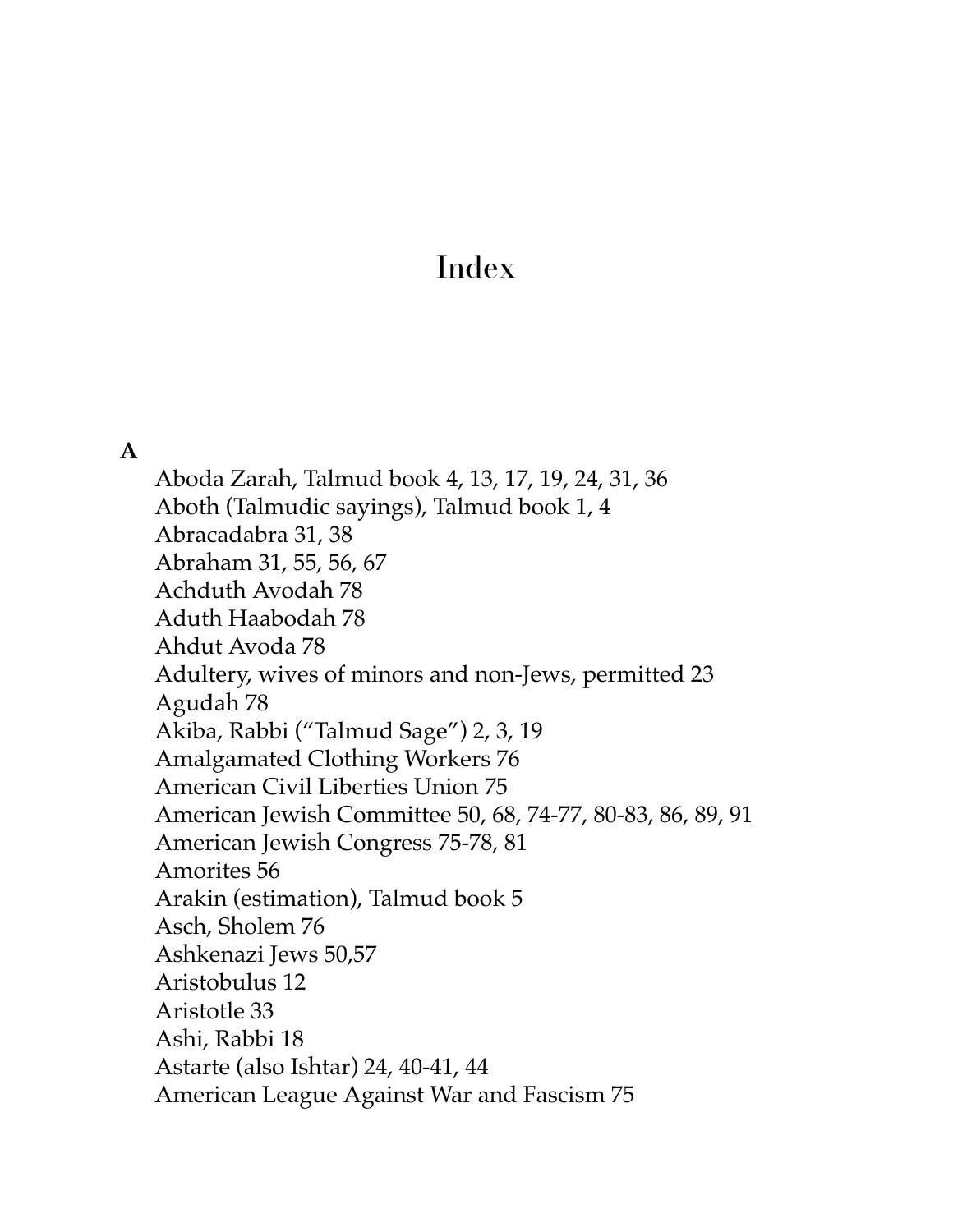American League for Peace and Democracy 75 **B** Baal Shem (Hassidist master) 12, 26, 31-34, 44, 51, 54 Baba Bathra (last gate), Talmud book 4, 12, 18, 28 Baba Kamma (first gate), Talmud book 4, 16, 18, 20 Baba Mezia (middle gate), Talmud book 4, 16 Baby boys, and sodomy 22 Baby girls, intercourse with 2, 22, 29 Babylonian calendar, as Jewish calendar 39 Babylonia, Judaism and 2, 38 Babylonian Talmud, Rabbi Louis Finkelstein, and 1 Balaam, Jesus as 14 Barkochba 6, 10 Baskin, Joseph 76 Beilis, Mendel (and ritual murder) 50 Bekorot (firstborn), Talmud book 5 Bela Kun 70 Beni Israel Jews 64 Berechoth, Talmud book 6 Beth Din (Talmud law court) 35 Beth Hillel 23, 28 Beth, Shammai 23, 28 Bible, books of: • Acts 45 • Amos 42, 68 • Chronicles I 37, 56 • Chronicles II 23, 27, 45 • Corinthians II 34 • Daniel 32, 91-94 • Deuteronomy 2, 11, 15-16, 24-26, 39-40, 42, 45-46, 52-53, 56, 92 • Esther 10 • Exodus 2-3, 19, 26-27, 29, 32 • Ezekiel 16, 18, 27, 41-42, 45-46, 51 • Galatians 55,93 • Genesis 17, 19, 26, 55-56, 67, 93 • Hebrews 55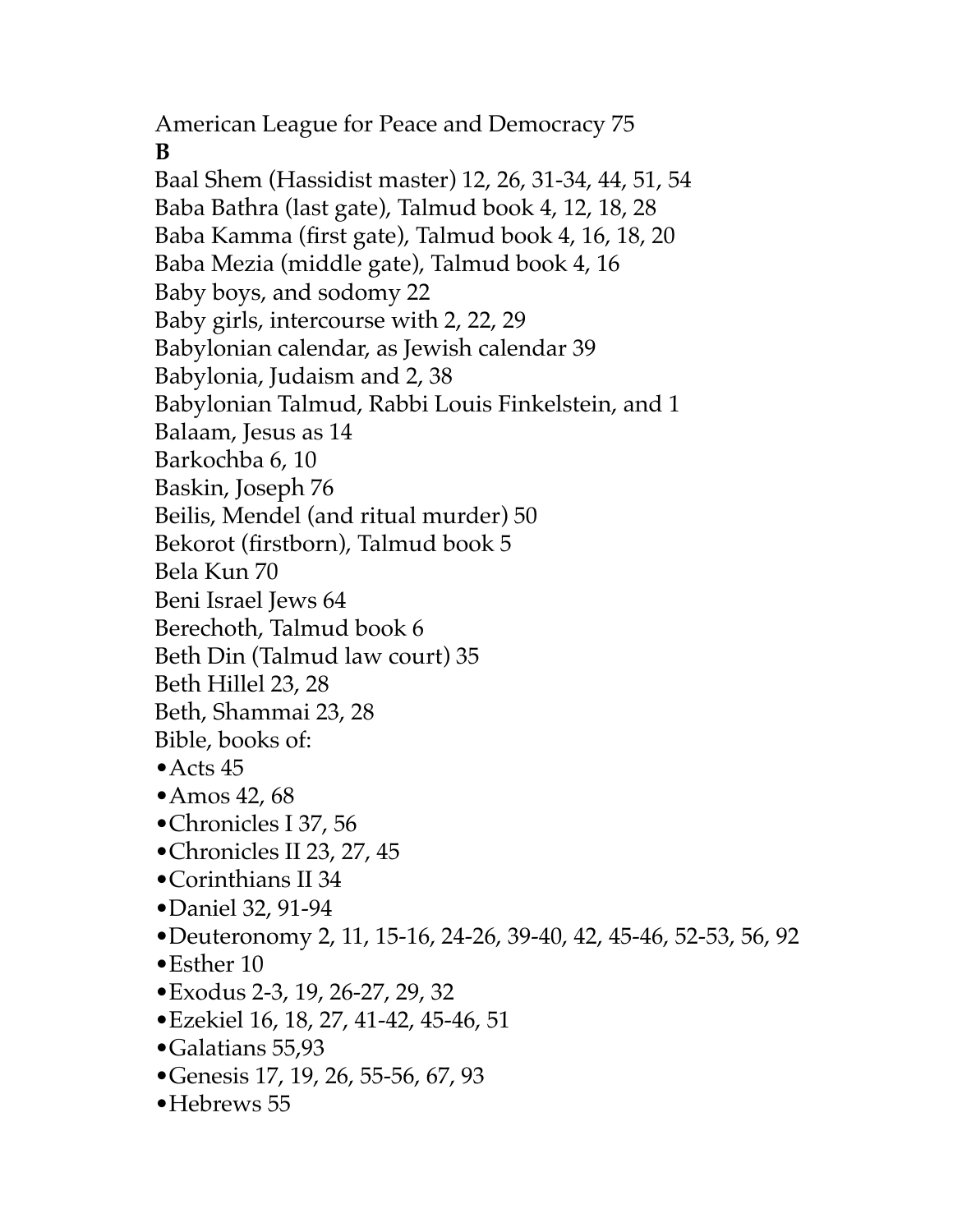- Hosea 56
- Isaiah 17, 27, 32, 43-44, 48, 54-57, 67, 92-94
- Jeremiah 40, 42-43, 45, 52, 92-94
- $\bullet$  Job 45
- John 1, 10, 56, 94
- $\bullet$  John II 68
- Joshua 56
- $\bullet$  Judges 27, 56
- Kings II 39-40, 42, 45
- Leviticus 2, 16, 22-24, 26-27, 29, 46, 54
- Luke 5, 22, 91
- Mark 1, 16, 23, 26, 32, 55, 91
- Matthew 1, 5, 11, 16, 22-24, 26-29, 32, 46, 49, 54-56, 68, 91-92
- Micah 45, 94
- Numbers 2, 14, 16, 56
- Peter II 10
- Proverbs 20, 58
- Psalms 27, 56
- Revelation 31, 41, 52, 55-56, 67, 92-94
- Romans 22, 28, 55, 67
- Thessalonians II 32, 91, 93
- Zephaniah 42, 45
- Bikkurim (first fruits), Talmud book 4
- B'nai B'rith 70, 77
- Anti-Defamation League of 57, 83
- Bolsheviks 70
- Boruchov, B. 77
- Brandeis, Louis 76
- Brothman, Abraham 89
- Browder, Earl 75
- Bulls, of Popes 6
- Bund, Jewish 70, 74
- **C**
- Cabala 31-38, 43-44, 46, 49-50, 67
- Calendar, Jewish as Babylonian 39
- Canaan (land of) 56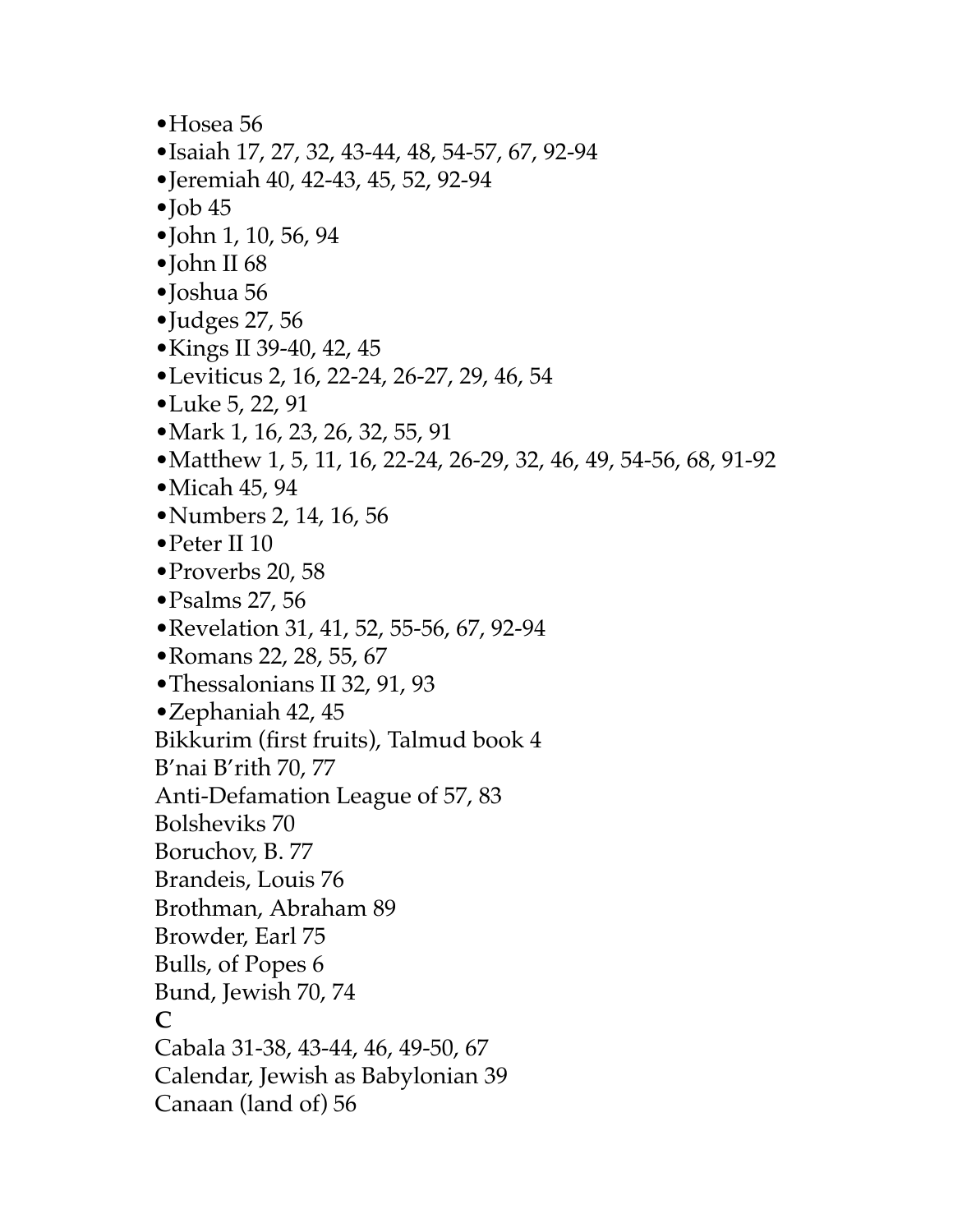Canaanites 56 Central Conference of American Rabbis 69 Central Verband of Bund 74 Chad Gadyah 93-94 Chasidism see Hasidists Chinese Jews 57, 62 College Commonwealth 76 Communism 76 Christ: • and Pharisees 1, 10, 13, 16-17, 22-24, 26, 28-29 • as "Balaam" 14-15 • as "Ben Stada" 15 • as bastard 15  $\bullet$  burned 4, 15 • committing bestiality 15 • crucified 4, 15 • strangled 4, 15 • boiled in hot semen 15 • seducer of women 15  $\bullet$  as idol 12, 17 • lowered into dung 15 • executed by molten lead 15 Communal Register (Kehillah, New York) 74-75, 79, 81-82 Cutheans (Christians) 12, 20 Czar Nicholas II 84 **D** "D" Banks (Germany) 85-86 David 55 Davis Sammy 57 Dearborn Independent (Henry Ford publication) 80, 82-83 Demai (doubtful), Talmud book 4 Demonology 36, 46-50 Dubinsky, David 76-77 Dunn, Roger W. 85 **E** Eduyyoth (testimonies), Talmud book 4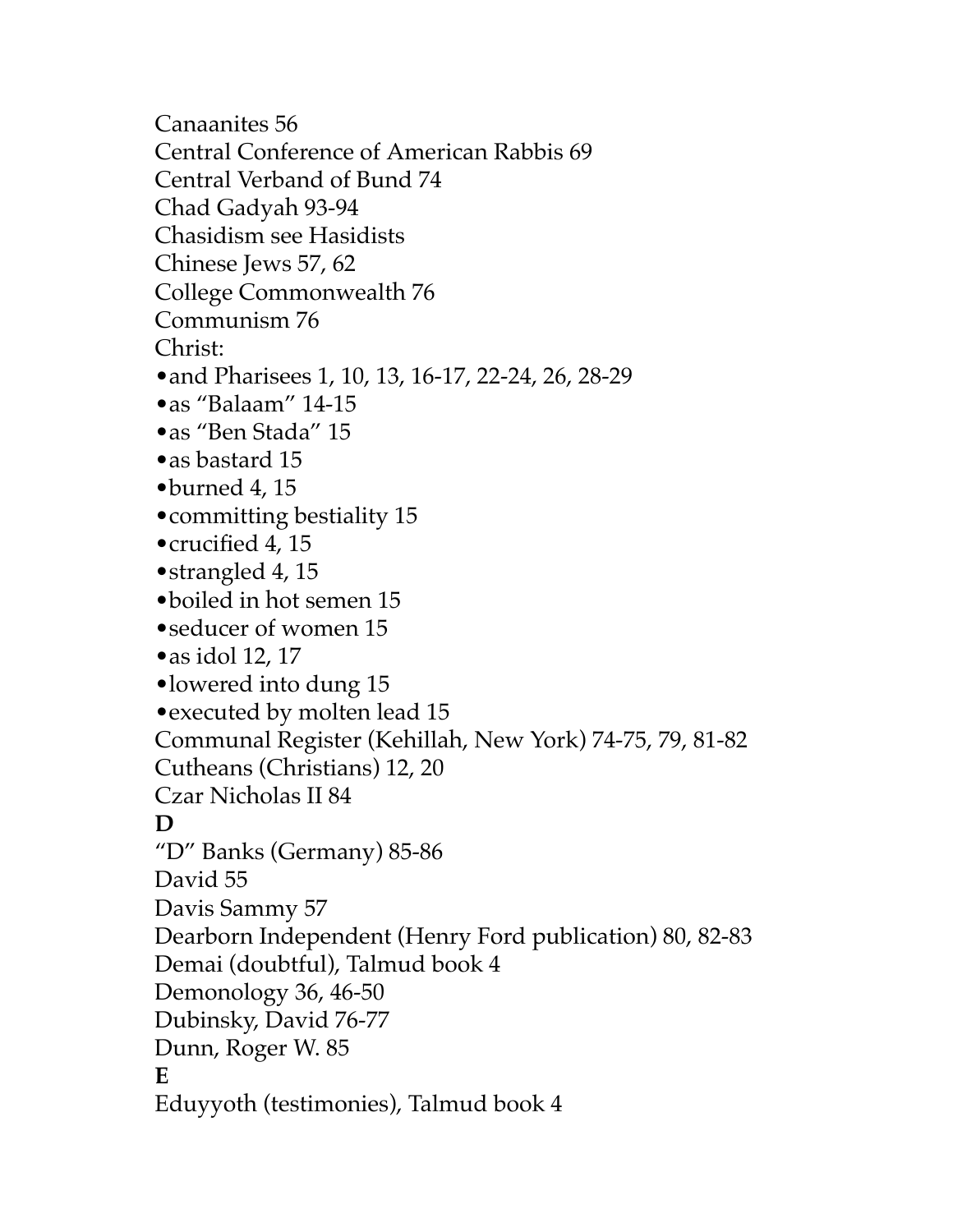Eliezer, Rabbi B 13 Emperor Hadrian (and Talmud) 6 Emperor Justinian 6 En Sof (also "En Soph") 33-36, 38, 57 Erubin (mingling), Talmud book 4 Esreh, Shemoneh (18 Benedictions) 12, 14-15 Ethiopian Jews 59 **F** Finkelstein, Rabbi Louis 1-2, 13, 31-32, 38, 78, 81 Flaubert, Gustave 51-53 Fogel, Judge Henry M 83 Ford, Henry 75, 80, 82-83 Forward Association 74 Foster, William Z 85 Francis, U. S. Ambassador to Russia 84-86 Frumkin, M. Levi (Rodkinson) 6, 13, 29, 38 Furstenberg 85-86 **G** Gemara (argumentation of the Rabbis Talmud) 3 Gematria (letters for numbers) 34-37, 94 General Zionists 78 Gentiles: • and the Bible 3, 16, 20 • as non-human 16 • wine touched by 17 • cast into a pit 17 • issue that of a beast 17 • people like an ass 17 • no property rights 18 • no rest 18 • goring one's ox 18 • cheating the Gentile 18, 20 • lawsuit with 18 • must suffer 18 • teaching Torah to 3, 19 • gentile babies defiled 19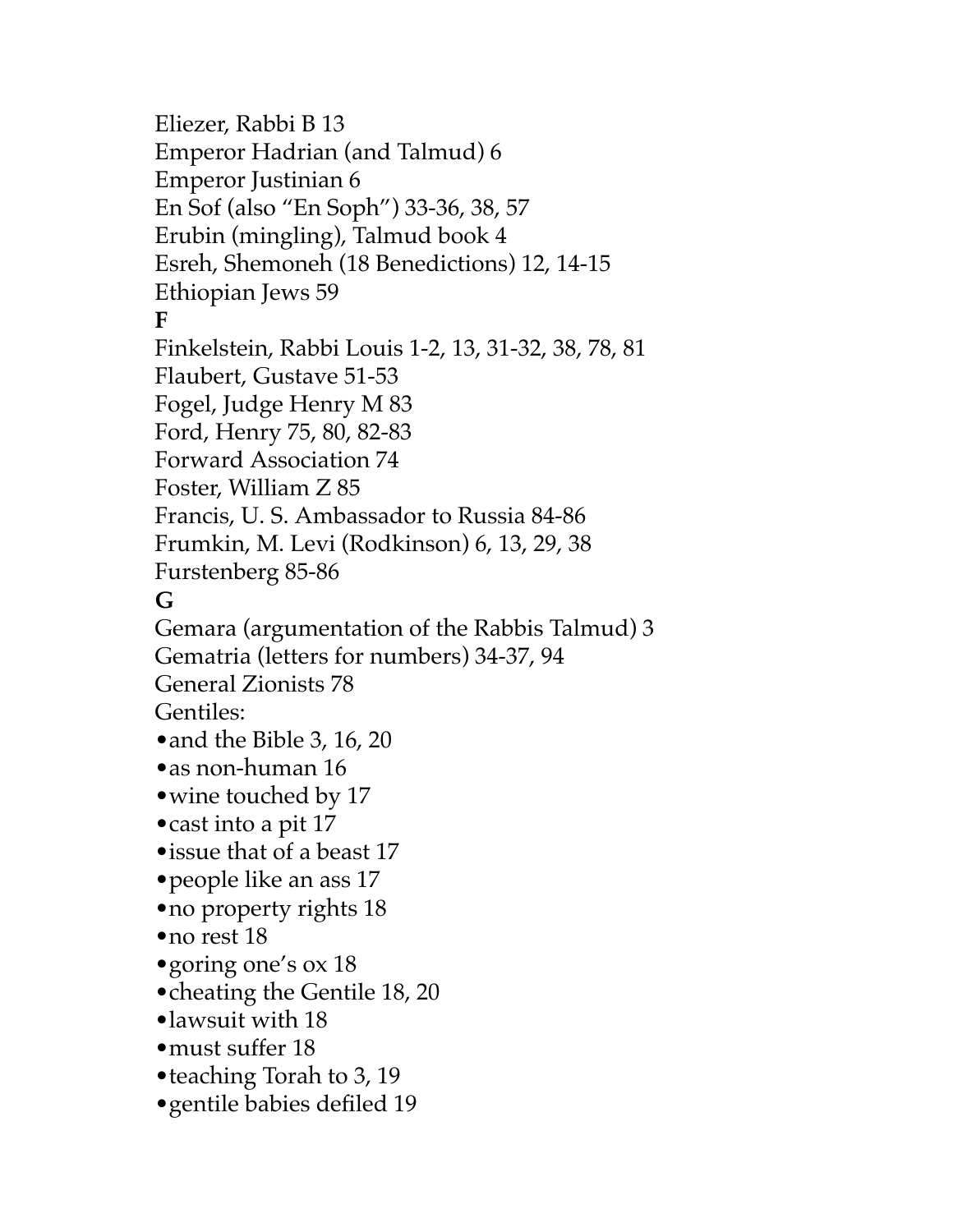• robbery, stealing, murdering of 20 Gershom Ben Judah, Rabbi 25 Gittin (Talmud book) 4, 12-13, 15, 26, 40 Gnosticism 34, 46, 67 Gold, Harry 89 Goldmann, Nahum 78 Grand Duke Michael 84 **H** Hagigah (feasting) 4 Halacha (laws) 3 Hallah (dough), Talmud book 4 Ham 55 Hapoel Hamizrachi 78 Hasidists (also "Chasidists") 26, 31-32, 44, 47-48, 69-70 Hebrew Union College 76 Hegel 34 Held, Adolph 76-77 Hertz, Chief Rabbi J.H. 2, 38-39 Herat 78 Hess, Moses 69-70 Hevites 56 Hezekiah, Juda King 39 Hillel (1st Century Pharisee) 28-29, 39 Hillman Sidney 76, 85 Histadruth 78, 95 Hittites 56 Horayoth (rulings), Talmud book 4, 12, 27-28 Hullin (killing), Talmud book 5 Hyrcanus 12 **I** Incest permitted 23 Intercourse: • with beast 22 • boy with mother 22 • with baby girl 2, 22-23, 29 • incest permitted 23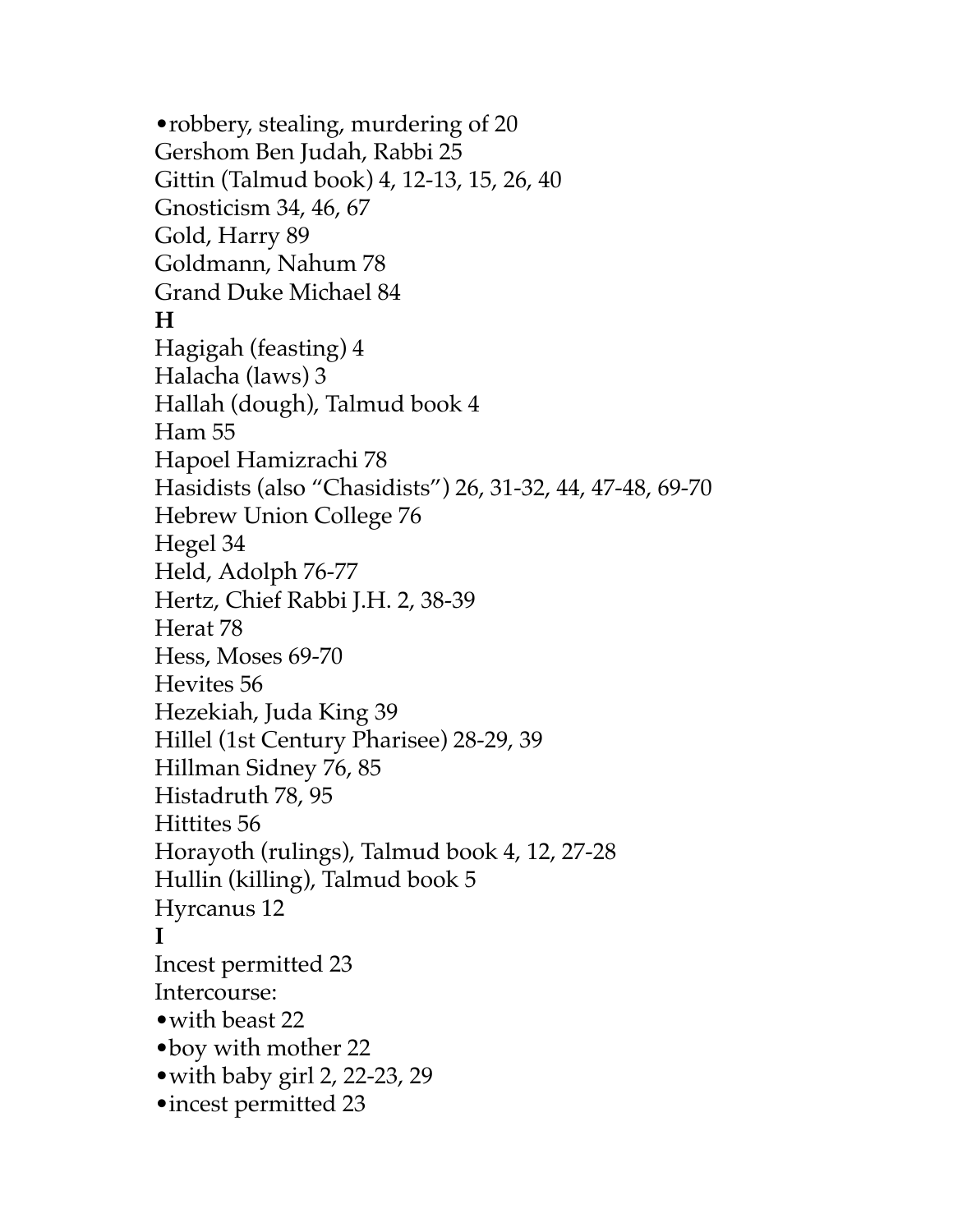• mother with child 23 • with dead bodies 24 • frequency by trades 29 International Ladies' Garment Workers 76 Isaac 55-56 Ishmael 56 Ishmael, Rabbi 13 Israel Baal Shem Tob (Hasidism promoter) 32 Istar (see Astarte) **J** Jabneh (Palestinian Talmud center) 3 Jacob 55-56 Jannaeus, Alexander (King, High Priest of Jerusalem) 12 Japanese Jews 62 Japeth 55 Jebusites 56 Jehosaphat 23 Jesus (see Christ) Jews and Their Lies (Martin Luther) 10 Jews as Messiah 19 Jewish Communal Register, New York 74-75, 79, 81-82 Jewish Institute of Religion 76 Jewish Labor Committee 76-77 Jewish Peoples Committee 76-77 Jewish Peoples Fraternal Order 89 Jewish Publication Society of America 69 Jewish Socialist Federation of America 74 Jewish Theological Seminary of America 1, 75, 81 Johanon, Rabbi 3, 21 Joshua 56 Josiah, Judah King 39 Judah (patriarch) 55-56 Judah, tribe of 55, 58 Judah Hanasi, Rabbi 3-4 Justinian, Emperor 6 **K**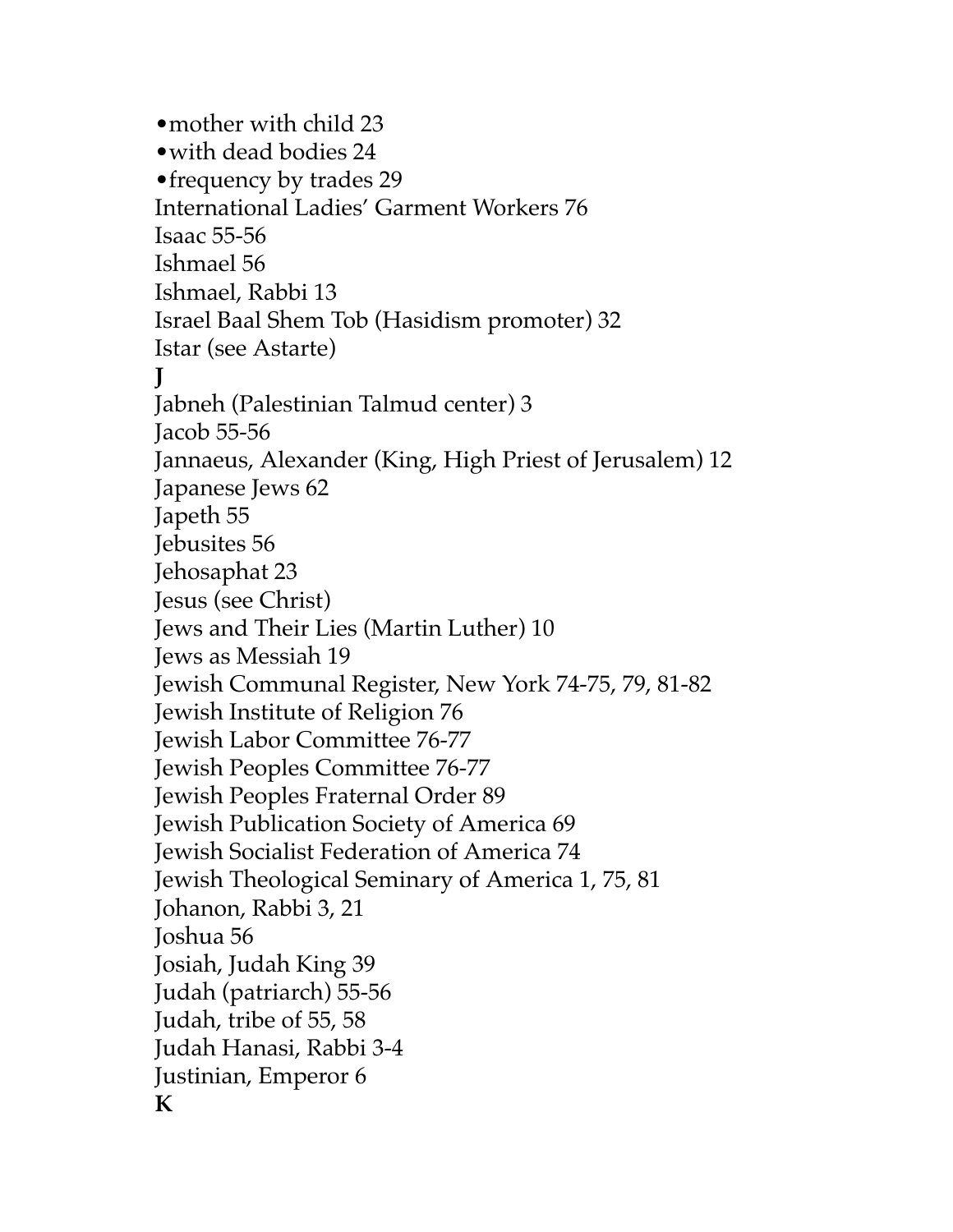Kabbalah, see Cabala Kaganovich, Lazar 89 Kahn, Otto 80 Kaiser Wilhelm 80 Kamenev 84, 86 Kapparah (Jewish rite) 47, 51 Karaites 12 Kehillah, New York Jewish 74-75, 79, 81-82 Kelim (vessel, utensil, cleanliness), Talmud book 5 Kerensky, A.F. 76, 81, 84-86 Keritot (exterminators), Talmud book 5 Kethubah (marital contract) 29 Kethuboth (sum due divorced wife), Talmud books 4, 12, 19, 22, 28, 32, 38, 93 Khazars 56 Kiddushin (betrothal), Talmud book 4 Kil'ayim (mixtures), Talmud book 4 Killing, "Terefah" (incurably ill person) 25 King David 25, 27, 56 King Saul 56 King Solomon 25, 56 Kitzur (abbreviated Schulhan Aruch) 50 Koi Nidre (annulling oaths) 4, 7, 19-20, 41 Krauss, Adolph 82 Kuhn Loeb and Co. 79-80, 84, 91 **L** LaCroix 53-54, 68 Lansing, Secretary of State 84 Lassalle, Ferdinand 72 Lehman, Herbert 75 Lenin 79, 84-87, 89 Lilith (Demoness of childbirth) 31, 48 Lipsky, Louis 78 Litvinov (Finkelstein) 78, 81, 89 Loeb, Nina 79 Lot 23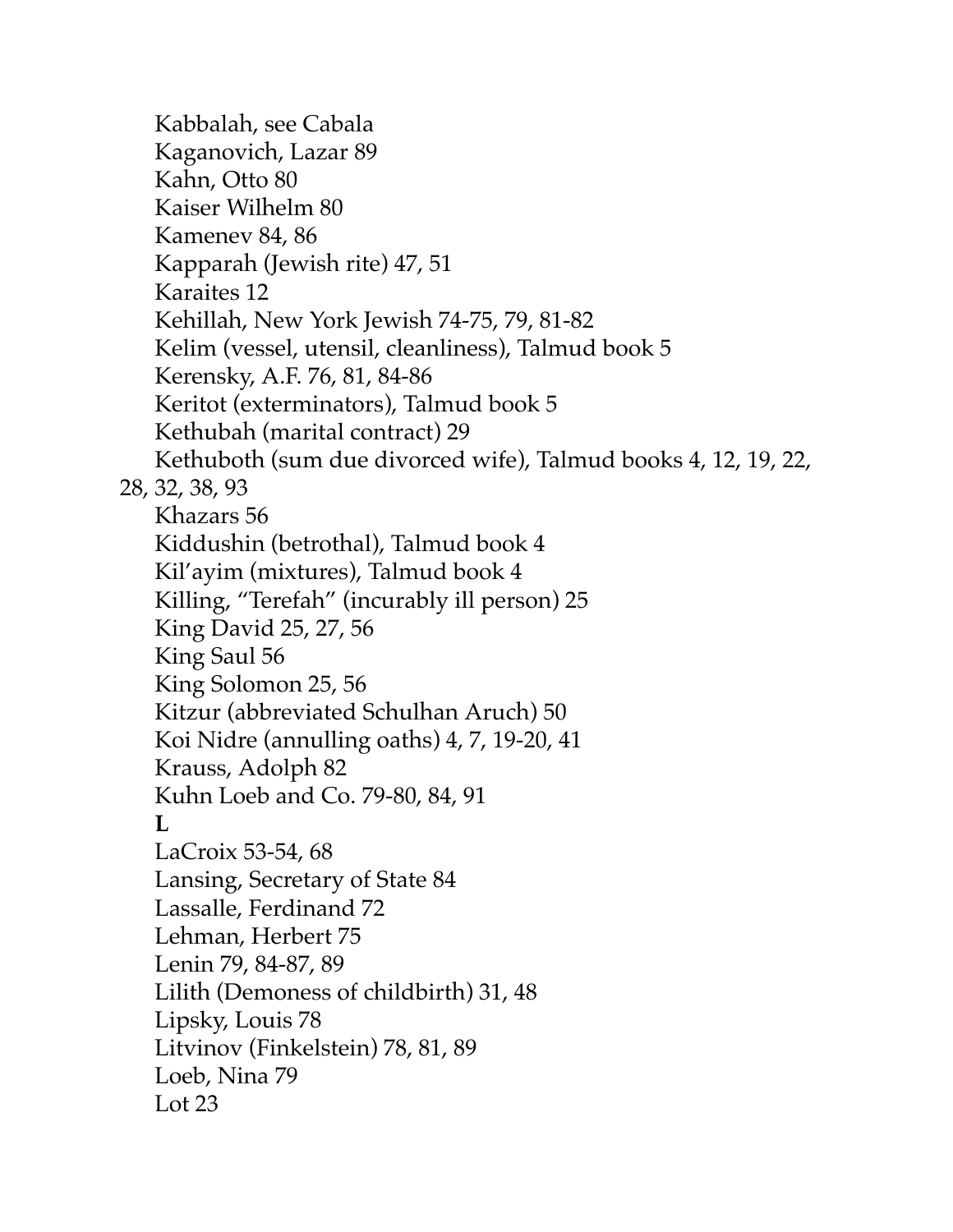Lunacharsky 86 Lusk, Senator Clayton 70, 84 Luther, Martin 1-2, 6, 8-11, 13 **M** Ma'aseh Bereshit pagan rite 31, 46 Ma'aseh Mercabah pagan rite 31, 46 Ma'aseroth (tithes), Talmud book 4 Ma'aser Sheni (second tithe), Talmud book 4 Magnes, Rabbi Judah L. 75-76, 85 Maimonides 33, 45 Makkoth (beatings), Talmud book 4, 20 Makshirin (kosher, proper), Talmud book 5 Mapai 78, 94 Mapam Party 78, 94 Marranos 7 Marriage • with 3 year old 23 • Uncle and Niece 23 Marshall, George 75 Marshall, James 75 Marshall, Louis 75-76, 82-83 Marshall, Robert 75 Marx, Karl 33-35, 38, 46, 69, 72, 74 Marxism 69 Mary, Mother of Jesus • adulteress 14 • harlot 14 Me'ilah (trespass), Talmud book 5 Megillah (Scroll of Esther), Talmud book 4 Melchoir, Carl J. 80 Menahot (meal offering), Talmud book 4 Mensheviks 70 Mercabah, see Metatron or Mithra Messiah (Jewish people as) 32, 39 Metatron (Sun God) 16, 31, 33, 36-37, 46 Mexican Indian Jews 66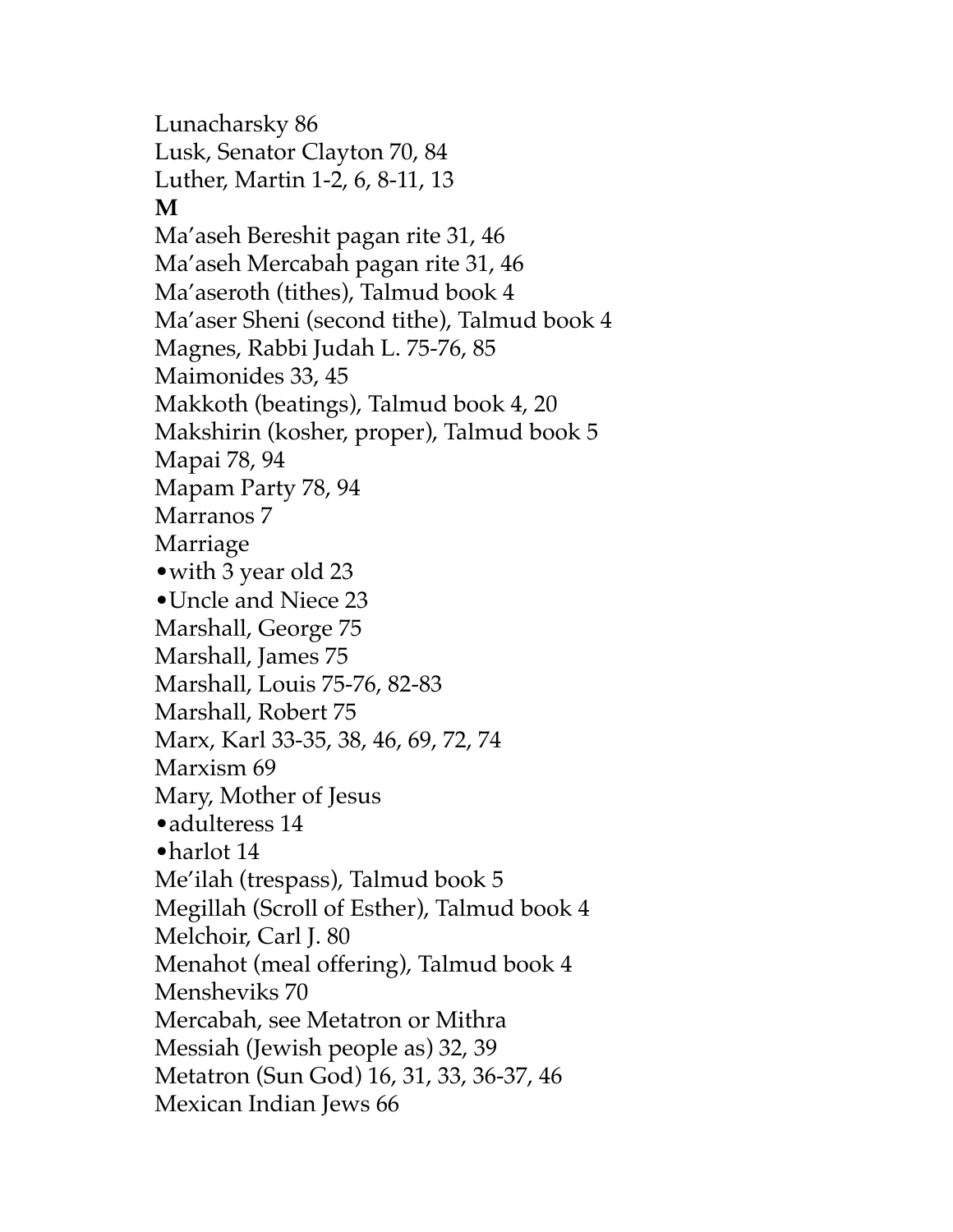Meyer, Eugene Jr. 75 Middot (measures), Talmud book 5 Mikawaoth (ritual bath) Talmud book 5 Milyukov, Prime Minister 84 Min (plural Minim) Christians 12 Minnim (birds nests), Talmud book 5 Minuth (Christianity) 13 Mishna (Decisions of Rabbis, Talmudic) 3, 46 Mithra (Sun God) 31, 33m, 36-37 Mizrachi 78 Molech (child burning to) 12, 39, 46, 51-54 Monroe, Marilyn 57, 60 Moon worship 43 Mooney, Tom 75, 77 Morris, Ira Nelson 85-86 Moskowitz, Miriam 89 Moses 2, 11-12, 16, 18, 22-27, 37, 39, 46, 52, 56, 70, 92 Mylitta 24 **N** Nasi (Price of Jewry) 4, 29, 38 National Association for the Advancement of Colored People 75 National Conference of Christians and Jews 67 National Religion and Labor Foundation 75 National Workmen's Committee of 1915 74, 76 National Workers Alliance 77 Nazir (more vows), Talmud book 27-28 Necromancy (sorcery) 49 Nedarim ("vows"), Talmud book 3, 19, 28-29 Mega'im (plagues), Talmud book 5 Negro Jews 57, 61 Nehardea (Talmud Cabala Center) 17 Neighbor, murder of 25 Nicolataines 67 Niddah (menstruant woman), Talmud book 5, 28, 49 **O** Oholoth (tents), Talmud book 5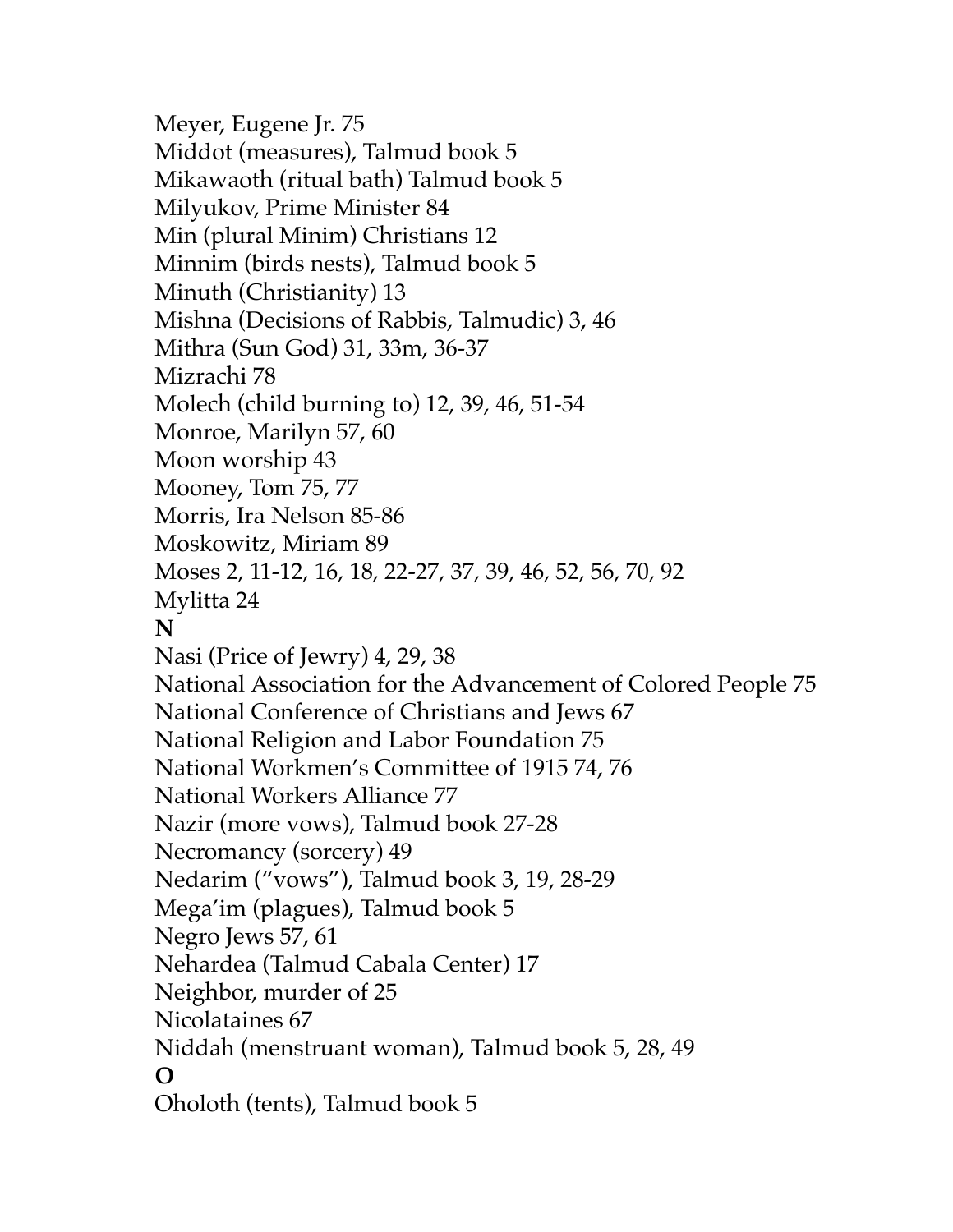Orlah, Talmud book 4 Oudendyke, M., Netherlands Minister to Russia 87 Oudendyke Report 87 **P** Parah (young cow), Talmud book 5 Parents, striking and cursing 25 Parvus 86 Pat, Jacob 76 Pauker, Ana 90 Pe'ah (comer), Talmud book 4 Perizzites 56 Pesahim (Passover), Talmud book 4 Peters, J. (Isador Boorstein) 89 Pfefferkom (exposer of Talmud) 8 Pharisees: • and Christ 1, 10, 16-17, 22-23 • Jewish Encyclopedia, and Universal Jewish Encyclopedia, and 1 Pharisees, The (Rabbi Louis Finkelstein) 1, 13 Plato 37 Poale Zion 77-78 Polygamy, permitted 24 Pompey, General 12 Popes (and Talmudism): • Alexander III 7 • Alexander VI 7 • Bulls of 6-9 • Calixtus 7 • Clement VII 8 • Clement  $X$  9 • Eugene IV 7 • Innocent III 7, 70 • Innocent IV 7 • Innocent VIII 8 • Gregory VII 7 • Gregory IX 7 • Gregory XIII 9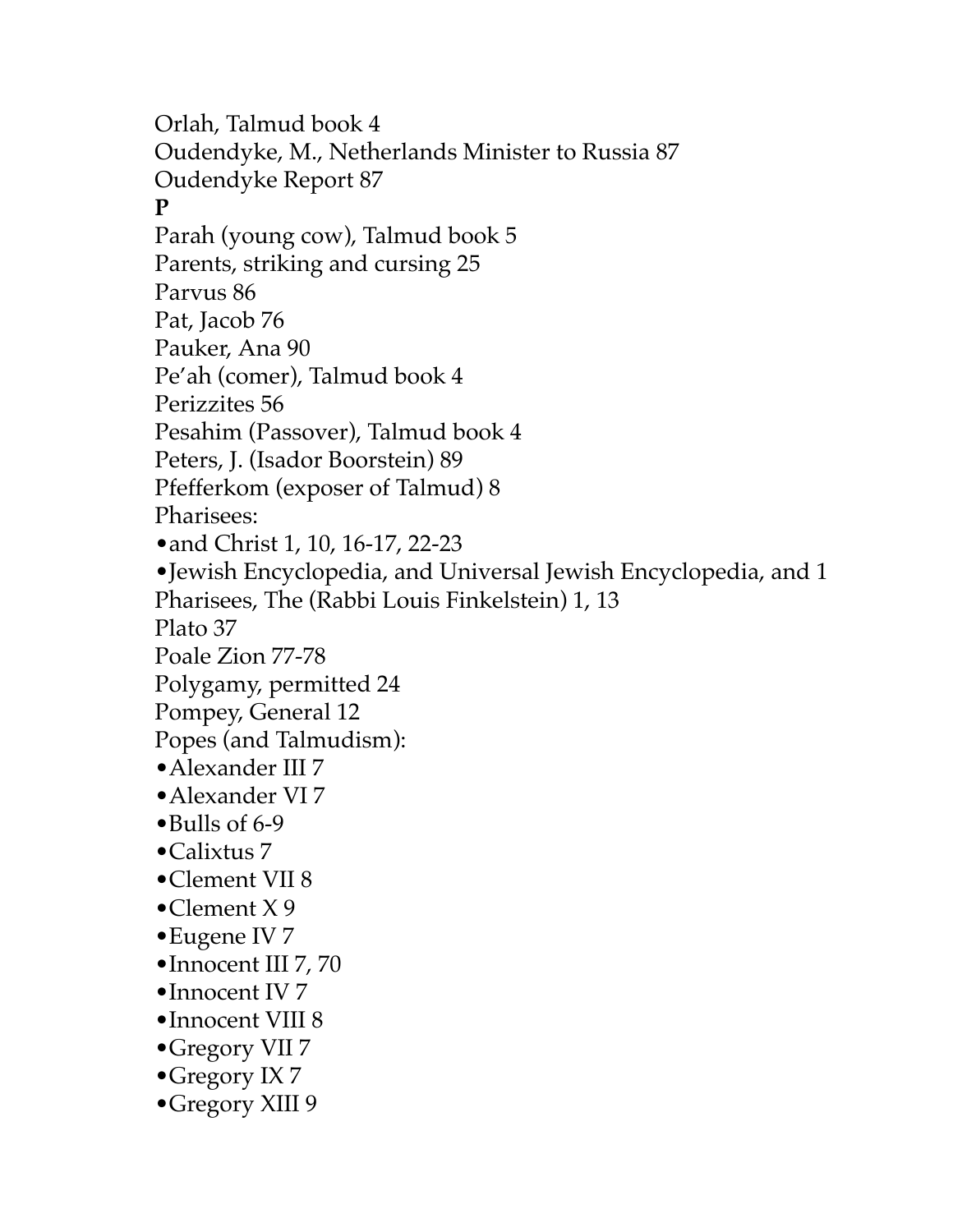• Julius III 7-8

- Leo VII 7
- $\bullet$  Leo X8
- Leo XIII, 9
- Nicholas V
- Paul IV 8-9
- Pius IV 8
- $\bullet$  Pius V9
- Pius VI 9
- $\bullet$  Pius IX 9
- $\bullet$  Pius  $X$  9
- Sixtus IV 7
- Sixtus V 9
- Potiphar 56
- Pourea 81
- Prince Lvov 84
- Protocols of Zion 84
- Pumbeditha (Talmud Cabala Center) 17, 38
- Pythagoras 33, 37-38

## **R**

- Rashi 22
- Rathenau, Walter 80
- Reuchlin (Catholic renegade) 8
- Rodkinson (M. Levi Frumkin) 6, 13, 29, 38, 79
- Roosevelt, President Theodore 82
- Root, Elihu 81
- Rosh Hashanah (New Year), Talmud book 4
- Rothschilds 79-80, 91
- Rudovitz 81
- Rutenberg, Pinchas 76, 81
- Ritual murder 12, 39, 46, 50-51

## **S**

- Sabbath (laws of), Talmud book 4, 13, 27
- Sadducees:
- religious group 12, 55
- Gentiles as 14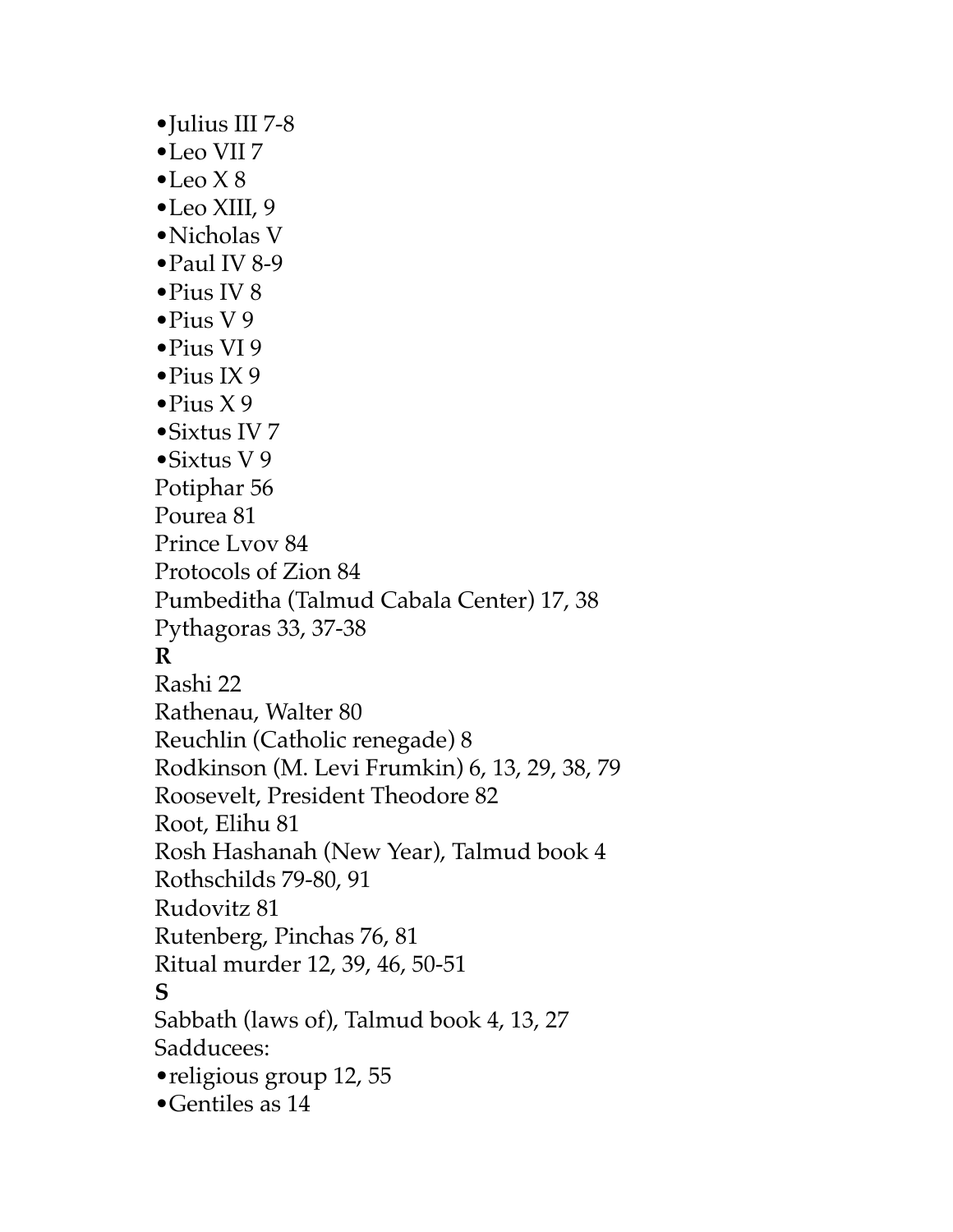Saint Clement 67 Saint Epiphany 67 Saint Ignatius 67 Saint Iraenaeus 67 Saint Paul 22, 28, 55, 67 Salome 12 Samaritans 12 Sanhedrin (Talmud book) 3-4, 13, 15, 17, 19-23, 25, 31-32, 36-37, 46, 51, 54, 91, 93 Schiff, Jacob 75, 79-80, 82-83, 85, 87, 89 Schiff, John 79 Schlossberg, Joseph 77 Schulhan Aruch (also "Schulchan Aruch") (digested laws) 27, 41, 43, 46-47, 50 Seder Kodashim (sacrifices), Talmud division 5 Seder Moed (festivals), Talmud division 4 Seder Nashim (women), Talmud division 4 Seder Nezikin (damages), Talmud division 4 Seder Tohoroth (cleanness), Talmud division 4 Sedarim (orders), Talmud book 4 Sefer Raziel (Book of Secrets Cabala) 21 Sefer Yetzirah (Book of Creation Cabala) 31, 37 Sephardic Jews 60 Sephirot, the Ten (see Ten Sephirot) Shabiri (Demon of blindness) 31 Shammai (1st Century Pharisee) 22-23, 28,39 Shebi'ith (seventh), Talmud book 5 Shebuoth (oaths, vows) 4 Shekalin (shekels), Talmud book 4 Shem 55 Shemhamphoras (by Luther) 11-13 Shemoneh Esreh (18 Benedictions) 12, 14-15 Sholem, Gershom 32, 35-36 Silver, Rabbi Abba Hillel 78 Silvermaster, Nathan G. 89 Simon ben Shetah 12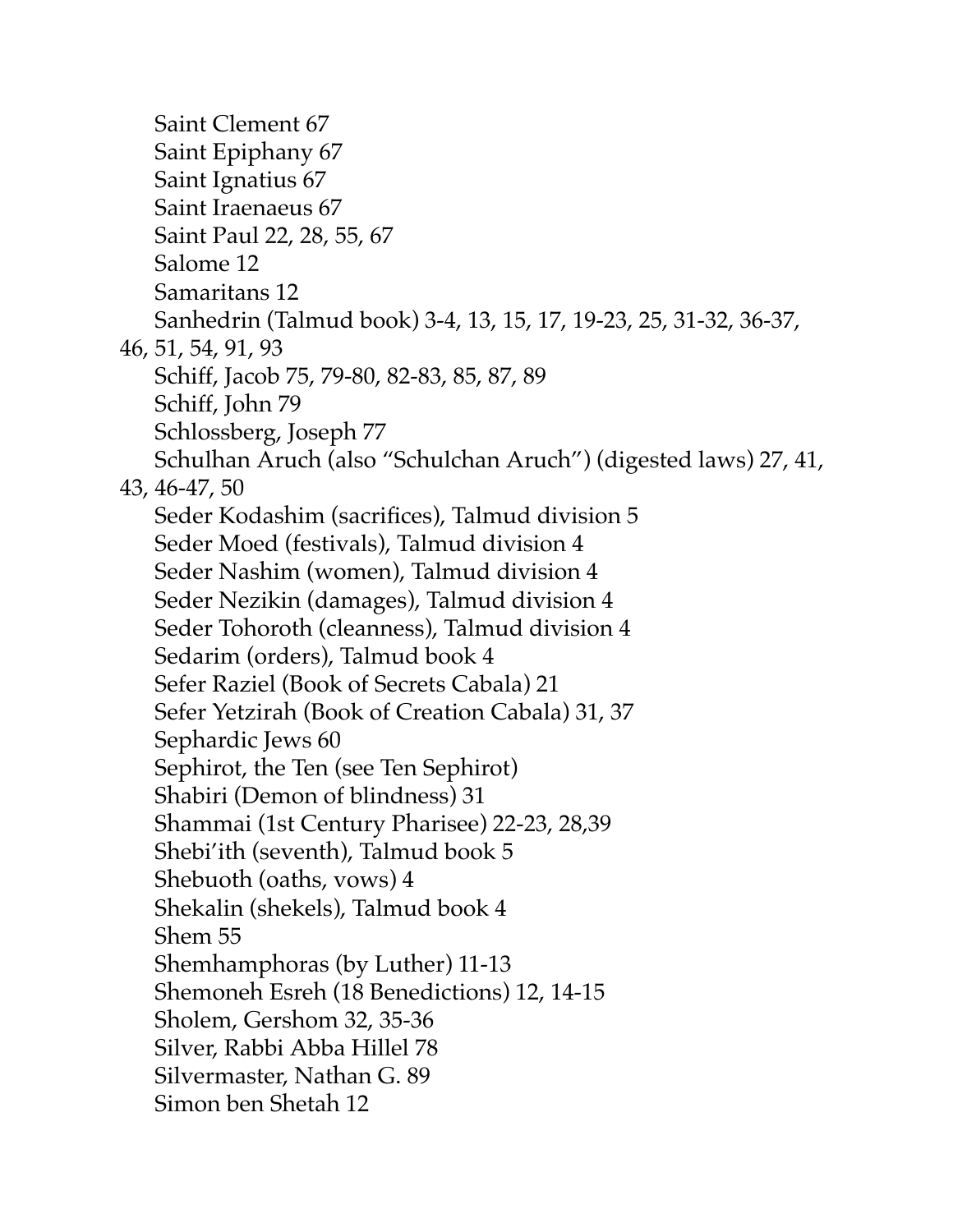Sisera 27 Social Democratic Federation 81 Socialism 69 Sodom 23 Sodomy 19-20, 24, 29 Sotah (suspected woman), Talmud book 3-4, 21 Spinoza 34-35, 38, 46, 69 Star worship 42 State Department, U. S., Documents 1917-18 84 Sukkah (booths), Talmud book 4 Sulzberger, Cyrus L. 75 Sun, blessing of 44 Sverdlov 84, 86 Swearing falsely (Koi Nidre) 4, 7, 19-20, 41 **T** Ta'anit (fasting), Talmud book 4 Table Talk (Martin Luther) 11 Taft, President William Howard 75, 81-83 Talmud, Babylonian 1-4 Talmud, books of (see also as individually listed) 4-5 Talmud, divisions of 4-5 Talmud, Heart's Blood of the Jewish Faith, book 2 Talmud, oral law and 3, 38 Talmud, Palestinian 2-3 Talmud, Soncino English translation 2, 4, 46 Talmud Torah Schools 22, 29 Tamid (daily offering), Talmud book 5 Tammuz 44, 91 Tammuz, feast of 39-40 Tammuz, weeping for 41 Tashlik (Jewish custom) 47-48 Taylor, Elizabeth 57 Tebul Yom (Talmud book) 5 Temurah (exchange), Talmud book 5 Ten Sephirot (Cabala Intelligences) 33 Termuah (heave offerings), Talmud book 4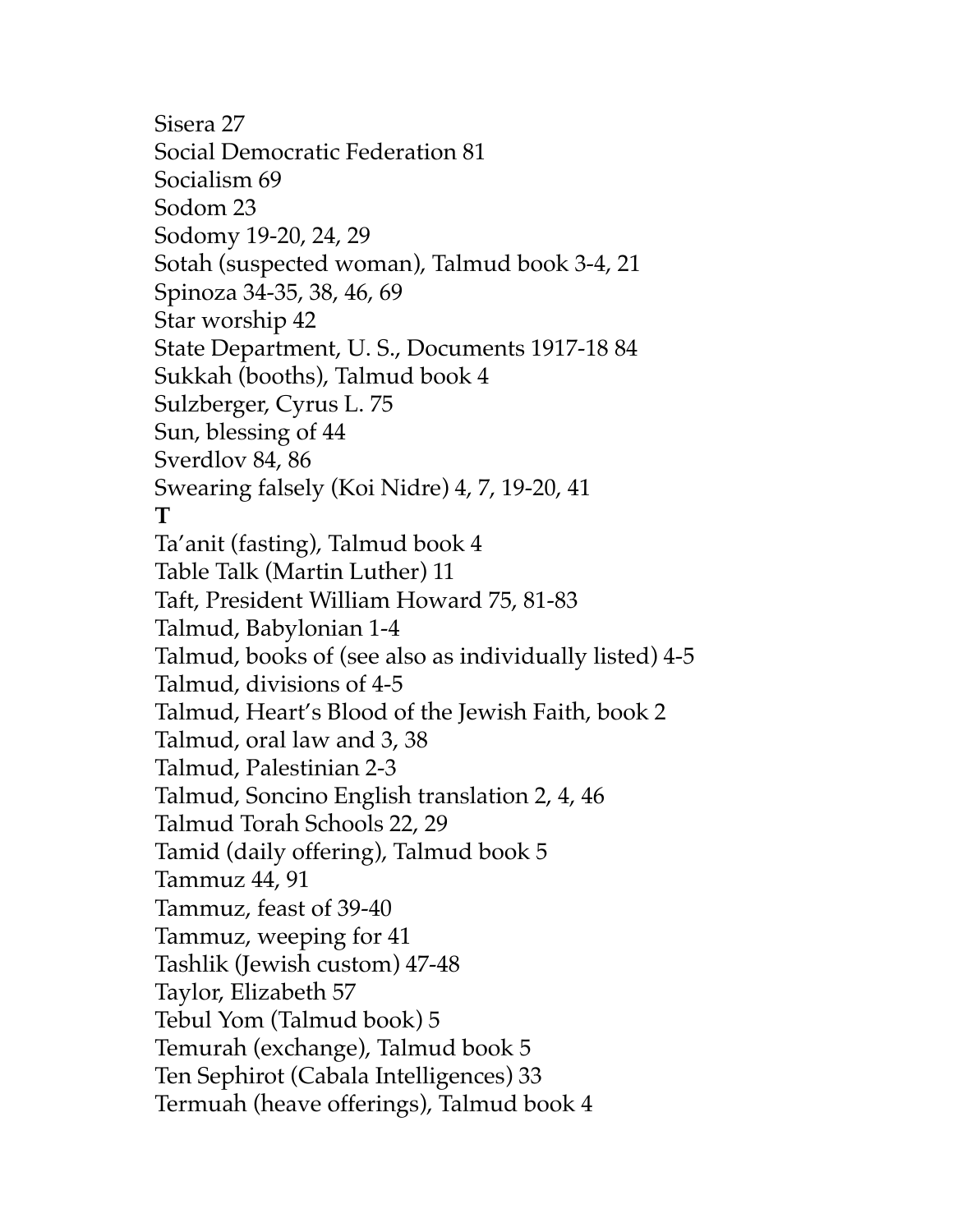Tetragrammaton 11, 14, 26, 31, 36-37, 44 Thomas, Norman, 85 Tohoroth (purification), Talmud book 5 Torquemada 7 Trachtenberg, Rabbi Joshua 44, 47-51 Tree worship 39-40 Trotsky, Leon (Bronstein) 79-80, 84-87, 89 Twelve tribes of Israel: (Reuben, Simeon, Levi, Judah, Zebulon, Issachar, Dan, Gad, Asher, Napthali, Joseph, Benjamin) 56 Tyre 27 **U** Union of American Hebrew Congregations 69 United Hebrew Trades 74 Ukzin (stems), Talmud book 5 **V** Venus 24 Virgin Mary: • adulteress 14 • harlot 14 Viadeck, B. Charney 77 **W** Warburg, Felix 75, 79-80 Warburg, Frederick M. 75 Warburg, James P. 79 Warburg, Max 75. 80, 86, 89 Warburg, Paul 75, 79-80 Weinberg, Israel 77 Wertheim, Jacob 75 Wilson, President Woodrow 76, 81, 85 Wise, Rabbi Isaac M. 6, 76 Wise, Rabbi Stephen S. 32, 35, 75-76, 87-88 Wolfson, Isaac 91 Workmen's Circle 74 World Zionist Congress 78 **Y** Yadayim (hands), Talmud book 5, 46